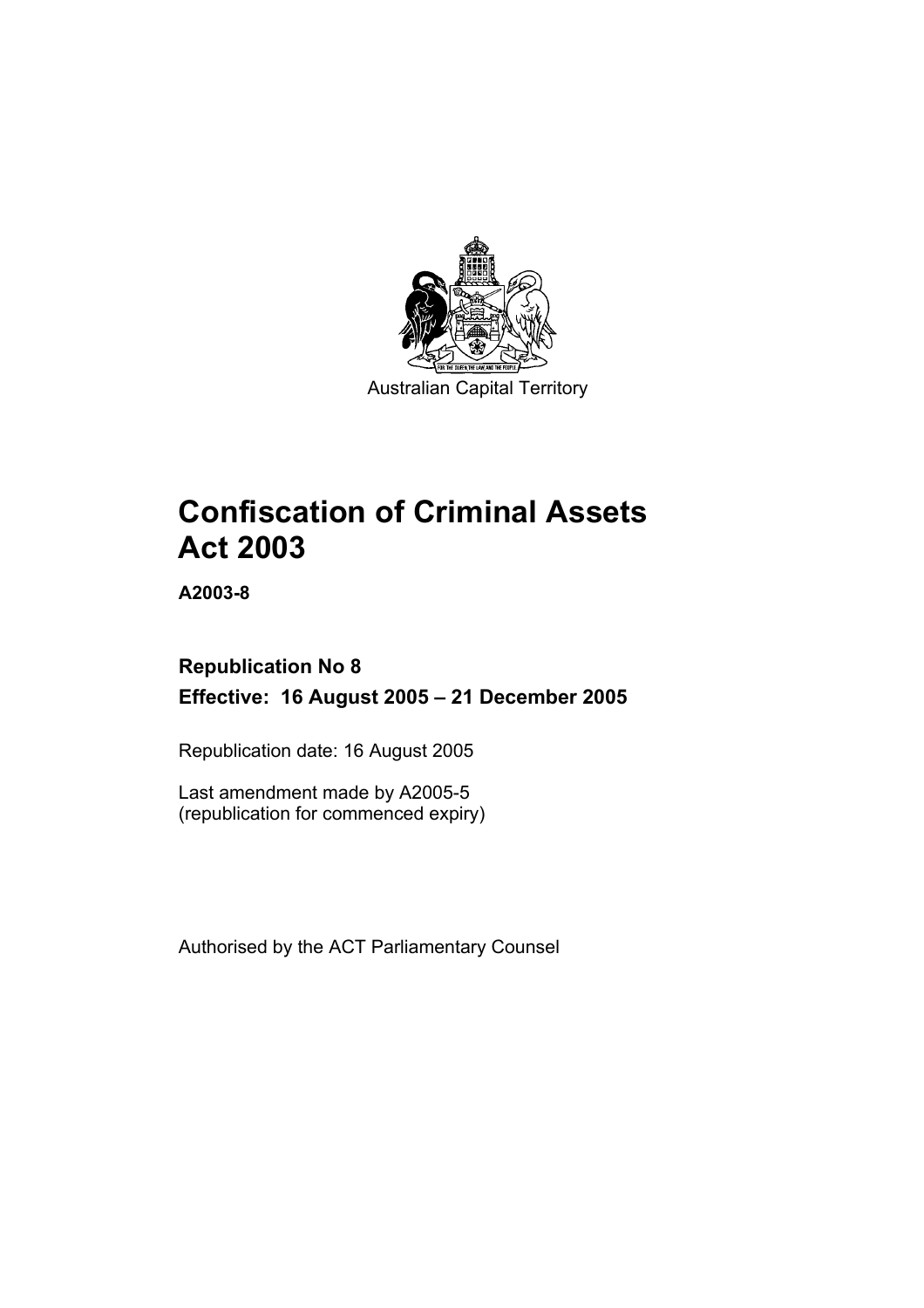## **About this republication**

### **The republished law**

This is a republication of the *Confiscation of Criminal Assets Act 2003* (including any amendment made under the *Legislation Act 2001*, part 11.3 (Editorial changes)) as in force on 16 August 2005*.* It also includes any amendment, repeal or expiry affecting the republished law to 16 August 2005.

The legislation history and amendment history of the republished law are set out in endnotes 3 and 4.

### **Kinds of republications**

The Parliamentary Counsel's Office prepares 2 kinds of republications of ACT laws (see the ACT legislation register at www.legislation.act.gov.au):

- authorised republications to which the *Legislation Act 2001* applies
- unauthorised republications.

The status of this republication appears on the bottom of each page.

### **Editorial changes**

The *Legislation Act 2001*, part 11.3 authorises the Parliamentary Counsel to make editorial amendments and other changes of a formal nature when preparing a law for republication. Editorial changes do not change the effect of the law, but have effect as if they had been made by an Act commencing on the republication date (see *Legislation Act 2001*, s 115 and s 117). The changes are made if the Parliamentary Counsel considers they are desirable to bring the law into line, or more closely into line, with current legislative drafting practice.

This republication includes amendments made under part 11.3 (see endnote 1).

### **Uncommenced provisions and amendments**

If a provision of the republished law has not commenced or is affected by an uncommenced amendment, the symbol  $\mathbf{U}$  appears immediately before the provision heading. The text of the uncommenced provision or amendment appears only in the last endnote.

### **Modifications**

If a provision of the republished law is affected by a current modification, the symbol  $\mathbf{M}$ appears immediately before the provision heading. The text of the modifying provision appears in the endnotes. For the legal status of modifications, see *Legislation Act 2001*, section 95.

### **Penalties**

The value of a penalty unit for an offence against this republished law at the republication date is—

- (a) if the person charged is an individual—\$100; or
- (b) if the person charged is a corporation—\$500.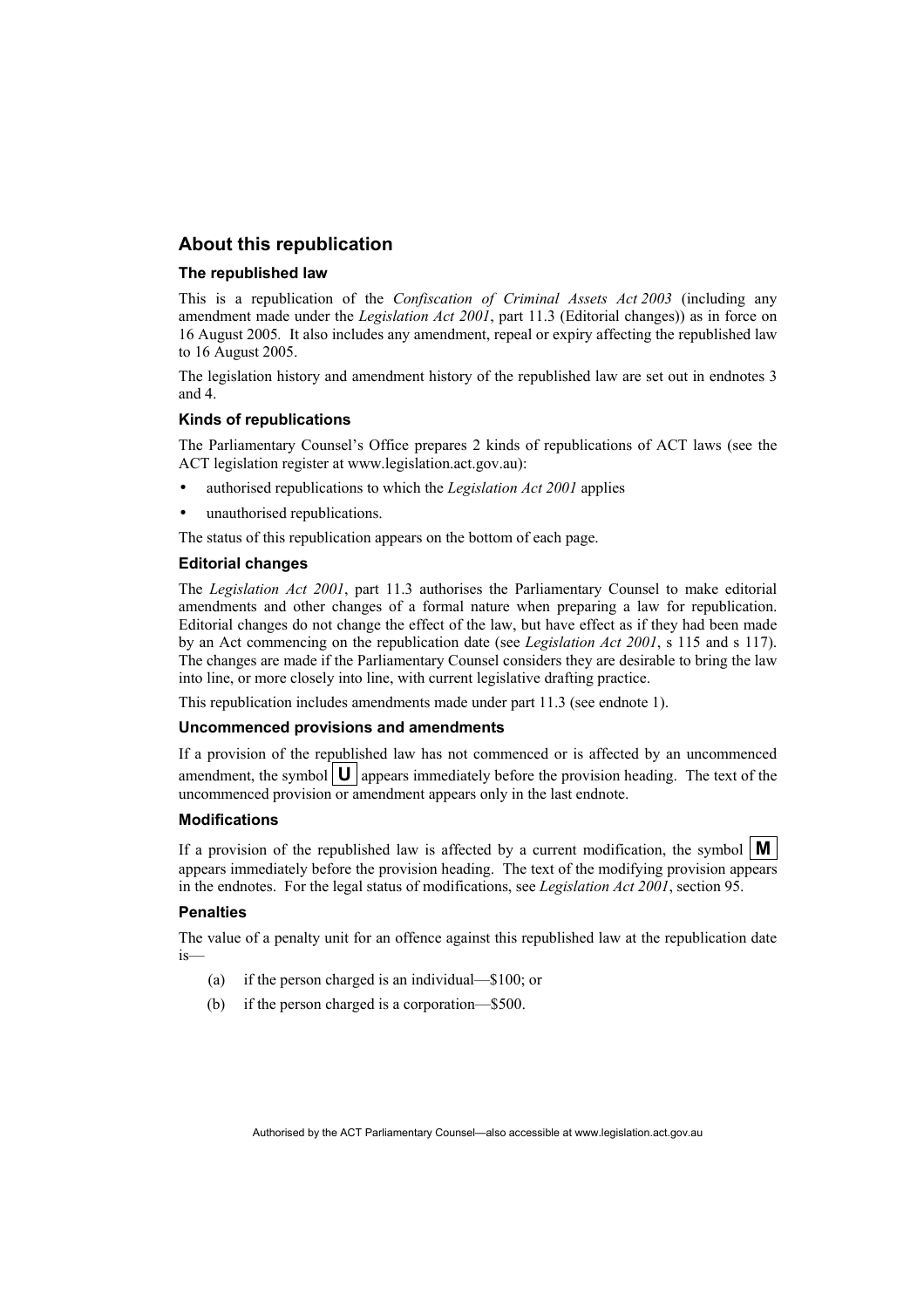

# **Confiscation of Criminal Assets Act 2003**

## **Contents**

| Part 1 | <b>Preliminary</b>                                    |   |
|--------|-------------------------------------------------------|---|
| 1      | Name of Act                                           | 2 |
| 3      | Purposes of Act                                       | 2 |
| 4      | Application of Act to property and dealings           | 3 |
| 5      | Application of Act to offences                        | 3 |
| 6      | Dictionary                                            | 3 |
|        | <b>Notes</b>                                          | 3 |
| 8      | Offences against Act-application of Criminal Code etc | 4 |
| Part 2 | <b>General overview of confiscation scheme</b>        |   |
| 9      | General overview                                      | 5 |

Page

| R8       | Confiscation of Criminal Assets Act 2003 | contents 1 |
|----------|------------------------------------------|------------|
| 16/08/05 | Effective: 16/08/05-21/12/05             |            |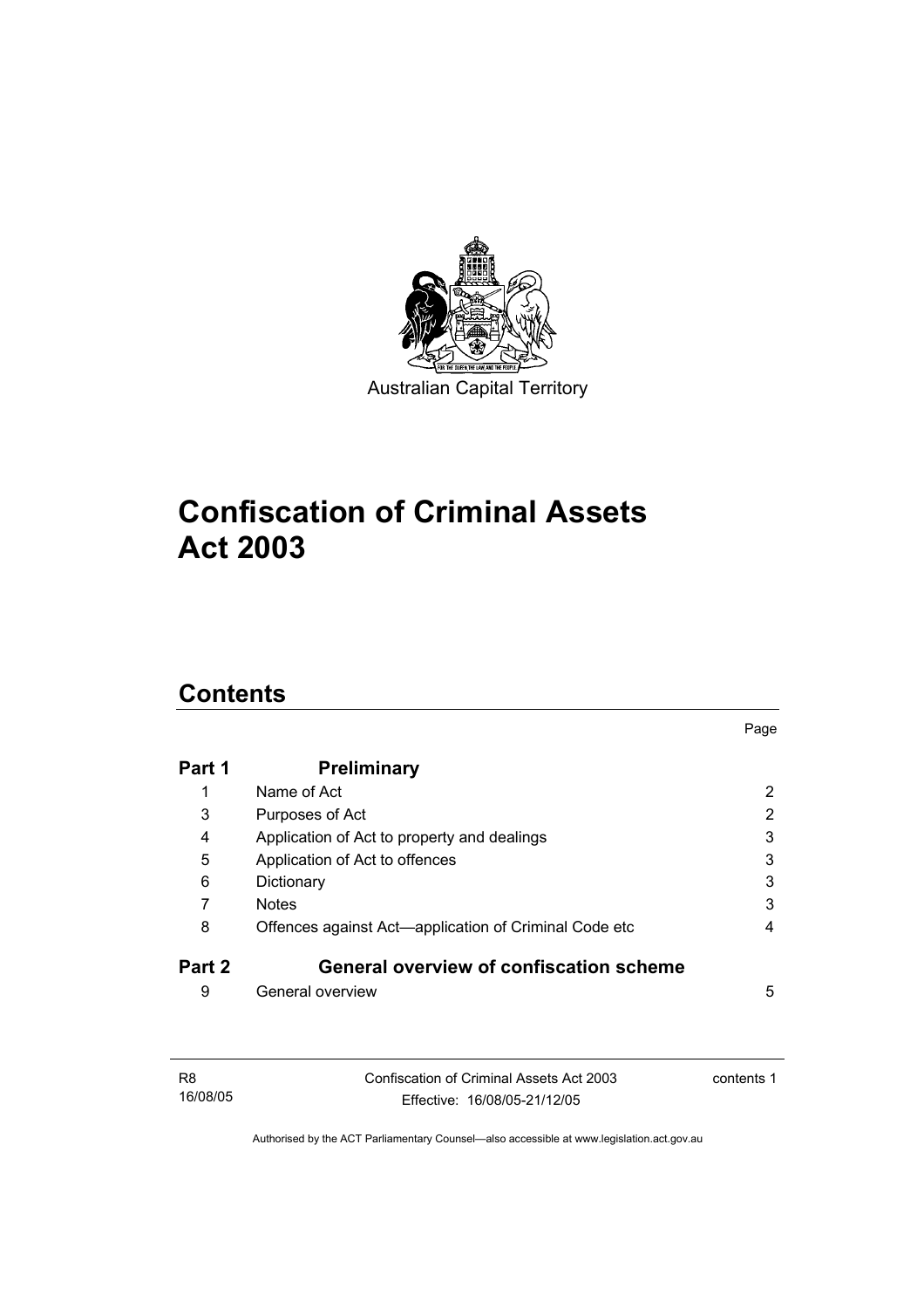### **Contents**

|                     |                                                                                        | Page            |
|---------------------|----------------------------------------------------------------------------------------|-----------------|
| Part 3              | Key concepts                                                                           |                 |
| 10                  | What is tainted property                                                               | 7               |
| 11                  | What is unclaimed tainted property                                                     | 9               |
| 12                  | Meaning of derived                                                                     | 10 <sup>°</sup> |
| 13                  | Meaning of offence and of particular kinds of offences                                 | 11              |
| 14                  | Meaning of effective control of property                                               | 12              |
| 15                  | Meaning of convicted and quashed                                                       | 13              |
| 16                  | When does someone abscond                                                              | 14              |
| 17                  | When is someone cleared of an offence                                                  | 16              |
| 18                  | When a proceeding is <i>finalised</i>                                                  | 16              |
| Part 4              | <b>Restraint of property</b>                                                           |                 |
| <b>Division 4.1</b> | General                                                                                |                 |
| 19                  | Meaning of restraining order                                                           | 18              |
| 20                  | Meaning of artistic profits restraining order                                          | 18              |
| 21                  | Meaning of unclaimed tainted property restraining order                                | 18              |
| 22                  | Restraining orders--purposes                                                           | 19              |
| 23                  | Contravening restraining orders                                                        | 19              |
| 24                  | Setting aside dealings with restrained property                                        | 20              |
| <b>Division 4.2</b> | <b>Making restraining orders</b>                                                       |                 |
| 25                  | Restraining orders over unclaimed tainted property—application                         | 21              |
| 26                  | Restraining orders over other property—application                                     | 21              |
| 27                  | Restraining orders—time for making certain applications                                | 23              |
| 28                  | Restraining orders over unclaimed tainted property-affidavit<br>supporting application | 24              |
| 29                  | Restraining orders over other property—affidavit supporting application                | 25              |
| 30                  | Restraining orders over unclaimed tainted property-making                              | 27              |
| 31                  | Restraining orders over other property-making                                          | 28              |
| 32                  | Making of restraining orders-specific serious offence not required etc                 | 30              |
| 33                  | Restraining orders-contents                                                            | 31              |
| 34                  | Restraining orders-notice of making                                                    | 32              |
|                     |                                                                                        |                 |

 Restraining order proceedings—restrictions on disclosure 33 Restraining orders—disclosure offences 34 Payment of living and business expenses from restrained property 37

| contents 2 | Confiscation of Criminal Assets Act 2003 | R8       |
|------------|------------------------------------------|----------|
|            | Effective: 16/08/05-21/12/05             | 16/08/05 |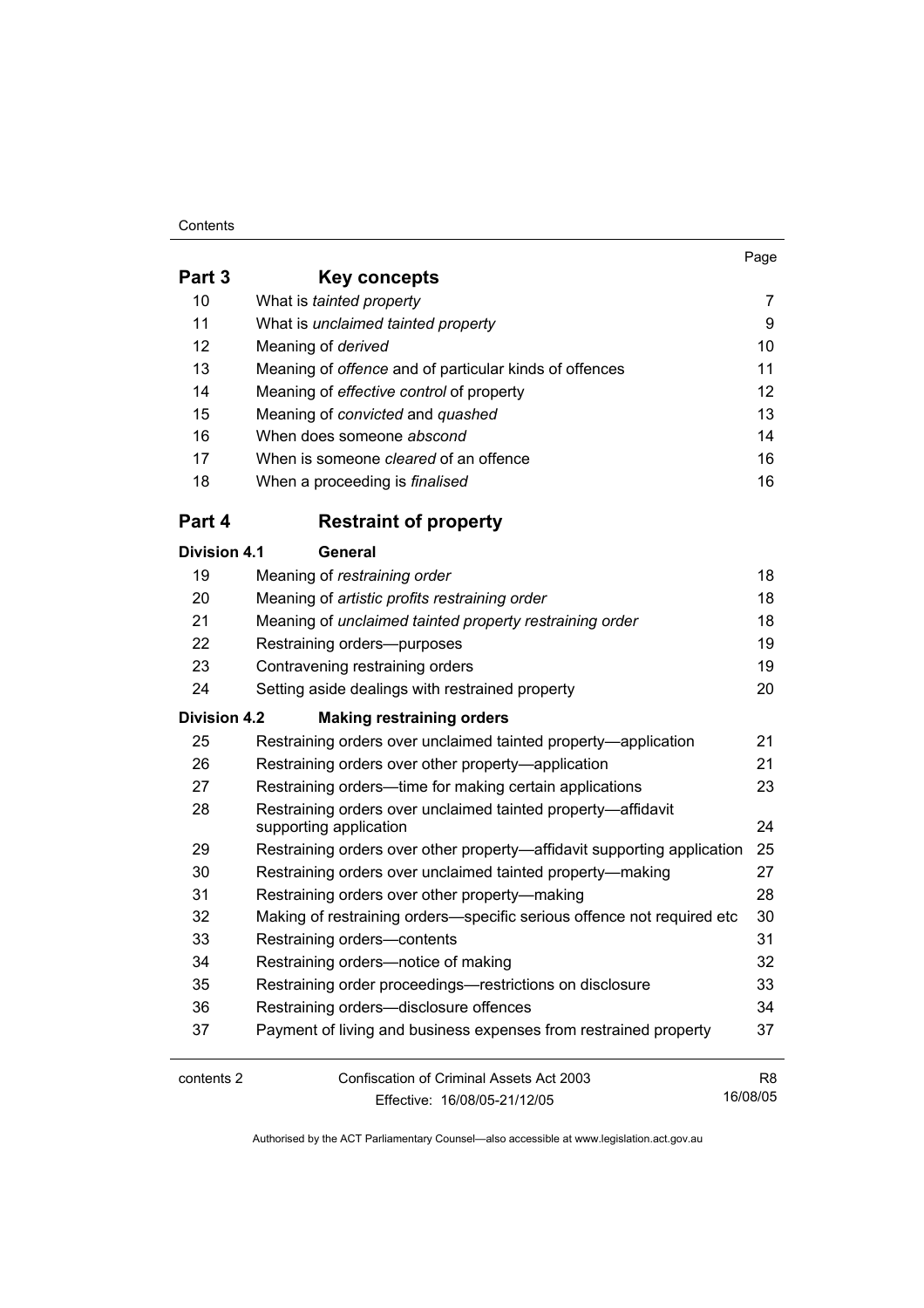| 38                  |                                                                                                                                  | Page<br>38 |
|---------------------|----------------------------------------------------------------------------------------------------------------------------------|------------|
| 39                  | Payment of certain legal expenses from restrained property<br>Additional orders about restraining orders and restrained property | 40         |
| 40                  | Contravention of additional orders under s 39                                                                                    | 42         |
|                     |                                                                                                                                  |            |
| Division 4.3        | Duration of restraining orders                                                                                                   |            |
| 41                  | Meaning of forfeiture or penalty application for div 4.3                                                                         | 42         |
| 42                  | Restraining orders generally not time limited                                                                                    | 42         |
| 43                  | Revocation or variation of restraining orders made without notice of<br>application                                              | 42         |
| 44                  | Revocation or variation of restraining orders if security or undertakings<br>given                                               | 43         |
| 45                  | When restraining order over particular property ends                                                                             | 44         |
| 46                  | When unclaimed tainted property restraining order ends                                                                           | 45         |
| 47                  | When restraining order ends-ordinary indictable offences                                                                         | 45         |
| 48                  | When restraining order ends-serious offences                                                                                     | 49         |
| 49                  | Extension of time for restraining orders                                                                                         | 52         |
| Division 4.4        | <b>Restraining orders-other matters</b>                                                                                          |            |
| 50                  | Restraining orders—registration in statutory property registers                                                                  | 53         |
| 51                  | Execution against restrained property                                                                                            | 54         |
| Part 5              | <b>Forfeiture of property</b>                                                                                                    |            |
| <b>Division 5.1</b> | <b>Conviction forfeiture orders</b>                                                                                              |            |
| 52                  | Meaning of conviction forfeiture order                                                                                           | 55         |
| 53                  | Conviction forfeiture orders-application                                                                                         | 55         |
| 54                  | Conviction forfeiture orders-making                                                                                              | 55         |
| 55                  | Conviction forfeiture orders-forfeiture                                                                                          | 56         |
| 56                  | When conviction forfeiture order ends                                                                                            | 56         |
| Division 5.2        | Automatic forfeiture-conviction for serious offences                                                                             |            |
| 57                  | Unclaimed tainted property restraining orders-<br>non-application of div 5.2                                                     | 57         |
| 58                  | Automatic forfeiture of restrained property on conviction for serious<br>offences                                                | 57         |
| 59                  | Automatic forfeiture-court order declaring property automatically<br>forfeited                                                   | 58         |
| 60                  | Automatic forfeiture-court orders                                                                                                | 59         |
| R8<br>16/08/05      | Confiscation of Criminal Assets Act 2003<br>Fffective: 16/08/05-21/12/05                                                         | contents 3 |

Effective: 16/08/05-21/12/05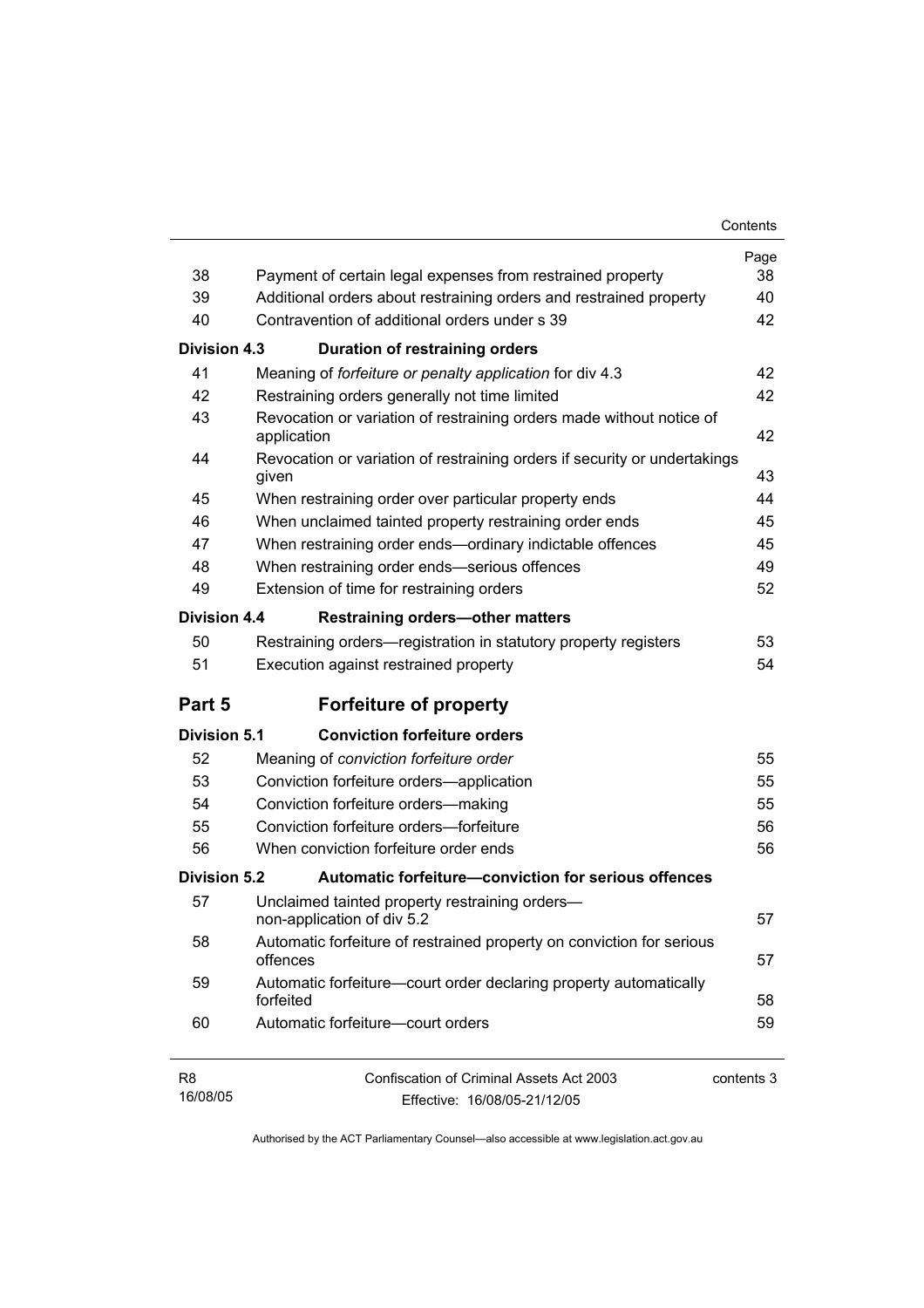| 61                  | When automatic forfeiture under div 5.2 ends                                   | Page<br>60 |
|---------------------|--------------------------------------------------------------------------------|------------|
| <b>Division 5.3</b> | Automatic forfeiture-unclaimed tainted property                                |            |
| 62                  | Forfeiture of unclaimed tainted property                                       | 60         |
| 63                  | When automatic forfeiture under div 5.3 ends                                   | 61         |
| Division 5.4        | <b>Civil forfeiture orders</b>                                                 |            |
| 64                  | Artistic profits and unclaimed tainted property-<br>non-application of div 5.4 | 61         |
| 65                  | Meaning of civil forfeiture order                                              | 62         |
| 66                  | Civil forfeiture orders-application                                            | 62         |
| 67                  | Civil forfeiture orders-making                                                 | 62         |
| 68                  | Civil forfeiture orders-forfeiture                                             | 64         |
| 69                  | Civil forfeiture order proceedings—restrictions on disclosure                  | 65         |
| 70                  | Civil forfeiture orders—disclosure offences                                    | 66         |
| 71                  | When civil forfeiture order ends                                               | 68         |
| Part 6              | <b>Exclusion of property</b>                                                   |            |
| Division 6.1        | General                                                                        |            |
| 72                  | Meaning of exclusion order                                                     | 70         |
| 73                  | When property is subject to forfeiture                                         | 70         |
| 74                  | Effect of exclusion order                                                      | 71         |
| <b>Division 6.2</b> | <b>Making exclusion orders</b>                                                 |            |
| 75                  | Exclusion orders-application                                                   | 71         |
| 76                  | Making of exclusion orders-ordinary indictable offences                        | 72         |
| 77                  | Making of exclusion orders-serious offences                                    | 74         |
| 78                  | Making of exclusion orders-unclaimed tainted property                          | 76         |
| Part 7              | <b>Penalty orders</b>                                                          |            |
| Division 7.1        | <b>Benefits</b>                                                                |            |
| 79                  | Meaning of commission of serious offence for pt 7                              | 77         |
| 80                  | Meaning of benefits derived by an offender                                     | 77         |
| 81                  | Meaning of artistic profits                                                    | 78         |
| <b>Division 7.2</b> | <b>Making penalty orders</b>                                                   |            |
| 82                  | Meaning of penalty order                                                       | 80         |
| contents 4          | <b>Confiscation of Criminal Assets Act 2003</b>                                | R8         |
|                     | Effective: 16/08/05-21/12/05                                                   | 16/08/05   |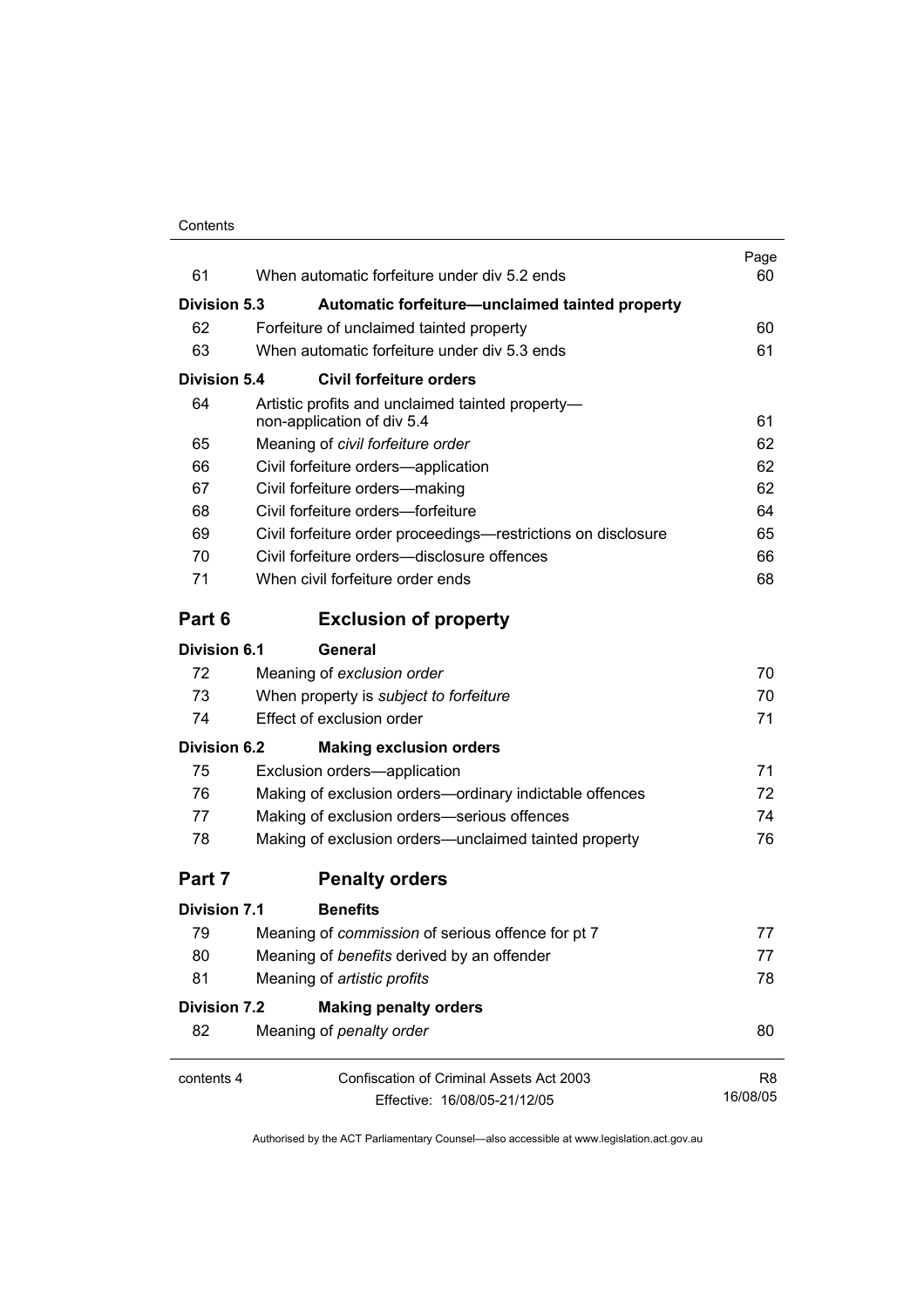| 83                                                     | Penalty orders-application                                                              | Page<br>80 |  |  |
|--------------------------------------------------------|-----------------------------------------------------------------------------------------|------------|--|--|
| 84                                                     | Penalty orders-offenders convicted of ordinary indictable offences                      | 81         |  |  |
| 85                                                     | Penalty orders-commission of serious offences                                           | 81         |  |  |
| 86                                                     | Penalty orders-amount of penalty                                                        | 83         |  |  |
| 87                                                     | Penalty orders-contents                                                                 | 84         |  |  |
| 88                                                     | Penalty orders—enforceable as judgment debt                                             | 85         |  |  |
| 89                                                     | Penalty orders-variation for reassessed value of benefits                               | 85         |  |  |
| Division 7.3                                           | Value of benefits                                                                       |            |  |  |
| 90                                                     | Meaning of <i>narcotic substance</i> and <i>property</i> for div 7.3                    | 86         |  |  |
| 91                                                     | Presumed value of benefits-ordinary indictable offence                                  | 86         |  |  |
| 92                                                     | Presumed value of benefits-serious offence                                              | 87         |  |  |
| 93                                                     | Value of benefits-relevant matters                                                      | 89         |  |  |
| <b>Division 7.4</b>                                    | <b>Satisfaction of penalty order</b>                                                    |            |  |  |
| 94                                                     | Creation of penalty charge over restrained property                                     | 91         |  |  |
| 95                                                     | When penalty charge over property ends                                                  | 92         |  |  |
| 96                                                     | Power to satisfy penalty order                                                          | 93         |  |  |
| 97                                                     | Public trustee to repay any amount surplus to satisfying penalty order                  | 94         |  |  |
| Division 7.5                                           | <b>End of penalty orders</b>                                                            |            |  |  |
| 98                                                     | When penalty order ends                                                                 | 94         |  |  |
| Part 8                                                 | <b>Restrained property</b>                                                              |            |  |  |
| <b>Division 8.1</b>                                    | Management of restrained property by public trustee                                     |            |  |  |
| 99                                                     | Application of div 8.1                                                                  | 95         |  |  |
| 100                                                    | Powers of public trustee to preserve restrained property etc                            | 95         |  |  |
| 101                                                    | Sale, modification or destruction of property by public trustee                         | 96         |  |  |
| 102                                                    | Notice of sale, modification or destruction of restrained property by<br>public trustee | 97         |  |  |
| 103                                                    | Emergency modification or destruction of restrained property                            | 98         |  |  |
| 104                                                    | Notice details to be included in public trustee's report                                | 98         |  |  |
| 105                                                    | Order to stop sale, modification or destruction of restrained property                  | 99         |  |  |
| Division 8.2<br>Joint ownership of restrained property |                                                                                         |            |  |  |
| 106                                                    | Effect of death on joint ownership                                                      | 100        |  |  |

| <b>R8</b> | Confiscation of Criminal Assets Act 2003 | contents 5 |
|-----------|------------------------------------------|------------|
| 16/08/05  | Effective: 16/08/05-21/12/05             |            |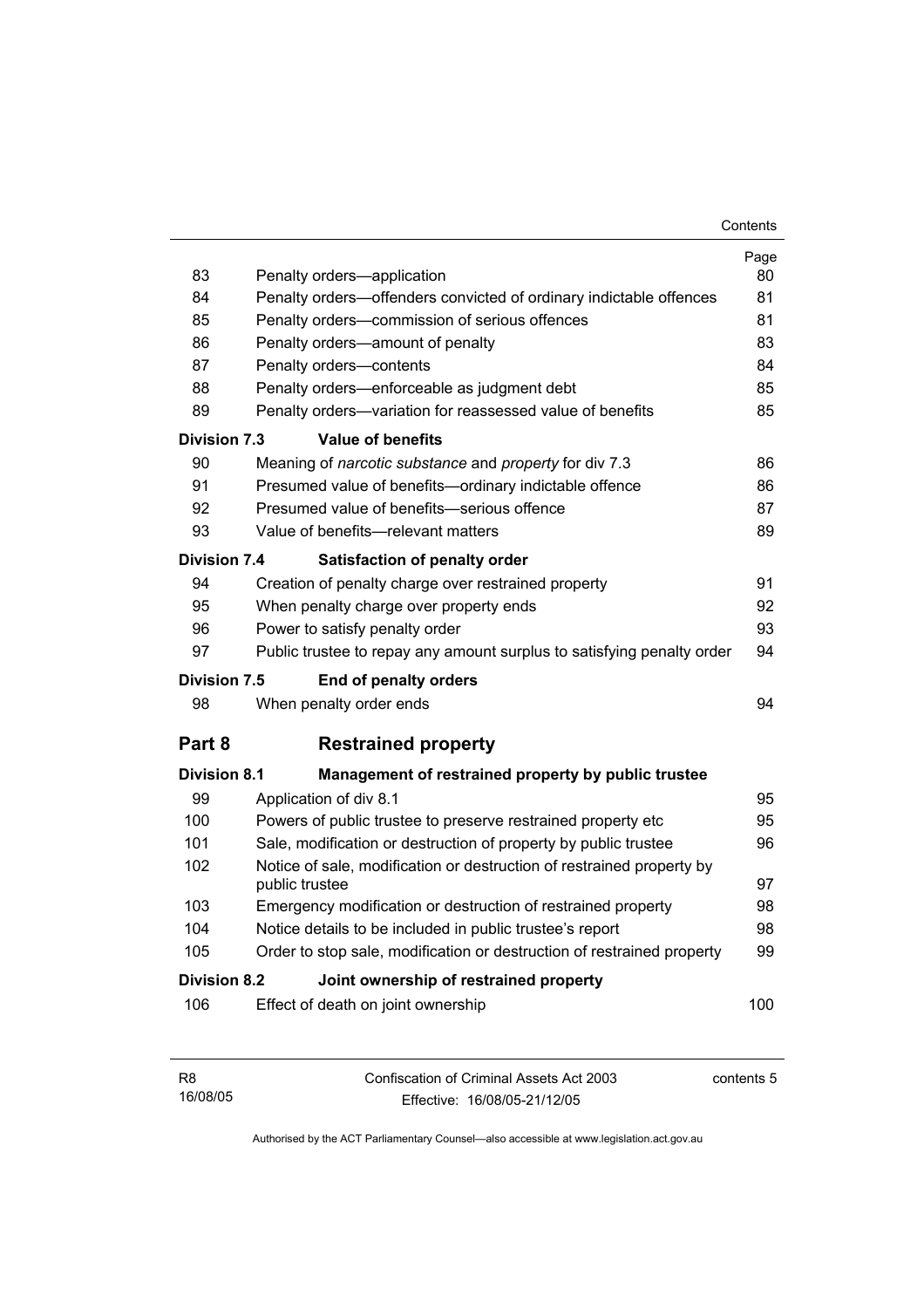### **Contents**

|                     |                                                                     | Page           |
|---------------------|---------------------------------------------------------------------|----------------|
| Part 9              | <b>Forfeited property</b>                                           |                |
| <b>Division 9.1</b> | Preliminary                                                         |                |
| 107                 | Meaning of interested person in pt 9                                | 102            |
| 108                 | Forfeited property--powers of public trustee                        | 102            |
| <b>Division 9.2</b> | Vesting and disposal of forfeited property                          |                |
| 109                 | Vesting of forfeited property-general rule                          | 103            |
| 110                 | Vesting of registrable property on forfeiture                       | 103            |
| 111                 | Disposal of forfeited property                                      | 105            |
| <b>Division 9.3</b> | Improperly obtained registered property interests                   |                |
| 112                 | Application of div 9.3 to registered property interests             | 106            |
| 113                 | Discharge of prior registered property interests given for improper |                |
|                     | purposes                                                            | 106            |
| <b>Division 9.4</b> | Sale of jointly owned forfeited property                            |                |
| 114                 | Application of div 9.4 to jointly owned property                    | 107            |
| 115                 | Inconsistency with Trustee Act or Conveyancing Act                  | 107            |
| 116                 | Order for sale of jointly owned property                            | 108            |
| 117                 | Trust for sale of property                                          | 109            |
| 118                 | Effect of trust for sale on joint ownership                         | 109            |
| 119                 | Distribution of proceeds of sale of property                        | 109            |
| 120                 | Variation of court order for sale                                   | 110            |
| <b>Division 9.5</b> | Forfeited property-return or compensation                           |                |
| 121                 | Meaning of return or compensation order                             | 110            |
| 122                 | Return or compensation orders-application                           | 111            |
| 123                 | Return or compensation orders-making                                | 111            |
| <b>Division 9.6</b> | Forfeited property-buyback of interest                              |                |
| 124                 | Meaning of buyback order                                            | 112            |
| 125                 | Buyback orders-application                                          | 112            |
| 126                 | Buyback orders-making                                               | 113            |
| 127                 | Buyback orders-buying interest in property                          | 114            |
| Part 10             | <b>Confiscated assets trust fund</b>                                |                |
| 128                 | Definitions for pt 10                                               | 115            |
| contents 6          | <b>Confiscation of Criminal Assets Act 2003</b>                     | R <sub>8</sub> |
|                     | Effective: 16/08/05-21/12/05                                        | 16/08/05       |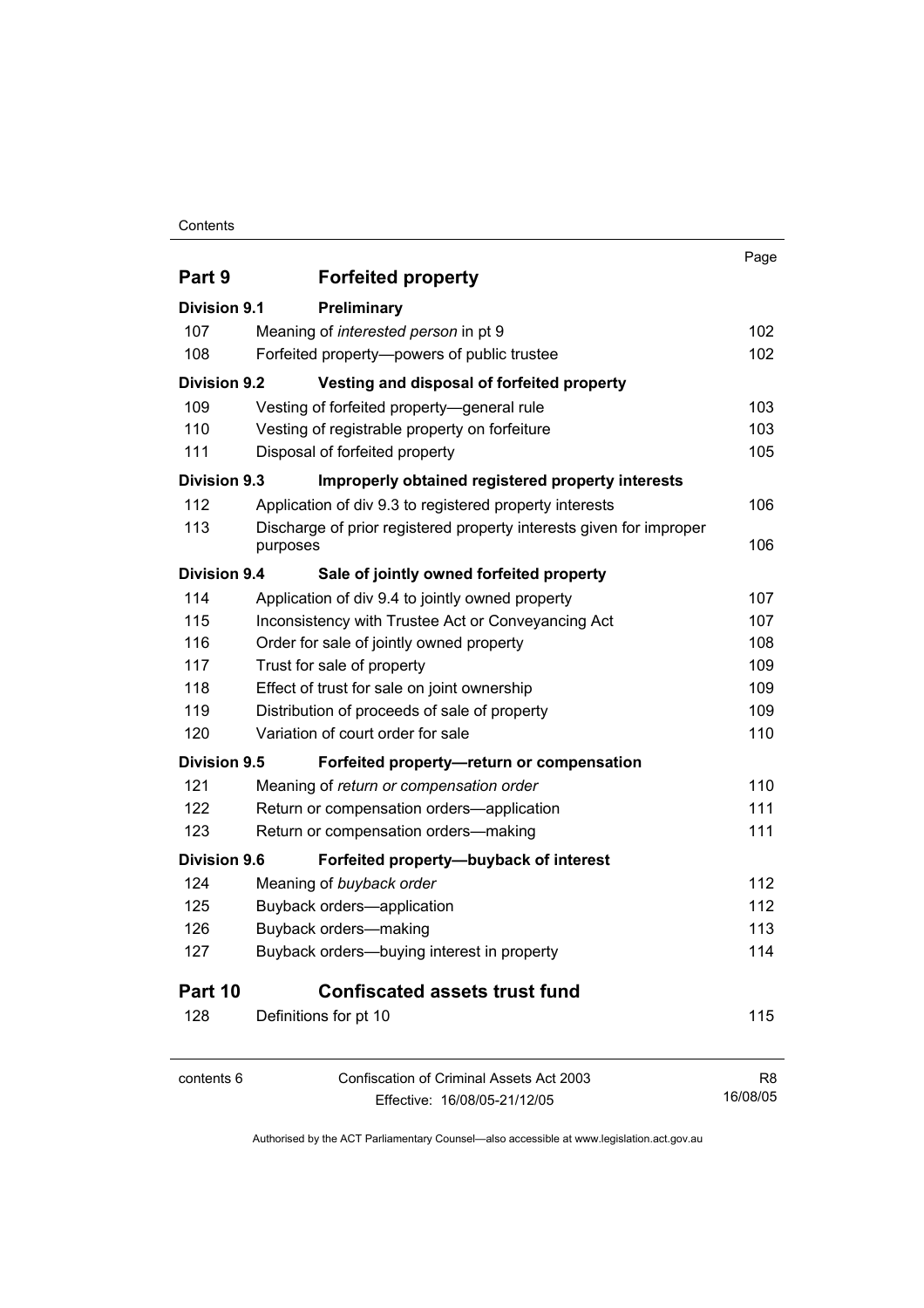|                      |                                                                                  | Page       |
|----------------------|----------------------------------------------------------------------------------|------------|
| 129                  | Meaning of equitable sharing program                                             | 115        |
| 130                  | Establishment of trust fund                                                      | 116        |
| 131                  | Payments into trust fund                                                         | 116        |
| 132                  | Purposes of trust fund                                                           | 117        |
| 133                  | Payments from trust fund                                                         | 118        |
| 134                  | Distribution of surplus funds                                                    | 118        |
| 135                  | Review of reserved and distributable funds by public trustee                     | 119        |
| Part 11              | Interstate orders                                                                |            |
| 136                  | Meaning of authenticated for pt 11                                               | 120        |
| 137                  | Interstate restraining and forfeiture orders etc-registration                    | 120        |
| 138                  | Interstate restraining and forfeiture orders etc-interim registration            | 121        |
| 139                  | Interstate restraining and forfeiture orders etc-effect of registration          | 122        |
| 140                  | Interstate restraining and forfeiture orders etc—ending of registration          | 122        |
| 141                  | Interstate restraining and forfeiture orders etc—cancellation of<br>registration | 123        |
| 142                  | Creation of interstate penalty charges                                           | 123        |
| 143                  | Interstate penalty charges-effect of creation                                    | 124        |
| Part 12              | <b>Information gathering</b>                                                     |            |
| <b>Division 12.1</b> | <b>Inquiry notices</b>                                                           |            |
| 144                  | Meaning of <i>inquiry notice</i>                                                 | 125        |
| 145                  | Inquiry notices-giving                                                           | 125        |
| 146                  | Inquiry notices-form                                                             | 126        |
| 147                  | Inquiry notices—immunity for complying financial institutions and staff          | 126        |
| <b>Division 12.2</b> | <b>Monitoring orders</b>                                                         |            |
| 148                  | Meaning of monitoring order                                                      | 127        |
| 149                  | Monitoring orders-application                                                    | 127        |
| 150                  | Monitoring orders-affidavit supporting application                               | 128        |
| 151                  | Monitoring orders-making                                                         | 128        |
| <b>Division 12.3</b> | <b>Transaction suspension orders</b>                                             |            |
| 152                  | Meaning of transaction suspension order                                          | 130        |
| 153                  | Transaction suspension orders-application                                        | 130        |
| 154                  | Transaction suspension orders-affidavit supporting application                   | 131        |
| R <sub>8</sub>       | Confiscation of Criminal Assets Act 2003                                         | contents 7 |
| 16/08/05             | Effective: 16/08/05-21/12/05                                                     |            |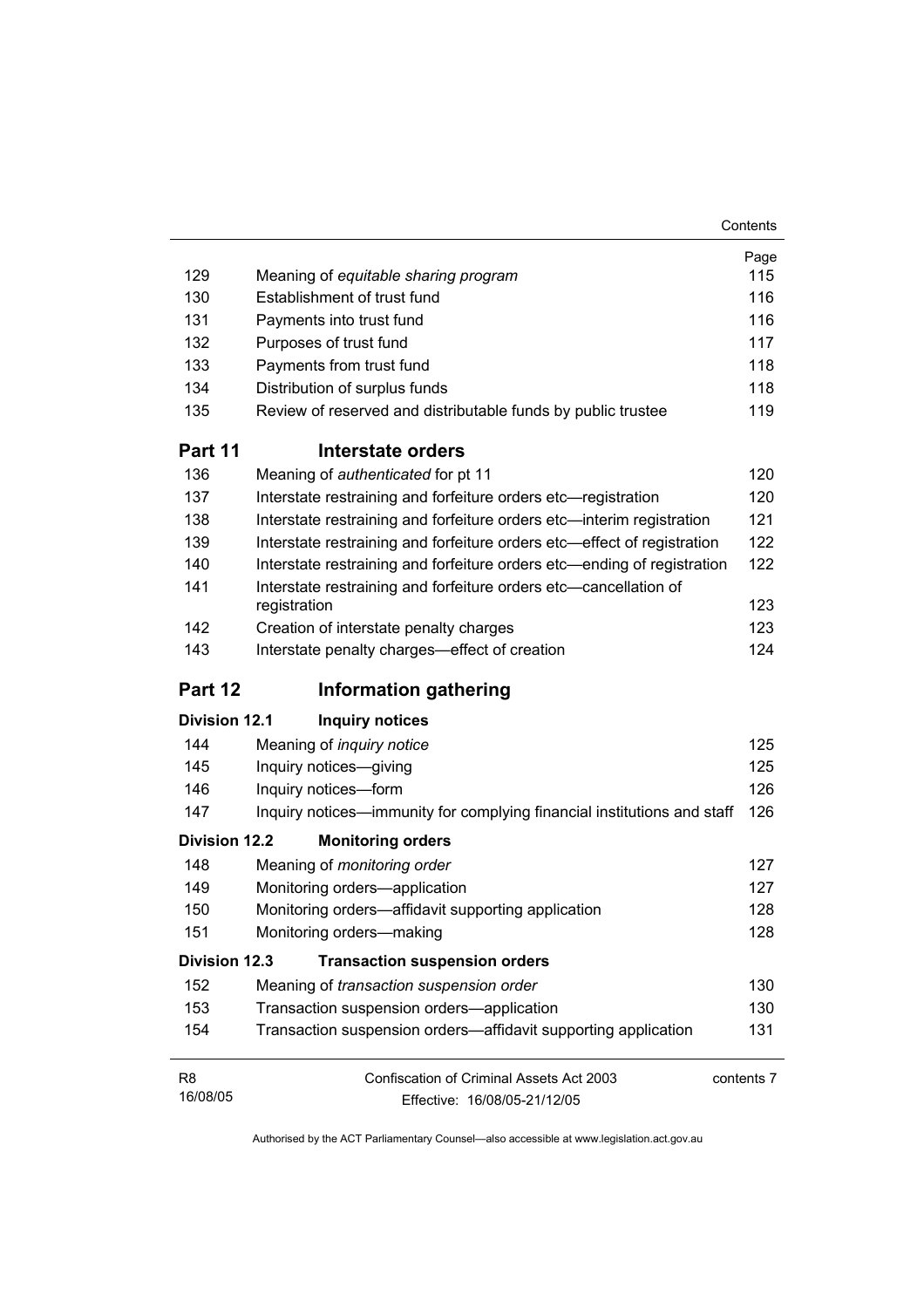### **Contents**

|                      |                                                   |                                                          | Page |
|----------------------|---------------------------------------------------|----------------------------------------------------------|------|
| 155                  |                                                   | Transaction suspension orders-making                     | 131  |
| <b>Division 12.4</b> |                                                   | Production orders for property-tracking documents        |      |
| 156                  | Meaning of production order                       |                                                          | 133  |
| 157                  |                                                   | Meaning of property-tracking document                    | 133  |
| 158                  | Production orders-application                     |                                                          | 134  |
| 159                  |                                                   | Production orders—affidavit supporting application       | 134  |
| 160                  | Production orders-making                          |                                                          | 135  |
| 161                  |                                                   | Production order proceedings—restrictions on disclosure  | 136  |
| 162                  | Production orders-variation                       |                                                          | 136  |
| 163                  |                                                   | Production orders-consequential powers about documents   | 136  |
| <b>Division 12.5</b> |                                                   | <b>Examination orders and notices</b>                    |      |
|                      | <b>Subdivision 12.5.1 Preliminary</b>             |                                                          |      |
| 164                  | Definitions for div 12.5                          |                                                          | 137  |
| 165                  | Authorised investigators                          |                                                          | 138  |
|                      | <b>Subdivision 12.5.2 Examination orders</b>      |                                                          |      |
| 166                  | Meaning of examination order                      |                                                          | 139  |
| 167                  | Examination orders-application                    |                                                          | 139  |
| 168                  |                                                   | Examination orders—affidavit supporting application      | 140  |
| 169                  | Examination orders-making                         |                                                          | 140. |
| 170                  |                                                   | Examination order proceedings—restrictions on disclosure | 141  |
|                      | <b>Subdivision 12.5.3 Examination notices</b>     |                                                          |      |
| 171                  | Meaning of examination notice                     |                                                          | 142  |
| 172                  | Examination notices-giving                        |                                                          | 142  |
| 173                  | Examination notices-form                          |                                                          | 142  |
|                      | <b>Subdivision 12.5.4 Conducting examinations</b> |                                                          |      |
| 174                  | Time and place of examination                     |                                                          | 143  |
| 175                  |                                                   | Requirements made of person examined                     | 144  |
| 176                  | Conduct of examination                            |                                                          | 144  |
| 177                  | Role of the examinee's lawyer                     |                                                          | 145  |
| 178                  |                                                   | Examinations-consequential powers about documents        | 145  |
| 179                  |                                                   | Examinations-additional restrictions on disclosure       | 146  |
| 180                  |                                                   | Protection of authorised investigator etc                | 147  |
|                      |                                                   |                                                          |      |

contents 8 Confiscation of Criminal Assets Act 2003 Effective: 16/08/05-21/12/05 R8 16/08/05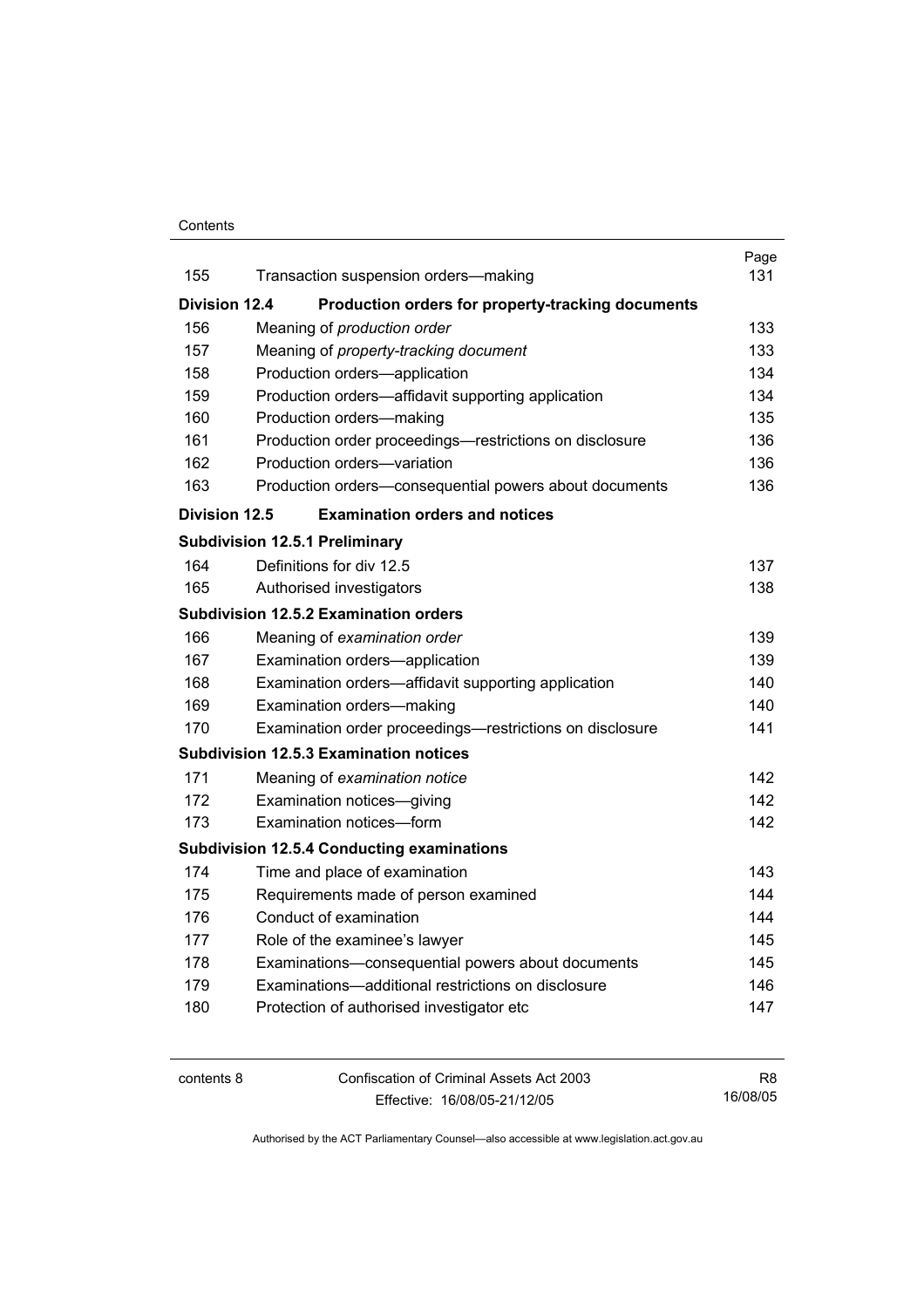|                            |                                                                                               | Contents |
|----------------------------|-----------------------------------------------------------------------------------------------|----------|
|                            |                                                                                               | Page     |
|                            | Subdivision 12.5.5 Offences-examination notices                                               |          |
| 181                        | Obstruction etc of authorised investigator                                                    | 147      |
| 182                        | Failing to attend examination                                                                 | 148      |
| 183                        | Offences relating to appearance at examination                                                | 148      |
| 184                        | Unauthorised presence at an examination                                                       | 149      |
| 185                        | Examinations-additional disclosure offences                                                   | 149      |
| Division 12.6              | <b>Information order offences</b>                                                             |          |
| 186                        | Meaning of information order                                                                  | 152      |
| 187                        | Information orders-failure to comply                                                          | 152      |
| 188                        | Information orders-false or misleading information                                            | 152      |
| 189                        | Information orders-false or misleading documents                                              | 153      |
| 190                        | Destruction etc of documents                                                                  | 154      |
| 191                        | Meaning of non-disclosable information order                                                  | 155      |
| 192                        | Information orders-disclosure offences                                                        | 155      |
| 193                        | Information orders-disclosure by police officers                                              | 157      |
| 194                        | Information orders-protection of complying financial institutions                             | 158      |
| Part 13                    | <b>Search warrants</b>                                                                        |          |
| <b>Division 13.1</b>       | Preliminary                                                                                   |          |
| 195                        | Definitions for pt 13                                                                         | 159      |
| <b>Division 13.2</b>       | Search warrants-general                                                                       |          |
| 196                        | Applications for search warrants—general                                                      | 161      |
| 197                        | Offence for making false etc statements in search warrant applications                        | 161      |
| 198                        | Additional contents of search warrant applications                                            | 162      |
| 199                        | Issuing search warrants                                                                       | 162      |
| 200                        | When search warrant for property-tracking document may be issued                              | 163      |
| 201                        | Contents of search warrants                                                                   | 163      |
| 202                        | Authorisation given by search warrants                                                        | 164      |
| <b>Division 13.3</b>       | <b>Telephone and electronic warrants</b>                                                      |          |
| 203                        | Applying for search warrants by telephone or other electronic means                           | 165      |
| 204                        | Issuing search warrants by telephone or other electronic means                                | 166      |
| 205                        | Unsigned warrants by telephone or other electronic means in court<br>proceedings              | 167      |
| R <sub>8</sub><br>16/08/05 | <b>Confiscation of Criminal Assets Act 2003</b><br>contents 9<br>Effective: 16/08/05-21/12/05 |          |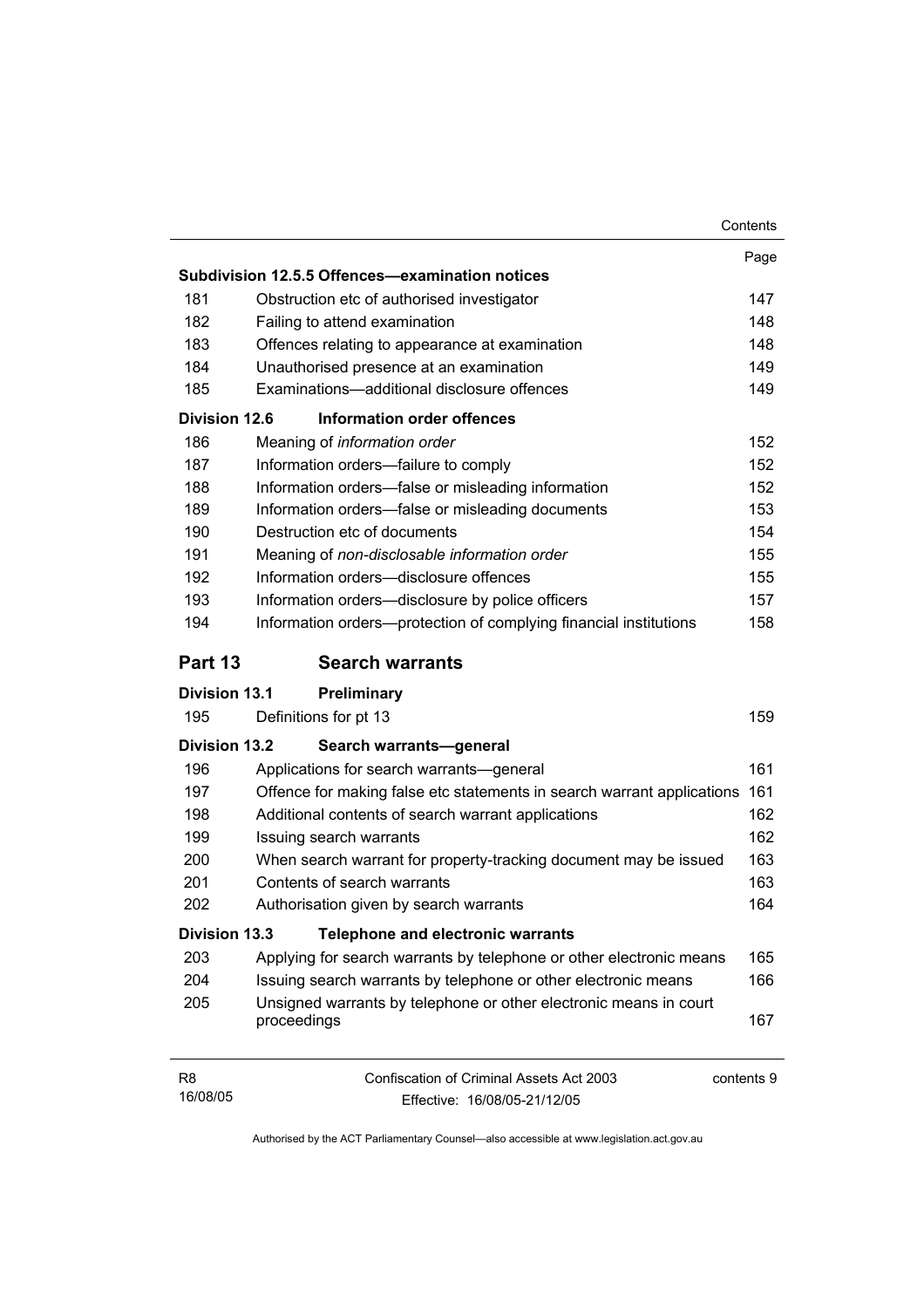|                      |                                                                                           | Page           |
|----------------------|-------------------------------------------------------------------------------------------|----------------|
| 206                  | Offence for stating incorrect names in warrants by telephone or other<br>electronic means | 167            |
| 207                  | Offence for execution etc of search warrant departing in material form                    | 168            |
| 208                  | Offence for execution etc of unauthorised form of search warrant                          | 168            |
| 209                  | Offence for giving unauthorised form of search warrant                                    | 169            |
| <b>Division 13.4</b> | <b>Executing search warrants</b>                                                          |                |
| 210                  | Search warrants—whether must be executed only during particular<br>hours                  | 169            |
| 211                  | Search warrants—restrictions on personal searches                                         | 170            |
| 212                  | Use of force and availability of assistance in executing search warrant                   | 171            |
| 213                  | Search warrants-announcement before entry                                                 | 171            |
| 214                  | Details of search warrant to be given to occupier etc                                     | 172            |
| 215                  | Occupier entitled to be present during search etc                                         | 172            |
| 216                  | Particular powers available to officers executing search warrant                          | 173            |
| 217                  | Use of equipment to examine or process things                                             | 173            |
| 218                  | Moving things to another place for examination or processing                              | 174            |
| 219                  | Use of electronic equipment at premises                                                   | 175            |
| 220                  | Person with knowledge of computer or computer system to assist<br>access etc              | 176            |
| 221                  | Securing electronic equipment                                                             | 177            |
| 222                  | Copies of seized things to be provided                                                    | 178            |
| 223                  | Providing documents after execution of search warrant                                     | 179            |
| <b>Division 13.5</b> | <b>Stopping and searching vehicles</b>                                                    |                |
| 224                  | Searches of vehicles without search warrant in emergency situations                       | 179            |
| 225                  | How police officer exercises powers under s 224                                           | 180            |
| <b>Division 13.6</b> |                                                                                           |                |
| 226                  | Search warrants-things seized                                                             |                |
| 227                  | Receipts for things seized under search warrants                                          | 181<br>181     |
| 228                  | Keeping seized things under search warrants                                               | 182            |
| 229                  | Keeping things for further period                                                         | 183            |
| 230                  | Issuing officer may order keeping of thing<br>Transfer of things seized to public trustee | 183            |
|                      |                                                                                           |                |
| <b>Division 13.7</b> | Search warrants-miscellaneous                                                             |                |
| 231                  | Search warrants-false or misleading information                                           | 184            |
| contents 10          | <b>Confiscation of Criminal Assets Act 2003</b>                                           | R <sub>8</sub> |
|                      | Effective: 16/08/05-21/12/05                                                              | 16/08/05       |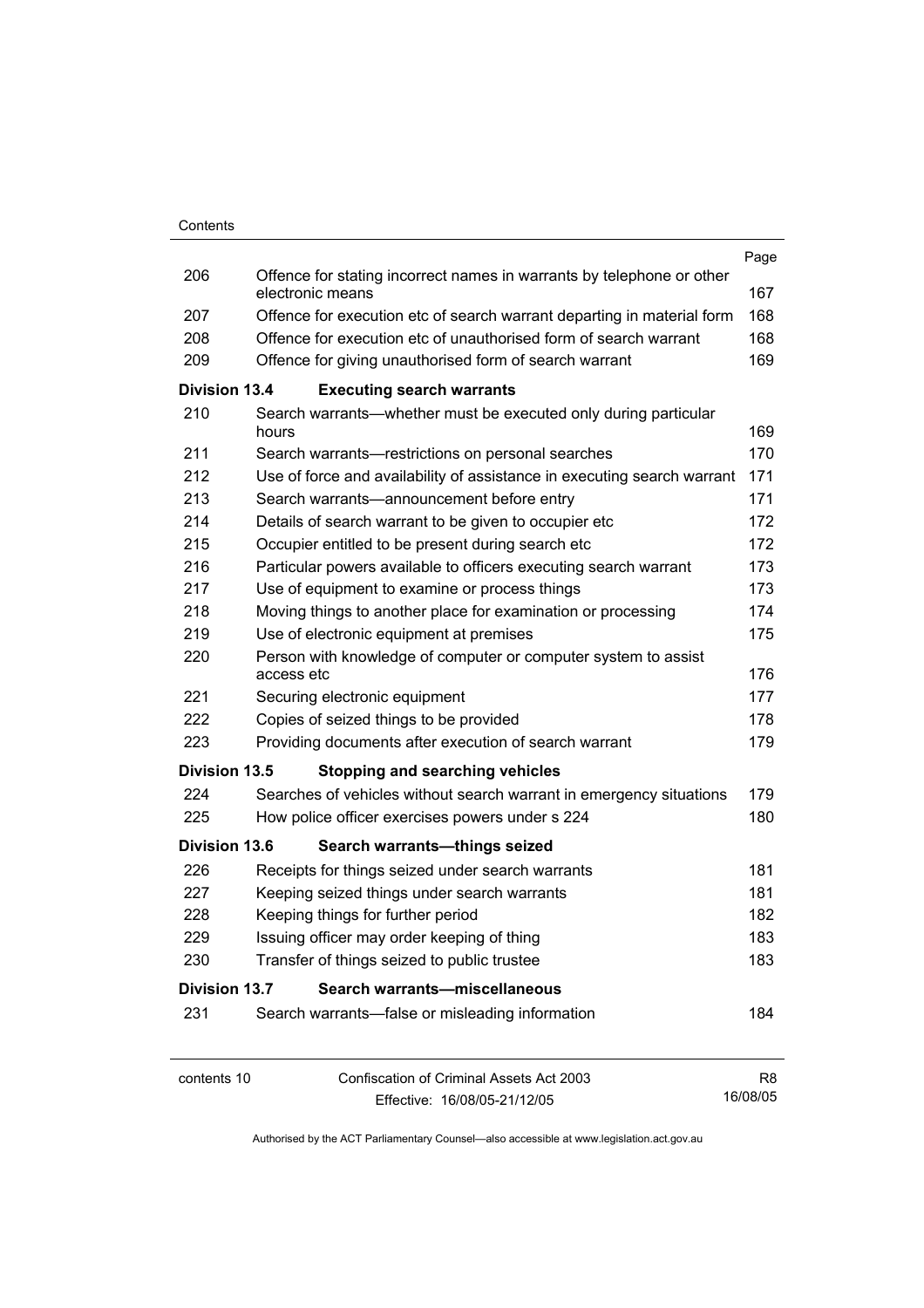|                            |                                                                                                 | Contents    |
|----------------------------|-------------------------------------------------------------------------------------------------|-------------|
|                            |                                                                                                 | Page        |
| 232                        | Search warrants—false or misleading documents                                                   | 184         |
| 233                        | Obstruction etc of police officers and people assisting                                         | 185         |
| 234                        | Damage etc to be minimised                                                                      | 185         |
| 235                        | Compensation                                                                                    | 186         |
| Part 14                    | <b>Court procedure</b>                                                                          |             |
| 236                        | Meaning of confiscation proceeding                                                              | 188         |
| 237                        | Confiscation and corresponding law order proceedings are civil, not<br>criminal                 | 190         |
| 238                        | Meaning of relevant court                                                                       | 190         |
| 239                        | Jurisdiction of Magistrates Court-confiscation proceedings                                      | 191         |
| 240                        | Jurisdiction of Magistrates Court-interstate orders                                             | 192         |
| 241                        | Jurisdiction of Supreme Court                                                                   | 193         |
| 242                        | Confiscation proceedings—transferred proceedings                                                | 193         |
| 243                        | Restricted access proceedings—notice of applications etc                                        | 194         |
| 244                        | Other confiscation proceedings—notice of applications etc                                       | 195         |
| 245                        | Applications for another confiscation proceeding in relation to same<br>offence                 | 196         |
| 246                        | Confiscation proceedings—time extensions for applications                                       | 197         |
| 247                        | Confiscation proceedings—amendment of applications                                              | 197         |
| 248                        | Confiscation proceedings-relevant material                                                      | 198         |
| 249                        | Confiscation proceedings--witness not required to answer questions<br>prejudicing investigation | 198         |
| 250                        | Confiscation proceedings-additional orders                                                      | 198         |
| 251                        | Contravention of additional orders under s 250                                                  | 200         |
| 252                        | Confiscation proceedings-consent orders                                                         | 200         |
| 253                        | Confiscation proceedings—notice of making orders                                                | 200         |
| 254                        | Concurrent proceedings                                                                          | 201         |
| Part 15                    | <b>Miscellaneous</b>                                                                            |             |
| 255                        | Selfincrimination and other privileges overridden                                               | 202         |
| 256                        | Powers under Act not limited by criminal proceedings                                            | 203         |
| 257                        | Powers under Act do not limit each other or powers under other laws                             | 203         |
| 258                        | Examination orders-reporting requirements                                                       | 204         |
| 259                        | Approved forms                                                                                  | 206         |
| R <sub>8</sub><br>16/08/05 | Confiscation of Criminal Assets Act 2003<br>Fffective: 16/08/05-21/12/05                        | contents 11 |

Effective: 16/08/05-21/12/05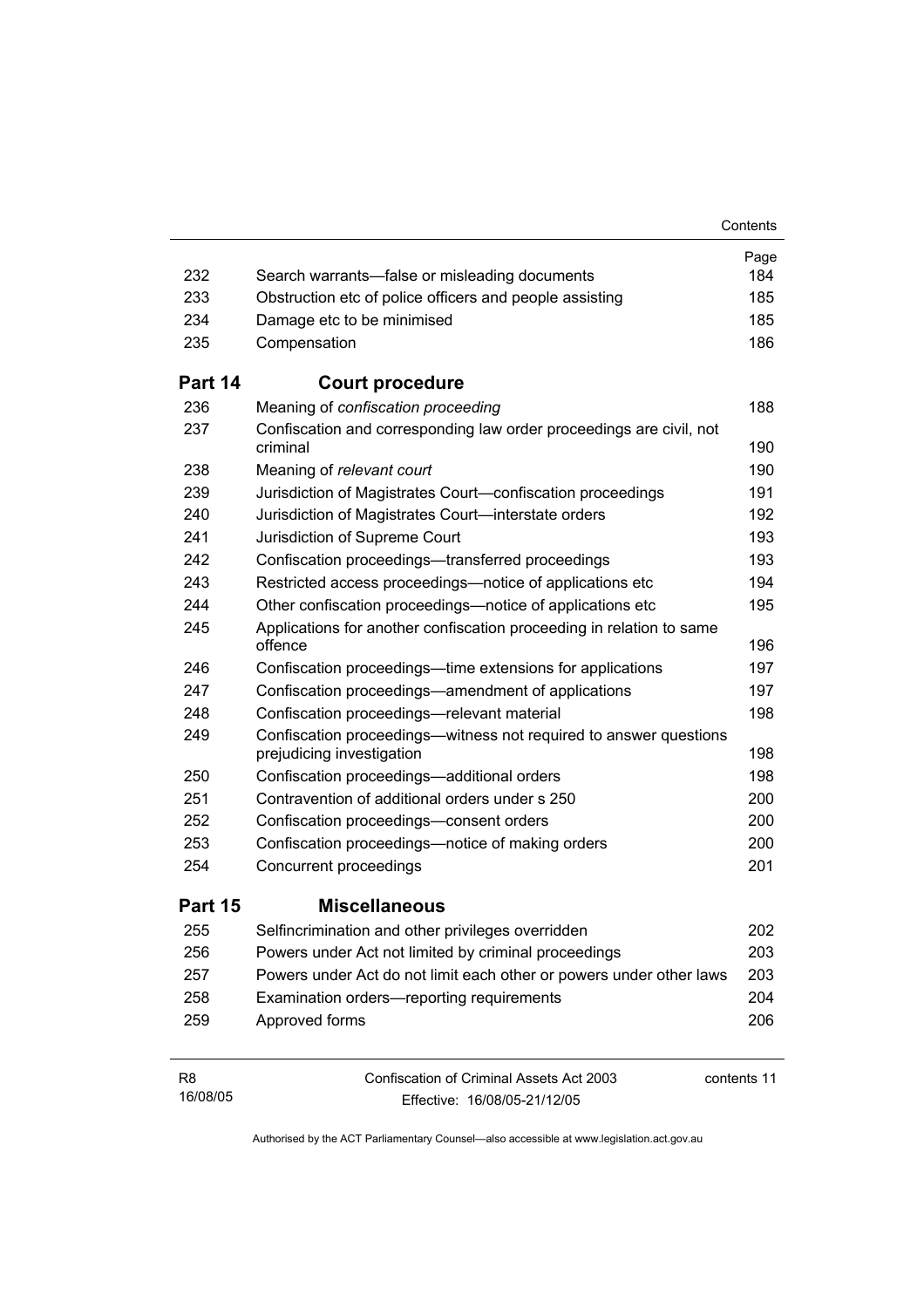### **Contents**

| 260               | Regulation-making power | Page<br>206 |
|-------------------|-------------------------|-------------|
| <b>Dictionary</b> |                         | 207         |
| <b>Endnotes</b>   |                         |             |
| 1                 | About the endnotes      | 218         |
| 2                 | Abbreviation key        | 218         |
| 3                 | Legislation history     | 219         |
| 4                 | Amendment history       | 220         |
| 5                 | Earlier republications  | 222         |

contents 12 Confiscation of Criminal Assets Act 2003 Effective: 16/08/05-21/12/05

R8 16/08/05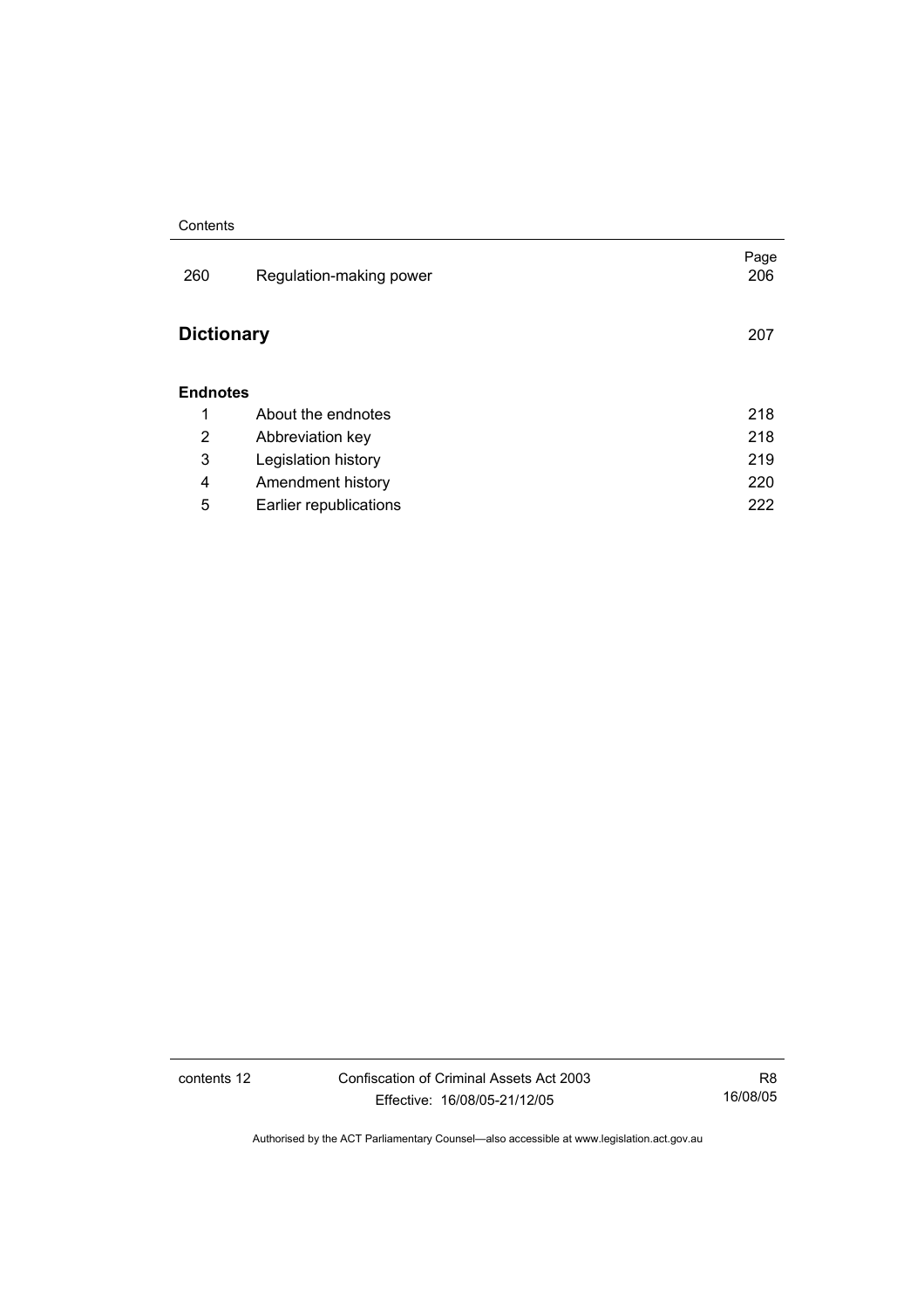

Australian Capital Territory

# **Confiscation of Criminal Assets Act 2003**

An Act to deprive people of the proceeds of crime and of property used for criminal activity, and for other purposes

R8 16/08/05

I

Confiscation of Criminal Assets Act 2003 Effective: 16/08/05-21/12/05

page 1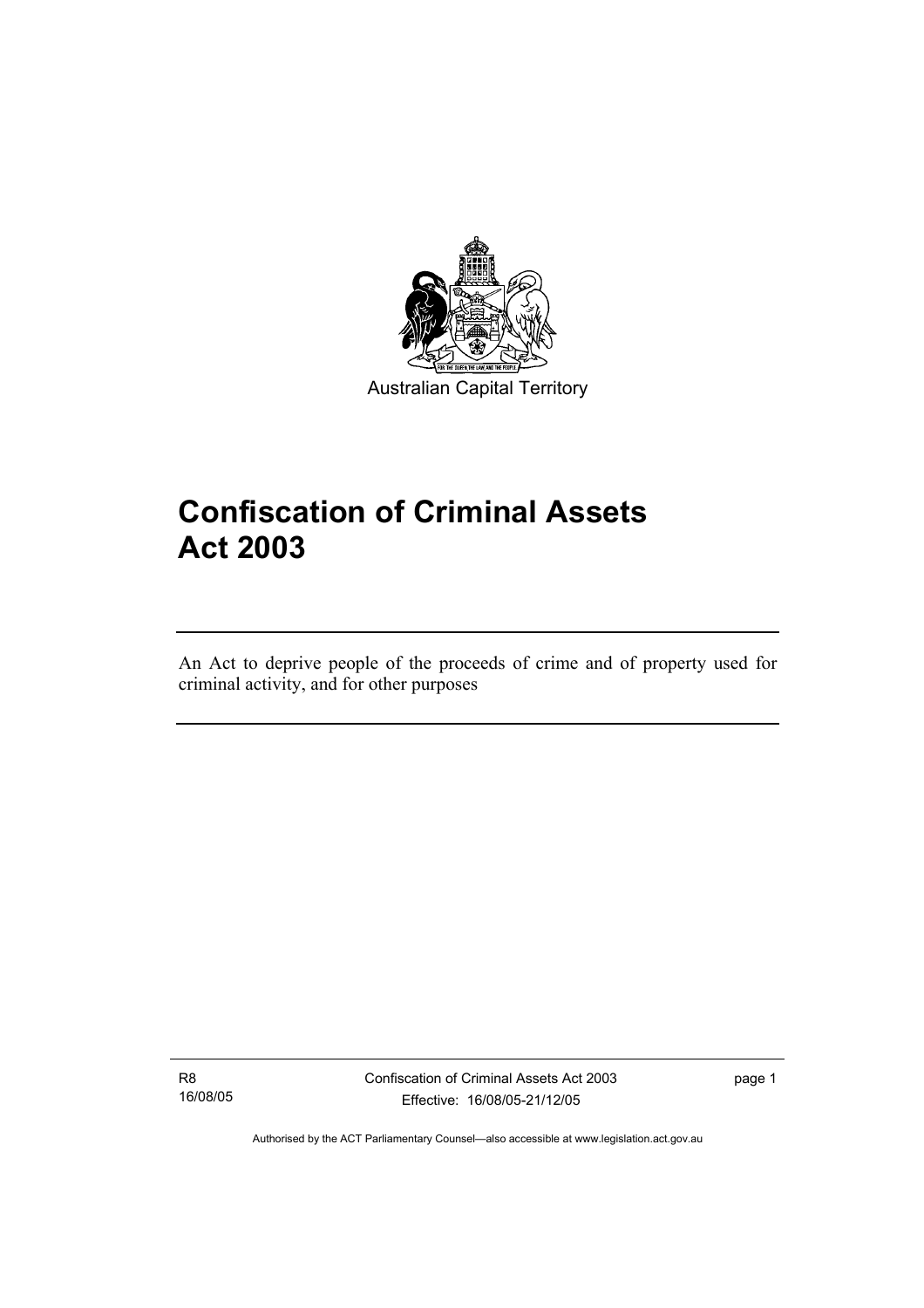### **Part 1** Preliminary

Section 1

## **Part 1** Preliminary

## **1 Name of Act**

This Act is the *Confiscation of Criminal Assets Act 2003.*

## **3 Purposes of Act**

The *purposes of this Act* include the following:

- (a) to encourage law-abiding behaviour by the community;
- (b) to give effect to the principle of public policy that a person should not be enriched because of the commission of an offence, whether or not anyone has been convicted of the offence;
- (c) to deprive a person of all material advantage derived from the commission of an offence, whatever the form into which property or benefits derived from the offence may have been changed;
- (d) to deprive a person of property used, or intended by an offender to be used, in relation to the commission of an offence, whatever the form into which it may have been changed, and to prevent the person from using the property to commit other offences;
- (e) to enable the effective tracing and seizure by law enforcement authorities of property used, or intended by an offender to be used, in relation to the commission of an offence and all material advantage derived from the offence;
- (f) to provide for the enforcement in the ACT of orders, notices or decisions (however described) made under corresponding laws.

R8 16/08/05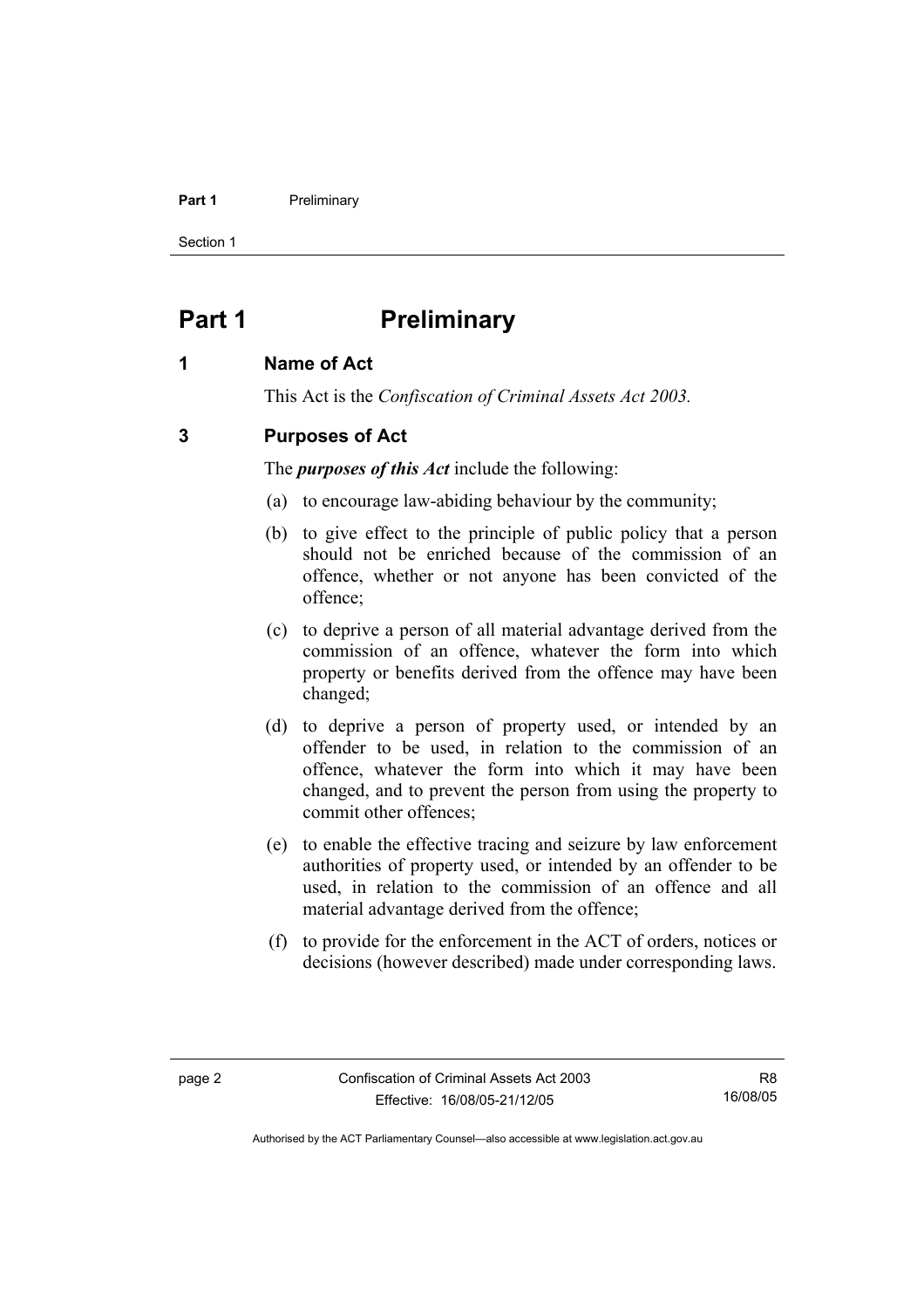## **4 Application of Act to property and dealings**

- (1) This Act applies to property located anywhere, whether in the ACT, in Australia outside the ACT, or outside Australia.
- (2) This Act applies to dealings with property anywhere, whether it happens in the ACT, in Australia outside the ACT, or outside Australia.

## **5 Application of Act to offences**

This Act applies in relation to offences, whether committed, or alleged to have been committed, before or after the commencement of this Act.

## **6 Dictionary**

The dictionary at the end of this Act is part of this Act.

*Note 1* The dictionary at the end of this Act defines certain terms used in this Act, and includes references (*signpost definitions*) to other terms defined elsewhere in this Act.

> For example, the signpost definition '*effective control*, of property—see section 14.' means that the term 'effective control' is defined in that section.

*Note 2* A definition in the dictionary (including a signpost definition) applies to the entire Act unless the definition, or another provision of the Act, provides otherwise or the contrary intention otherwise appears (see Legislation Act,  $s$  155 and  $s$  156 (1)).

## **7 Notes**

A note included in this Act is explanatory and is not part of this Act.

*Note* See the Legislation Act, s 127 (1), (4) and (5) for the legal status of notes.

page 3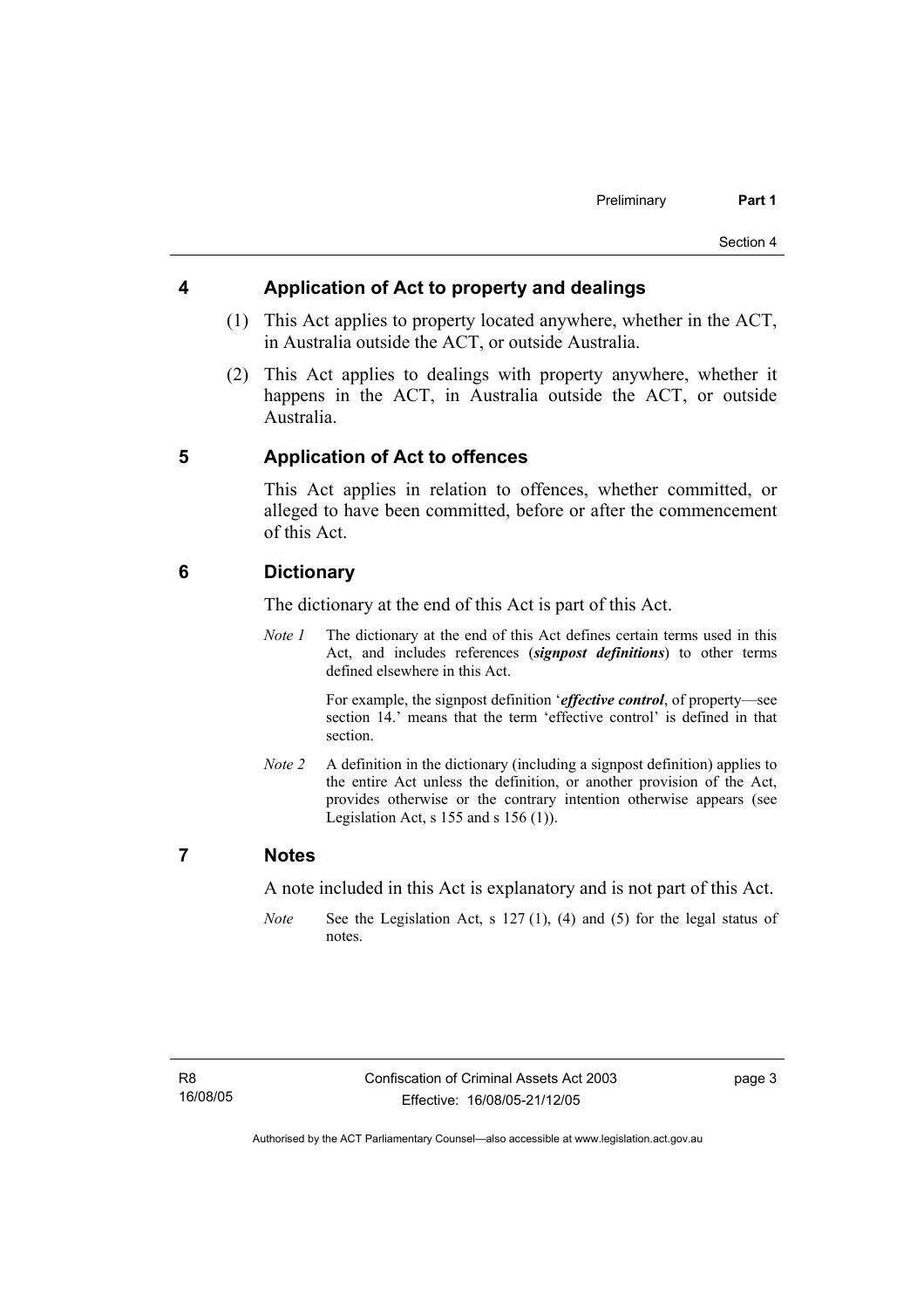### **Part 1** Preliminary

Section 8

## **8 Offences against Act—application of Criminal Code etc**

Other legislation applies in relation to offences against this Act.

*Note 1 Criminal Code*

The Criminal Code, ch 2 applies to all offences against this Act (see Code, pt 2.1).

The chapter sets out the general principles of criminal responsibility (including burdens of proof and general defences), and defines terms used for offences to which the Code applies (eg *conduct*, *intention*, *recklessness* and *strict liability*).

*Note 2 Penalty units* 

The Legislation Act, s 133 deals with the meaning of offence penalties that are expressed in penalty units.

page 4 Confiscation of Criminal Assets Act 2003 Effective: 16/08/05-21/12/05

R8 16/08/05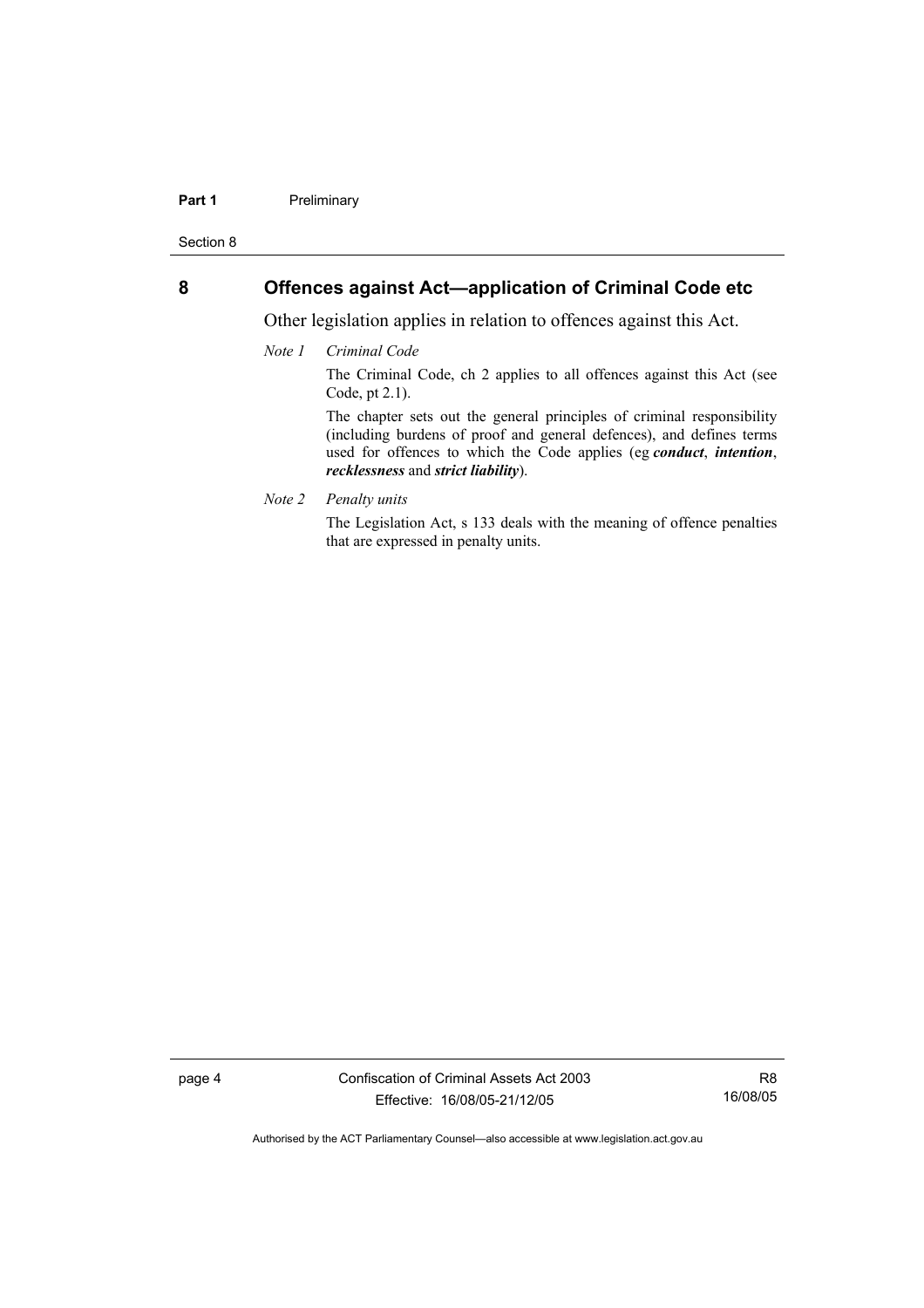## **Part 2 General overview of confiscation scheme**

### **9 General overview**

The notes to this section provide a general overview of the scheme of this Act.

#### *Note 1 Restraining orders*

A court may make an order (a *restraining order*) preventing the disposal or other dealing with property. A restraining order may also be made to secure a property for the payment of a penalty order (see note 4).

Property may be restrained even though it is not the offender's property.

### *Note 2 Confiscation of property on conviction*

A court that convicts a person of an indictable offence may make an order (a *conviction forfeiture order*) for the forfeiture to the Territory of tainted property in relation to the offence (whether or not the tainted property is restrained).

If a person is convicted of a serious offence (generally an offence punishable by imprisonment for 5 years or more), all restrained property is, by the operation of this Act, forfeited to the Territory (an *automatic forfeiture*).

Property may be forfeited even though it is not the offender's property.

#### *Note 3 Confiscation of property without conviction*

If a court is satisfied on the balance of probabilities that a person has committed a serious offence, it may make an order (a *civil forfeiture order*) for the forfeiture to the Territory of all restrained property even though the person has not been convicted, or the person has been cleared, of the relevant offence.

#### *Note 4 Penalty orders*

A court may order the payment to the Territory (a *penalty order*) of the value of the tainted property and the advantages and other benefits derived in any way from the commission of an indictable offence and for restrained property be sold to satisfy the penalty order.

### *Note 5 Exclusion of property from forfeiture and return or compensation for forfeited property*

Provision is made for a order that property be excluded from forfeiture (an *exclusion order*) and forfeited property can be returned or compensation paid for

R8 16/08/05 page 5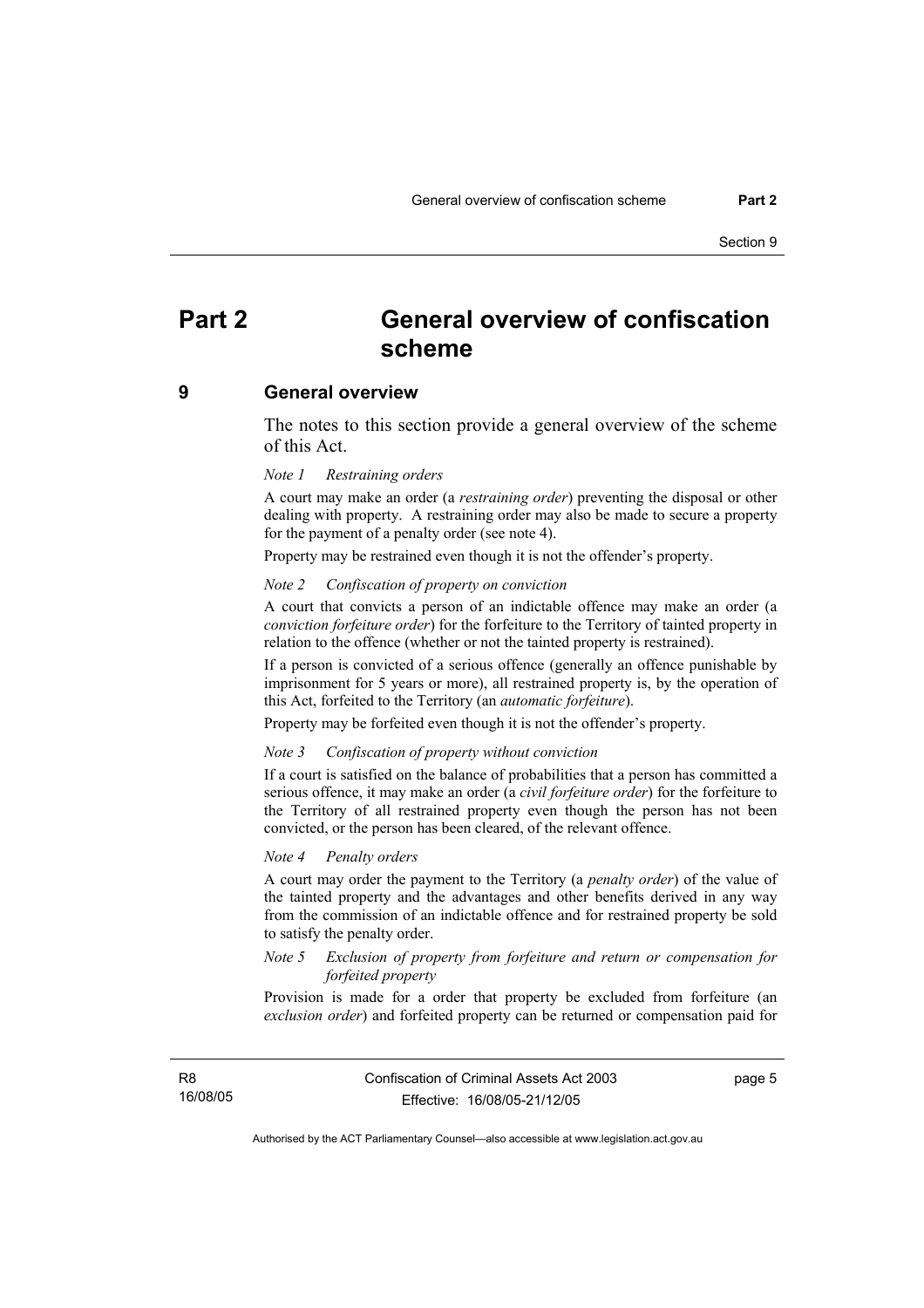### **Part 2 General overview of confiscation scheme**

### Section 9

it in certain circumstances. Provision is also made for the buyback of interests in forfeited property.

page 6 Confiscation of Criminal Assets Act 2003 Effective: 16/08/05-21/12/05

R8 16/08/05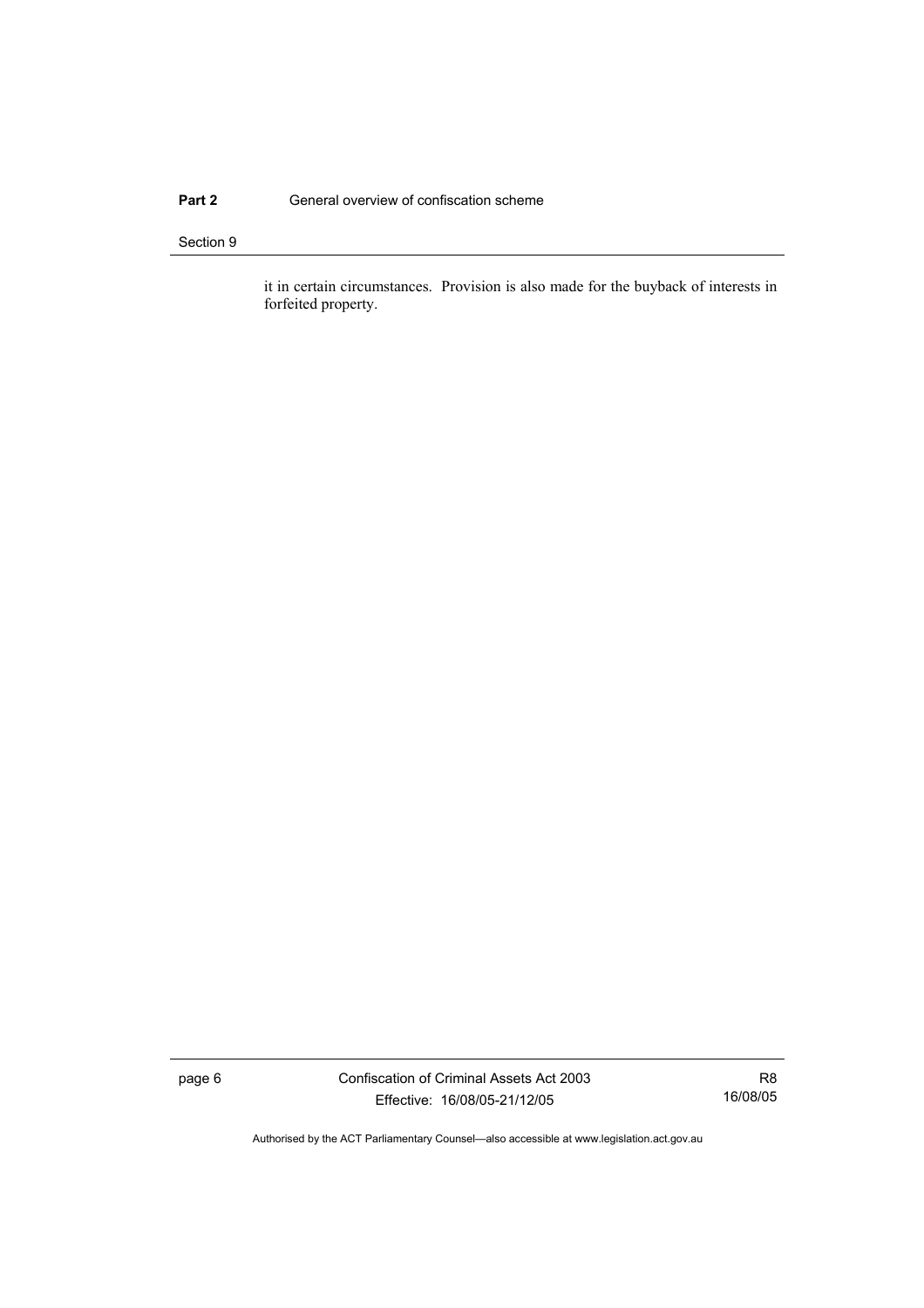## **Part 3 Key concepts**

*Note 1* The following concepts are defined in this part:

- *abscond*—see s 16
- *cleared*, of an offence—see s 17
- *convicted*—see s 15 (1)
- *derived*—see s 12
- *effective control*, of property—see s 14
- *finalised* confiscation or criminal proceeding—see s 18
- *indictable offence*—see s 13 (2)
- *offence*—see s 13 (1)
- *ordinary indictable offence*—s 13 (2)
- *quashed*—see s 15 (3) and (4)
- related offence—see s 13 (3)
- serious offence—see s 13 (2)
- *tainted property*—see s 10
- *unclaimed tainted property*—see s 11.
- *Note 2* Other important concepts include *benefits* (see s 80), *penalty order* (see s 82) and *relevant court* (see s 238).
- *Note 3* Other important concepts are defined in the Legislation Act, dict, pt 1, including the following:
	- indictment
	- present.

## **10 What is** *tainted property*

(1) In this Act:

*tainted property*, in relation to an offence, means—

- (a) property that was used, or was intended by an offender to be used, in relation to the commission of the offence; or
- (b) property that was derived by anyone from the commission of the offence; or

page 7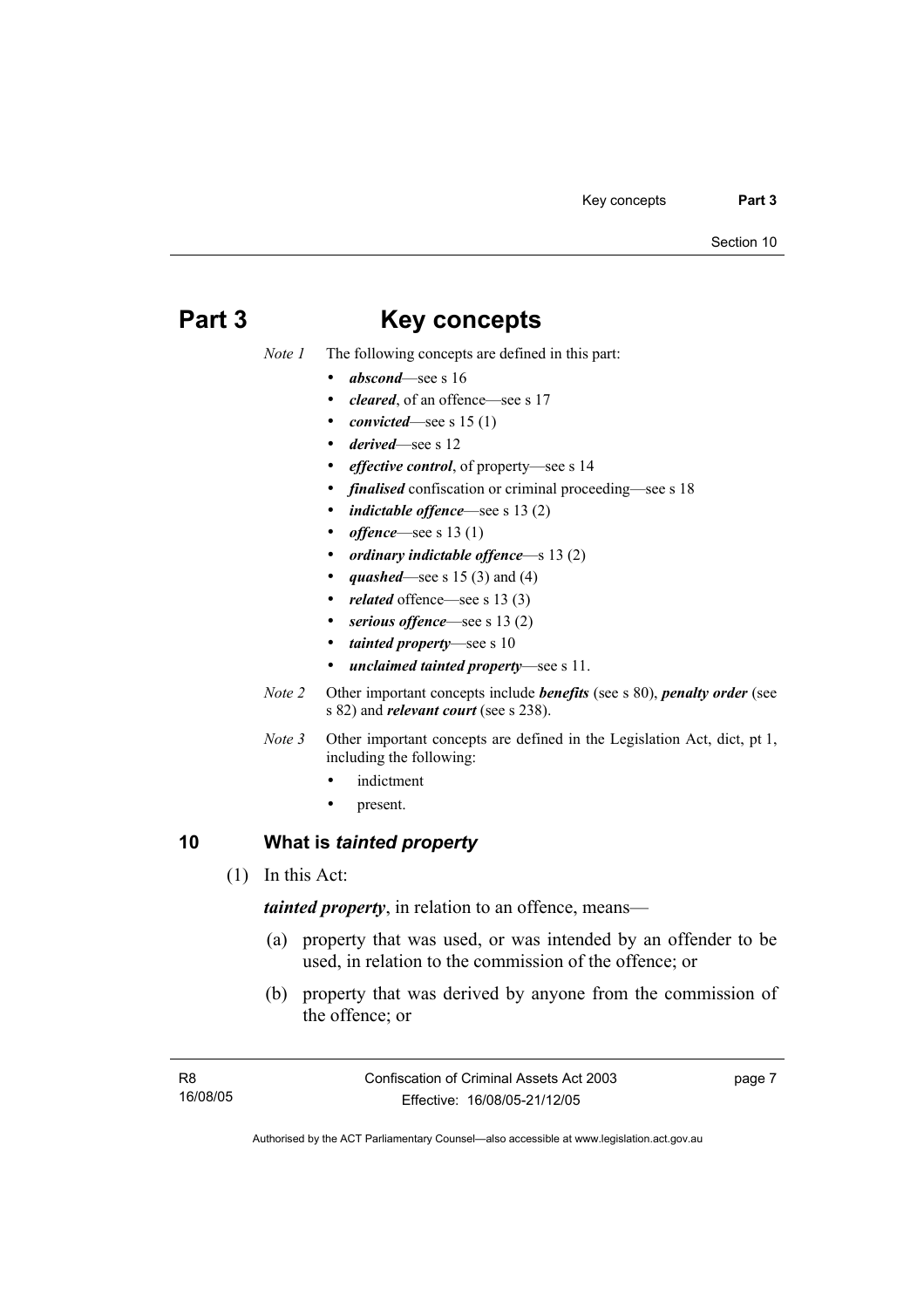### Part 3 **Key concepts**

Section 10

 (c) property that was derived by anyone from property mentioned in paragraph (a) or (b);

and includes an amount of money held in an account with a financial institution that represents the value of property mentioned in paragraph (a), (b) or (c) that has been directly or indirectly credited to the account.

*Note 1* For the meaning of *in relation to*, see dict.

- *Note 2* For the meaning of *derived*, see s 12.
- *Note 3 Property* includes an interest in property, see the Legislation Act, dict, pt 1.
- (2) For subsection (1) (a), any property found in the possession of an offender at the time of, or immediately after, the commission of the offence is taken to be property that was used, or was intended by the offender to be used, in relation to the commission of the offence, unless the contrary is established by the offender.

### **Examples of** *tainted property* **for s 10**

- 1 A car used as a getaway car for an armed robbery (see s  $(1)$  (a)).
- 2 Money and jewellery stolen during the commission of the armed robbery offence (see s $(1)$  $(b)$ ).
- 3 Shares bought using money stolen during the commission of the armed robbery offence, or a mixture of that money and money unconnected with the offence (see s (1) (c) and s 12 (1) (Meaning of *derived*)).
- 4 A house in relation to which a mortgage is partly or completely discharged using money stolen during the commission of the armed robbery offence, or a mixture of that money and money unconnected with the offence (see s (1) (c) and s 12 (1)).
- 5 Money or other property received from the sale of the car, jewellery, shares or house mentioned in examples 1 to 4 (see s (1) (c) and s 12 (1)).
- 6 Other property purchased using the money mentioned in example 5 (see s (1) (c) and s 12 (1)).
- 7 Money stolen during the commission of the armed robbery offence is deposited in 1 or more accounts with a credit union and later transferred to a bank account that also contains money unconnected with the offence. The money in the bank account to the value of the money stolen during the commission of the offence is *tainted property* (see s (1)).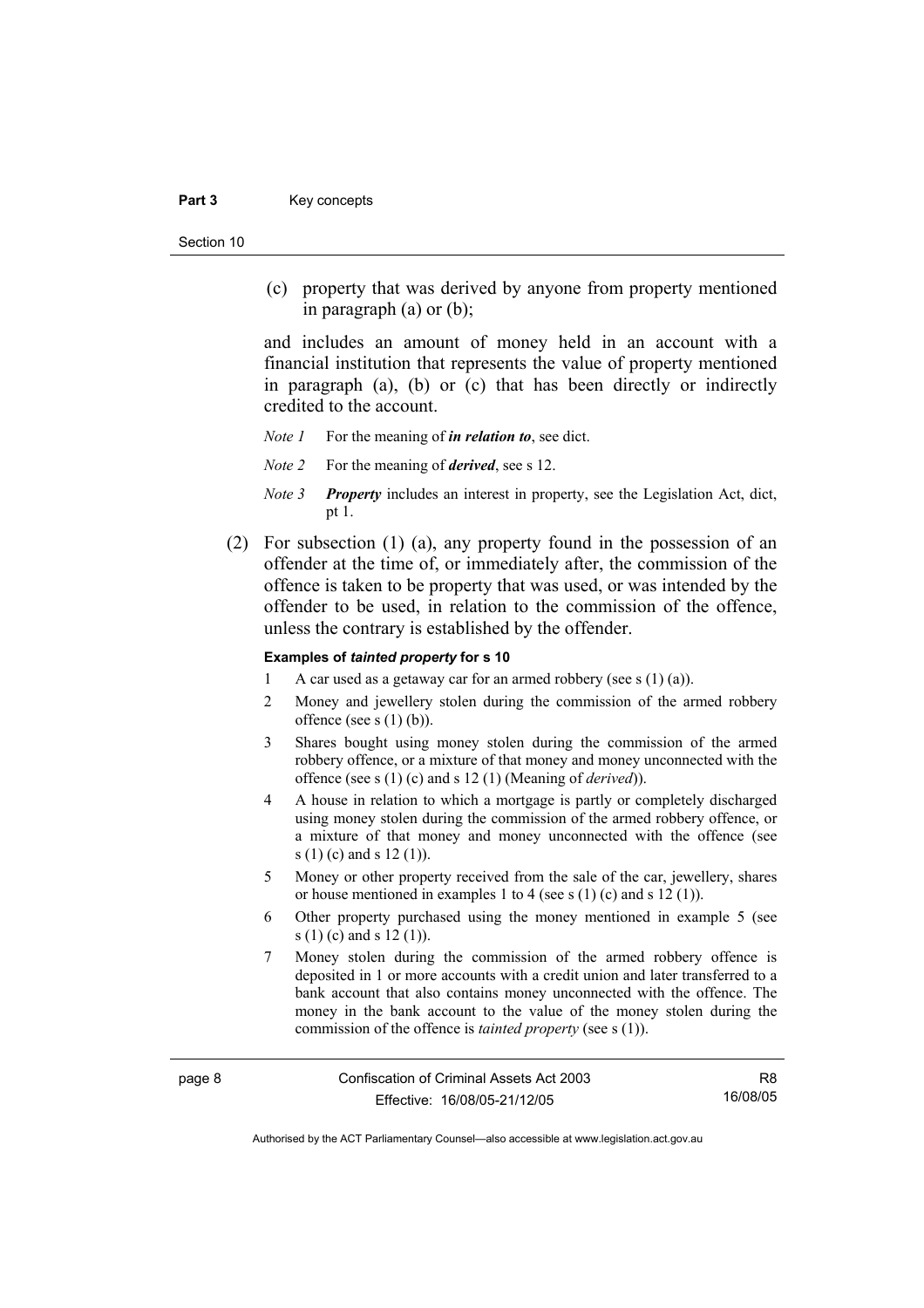- 8 Money received from the sale of the car, jewellery, shares or house mentioned in examples 1 to 4 is deposited in a credit union account that also contains money unconnected with the armed robbery offence. The money in the account to the value of the money received from the sale of the car, jewellery, shares or house mentioned in examples 1 to 4 is *tainted property* (see s  $(1)$  and s  $12 (1)$ ).
- *Note* An example is part of the Act, is not exhaustive and may extend, but does not limit, the meaning of the provision in which it appears (see Legislation Act, s 126 and s 132).

## **11 What is** *unclaimed tainted property*

In this Act:

*unclaimed tainted property* means property that—

(a) is tainted property in relation to an offence; and

*Note* For the meaning of *in relation to*, see dict.

(b) is not claimed by anyone;

even if it is not possible to identify the offence or an offender.

### **Examples of property that may be** *unclaimed tainted property*

- 1 a large quantity of hydroponic equipment and lights for growing plants indoors that is found at premises suspected of being used for the production of drugs and that is not claimed by anyone
- 2 a large amount of money with traces of cocaine that is found in a house suspected of being used for drug dealing and that is not claimed by anyone
- 3 a large quantity of jewellery found in a car that has been recently used by several people and that is not claimed by anyone
- 4 a large amount of money found beneath a bridge in a bag that also contains traces of explosives
- *Note 1* A claim for property restrained under an unclaimed tainted property restraining order does not, of itself, change or end the restraining order, see s 46 (2).
- *Note 2* An example is part of the Act, is not exhaustive and may extend, but does not limit, the meaning of the provision in which it appears (see Legislation Act, s 126 and s 132).

R8 16/08/05 page 9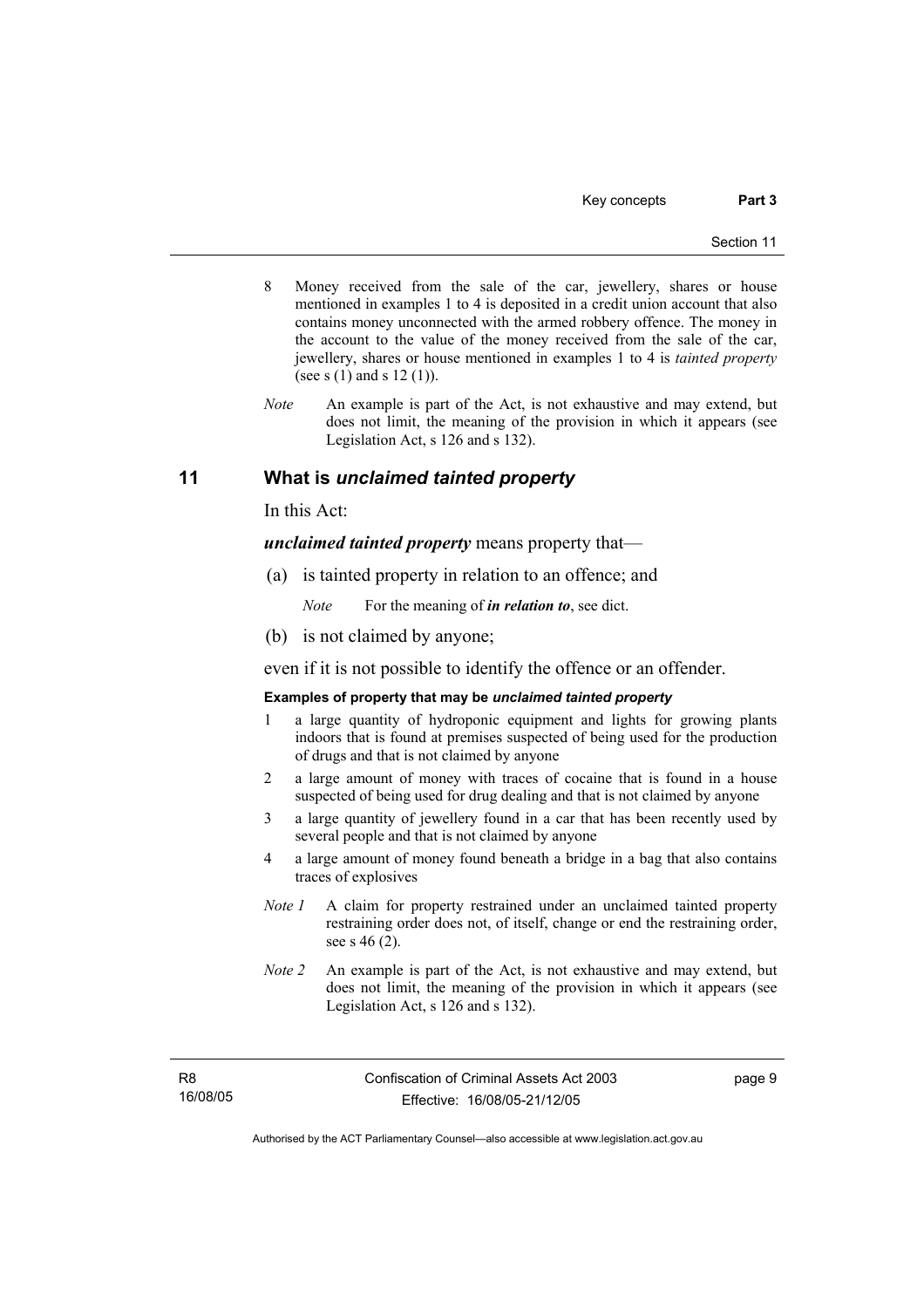#### Part 3 **Key concepts**

Section 12

### **12 Meaning of** *derived*

(1) In this Act:

*derived*—property or a benefit is *derived* if it is derived or realised, whether completely or partly and whether directly or indirectly.

### **Examples**

See section 10, examples 3 to 6 and 8.

*Note 1* For the meaning of *benefits*, see s 80.

- *Note 2* An example is part of the Act, is not exhaustive and may extend, but does not limit, the meaning of the provision in which it appears (see Legislation Act, s 126 and s 132).
- (2) Property or a benefit is *derived* by a person if it is derived by someone else at the request or direction of the person.

### **Example**

Jane Citizen commits an indictable offence and then writes a book about the commission of the offence. Ms Citizen directs the book's publisher to pay the royalties for the book to her husband rather than to herself. The royalties would still be *derived* by Ms Citizen because they are derived by her husband at her direction. (This may be relevant, for example, for deciding whether they are artistic profits and thus benefits under div 7.1.)

- (3) For subsection (2), a request or direction of a person (the *first person*)—
	- (a) includes an understanding between the first person and someone else or the first person making it known (directly or indirectly) to someone else that a particular outcome (or an outcome of a particular kind) is wanted or required by the first person; and
	- (b) may be taken to have been made even though, after all the evidence has been considered, the existence of the request or direction can be found only by inference from the actions of people or from other relevant circumstances.

R8 16/08/05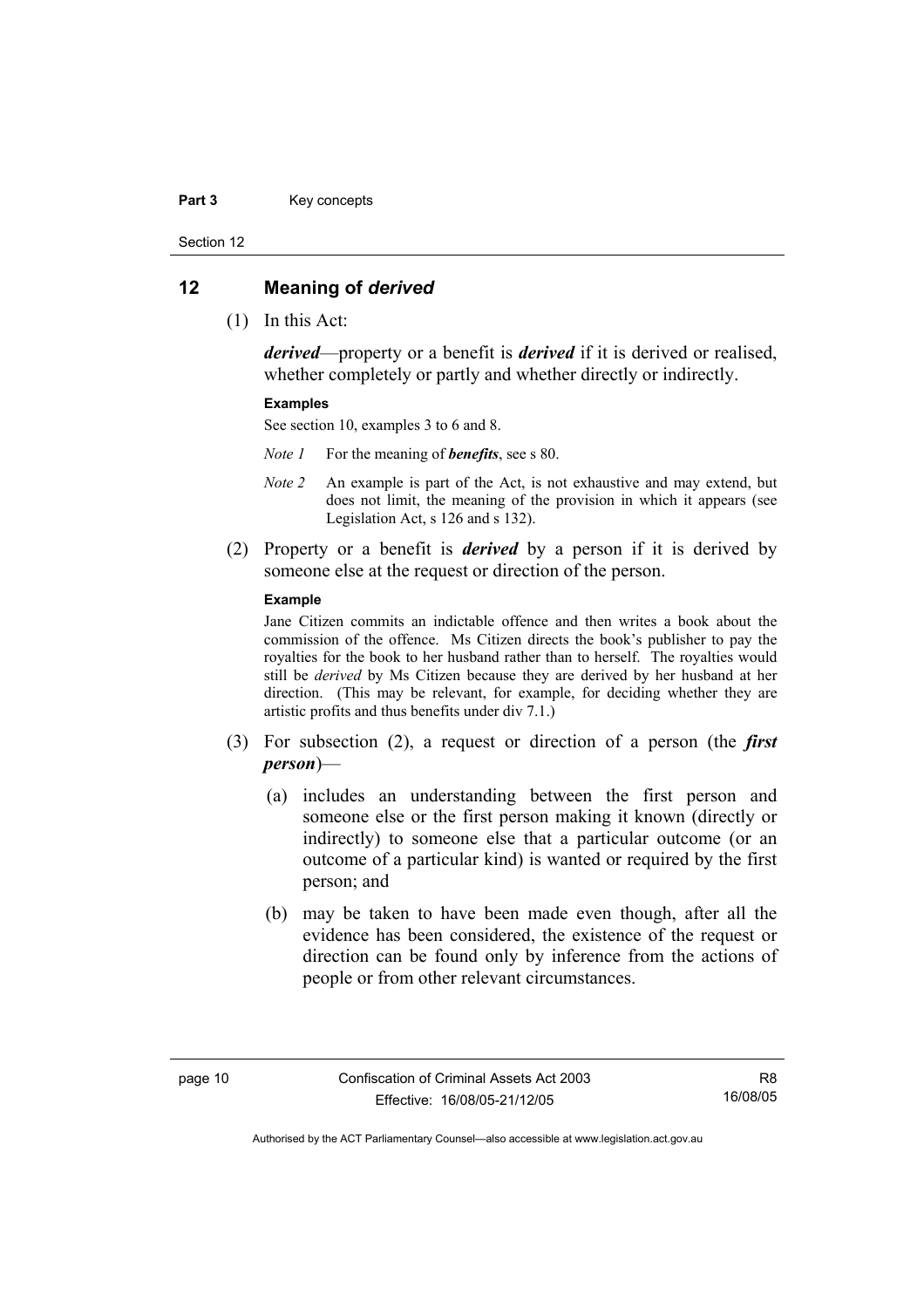## **13 Meaning of** *offence* **and of particular kinds of offences**

(1) In this Act:

*offence* means an offence against the law of the Territory, the Commonwealth, a State or another Territory.

(2) In this Act:

*indictable offence* includes an offence (however described) against the law of the Commonwealth, a State or another Territory that may be dealt with under a law of the Commonwealth, the State or the other Territory as an indictable offence (or in a way corresponding to the way in which an indictable offence against the law of the Territory may be dealt with), even if it may also be dealt with as a summary offence (however described) in some circumstances.

*Note* An offence against a territory law is an *indictable offence* if it is punishable by imprisonment for longer than 1 year, or is declared by law to be an indictable offence (see Legislation Act, s 190 (1)).

*ordinary indictable offence* means an indictable offence other than a serious offence.

### *serious offence* means—

- (a) an indictable offence that is punishable by imprisonment for 5 years or longer; or
- (b) any other indictable offence declared by regulation to be a serious offence.
- (3) For this Act, an offence is *related* to another offence if the physical elements of the 2 offences are the same, or substantially the same, acts or omissions.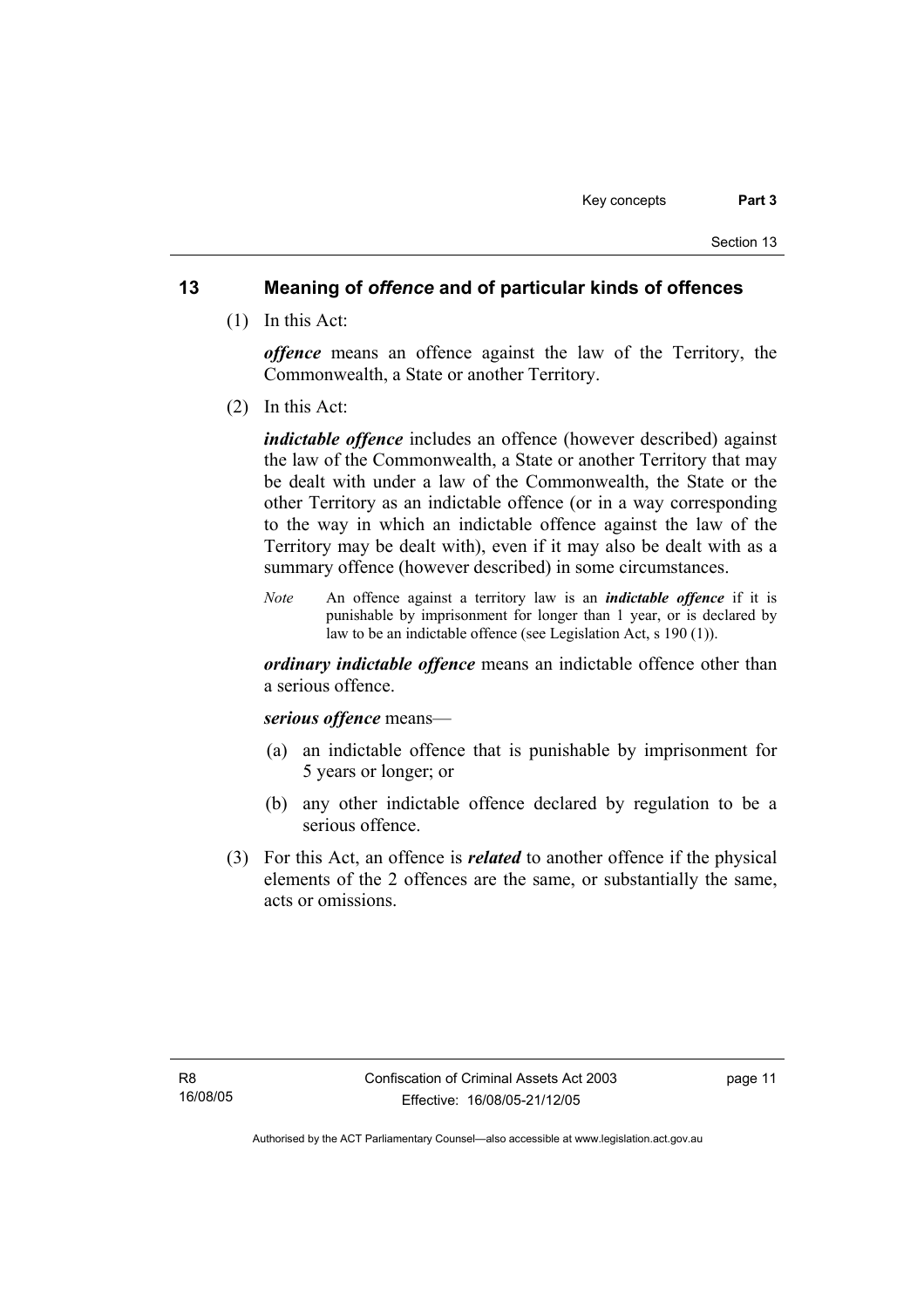#### Part 3 **Key concepts**

Section 14

## **14 Meaning of** *effective control* **of property**

 (1) For this Act, property may be subject to the *effective control* of a person whether or not the person has an interest in it.

*Note Interest*, in relation to land or other property, means—

- (a) a legal or equitable estate in the land or other property; or
- (b) a right, power or privilege over, or in relation to, the land or other property.

See the Legislation Act, dict, pt 1.

- (2) In deciding whether or not property is subject to the effective control of a person, or whether or not there are reasonable grounds to suspect or believe that it is, regard may be had to any relevant matter, including, for example, any of the following:
	- (a) shareholdings in, debentures over, or directorships of, a company that has an interest (whether direct or indirect) in the property (a *relevant company*);
	- (b) a trust that has a relationship to the property (a *relevant trust*);
	- (c) family, personal, business and other relationships between people having an interest in the property, or in a relevant company or relevant trust, and other people.
	- *Note* An example is part of the Act, is not exhaustive and may extend, but does not limit, the meaning of the provision in which it appears (see Legislation Act, s 126 and s 132).
- (3) However, property is taken to be subject to the *effective control* of a person if—
	- (a) it is held by someone else on trust or otherwise for the ultimate benefit of the person; or

R8 16/08/05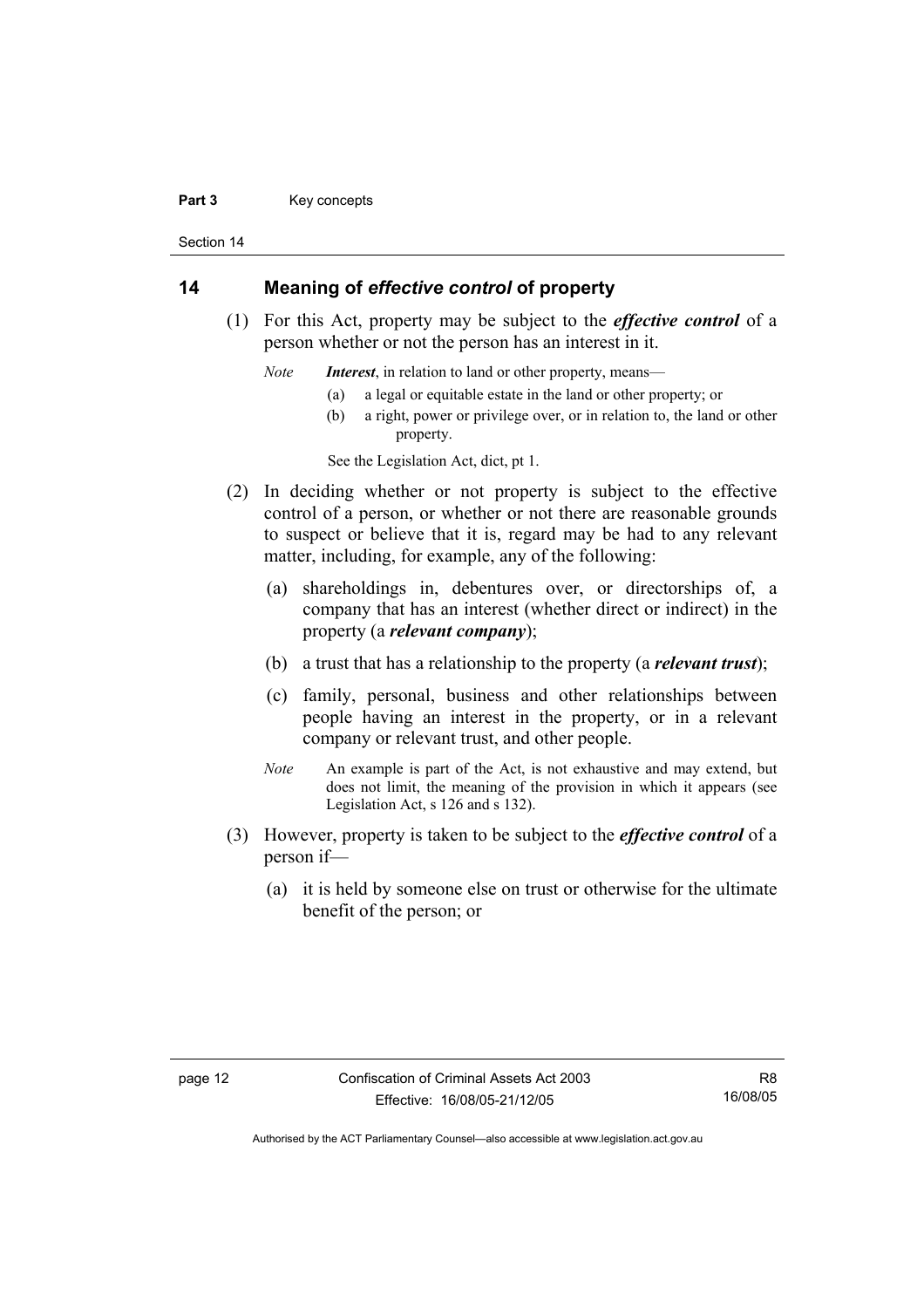(b) within 6 years before or after the commission of the offence in relation to which an application is made in a confiscation proceeding, the person disposed of the property without sufficient consideration to someone else.

*Note 1* For the meaning of *in relation to*, see dict.

*Note 2* For the meaning of *sufficient consideration*, see dict.

### **15 Meaning of** *convicted* **and** *quashed*

- (1) For this Act, a person is taken to be *convicted* of an offence if—
	- (a) the person is convicted of the offence, whether summarily or on indictment; or
	- (b) the person is found guilty, but not convicted, of the offence; or
	- (c) the person absconds in relation to the offence.
	- *Note 1 Indictment* is defined in the Legislation Act, dict, pt 1 as including an information. (See also that Act, dict, pt 1, def *present*.)
	- *Note 2 Found guilty*, of an offence, is defined in the Legislation Act, dict, pt 1 as including—
		- (a) having the offence taken into account under the *Crimes Act 1900*, s 357 (which is about taking outstanding charges into account when passing sentence); and
		- (b) having an order made in relation to the offence under the *Crimes Act 1900*, s 402 (Conditional release of offenders without proceeding to conviction) or the *Children and Young People Act 1999*, s 98 (Disposition without proceeding to conviction).
	- *Note* 3 For the meaning of *abscond*, see s 16.
- (2) The person is taken to be convicted of the offence—
	- (a) if subsection (1) (a) applies—on the day the person is convicted; or
	- (b) if subsection (1) (b) applies—on the day the person is found guilty; or
	- (c) if subsection  $(1)$  (c) applies—

| R8       | Confiscation of Criminal Assets Act 2003 |  |
|----------|------------------------------------------|--|
| 16/08/05 | Effective: 16/08/05-21/12/05             |  |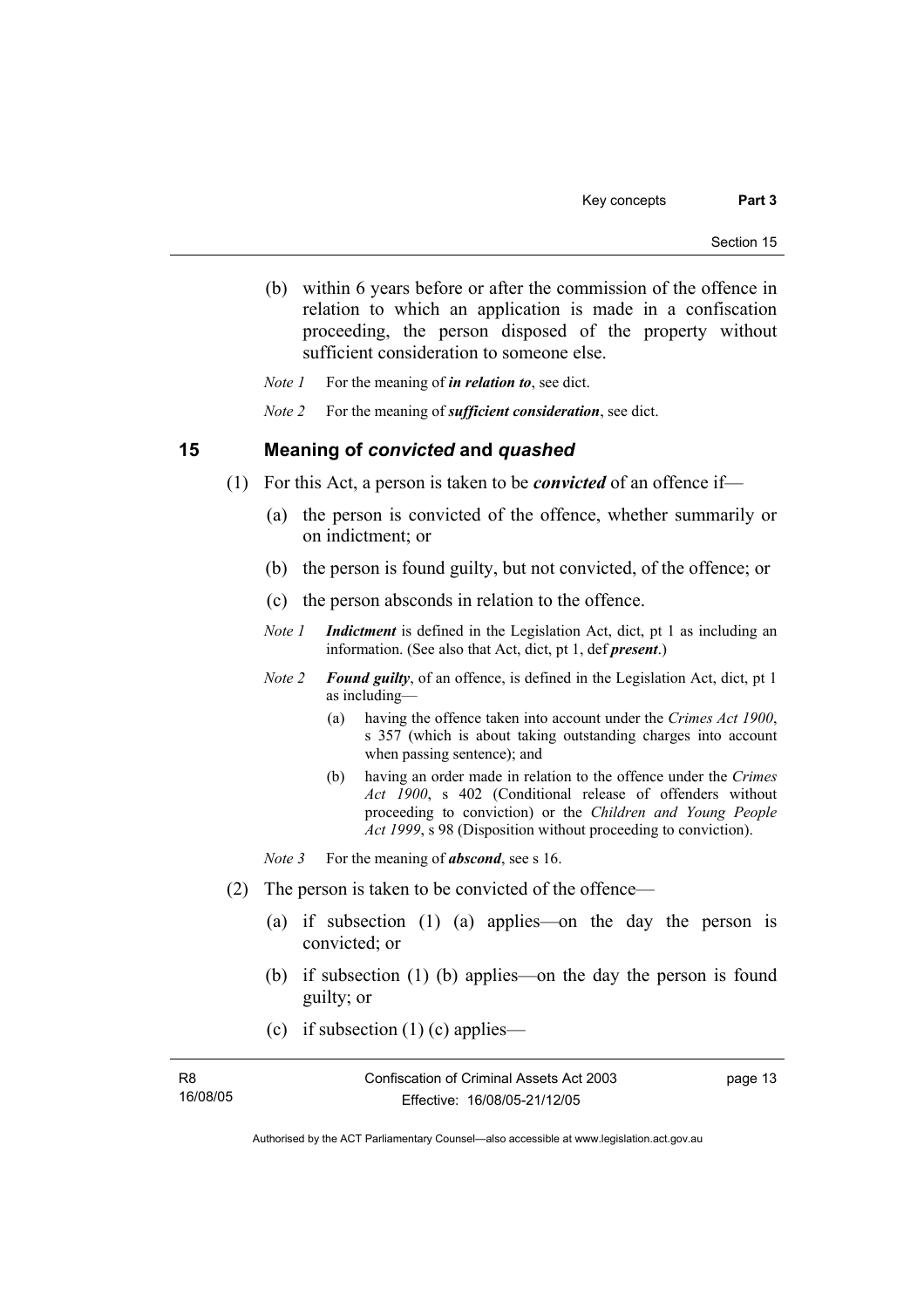Section 16

- (i) on the day the person is committed for trial for the offence; or
- (ii) on the day a court, in a confiscation proceeding, makes an order that the evidence is of sufficient weight to support a conviction for the offence.
- (3) For this Act, the person's conviction for the offence is taken to be *quashed* when—
	- (a) if subsection (1) (a) applies—the conviction is quashed or set aside; or
	- (b) if subsection (1) (b) applies because the offence was taken into account in passing sentence for another offence—
		- (i) the person's conviction or finding of guilty for the other offence is quashed or set aside; or
		- (ii) the decision to take the offence into account is quashed or set aside; or
	- (c) if subsection (1) (b) applies for another reason—the finding of guilty for the offence (however described) is quashed or set aside; or
	- (d) if subsection (1) (c) applies—the person is brought before a court for the offence, and the person is cleared of the offence.

*Note* For the meaning of *cleared*, see s 17.

 (4) However, a person's conviction for an offence is not taken to be *quashed* if a court quashes or sets aside the conviction or finding of guilty (however described) but orders the person to be retried for the offence.

## **16 When does someone** *abscond*

 (1) This section applies to an offender in relation to an indictable offence if—

R8 16/08/05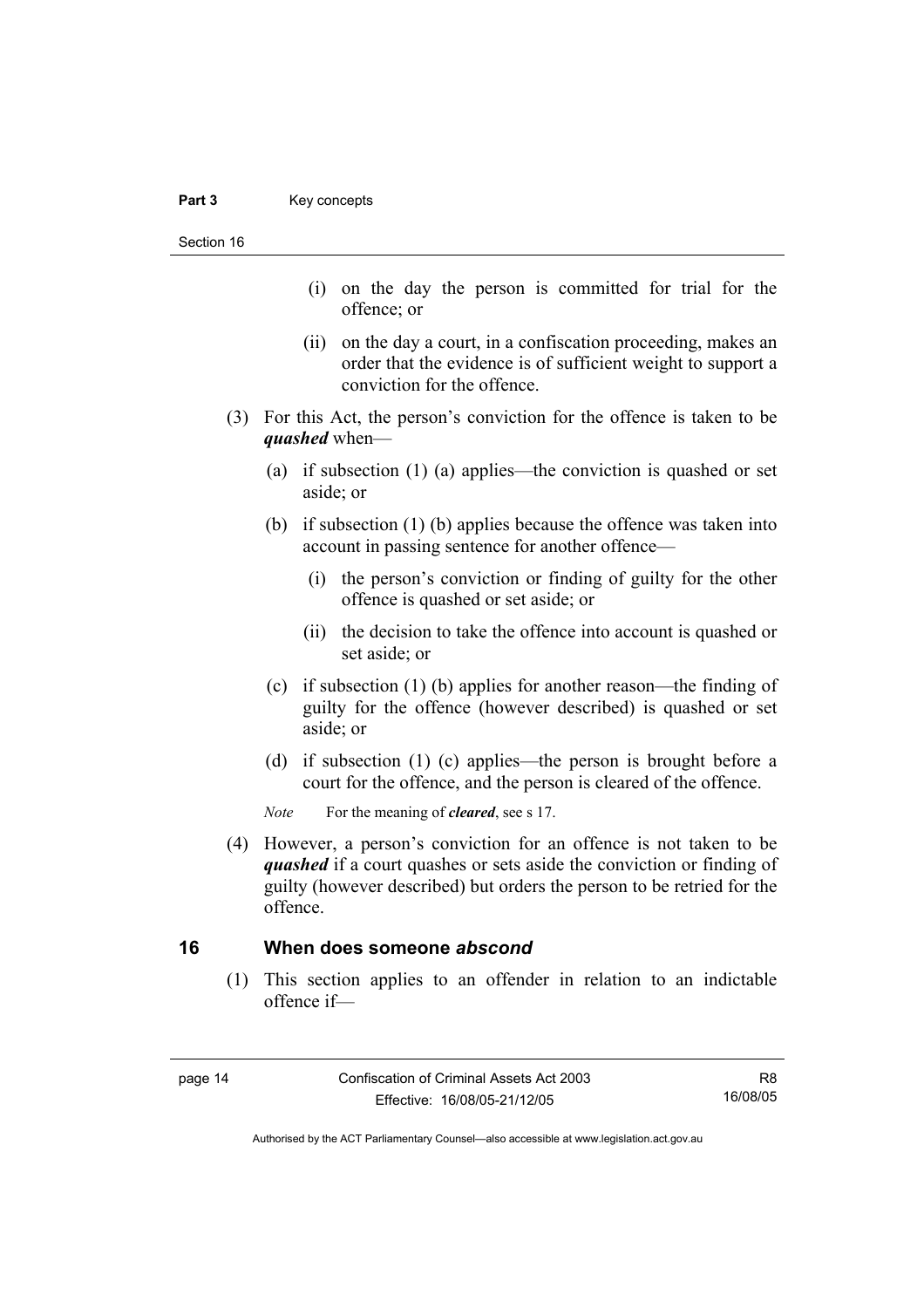- (a) an indictment is presented against the offender for the offence; and
- (b) a warrant is issued for the arrest of the offender for the offence; and
- (c) either—
	- (i) the offender is committed for trial for the offence; or
	- (ii) a court, in a confiscation proceeding, makes a finding that the evidence is of sufficient weight to support the offender's conviction for the offence.
- *Note Indictment* is defined in the Legislation Act, dict, pt 1 as including an information. (See also that Act, dict, pt 1, def *present*.)
- (2) For this Act, the offender is taken to have *absconded* in relation to the offence if—
	- (a) the offender dies before the warrant is executed; or
	- (b) at the end of 6 months after the day the warrant is issued, the offender cannot be found; or
	- (c) at the end of 6 months after the day the warrant is issued—
		- (i) the offender is not amenable to justice for any other reason; and
		- (ii) if the offender is outside the ACT—an extradition proceeding against the offender is not on foot; or
	- (d) at the end of 6 months after the day the warrant is issued—
		- (i) the offender is not amenable to justice because the offender is outside the ACT; and
		- (ii) an extradition proceeding against the offender is on foot;

and the extradition proceeding later ends without an order for the offender's extradition being made.

page 15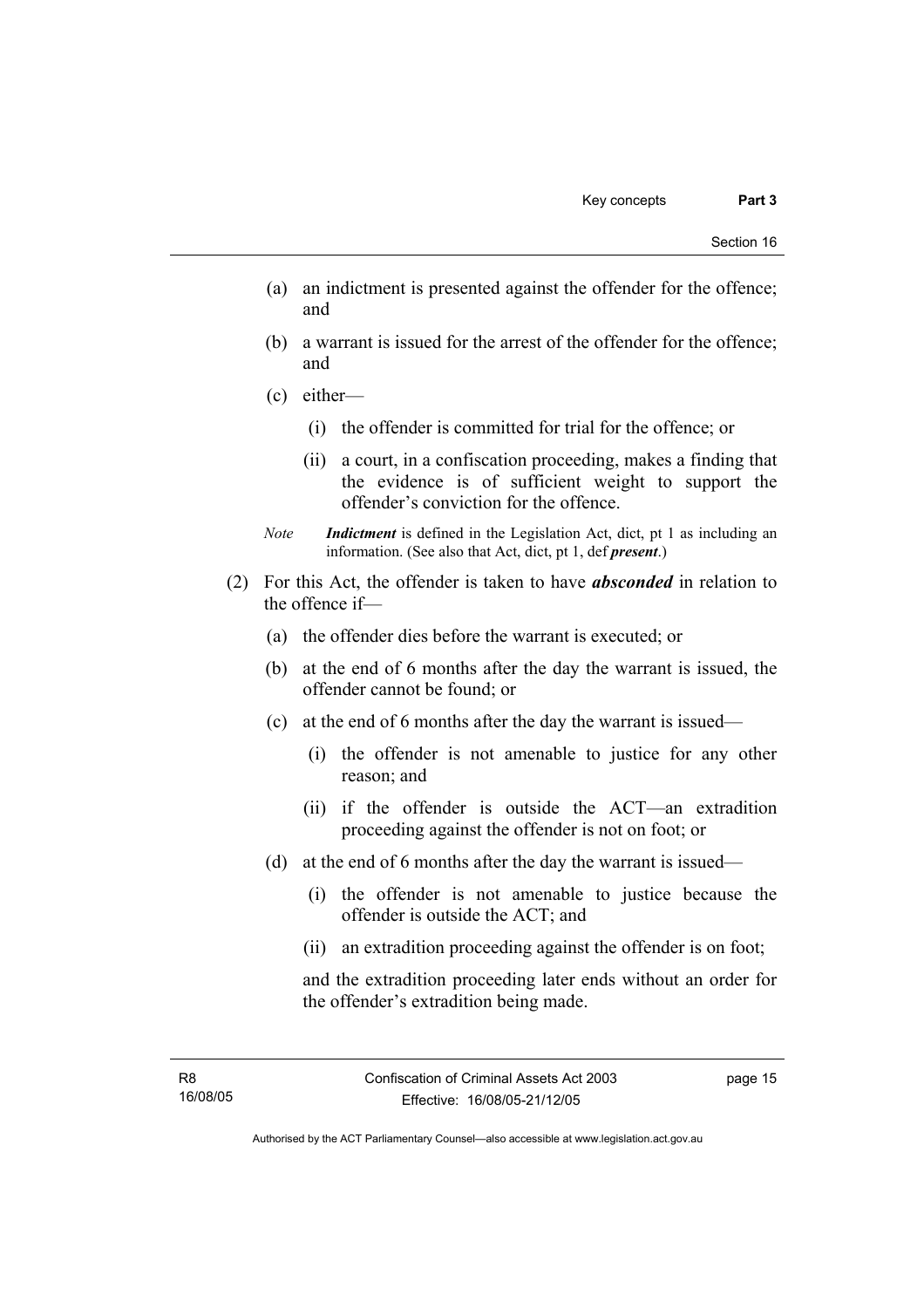#### Part 3 **Key concepts**

Section 17

## **17 When is someone** *cleared* **of an offence**

For this Act, a person is *cleared* of an offence if—

- (a) an indictment for the offence lapses, or is withdrawn or struck out; or
- (b) a charge for the offence is withdrawn or discharged; or
- (c) the person is acquitted of the offence; or
- (d) the person's conviction for the offence is quashed.
- *Note Indictment* is defined in the Legislation Act, dict, pt 1 as including an information. (See also that Act, dict, pt 1, def *present*.)

## **18 When a proceeding is** *finalised*

- (1) For this Act, a confiscation proceeding is *finalised* if—
	- (a) the proceeding lapses, or is withdrawn or struck out; or
	- (b) the appeal period for an appeal against the final judgment of the court hearing the proceeding ends without an appeal having been made against the judgment; or
	- (c) if an appeal against the final judgment is made within the appeal period—the appeal is dismissed, withdrawn or struck out, or the appeal is otherwise finalised (within the meaning of this subsection).
- (2) For this Act, a criminal proceeding is *finalised* if—
	- (a) the offender is cleared of the offence to which the proceeding relates; or
	- (b) the offender is convicted of an offence to which the proceeding relates, and the appeal period for an appeal against the conviction or finding of guilty (however described) ends without an appeal having been made against it; or
	- (c) if an appeal is made against the conviction or finding of guilty (however described) within the appeal period—the appeal is

| page 16 | Confiscation of Criminal Assets Act 2003 | R8       |
|---------|------------------------------------------|----------|
|         | Effective: 16/08/05-21/12/05             | 16/08/05 |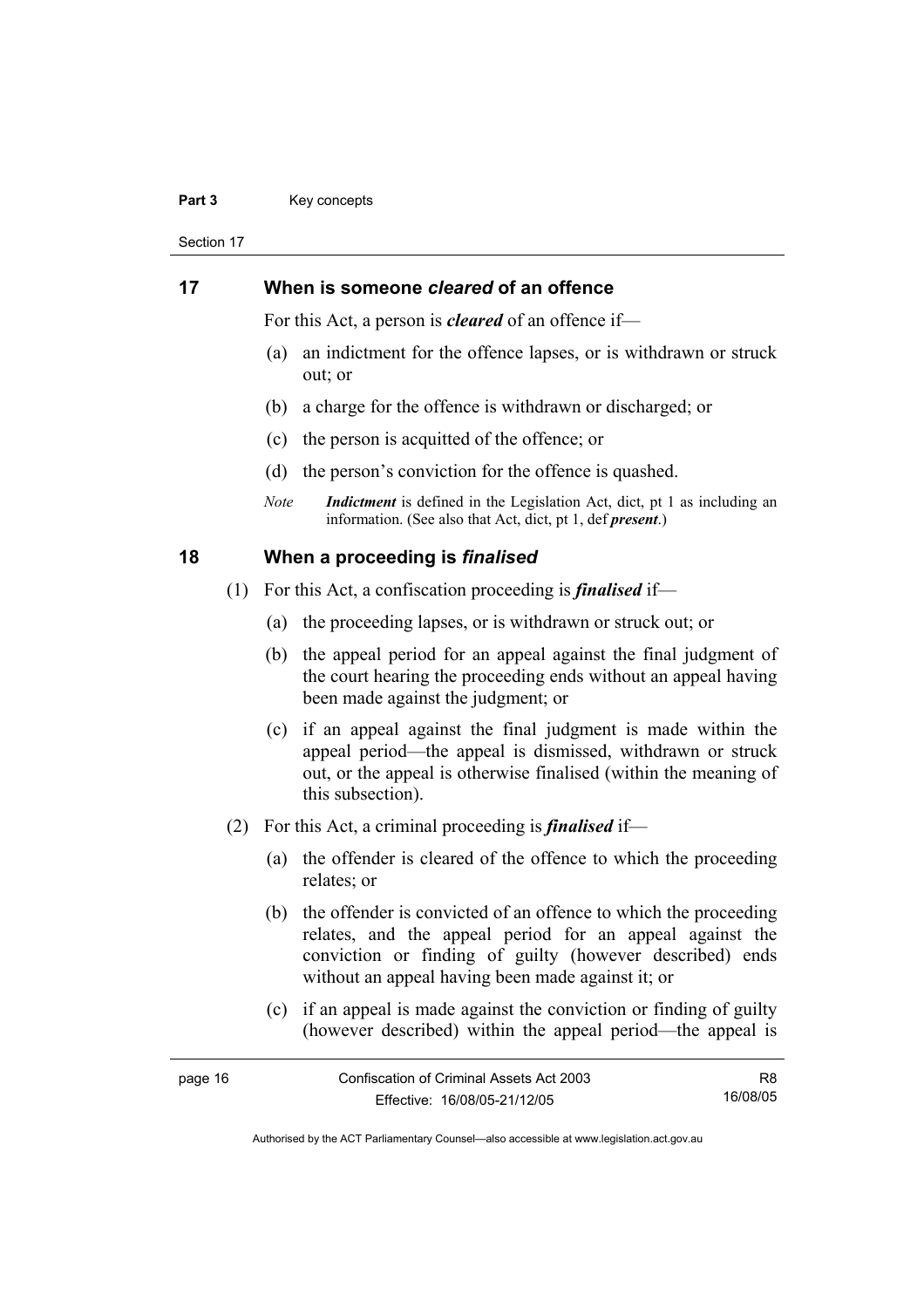dismissed, withdrawn or struck out, or the appeal is otherwise finalised (within the meaning of this subsection) without a retrial having been ordered; or

- (d) if a retrial has been ordered—the proceeding on the retrial is finalised (within the meaning of this subsection).
- (3) In this section:

*appeal period* means the period within which an appeal may be made without an extension of time or leave to make the appeal out of time.

R8 16/08/05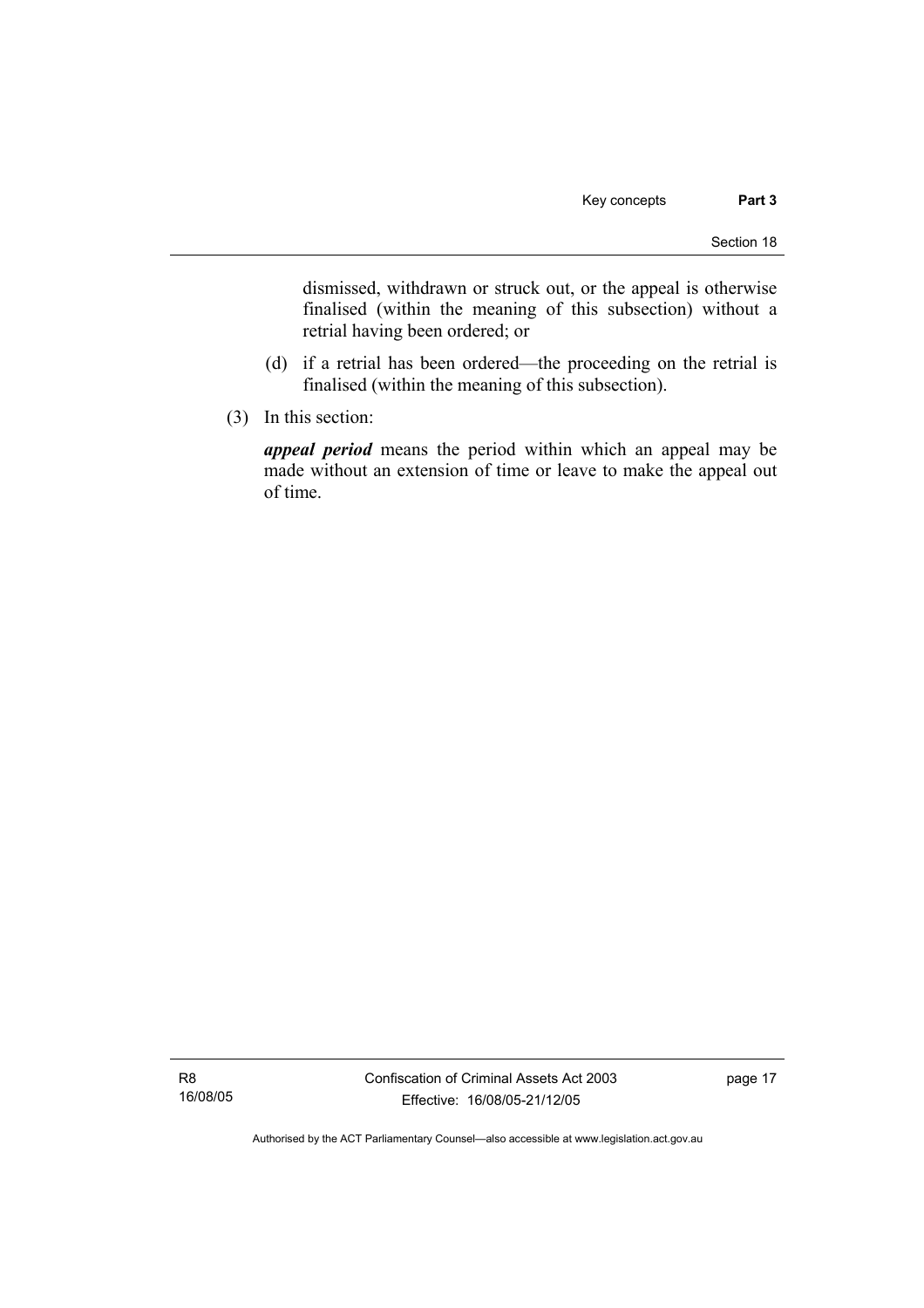**Part 4 Restraint of property Division 4.1** General Section 19

## **Part 4 Restraint of property**

## **Division 4.1 General**

## **19 Meaning of** *restraining order*

In this Act:

*restraining order* means an order under section 30 (Restraining orders over unclaimed tainted property—making) or section 31 (Restraining orders over other property—making) that a person must not deal with the property stated in the order except in accordance with—

- (a) the order; or
- (b) another order of a relevant court; or
- (c) this Act.

## **20 Meaning of** *artistic profits restraining order*

In this Act:

*artistic profits restraining order*, in relation to an offence, means a restraining order made solely to satisfy a penalty order for artistic profits in relation to the offence.

## **21 Meaning of** *unclaimed tainted property restraining order*

In this Act:

*unclaimed tainted property restraining order* means a restraining order made solely over unclaimed tainted property.

*Note* A claim for property restrained under an unclaimed tainted property restraining order does not, of itself, change or end the restraining order (see s  $46(2)$ ).

page 18 Confiscation of Criminal Assets Act 2003 Effective: 16/08/05-21/12/05

R8 16/08/05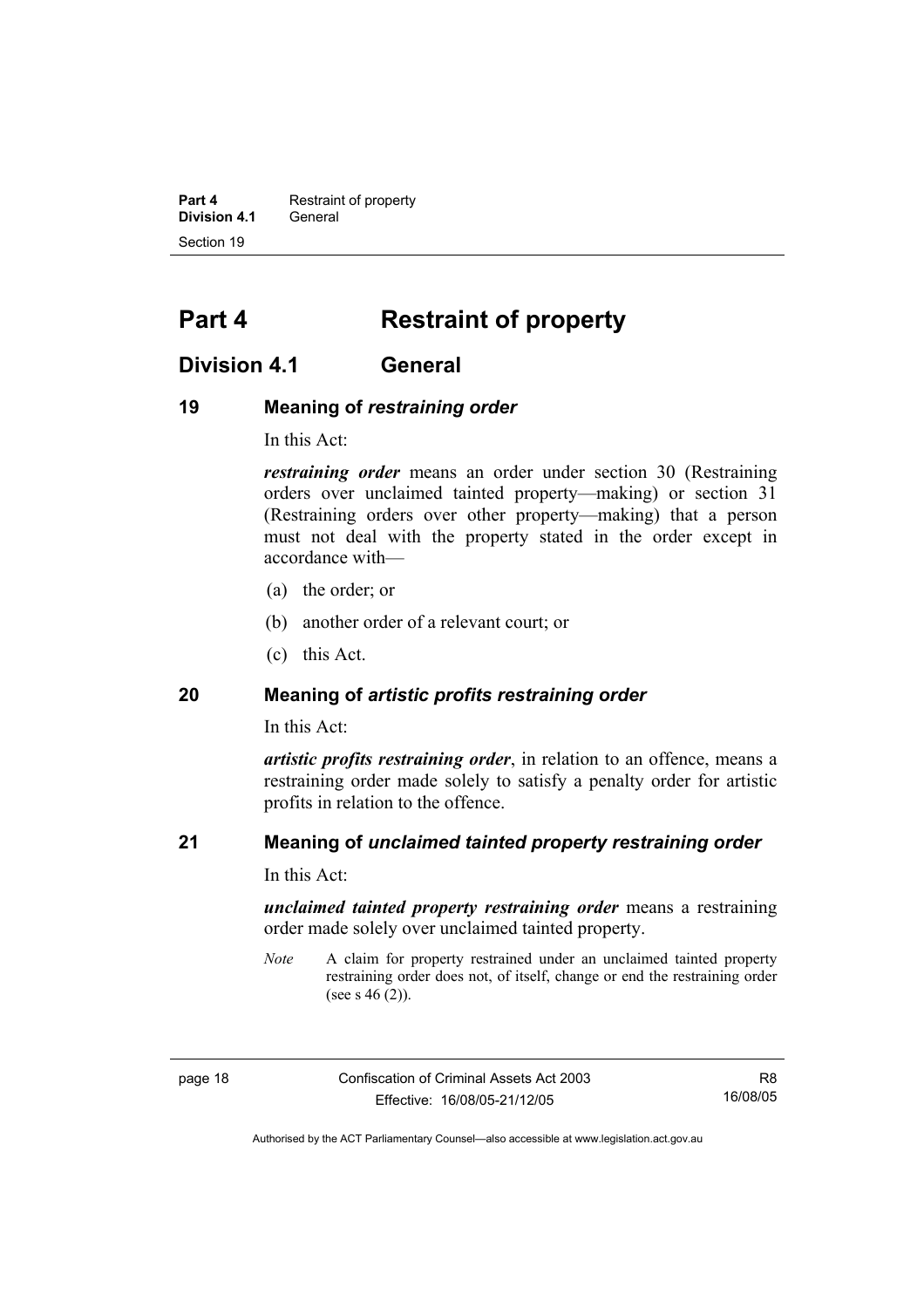### **22 Restraining orders—purposes**

A restraining order may be made to preserve property so that the property will be available for 1 or more of the following purposes:

- (a) for forfeiture under a conviction forfeiture order;
- (b) for automatic forfeiture;
- (c) for forfeiture under a civil forfeiture order;
- (d) to satisfy a penalty order.

*Note* Pt 5 deals with forfeiture and pt 7 deals with penalty orders.

## **23 Contravening restraining orders**

- (1) A person commits an offence if—
	- (a) the person deals with property; and
	- (b) the property is subject to a restraining order; and
	- (c) the person knows that, or is reckless about the fact that, the property is subject to a restraining order; and
	- (d) the dealing with the property contravenes the order.

Maximum penalty: 500 penalty units, imprisonment for 5 years or both.

- (2) A person commits an offence if—
	- (a) the person deals with property; and
	- (b) the property is subject to a restraining order; and
	- (c) the dealing with the property contravenes the order; and
	- (d) either of the following applies:
		- (i) the restraining order, or details of the order, were recorded in a statutory property register under section 50 (2) (Restraining orders—registration in

page 19

Authorised by the ACT Parliamentary Counsel—also accessible at www.legislation.act.gov.au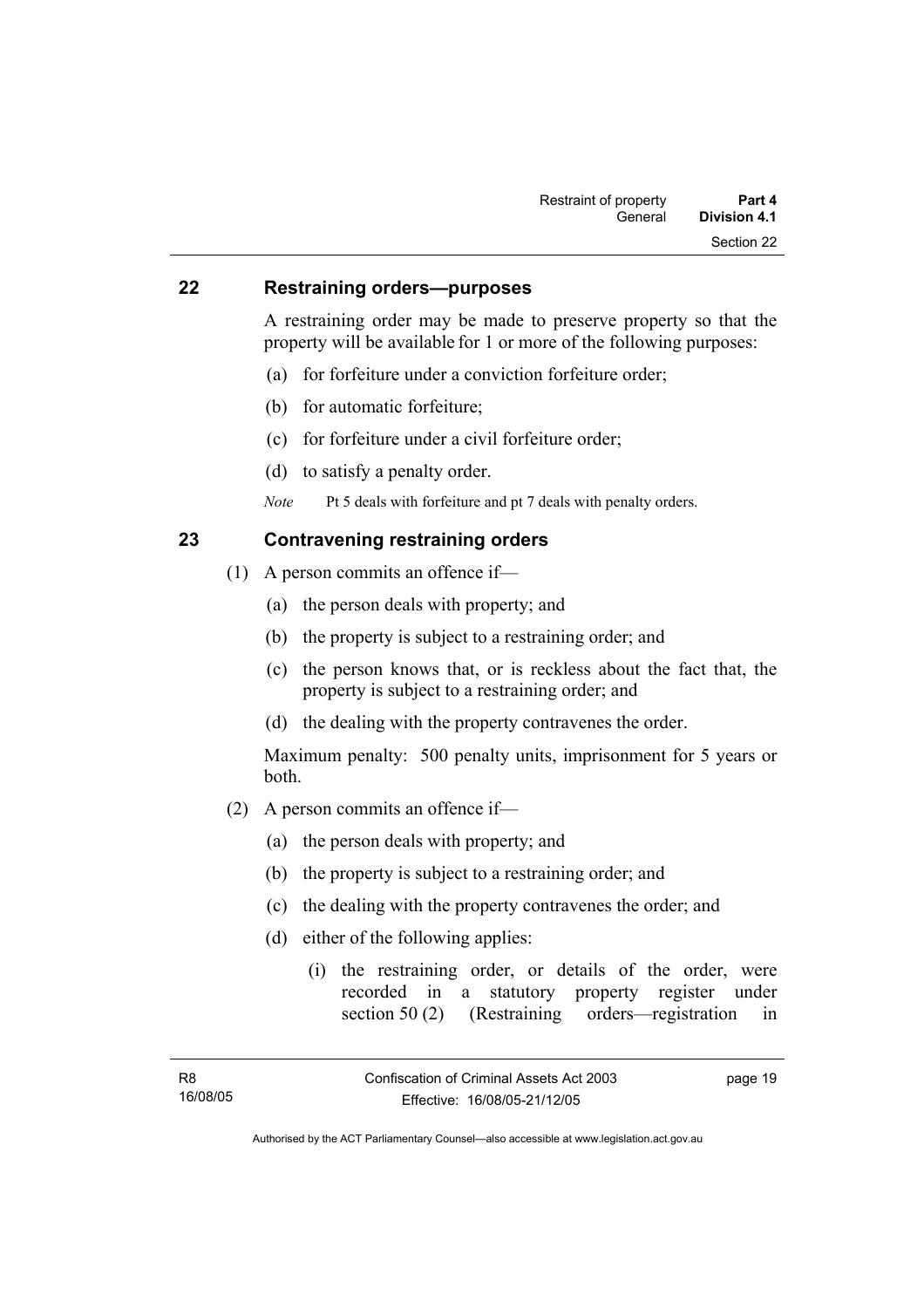| Part 4       | Restraint of property |
|--------------|-----------------------|
| Division 4.1 | General               |
| Section 24   |                       |

statutory property registers) when the person dealt with the property;

 (ii) the person was given notice of the order under section 34 (Restraining orders—notice of making) before the person dealt with the property.

Maximum penalty: 200 penalty units, imprisonment for 2 years or both.

(3) Strict liability applies to subsection (2) (b), (c) and (d).

## **24 Setting aside dealings with restrained property**

- (1) The DPP may apply to a relevant court for an order that a dealing with restrained property be set aside if—
	- (a) the dealing was in contravention of the restraining order; and
	- (b) the dealing—
		- (i) was not for sufficient consideration; or
		- (ii) transferred property to a person who was not acting honestly; or
		- (iii) transferred property to a person who did not take reasonable care to establish that the property may be lawfully acquired by the person
- (2) On application under subsection (1), the court may make an order setting aside a dealing with property in contravention of a restraining order.
- (3) The order may be expressed to take effect on—
	- (a) the day when the dealing took place; or
	- (b) the day when the order setting aside the dealing is made.
- (4) If the court makes an order mentioned in subsection (3) (b), the court must declare the rights of anyone who acquired an interest in

R8 16/08/05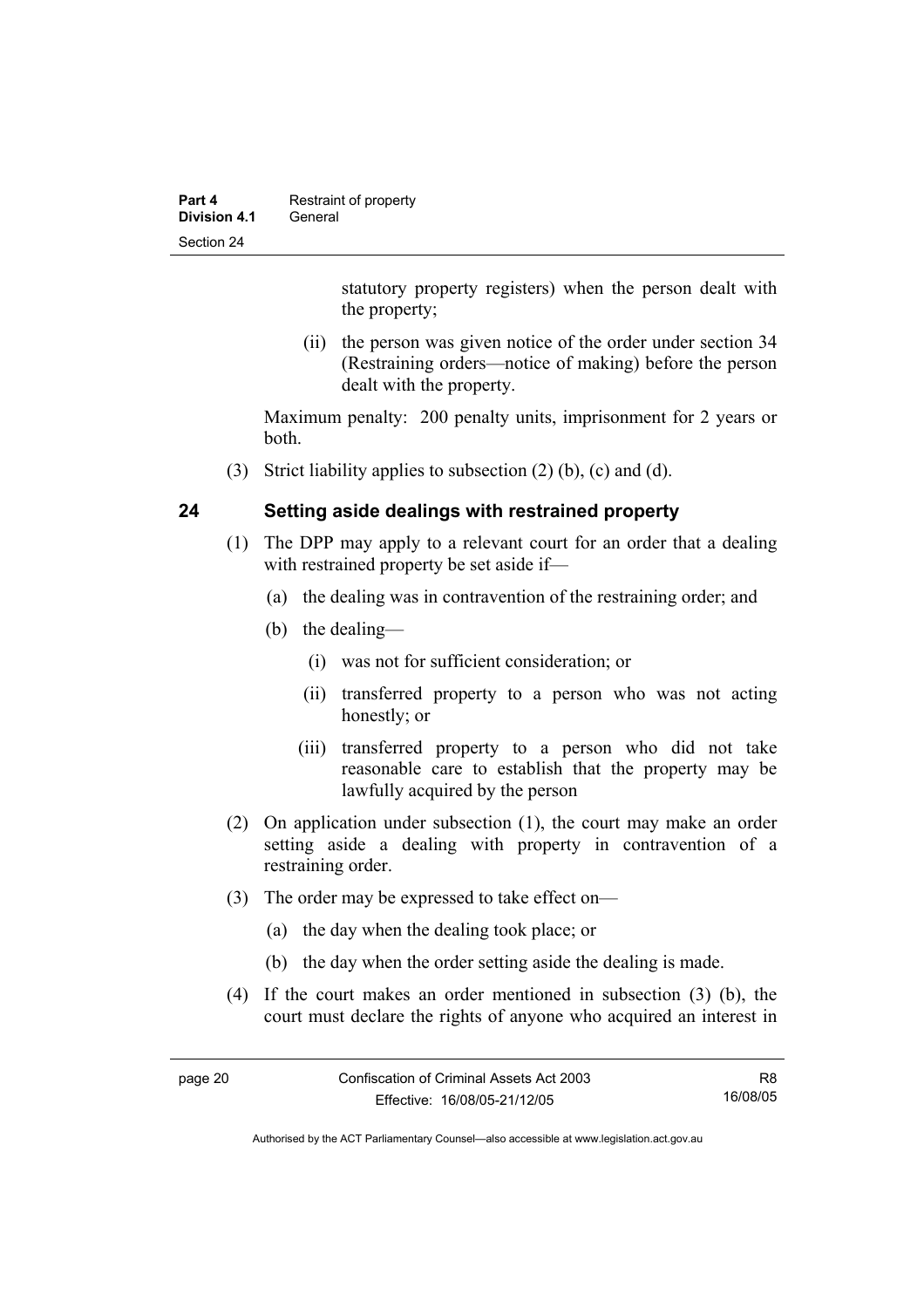the property on or after the day of the dealing and before the day the order is made.

## **Division 4.2 Making restraining orders**

- *Note 1* For general provisions about a proceeding for a restraining order (which is a confiscation proceeding—see s 236), see pt 14.
- *Note 2* In particular, no advance notice to anyone is required of the application for the order, and the application may be heard in closed court, without the offender or the public being present (see s 243).

## **25 Restraining orders over unclaimed tainted property application**

- (1) The DPP may apply to a relevant court for a restraining order over unclaimed tainted property.
- (2) The application must state the following:
	- (a) that the application is for an unclaimed tainted property restraining order;
	- (b) the property sought to be restrained.
- (3) The application must be supported by an affidavit under section 28 (Restraining orders over unclaimed tainted property—affidavit supporting application).
- (4) An application for an unclaimed tainted property restraining order must be made only in relation to unclaimed tainted property (but may be made at the same time as an application for a restraining order over other property).

## **26 Restraining orders over other property—application**

- (1) The DPP may apply to a relevant court for a restraining order over any of the following:
	- (a) stated property of a person;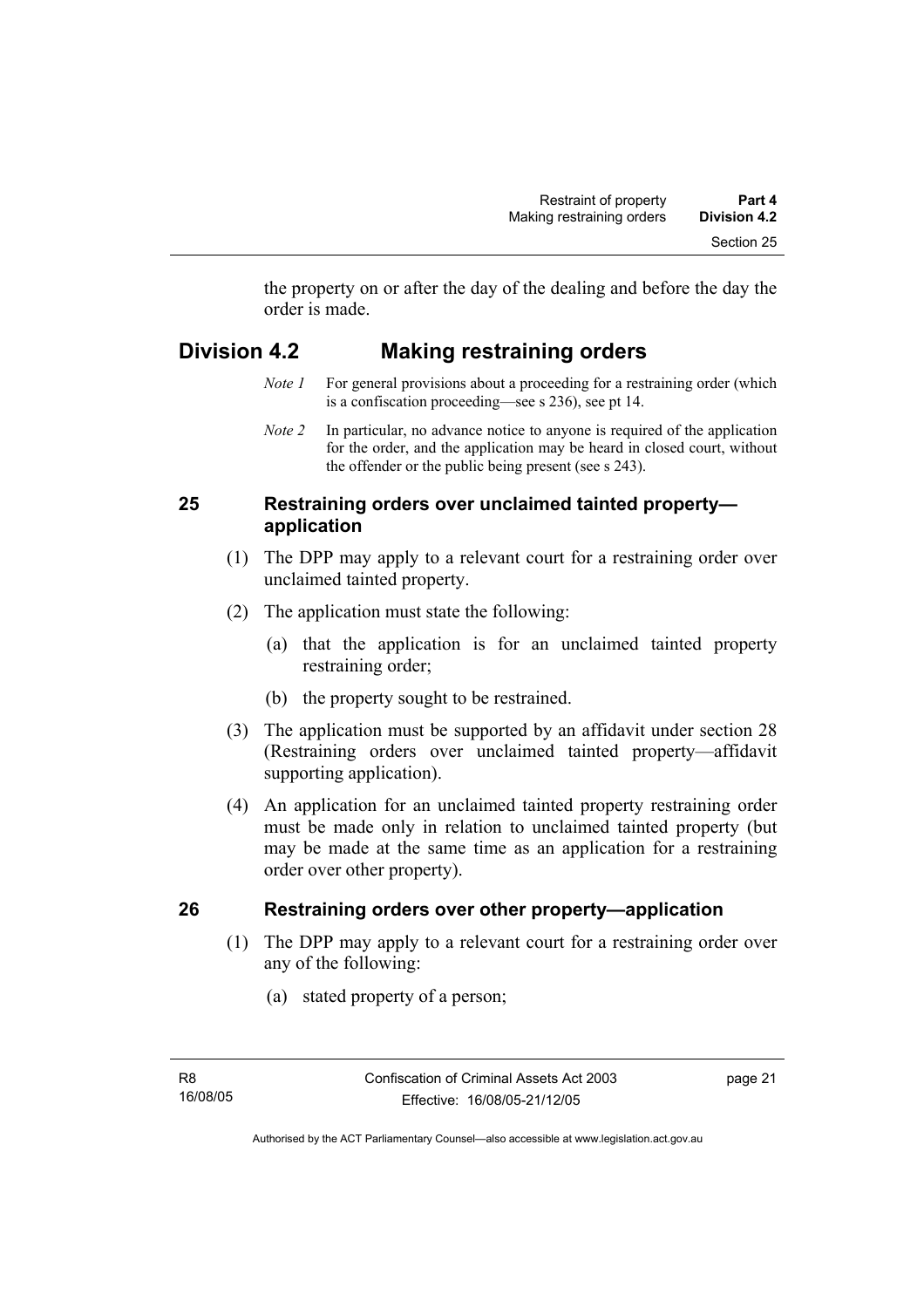- (b) stated property of a person and all other property of the person (including property acquired after the making of the order);
- (c) all property of a person (including property acquired after the making of the order);
- (d) all property of a person (including property acquired after the making of the order) other than stated property.
- *Note 1* A reference to a *person* generally includes a reference to a corporation as well as an individual, see the Legislation Act, s 160. (See also the Legislation Act, dict, pt 1, def *person*.)
- *Note 2 Property* includes an interest in property, see the Legislation Act, dict, pt 1.
- (2) The application must state the following:
	- (a) the offence to which the application relates;
	- (b) when it is alleged the offence was committed;
	- (c) the person who is alleged to have committed the offence;
	- (d) the person whose property the application relates to;
	- (e) the property sought to be restrained (including whether it is property of the offender or someone else);

*Note Offender* includes a corporation, see dict.

- (f) whether the application is for an artistic profits restraining order.
- (3) The application must be supported by an affidavit under section 29 (Restraining orders over other property—affidavit supporting application).
- (4) For subsection (2) (a), the application need not specify a particular offence and it is sufficient if the application states that some offence or other was committed.

R8 16/08/05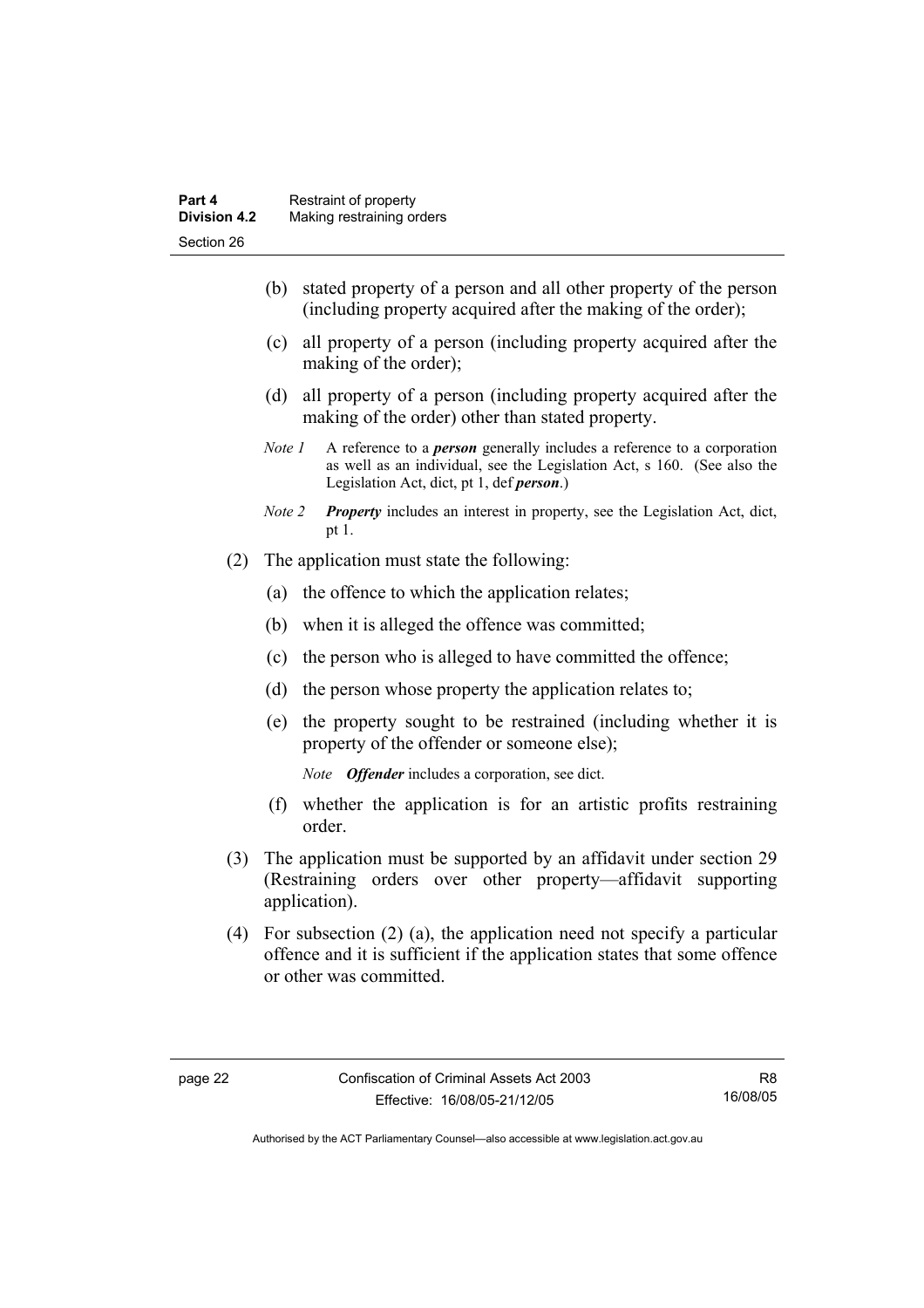- (5) For subsection (2) (b), the application need not specify a particular time or day and it is sufficient if the application states a period within which the offence was committed.
- (6) To remove any doubt—
	- (a) an application for a restraining order under this section may be made in relation to an interest (or interests) in property; and
		- *Note Property* includes an interest in property, see the Legislation Act, dict, pt 1.
	- (b) an application for a restraining order under this section may be made in relation to 2 or more offences; and
	- (c) an application for a restraining order under this section may be made in relation to the property of 2 or more people; and
	- (d) this section does not apply to an application for a restraining order over unclaimed tainted property.

## **27 Restraining orders—time for making certain applications**

- (1) This section does not apply to an application for—
	- (a) an artistic profits restraining order; or
	- (b) an unclaimed tainted property restraining order.
- (2) An application for a restraining order in relation to an ordinary indictable offence must be made before the end of the longer of the following periods:
	- (a) if an indictment has been presented against the offender for the offence, and the offender has not been convicted or cleared of the offence—2 years after the day the indictment was presented;
	- (b) if the offender has been convicted of the offence (and not cleared)—2 years after the day of the conviction;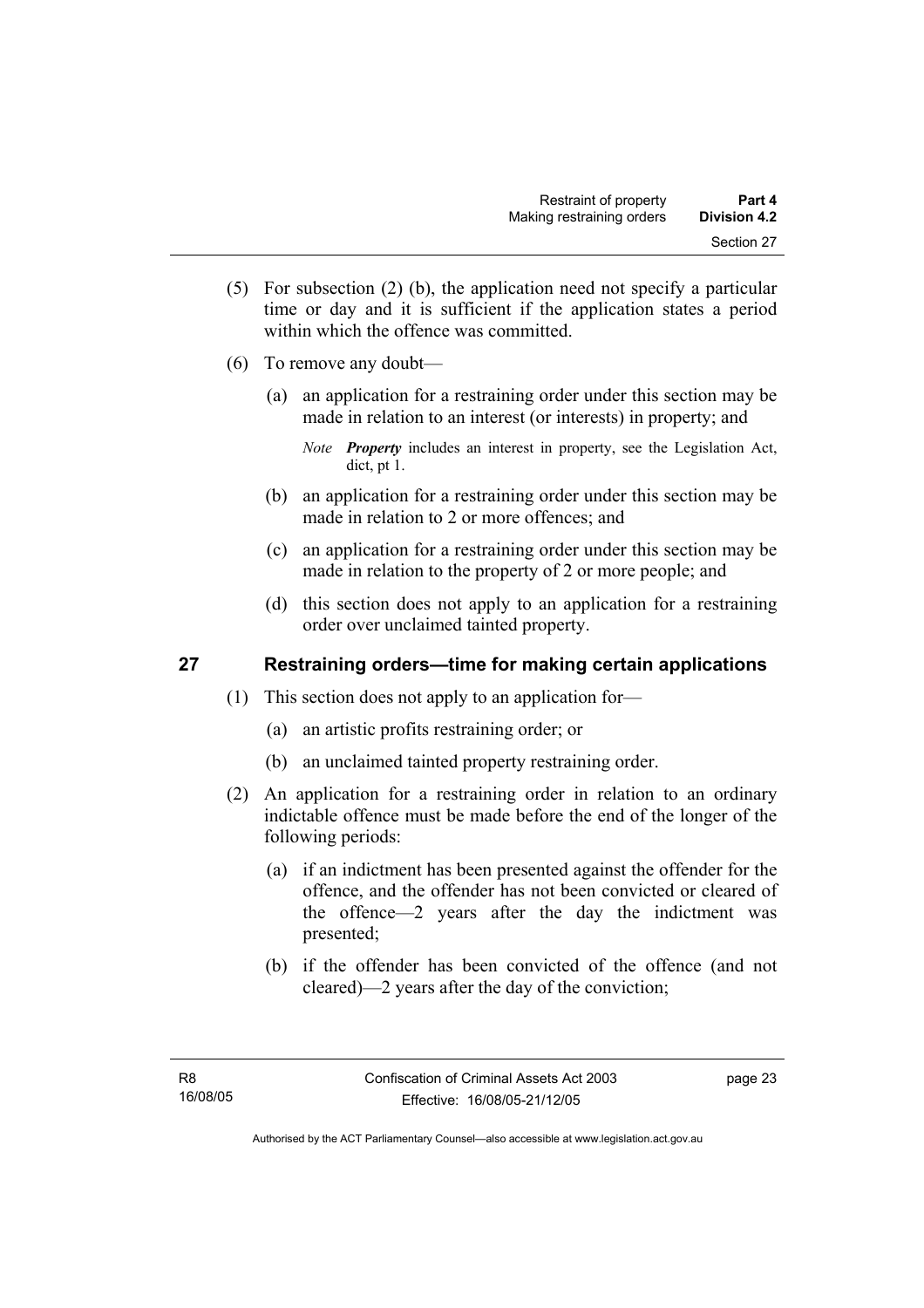- (c) in any case—6 years after the day the offence was committed (or is alleged to have been committed).
- *Note 1* For the meaning of *in relation to*, see dict.
- *Note 2 Indictment* is defined in the Legislation Act, dict, pt 1 as including an information. (See also that Act, dict, pt 1, def *present*.)
- *Note 3* The court may allow leave for an application to be made after a time fixed by this section in certain circumstances (see s 49 and s 246).
- (3) An application for a restraining order in relation to a serious offence must be made before the end of the longer of the following periods:
	- (a) if an indictment has been presented against the offender for the offence, and the offender has not been convicted or cleared of the offence—2 years after the day the indictment was presented;
	- (b) if the offender has been convicted of the offence—2 years after the day of the conviction;
	- (c) in any case—6 years after the day the offence was committed (or is alleged to have been committed).
	- *Note* The court may allow leave for an application to be made after a time fixed by this section in certain circumstances (see s 49 and s 246).

#### **28 Restraining orders over unclaimed tainted property affidavit supporting application**

- (1) An affidavit by a police officer supporting an application under section 25 (Restraining orders over unclaimed tainted property application) for an unclaimed tainted property restraining order must state—
	- (a) that the police officer suspects that the property is unclaimed tainted property; and
	- (b) that the property has not been claimed by anyone.
	- *Note* No time limit applies to an application for an unclaimed tainted property restraining order (see s 27 (1) (b)).

| page 24 | Confiscation of Criminal Assets Act 2003 | R8.      |
|---------|------------------------------------------|----------|
|         | Effective: 16/08/05-21/12/05             | 16/08/05 |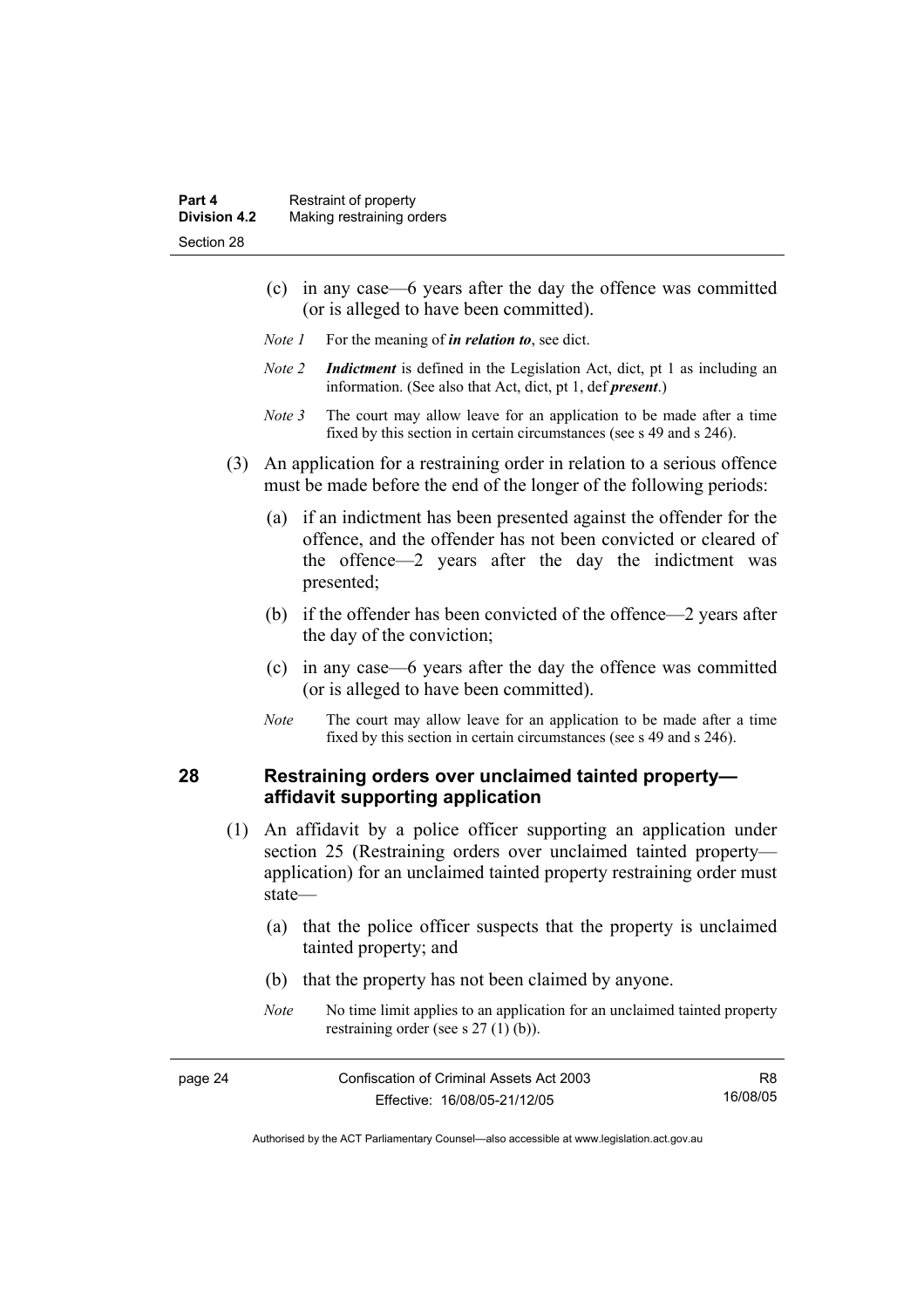- (2) The affidavit must state that the police officer believes that the property sought to be restrained may be required to satisfy a purpose mentioned in section 22 (Restraining orders—purposes).
- (3) For subsection (2), no particular purpose need be stated in the affidavit.
- (4) The affidavit must state the grounds for each suspicion or belief of the police officer stated in the affidavit.

### **29 Restraining orders over other property—affidavit supporting application**

- (1) An affidavit by a police officer supporting an application under section 26 (Restraining orders over other property—application) for a restraining order must state—
	- (a) that the officer believes that an indictment has been presented against the offender for a stated indictable offence, or that the offender has been convicted of a stated indictable offence; or
	- (b) that the officer suspects that the offender has committed a stated indictable offence, and that it is intended, within a stated period—
		- (i) for an ordinary indictable offence—to present an indictment against the offender for the offence (or a related indictable offence); or
		- (ii) for a serious offence—
			- (A) to present an indictment against the offender for the offence (or a related serious offence); or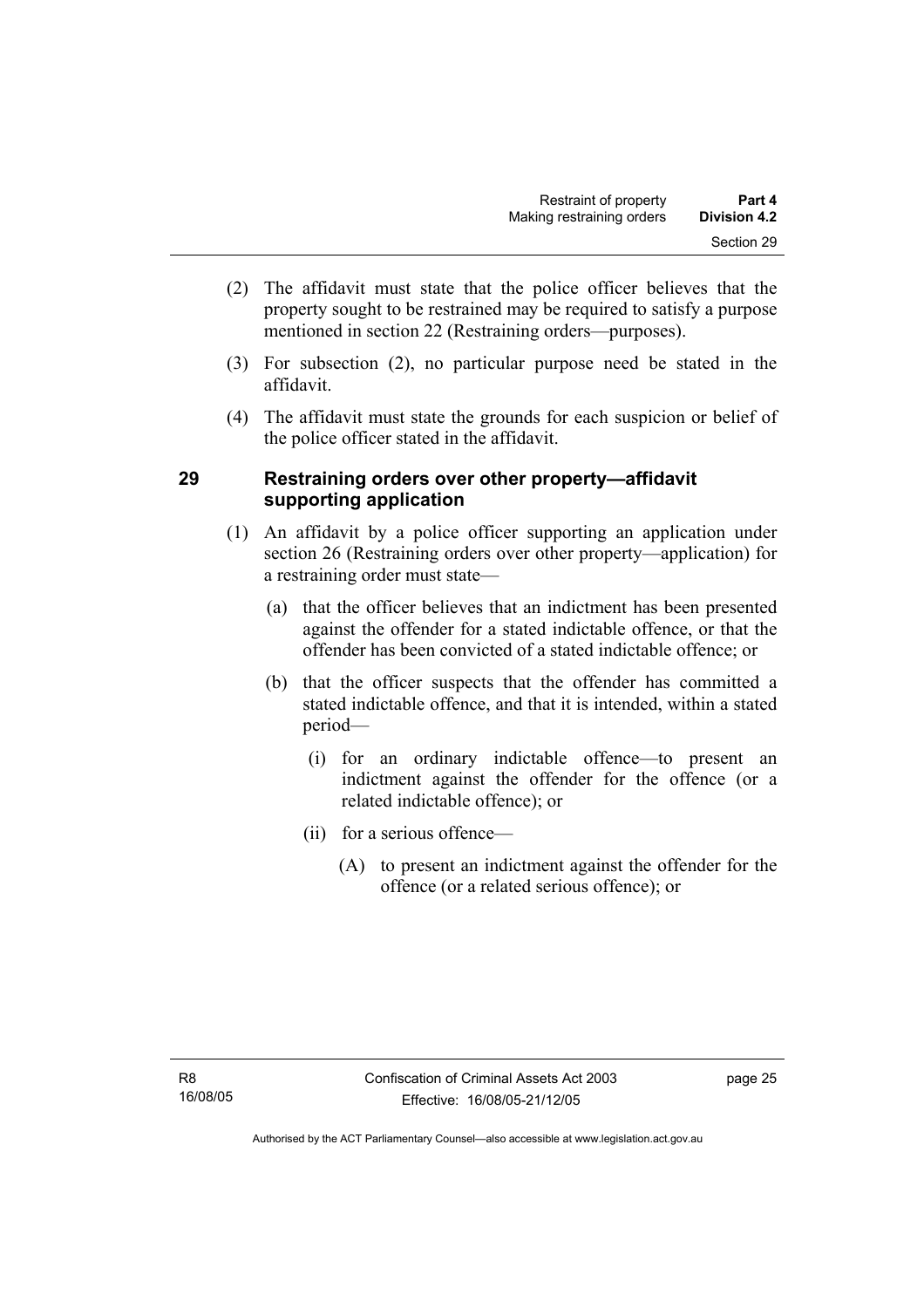- (B) to apply for a civil forfeiture order or a penalty order in relation to the offence (or a related serious offence).
- *Note Indictment* is defined in the Legislation Act, dict, pt 1 as including an information. (See also that Act, dict, pt 1, def *present*.)
- (2) Subsection (1) (b) does not require the police officer to specify a particular offence in the affidavit and it is sufficient if the police officer suspects that the offender has committed a particular kind of offence and the affidavit describes the nature of the offence in general terms.
- (3) If the application is not for an artistic profits restraining order, the affidavit must state that the police officer believes that the application is being made within the relevant period mentioned in section 27 (Restraining orders—time for making certain applications) for the offence to which the application relates.

*Note* No time limit applies to an application for an artistic profits restraining order (see s 27 (1) (a)).

- (4) For subsection (3), if the application relates to a serious offence, it is sufficient if the police officer believes that the offence was committed within the relevant period mentioned in section 27, and it is not necessary for the officer to believe that the offence was committed on any particular day or time within the relevant period.
- (5) The affidavit must state, for the property mentioned in the application, or for each stated part of the property—
	- (a) that the officer suspects that the property is either the offender's property or the property of someone else; and
	- (b) for property that the officer suspects is the property of someone else—
		- (i) that the officer suspects that the property is tainted property; or

R8 16/08/05

Authorised by the ACT Parliamentary Counsel—also accessible at www.legislation.act.gov.au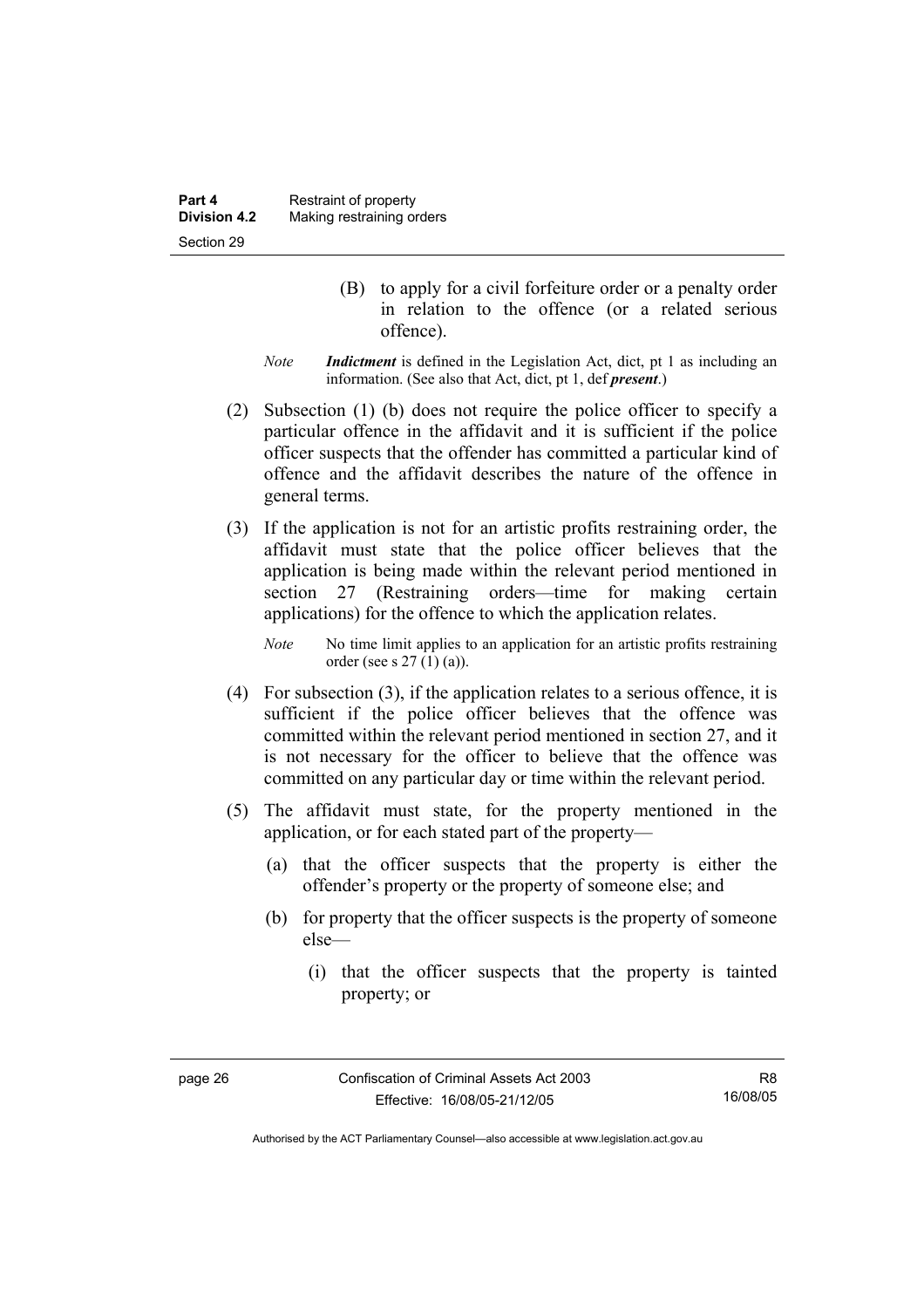- (ii) that the officer suspects that the property is subject to the offender's effective control.
- (6) The affidavit must state that the police officer believes that—
	- (a) the property sought to be restrained may be required to satisfy a purpose mentioned in section 22 (Restraining orders purposes); and
	- (b) if the application is for an artistic profits restraining order—the property sought to be restrained may be required to satisfy a penalty order for artistic profits in relation to the offence.
- (7) For subsection (6) (a), no particular purpose need be stated in the affidavit.
- (8) The affidavit must state the grounds for each belief or suspicion of the police officer stated in the affidavit.

### **30 Restraining orders over unclaimed tainted property making**

- (1) This section applies if an application is made under section 25 (Restraining orders over unclaimed tainted property—application) to a relevant court for an unclaimed tainted property restraining order in relation to an offence.
- (2) The relevant court must make a restraining order over the property to which the application relates if, having regard to the police officer's affidavit supporting the application and any other evidence before the court, the court is satisfied that there are reasonable grounds for the officer's suspicions and beliefs stated in the affidavit.
	- *Note* A claim for property restrained under an unclaimed tainted property restraining order does not, of itself, change or end the restraining order (see s 46 (2)).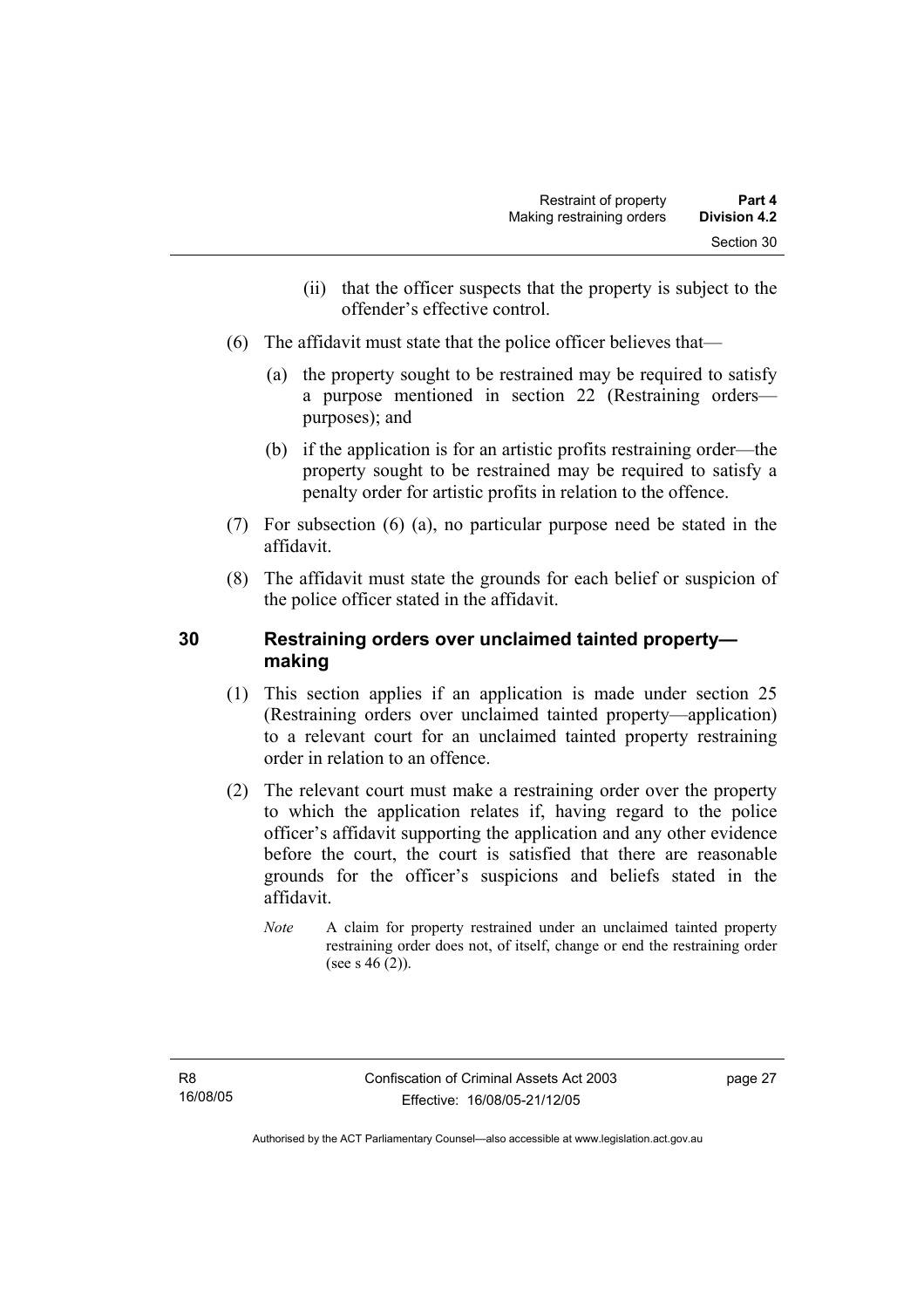| Part 4              | Restraint of property     |
|---------------------|---------------------------|
| <b>Division 4.2</b> | Making restraining orders |
| Section 31          |                           |

- (3) The restraining order may direct the public trustee to take control of the restrained property.
	- *Note* For the commencement of a restraining order, see the Legislation Act, s 73 (4).
- (4) To remove any doubt, for making a restraining order under this section, it is irrelevant whether there is any risk of the property being dealt with in a way that would defeat or hinder the purposes of this Act.

#### **31 Restraining orders over other property—making**

- (1) This section applies if an application is made under section 26 (Restraining orders over other property—application) to a relevant court for a restraining order in relation to an offence.
- (2) The relevant court must make a restraining order over the property to which the application relates if, having regard to the police officer's affidavit supporting the application and any other evidence before the court—
	- (a) the court is satisfied that there are reasonable grounds for the officer's beliefs and suspicions stated in the affidavit; and
	- (b) if an indictment has not been presented for the offence, or the offence is a serious offence of which the offender has been cleared—the court is satisfied that, within 6 weeks after the date of the order or (if allowed by the court) a longer period of not longer than 3 months after that date—
		- (i) for an ordinary indictable offence—it is intended to present an indictment against the offender for the offence (or a related indictable offence); or
		- (ii) for a serious offence—
			- (A) it is intended to present an indictment against the offender for the offence (or a related serious offence); or

| page. |
|-------|
|-------|

Confiscation of Criminal Assets Act 2003 Effective: 16/08/05-21/12/05

R8 16/08/05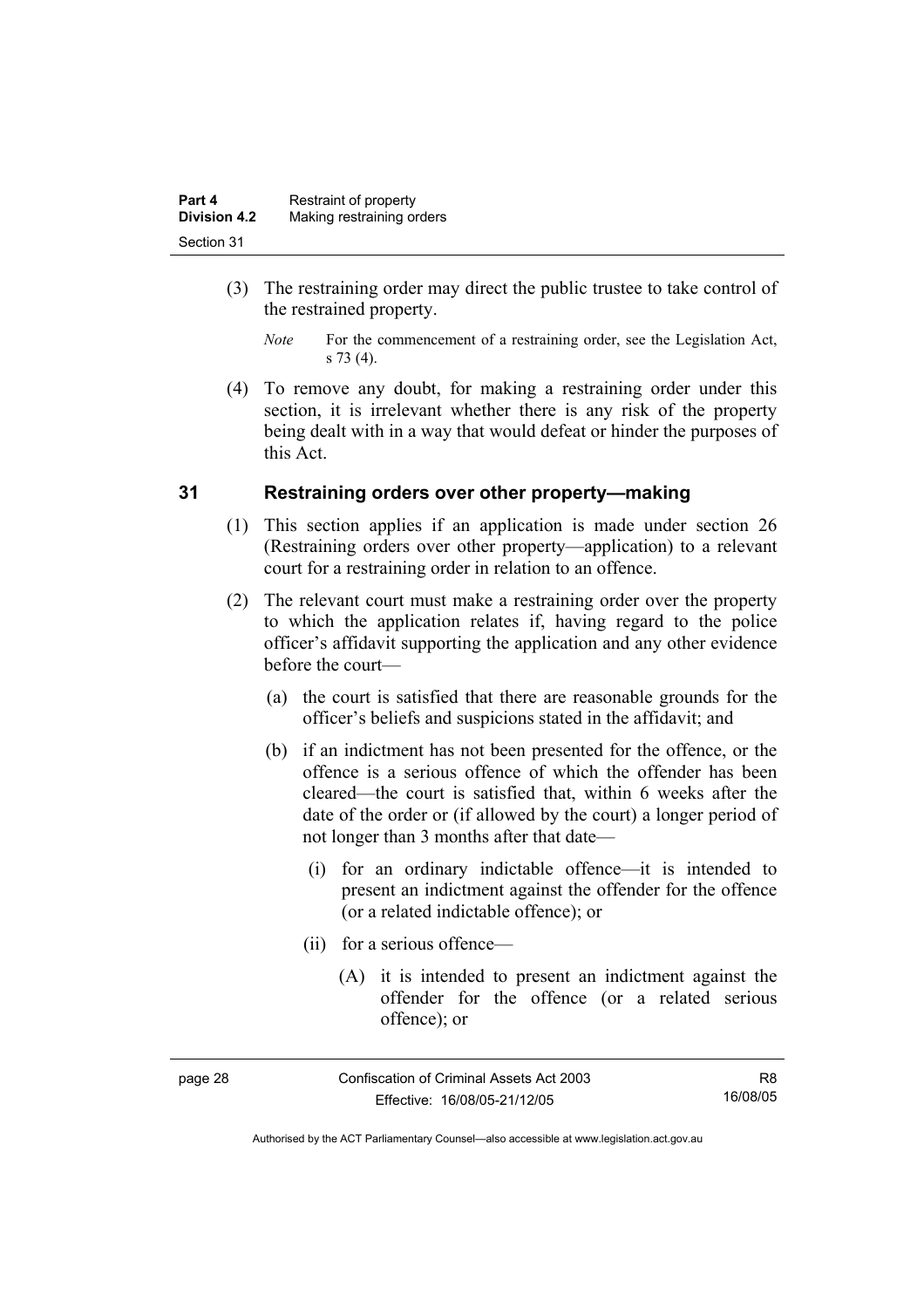- (B) it is intended to apply for a civil forfeiture order or a penalty order in relation to the offence (or a related serious offence).
- *Note Indictment* is defined in the Legislation Act, dict, pt 1 as including an information. (See also that Act, dict, pt 1, def *present*.)
- (3) The restraining order may do either or both of the following:
	- (a) direct the public trustee to take control of the restrained property or stated restrained property;
	- (b) provide, under section 37 or section 38, for living and business expenses, or legal expenses, to be met out of the restrained property.
	- *Note* For the commencement of a restraining order, see the Legislation Act, s 73 (4).
- (4) The relevant court may refuse to make the restraining order if the DPP does not give the relevant court any undertaking that the court considers appropriate about the payment of damages or costs in relation to the making or operation of the order.
- (5) To remove any doubt—
	- (a) a restraining order may be made under this section in relation to an interest (or interests) in property; and
		- *Note Property* includes an interest in property, see the Legislation Act, dict, pt 1.
	- (b) a restraining order may relate to 2 or more offences committed (or alleged to have been committed) by an offender; and
		- *Note Offender* includes a corporation, see dict.
	- (c) a restraining order may relate to the property of 2 or more people; and
	- (d) for making a restraining order under this section, it is irrelevant whether there is any risk of the property being dealt with in a way that would defeat or hinder the purposes of this Act.

page 29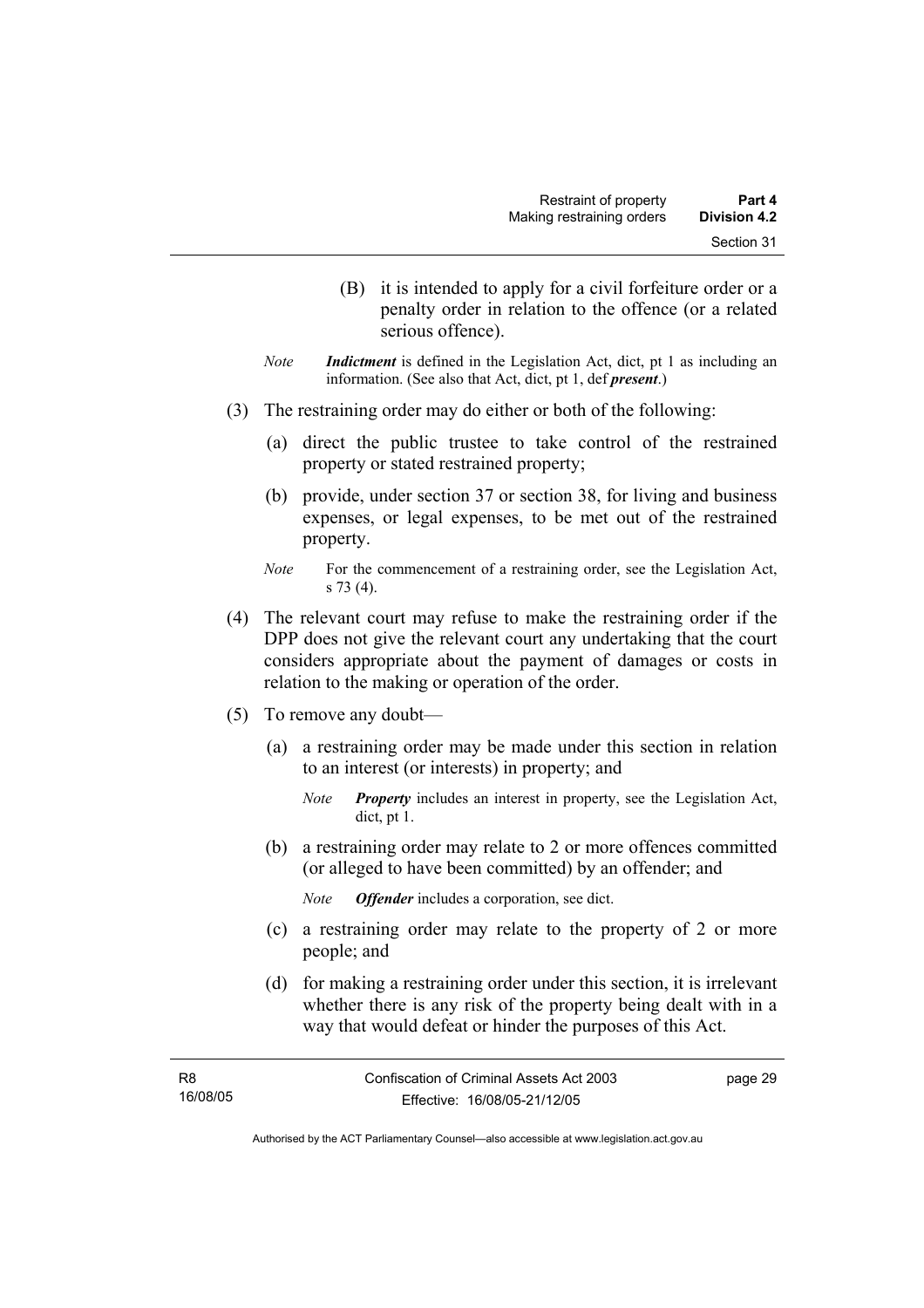#### **32 Making of restraining orders—specific serious offence not required etc**

- (1) For section 31 and to remove any doubt, if the relevant court is satisfied that there are reasonable grounds for the police officer's belief that a serious offence was committed by the offender within the relevant period mentioned in section 27 (Restraining orders time for making certain applications), the court must not refuse to make a restraining order in relation to the offence only because the court is not satisfied—
	- (a) that the officer had any belief that a particular serious offence was committed within the relevant period; or
	- (b) that the officer had any belief about the particular day or time when the offender committed the offence within the relevant period; or
	- (c) that there are reasonable grounds for any belief by the officer about anything mentioned in paragraph (a) or (b).

*Note* For the meaning of *in relation to*, see dict.

- (2) Also, for section 31 and to remove any doubt, the relevant court must not refuse to make a restraining order in relation to the offender only because—
	- (a) an indictment has not been presented against the offender for the offence; or
	- (b) the offender has not been convicted of the offence; or
	- (c) the offender has been cleared of the offence, including being cleared after having been convicted of the offence; or
	- (d) a doubt is raised about whether the person committed the offence.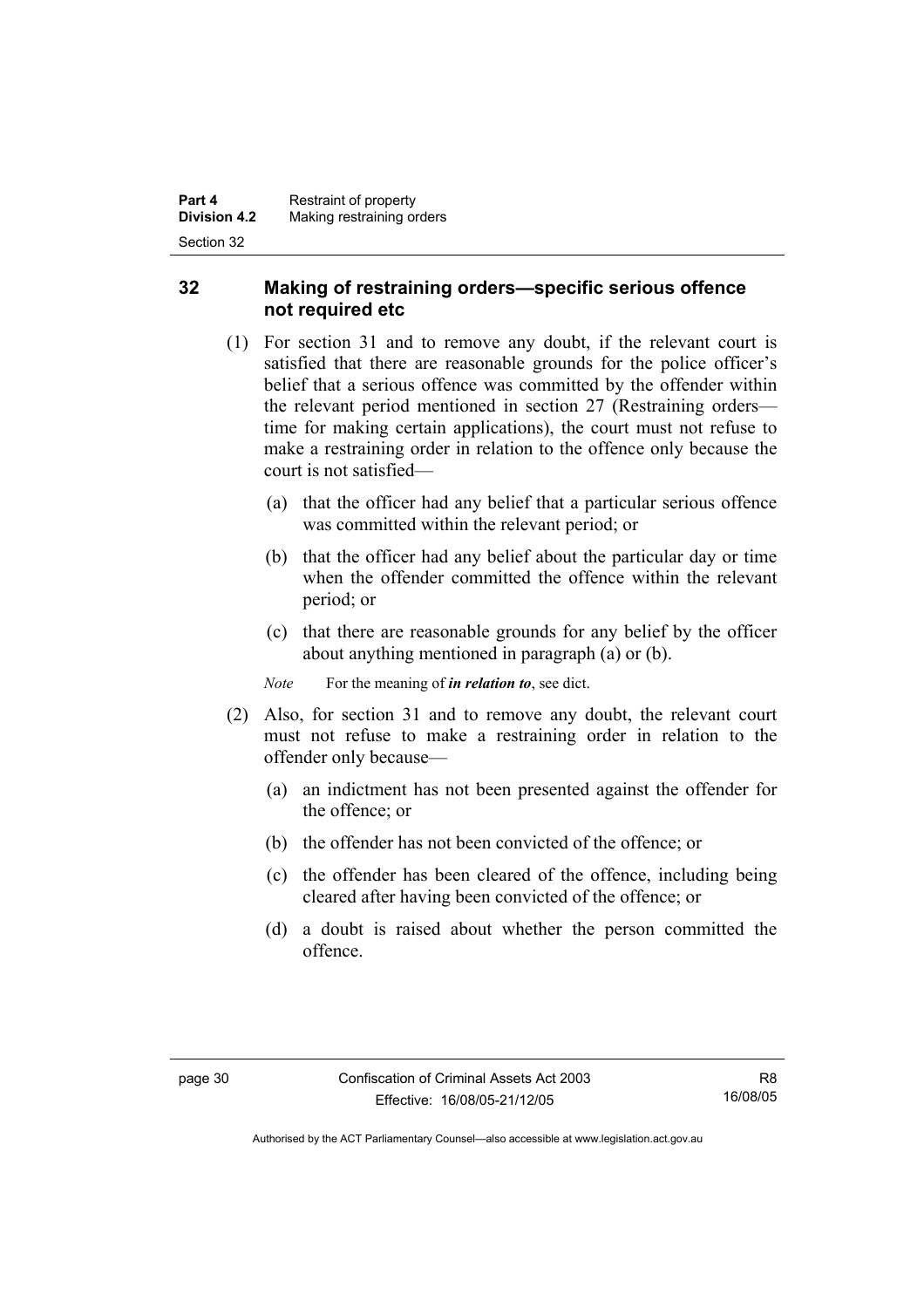#### **33 Restraining orders—contents**

- (1) A restraining order must state that a person must not deal with the property stated in the order except in accordance with—
	- (a) the order; or
	- (b) another order of a relevant court; or
	- (c) this Act.
- (2) A restraining order (other than an unclaimed tainted property restraining order) must also state—
	- (a) that it is a restraining order under this Act; and
	- (b) the person (or people) whose property it applies to; and
	- (c) for each person to whose property it applies to—the property to which it applies, including whether it applies to property acquired after the making of the order; and
	- (d) if section 31 (2) (b) (Restraining orders over other property making) applies to the restraining order—the applicable period under the paragraph; and
		- *Note* The restraining order ends unless an indictment is presented or, for a serious offence, a forfeiture or penalty application is made, before the end of the stated period (see table 47 and table 48).
	- (e) if the order directs the public trustee to take control of the restrained property or stated restrained property—the direction and the property to which it applies; and
	- (f) if the relevant court making the order has given a direction under section 35 (Restraining order proceedings—restrictions on disclosure)—
		- (i) the direction given by the court; and
		- (ii) the effect of section 36 (Restraining orders—disclosure offences) in relation to the direction; and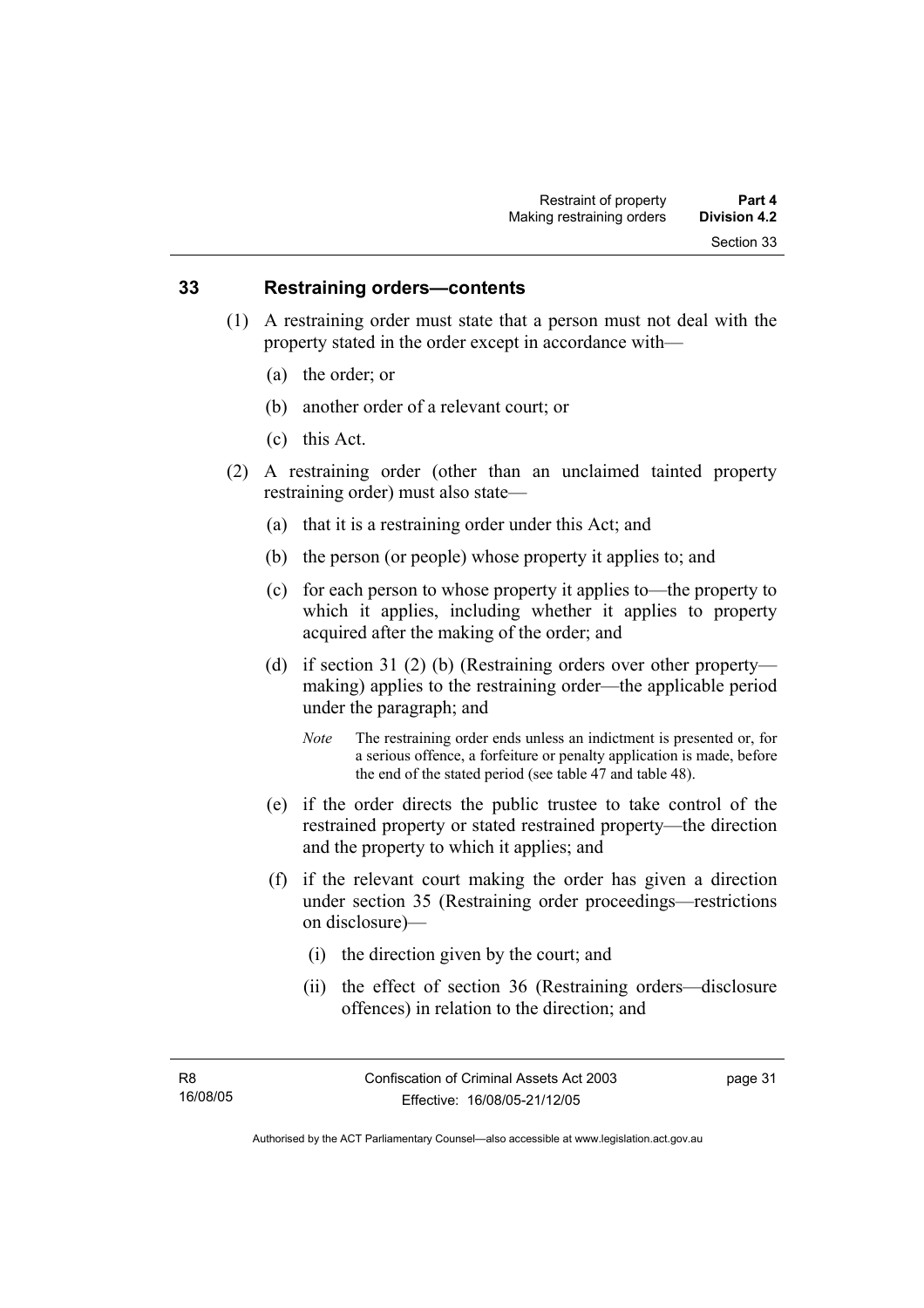| Part 4              | Restraint of property     |
|---------------------|---------------------------|
| <b>Division 4.2</b> | Making restraining orders |
| Section 34          |                           |

- (g) if the order provides, under section 37 or section 38, for living and business expenses, or legal expenses, to be met out of the restrained property—
	- (i) the kind of expenses that may be met out of the restrained property; and
	- (ii) the period during which the expenses may be met out of the restrained property; and
	- (iii) the maximum amount of the expenses that may be met out of the restrained property.
- (3) An unclaimed tainted property restraining order must also state—
	- (a) that it is an unclaimed tainted property restraining order under this Act; and
	- (b) the property to which it applies; and
	- (c) if the relevant court making the order has given a direction under section 35—
		- (i) the direction given by the court; and
		- (ii) the effect of section 36 in relation to the direction; and
	- (d) that, unless a relevant court makes an order that stops the operation of the restraining order over the property, the property will be automatically forfeited under this Act to the Territory at the end of 14 days after the day the order is made.
- (4) A failure by a relevant court to comply with this section in relation to the restraining order does not invalidate the restraining order or any forfeiture order or automatic forfeiture made in relation to the property restrained under the restraining order.

#### **34 Restraining orders—notice of making**

 (1) If a court makes a restraining order over property, the DPP must give a copy of the order to—

R8 16/08/05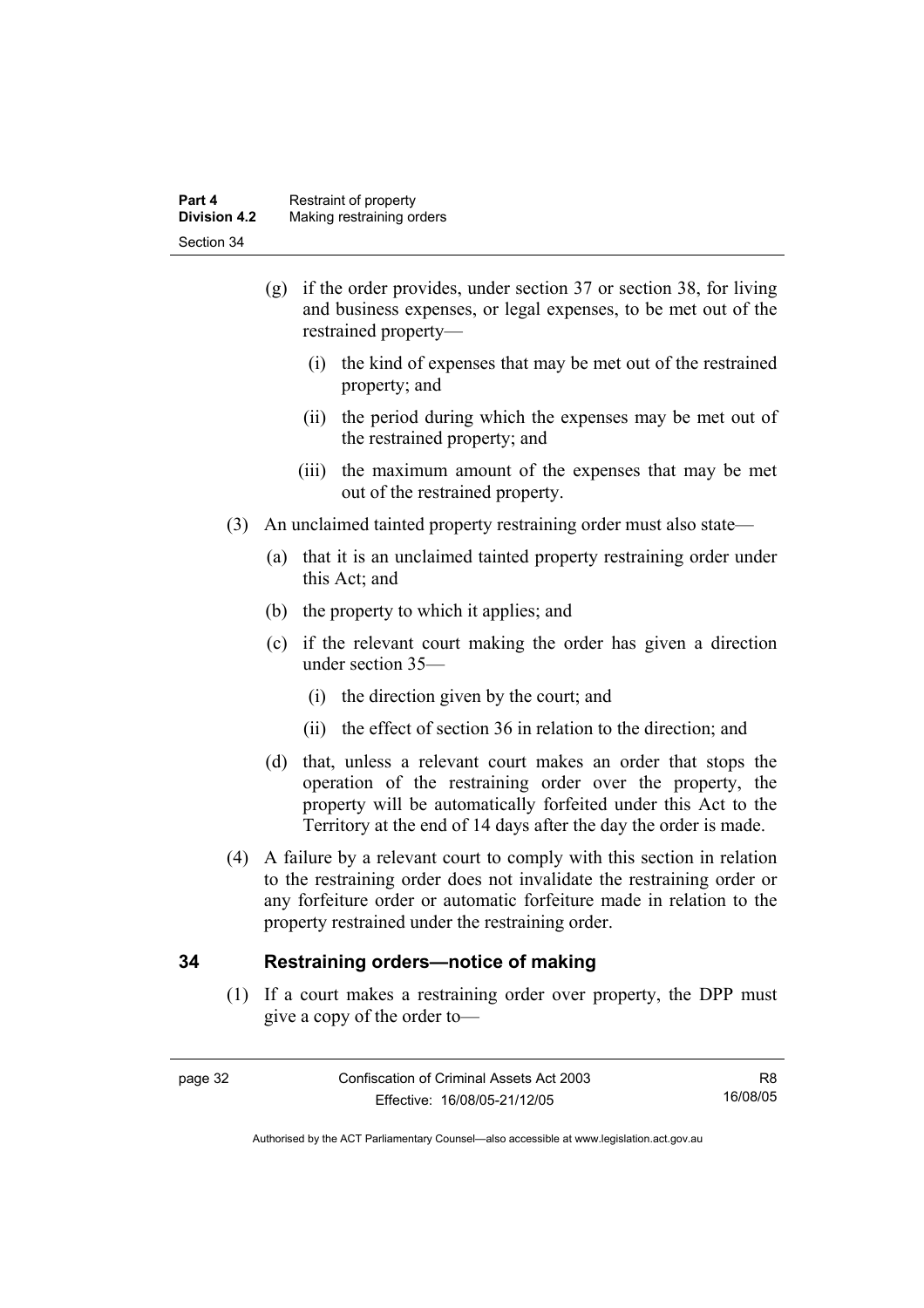- (a) for an unclaimed tainted property restraining order—anyone the DPP suspects may have an interest in the property; and
- (b) for any other restraining order—the owner of the restrained property and anyone else the DPP suspects may have an interest in the property.
- *Note* For how documents may be served, see the Legislation Act, pt 19.5.
- (2) A relevant court may order the DPP to—
	- (a) give a copy of a restraining order, the application for the order or the supporting affidavit to anyone and may give directions about how any document is to be given to the person; or
	- (b) give notice of the order to anyone and may give directions about how the notice is to be given.
- (3) Subsections (1) and (2) have effect subject to any direction of the court under section 35.

#### **35 Restraining order proceedings—restrictions on disclosure**

- (1) On application by the DPP, a relevant court hearing an application for a restraining order may give directions prohibiting or restricting the publication or disclosure of all or any of the following:
	- (a) the fact that an application for the order, or that a restraining order, has been made;
	- (b) the application for the order;
	- (c) the supporting affidavit for the order and any other affidavit filed in relation to the application;
	- (d) any information about the proceeding (whether or not a hearing has been held);
	- (e) any evidence given, statement made or thing done during the proceeding;

page 33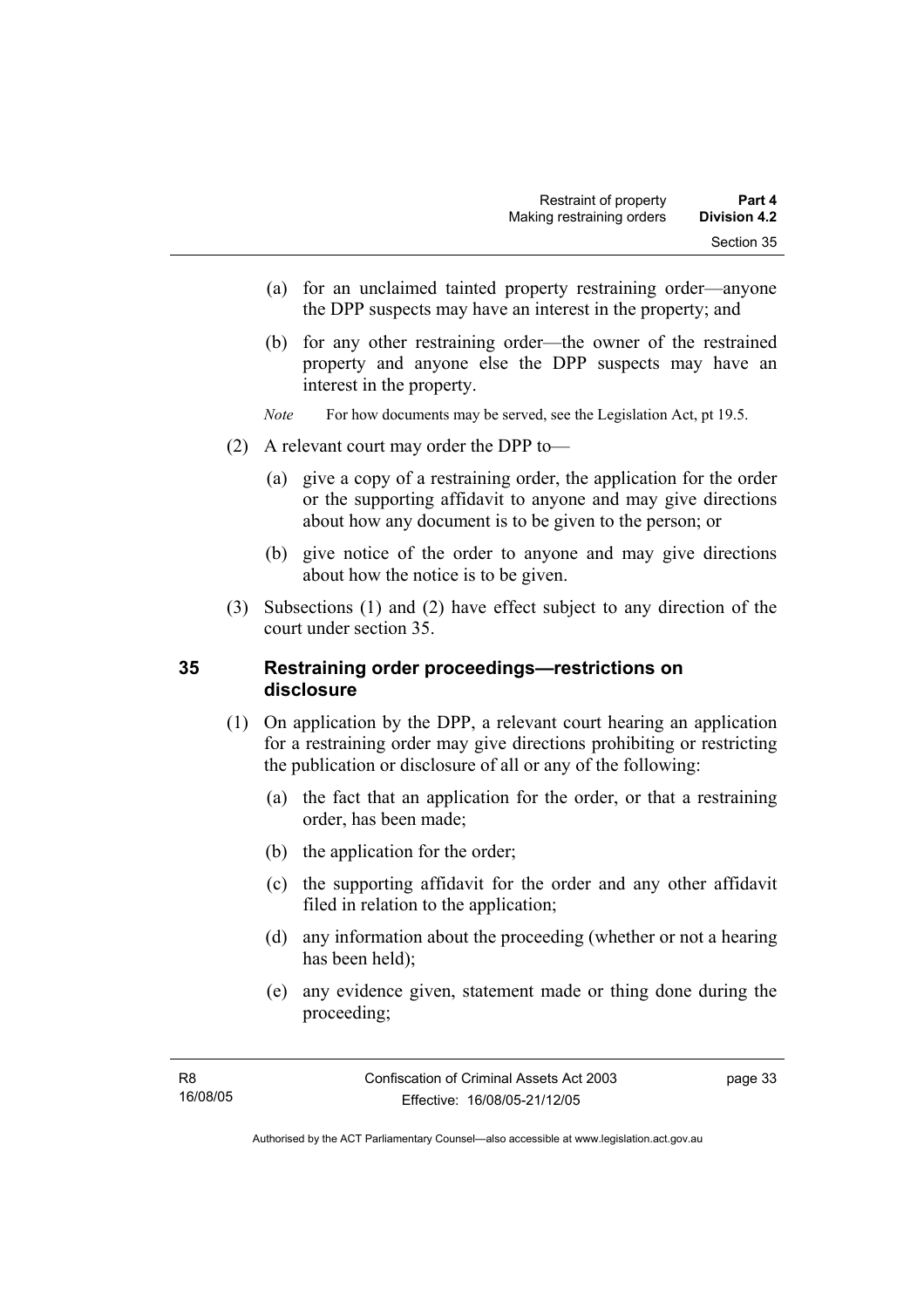(f) any information, document or thing derived from anything mentioned in this subsection.

#### **Examples of directions**

- 1 that the application for the restraining order and a stated part of the supporting affidavit not be disclosed to the person against whom the restraining order is made until the court has decided an application for another restraining order against someone else's property
- 2 that the supporting affidavit must be made available only to the offender's lawyer
- *Note* An example is part of the Act, is not exhaustive and may extend, but does not limit, the meaning of the provision in which it appears (see Legislation Act, s 126 and s 132).
- (2) In deciding whether to give a direction under subsection (1), the court must have regard to whether the direction—
	- (a) would promote the purposes of this Act; or
	- (b) is desirable to protect the integrity of an investigation (however described) for any purpose or a prosecution of an offence.
- (3) The court may also have regard to any other relevant matter in deciding whether to give a direction under subsection (1).

#### **36 Restraining orders—disclosure offences**

*Note* An offence against this section is a strict liability offence (see s (7)).

- (1) A person commits an offence if—
	- (a) a relevant court has given a direction under section 35 (1) prohibiting or restricting the publication or disclosure of a matter mentioned in the subsection; and
	- (b) the person has notice of the direction (whether by being given a copy of the restraining order to which the direction relates or otherwise); and

R8 16/08/05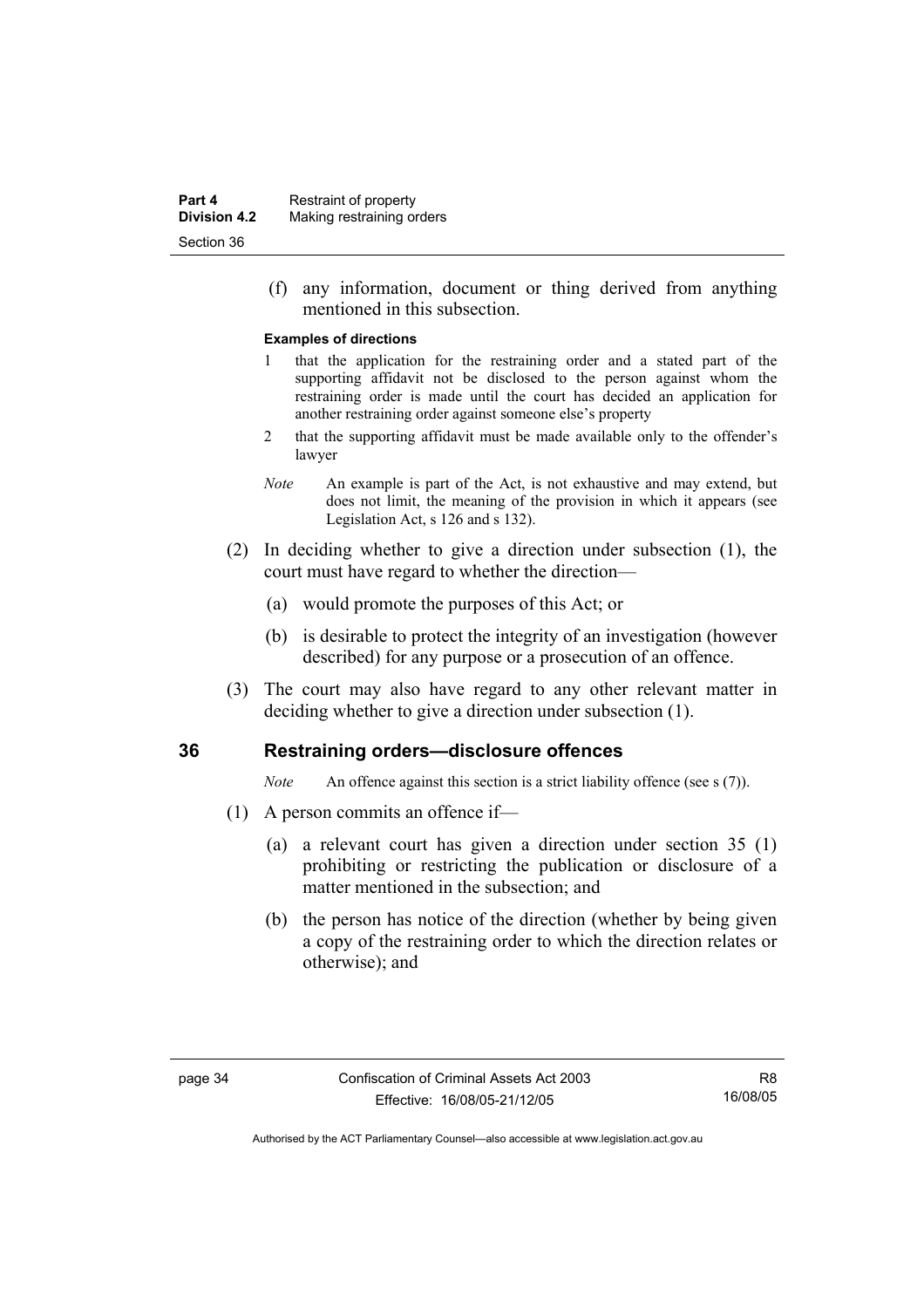(c) the person publishes or discloses the matter to someone else.

Maximum penalty: 200 penalty units, imprisonment for 2 years or both.

- (2) A person commits an offence if—
	- (a) a relevant court has given a direction under section 35 (1) prohibiting or restricting the publication or disclosure of a matter mentioned in the subsection; and
	- (b) the person has notice of the direction (whether by being given a copy of the restraining order to which the direction relates or otherwise); and
	- (c) the person publishes or discloses information to someone else; and
	- (d) the other person could infer from the information the matter to which the direction relates.

Maximum penalty: 200 penalty units, imprisonment for 2 years or both.

- (3) Subsections (1) and (2) do not apply if the publication or disclosure is made to any of the following entities in the circumstances mentioned for the entity:
	- (a) a police officer—in any circumstances;
	- (b) an officer, employee or agent of the person—to ensure that the order is complied with and the person to whom the publication or disclosure is made is given notice of the direction (whether by being given a copy of the restraining order to which the direction relates or otherwise) by the person making the publication or disclosure;
	- (c) a lawyer—to obtain legal advice or representation in relation to the order;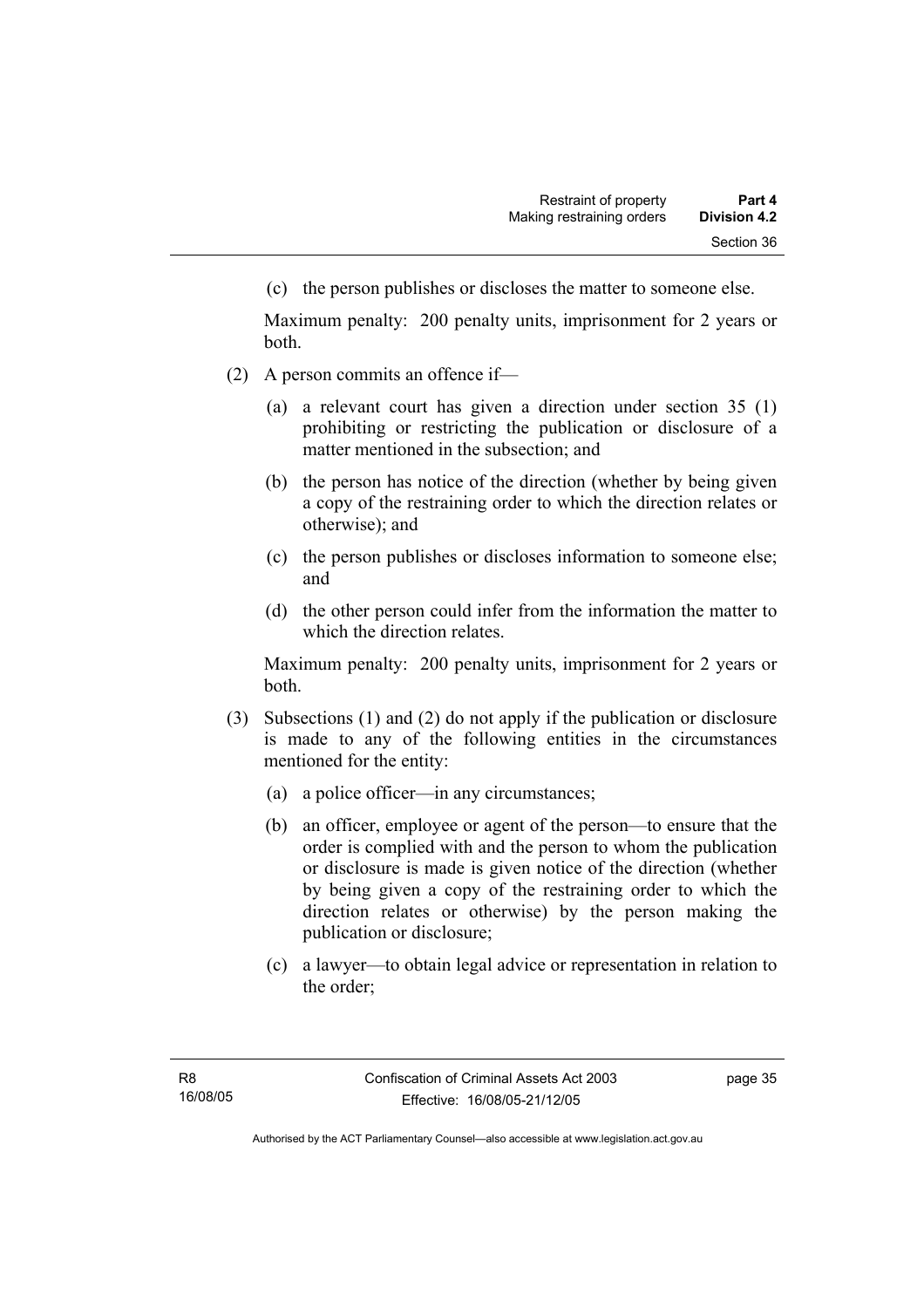- (d) a relevant court—with the court's leave.
	- *Note* The application for leave, and any proceeding with the court's leave, must be heard in closed court (see s (8)).
- (4) Also, subsections (1) and (2) do not apply if the publication or disclosure is made—
	- (a) by a police officer in the exercise of the officer's functions; or
	- (b) for the purpose of giving or obtaining legal advice, or making legal representations, in relation to the order.
- (5) A person commits an offence if—
	- (a) a relevant court has given a direction under section 35 (1) prohibiting or restricting the publication or disclosure of a matter mentioned in the subsection; and
	- (b) the person receives information in relation to the matter in accordance with subsection (3) or (4); and
	- (c) the person ceases to be a person mentioned in subsection (3) or (4); and
	- (d) the person publishes or discloses the matter to someone else.

Maximum penalty: 200 penalty units, imprisonment for 2 years or both.

- (6) A person commits an offence if—
	- (a) a relevant court has given a direction under section 35 (1) prohibiting or restricting the publication or disclosure of a matter mentioned in the subsection; and
	- (b) the person receives information in relation to the matter in accordance with subsection (3) or (4); and
	- (c) the person ceases to be a person mentioned in subsection (3) or (4); and

R8 16/08/05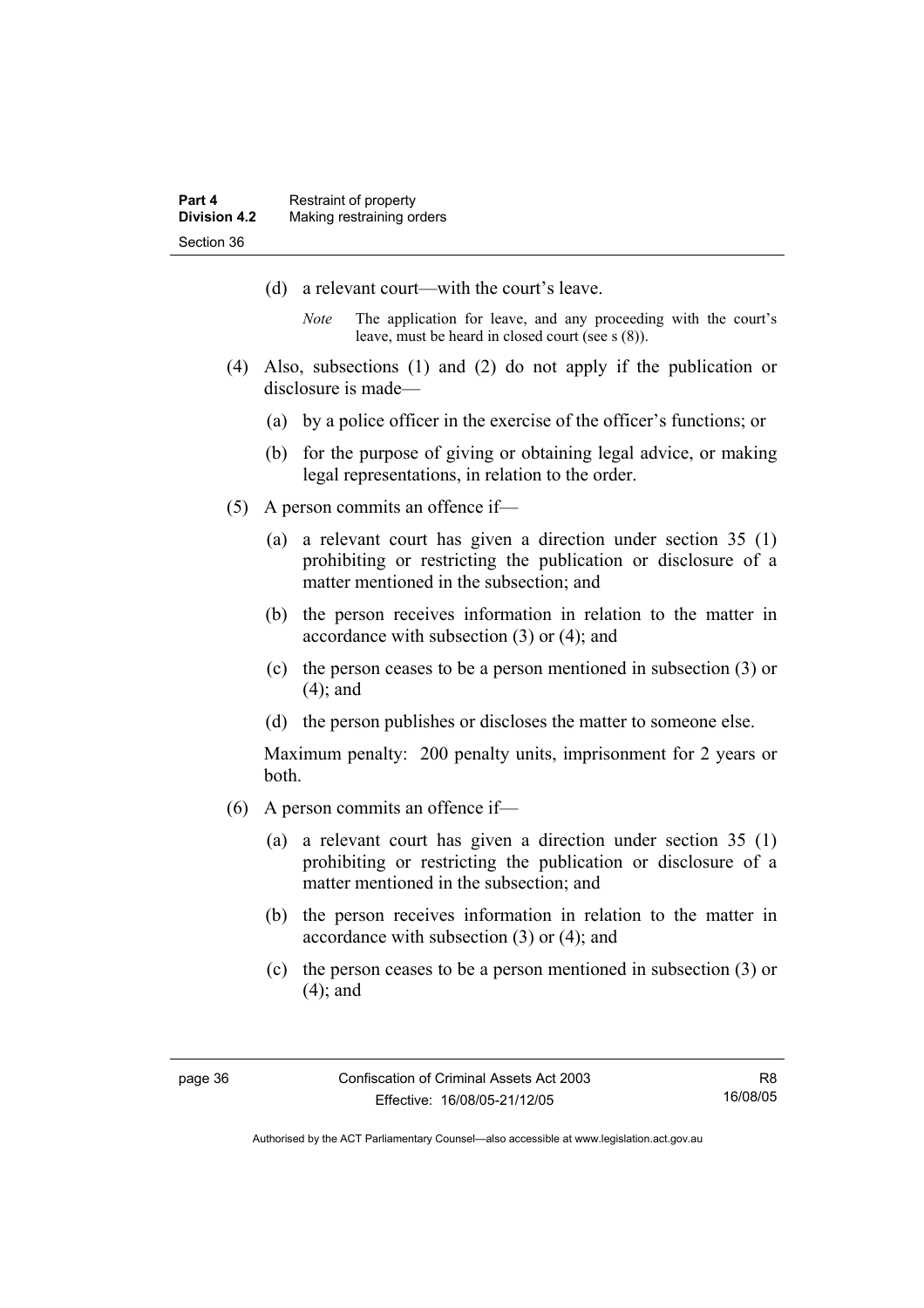- (d) the person publishes or discloses information to someone else; and
- (e) the other person could infer from the information the matter to which the direction relates.

Maximum penalty: 200 penalty units, imprisonment for 2 years or both.

- (7) An offence against this section is a strict liability offence.
- (8) For subsection (3) (d), an application for leave, and any proceeding with the court's leave, must be heard in closed court.

### **37 Payment of living and business expenses from restrained property**

- (1) A relevant court may, in a restraining order or an order under section 39 (Additional orders about restraining orders and restrained property) varying a restraining order, allow any of the following expenses to be met out of the restrained property of a person, or a stated part of the property:
	- (a) the living and business expenses of the person (other than the person's legal expenses in defending a criminal charge);
	- (b) the living expenses of a dependant of the person.

*Note* For legal expenses in defending a criminal charge, see s 38.

- (2) However, the court must not allow expenses to be met out of restrained property unless the person satisfies the court that—
	- (a) the expenses are reasonable; and
	- (b) the expenses are necessary to avoid severe hardship to the person or the person's dependants; and
	- (c) the expenses cannot be met out of property of the person not subject to a restraining order; and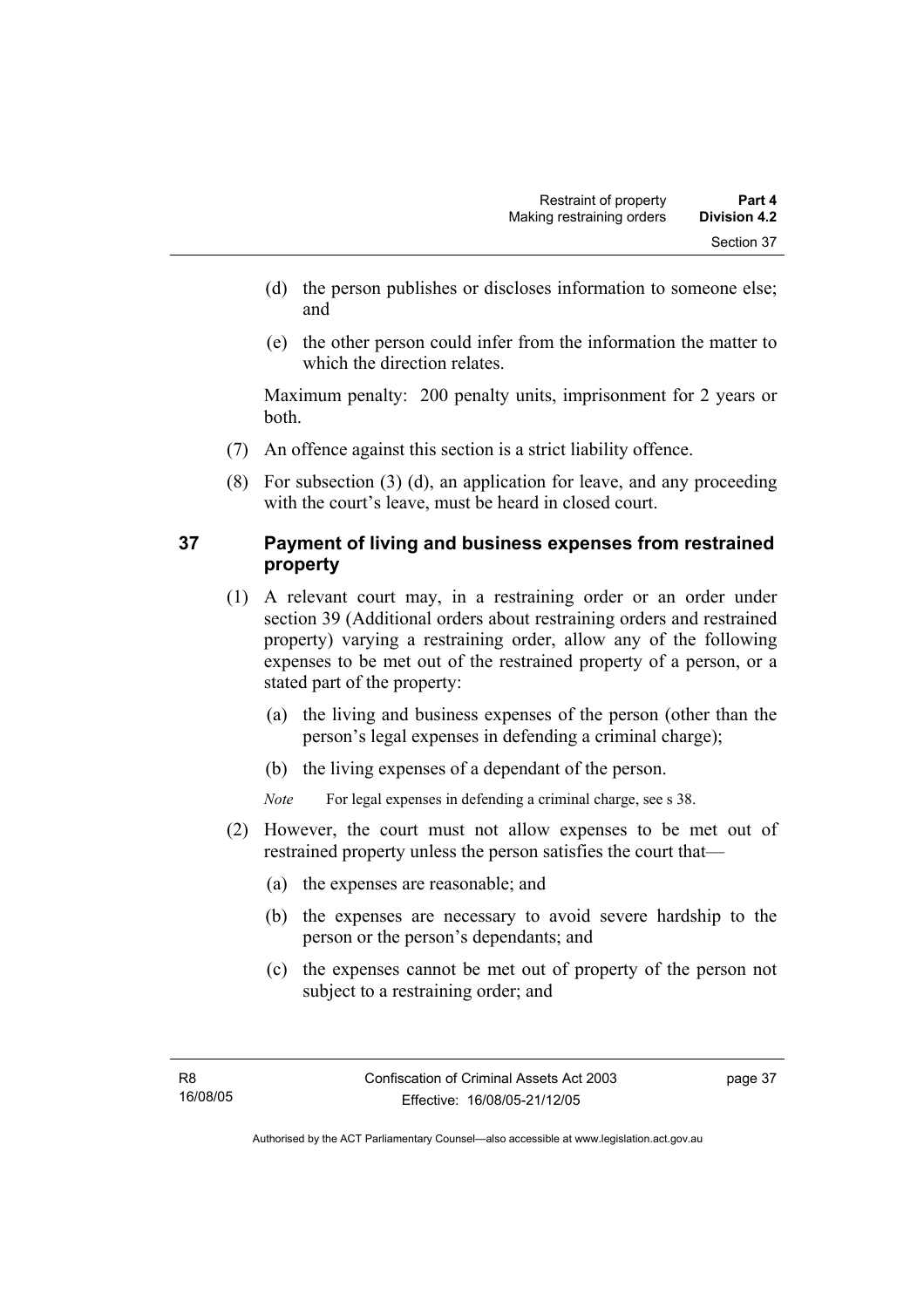| Part 4              | Restraint of property     |
|---------------------|---------------------------|
| <b>Division 4.2</b> | Making restraining orders |
| Section 38          |                           |

- (d) any property to be released from restraint for the expenses was lawfully acquired by the person, is not tainted property and does not have evidentiary value in any criminal proceeding.
- (3) A regulation may—
	- (a) prescribe matters to which the court may, must or must not have regard for subsection (2) (a) or (b); and
	- (b) prescribe, or make provision in relation to, the maximum amount of living or business expenses of a person that may be allowed (for a period or otherwise).
- (4) A regulation made for this section may apply, adopt or incorporate (with or without change) a provision of a law of the Commonwealth or a State, or an instrument, as in force from time to time.
	- *Note 1* The text of an applied, adopted or incorporated law or instrument, whether applied as in force from time to time or at a particular time, is taken to be a notifiable instrument if the operation of the Legislation Act, s 47 (5) or (6) is not disapplied (see s 47 (7)).
	- *Note 2* A notifiable instrument must be notified under the Legislation Act.
- (5) In this section:

*dependant*, of a person, means the person's domestic partner or a child of the person.

#### **38 Payment of certain legal expenses from restrained property**

- (1) A relevant court may, in a restraining order or an order under section 39 (Additional orders about restraining orders and restrained property) varying a restraining order, allow a person's legal expenses in defending a criminal charge to be met out of the restrained property of the person, or a stated part of the property.
- (2) However, the court must not allow the legal expenses to be met out of restrained property unless—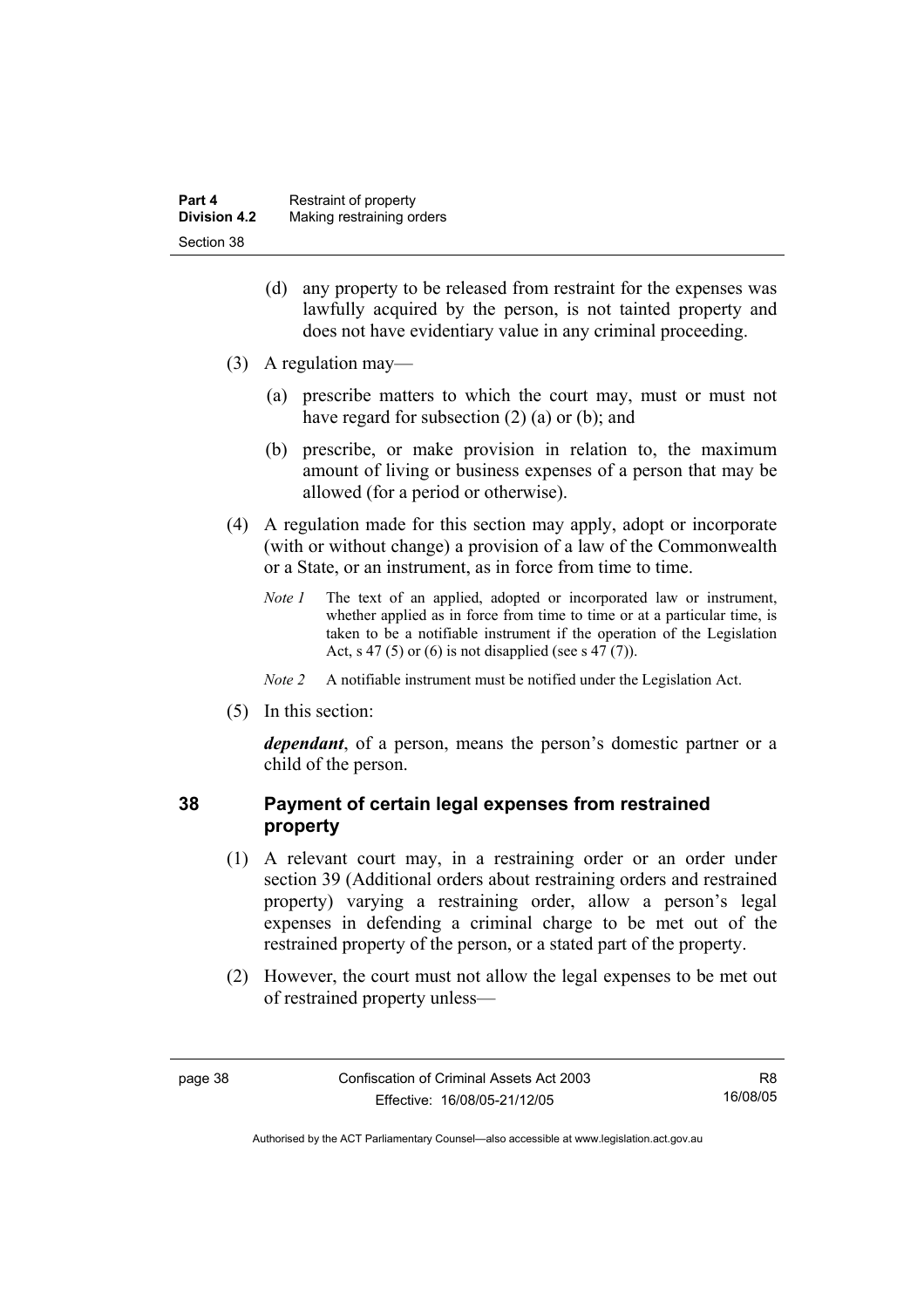- (a) the person applies for an order for the legal expenses to be met out of restrained property; and
- (b) the application is supported by an affidavit of the person setting out all of the person's interests in property, including any property of the person outside Australia, and the person's liabilities; and
- (c) the court is satisfied that—
	- (i) the affidavit is a true statement of the person's interests in property and the person's liabilities; and
	- (ii) the person has taken all reasonable steps to bring any property outside Australia within the jurisdiction of the court; and
	- (iii) the legal expenses cannot be met out of property of the person not subject to a restraining order; and
	- (iv) any property to be released from restraint for the expenses was lawfully acquired by the person, is not tainted property and does not have evidentiary value in any criminal proceeding.
- (3) If the court makes or varies a restraining order that allows the legal expenses to be met out of restrained property, the court must include in the order conditions ensuring that—
	- (a) restrained property is used only to meet legal fees, disbursements and out-of-pocket expenses incurred by the person in defending the criminal charge; and
	- (b) all legal fees, disbursements and out-of-pocket expenses are properly and reasonably incurred by the person; and
	- (c) all legal fees are calculated in accordance with the scale of costs for criminal matters determined by the legal aid commission in accordance with the *Legal Aid Act 1977*, section 32 (5), (6) and (7).

page 39

Authorised by the ACT Parliamentary Counsel—also accessible at www.legislation.act.gov.au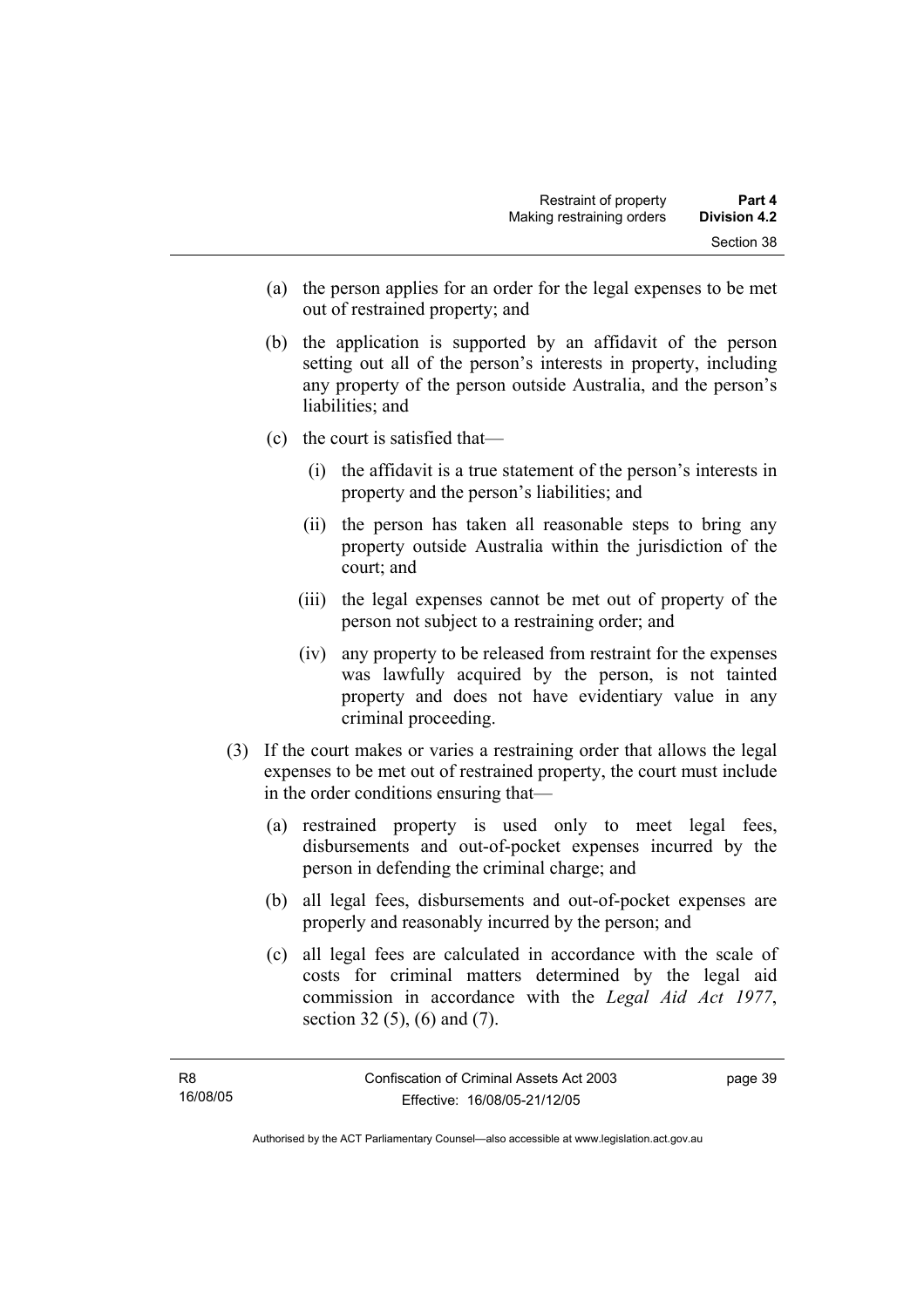#### **39 Additional orders about restraining orders and restrained property**

 (1) A relevant court may, when it makes a restraining order or at any later time before the order ends, make any additional order that the court considers appropriate in relation to the restraining order or restrained property (other than an order mentioned in subsection  $(2)$ ).

#### **Examples of additional orders**

- 1 an order varying the property subject to the restraining order (other than an order excluding property from the restraining order)
- 2 an order authorising the disposal of the property subject to the restraining order to satisfy a penalty order or execution levied against the property
- 3 an order varying any condition to which the restraining order is subject.
- 4 an order that living or business expenses of a person, or legal expenses of a person to defend a criminal charge, be met out of restrained property
- 5 an order for the carrying out of any undertaking about the payment of damages or costs given by the Territory in relation to the making or operation of the restraining order
- 6 an order for the examination of anyone before the court, or an officer of the court, about the affairs (including the nature and location of any property) of the owner of restrained property or of the offender
- 7 an order for the examination of anyone before the court, or an officer of the court, about any property that may be tainted property
- 8 an order directing the owner of the restrained property or anyone else to give to a stated person, within a stated period, a sworn statement about stated particulars of the restrained property
- 9 an order directing the registrar-general not to register any instrument affecting restrained property except in accordance with the order
- 10 an order directing the owner of restrained property or anyone else to do anything necessary or convenient to be done to allow the public trustee to take control of the property in accordance with the restraining order, including anything necessary or convenient to be done to bring the property within the jurisdiction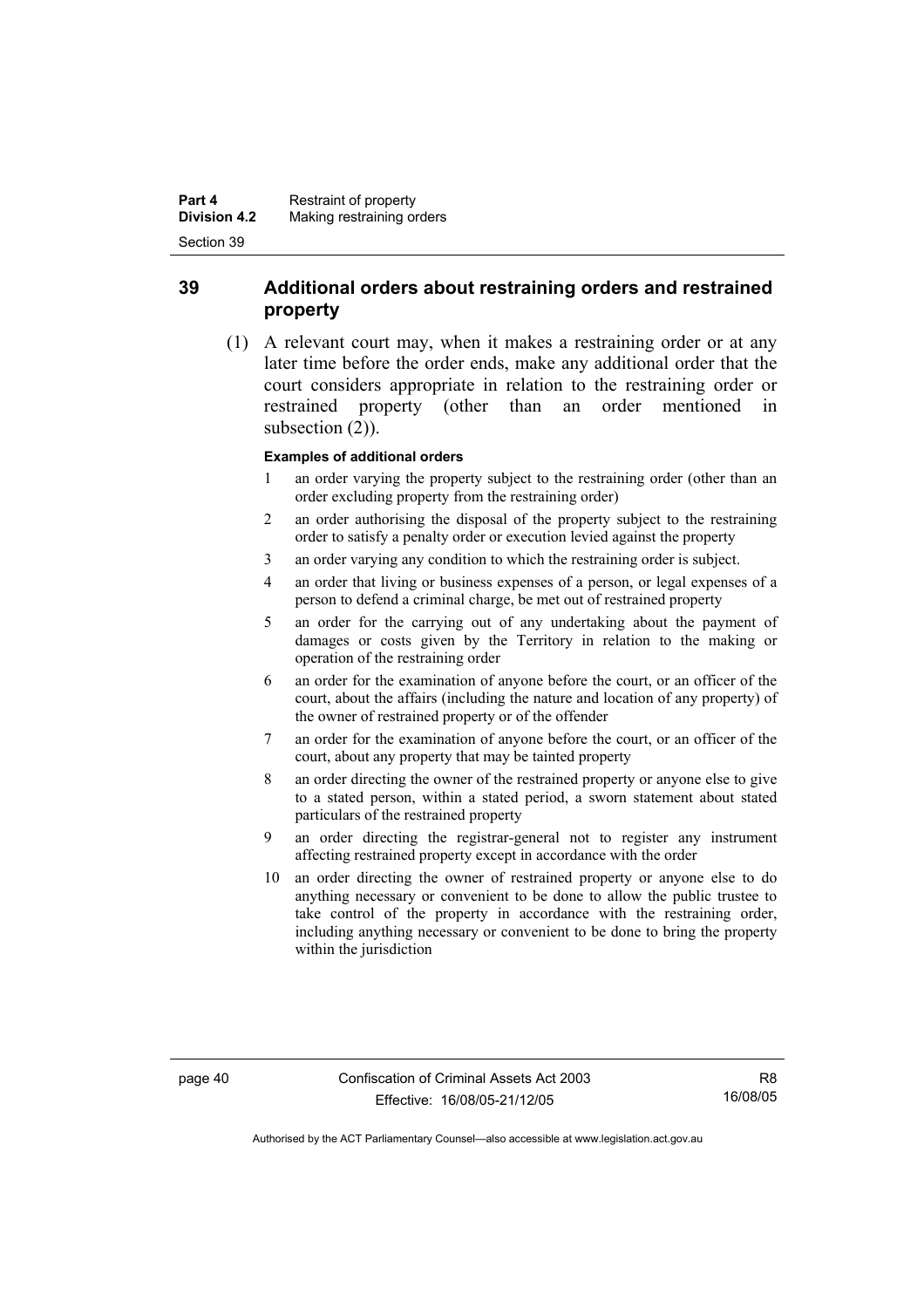- 11 if the restraining order directs the public trustee to take control of property, an order regulating how the public trustee may exercise functions under the restraining order or an order deciding any question about the property
- *Note 1* For general provisions about additional orders under this section (which is a confiscation proceeding—see s 236), see pt 14.
- *Note 2* An example is part of the Act, is not exhaustive and may extend, but does not limit, the meaning of the provision in which it appears (see Legislation Act, s 126 and s 132).
- (2) However, the court must not make any of the following orders under subsection (1):
	- (a) an order revoking or otherwise ending a restraining order;
	- (b) an order for the extension of the period a restraining order is to remain in force;
	- (c) an order for the exclusion of property from a restraining order.

*Note 1* For the revocation of a restraining order, see s 43 and s 44.

*Note 2* For the extension of the operation of a restraining order, see s 49.

*Note 3* For the exclusion of property from a restraining order, see pt 6.

- (3) Also, the court must not make an order that living or business expenses of a person, or legal expenses of a person to defend a criminal charge, be met out of restrained property unless the order is made in accordance with section 37 or section 38 (as appropriate).
- (4) If the DPP proposes to oppose an application by a person under this section for an additional order, the DPP must give the applicant, and anyone else to whom notice of the application was given, written notice of the grounds on which the application will be opposed.
- (5) To remove any doubt, an additional order under this section does not end only because the restraining order ends or the property to which the additional order relates ceases to be restrained property.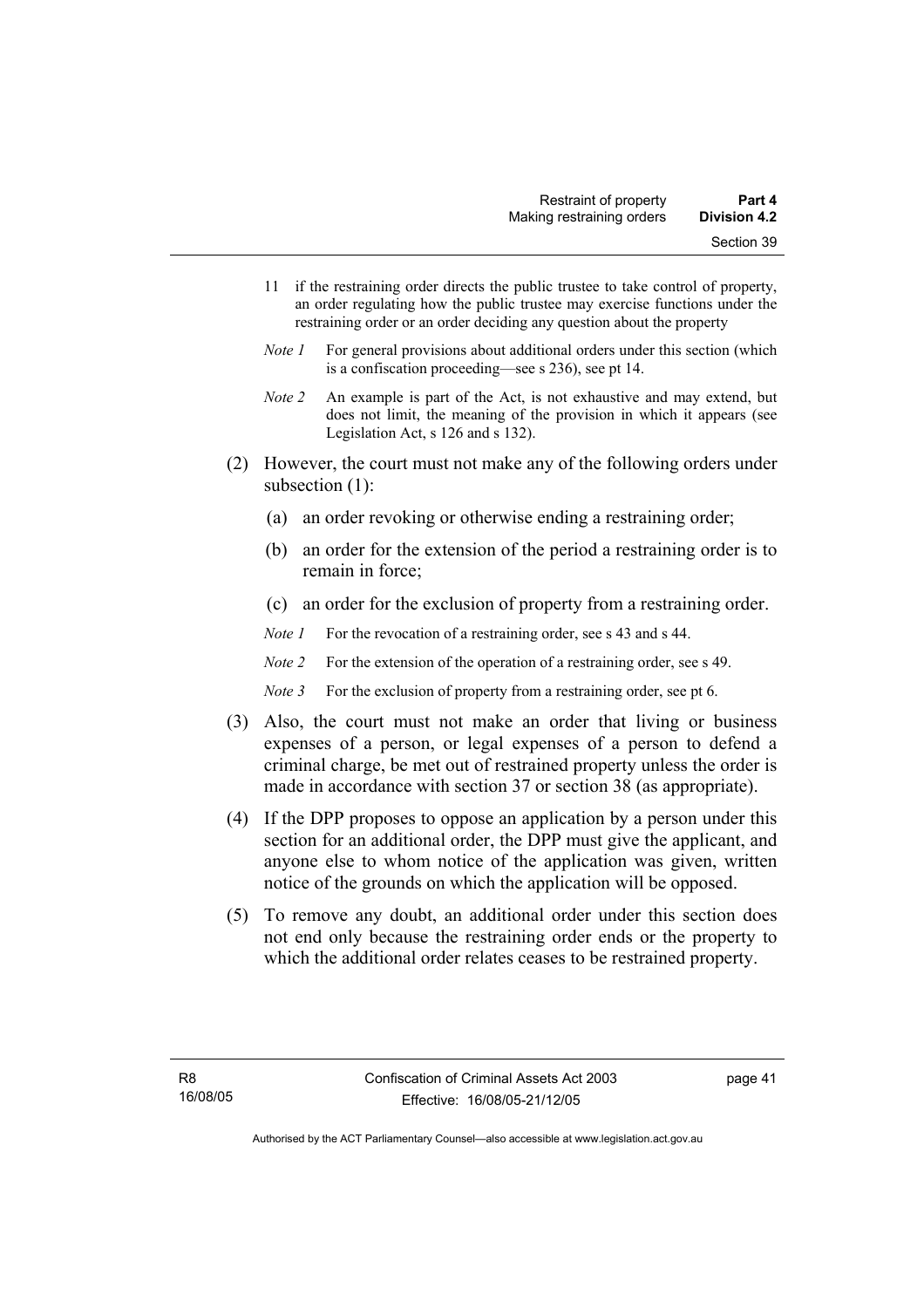#### **40 Contravention of additional orders under s 39**

A person commits an offence if—

- (a) a relevant court makes an additional order under section 39; and
- (b) the person has notice of the order (whether by being given a copy of the order or otherwise); and
- (c) the person contravenes the order.

Maximum penalty: 200 penalty units, imprisonment for 2 years or both.

# **Division 4.3 Duration of restraining orders**

#### **41 Meaning of** *forfeiture or penalty application* **for div 4.3**

In this division:

*forfeiture or penalty application* means an application for a forfeiture order or a penalty order.

#### **42 Restraining orders generally not time limited**

A restraining order operates (or continues to operate) until it ends under this division (including in accordance with an order under section 49 (Extension of time for restraining orders)).

#### **43 Revocation or variation of restraining orders made without notice of application**

- (1) A person with an interest in restrained property may apply to the court that made the restraining order for the revocation, by order, of the restraining order if the DPP did not give the person notice of the application for the order.
- (2) The court must not make an order revoking the restraining order unless it is satisfied that there were not and are no longer, or there are no longer, sufficient grounds for making the order.

| page 42 | Confiscation of Criminal Assets Act 2003 | R8.      |
|---------|------------------------------------------|----------|
|         | Effective: 16/08/05-21/12/05             | 16/08/05 |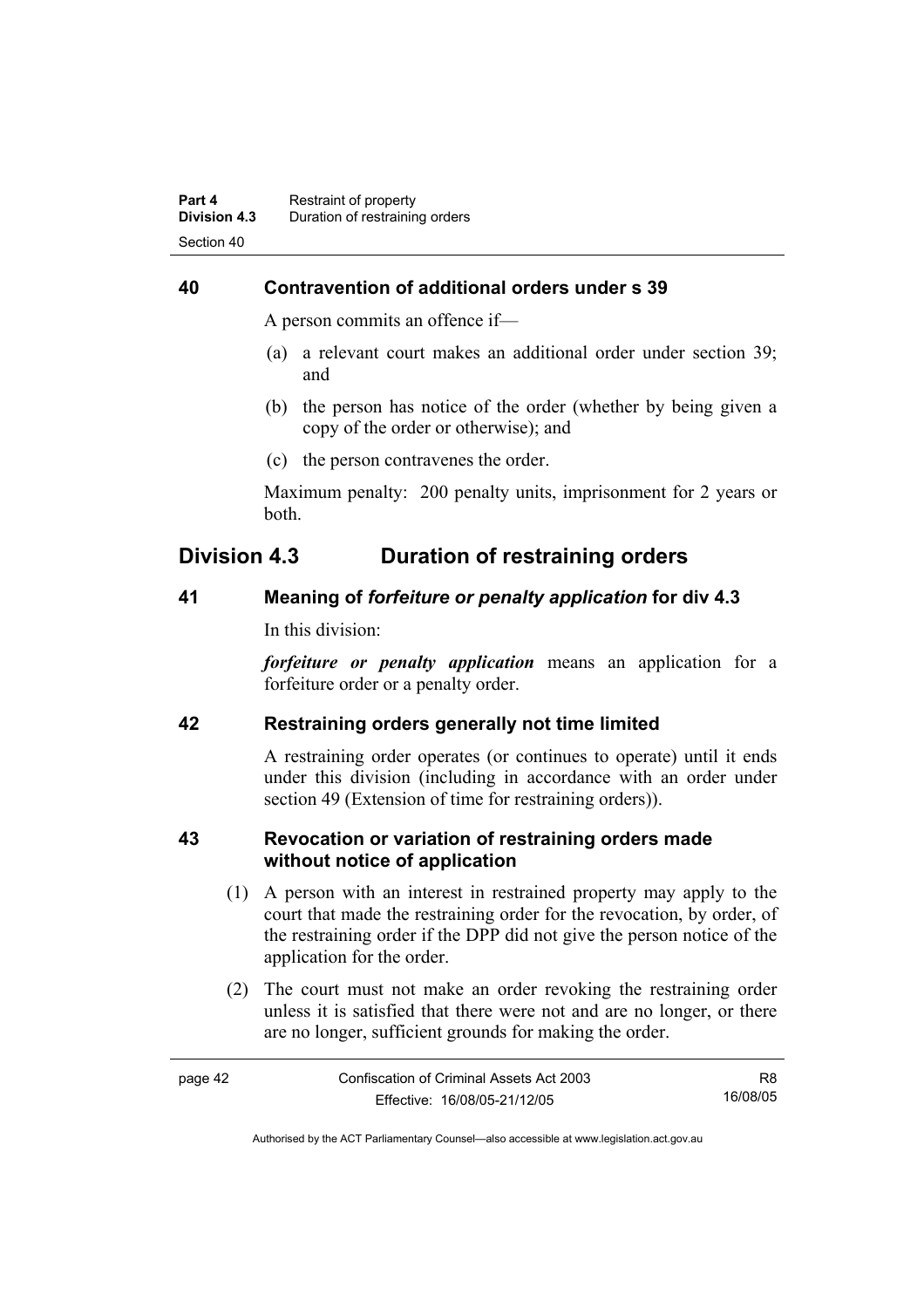- (3) However, if the DPP has told the court that the restraining order applies to property that has evidentiary value in a criminal proceeding, the court must not revoke the restraining order without the DPP's agreement but may, by order, vary the restraining order to exclude any part of the property that the DPP has told the court does not have evidentiary value.
- (4) If the DPP proposes to oppose an application by a person under this section for the revocation of a restraining order, the DPP must give the applicant, and anyone else to whom notice of the application was given, written notice of the grounds on which the application will be opposed.

#### **44 Revocation or variation of restraining orders if security or undertakings given**

- (1) The owner of restrained property may apply to the court that made the restraining order for the restraining order to be revoked or varied, by order, under this section.
- (2) The court must not make an order revoking the restraining order unless the DPP has told the court that the owner has given—
	- (a) security satisfactory to the DPP to the value estimated by the DPP of any order that may be sought under this Act in relation to the offence in relation to which the order was made (and any related offence); or
	- (b) an undertaking satisfactory to the DPP about the restrained property.
- (3) However, if the owner can only give security or an undertaking that partly satisfies the DPP, the court may, by order, vary the restraining order to exclude particular property in relation to which the DPP has told the court that satisfactory security or a satisfactory undertaking has been given.
- (4) Also, if the DPP has told the court that the restraining order applies to property that has evidentiary value in a criminal proceeding, the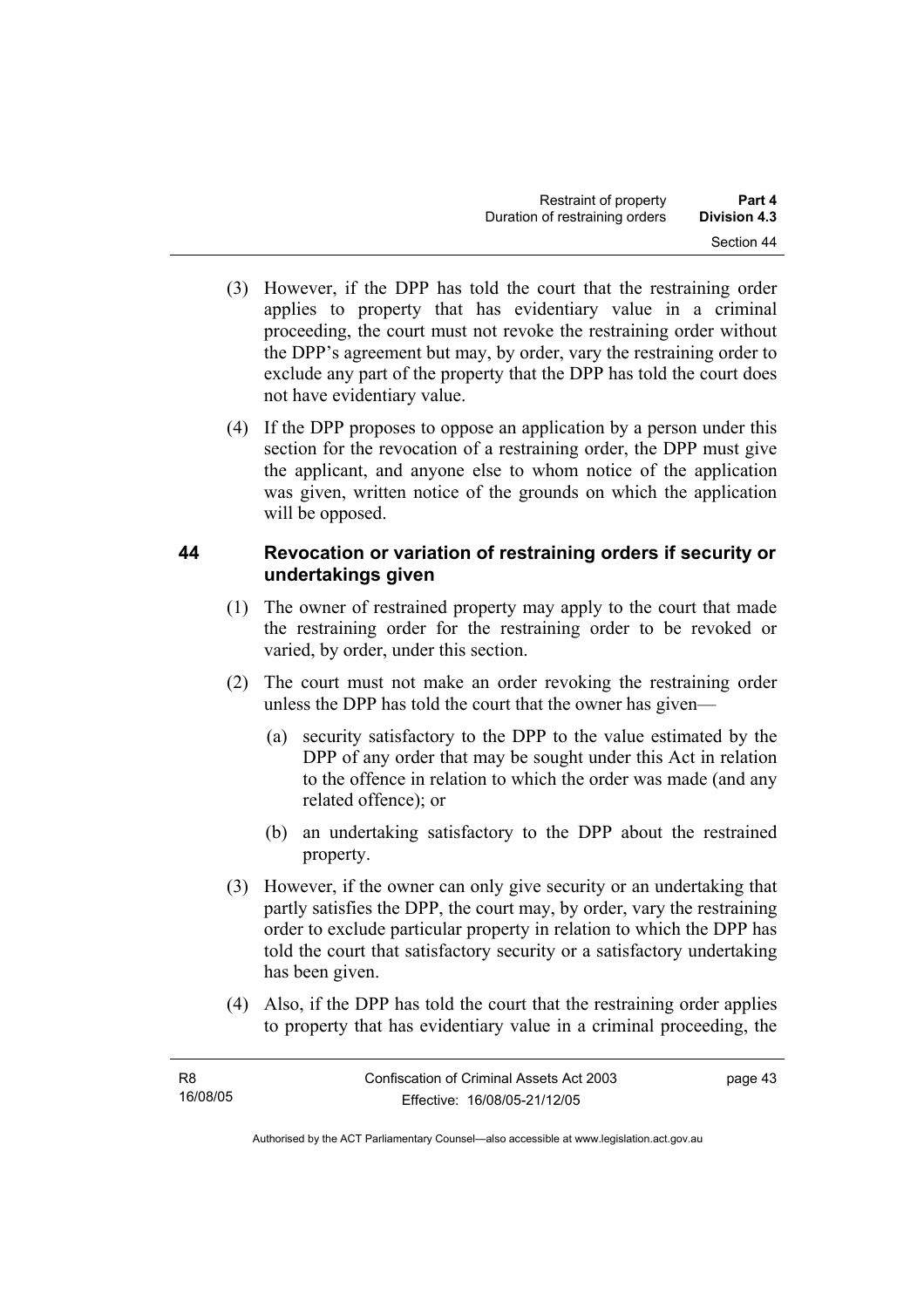| Part 4              | Restraint of property          |
|---------------------|--------------------------------|
| <b>Division 4.3</b> | Duration of restraining orders |
| Section 45          |                                |

court must not revoke the restraining order without the DPP's agreement but may, by order, vary the restraining order to exclude any part of the property that the DPP has told the court does not have evidentiary value.

- (5) If the DPP proposes to oppose an application by a person under this section for the revocation of a restraining order, the DPP must give the applicant, and anyone else to whom notice of the application was given, written notice of the grounds on which the application will be opposed.
- (6) The court may order that the revocation or variation of a restraining order under this section takes effect at a stated time or on the happening of a stated event.

#### **45 When restraining order over particular property ends**

- (1) A restraining order over particular property ends—
	- (a) if the restraining order stops applying to the property in accordance with an order under this Act (for example, an exclusion order); or
	- (b) if the property is forfeited under this Act—when the property vests in law in the Territory and the public trustee takes control of the property; or
	- (c) if the property is disposed of by the public trustee to satisfy a penalty order; or
	- (d) when the restraining order ends under this division.
	- *Note 1* On forfeiture, restrained property vests in the Territory. However, registrable property does not vest in law in the Territory until the Territory's interest is registered in the appropriate register. Until then, it is vested in equity in the Territory (see s 109 and s 110).
	- *Note 2* An example is part of the Act, is not exhaustive and may extend, but does not limit, the meaning of the provision in which it appears (see Legislation Act, s 126 and s 132).

R8 16/08/05

Authorised by the ACT Parliamentary Counsel—also accessible at www.legislation.act.gov.au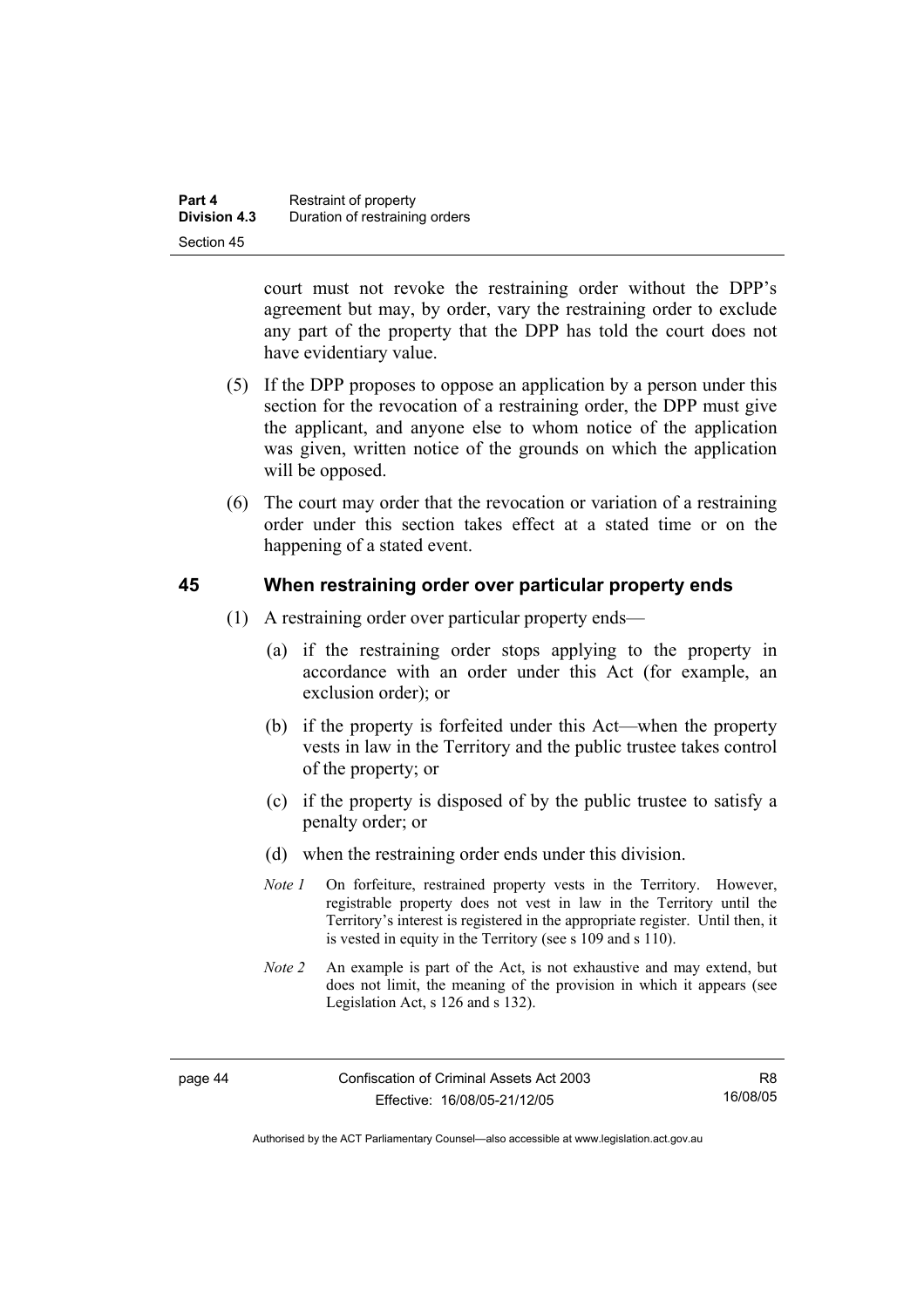(2) To remove any doubt, the ending of a restraining order over particular property does not affect the operation of the restraining order in relation to other property restrained under the order.

*Note* For the meaning of *in relation to*, see dict.

#### **46 When unclaimed tainted property restraining order ends**

- (1) An unclaimed tainted property restraining order over property ends if—
	- (a) the restraining order stops applying to the property in accordance with an order under this Act (for example, an exclusion order); or
	- (b) the automatic forfeiture of the property is fully satisfied.
	- *Note 1* For the meaning of *fully satisfied*, see dict.
	- *Note 2* An example is part of the Act, is not exhaustive and may extend, but does not limit, the meaning of the provision in which it appears (see Legislation Act, s 126 and s 132).
- (2) If a person claims an interest in the property to which the unclaimed tainted property restraining order applies, the order does not cease to be an unclaimed tainted property restraining order, or cease to apply to the property, only because of the making of the claim.
- (3) The relevant court may, on the application of the DPP while the order is in force, order that the restraining order is to end earlier than otherwise provided for by this section.

#### **47 When restraining order ends—ordinary indictable offences**

- (1) This section applies to an offender over whose property a restraining order has been made in relation to an ordinary indictable offence.
- (2) However, this section does not apply if the restraining order was also given in relation to a related serious offence, or is varied to apply to a related serious offence.

page 45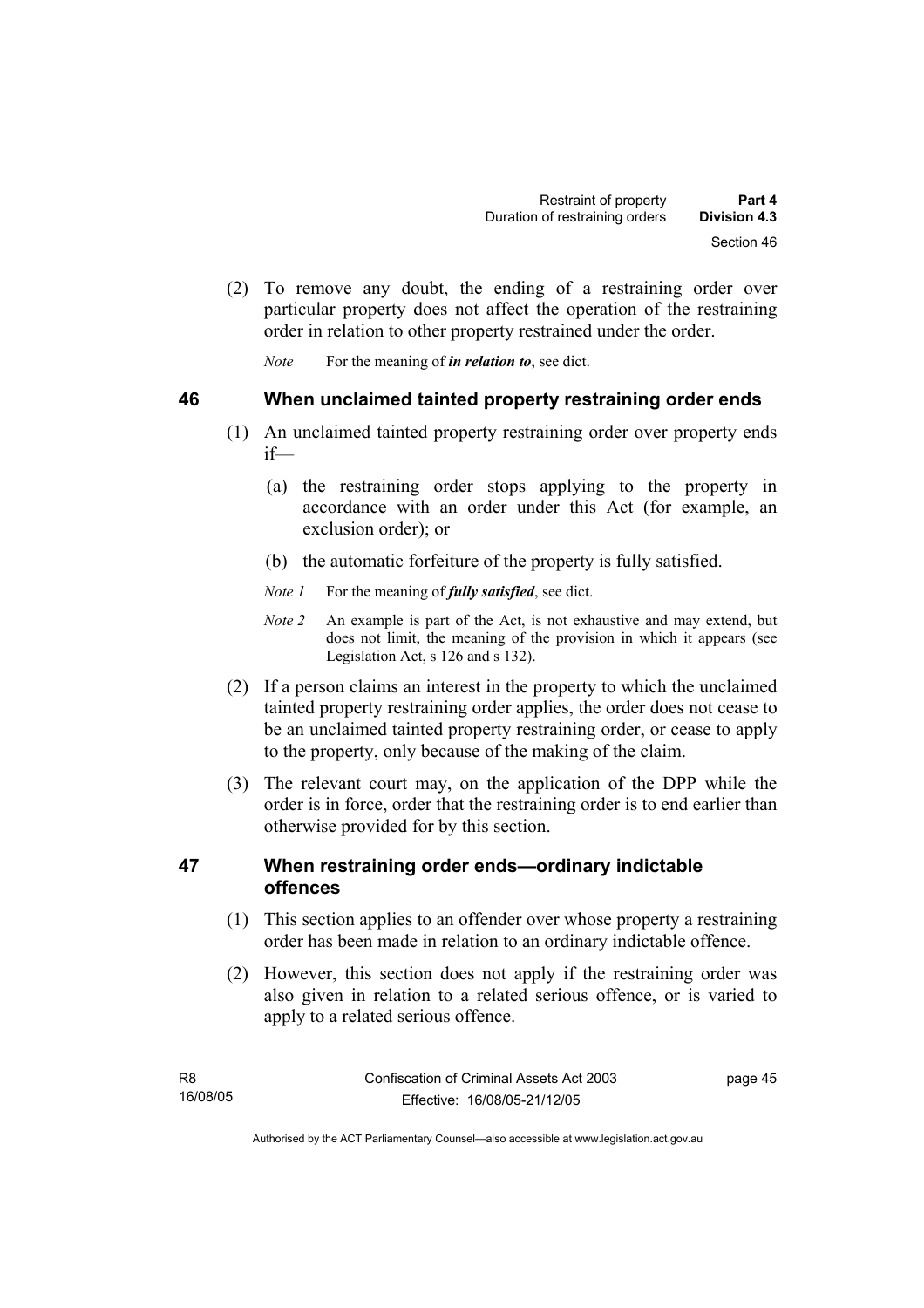- (3) The restraining order ends for the circumstances stated in table 47, column 2 at the time indicated for those circumstances in column 3.
	- *Note 1* The restraining order may continue to operate in relation to related ordinary indictable offences (see s (6)).
	- *Note 2* For the ending of forfeiture and penalty orders for ordinary indictable offences, see
		- s 56 (When conviction forfeiture order ends)
		- s 98 (When penalty order ends).
- (4) A reference in table 47 to a person being convicted of the offence mentioned in subsection (1) includes a reference to the person being convicted of a related offence instead of the offence mentioned in subsection  $(1)$ .
- (5) For table 47, items 4 and 6, if more than 1 forfeiture or penalty application is made within the period stated in the item, column 2, the restraining order ends at the latest time that it would end if any of those applications were the only forfeiture or penalty application made.
- (6) If, within the period stated in the restraining order under section 33 (2) (d) (Restraining order—contents), an indictment is presented against the offender for another ordinary indictable offence or offences related to the offence mentioned in subsection (1) (the *primary offence*), the restraining order ends at the later of the following times:
	- (a) the time that it would end if there were no related offences;
	- (b) the latest time that it would end if—
		- (i) the related offence or any of the related offences, taken by itself, were the primary offence; and

R8 16/08/05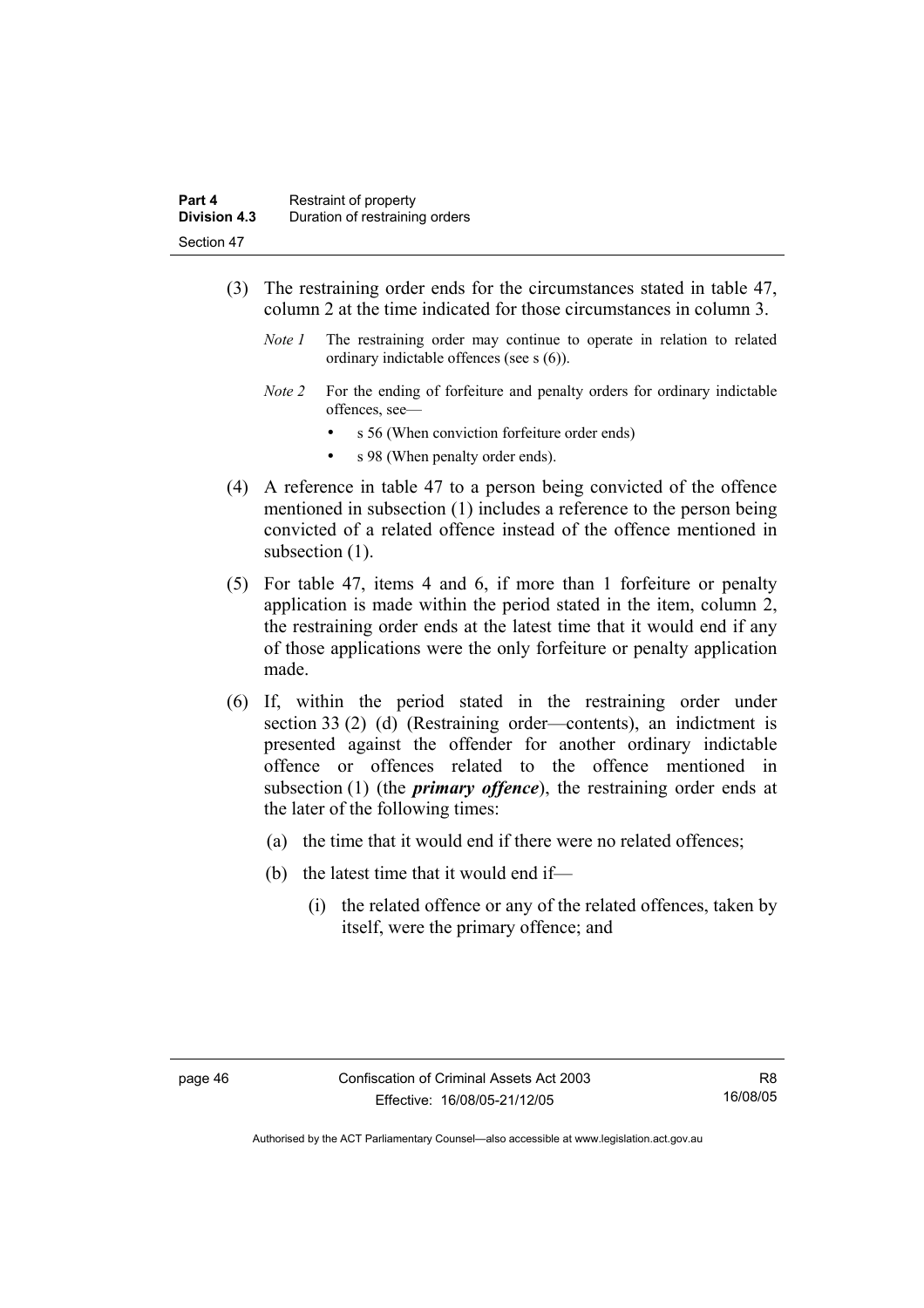- (ii) there were no other offences in relation to which the restraining order had been made.
- *Note Indictment* is defined in the Legislation Act, dict, pt 1 as including an information. (See also that Act, dict, pt 1, def *present*.)
- (7) The relevant court may, on the application of the DPP while the order is in force, order that the restraining order is to end earlier than otherwise provided for by this section.

| column 1 | column 2                                                                                                                                                                                                          | column 3                                                                     |
|----------|-------------------------------------------------------------------------------------------------------------------------------------------------------------------------------------------------------------------|------------------------------------------------------------------------------|
| item     | circumstances                                                                                                                                                                                                     | when restraining order<br>ends                                               |
|          | an indictment is not presented<br>against the offender for the<br>offence before the end of the<br>period stated in the restraining<br>order under section 33 $(2)$ $(d)$                                         | end of the period stated in<br>the restraining order under<br>that paragraph |
| 2        | an indictment is presented against<br>the offender for the offence before<br>the end of the period stated in the<br>restraining order under<br>section 33 (2) (d), but the offender<br>is cleared of the offence  | when the offender is cleared<br>of the offence                               |
| 3        | the offender is convicted of the<br>offence, the restraining order is<br>made before the conviction, and<br>no forfeiture or penalty<br>application is made within<br>6 months after the day of the<br>conviction | end of the 6 month period                                                    |

**Table 47 Ending of restraining orders—ordinary indictable offences** 

R8 16/08/05 Confiscation of Criminal Assets Act 2003 Effective: 16/08/05-21/12/05

page 47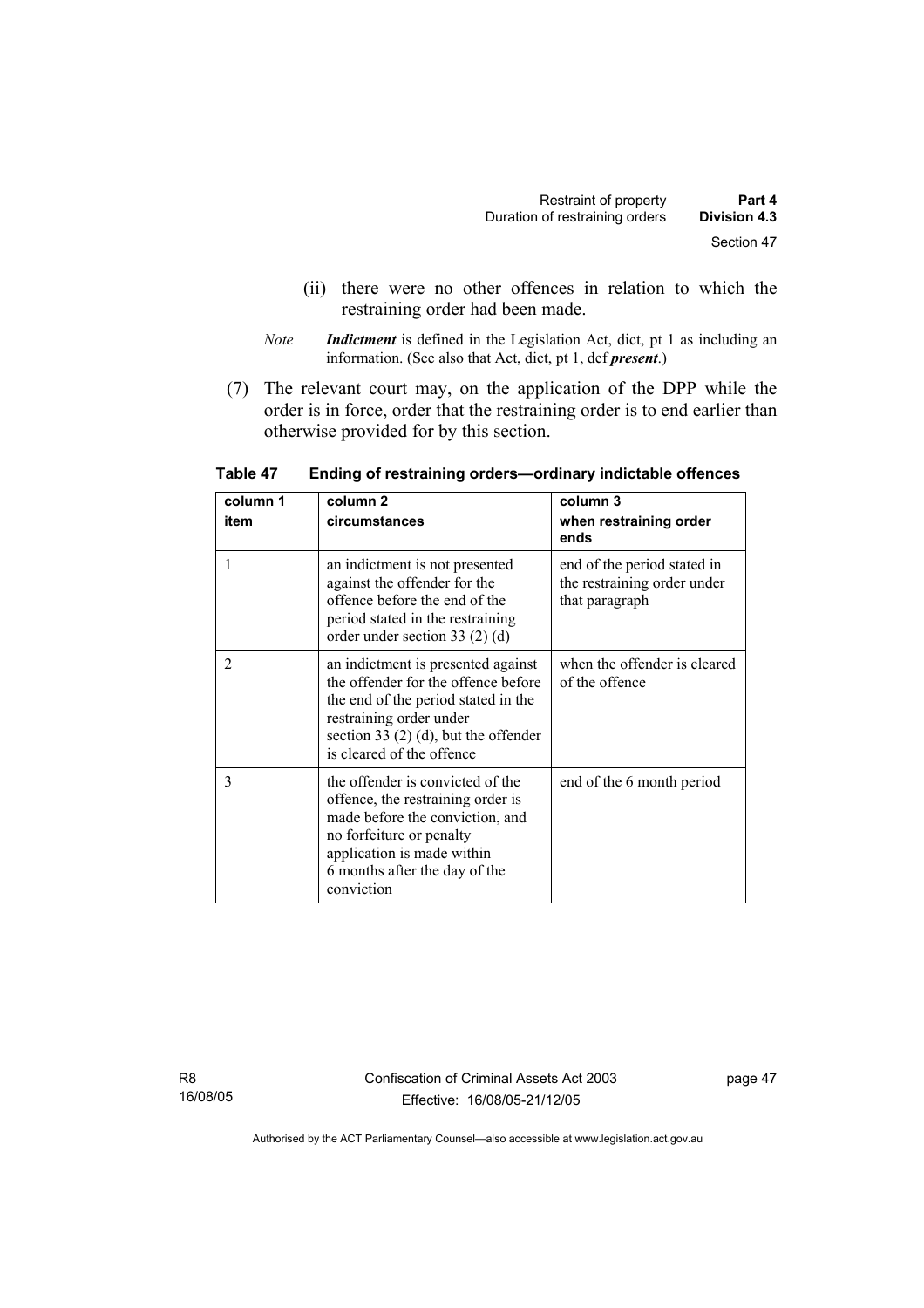#### **Part 4 Restraint of property Division 4.3** Duration of restraining orders

Section 47

| column 1<br>column <sub>2</sub><br>column 3 |                                                                                                                                                                                                                                                       |                                                                                                                                                                                                                                                                                                                                                                                     |
|---------------------------------------------|-------------------------------------------------------------------------------------------------------------------------------------------------------------------------------------------------------------------------------------------------------|-------------------------------------------------------------------------------------------------------------------------------------------------------------------------------------------------------------------------------------------------------------------------------------------------------------------------------------------------------------------------------------|
| item                                        | circumstances                                                                                                                                                                                                                                         | when restraining order<br>ends                                                                                                                                                                                                                                                                                                                                                      |
| 4                                           | the offender is convicted of the<br>offence, the restraining order is<br>made before the conviction, and a<br>forfeiture or penalty application is<br>made within 6 months after the<br>day of the conviction                                         | at or after the finalisation of<br>the proceeding in relation to<br>the application, as follows:<br>if no forfeiture order or<br>(a)<br>penalty order is in force<br>at the finalisation of the<br>proceeding—at that<br>time;<br>if a forfeiture order or<br>(b)<br>penalty order is in force<br>at that time—when the<br>forfeiture order or<br>penalty order ends                |
| 5                                           | the offender is convicted of the<br>offence, the restraining order is<br>made on the same day as, or after,<br>the conviction, and no forfeiture<br>or penalty application is made<br>within 6 months after the day the<br>restraining order was made | end of the 6 month period                                                                                                                                                                                                                                                                                                                                                           |
| 6                                           | the offender is convicted of the<br>offence, the restraining order is<br>made on the same day as, or after,<br>the conviction, and a forfeiture or<br>penalty application is made within<br>6 months after the day the<br>restraining order was made  | at or after the finalisation of<br>the proceeding in relation to<br>the application, as follows:<br>if no forfeiture order or<br>(a)<br>penalty order is in force<br>at the time of the<br>finalisation of the<br>proceeding-at that<br>time;<br>if a forfeiture order or<br>(b)<br>penalty order is in force<br>at that time—when the<br>forfeiture order or<br>penalty order ends |

page 48 Confiscation of Criminal Assets Act 2003 Effective: 16/08/05-21/12/05

R8 16/08/05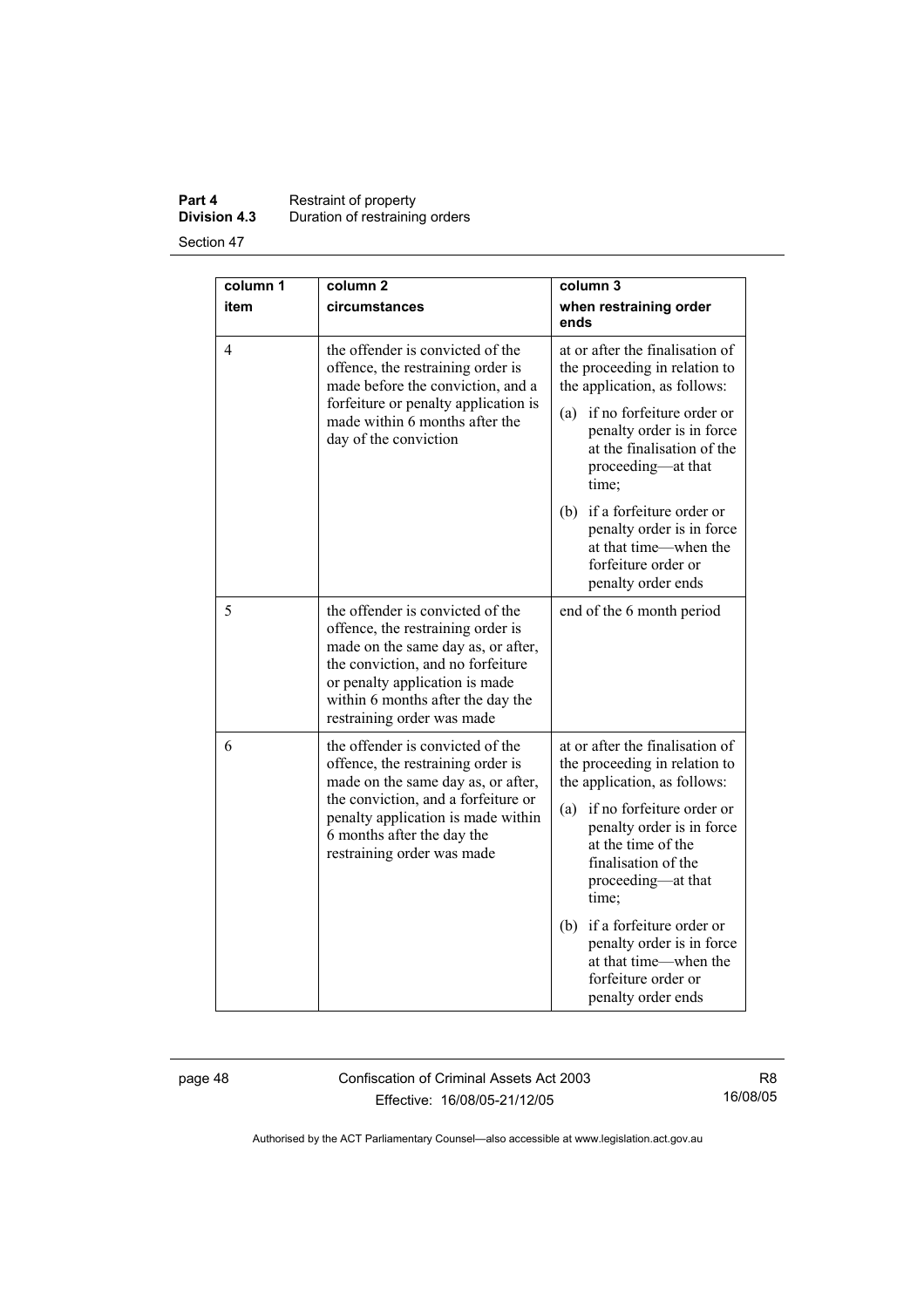#### **48 When restraining order ends—serious offences**

- (1) This section applies to an offender over whose property a restraining order has been made in relation to a serious offence.
- (2) The restraining order ends for the circumstances stated in table 48, column 2 at the time indicated for those circumstances in column 3.
	- *Note 1* The restraining order may continue to operate in relation to related serious offences (see s  $(5)$ ).
	- *Note 2* For the ending of forfeiture and penalty orders for serious offences, see—
		- s 56 (When conviction forfeiture order ends)
		- s 71 (When civil forfeiture order ends)
		- s 98 (When penalty order ends).

*Note 3* For the ending of automatic forfeiture for serious offences, see s 61.

- (3) A reference in table 48 to a person being convicted of the offence mentioned in subsection (1) includes a reference to the person being convicted of a related offence instead of the offence mentioned in subsection  $(1)$ .
- (4) For table 48, item 4, if more than 1 forfeiture or penalty application is made before the restraining order ends under item 1, 2 or 3, the restraining order ends at the latest time that it would end if any of those applications were the only forfeiture or penalty application made.
- (5) If, within the period stated in the restraining order under section 33 (2) (d) (Restraining order—contents), an indictment is presented against the offender for another offence or offences related to the offence mentioned in subsection (1) (the *primary offence*), the restraining order ends at the later of the following times:
	- (a) the time that it would end under this section if there were no related offences;

page 49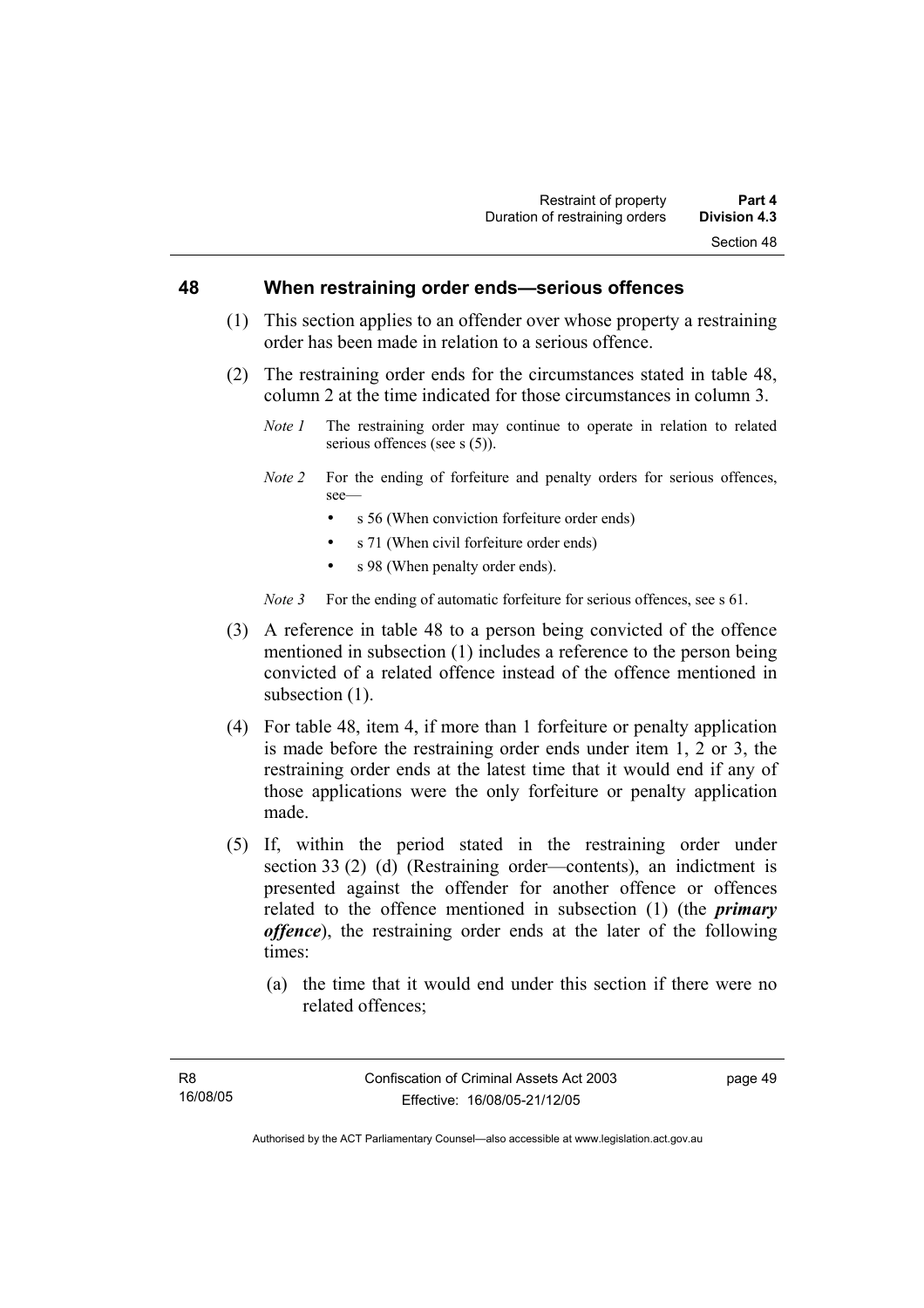- (b) the latest time that it would end under this section or section 47 (When restraining order ends—ordinary indictable offences) if—
	- (i) the related offence or any of the related offences, taken by itself, were the primary offence; and
	- (ii) there were no other offences in relation to which the restraining order had been made.
- *Note Indictment* is defined in the Legislation Act, dict, pt 1 as including an information. (See also that Act, dict, pt 1, def *present*.)
- (6) The relevant court may, on the application of the DPP while the order is in force, order that a restraining order ends earlier than otherwise provided for by this section.

| column 1<br>item | column 2<br>circumstances                                                                                                                                                                                                                                                                  | column 3<br>when restraining order<br>ends                                                                                                            |
|------------------|--------------------------------------------------------------------------------------------------------------------------------------------------------------------------------------------------------------------------------------------------------------------------------------------|-------------------------------------------------------------------------------------------------------------------------------------------------------|
| 1                | an indictment is not presented<br>against the offender for the<br>offence, or a forfeiture or<br>penalty application is not<br>made, before the end of the<br>period stated in the restraining<br>order under section 33 $(2)$ $(d)$                                                       | end of the period stated in<br>the restraining order under<br>that paragraph                                                                          |
| $\overline{2}$   | the offender is cleared or<br>convicted of the offence, the<br>restraining order is made<br>before the offender is cleared<br>or convicted of the offence, and<br>no forfeiture or penalty<br>application is made within<br>6 months after the day the<br>offender is cleared or convicted | the later of whichever of<br>the following events<br>applies:<br>end of the 6 month<br>(a)<br>period;<br>when the automatic<br>(b)<br>forfeiture ends |

**Table 48 Ending of restraining orders—serious offences** 

page 50 Confiscation of Criminal Assets Act 2003 Effective: 16/08/05-21/12/05

R8 16/08/05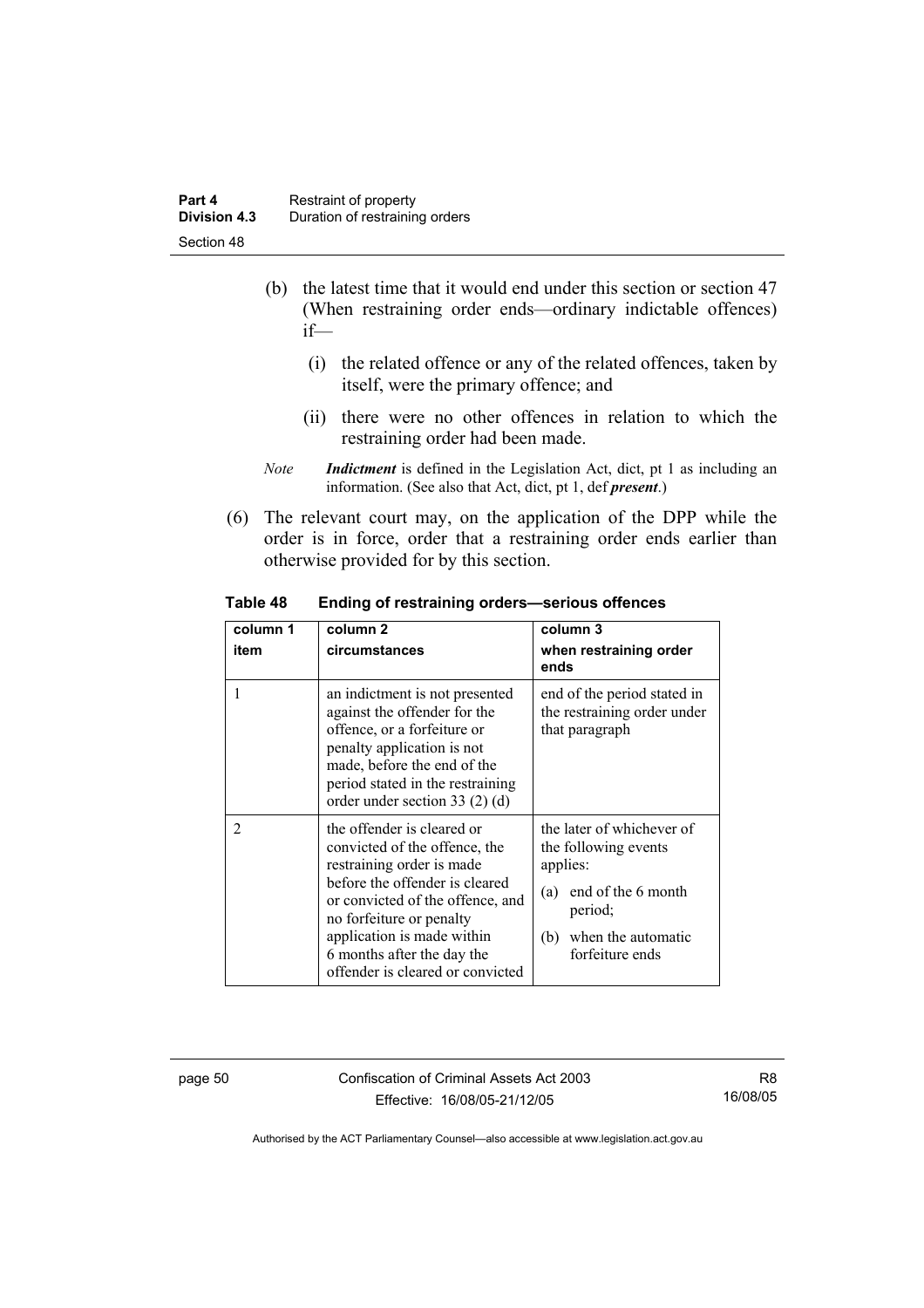| column 1<br>item | column <sub>2</sub><br>circumstances                                                                                                                                                                                                                                                                                 | column 3<br>when restraining order                                                                                                                               |
|------------------|----------------------------------------------------------------------------------------------------------------------------------------------------------------------------------------------------------------------------------------------------------------------------------------------------------------------|------------------------------------------------------------------------------------------------------------------------------------------------------------------|
|                  |                                                                                                                                                                                                                                                                                                                      | ends                                                                                                                                                             |
| 3                | the offender is cleared or<br>convicted of the offence, the<br>restraining order is made on the<br>same day as, or after, the<br>offender is cleared or convicted<br>of the offence, and no<br>forfeiture or penalty<br>application is made within<br>6 months after the day the<br>offender is cleared or convicted | the later of whichever of<br>the following events<br>applies:<br>(a) end of the 6 month<br>period;<br>(b) when the automatic<br>forfeiture ends                  |
| 4                | a forfeiture or penalty<br>application is made before the<br>restraining order ends under<br>item $1, 2$ or $3$                                                                                                                                                                                                      | the later of whichever of<br>the following events<br>applies on or after the<br>finalisation of the<br>proceeding in relation to<br>the application:             |
|                  |                                                                                                                                                                                                                                                                                                                      | if no forfeiture order<br>(a)<br>or penalty order is in<br>force at the time of<br>the finalisation of the<br>proceeding—when<br>the proceeding is<br>finalised; |
|                  |                                                                                                                                                                                                                                                                                                                      | (b) if a forfeiture order or<br>penalty order is in<br>force at that time-<br>when the order ends;                                                               |
|                  |                                                                                                                                                                                                                                                                                                                      | if the offender has<br>(c)<br>been convicted of the<br>offence—when the<br>automatic forfeiture<br>ends                                                          |

R8 16/08/05 Confiscation of Criminal Assets Act 2003 Effective: 16/08/05-21/12/05

page 51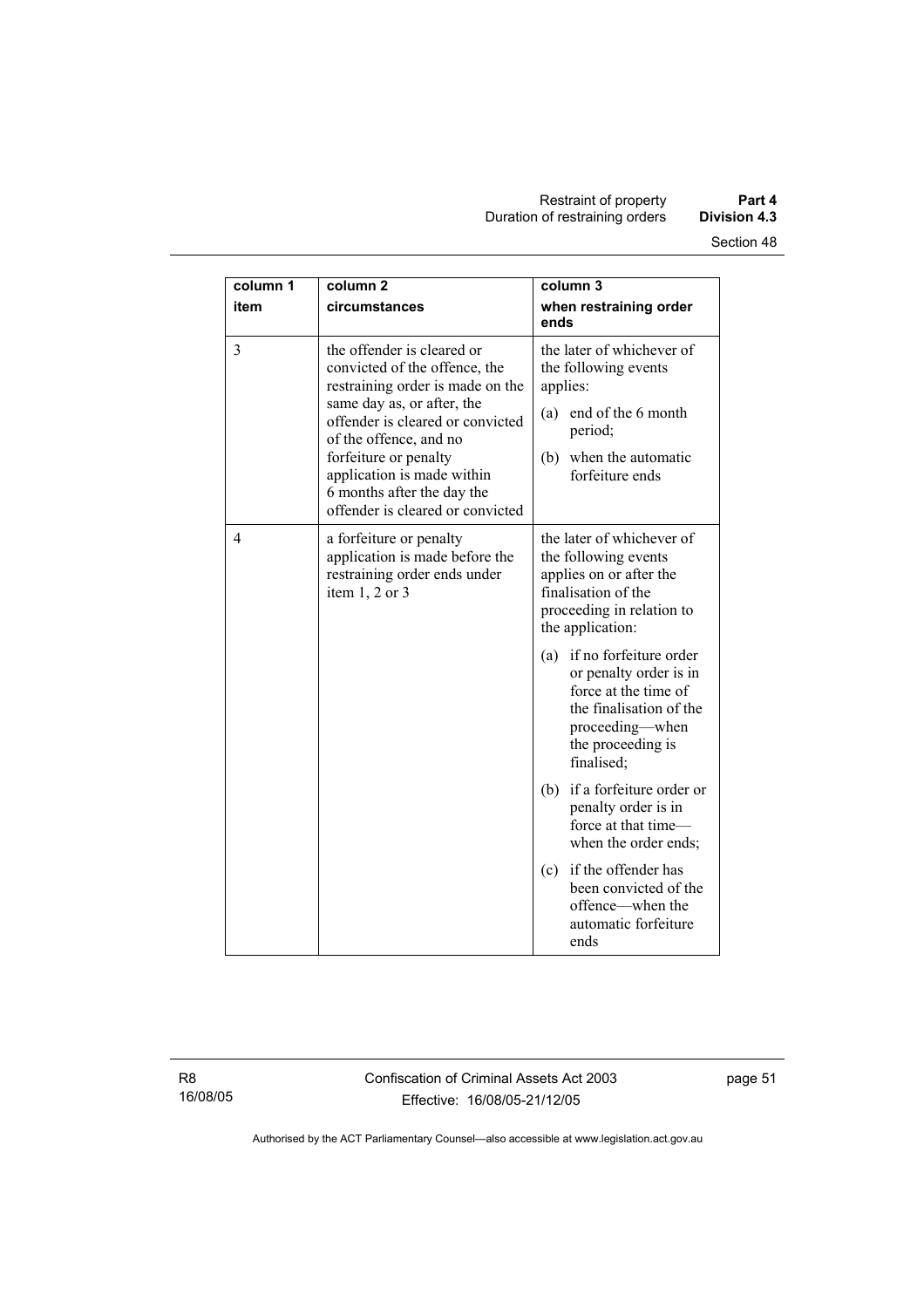### **49 Extension of time for restraining orders**

- (1) This section applies to an offender over whose property a restraining order is or has been in force in relation to the commission (or the alleged commission) of an indictable offence, despite anything else in this Act.
- (2) On the application of the DPP, the court that made the restraining order may make either or both of the following orders:
	- (a) an order that the restraining order is to remain in force for a stated period (or as stated in the order);
	- (b) an order that a restraining order that has ended is to be revived for a stated period (or as stated in the order).
- (3) The order may be stated to have effect—
	- (a) immediately; or
	- (b) at a stated time; or
	- (c) if a stated event happens.
- (4) The court may make an order under this section only if satisfied that—
	- (a) any additional property to which the application relates was (or will be) derived from the offence, or identified, only after the restraining order ended (or would otherwise end); or
	- (b) necessary evidence for the making of a forfeiture or penalty application has (or will) become available only after the restraining order ended (or would otherwise end); or
	- (c) if an automatic forfeiture in relation to a serious offence ends because the offender is cleared of the offence—it is desirable in relation to an application for a civil forfeiture order or a penalty order under section 85 (Penalty orders—commission of serious offences); or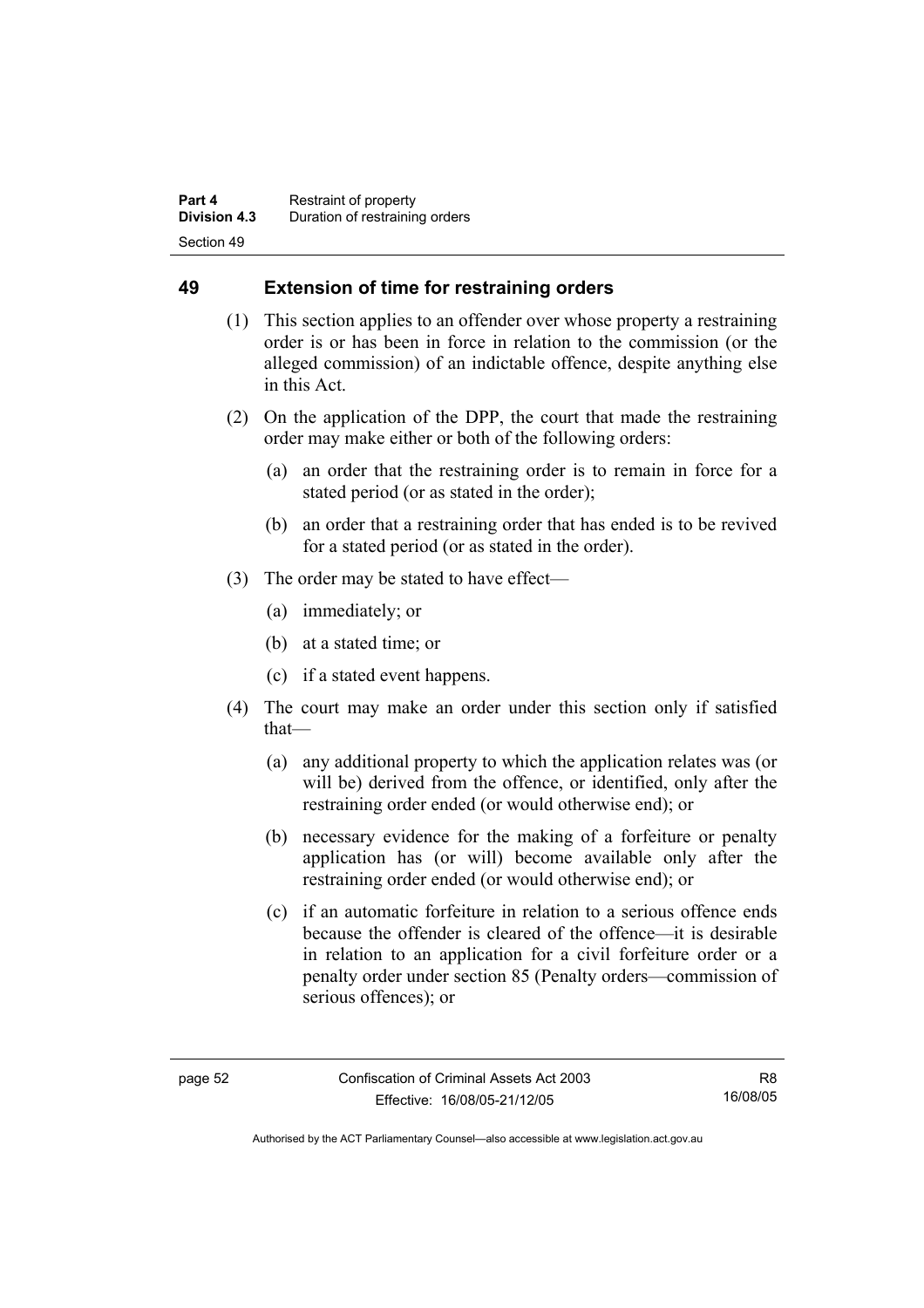(d) it is otherwise desirable having regard to the purposes of this Act.

# **Division 4.4 Restraining orders—other matters**

### **50 Restraining orders—registration in statutory property registers**

 (1) This section applies if a restraining order is over property that may be recorded in a statutory property register

- (2) The restraining order, or details of the restraining order, may be recorded in the register on application by a responsible authority.
- (3) Anyone who acquires an interest in the property after the recording of the restraining order in the register is taken to have notice of the restraining order at the time of acquisition.
- (4) Without limiting subsection (2), if the restraining order is over land registered under the *Land Titles Act 1925*—
	- (a) the responsible authority may lodge a copy of the restraining order with the registrar-general for registration under the *Land Titles Act 1925*, section 104 (Lodging of caveat); and
	- (b) the responsible authority is, on behalf of the Territory, taken to be a person claiming an interest in the land to which the restraining order relates; and
	- (c) to remove any doubt, that Act, section 104 (5) does not apply to the registered restraining order.
	- *Note* The *Land Titles Act 1925*, s 104 (5) allows certain dealings to be registered unless the caveat prohibits them. However, this Act, s 23 prohibits such a dealing.

*Note* A registered interstate restraining order is taken to be a restraining order under this Act (see s 139).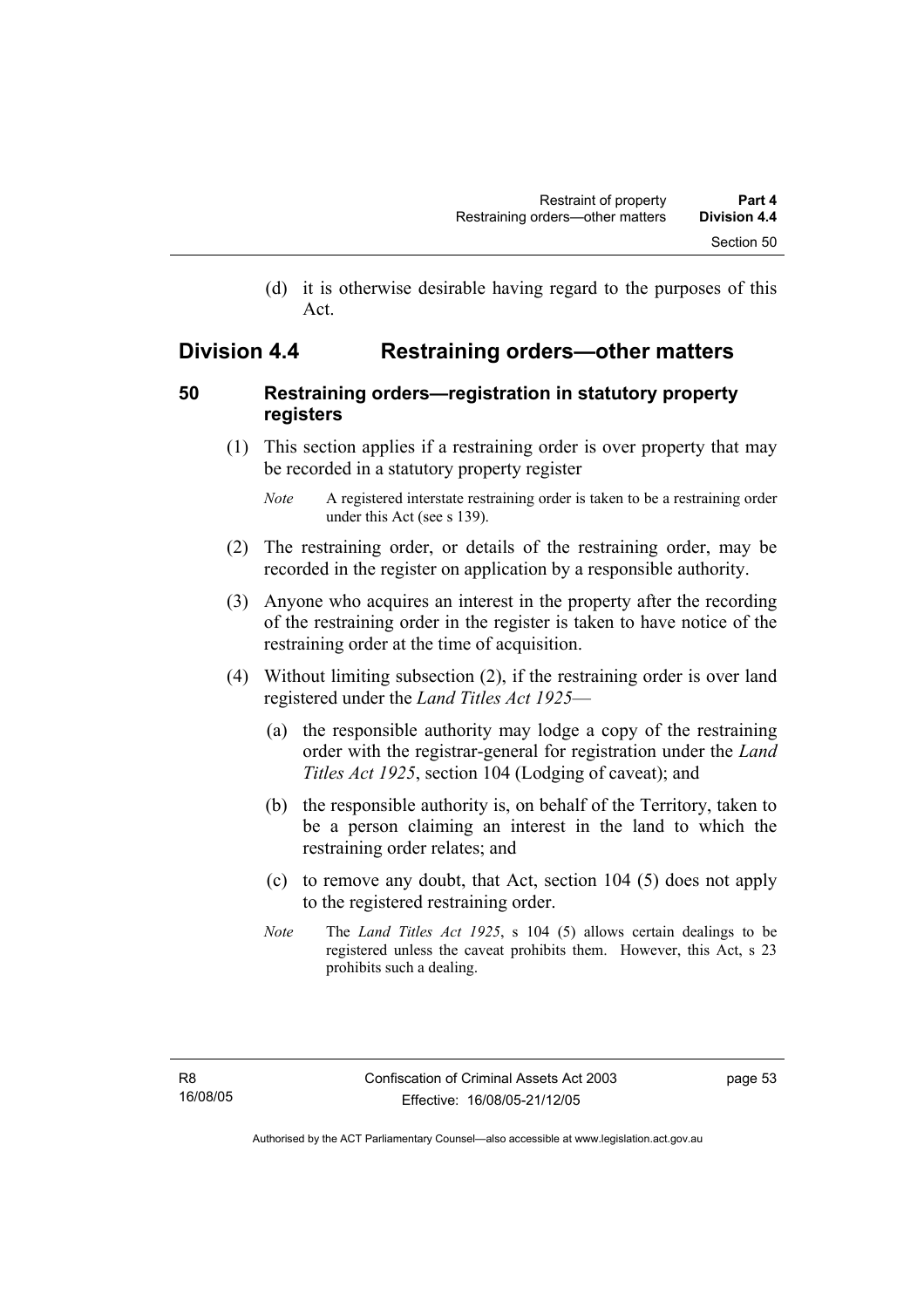| Part 4              | Restraint of property            |
|---------------------|----------------------------------|
| <b>Division 4.4</b> | Restraining orders—other matters |
| Section 51          |                                  |

- (5) If the property ceases to be restrained property, the responsible authority must apply for the cancellation of the restraining order's registration in the statutory property register.
- (6) Without limiting subsection (5), if the restraining order is over land registered under the *Land Titles Act 1925*, the responsible authority must lodge a notice of the ending of the restraining order with the registrar-general for registration under that Act.
- (7) In this section:

#### *responsible authority* means—

- (a) the DPP; or
- (b) if the public trustee has taken control of the property under this Act—the public trustee; or
- (c) for a registered interstate restraining order—anyone who is authorised under the corresponding law under which the order was made to register a restraining order, or details of a restraining order, in a statutory property register.

#### **51 Execution against restrained property**

- (1) A restraining order over the property of a person does not prevent the levying of execution against the property, entirely or in part, in satisfaction of a penalty order in force against the person.
- (2) However, the property must not be disposed of, or otherwise dealt with, except in accordance with an order of a relevant court under section 39 (1) (Additional orders about restraining orders and restrained property).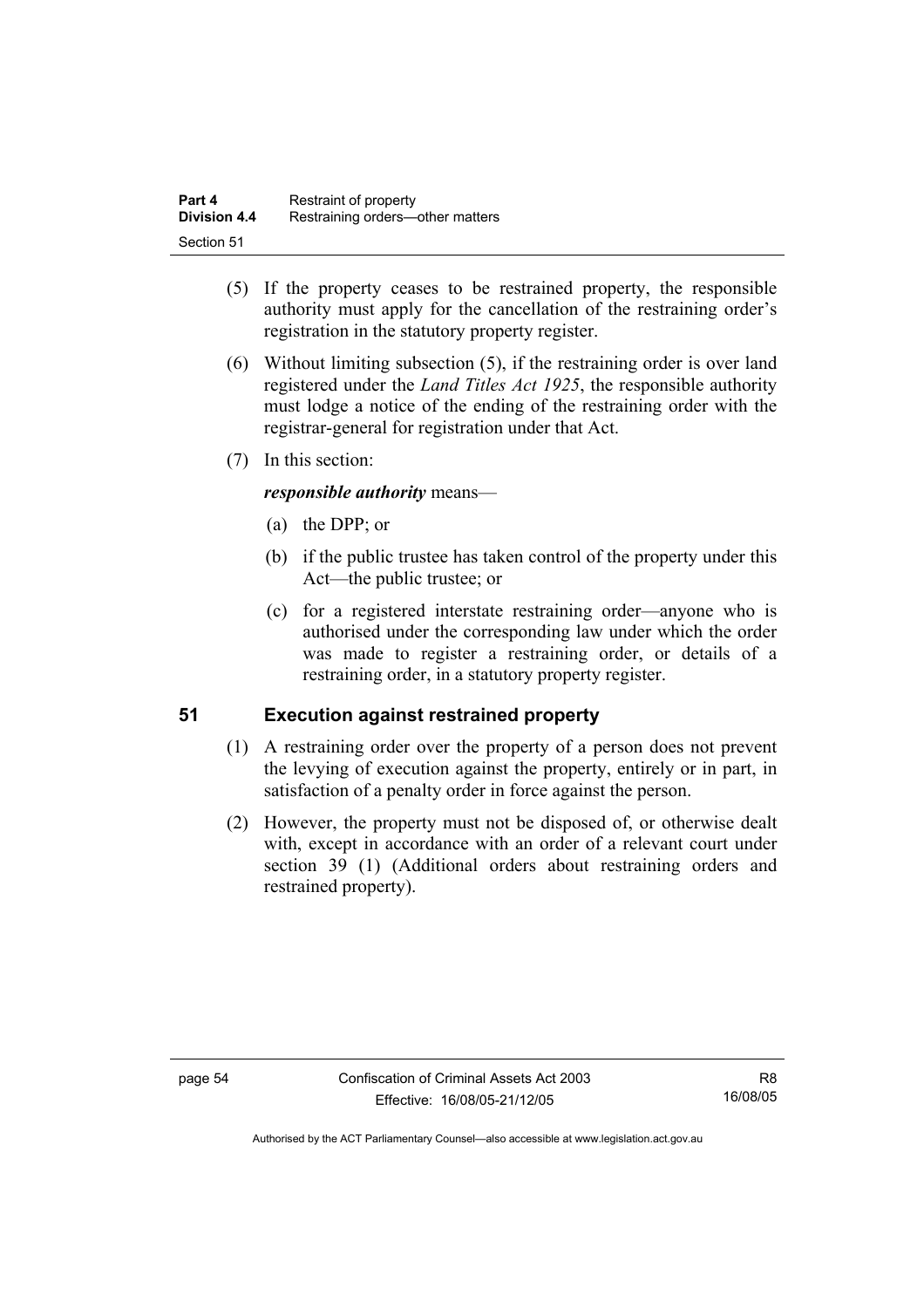Section 52

# **Part 5 Forfeiture of property**

# **Division 5.1 Conviction forfeiture orders**

*Note* For general provisions about a proceeding for a conviction forfeiture order (which is a confiscation proceeding—see s 236), see pt 14.

#### **52 Meaning of** *conviction forfeiture order*

In this Act:

*conviction forfeiture order* means an order under section 54 (Conviction forfeiture orders—making) for the forfeiture to the Territory of tainted property in relation to an indictable offence.

#### **53 Conviction forfeiture orders—application**

- (1) The DPP may apply to a relevant court for a conviction forfeiture order against a person.
	- *Note* A reference to a *person* generally includes a reference to a corporation as well as an individual, see the Legislation Act, s 160. (See also the Legislation Act, dict, pt 1, def *person*.)
- (2) The application may be made before or after, or at the same time as, the person's conviction for an indictable offence.
- (3) However, if the person has been convicted of the offence, the DPP must make the application within 2 years after the day of the conviction.
	- *Note* The court may allow leave for an application to be made after the time fixed by this section in certain circumstances (see s 246).

# **54 Conviction forfeiture orders—making**

 (1) On application under section 53, the court must make an order for the forfeiture to the Territory of tainted property in relation to the indictable offence if satisfied that—

page 55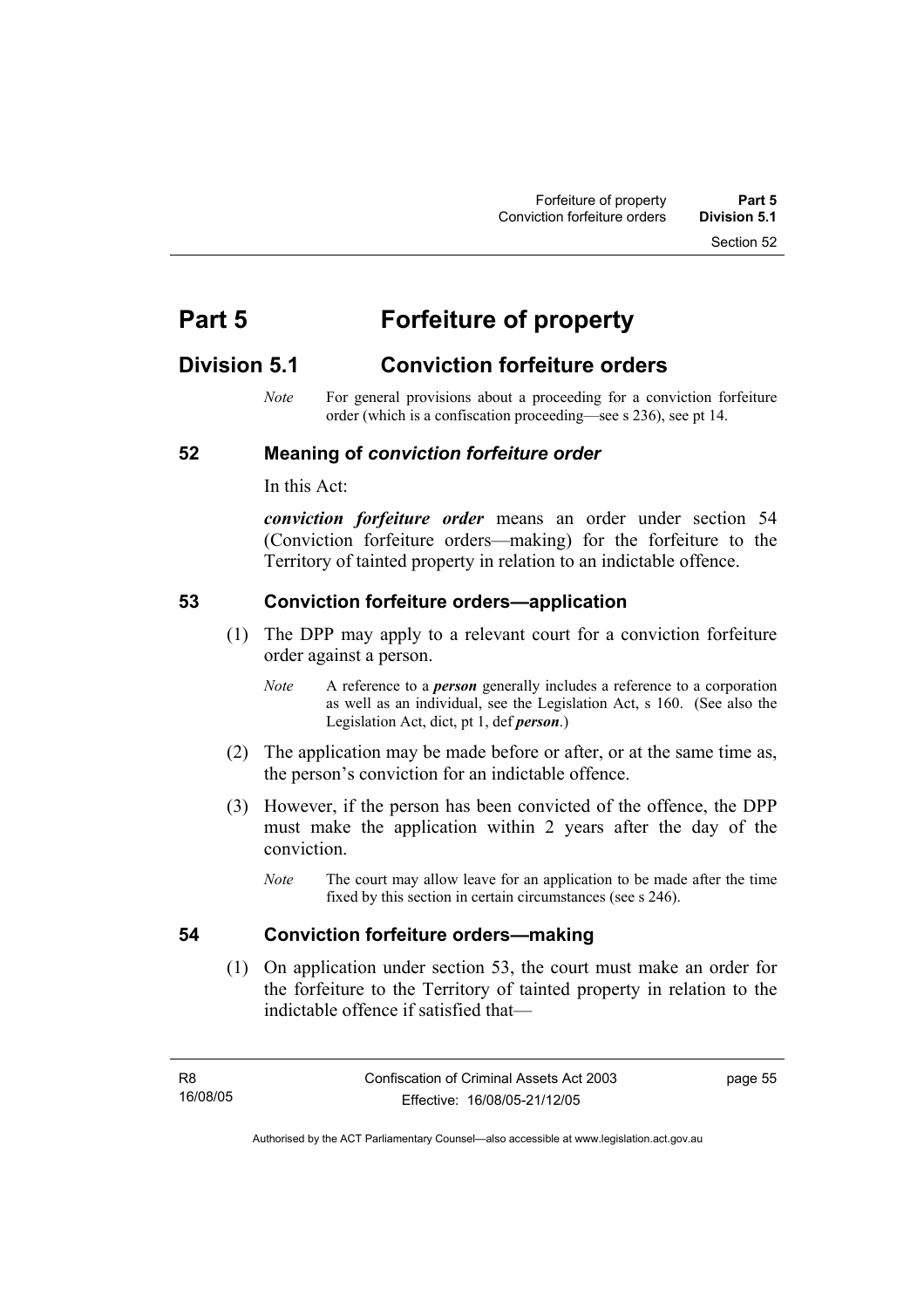- (a) the offender has been convicted of the offence; and
- (b) the offender has not been cleared of the offence; and
- (c) the property, or any of the property, to which the application relates is tainted property in relation to the offence.
- (2) If a court makes the order, it must state in the order—
	- (a) the property to which it applies; and
	- (b) what it considers to be the value of the property (other than money) to be forfeited to the Territory under the order at the time the order is made.

#### **55 Conviction forfeiture orders—forfeiture**

- (1) The property to which the conviction forfeiture order applies is forfeited to the Territory at the end of 14 days after the day the order is made, except so far as the property is excluded from forfeiture under an exclusion order.
	- *Note 1* For the commencement of a restraining order, see the Legislation Act, s 73 (4).
	- *Note 2* The effect of an exclusion order for property subject to forfeiture is that the property is excluded from forfeiture, see s 74 (c).
- (2) However, if an application for an exclusion order in relation to the property, or a part of the property, has been made (but not decided) before the end of the 14-day period, the property (or that part) is not forfeited until the proceeding in relation to the exclusion order is finalised.

#### **56 When conviction forfeiture order ends**

- (1) A conviction forfeiture order ends if—
	- (a) the offender is cleared of the offence to which the order relates, and all related offences (if any); or
	- (b) the order is reversed or set aside on appeal; or

R8 16/08/05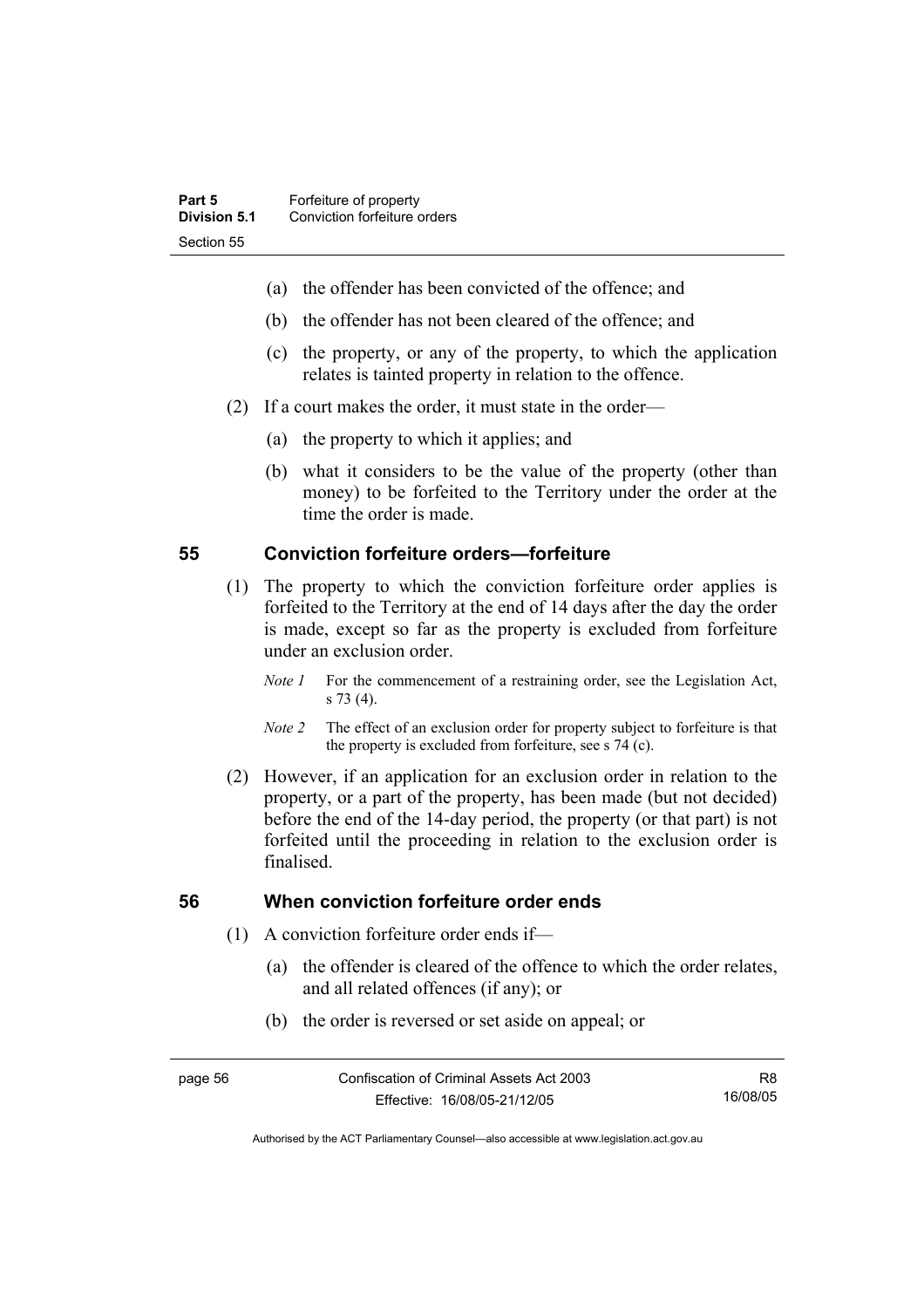(c) the order is fully satisfied.

*Note* For the meaning of *fully satisfied*, see dict.

- (2) The order is satisfied for a particular interest in forfeited property if the interest is bought back under section 127 (Buyback orders buying interest in property).
	- *Note* After the forfeiture of property, the offender may recover the property or its value in certain circumstances (see div 9.5).

# **Division 5.2 Automatic forfeiture—conviction for serious offences**

#### **57 Unclaimed tainted property restraining orders non-application of div 5.2**

This division does not apply to property restrained under an unclaimed tainted property restraining order.

*Note* For the forfeiture of unclaimed tainted property, see div 5.3.

#### **58 Automatic forfeiture of restrained property on conviction for serious offences**

- (1) This section applies if—
	- (a) a person is convicted of a serious offence; and
	- (b) a restraining order (other than an artistic profits restraining order) is made, whether before or after the conviction, over property in relation to the offence or a related serious offence committed by the person.
	- *Note* A reference to a *person* generally includes a reference to a corporation as well as an individual, see the Legislation Act, s 160. (See also the Legislation Act, dict, pt 1, def *person*.)
- (2) The restrained property is forfeited to the Territory at the end of whichever of the following periods applies (the *relevant*

page 57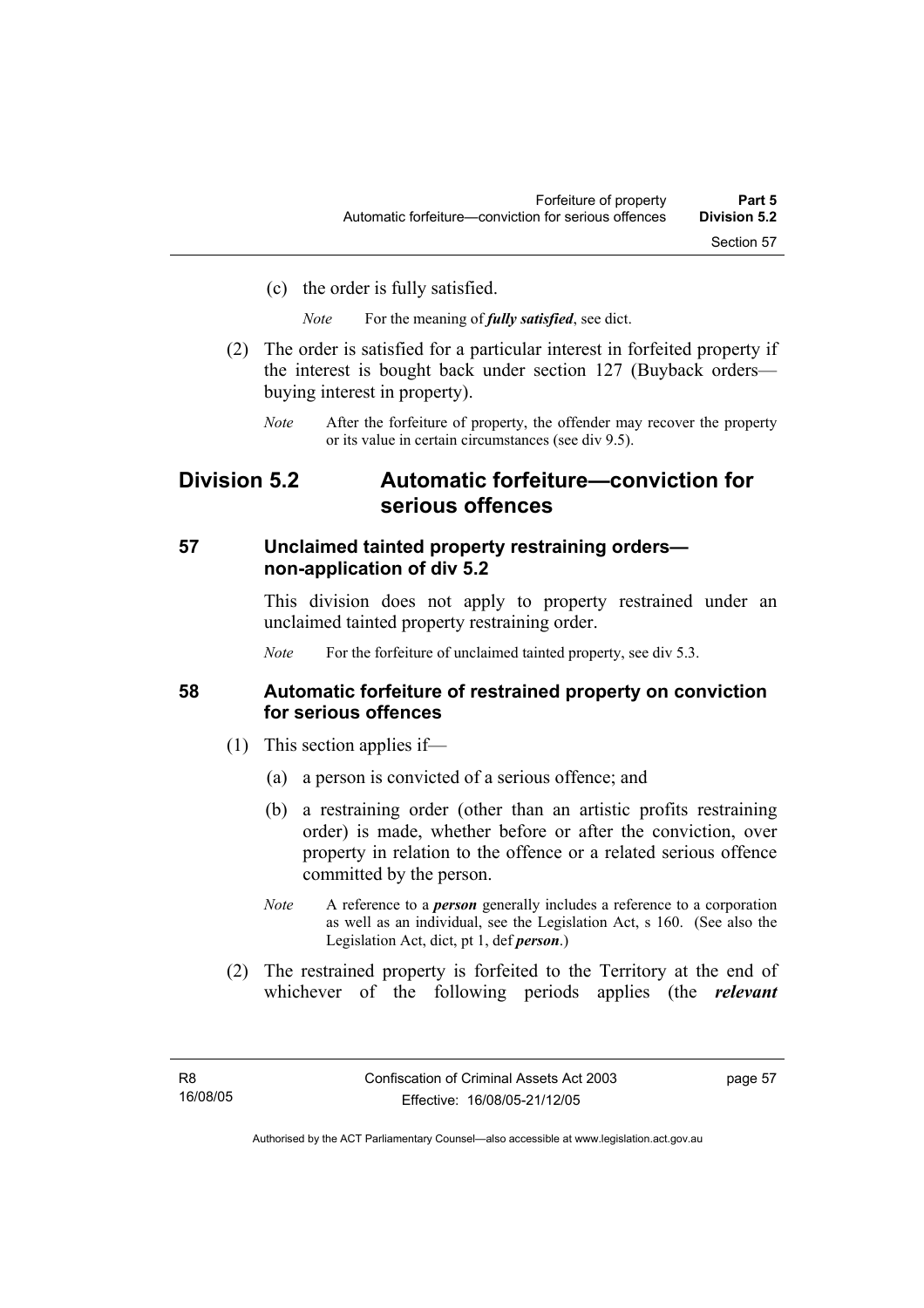*14-day period*), except so far as the property is excluded from forfeiture under an exclusion order:

- (a) if the restraining order was made before the conviction— 14 days after the day of conviction;
- (b) if the restraining order was made at the same time as or after the conviction—14 days after the day the restraining order comes into force.
- *Note 1* For the commencement of a restraining order, see the Legislation Act, s 73 (4).
- *Note 2* The effect of an exclusion order for property subject to forfeiture is that the property is excluded from forfeiture, see s 74 (c).
- (3) However, if an application for an exclusion order in relation to the property, or a part of the property, has been made (but not decided) before the end of the relevant 14-day period, the property (or that part) is not forfeited until the proceeding in relation to the exclusion order is finalised.

#### **59 Automatic forfeiture—court order declaring property automatically forfeited**

- (1) The DPP may apply to a relevant court for an order declaring that property has been automatically forfeited under this division.
- (2) If the relevant court is satisfied that the property has been automatically forfeited under this division, the court must make the order and state in the order the property to which it applies.
- (3) The registrar of the relevant court may exercise the functions of the court for this section.
	- *Note* For general provisions about a proceeding for an order under this section (which is a confiscation proceeding—see s 236), see pt 14.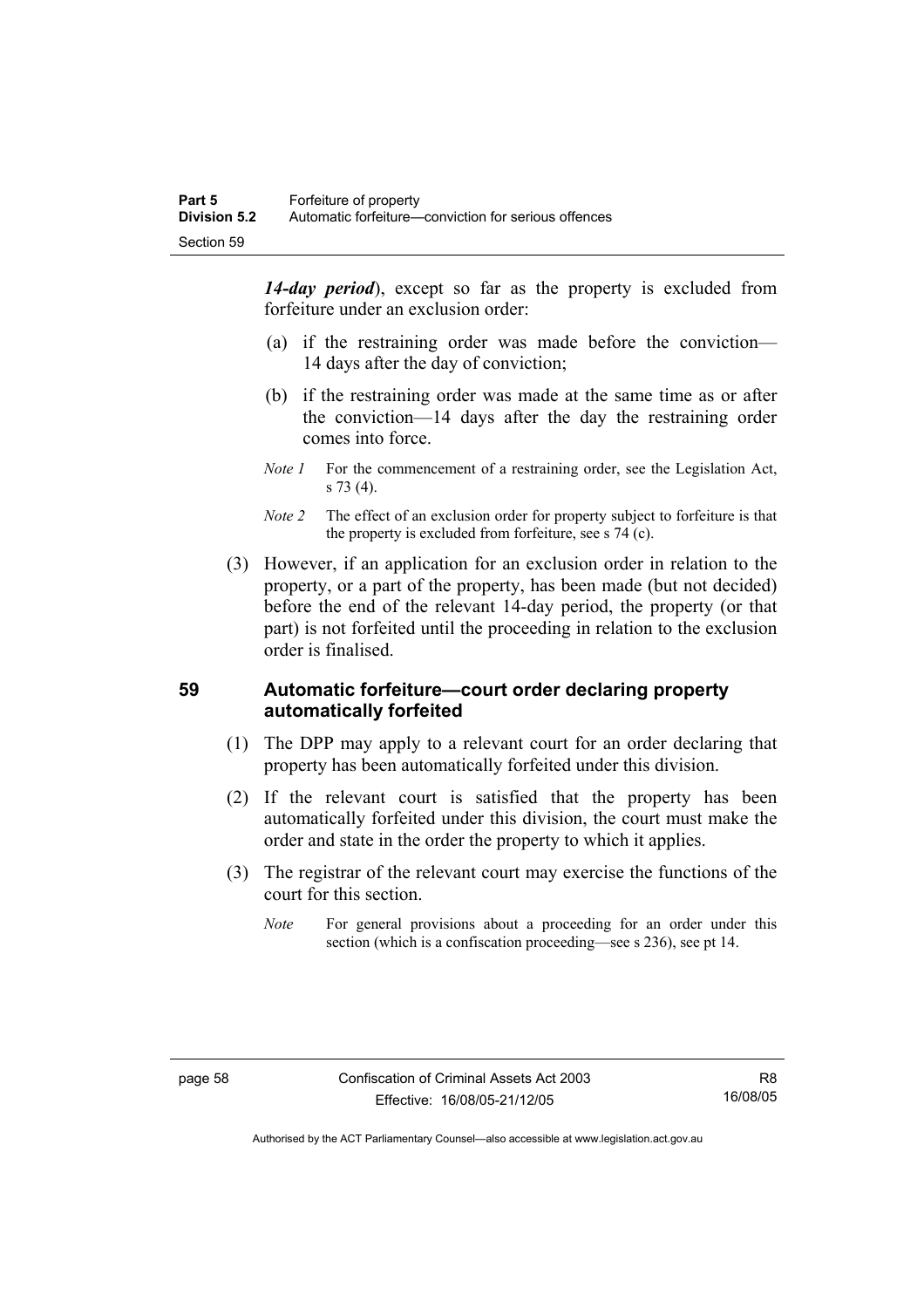# **60 Automatic forfeiture—court orders**

 (1) A relevant court may, when it convicts a person of a serious offence or at any later time, make any order that it considers appropriate for giving effect to an automatic forfeiture of property.

#### **Examples of orders**

- 1 an order for the examination of anyone before the court, or an officer of the court, about any property that might be forfeited because of the conviction
- 2 an order directing the owner of property that might be forfeited because of the conviction, or anyone else, to give to a stated person, within a stated period, a sworn statement about stated particulars of the property
- 3 an order directing the owner of property that might be forfeited because of the conviction, or anyone else, to do anything necessary or convenient to be done to allow the public trustee to take control of the property, including anything necessary or convenient to be done to bring the property within the jurisdiction
- 4 an order in relation to the registration of title to, or charges over, property under a territory law
- *Note* An example is part of the Act, is not exhaustive and may extend, but does not limit, the meaning of the provision in which it appears (see Legislation Act, s 126 and s 132).
- (2) The order may be made on the court's initiative, or on the application of any of the following people:
	- (a) the DPP;
	- (b) the offender;
	- (c) the public trustee;
	- (d) anyone with an interest in property to which the order relates;
	- (e) anyone else with the court's leave.
	- *Note* For general provisions about a proceeding for an order under this section (which is a confiscation proceeding—see s 236), see pt 14.
- (3) A person commits an offence if—

page 59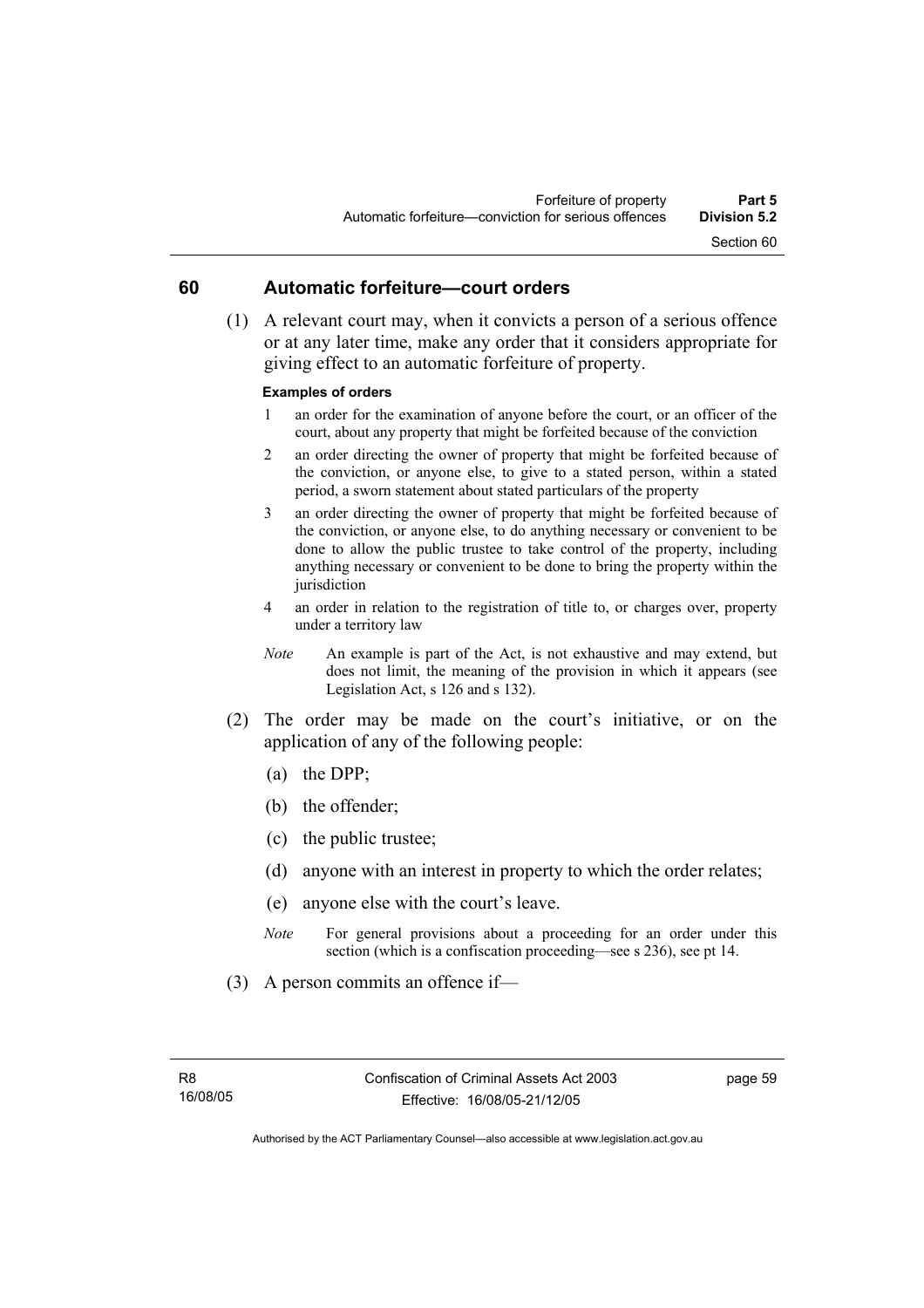- (a) a relevant court makes an order under subsection (1) to give effect to an automatic forfeiture of property; and
- (b) the order requires the person to do, or not do, something stated in the order; and
- (c) the person has notice of the order (whether by being given a copy of the order or otherwise); and
- (d) the person contravenes the order.

Maximum penalty: 200 penalty units, imprisonment for 2 years or both.

# **61 When automatic forfeiture under div 5.2 ends**

- (1) Automatic forfeiture under this division ends if—
	- (a) the offender is cleared of the offence to which the forfeiture relates, and all related serious offences (if any); or
	- (b) the automatic forfeiture is fully satisfied.

*Note* For the meaning of *fully satisfied*, see dict.

- (2) Automatic forfeiture is satisfied for a particular interest in forfeited property if the interest is bought back under section 127 (Buyback orders—buying interest in property).
	- *Note* After the forfeiture of property, the offender may recover the property or its value in certain circumstances (see div 9.5).

# **Division 5.3 Automatic forfeiture—unclaimed tainted property**

*Note* For general provisions about a proceeding for a conviction forfeiture order (which is a confiscation proceeding—see s 236), see pt 14.

# **62 Forfeiture of unclaimed tainted property**

 (1) This section applies if an unclaimed tainted property restraining order is made over property.

page 60 Confiscation of Criminal Assets Act 2003 Effective: 16/08/05-21/12/05 R8 16/08/05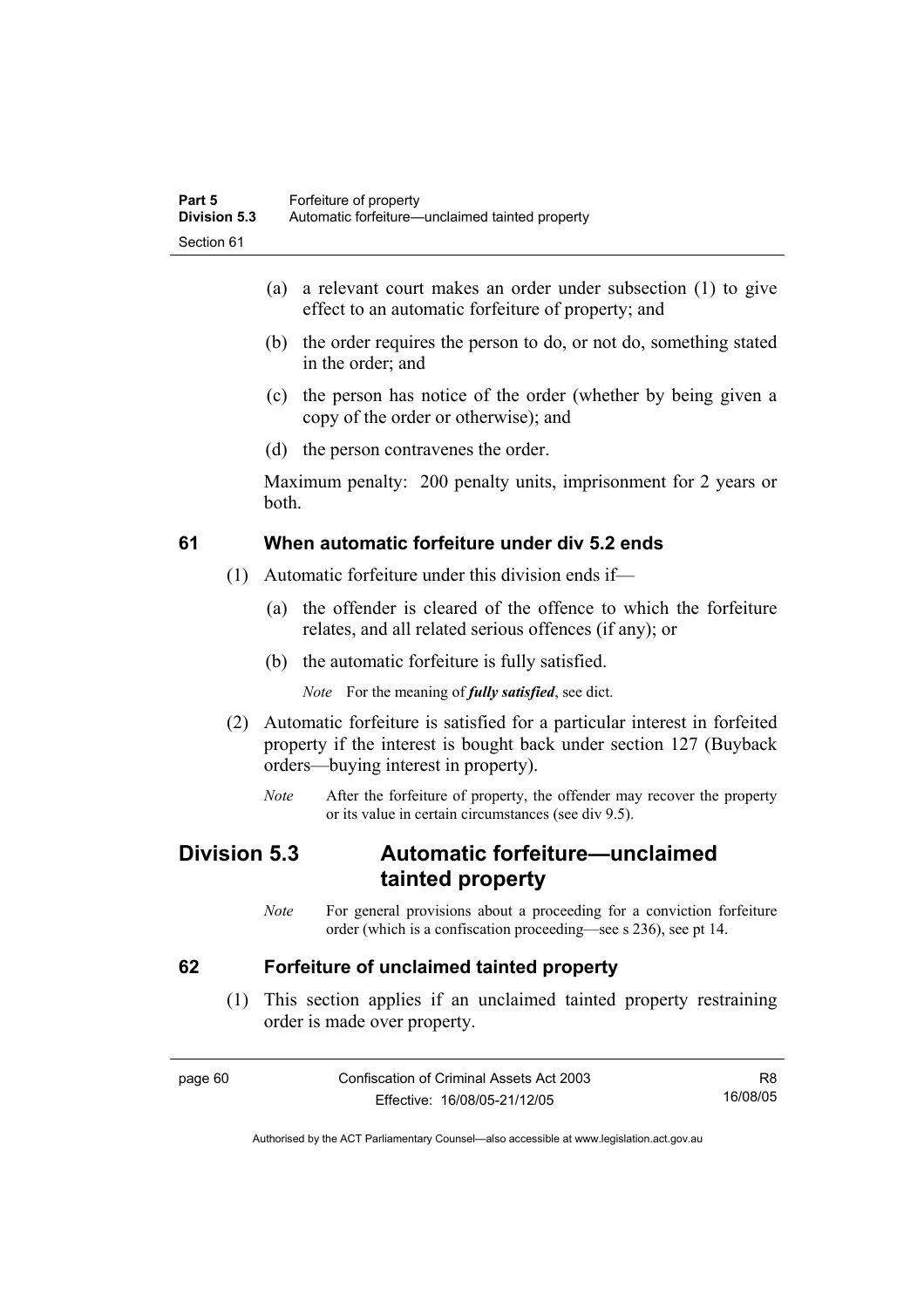- (2) The restrained property is forfeited to the Territory at the end of 14 days after the day the restraining order comes into force, except so far as the property is excluded from forfeiture under an exclusion order.
	- *Note 1* For the commencement of a restraining order, see the Legislation Act, s 73 (4).
	- *Note 2* The effect of an exclusion order for property subject to forfeiture is that the property is excluded from forfeiture (see s  $74$  (c)).
- (3) However, if an application for an exclusion order in relation to the property, or a part of the property, has been made (but not decided) before the end of the 14-day period, the property (or that part) is not forfeited until the proceeding in relation to the exclusion order is finalised.

# **63 When automatic forfeiture under div 5.3 ends**

Automatic forfeiture under this division ends if the automatic forfeiture is fully satisfied.

*Note* For the meaning of *fully satisfied*, see dict.

# **Division 5.4 Civil forfeiture orders**

*Note* For general provisions about a proceeding for a conviction forfeiture order (which is a confiscation proceeding—see s 236), see pt 14.

# **64 Artistic profits and unclaimed tainted property non-application of div 5.4**

This division does not apply to property restrained under—

- (a) an artistic profits restraining order; or
- (b) an unclaimed tainted property restraining order.
- *Note 1* An artistic profits restraining order is made solely to preserve property to satisfy a penalty order for artistic profits in relation to an offence (see s 20).
- *Note 2* Unclaimed tainted property is forfeitable under div 5.3.

| R8       | Confiscation of Criminal Assets Act 2003 | page 61 |
|----------|------------------------------------------|---------|
| 16/08/05 | Effective: 16/08/05-21/12/05             |         |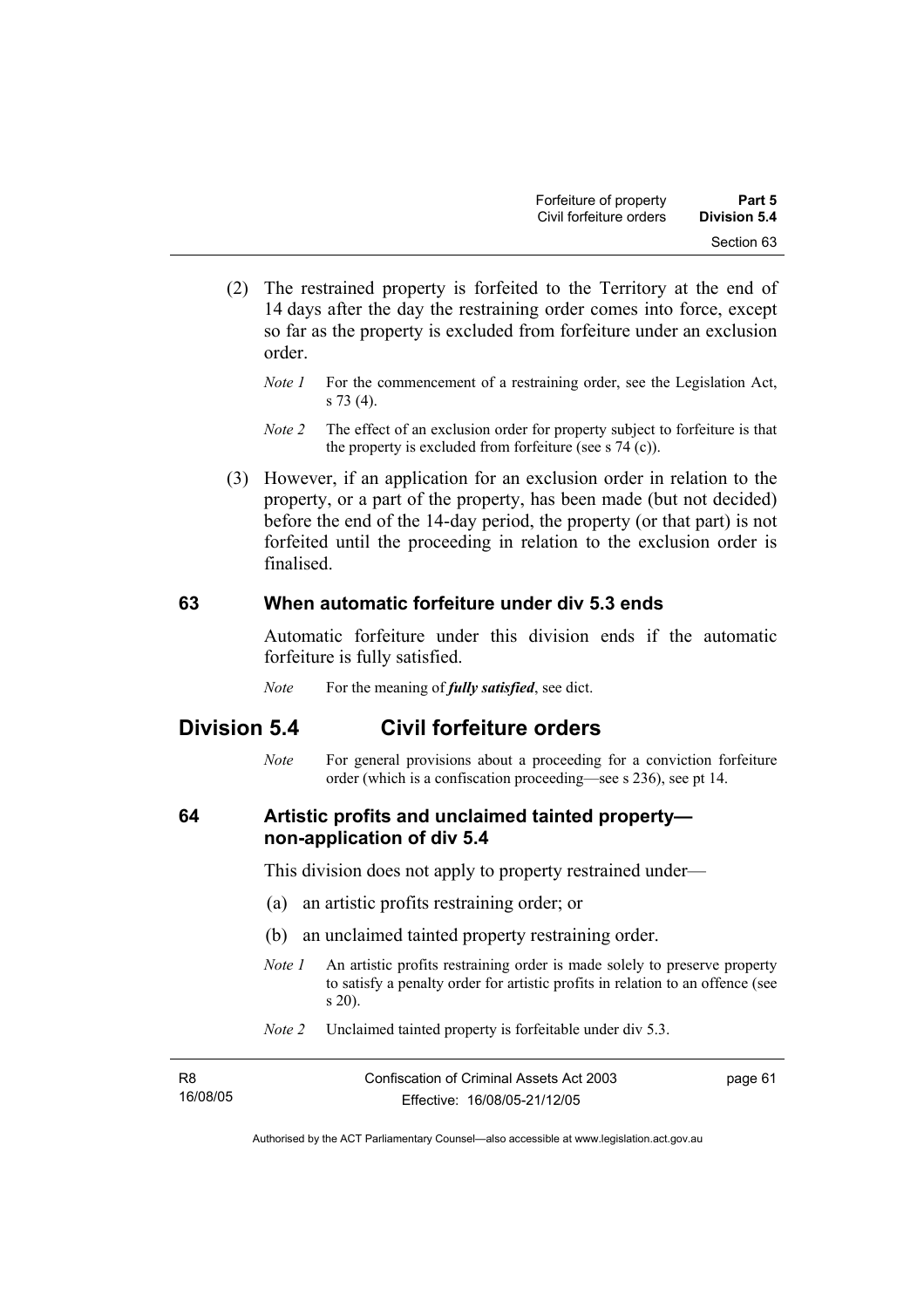| Part 5       | Forfeiture of property  |
|--------------|-------------------------|
| Division 5.4 | Civil forfeiture orders |
| Section 65   |                         |

# **65 Meaning of** *civil forfeiture order*

In this Act:

*civil forfeiture order* means an order under section 67 (Civil forfeiture orders—making) for the forfeiture to the Territory of restrained property in relation to the commission (or the alleged commission) of a serious offence.

# **66 Civil forfeiture orders—application**

- (1) The DPP may apply to a relevant court for a civil forfeiture order for the forfeiture to the Territory of property restrained in relation to the commission (or the alleged commission) of a serious offence.
- (2) The application may be made—
	- (a) at the same time as, or after, an application for a restraining order in relation to the offence; or
	- (b) if a restraining order is in force in relation to the offence.

# **67 Civil forfeiture orders—making**

- (1) This section applies if, on an application under section 66 for an order for the forfeiture to the Territory of restrained property, the court is satisfied on the balance of probabilities that a person (the *offender*) has committed a serious offence within whichever of the following periods applies (the *relevant period*):
	- (a) 6 years before the day the application to restrain the property was made;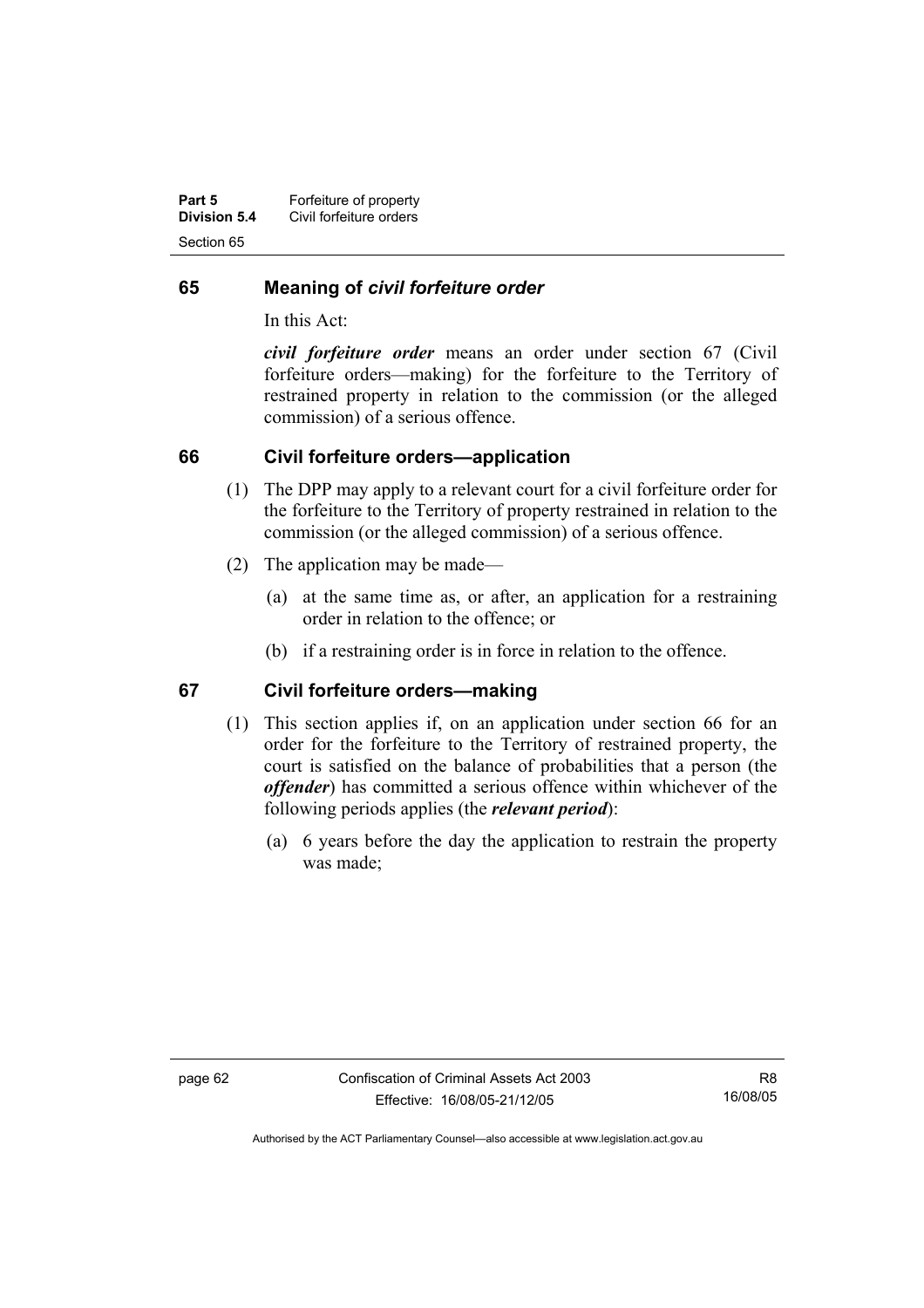- (b) if an extended period for making the restraining order application was allowed under section 246 (Confiscation proceedings—time extensions for applications)—the total of the 6-year period and the extended period.
- *Note 1* The court must be satisfied on the balance of probabilities about the commission of the offence because confiscation proceedings are civil, not criminal (see s 237).
- *Note 2* A reference to a *person* generally includes a reference to a corporation as well as an individual, see the Legislation Act, s 160. (See also the Legislation Act, dict, pt 1, def *person*.)
- (2) If this section applies, the relevant court must order that the restrained property be forfeited to the Territory.
- (3) The order must state—
	- (a) the property to which it applies; and
	- (b) what the relevant court considers to be the value of the property (other than money) to be forfeited to the Territory under the order at the time the order is made; and
	- (c) if the relevant court making the order has given a direction under section 69 (Civil forfeiture order proceedings restrictions on disclosure)—
		- (i) the direction given by the court; and
		- (ii) the effect of section 70 (Civil forfeiture orders disclosure offences) in relation to the direction.
- (4) To remove any doubt, if the relevant court is satisfied that the offender committed a serious offence within the relevant period, the court must not refuse to make a civil forfeiture order only because it is not satisfied—
	- (a) that a particular serious offence was committed by the offender within the relevant period; or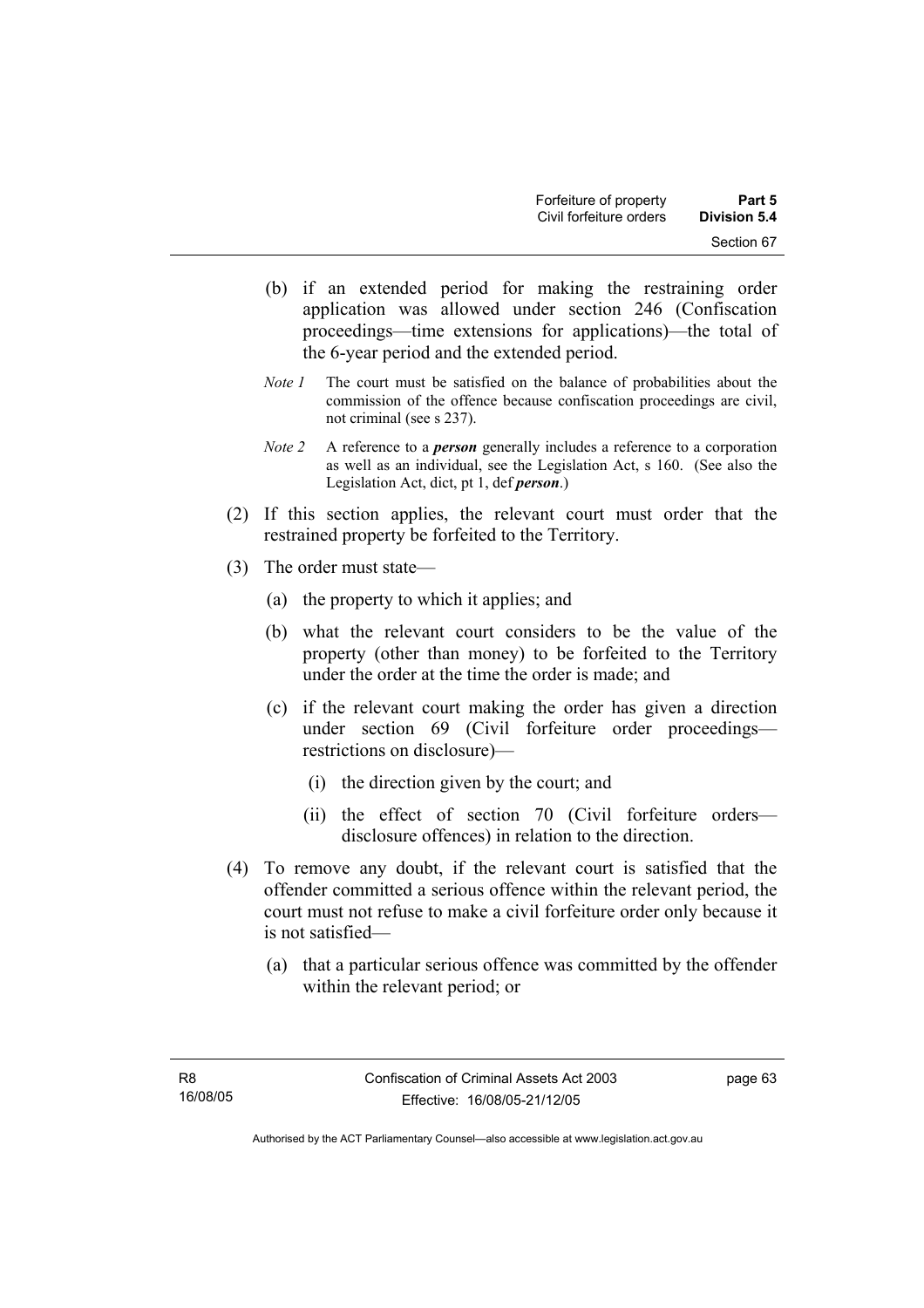| Part 5       | Forfeiture of property  |
|--------------|-------------------------|
| Division 5.4 | Civil forfeiture orders |
| Section 68   |                         |

- (b) that the offence was committed on any particular day or time within the relevant period.
- (5) Also, to remove any doubt, the relevant court must not refuse to make a civil forfeiture order in relation to a serious offence only because—
	- (a) an indictment has not been presented against the offender for the offence; or
	- (b) the offender has not been convicted of the offence; or
	- (c) the offender has been cleared of the offence, including being cleared after having been convicted of the offence; or
	- (d) a doubt is raised about whether the offender committed the offence.
	- *Note Indictment* is defined in the Legislation Act, dict, pt 1 as including an information. (See also that Act, dict, pt 1, def *present*.)

# **68 Civil forfeiture orders—forfeiture**

- (1) The property to which the civil forfeiture order applies is forfeited to the Territory at the end of 14 days after the day the order is made, except so far as the property is excluded from forfeiture under an exclusion order.
	- *Note 1* For the commencement of a restraining order, see the Legislation Act, s 73 (4).
	- *Note 2* The effect of an exclusion order for property subject to forfeiture is that the property is excluded from forfeiture, see s 74 (c).
- (2) However, if an application for an exclusion order in relation to the property, or a part of the property, has been made (but not decided) before the end of the 14-day period, the property (or that part) is not forfeited until the proceeding in relation to the exclusion order is finalised.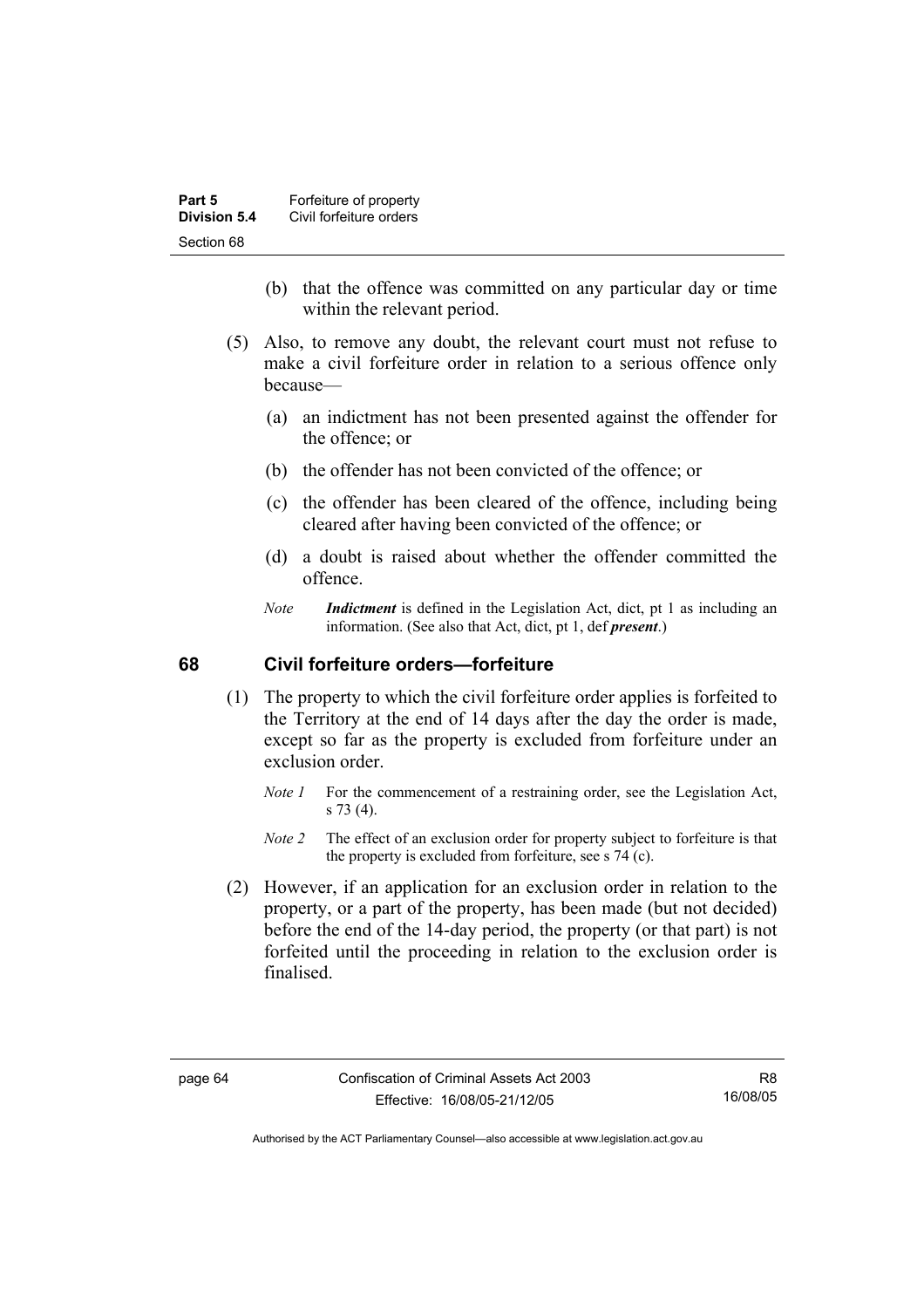# **69 Civil forfeiture order proceedings—restrictions on disclosure**

- (1) On application by the DPP, a relevant court hearing an application for a civil forfeiture order may—
	- (a) direct that the hearing of the application, or part of it, take place in closed court and give directions about who may be present; and
	- (b) give directions prohibiting or restricting the publication or disclosure of all or any of the following:
		- (i) the fact that an application for the order, or that a civil forfeiture order, has been made;
		- (ii) the application for the order;
		- (iii) any information about the proceeding (whether or not a hearing has been held);
		- (iv) any evidence given, statement made or thing done during the proceeding;
		- (v) any information, document or thing derived from anything mentioned in this subsection.

#### **Examples of directions**

- 1 that the application for the civil forfeiture order not be disclosed to the person against whom the civil forfeiture order is made until the court has decided an application for a restraining order against someone else's property
- 2 that the supporting affidavit must be made available only to the offender's lawyer
- *Note* An example is part of the Act, is not exhaustive and may extend, but does not limit, the meaning of the provision in which it appears (see Legislation Act, s 126 and s 132).
- (2) In deciding whether to give a direction under subsection (1), the court must have regard to whether the direction—
	- (a) would promote the purposes of this Act; or

| R8       |  |  |
|----------|--|--|
| 16/08/05 |  |  |

page 65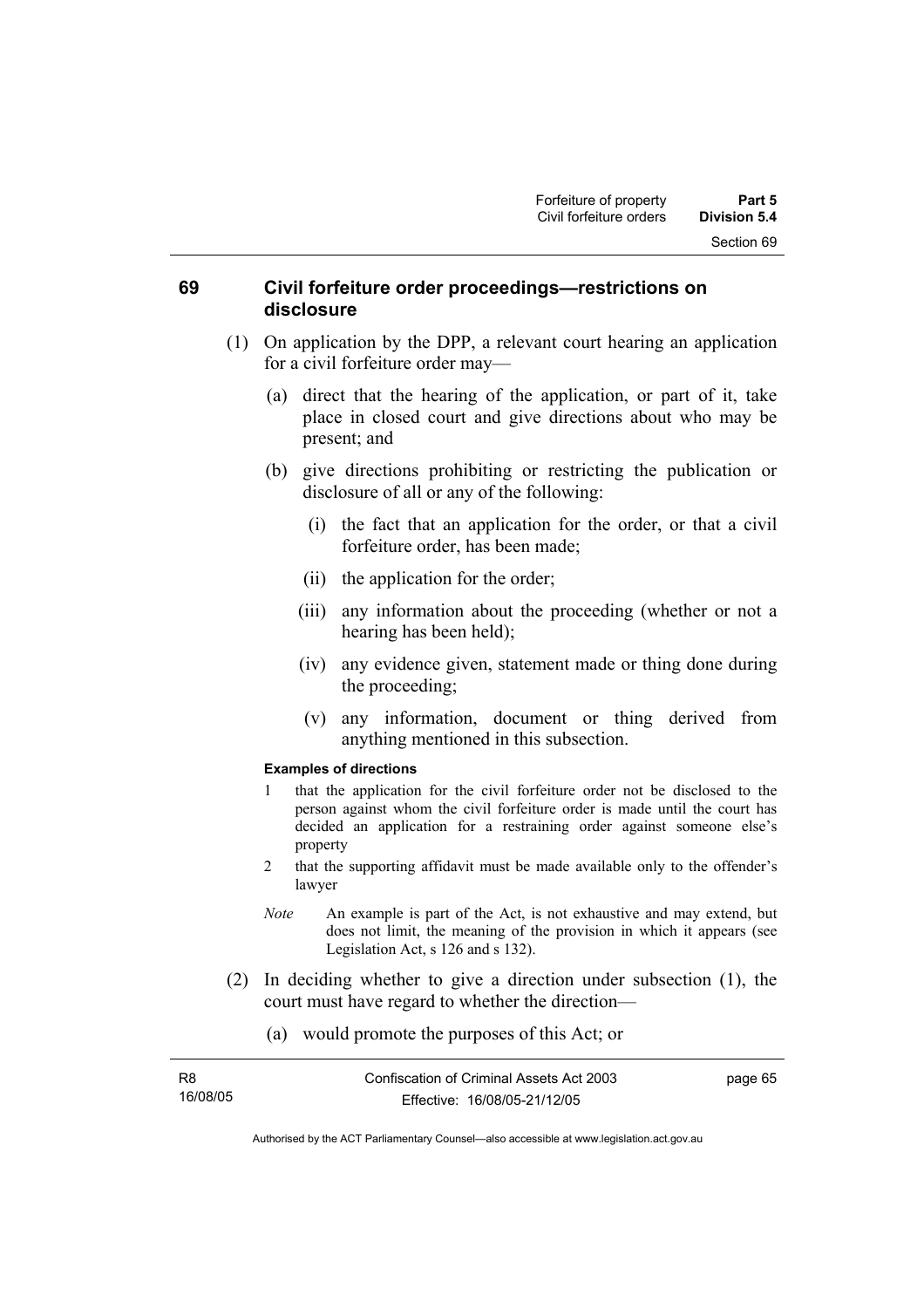| Part 5       | Forfeiture of property  |
|--------------|-------------------------|
| Division 5.4 | Civil forfeiture orders |
| Section 70   |                         |

- (b) is desirable to protect the integrity of an investigation (however described) for any purpose or a prosecution of an offence.
- (3) The court may also have regard to any other relevant matter in deciding whether to give a direction under subsection (1).

### **70 Civil forfeiture orders—disclosure offences**

*Note* An offence against this section is a strict liability offence (see s (7)).

- (1) A person commits an offence if—
	- (a) a relevant court has given a direction under section 69 (1) (b) prohibiting or restricting the publication or disclosure of a matter mentioned in the paragraph; and
	- (b) the person has notice of the direction (whether by being given a copy of the civil forfeiture order to which the direction relates or otherwise); and
	- (c) the person publishes or discloses the matter to someone else.

Maximum penalty: 200 penalty units, imprisonment for 2 years or both.

- (2) A person commits an offence if—
	- (a) a relevant court has given a direction under section 69 (1) (b) prohibiting or restricting the publication or disclosure of a matter mentioned in the paragraph; and
	- (b) the person has notice of the direction (whether by being given a copy of the civil forfeiture order to which the direction relates or otherwise); and
	- (c) the person publishes or discloses information to someone else; and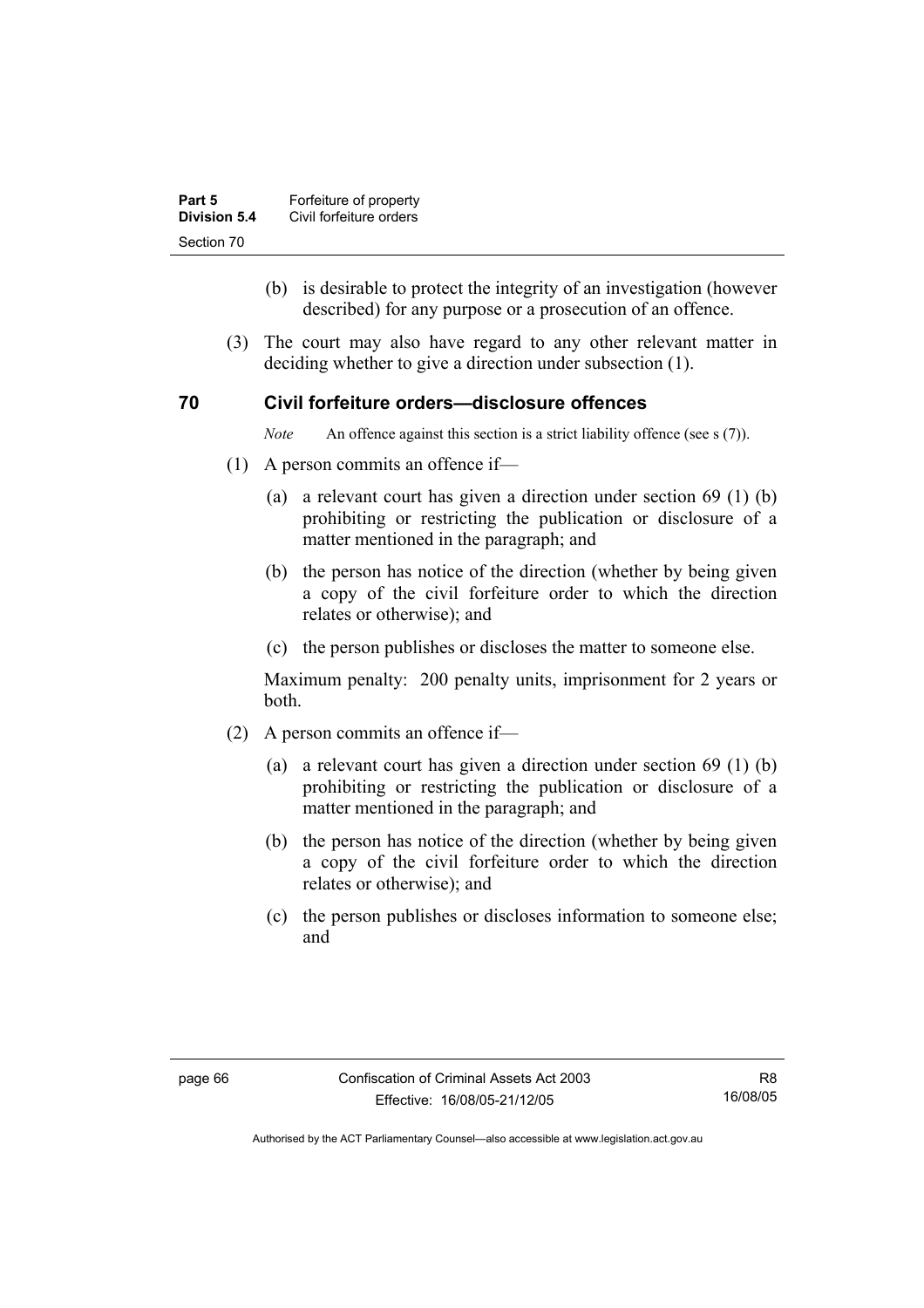(d) the other person could infer from the information the matter to which the direction relates.

Maximum penalty: 200 penalty units, imprisonment for 2 years or both.

- (3) Subsections (1) and (2) do not apply if the publication or disclosure is to any of the following entities in the circumstances mentioned for the entity:
	- (a) a police officer—in any circumstances;
	- (b) an officer, employee or agent of the person—to ensure that the order is complied with and the person to whom the publication or disclosure is made is given notice of the direction (whether by being given a copy of the restraining order to which the direction relates or otherwise) by the person making the publication or disclosure;
	- (c) a lawyer—to obtain legal advice or representation in relation to the order;
	- (d) a relevant court—with the court's leave.
		- *Note* The application for leave, and any proceeding with the court's leave, must be heard in closed court (see s (8)).
- (4) Also, subsections (1) and (2) do not apply if the publication or disclosure is made—
	- (a) by a police officer in the exercise of the officer's functions; or
	- (b) for the purpose of giving or obtaining legal advice, or making legal representations, in relation to the order.
- (5) A person commits an offence if—
	- (a) a relevant court has given a direction under section 69 (1) (b) prohibiting or restricting the publication or disclosure of a matter mentioned in the paragraph; and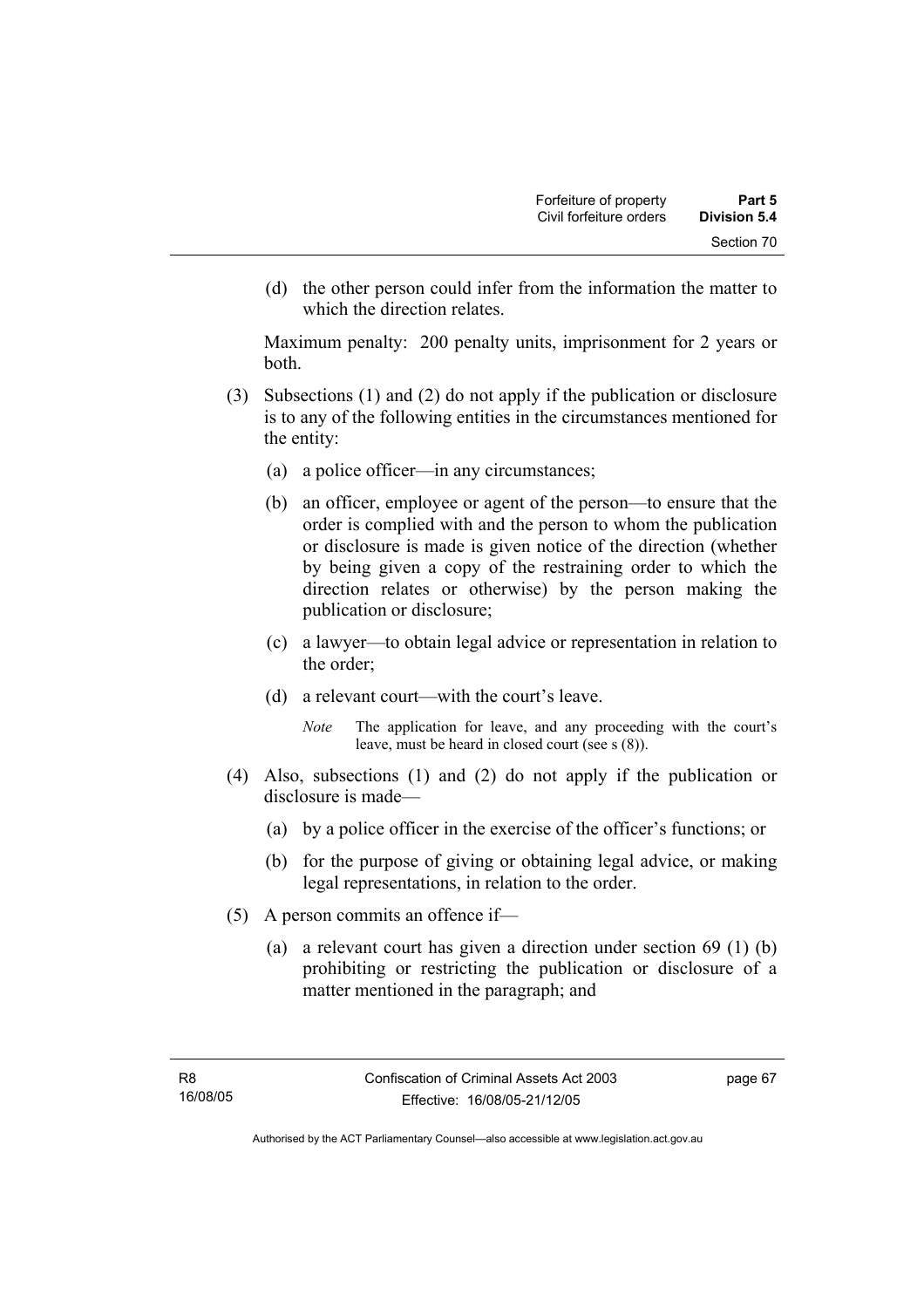- (b) the person receives information in relation to the matter in accordance with subsection (3) or (4); and
- (c) the person ceases to be a person mentioned in subsection (3) or (4); and
- (d) the person publishes or discloses the matter to someone else.

Maximum penalty: 200 penalty units, imprisonment for 2 years or both.

- (6) A person commits an offence if—
	- (a) a relevant court has given a direction under section 69 (1) (b) prohibiting or restricting the publication or disclosure of a matter mentioned in the paragraph; and
	- (b) the person receives information in relation to the matter in accordance with subsection (3) or (4); and
	- (c) the person ceases to be a person mentioned in subsection (3) or (4); and
	- (d) the person publishes or discloses information to someone else; and
	- (e) the other person could infer from the information the matter to which the direction relates.

Maximum penalty: 200 penalty units, imprisonment for 2 years or both.

- (7) An offence against this section is a strict liability offence.
- (8) For subsection (3) (d), an application for leave, and any proceeding with the court's leave, must be heard in closed court.

# **71 When civil forfeiture order ends**

- (1) A civil forfeiture order ends if—
	- (a) the order is set aside or discharged on appeal; or

R8 16/08/05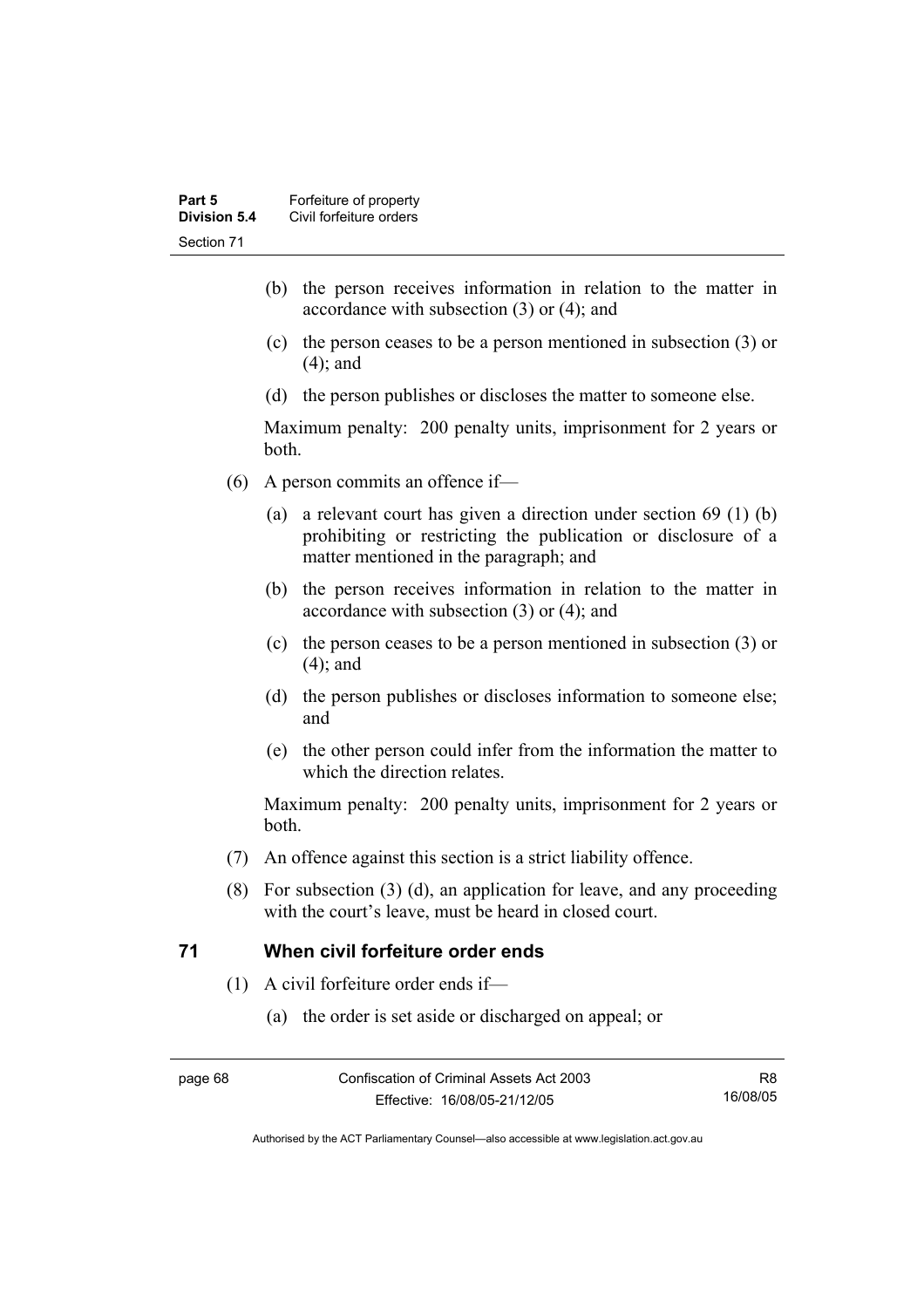(b) the order is fully satisfied.

*Note* For the meaning of *fully satisfied*, see dict.

- (2) The order is satisfied for a particular interest in forfeited property if the interest is bought back under section 127 (Buyback orders buying interest in property).
	- *Note* After the forfeiture of property, the offender may recover the property or its value in certain circumstances (see div 9.5).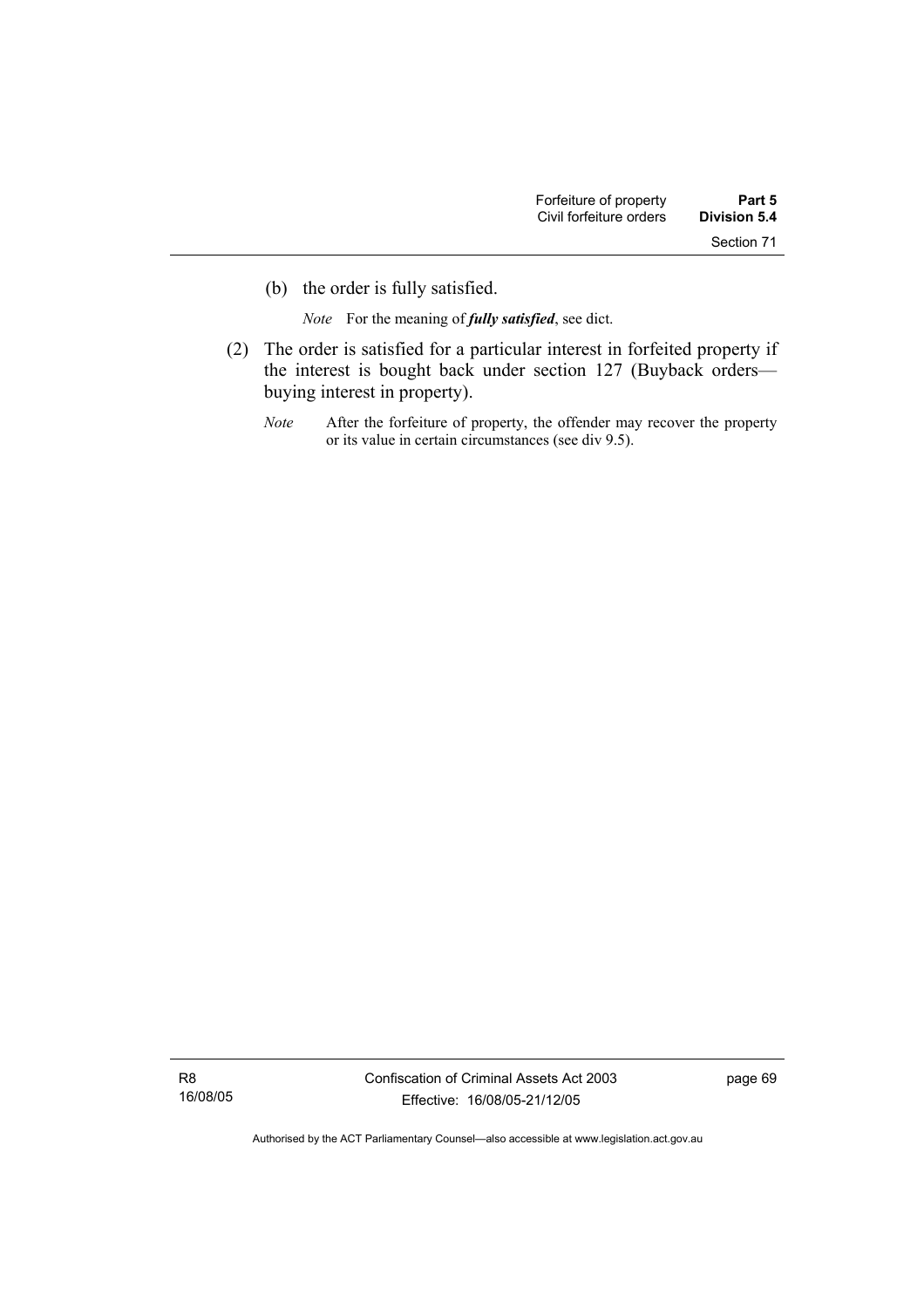**Part 6 Exclusion of property Division 6.1** General Section 72

# **Part 6 Exclusion of property**

*Note* For general provisions about a proceeding for an exclusion order (which is a confiscation proceeding—see s 236), see pt 14.

# **Division 6.1 General**

### **72 Meaning of** *exclusion order*

In this Act:

*exclusion order* means an order under this part in relation to—

- (a) restrained property (other than restrained property that has been forfeited) or property in relation to which an application for a restraining order has been made; or
- (b) property in relation to which an application for a conviction forfeiture order has been made; or
- (c) property subject to forfeiture under this Act.
- *Note 1 Property* includes an interest in property, see the Legislation Act, dict, pt 1.
- *Note 2* This part does not apply to forfeited property (see s 75 (4)). A person with an interest in forfeited property immediately before its forfeiture may apply for the return of the property or compensation for its value under a return or compensation order under div 9.5.
- *Note 3* Property is forfeited 14 days after a forfeiture order or an automatic forfeiture applies to the property unless an application for an exclusion order is made, see pt 5 (Forfeiture of property).

# **73 When property is** *subject to forfeiture*

For this Act, property is *subject to forfeiture* if—

 (a) a forfeiture order made under this Act applies to the property and the property has not been forfeited; or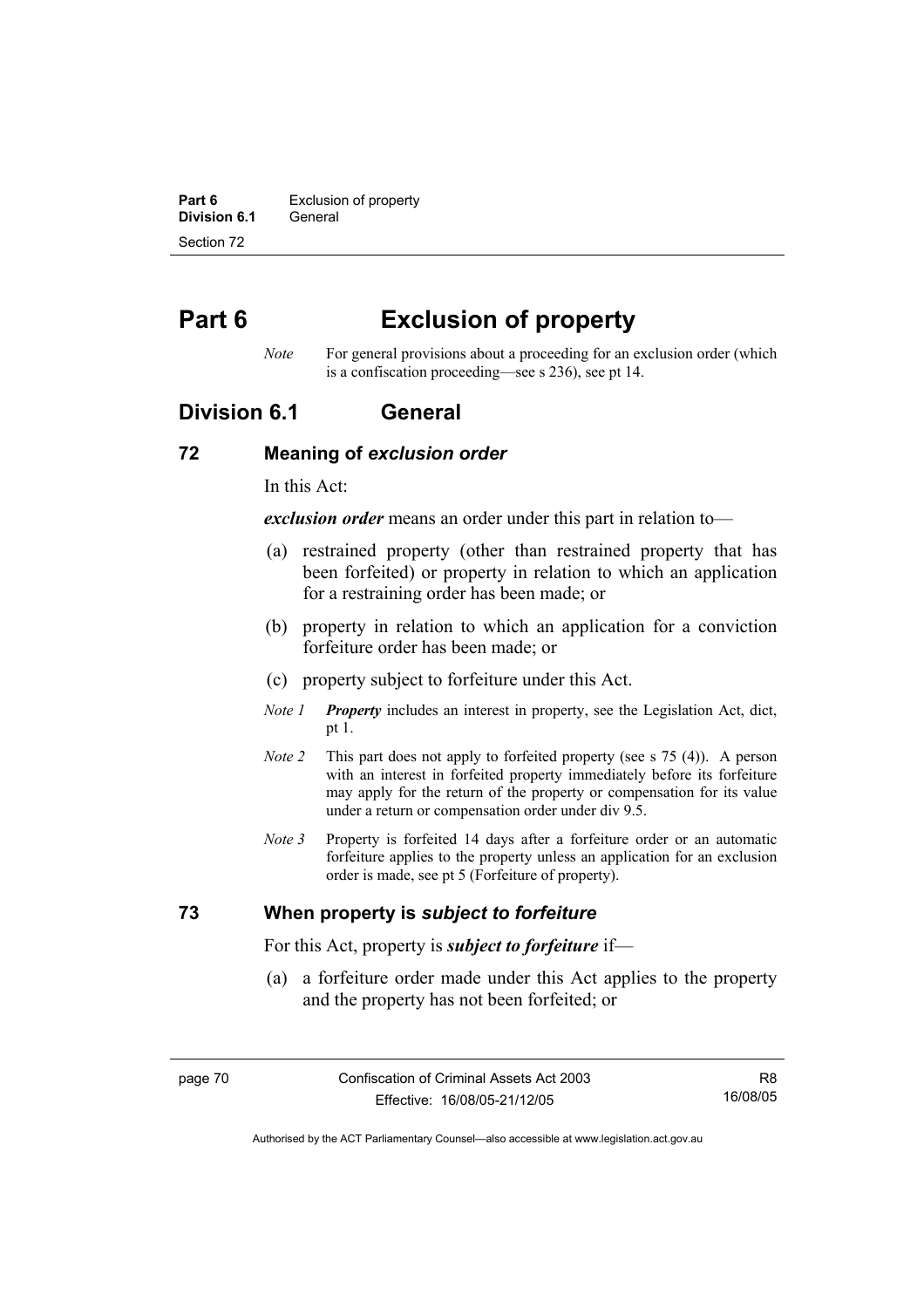(b) an automatic forfeiture under this Act applies to the property and the property has not been forfeited.

# **74 Effect of exclusion order**

An exclusion order for property has effect as follows:

- (a) for property in relation to which an application for a restraining order or conviction forfeiture order has been made—the property is excluded from restraint or forfeiture (as appropriate);
- (b) for restrained property (other than restrained property that has been forfeited)—the restraining order stops applying to the property;
- (c) for property subject to forfeiture—the property is excluded from forfeiture.
- *Note* This part does not apply to forfeited property (see s 75 (4)). A person with an interest in forfeited property immediately before its forfeiture may apply for the return of the property or compensation for its value under a return or compensation order under div 9.5.

# **Division 6.2 Making exclusion orders**

# **75 Exclusion orders—application**

- (1) This section applies to—
	- (a) restrained property (other than restrained property that has been forfeited) or property in relation to which an application for a restraining order has been made; or
	- (b) property in relation to which an application for a conviction forfeiture order has been made; or
	- (c) property subject to forfeiture under this Act.
	- *Note* See the notes to s 72.

page 71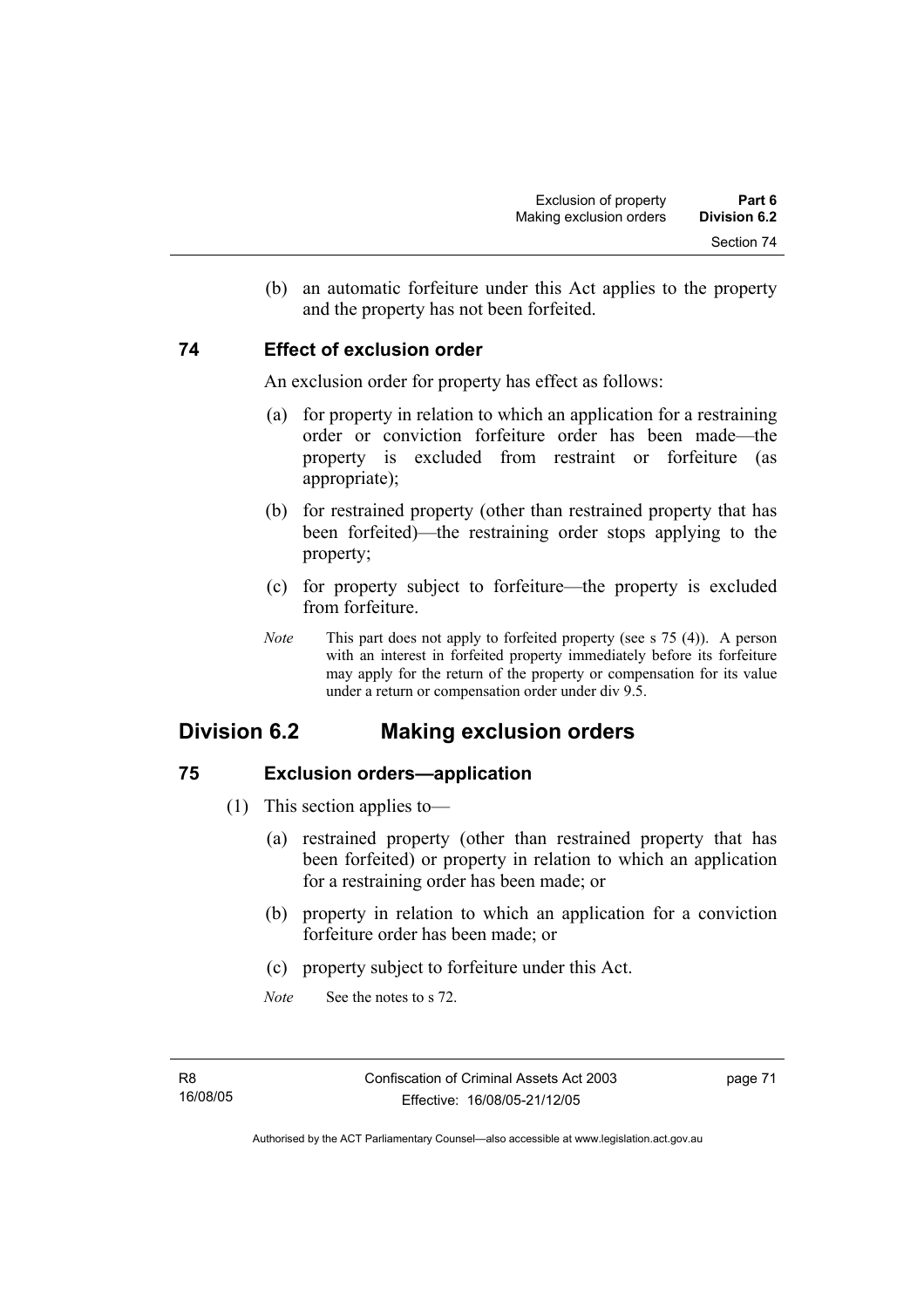| Part 6              | Exclusion of property   |
|---------------------|-------------------------|
| <b>Division 6.2</b> | Making exclusion orders |
| Section 76          |                         |

- (2) A person claiming an interest in the property may apply to a relevant court for an exclusion order.
- (3) The application must be made—
	- (a) if a restraining order or conviction forfeiture order has been applied for (but not made) in relation to the property—at the same time as, or after, the application is made for the order but before the order is made; or
	- (b) if the property is restrained or subject to forfeiture—at any time before the property is forfeited.
- (4) To remove any doubt, an application for a exclusion order cannot be made in relation to property that has been forfeited.

# **76 Making of exclusion orders—ordinary indictable offences**

- (1) This section applies to an application for an exclusion order for property if—
	- (a) a restraining order in relation to the property has been applied for in relation to an ordinary indictable offence; or
	- (b) the property has been restrained (but not forfeited) in relation to an ordinary indictable offence; or
	- (c) a conviction forfeiture order for an ordinary indictable offence has been applied for in relation to the property; or
	- (d) the property is subject to forfeiture in relation to an ordinary indictable offence.
- (2) If the application is made by an offender, the relevant court must not make an exclusion order for the property unless the court is satisfied that the property—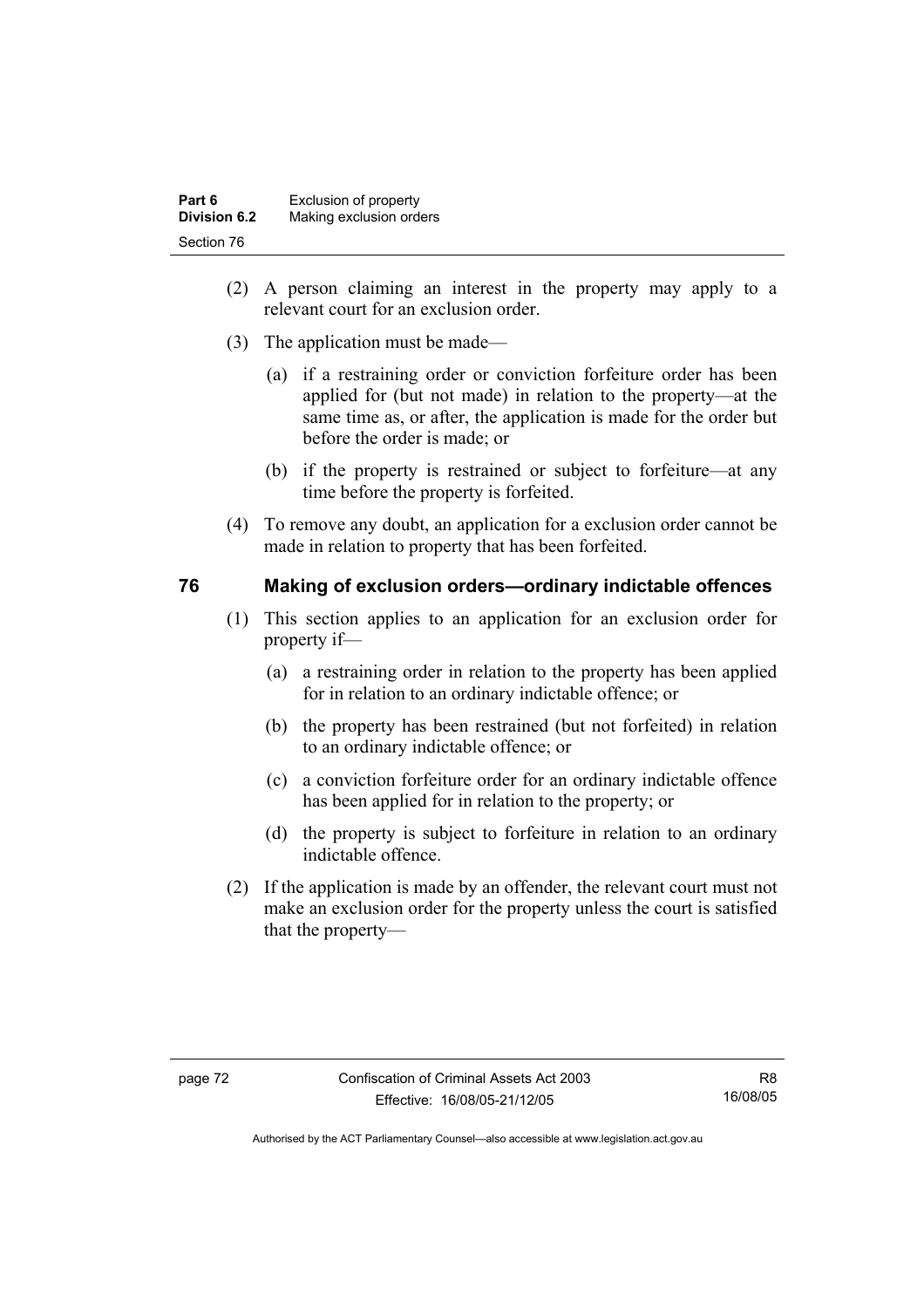(a) is not tainted property in relation to any offence against a territory law, or a law of the Commonwealth, a State, another Territory or a foreign country; and

*Note* For the meaning of *in relation to*, see dict.

- (b) is not required to be restrained to satisfy a penalty order; and
- (c) does not have evidentiary value in any criminal proceeding.
- (3) However, if the court is satisfied that the property is not tainted property as mentioned in subsection (2) (a), but considers that the property (or any part of the property) may be required to be restrained to satisfy a penalty order, the court must make an exclusion order declaring that the property (or part)—
	- (a) is not subject to forfeiture under a conviction forfeiture order; but
	- (b) is to remain restrained for the purpose of satisfying a penalty order.
- (4) If the application is made by a person other than an offender, the court must not make an exclusion order for the property unless it is satisfied that—
	- (a) the applicant has an interest in the property; and
		- *Note* For the meaning of *interest*, see the Legislation Act, dict, pt 1.
	- (b) the applicant was not a party to the relevant indictable offence or any related offence; and
	- (c) the interest is not subject to the effective control of an offender; and

*Note* For the meaning of *effective control*, see s 14.

- (d) the interest is not tainted property in relation to the relevant indictable offence or any related offence; and
- (e) if the interest was acquired completely or partly, or directly or indirectly, from the offender—the interest was acquired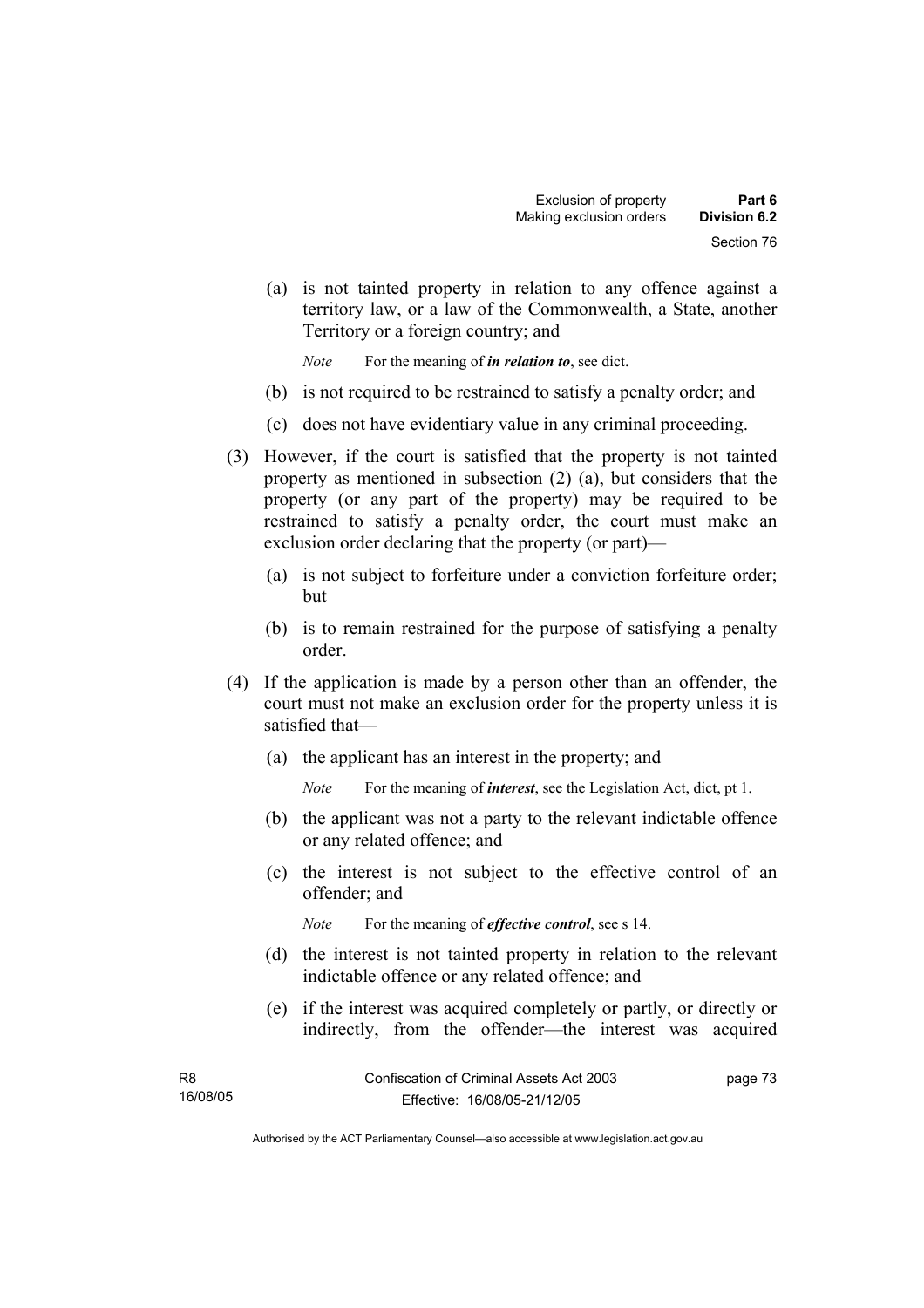| Part 6              | Exclusion of property   |
|---------------------|-------------------------|
| <b>Division 6.2</b> | Making exclusion orders |
| Section 77          |                         |

honestly and for sufficient consideration and the applicant took reasonable care to establish that the interest may be lawfully acquired by the applicant; and

- (f) the property does not have evidentiary value in any criminal proceeding.
- (5) An exclusion order must state the property to which it applies.

# **77 Making of exclusion orders—serious offences**

- (1) This section applies to an application for an exclusion order for property if—
	- (a) a restraining order in relation to the property has been applied for in relation to serious offence; or
	- (b) the property has been restrained (but not forfeited) in relation to a serious offence; or
	- (c) a conviction forfeiture order for a serious offence has been applied for in relation to the property; or
	- (d) the property is subject to automatic forfeiture under division 5.2 (Automatic forfeiture—conviction for serious offences).
- (2) If the application is made by an offender, the relevant court must not make an exclusion order for the property unless the court is satisfied that the property—
	- (a) was lawfully acquired by the offender; and
	- (b) is not tainted property in relation to any offence against a territory law, or a law of the Commonwealth, a State, another Territory or a foreign country; and

*Note* For the meaning of *in relation to*, see dict.

- (c) is not required to be restrained to satisfy a penalty order; and
- (d) does not have evidentiary value in any criminal proceeding.

R8 16/08/05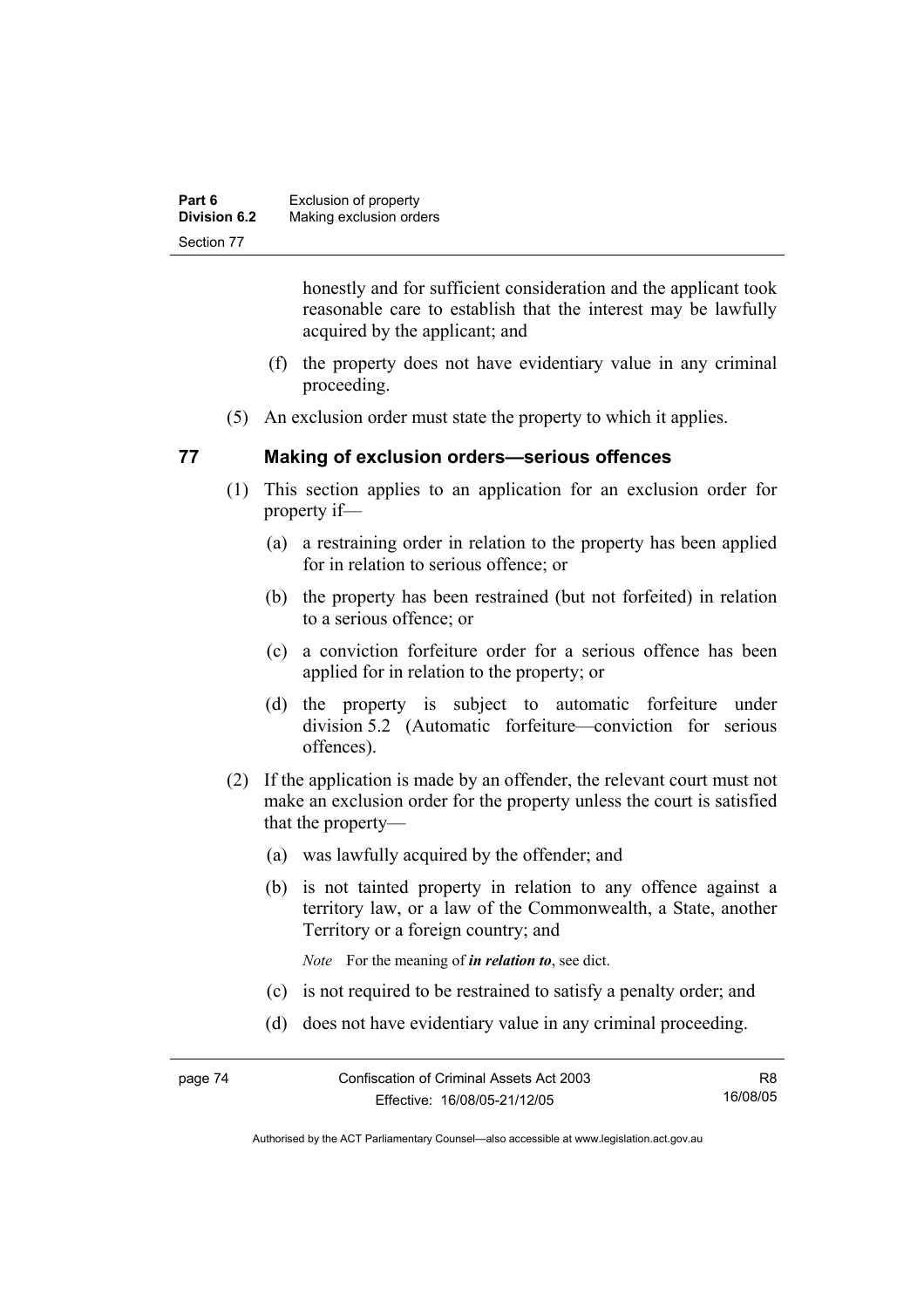- (3) However, if the court is satisfied that the property was lawfully acquired, and is not tainted property as mentioned in subsection (2) (b), but considers that the property (or any part of the property) may be required to be restrained to satisfy a penalty order, the court must make an exclusion order declaring that the property (or part)—
	- (a) is not subject to automatic forfeiture or to forfeiture under a forfeiture order; but
	- (b) is to remain restrained for the purpose of satisfying a penalty order.
- (4) If the application is made by a person other than an offender, the court must not make an exclusion order for the property unless it is satisfied that—
	- (a) the applicant has an interest in the property; and

*Note* For the meaning of *interest*, see the Legislation Act, dict, pt 1.

- (b) the applicant was not a party to the relevant serious offence or any related offence; and
- (c) the interest is not subject to the effective control of an offender; and

*Note* For the meaning of *effective control*, see s 14.

- (d) the interest is not tainted property in relation to the relevant serious offence or any related offence; and
- (e) if the interest was acquired completely or partly, or directly or indirectly, from the offender—the interest was acquired honestly and for sufficient consideration and the applicant took reasonable care to establish that the interest may be lawfully acquired by the applicant;
- (f) the property does not have evidentiary value in any criminal proceeding.
- (5) An exclusion order must state the property to which it applies.

| R <sub>8</sub> | Confiscation of Criminal Assets Act 2003 | page 75 |
|----------------|------------------------------------------|---------|
| 16/08/05       | Effective: 16/08/05-21/12/05             |         |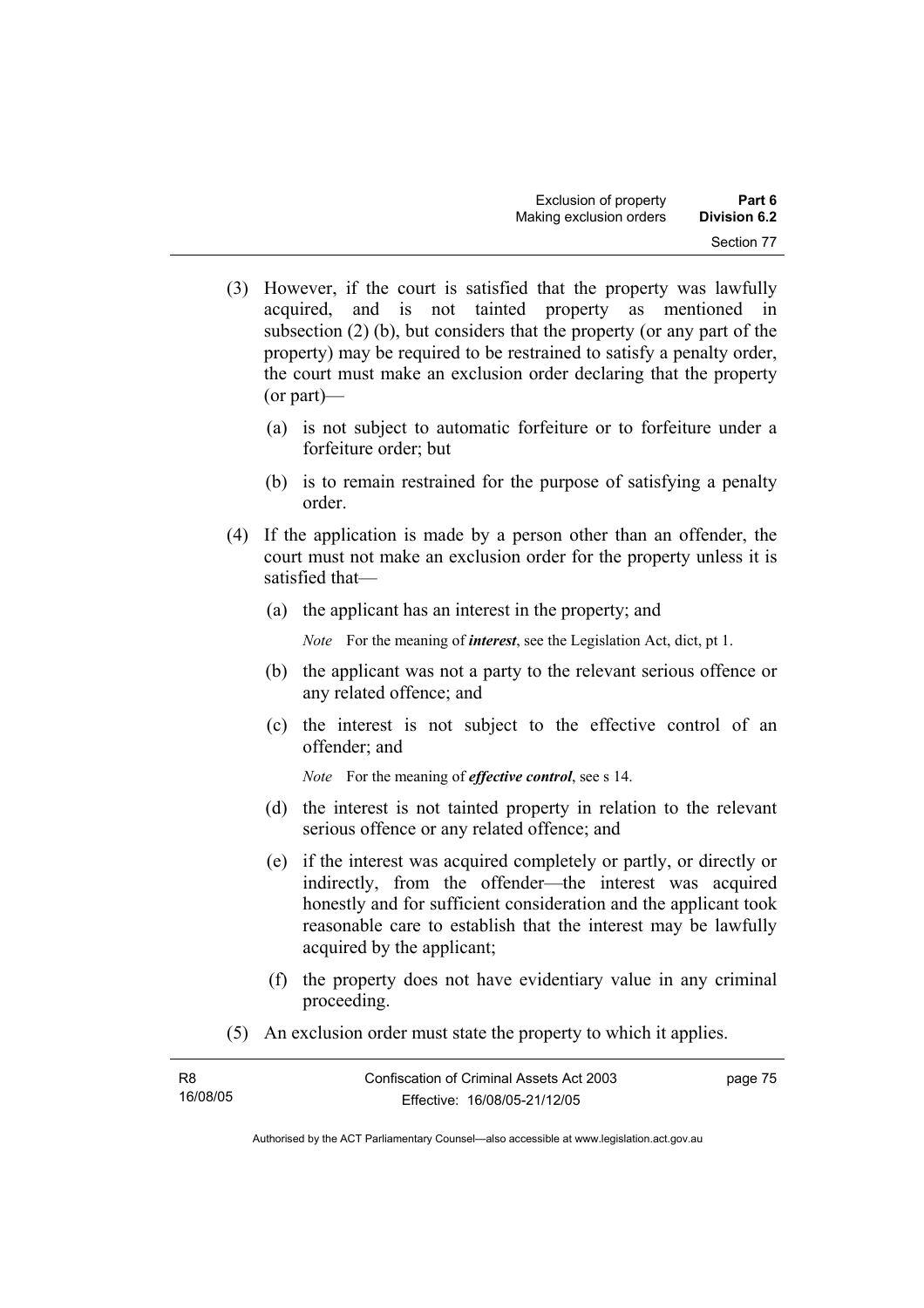# **78 Making of exclusion orders—unclaimed tainted property**

- (1) This section applies to an application for an exclusion order for unclaimed tainted property if—
	- (a) an unclaimed tainted property restraining order has been applied for in relation to the property; or
	- (b) the property has been restrained under an unclaimed tainted property restraining order (but not forfeited); or
	- (c) the property is subject to automatic forfeiture under division 5.3 (Automatic forfeiture—unclaimed tainted property).
- (2) The court must not make an exclusion order unless the court is satisfied that—
	- (a) the applicant for the exclusion order has an interest in the property; and

*Note* For the meaning of *interest*, see the Legislation Act, dict, pt 1.

- (b) the interest was lawfully acquired by the applicant; and
- (c) the interest is not tainted property in relation to any offence against a territory law, or a law of the Commonwealth, a State, another Territory or a foreign country; and

*Note* For the meaning of *in relation to*, see dict.

- (d) the interest is not required to be restrained to satisfy a penalty order; and
- (e) the property does not have evidentiary value in any criminal proceeding.
- (3) An exclusion order must state the property to which it applies.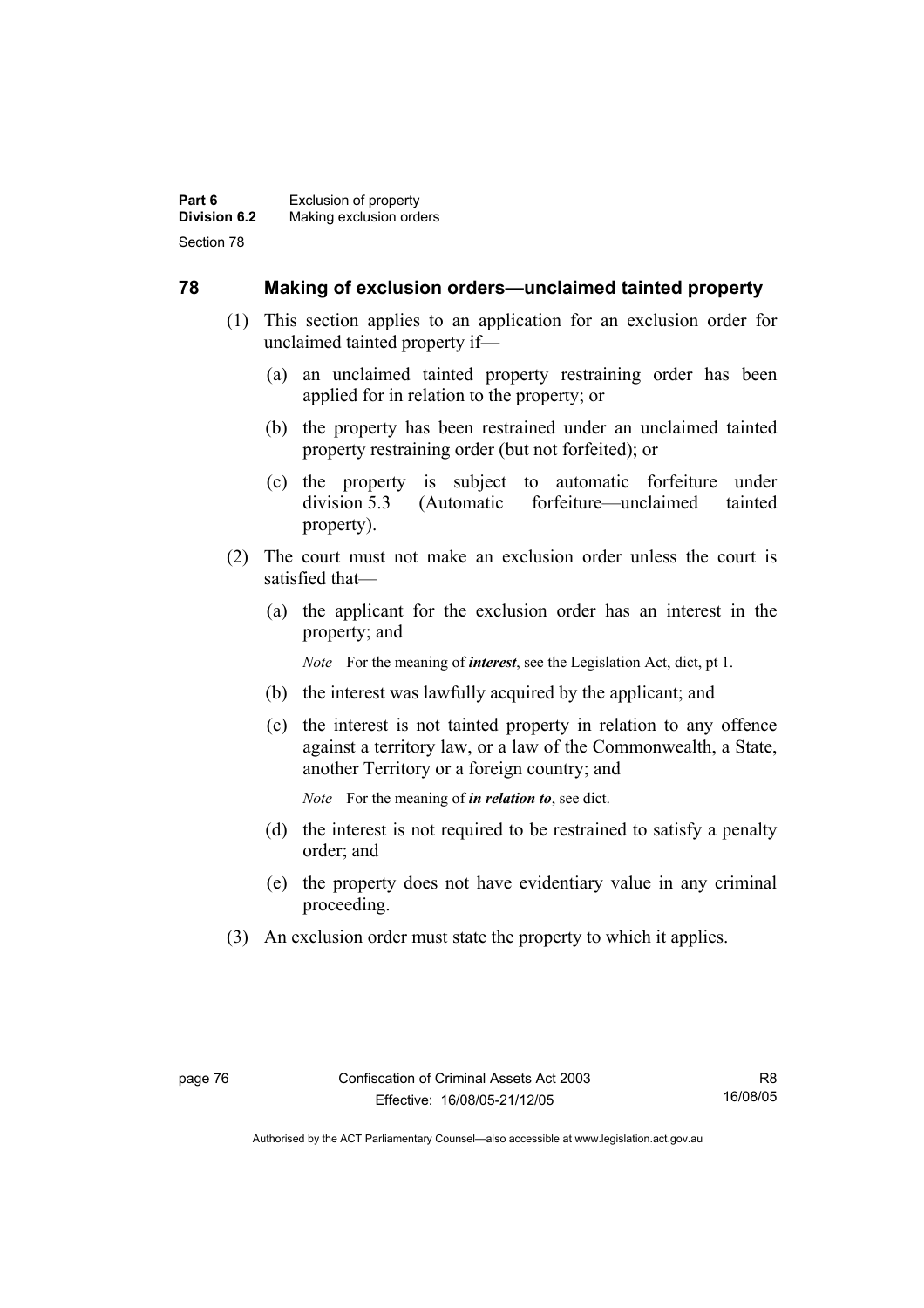# **Part 7** Penalty orders

# **Division 7.1 Benefits**

# **79 Meaning of** *commission* **of serious offence for pt 7**

In this part:

*commission*, of a serious offence, includes the alleged commission of the offence.

# **80 Meaning of** *benefits* **derived by an offender**

In this Act:

*benefits*, derived by an offender from the commission of an offence, means—

- (a) tainted property, except tainted property that was used, or was intended by the offender to be used, in relation to the commission of an offence, and property derived by anyone from that property; or
- (b) artistic profits allowed under section 81 (3) in relation to the offence; or
- (c) any service or other advantage derived by the offender from the commission of the offence.

### **Example for par (c)**

Mr Tres Adventuresome ran a small wholesale food business before becoming involved in illegal activity. He started to trade in gourmet foods as a cover for the commission of several offences involving the importation of cannabis into Australia. His move into the gourmet food trade could not have been achieved, and the offences could not have been committed, without key contacts (in the legitimate food trade) made by him. Because of the contacts, his legitimate business expanded considerably.

In the 12 months ending immediately before the commission of the earliest offence, Mr Adventuresome's income from the business was \$50 000. In the

page 77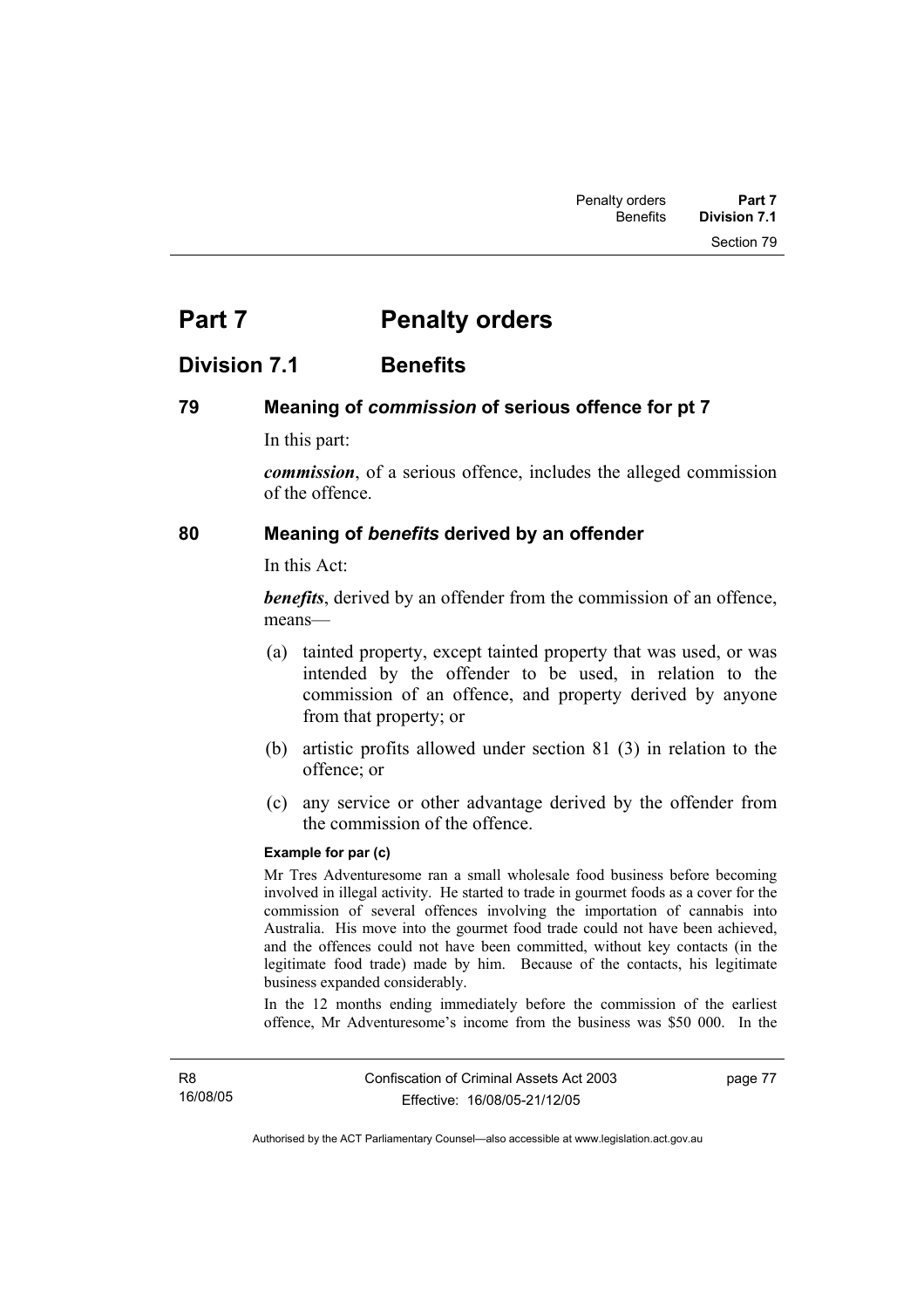| Part 7              | Penalty orders  |  |
|---------------------|-----------------|--|
| <b>Division 7.1</b> | <b>Benefits</b> |  |
| Section 81          |                 |  |

12 months after then, his income from legitimate business activity (unrelated to the offences) was \$200 000. This increase in activity is entirely because of continuing (legitimate) working relationships with those key contacts.

The difference of \$150 000 is the value of a benefit derived from the commission of the offences by Mr Adventuresome because his relationship with the key contacts is an advantage derived by him from their commission.

- *Note 1 Derived* includes obtained because of an understanding or a particular outcome being made known (see s 12).
- *Note 2* For the assessment of the value of benefits, see div 7.3.
- *Note 3* An example is part of the Act, is not exhaustive and may extend, but does not limit, the meaning of the provision in which it appears (see Legislation Act, s 126 and s 132).

# **81 Meaning of** *artistic profits*

(1) In this Act:

*artistic profits*, derived by an offender from the commission of an offence, means property, or any service or other advantage, derived from the commercial exploitation of—

- (a) the notoriety of the offender, or someone else involved in the commission of the offence (*another involved person*), that results from the offence; or
- (b) the depiction of the offence or the circumstances surrounding the offence; or
- (c) an expression of the thoughts, opinions or emotions of the offender, or another involved person, about the offence.
- (2) The commercial exploitation may be by any means, including, for example, in—
	- (a) a visual recording (for example, a film, slide, videotape, videodisc or anything else from which a visual image can be produced); or
	- (b) a sound recording (for example, a compact disc, tape, record or anything else from which words or sounds can produced); or

| page 78 | Confiscation of Criminal Assets Act 2003 | R8       |
|---------|------------------------------------------|----------|
|         | Effective: 16/08/05-21/12/05             | 16/08/05 |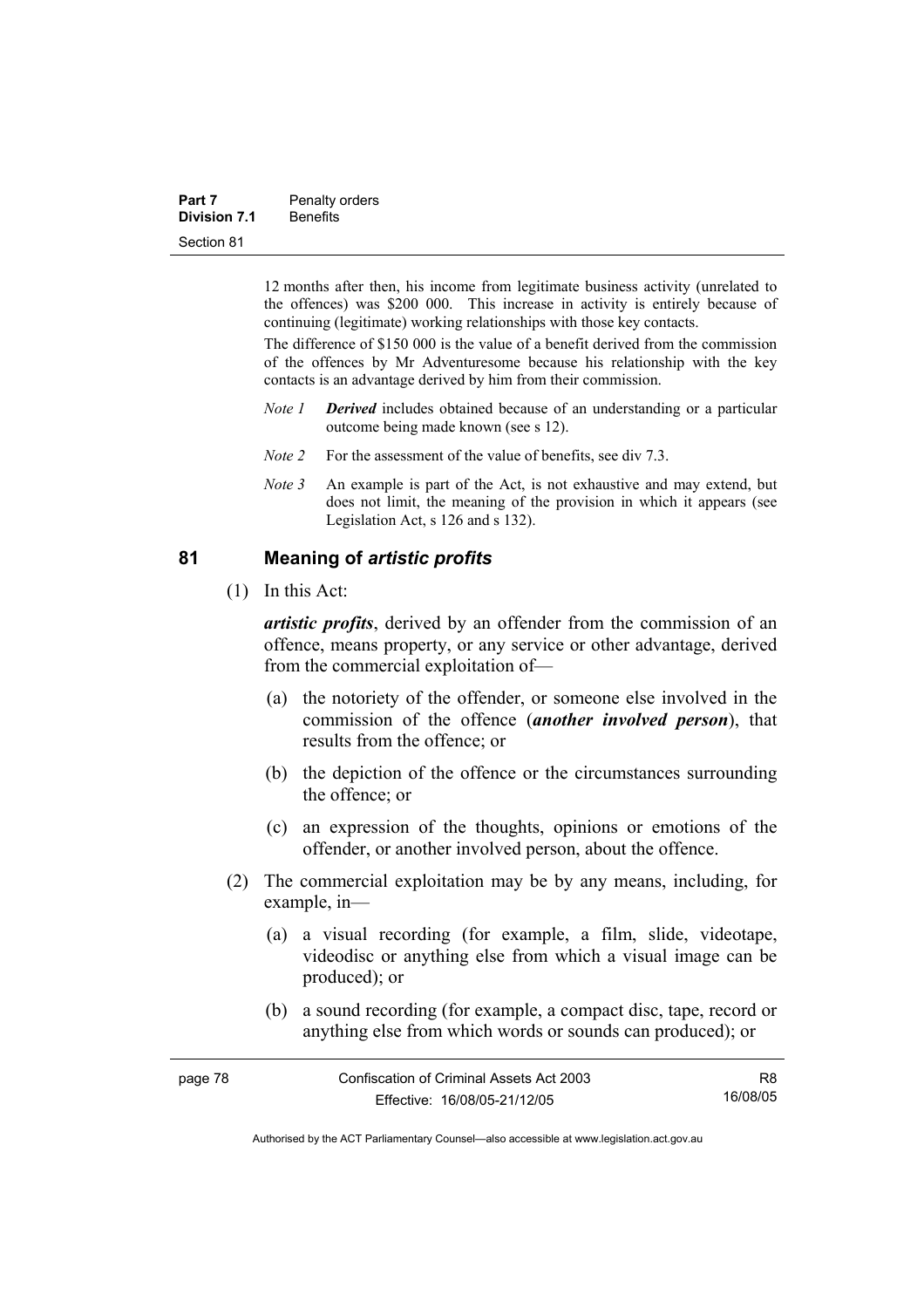- (c) printed material (for example, a book, newspaper, magazine or any other written or pictorial matter); or
- (d) a radio or television production; or
- (e) live entertainment of any kind (for example, a public presentation or speech).
- *Note* An example is part of the Act, is not exhaustive and may extend, but does not limit, the meaning of the provision in which it appears (see Legislation Act, s 126 and s 132).
- (3) A relevant court must allow artistic profits as benefits for section 80 (b) (Meaning of *benefits* derived by an offender), unless it is satisfied that it would not be in the public interest to do so.
- (4) In deciding whether it would not be in the public interest to allow artistic profits as benefits, the court must have regard to the following matters:
	- (a) the purposes of this Act;
	- (b) whether the commercial exploitation has any general social or educational value;
	- (c) the nature and purposes of the commercial exploitation, including its use for research, educational or rehabilitation purposes;
	- (d) the seriousness of the offence;
	- (e) how long ago the offence was committed.
- (5) Subsection (4) does not limit the matters to which the court may have regard.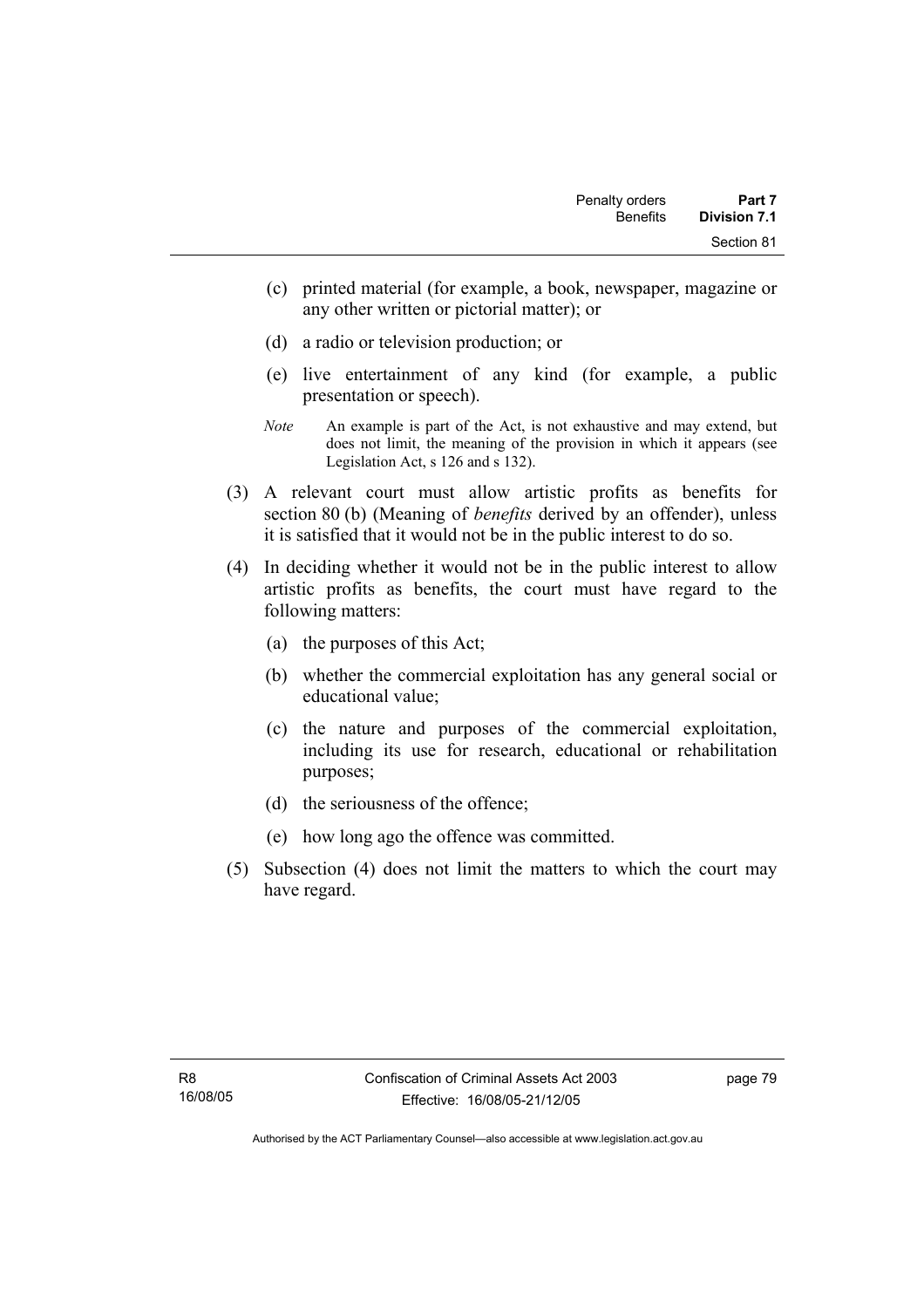**Part 7** Penalty orders **Division 7.2** Making penalty orders Section 82

# **Division 7.2 Making penalty orders**

*Note* For general provisions about a proceeding for a penalty order (which is a confiscation proceeding—see s 236), see pt 14.

### **82 Meaning of** *penalty order*

In this Act:

*penalty order* means an order under this division for the payment by an offender of the value of benefits derived by an offender from the commission of an offence.

# **83 Penalty orders—application**

- (1) The DPP may apply to a relevant court for a penalty order in relation to the commission of an indictable offence by an offender.
	- *Note 1 Commission*, of a serious offence, includes the alleged commission of the offence (see s 79).
	- *Note 2 Indictable offence* includes an offence against the law of the Commonwealth, a State or another Territory that may be dealt with under a law of the Commonwealth, the State or the other Territory as an indictable offence (see s 13 (2)).
	- *Note 3 Offender* includes a corporation, see dict.
- (2) The application may be made before or after, or at the same time as, any conviction of the offender for the offence.
- (3) However, if the person has been convicted of the offence, the DPP must make the application within 2 years after the day of the conviction.
	- *Note* The court may allow leave for an application to be made after the time fixed by this section in certain circumstances (see s 246).
- (4) Subsection (3) does not apply to an application for an artistic profits restraining order.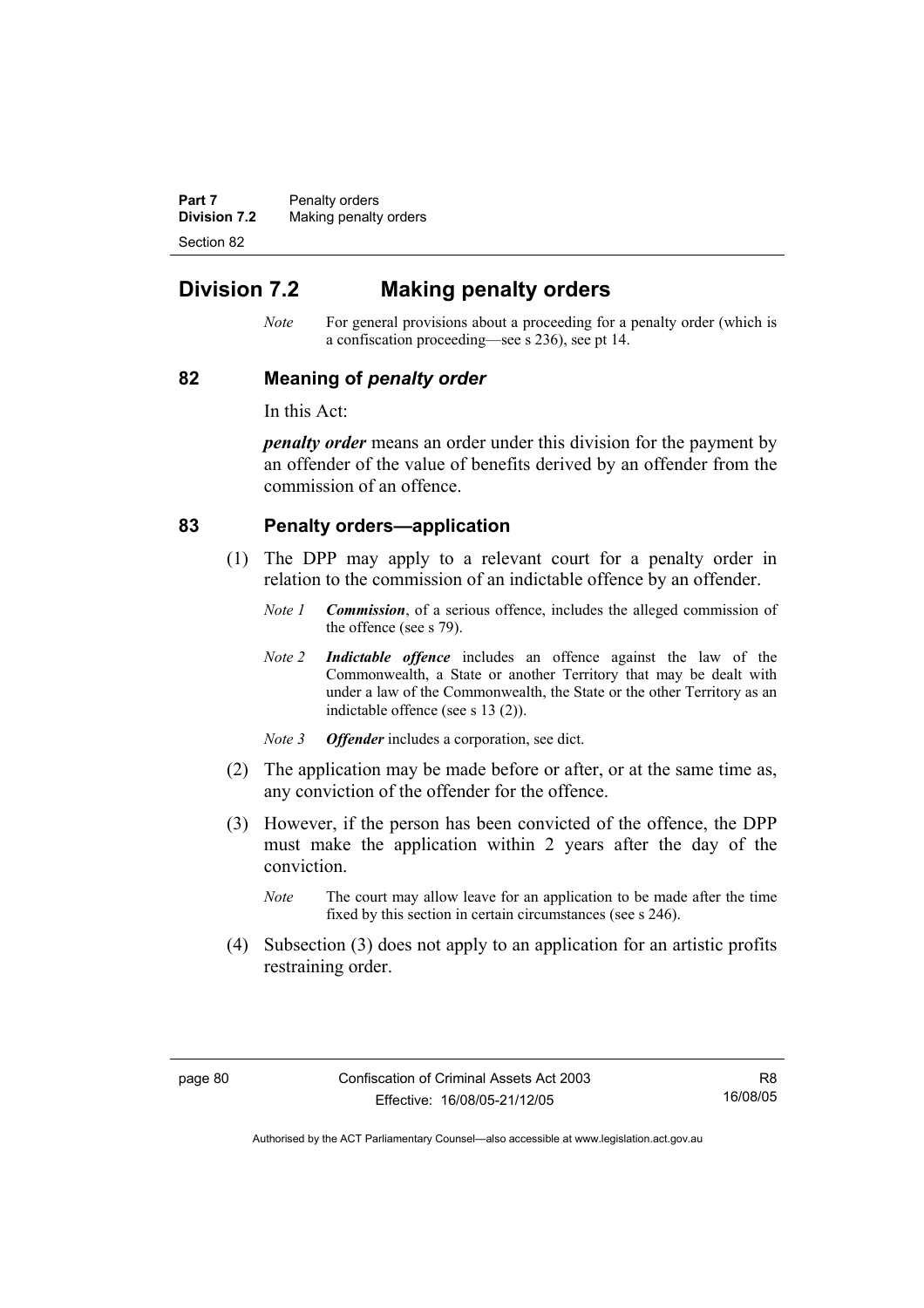# **84 Penalty orders—offenders convicted of ordinary indictable offences**

- (1) On application under section 83, the relevant court must make an order under this section for the payment by the offender of the value of benefits derived by the offender from the commission of an ordinary indictable offence if satisfied that—
	- (a) the offender has been convicted of the offence or a related ordinary indictable offence; and
	- (b) the offender has not been cleared of the offence of which the offender was convicted.
- (2) To remove any doubt, a relevant court may make an order under this section that relates only to artistic profits.

# **85 Penalty orders—commission of serious offences**

- (1) On application under section 83, the court must make an order under this section for the payment by the offender of the value of benefits derived by the offender from the commission of a serious offence if the court is satisfied on the balance of probabilities—
	- (a) for an application for a penalty order that relates only to artistic profits—that the offender committed a serious offence at any time; and
	- (b) for any other application—that the offender committed a serious offence within the relevant period.
	- *Note 1* For the meaning of *relevant period*, see s (5).
	- *Note 2* The court must be satisfied on the balance of probabilities about the commission of the offence because confiscation proceedings are civil, not criminal (see s 237).
- (2) To remove any doubt, if the relevant court is satisfied that the offender committed a serious offence within the relevant period, the court must not refuse to make a penalty order only because it is not satisfied—

page 81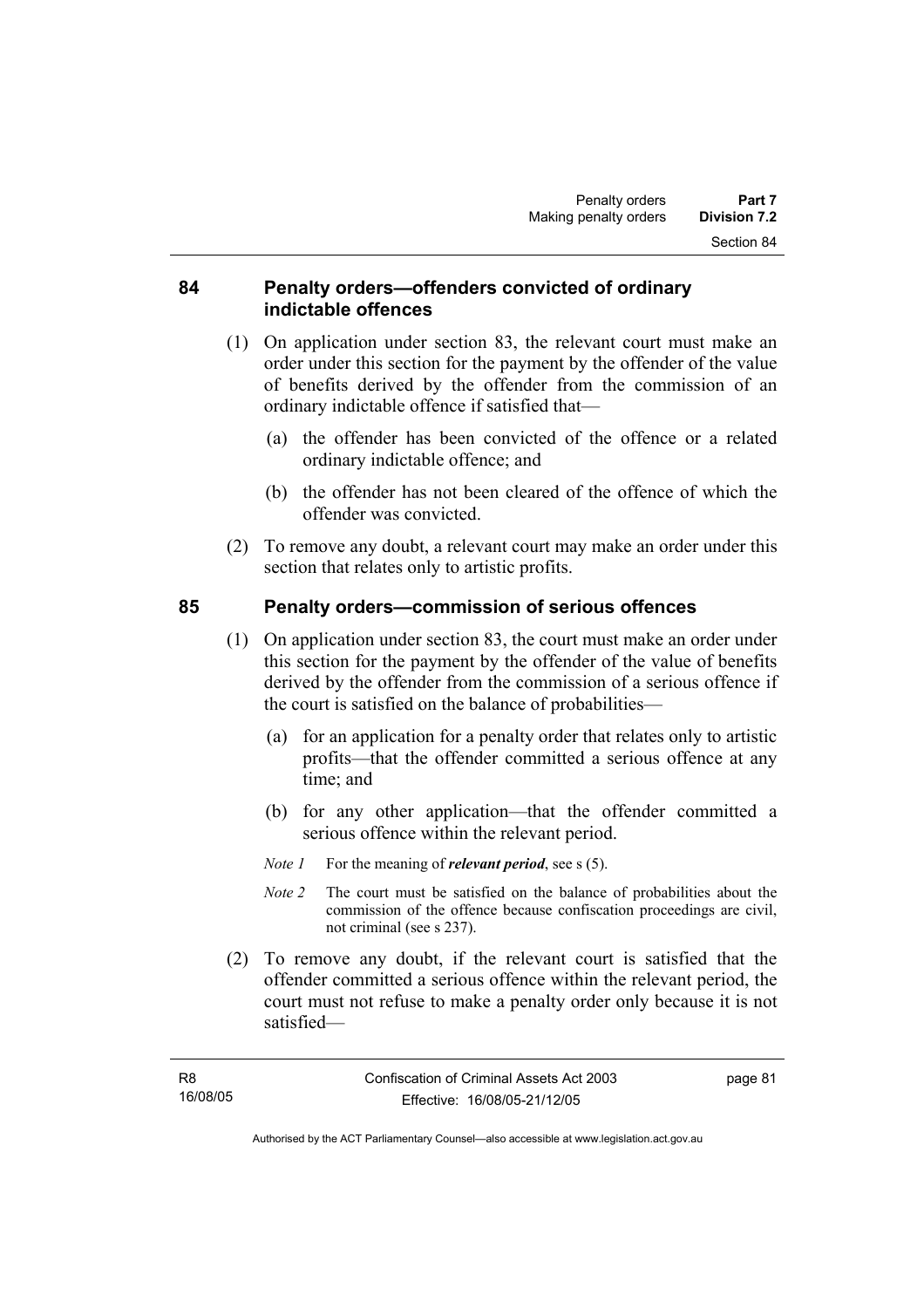- (a) that a particular serious offence was committed by the offender within the relevant period; or
- (b) that the offence was committed on any particular day or time within the relevant period.
- (3) Also, to remove any doubt, the relevant court must not refuse to make a penalty order in relation to the serious offence only because—
	- (a) an indictment has not been presented against the offender for the offence; or
	- (b) the offender has not been convicted of the offence; or
	- (c) the offender has been cleared of the offence, including being cleared after having been convicted of the offence; or
	- (d) a doubt is raised about whether the offender committed the offence.
	- *Note Indictment* is defined in the Legislation Act, dict, pt 1 as including an information. (See also that Act, dict, pt 1, def *present*.)
- (4) Further, to remove any doubt, the relevant court must not refuse to make a penalty order only because—
	- (a) a relevant court had previously made a penalty order under this section in relation to the offender for the same serious offence (or a related offence); and
	- (b) the order had later ended because the offender was cleared of the offence.
	- *Note* The earlier penalty order would have ended when the offender was cleared (see s 98 (a)).
- (5) In this section:

### *relevant period* means—

 (a) if a restraining order is in force over any property in relation to the serious offence—

| page 82 | Confiscation of Criminal Assets Act 2003 | R8       |
|---------|------------------------------------------|----------|
|         | Effective: 16/08/05-21/12/05             | 16/08/05 |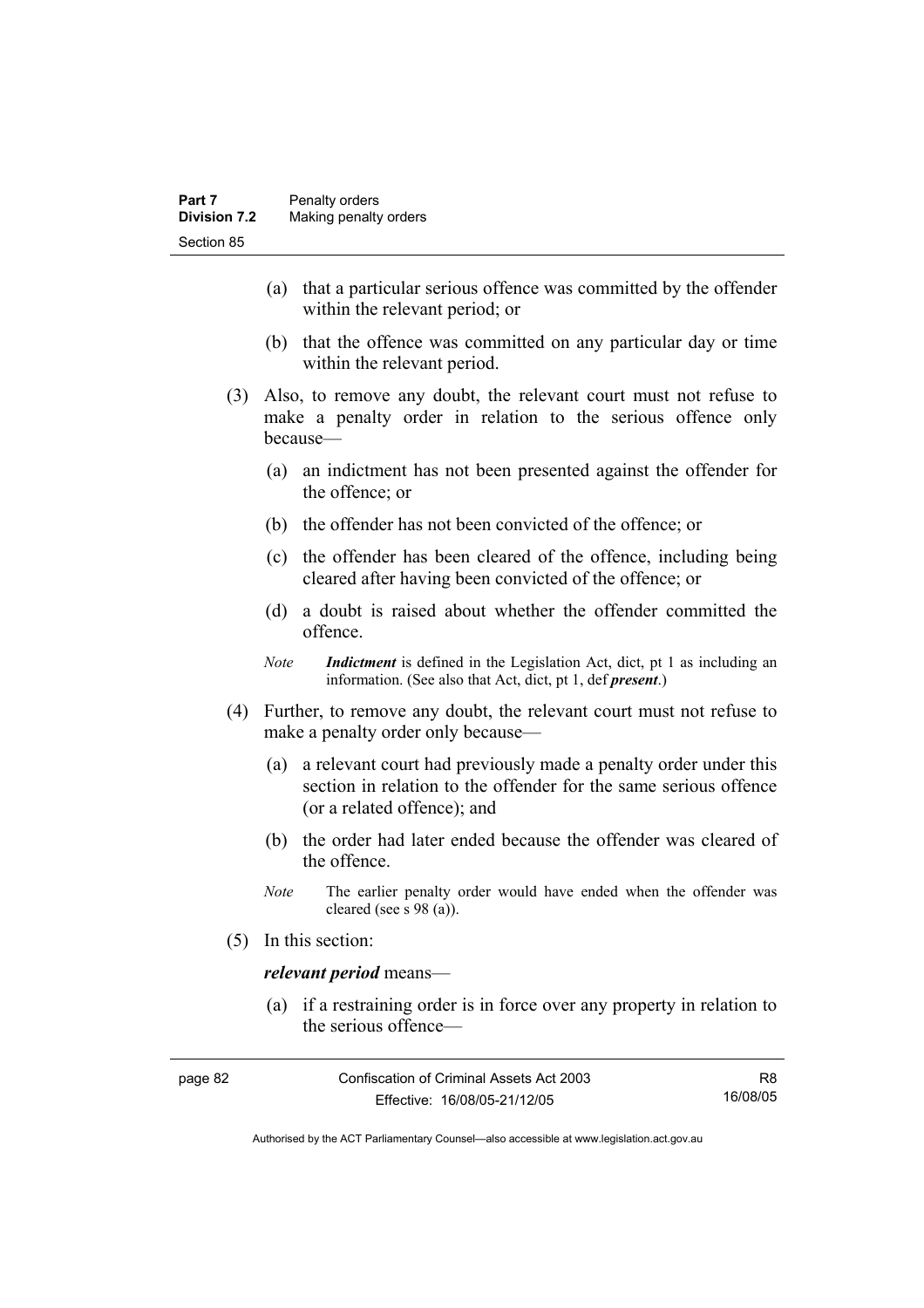- (i) 6 years before the day the application to restrain the property was made; or
- (ii) if an extended period for making the restraining order application was allowed under section 246 (Confiscation proceedings—time extensions for applications)—the total of the 6-year period and the extended period; or
- (b) if a restraining order is not in force over any property in relation to the serious offence—
	- (i) 6 years before the day the application for the penalty order was made; or
	- (ii) if an extended period for making the penalty order application was allowed under section 246—the total of the 6-year period and the extended period.

# **86 Penalty orders—amount of penalty**

(1) In making a penalty order in relation to an offence, the court must—

- (a) assess under division 7.3 (Value of benefits) the value of any benefits (the *assessed value*) derived by the offender from the commission of the offence and any related offence; and
- (b) order the offender to pay the Territory the amount worked out under subsection (2).
- (2) The amount payable under the penalty order is the assessed value less any amount by which the assessed value is reduced under subsection (3).
- (3) The assessed value in relation to the offence or any related offence may be reduced if the court is satisfied that it is just and equitable that the assessed value should be reduced by any of the following amounts: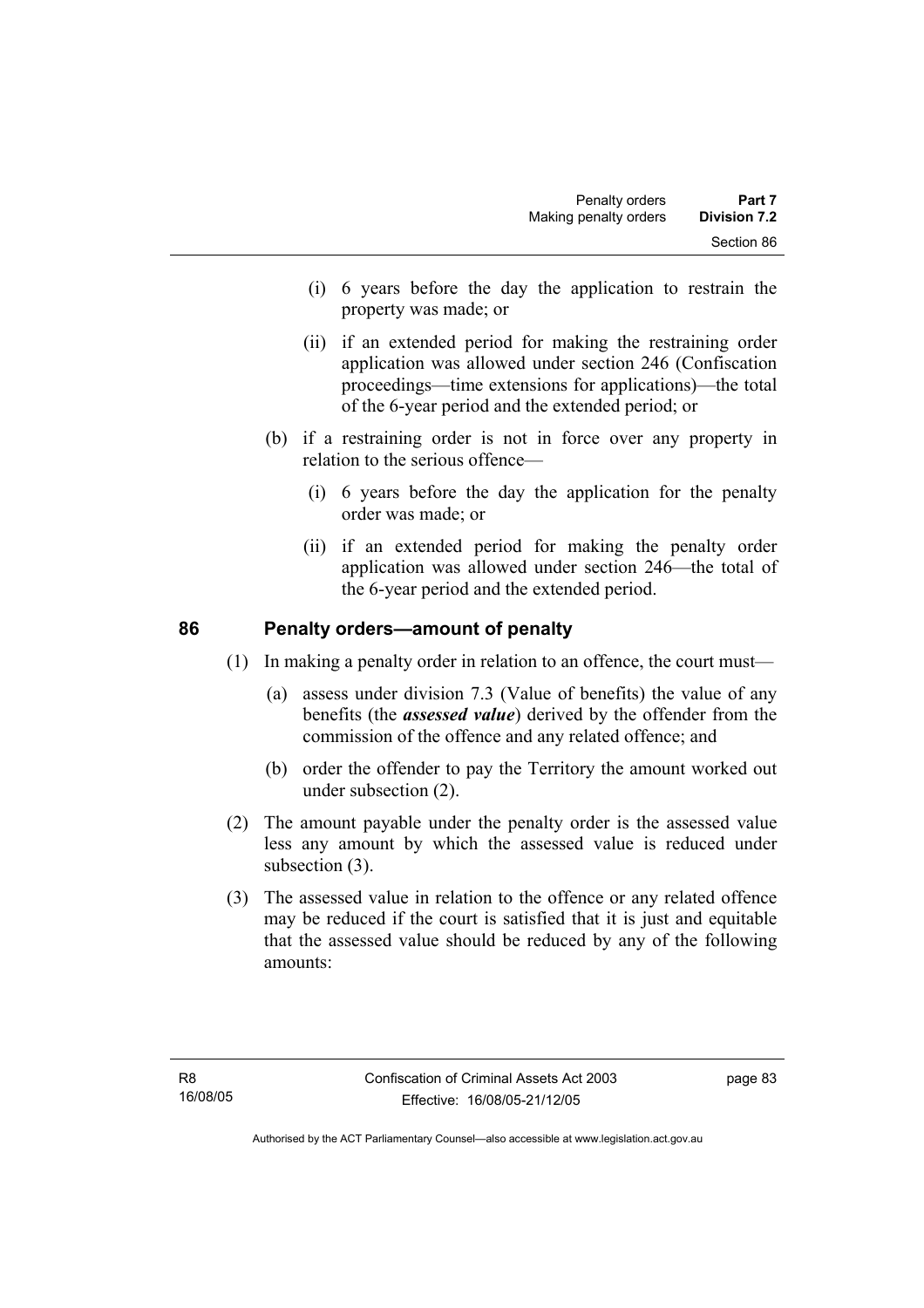(a) the value of property subject to forfeiture under this Act or a corresponding law;

*Note* For the meaning of *subject to forfeiture*, see s 73.

- (b) the value of property forfeited under this Act or a corresponding law;
- (c) the amount of any other penalty order, or any other financial penalty (however described) under a corresponding law;
- (d) any amount payable by the offender under a reparation order under the *Crimes Act 1900*, section 350, or any corresponding order made under the law of the Commonwealth, a State or another Territory;
- (e) any amount payable by the offender for restitution, compensation or damages, other than any fine imposed by a court;
- (f) any amount of tax payable under a law of the Territory, the Commonwealth, a State, another Territory or a foreign country in relation to the benefits.

# **87 Penalty orders—contents**

- (1) A penalty order must state—
	- (a) the amount of the penalty payable under the order; and
	- (b) the person by whom the penalty is payable.
- (2) A failure by a relevant court to comply with this section does not invalidate the penalty order or any action by anyone to satisfy the penalty order.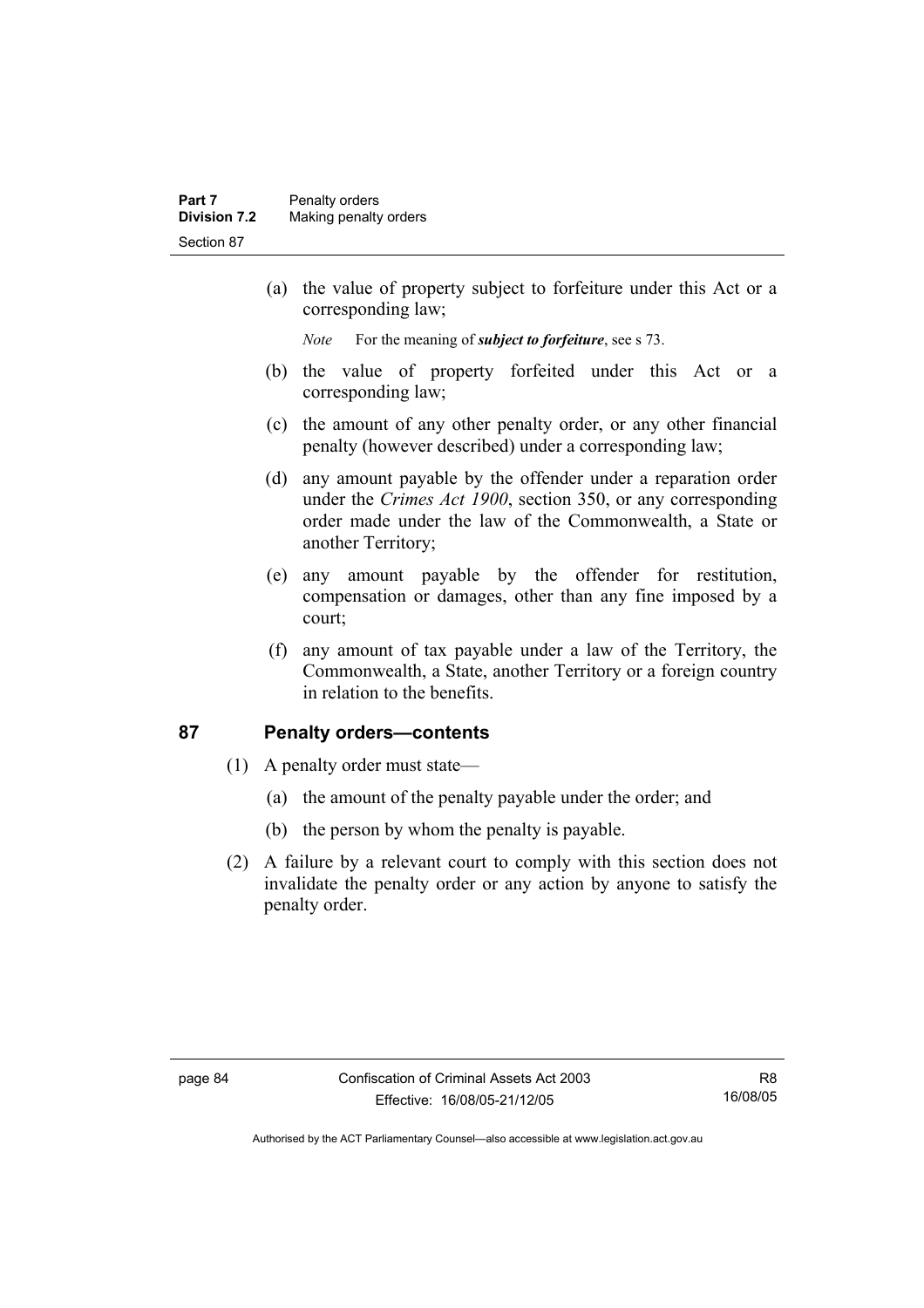### **88 Penalty orders—enforceable as judgment debt**

The amount ordered to be paid by a relevant court under a penalty order is a judgment debt owing to the Territory.

*Note* Any restrained property is automatically charged with the amount of the penalty order, and may be sold to satisfy the order (see div 7.4).

**89 Penalty orders—variation for reassessed value of benefits** 

> On application by the person by whom the penalty under a penalty order is payable or the DPP, a relevant court may make an order varying the order to reflect the value of the relevant benefits as reassessed at the time the varying order is made.

#### **Examples**

- 1 The amount of the penalty order is reduced by the value of forfeited property (see s 86 (3) (b)). The order for the forfeiture is overturned by a court in a later proceeding. The relevant court may vary the penalty order to increase the amount of the penalty order by the value of the forfeited property.
- 2 The amount of the penalty order is reduced by an amount of tax payable by the offender in relation to a benefit (see s  $86$  (3) (f)). The amount of tax is reduced on a review by the commissioner of taxation. The relevant court may vary the penalty order to increase the amount of the penalty order by the reduced amount of tax.
- 3 If, in example 2, the amount of the tax payable had been increased on review, the court may vary the penalty order to reduce the amount of the penalty order by the amount of the increased tax.
- *Note* An example is part of the Act, is not exhaustive and may extend, but does not limit, the meaning of the provision in which it appears (see Legislation Act, s 126 and s 132).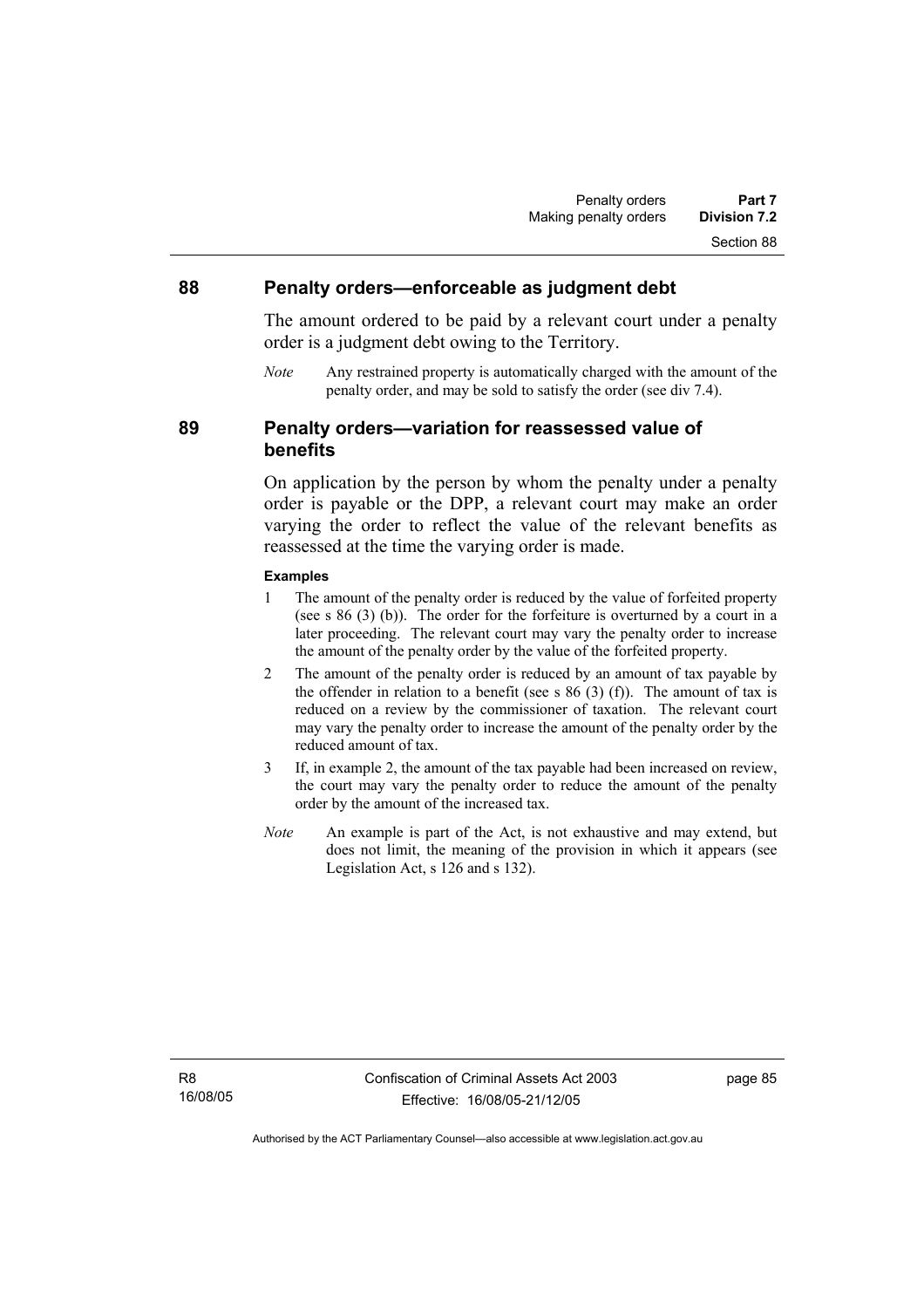**Part 7** Penalty orders **Division 7.3** Value of benefits Section 90

# **Division 7.3 Value of benefits**

# **90 Meaning of** *narcotic substance* **and** *property* **for div 7.3**

In this division:

*narcotic substance*—see the *Customs Act 1901* (Cwlth), section 4, and includes anything prescribed by regulation for this definition.

*property*, of an offender, includes—

- (a) property subject to the effective control of the offender; and
- (b) property that, immediately before it vested in the trustee for the property under the *Bankruptcy Act 1966* (Cwlth), was the offender's property.

*Note* For the meaning of *effective control*, see s 14.

# **91 Presumed value of benefits—ordinary indictable offence**

- (1) This section applies to the assessment of the value of benefits derived by an offender from the commission of an ordinary indictable offence (or ordinary indictable offences).
- (2) The value of the benefits derived by the offender from the commission of the offence (or offences) is—
	- (a) if evidence is given about any increase in value of the offender's property since immediately before the offence (or the earliest offence) was committed—taken to be not less than the amount of the greatest increase in value of which evidence is given; and
	- (b) in any case—taken to include the value of any narcotic substance to which the offence (or offences) relates.

#### **Example for par (a)**

An offender has committed an ordinary indictable offence. Just before beginning to commit the offence, the value of the offender's property was \$50 000. Two months after the offence began to be committed, the value of the offender's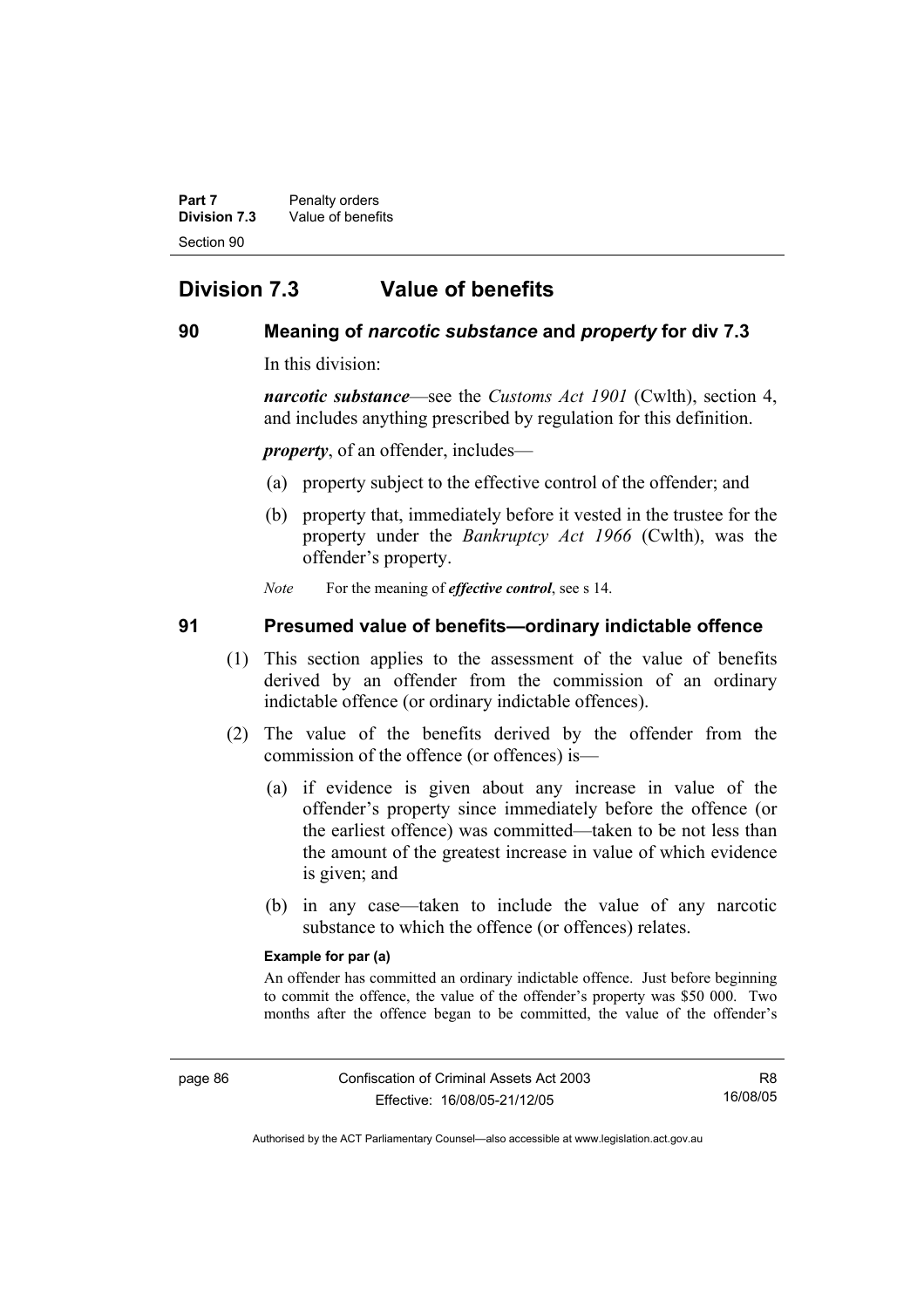property was \$150 000. At the time of the application for the penalty order, however, the offender's property was only worth \$75 000.

The 'greatest increase' in the total value of the offender's property since immediately before the offence was committed is \$100 000 (\$150 000 minus \$50 000).

- *Note 1* An example is part of the Act, is not exhaustive and may extend, but does not limit, the meaning of the provision in which it appears (see Legislation Act, s 126 and s 132).
- *Note 2* For the valuation of narcotic substances, see s 93 (3) and (4).
- (3) However, the value of the benefits is taken not to include any part (or all) of the increase in value if the offender satisfies the court that the part (or all) of the increase was from either—
	- (a) property that—
		- (i) was lawfully acquired by the offender; and
		- (ii) is not tainted property in relation to any offence against a territory law, or a law of the Commonwealth, a State, another Territory or a foreign country; or
	- (b) benefits that were lawfully acquired by the offender.
	- *Note* For the meaning of *in relation to*, see dict.
- (4) This section does not apply in relation to a penalty order relating only to artistic profits.

# **92 Presumed value of benefits—serious offence**

- (1) This section applies to the assessment of the value of benefits derived by an offender from the commission of a serious offence (or serious offences).
	- *Note Commission*, of a serious offence, includes the alleged commission of the offence (see s 79).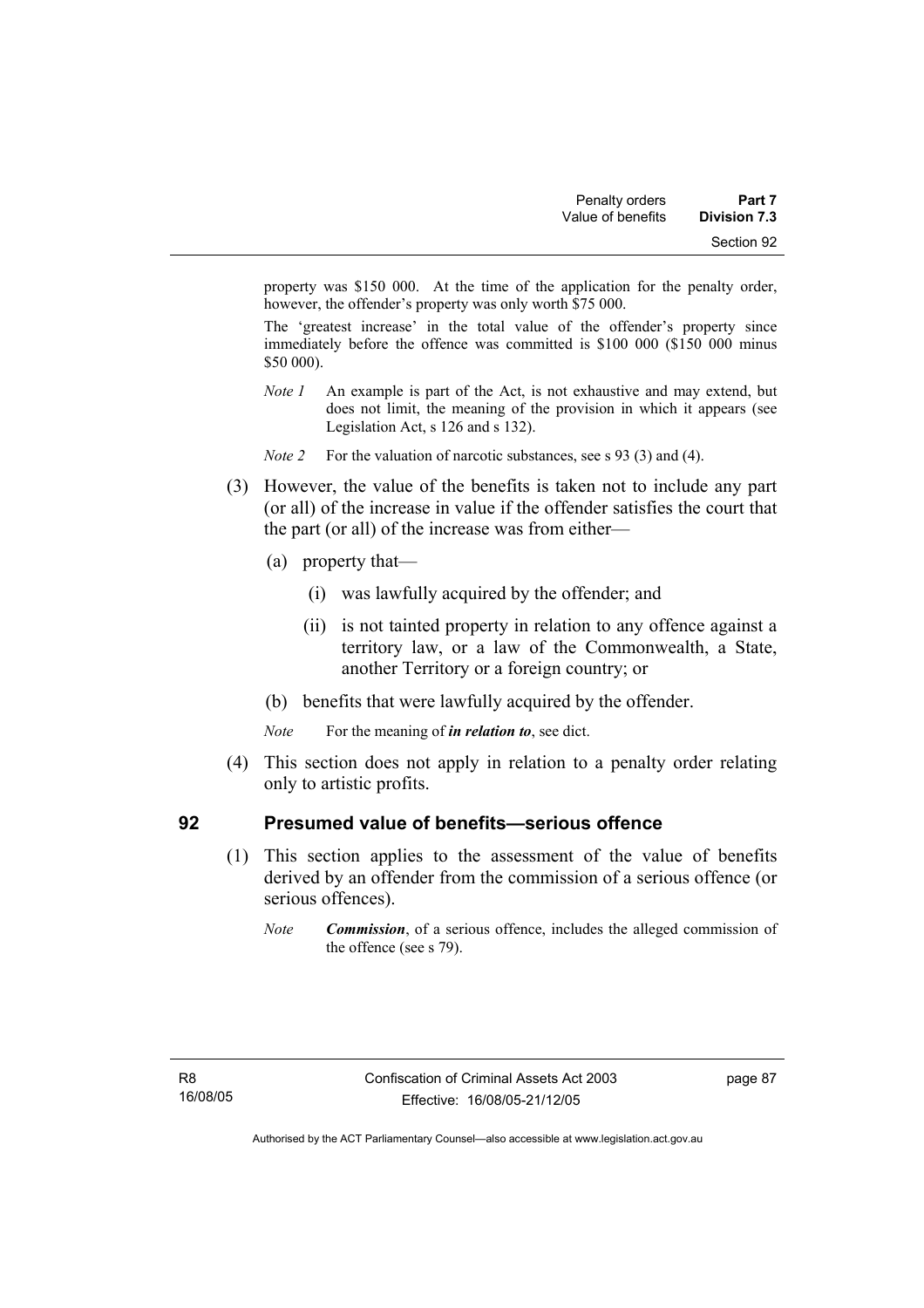- (2) The value of the benefits derived from the offence (or offences) is taken to include the following:
	- (a) the value of all of the offender's property on the day the application was made;
	- (b) the value of any other property held by the offender within the shorter of the following periods:
		- (i) between the day the offence (or the earliest offence) was committed and the day the application was made;
		- (ii) 6 years immediately before the day the application was made;
	- (c) the value of any narcotic substance to which the offence (or offences) relate;

- (d) all of the person's expenditure during the relevant period under paragraph (b) (other than expenditure to the extent that it resulted in the acquisition of property mentioned in paragraph (a) or (b)).
- (3) However, subsection (2) does not apply to particular property if the offender satisfies the court that the property—
	- (a) was lawfully acquired by the offender; and
	- (b) is not tainted property in relation to any offence against a territory law, or a law of the Commonwealth, a State, another Territory or a foreign country.

*Note* For the meaning of *in relation to*, see dict.

- (4) Also, subsection (2) does not apply to particular expenditure if the offender satisfies the court that the expenditure—
	- (a) was derived from property or benefits lawfully acquired by the offender; and

*Note* For the valuation of narcotic substances, see s 93 (3) and  $(4)$ .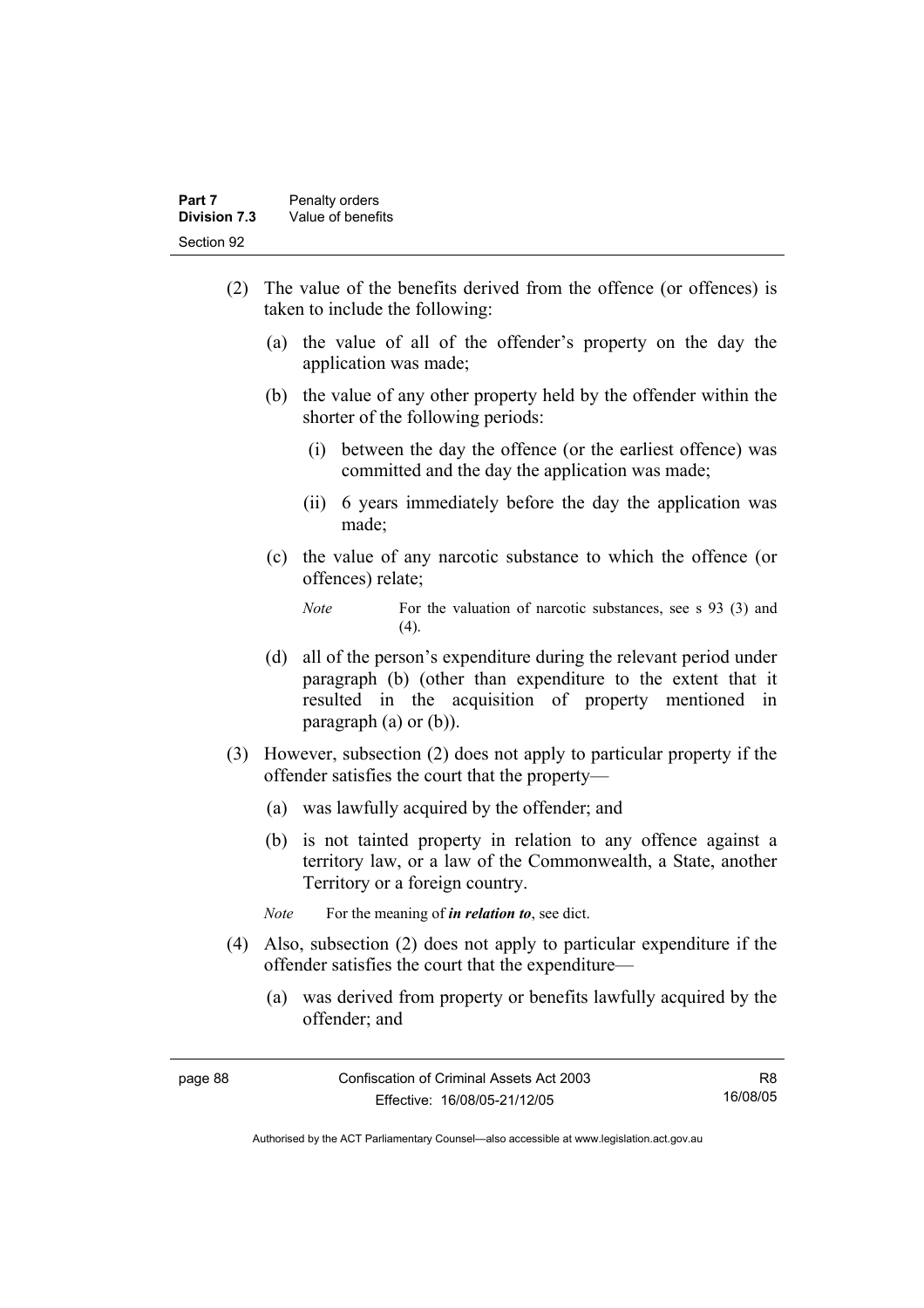- (b) the property from which the expenditure was derived is not tainted property in relation to any offence against a territory law, or a law of the Commonwealth, a State, another Territory or a foreign country.
- (5) For subsection (2) (b) (i), if a serious offence was committed over more than 1 day, the reference in the subparagraph to the day the offence was committed is a reference to the day the offence was begun to be committed.
- (6) This section does not apply in relation to a penalty order relating only to artistic profits.

# **93 Value of benefits—relevant matters**

 (1) In assessing the value of a benefit derived from the commission of an offence and any related offences, the relevant court may have regard to any relevant matters.

### **Examples of relevant matters**

- 1 an increase in the income or profits of the offender in comparable periods before and after the offence was committed (see s 80, example for par (c))
- 2 an increase in the value of property held by the offender because of the benefit, taking into account any relevant variation in the purchasing power of money
- 3 the value of the offender's property before, during and after the commission of the offence
- 4 the income and expenditure of the offender before, during and after the commission of the offence
- 5 the part of the benefit derived from the commission of the offence and the part derived from other sources
- *Note* An example is part of the Act, is not exhaustive and may extend, but does not limit, the meaning of the provision in which it appears (see Legislation Act, s 126 and s 132).
- (2) The court must assess the value of a benefit by reference to the highest value the benefit has had since the commission of the offence or a related offence, unless the court is satisfied that the

page 89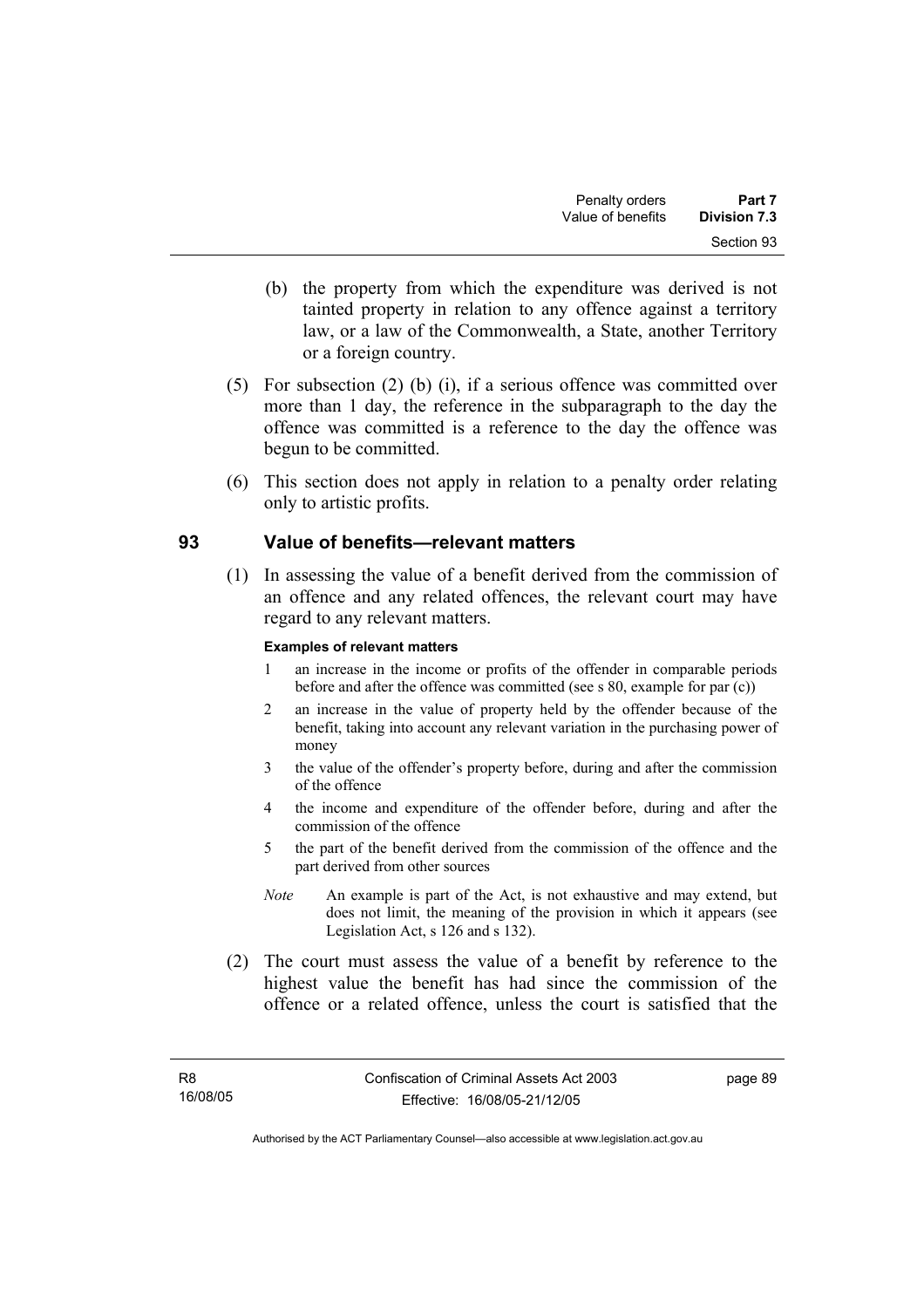benefit should be valued differently having regard to the purposes of this Act.

#### **Examples**

- 1 An offender derives a benefit worth \$10 000 from the commission of an offence. If the benefit had been derived at the time of valuation for a penalty order proceeding 2 years later, the benefit would have been worth \$11 000 (because of inflation). The court may assess the value of the benefit as \$11 000 rather than \$10 000.
- 2 The offence to which benefits relate is an ordinary indictable offence. However, the offender later committed a related offence that was a serious offence. The court may have regard to the highest value of the benefits since the commission of the ordinary indictable offence.
- (3) At the hearing of an application for a penalty order, a law enforcement officer who is experienced in the investigation of narcotic offences may testify, to the best of the officer's information, knowledge and belief—
	- (a) in relation to the amount that was the market value of a narcotic substance at a particular time or during a particular period; or
	- (b) in relation to the amount, or the range of amounts, ordinarily paid at a particular time or during a particular period, for the doing of anything in relation to a narcotic substance.
- (4) The law enforcement officer's testimony under subsection (3)—
	- (a) is admissible at the hearing despite any rule of law or practice about hearsay evidence; and
	- (b) is prima facie evidence of the matters testified.
- (5) In this section:

*law enforcement officer* means—

- (a) a police officer; or
- (b) an officer of Customs under the *Customs Act 1901* (Cwlth).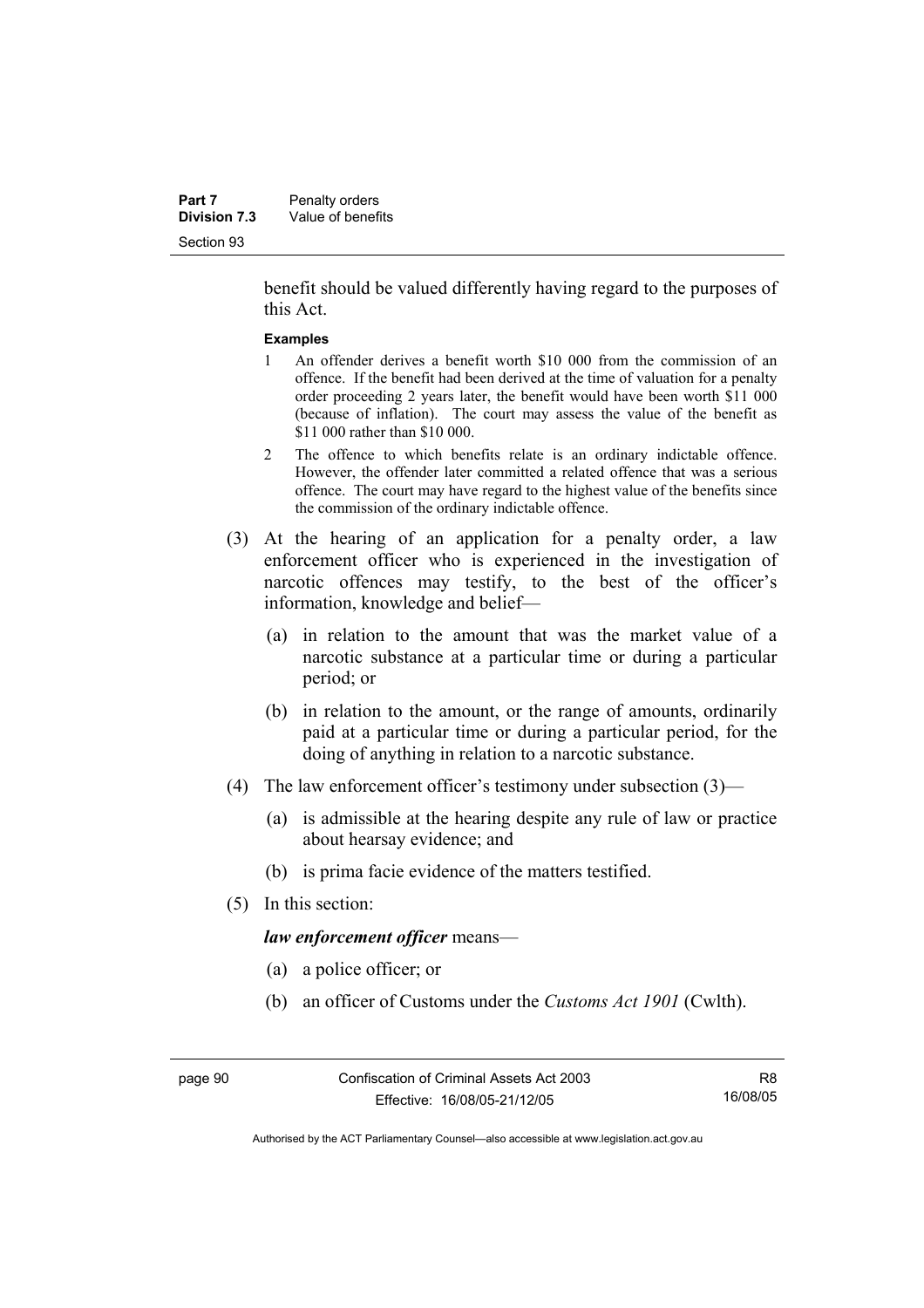# **Division 7.4 Satisfaction of penalty order**

# **94 Creation of penalty charge over restrained property**

- (1) This section applies if, in relation to an offence—
	- (a) a restraining order is made; and
	- (b) a penalty order is made.
- (2) On the making of the later of the orders, all of the restrained property is automatically charged to secure the payment to the Territory of the amount of the penalty order.
	- *Note 1* An interstate penalty charge is taken to be a penalty charge under this Act (see s 139).
	- *Note* If the penalty charge is over restrained property that may be recorded in a statutory property register, details of the restraining order may be recorded in the register under s 50.
- (3) If the restraining order is varied after the penalty order is made to add more property, the additional property is also automatically charged to secure payment to the Territory of the amount of the penalty order.
- (4) A charge on property created by this section (a *penalty charge*)—
	- (a) is subject to every encumbrance on the property that came into existence before the charge and that would have priority over the charge if this subsection had not been enacted; and
	- (b) has priority over all other encumbrances; and
	- (c) is not affected by any change in the ownership of the property unless the change in ownership ends the penalty charge under section 95 (c) or  $(d)$ .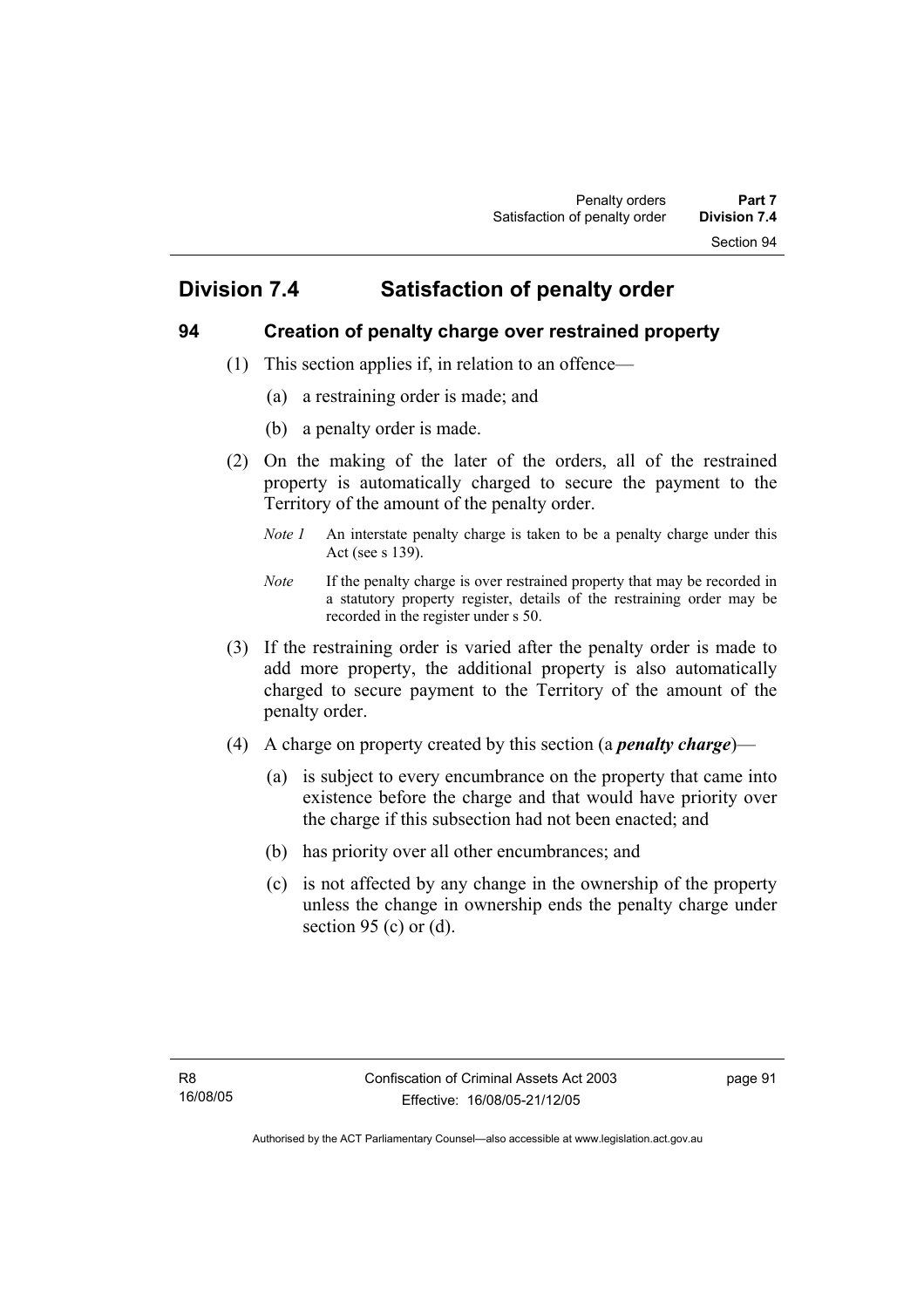#### **Part 7** Penalty orders **Division 7.4** Satisfaction of penalty order Section 95

### **95 When penalty charge over property ends**

A penalty charge over property ends when the earliest of the following events happens:

- (a) the penalty order for which the charge was created ends;
	- *Note* For when a penalty order ends, see s 98. See also the example to this section.
- (b) the restraining order over the property ends;
	- *Note* For when restraining orders end, see div 4.3. See also the example to this section.
- (c) the property is sold, or otherwise disposed of, with the consent of—
	- (i) the relevant court that made the penalty order; or
	- (ii) if a trustee (including the public trustee) controls the property—the trustee;
- (d) the property is sold to a purchaser who—
	- (i) buys the property honestly and for sufficient consideration; and
	- (ii) at the time of the purchase, has no notice of the charge.

#### **Example of end of restraining order and penalty order**

If a penalty order is made in relation to an ordinary indictable offence of which the offender was convicted, both the restraining order and the penalty order end if the conviction is later quashed (see s 47 and s 98).

- *Note 1* If the restraining order over the charged property is registered in a statutory property register, anyone who buys the property is taken to have notice of the charge (see s 50 (3)).
- *Note 2* An example is part of the Act, is not exhaustive and may extend, but does not limit, the meaning of the provision in which it appears (see Legislation Act, s 126 and s 132).

Authorised by the ACT Parliamentary Counsel—also accessible at www.legislation.act.gov.au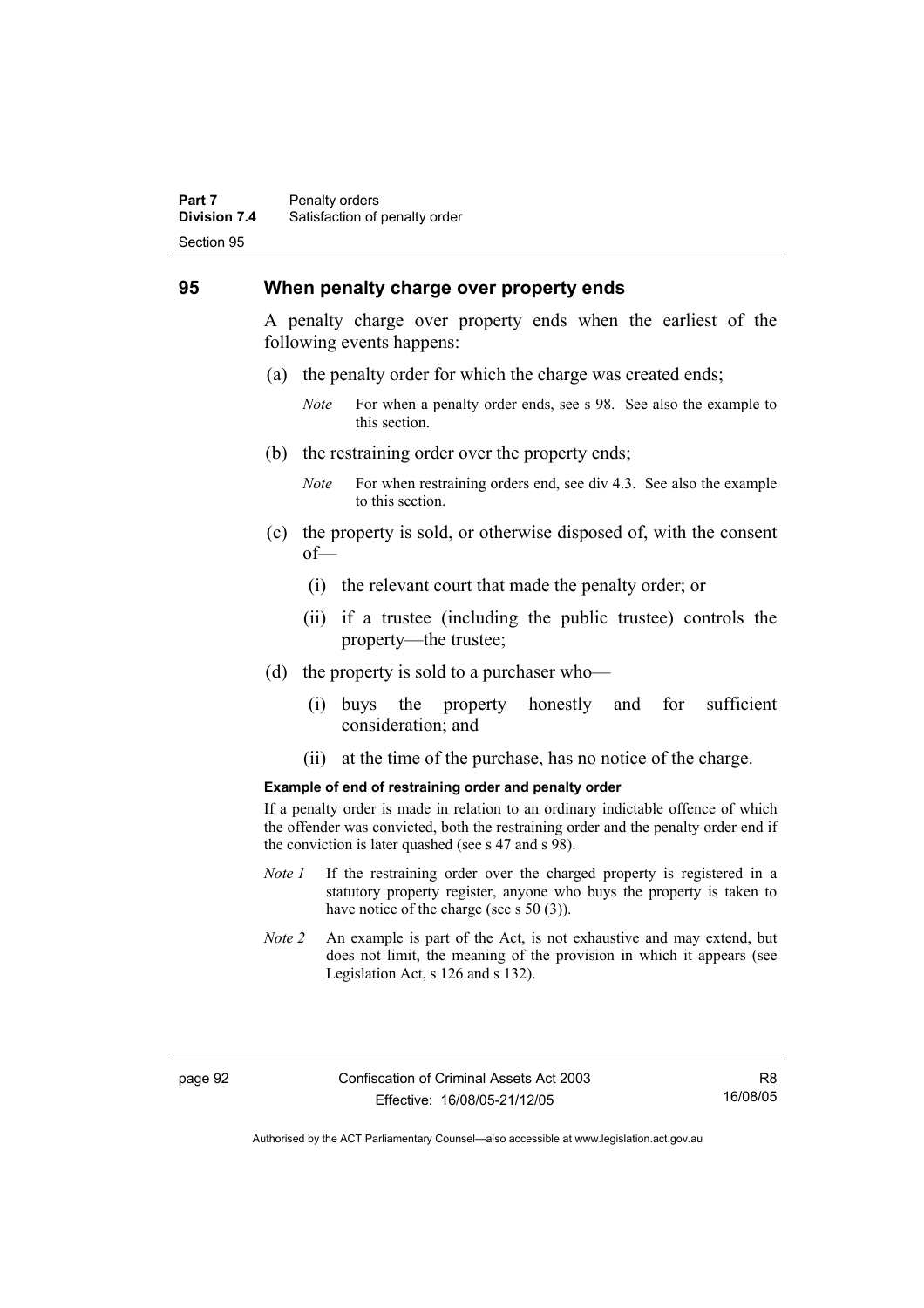### **96 Power to satisfy penalty order**

- (1) A penalty order in relation to an offence authorises the public trustee to satisfy the order out of any property restrained for the offence (including any property that becomes restrained after the order is made).
	- *Note 1* The penalty order may also be enforced as a judgment debt (see s 88).
	- *Note 2* An amount received by the public trustee to satisfy the penalty order must be paid into the confiscated assets trust fund (see s 131).
	- *Note 3* An interstate penalty charge is taken to be a penalty charge under this Act (see s 139).
- (2) To satisfy the penalty order, the public trustee may sell or otherwise dispose of restrained property that is not money in any way the public trustee considers appropriate.
	- *Note* The money realised by the public trustee from the disposal of property must be paid into the be paid into the confiscated assets trust fund (see s 131 and dict, def *fully satisfied*, par (b)).
- (3) However, the public trustee must not sell or otherwise dispose of restrained property to satisfy the order until—
	- (a) all confiscation proceedings (including forfeiture proceedings) in relation to the property have been finalised; and
	- (b) all proceedings in relation to the offender's conviction for the offence are finalised.
	- *Note 1* For the meaning of *confiscation proceedings*, see s 236.
	- *Note 2* For when confiscation and criminal proceedings are finalised, see s 18.
	- *Note* 3 If the offender is acquitted on appeal, the restraining order will end, and the penalty charge ends under s 95.
- (4) The penalty order also authorises the public trustee or anyone else named in the order (an *authorised agent*) to sign any instrument necessary or convenient for the disposal of restrained property.

page 93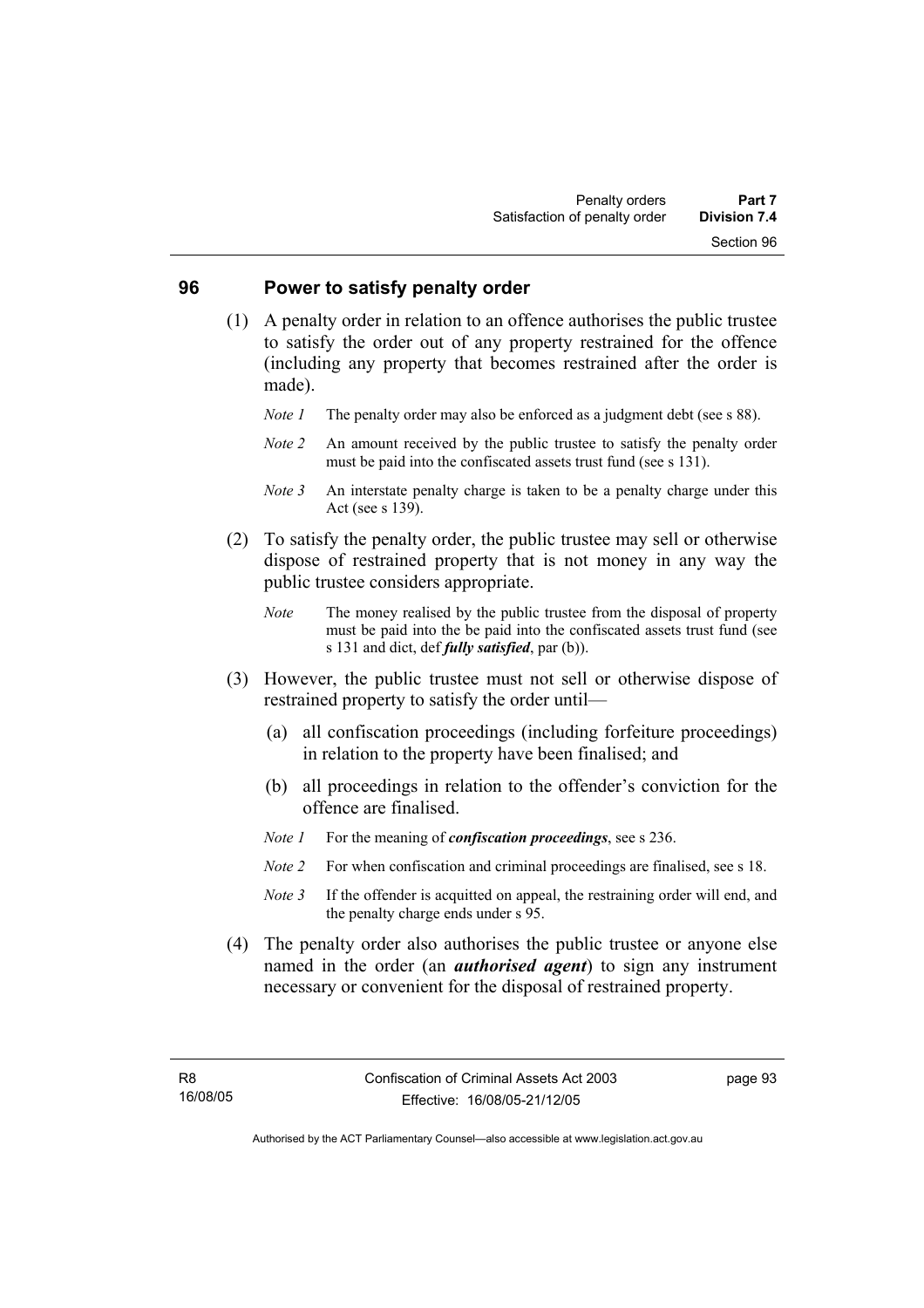| Part 7       | Penalty orders        |
|--------------|-----------------------|
| Division 7.5 | End of penalty orders |
| Section 97   |                       |

 (5) An instrument signed by an authorised agent has the same effect as if it were signed by the person who owned the property before it was disposed of.

# **97 Public trustee to repay any amount surplus to satisfying penalty order**

If the amounts paid into the trust fund to satisfy a penalty order are more than is required to fully satisfy the order, the public trustee must pay the surplus amount to the person against whom the order was made.

# **Division 7.5 End of penalty orders**

# **98 When penalty order ends**

A penalty order ends if—

- (a) for a penalty order made under section 84 (Penalty orders offenders convicted of ordinary indictable offences)—the offender is cleared of the offence (or offences) to which the penalty order relates, and all related offences (if any); or
- (b) the order is reversed or set aside on appeal; or
- (c) the order is fully satisfied.
- *Note 1* For the meaning of *fully satisfied*, see dict.
- *Note 2* If the order ends because it was made because of the conviction of the offender for a serious offence, and the offender is cleared, a further penalty order may be made against the offender (see s 85 (4)).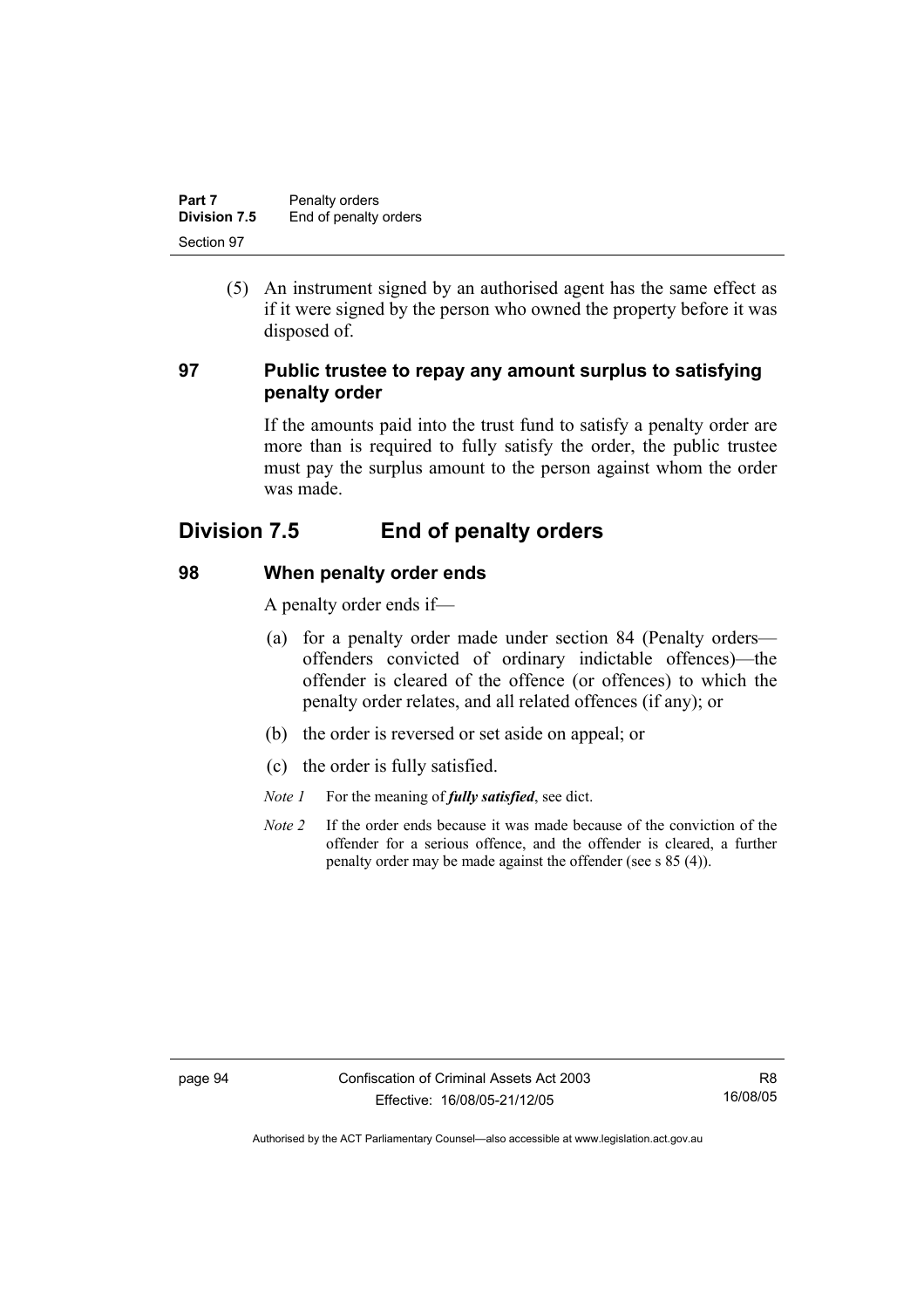# **Part 8 Restrained property**

# **Division 8.1 Management of restrained property by public trustee**

### **99 Application of div 8.1**

This division applies if the public trustee takes control of restrained property under an order under this Act.

- *Note 1* A registered interstate restraining order is taken to be a restraining order under this Act (see s 139).
- *Note 2* A provision of a law that gives an entity (including a person) a function also gives the entity powers necessary and convenient to exercise the function (see Legislation Act, s 196 and dict, pt 1, def *entity*).

### **100 Powers of public trustee to preserve restrained property etc**

 (1) The public trustee may do anything necessary or desirable to preserve the value of the restrained property.

#### **Examples**

- 1 bring or defend any civil proceeding affecting the property
- 2 insure the property
- 3 if the property consists (completely or partly) of securities or investments, realise or otherwise deal with the securities or investments
- 4 if the property is related to a business—
	- (a) employ, or end the employment of, people in the business; and
	- (b) do anything else that is necessary or convenient for carrying on the business on a sound commercial basis
- 5 if the property consists, completely or partly, of shares in a corporation, exercise (to the exclusion of the registered proprietor) the rights attaching to the shares as if the public trustee were the registered holder
- *Note 1* Related powers of the public trustee include making an application to a relevant court for an order about the restrained property (see s 39) and

page 95

Authorised by the ACT Parliamentary Counsel—also accessible at www.legislation.act.gov.au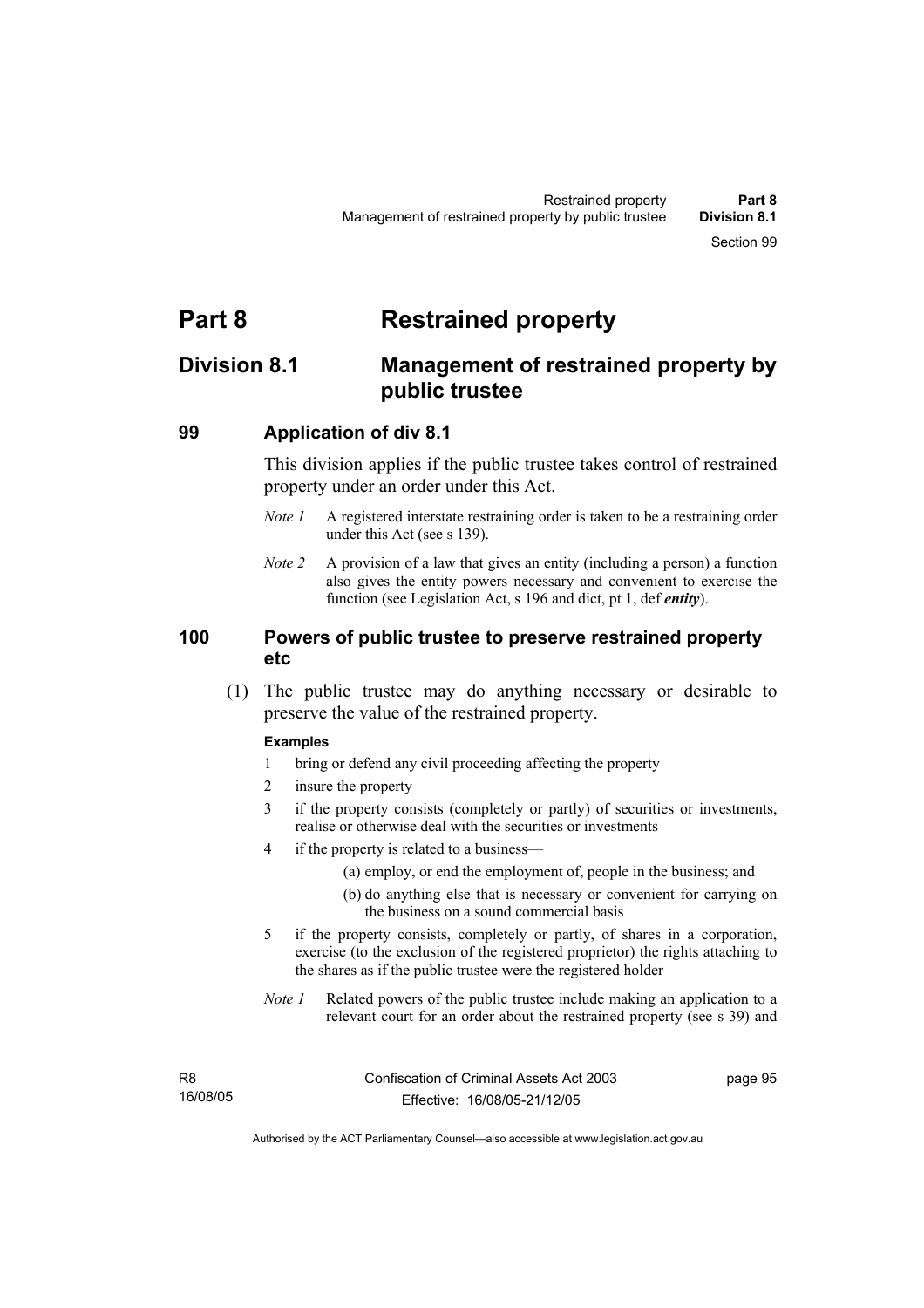the registration of title to, or charges over, registrable property (see s 50).

- *Note* 2 An example is part of the Act, is not exhaustive and may extend, but does not limit, the meaning of the provision in which it appears (see Legislation Act, s 126 and s 132).
- (2) The owner of restrained property commits an offence if—
	- (a) the public trustee asks the owner for the person's tax file number within a stated reasonable time; and
	- (b) the owner fails to give the pubic trustee the person's tax file number within that time.

Maximum penalty: 50 penalty units, imprisonment for 6 months or both.

(3) An offence against this section is a strict liability offence.

## **101 Sale, modification or destruction of property by public trustee**

- (1) The public trustee may sell restrained property if—
	- (a) the property is deteriorating or substantially losing value or the public trustee considers that the property is likely to deteriorate or substantially lose value; or
	- (b) the public trustee considers that the cost of maintaining the property would be more than the value of the property if the property were forfeited.
- (2) The restraining order that applied to restrained property sold under this section applies to the proceeds of the sale of the property.
- (3) The public trustee may modify or destroy restrained property if the public trustee considers it is necessary to do so in the public interest.

#### **Examples of destruction of property in the public interest**

1 the restrained property cannot be used legally or the only practical use of the property is for an illegal purpose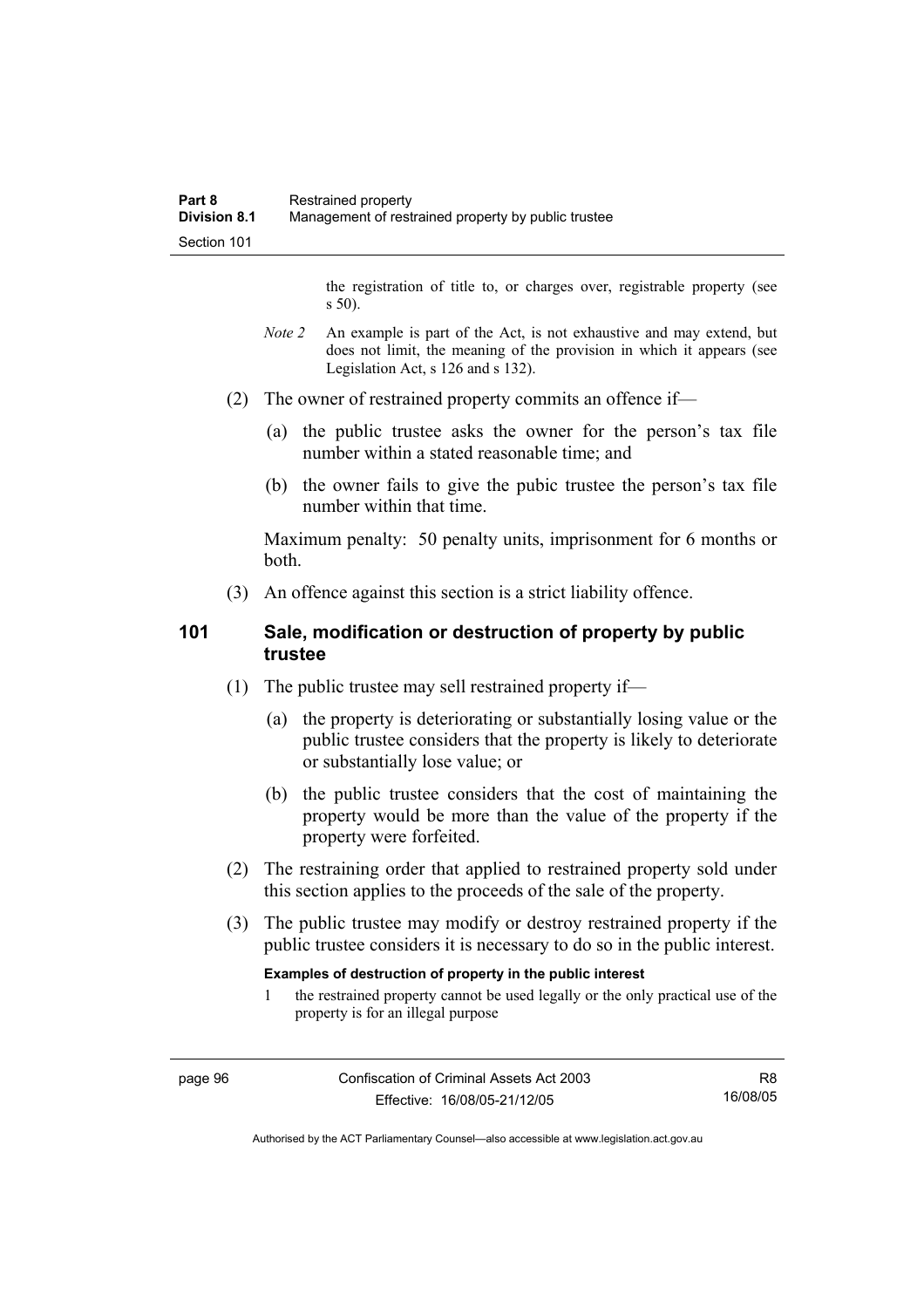- 2 the restrained property is a threat to public health or safety
- *Note* An example is part of the Act, is not exhaustive and may extend, but does not limit, the meaning of the provision in which it appears (see Legislation Act, s 126 and s 132).

## **102 Notice of sale, modification or destruction of restrained property by public trustee**

- (1) The public trustee must give written notice of a proposed sale, modification or destruction of restrained property under section 101 (the *proposed action*) to—
	- (a) the owner of the property (if known); and
	- (b) anyone else the public trustee believes may have an interest in the property.
	- *Note 1* For how documents may be given, see the Legislation Act, pt 19.5.
	- *Note 2* For the emergency modification or destruction of restrained property, see s 103.
- (2) The notice must state—
	- (a) the proposed action and the property to which it applies; and
	- (b) the date when the proposed action is to be taken (the *date of effect*); and
	- (c) that the proposed action may be taken on or after the date of effect unless a relevant court orders the public trustee not to take the proposed action.
- (3) The notice may, but need not, provide an opportunity for the person to make representations why the proposed action should not be taken.
- (4) The date of effect must not be earlier than 21 days after the day the notice is given to the person.

*Note* For the power to give a reduced period of notice, see s 103.

page 97

Authorised by the ACT Parliamentary Counsel—also accessible at www.legislation.act.gov.au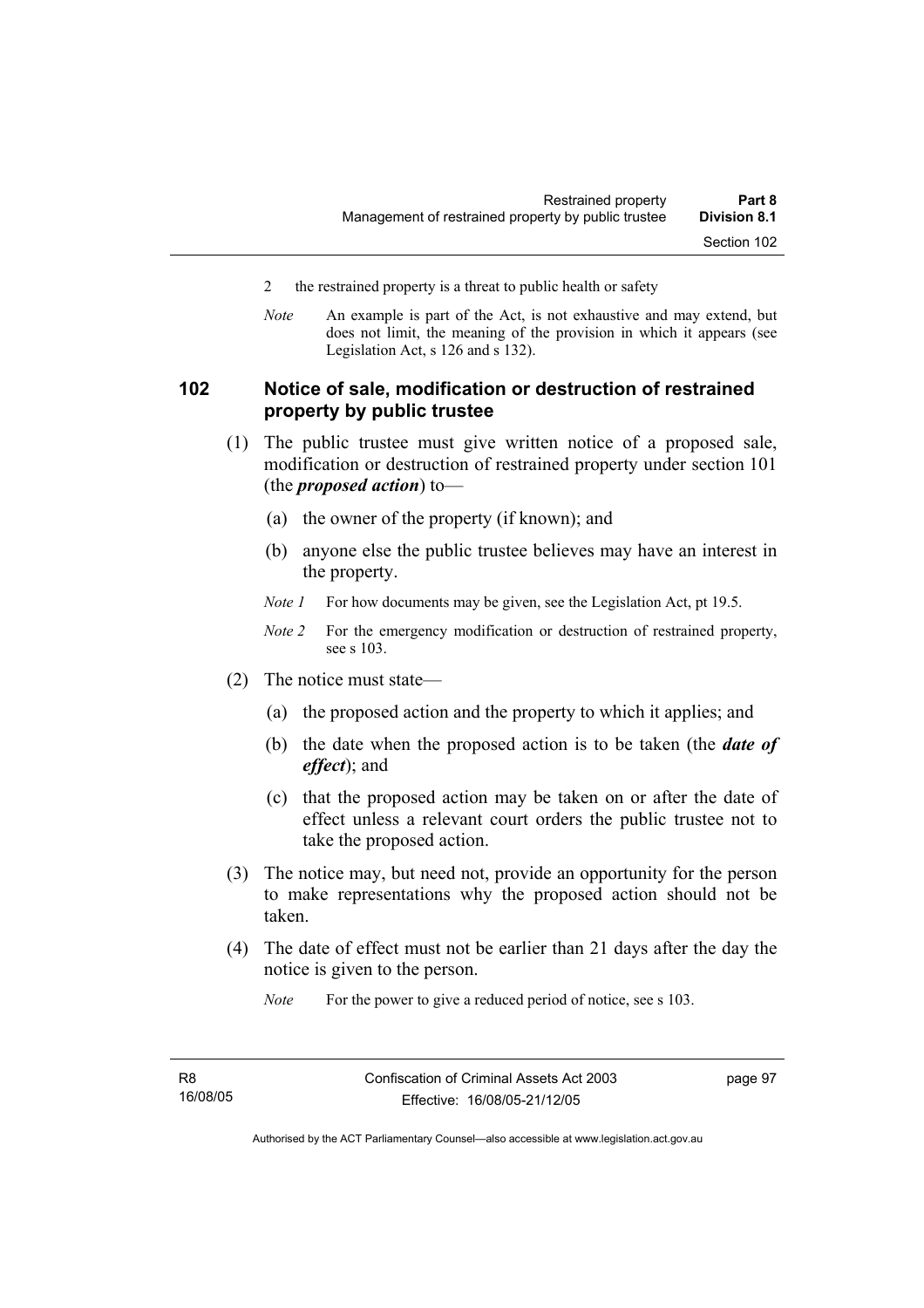- (5) The public trustee must not take the proposed action before the date of effect.
	- *Note* For the power not to give notice of the modification or destruction of property, see s 103.

## **103 Emergency modification or destruction of restrained property**

- (1) This section applies if the public trustee considers that restrained property is a serious threat to public health or safety.
- (2) Despite section 102, the public trustee may—
	- (a) give notice to a person under that section with a date of effect less than 21 days after the day the notice is given to the person; or
	- (b) modify or destroy the property without giving notice under that section.
- (3) If the public trustee modifies or destroys the property under subsection (2) (b), the public trustee must, as soon as practicable, give notice of the action taken, and the grounds for the action, to—
	- (a) the owner of the property (if known); and
	- (b) anyone else the public trustee believes may have an interest in the property.

### **104 Notice details to be included in public trustee's report**

- (1) The public trustee must include details of a notice given under section 102 or section 103 in the public trustee's report under the *Annual Reports (Government Agencies) Act 2004* for—
	- (a) the financial year during which the notice was given; or
	- (b) if the chief police officer has, under this section, declared the publication of details of the notice to be prejudicial—the next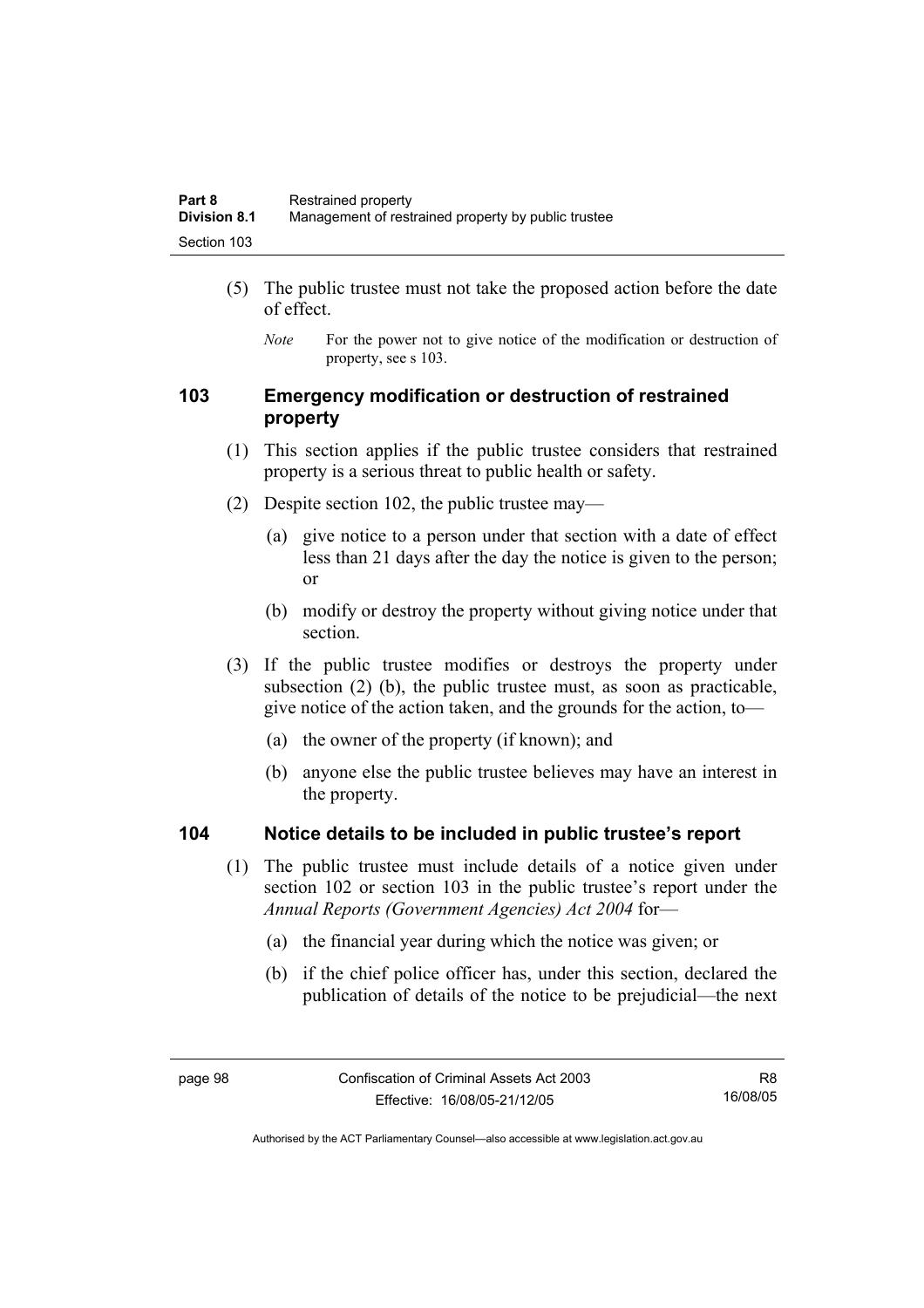financial year after the chief police officer revokes the declaration.

- *Note Financial year* has an extended meaning in the *Annual Reports (Government Agencies) Act 2004*.
- (2) Before including details of the notice in a report under subsection (1) (a), the public trustee must consult the chief police officer about whether publication of the details of the notice in the report would be likely to prejudice any police investigation.
- (3) If, in the chief police officer's opinion, the publication of the details of the notice in the report would be likely to prejudice a police investigation, the chief police officer must—
	- (a) declare the publication of the details to be prejudicial; and
	- (b) tell the public trustee, in writing, that the declaration is made.
- (4) If, in the chief police officer's opinion after making a declaration, the publication of details of the notice would no longer be likely to prejudice any police investigation, the chief police officer must—
	- (a) revoke the declaration; and
	- (b) tell the public trustee, in writing, that the declaration is revoked.
- (5) In this section:

*police investigation* includes a contemplated police investigation.

## **105 Order to stop sale, modification or destruction of restrained property**

- (1) A person may apply to a relevant court for an order stopping the public trustee from selling, modifying or disposing of restrained property under this division.
- (2) If the person was not given notice of the proposed action by the public trustee, the person may make the application only with the

page 99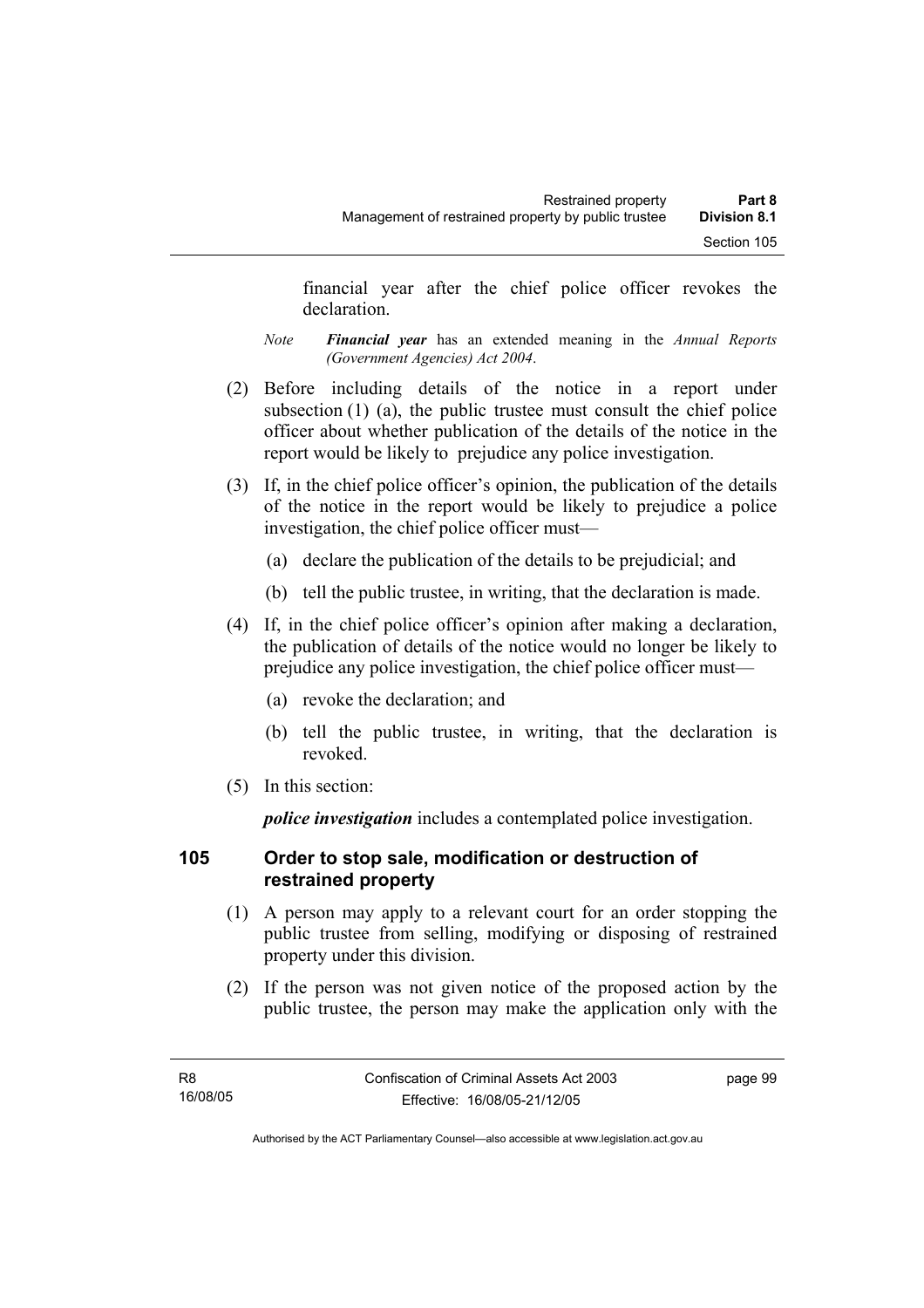leave of the relevant court and if the person satisfies the court that the person has an interest in the property.

- *Note* For general provisions about a proceeding for an order under this section (which is a confiscation proceeding—see s 236), see pt 14.
- (3) On an application under this section, the court may make any order about the sale, modification or destruction of the property it considers appropriate.

# **Division 8.2 Joint ownership of restrained property**

### **106 Effect of death on joint ownership**

- (1) This section applies to property that is jointly owned if any of the owners die while the property (including any interest in the property) is subject to a restraining order.
	- *Note* A registered interstate restraining order is taken to be a restraining order under this Act (see s 139).
- (2) If the property was held by the dead person as a joint tenant, the person's death does not vest the person's interest in the property in the surviving joint owner.
- (3) If the property was held by the dead person as a tenant in common, the dead person's interest must not be transferred to anyone else because of the person's death.

#### **Examples of prohibited transfers**

The dead person's interest must not be transferred to an executor or administrator, or to a beneficiary under the dead person's will or under intestacy.

- *Note* An example is part of the Act, is not exhaustive and may extend, but does not limit, the meaning of the provision in which it appears (see Legislation Act, s 126 and s 132).
- (4) The restraining order continues to apply to the property as if the person had not died.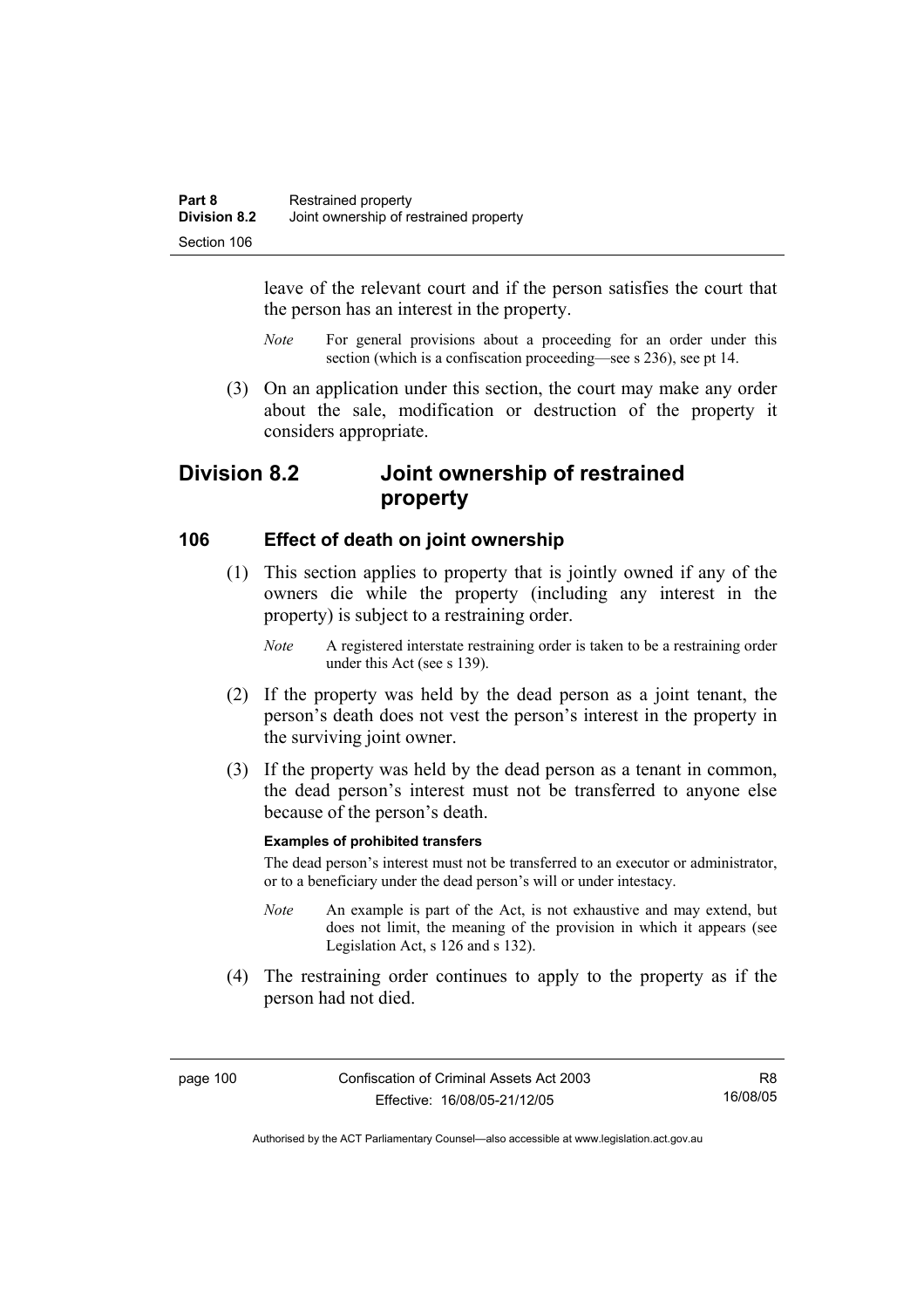- (5) An automatic forfeiture of any interest of the dead person in the property, or a forfeiture order made in relation to the interest, applies as if the interest were forfeited immediately before the person died.
	- *Note 1* A registered interstate automatic forfeiture decision is taken to be an automatic forfeiture under this Act (see s 139).
	- *Note 2* A registered interstate forfeiture order is taken to be a forfeiture order under this Act (see s 139).
- (6) If the restraining order stops applying to the property without it being forfeited under this Act, this section is taken not to have applied to the property.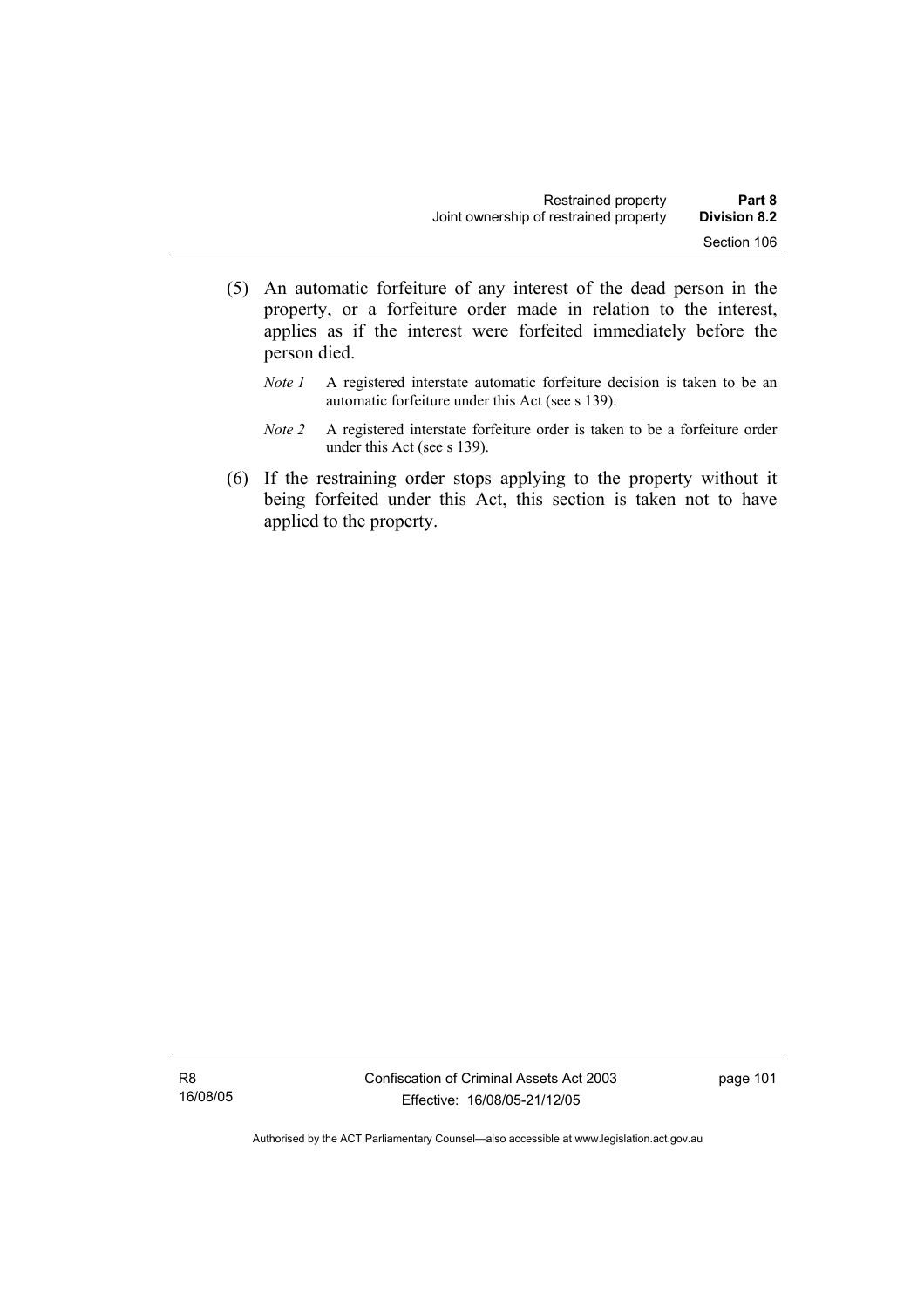**Part 9 Forfeited property Division 9.1** Preliminary Section 107

# **Part 9 Forfeited property**

# **Division 9.1 Preliminary**

### **107 Meaning of** *interested person* **in pt 9**

In this part:

*interested person*, in relation to property, means—

- (a) a person who has an interest in the property; or
- (b) the DPP; or
- (c) if a trustee (including the public trustee) controls the property—the trustee; or
- (d) if the property has been forfeited—a person who had an interest in the property immediately before it was forfeited.

### **108 Forfeited property—powers of public trustee**

 (1) The public trustee may take any steps that are necessary or desirable to vest forfeited property in the Territory and to bring it under the public trustee's control.

#### **Examples**

- 1 the giving notice of, or otherwise taking action to protect, the Territory's equitable interest in forfeited property
- 2 registering a caveat over forfeited property
- 3 obtaining registration of an interest in forfeited property on behalf of the Territory (including signing an instrument of transfer)
- *Note* An example is part of the Act, is not exhaustive and may extend, but does not limit, the meaning of the provision in which it appears (see Legislation Act, s 126 and s 132).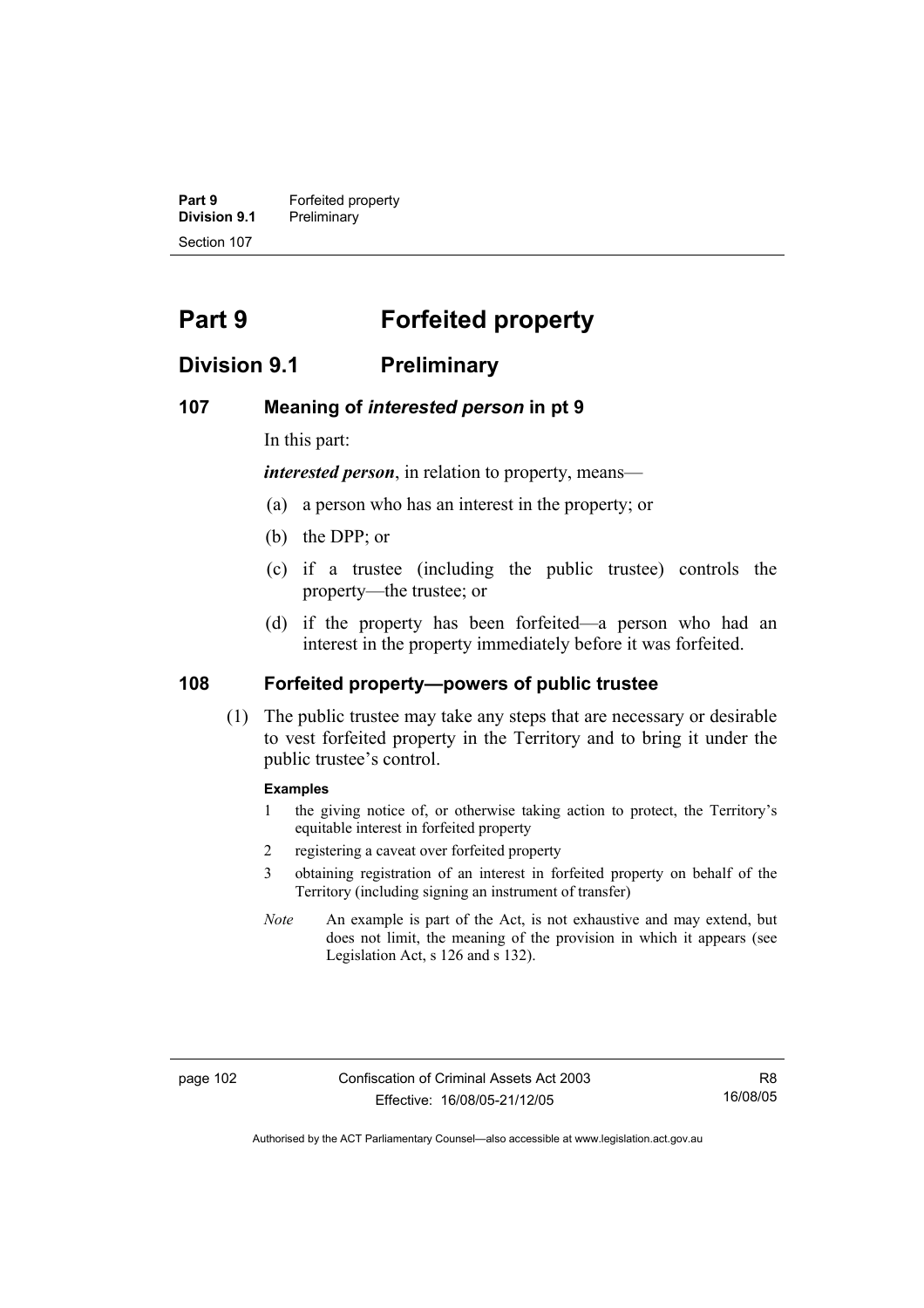(2) This section does not limit the powers of the public trustee under this Act in relation to the forfeited property.

### **Example**

the public trustee may transfer an interest in property on behalf of the Territory

*Note* A registered interstate forfeiture order is taken to be a forfeiture order under this Act (see s 139).

# **Division 9.2 Vesting and disposal of forfeited property**

### **109 Vesting of forfeited property—general rule**

On forfeiture, the forfeited property vests absolutely in the Territory.

- *Note 1 Property* includes an interest in property, see Legislation Act, dict, pt 1.
- *Note 2* If a joint owner of restrained property dies, and the property is later forfeited, the forfeiture takes effect as if the property had been forfeited immediately before death (see s 106).

# **110 Vesting of registrable property on forfeiture**

 (1) This section applies despite section 109, if the forfeited property is, or is an interest in, registrable property.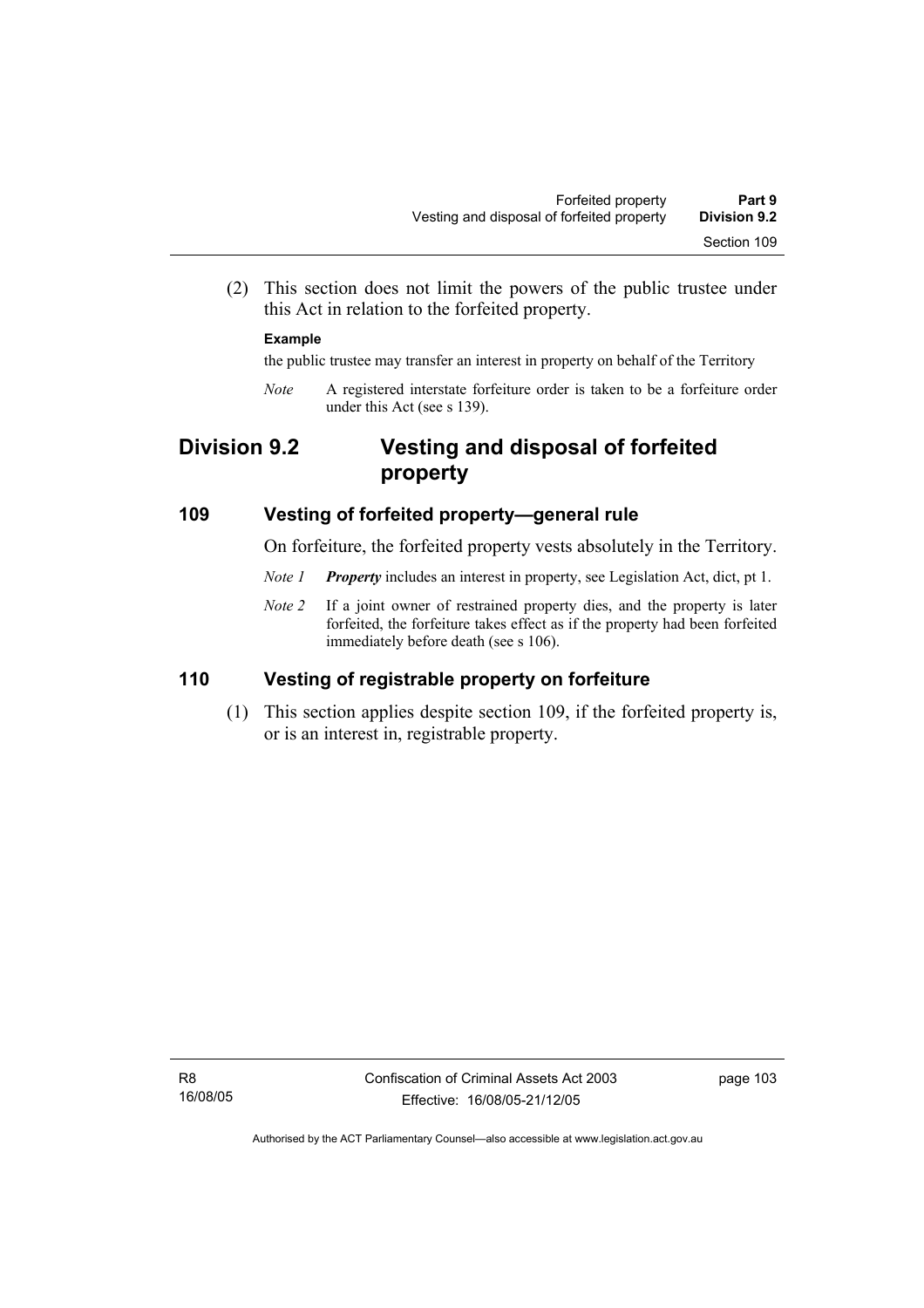(2) On forfeiture, the property or the interest vests in equity in the Territory, but does not vest at law in the Territory until the applicable registration requirements for the property or the interest have been complied with.

### **Example**

All of a person's property, except a mortgage over the person's house, is restrained before the person's conviction for a serious offence. All the restrained property is forfeited 14 days after the person's conviction. The mortgagee's interest is not forfeited because it was not restrained. However, all other registrable interests in the house are forfeited and vest in the Territory in equity. On registration of the interests under the *Land Titles Act 1925*, the interests vest in law in the Territory.

- *Note 1* For the power of a relevant court to order the sale of property owned by more than 1 person, see div 9.4.
- *Note 2* Non-registrable property vests 'at law' in the Territory on forfeiture, because it vests 'absolutely' under s 109. Registrable property vests 'at law' in the Territory when it is registered in the name of the Territory under this section.
- *Note 3* An example is part of the Act, is not exhaustive and may extend, but does not limit, the meaning of the provision in which it appears (see Legislation Act, s 126 and s 132).
- (3) The Territory is entitled to be registered as the owner of the property or the interest.
- (4) The registration of the Territory as the owner of the property is taken not to be a contravention of a direction under section 111 (3) in relation to the property.
	- *Note* If a joint owner of restrained property dies, and the property is later forfeited, the forfeiture takes effect as if the property had been forfeited immediately before death (see s 106).
- (5) To remove any doubt, if property is divisible into 2 or more interests and not all the interests in the property are forfeited, the other interest or interests are not ended only because of the forfeiture of another interest in the property.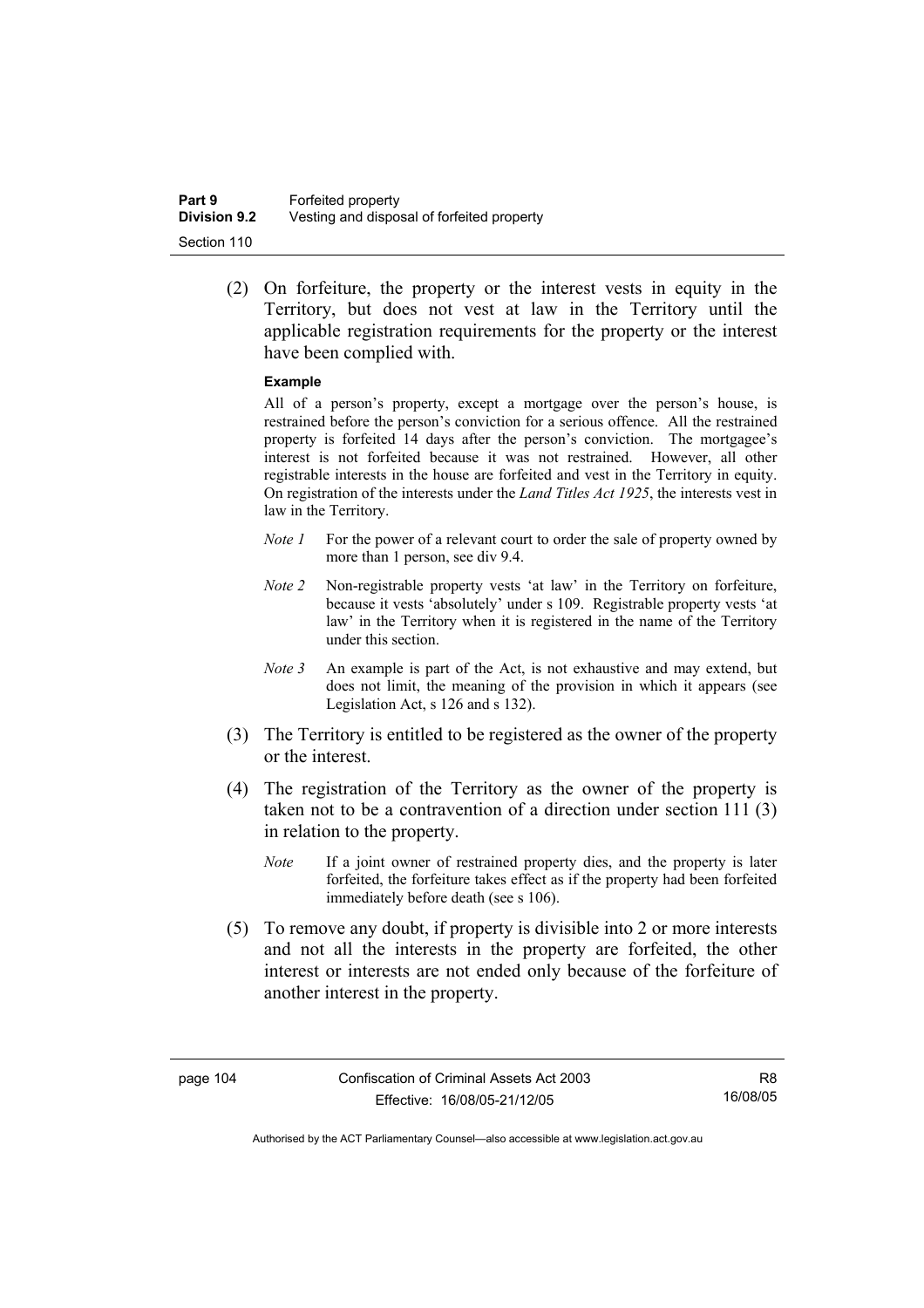### **111 Disposal of forfeited property**

- (1) If forfeited property is money, the public trustee must pay the money into the trust fund.
- (2) The public trustee must sell or otherwise dispose of forfeited property (other than money) as soon as practicable after—
	- (a) the end of 14 days after the day the property was forfeited; and
	- (b) the property has vested at law in the Territory; and
	- (c) the public trustee has control of the property; and
	- (d) if applicable—the end of 14 days after all confiscation proceedings in relation to the property have been finalised.
	- *Note 1* A restraining order stops applying to property when the property vests in law in the Territory and the public trustee takes control of the property (see s  $45$  (1) (b)).
	- *Note 2* The 14-day periods reflect the application periods for return or compensation orders under div 9.5 and buy-back orders under div 9.6.
	- *Note 3* For the sale of jointly owned property, see s 116.
- (3) However, the Minister may, after all confiscation proceedings in relation to forfeited property are finalised and before the public trustee deals with the property under subsection (1) or (2), direct that the property be dealt with in accordance with the direction (including in accordance with a law stated in the direction).
- (4) The public trustee must comply with the Minister's direction.
- (5) Also, if the DPP tells the public trustee that forfeited property has evidentiary value in a criminal proceeding, the property must not be sold or otherwise disposed of before the criminal proceeding is finalised, other than—
	- (a) for the purpose of vesting the property at law in the Territory or allowing the public trustee to take control of the property; or
	- (b) in accordance with a written direction of the DPP.

page 105

Authorised by the ACT Parliamentary Counsel—also accessible at www.legislation.act.gov.au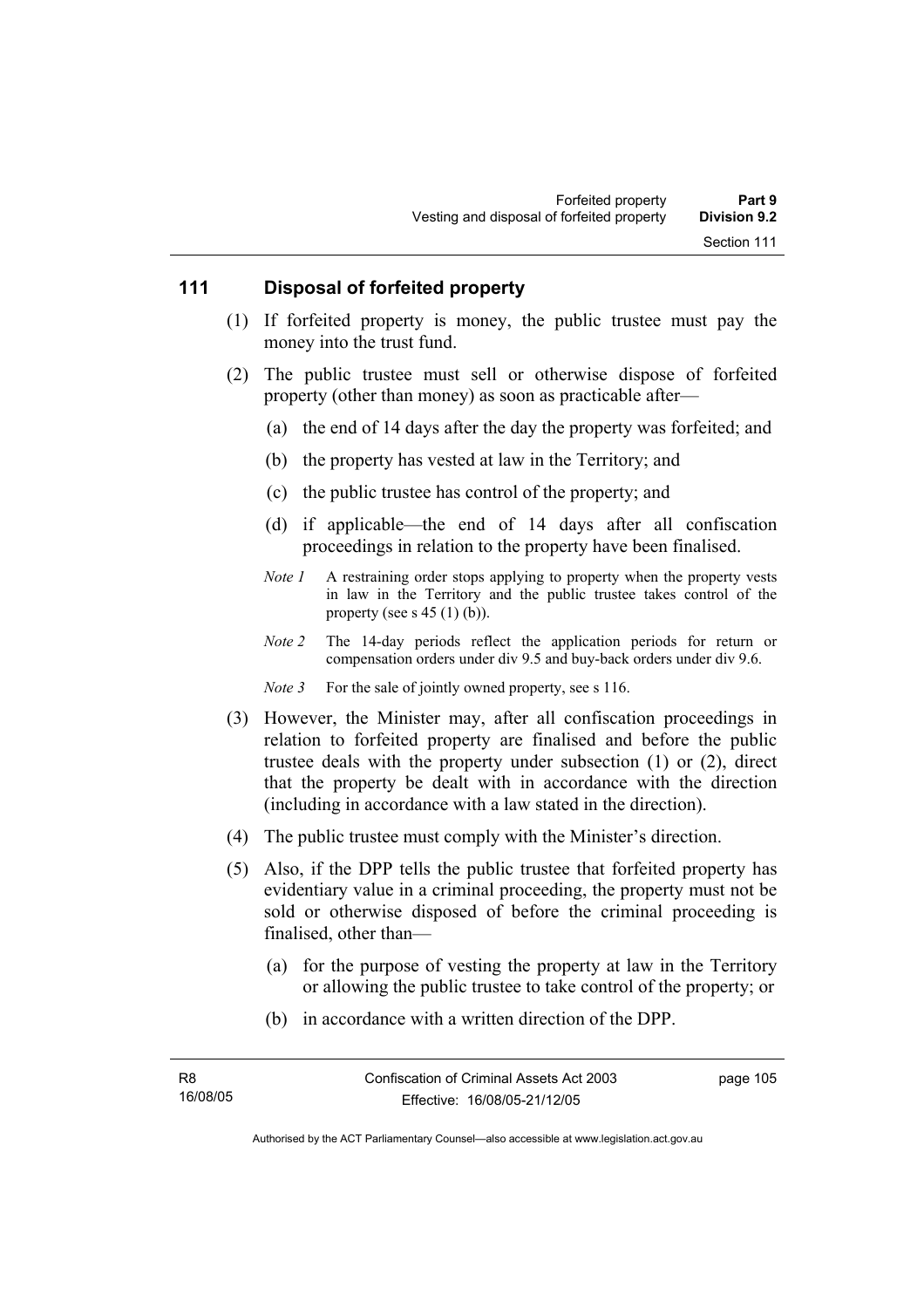# **Division 9.3 Improperly obtained registered property interests**

*Note* For general provisions about a proceeding for an order under this section (which is a confiscation proceeding—see s 236), see pt 14.

### **112 Application of div 9.3 to registered property interests**

This division applies to forfeited property if—

- (a) the property has vested in law in the Territory after a registered property interest in the property was created; or
- (b) if the property was jointly owned immediately before forfeiture—the property has vested in trustees for sale under section 117 after the interest was created.
- *Note* If a joint owner of restrained property dies, and the property is later forfeited, the forfeiture takes effect as if the property had been forfeited immediately before death (see s 106).

### **113 Discharge of prior registered property interests given for improper purposes**

- (1) An interested person may apply to a relevant court for an order discharging a registered property interest to which forfeited property is subject.
- (2) The court must order the discharge of the registered property interest unless satisfied that—
	- (a) the interest was acquired honestly and for sufficient consideration and the person took reasonable care to establish that the interest could be lawfully acquired by the person; and
	- (b) for a registered property interest that was acquired otherwise than in the ordinary course of business—
		- (i) the owner of the registered property interest was not a party to the offence (or a related offence) in relation to which the forfeiture was made; and

| page 106 | Confiscation of Criminal Assets Act 2003 | R8.      |
|----------|------------------------------------------|----------|
|          | Effective: 16/08/05-21/12/05             | 16/08/05 |

Authorised by the ACT Parliamentary Counsel—also accessible at www.legislation.act.gov.au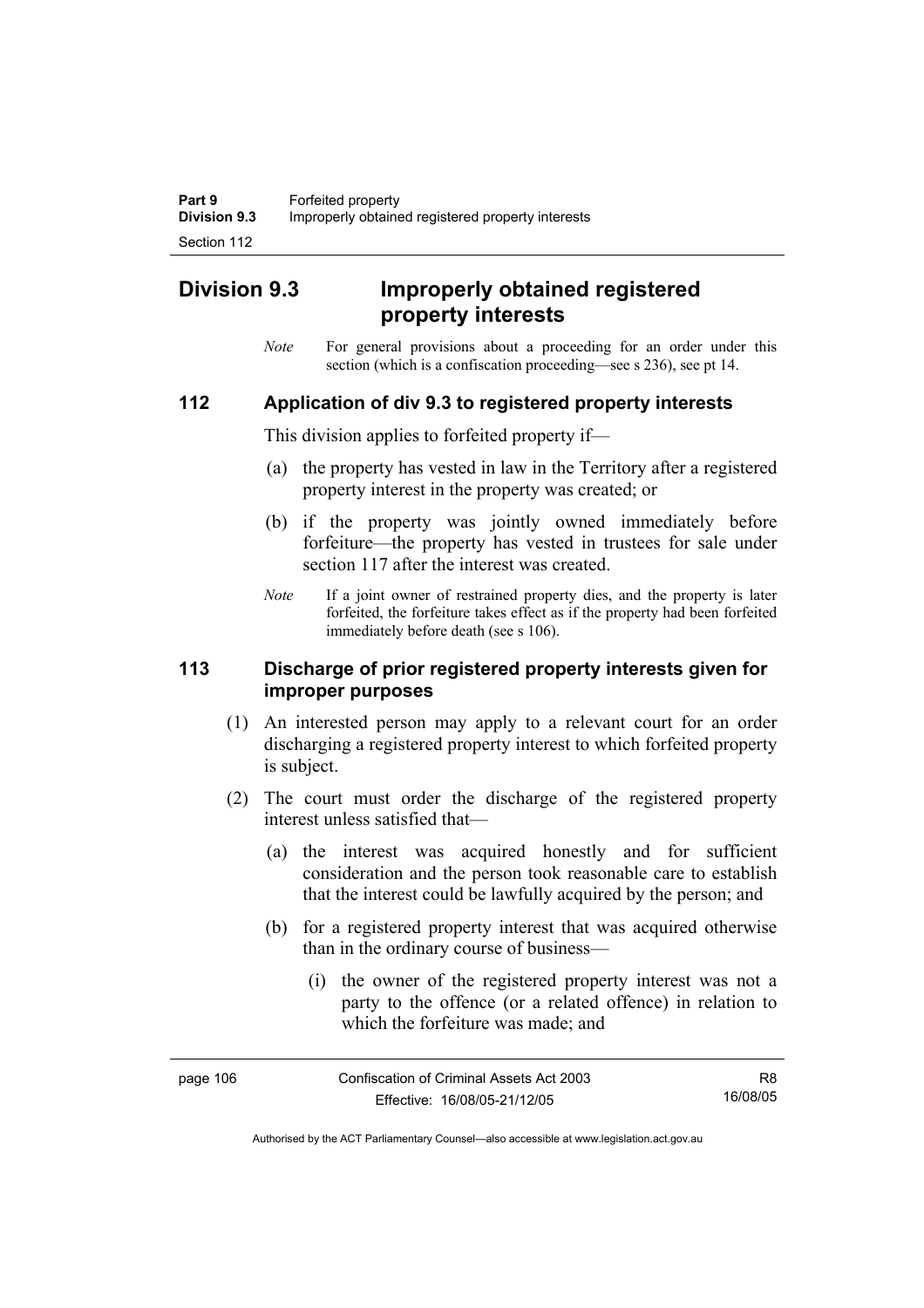(ii) the property is not subject to the effective control of the person who committed the offence (or a related offence) in relation to which the forfeiture was made.

*Note* For the meaning of *effective control*, see s 14.

 (3) On application by an interested person, a person responsible for a statutory property register must make the entries in the register that are necessary or desirable to give effect to the court order.

# **Division 9.4 Sale of jointly owned forfeited property**

*Note* For general provisions about proceedings for orders under this division (which are confiscation proceedings—see s 236), see pt 14.

# **114 Application of div 9.4 to jointly owned property**

- (1) This division applies to jointly owned property if the property, or an interest in the property, is forfeited under this Act.
	- *Note 1* A registered interstate automatic forfeiture decision is taken to be an automatic forfeiture under this Act (see s 139).
	- *Note 2* A registered interstate forfeiture order is taken to be a forfeiture order under this Act (see s 139).
- (2) However, this division does not affect any right of a person to sell an interest in the property that has not been forfeited if the property is not subject to an order under this division.

## **115 Inconsistency with Trustee Act or Conveyancing Act**

- (1) This section applies if there is an inconsistency between—
	- (a) this division or a court order under this division; and
	- (b) the *Trustee Act 1925* or the *Conveyancing Act 1919*, division 4.5 (Dispositions on trust for sale or with power of sale).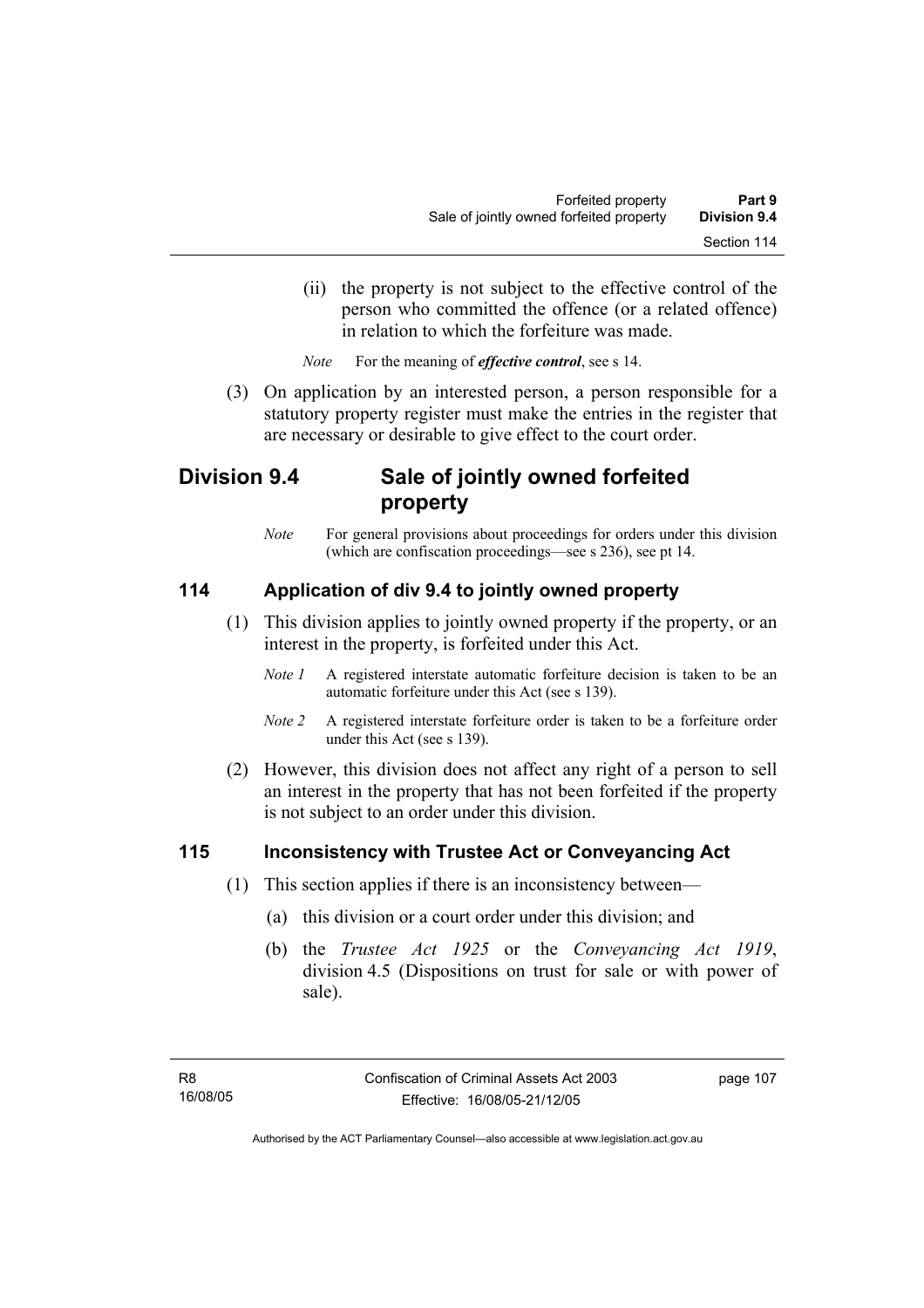(2) If this section applies, this division or the court order overrides the legislation mentioned in subsection (1) (b), to the extent of the inconsistency.

## **116 Order for sale of jointly owned property**

- (1) An interested person may apply to a relevant court for an order for the sale under a trust for sale of jointly owned property to which this division applies.
	- *Note* A trust for sale allows property to be sold over the objections of a person.
- (2) The court may order the sale of the property under a trust for sale if satisfied that the sale of the property—
	- (a) is the most practical way of ensuring a reasonable price for the property or a joint owner's interest in the property; or
	- (b) is just and equitable in all the circumstances.
- (3) The court may give the trustees any directions about the property, its sale and the proceeds of the sale that the court considers appropriate.

### **Examples of directions**

- 1 a direction that the trustees obtain a valuation of the property from a qualified valuer before the sale
- 2 a direction that the property must only be sold by auction
- 3 a direction fixing the reserve price for the sale of the property at auction
- 4 if a joint owner is allowed to buy the property, a direction that the joint owner may set off against the purchase price any share of that person in the proceeds of the sale
- *Note* An example is part of the Act, is not exhaustive and may extend, but does not limit, the meaning of the provision in which it appears (see Legislation Act, s 126 and s 132).
- (4) A joint owner of the property may buy the property only if a direction of the court allows the person to buy the property.
- (5) On application by the purchaser of the property, a person responsible for a statutory property register must make the entries in

| page 108 | Confiscation of Criminal Assets Act 2003 | R8       |
|----------|------------------------------------------|----------|
|          | Effective: 16/08/05-21/12/05             | 16/08/05 |

Authorised by the ACT Parliamentary Counsel—also accessible at www.legislation.act.gov.au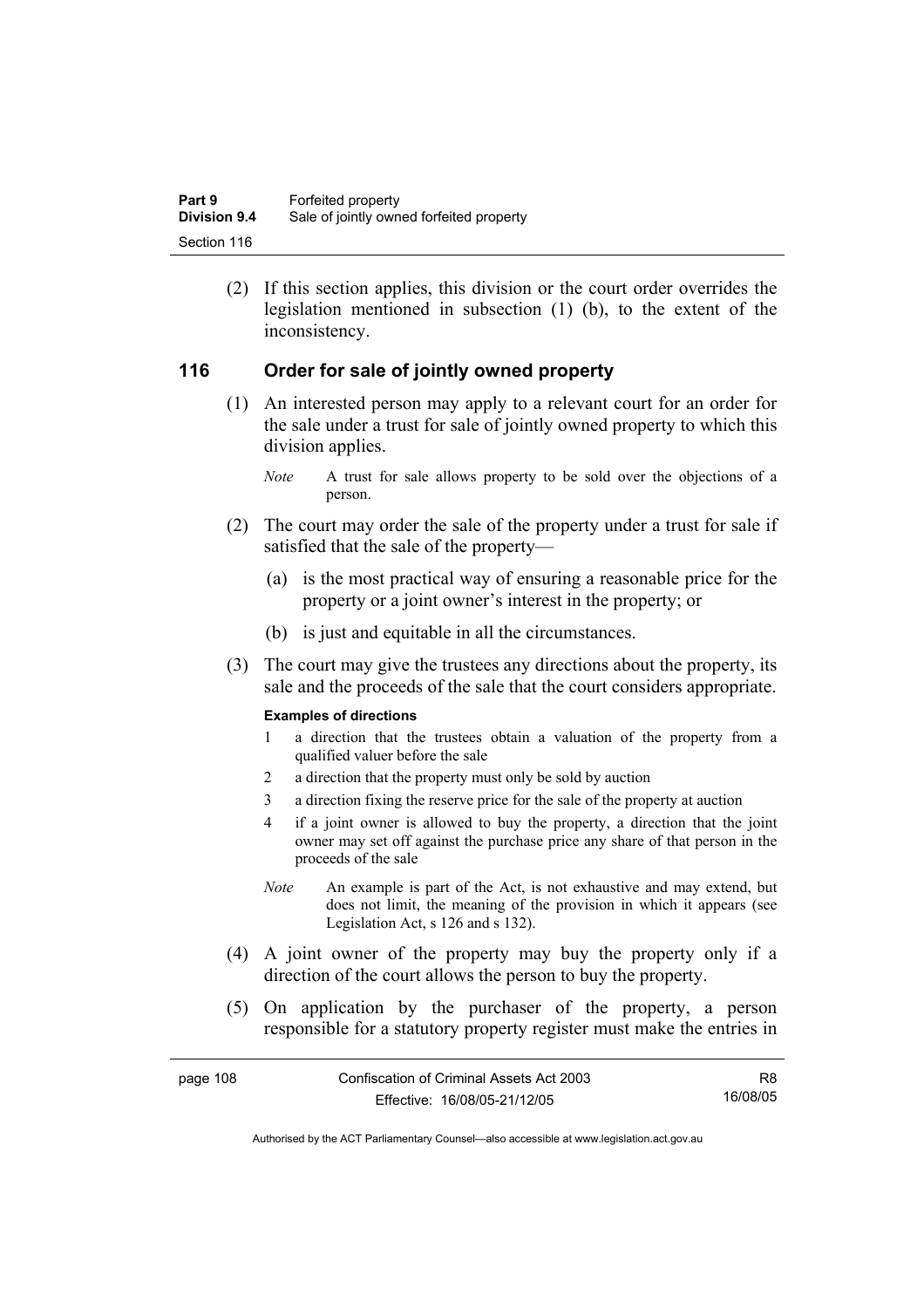the register that are necessary or desirable to give effect to the sale of the property in accordance with the court order (and any directions of the court).

# **117 Trust for sale of property**

- (1) If a relevant court makes an order for the sale of property under a trust for sale, the court must appoint trustees for the sale.
- (2) The trustees hold the property under a trust for sale to sell the property and, after payment of the costs and expenses of the sale and of any outgoings in relation to the property, to pay the proceeds of the sale and any income from the property to the court.
- (3) The property vests in the trustees on their appointment.
- (4) The property vests in the trustees subject to any registered property interests that apply to all of the property, other than an undivided share of the property.

## **118 Effect of trust for sale on joint ownership**

The joint ownership of the property ends on the vesting of the property in the trustees.

## **119 Distribution of proceeds of sale of property**

- (1) The amount paid to a relevant court under section 117 (2) is payable to the Territory.
- (2) However, the court may order the payment of part or all of the amount to a person (an *innocent joint owner*) who was a joint owner of the property immediately before it was sold under this division if—
	- (a) the innocent joint owner was not a party to the offence (or a related offence) in relation to which the forfeiture was made; and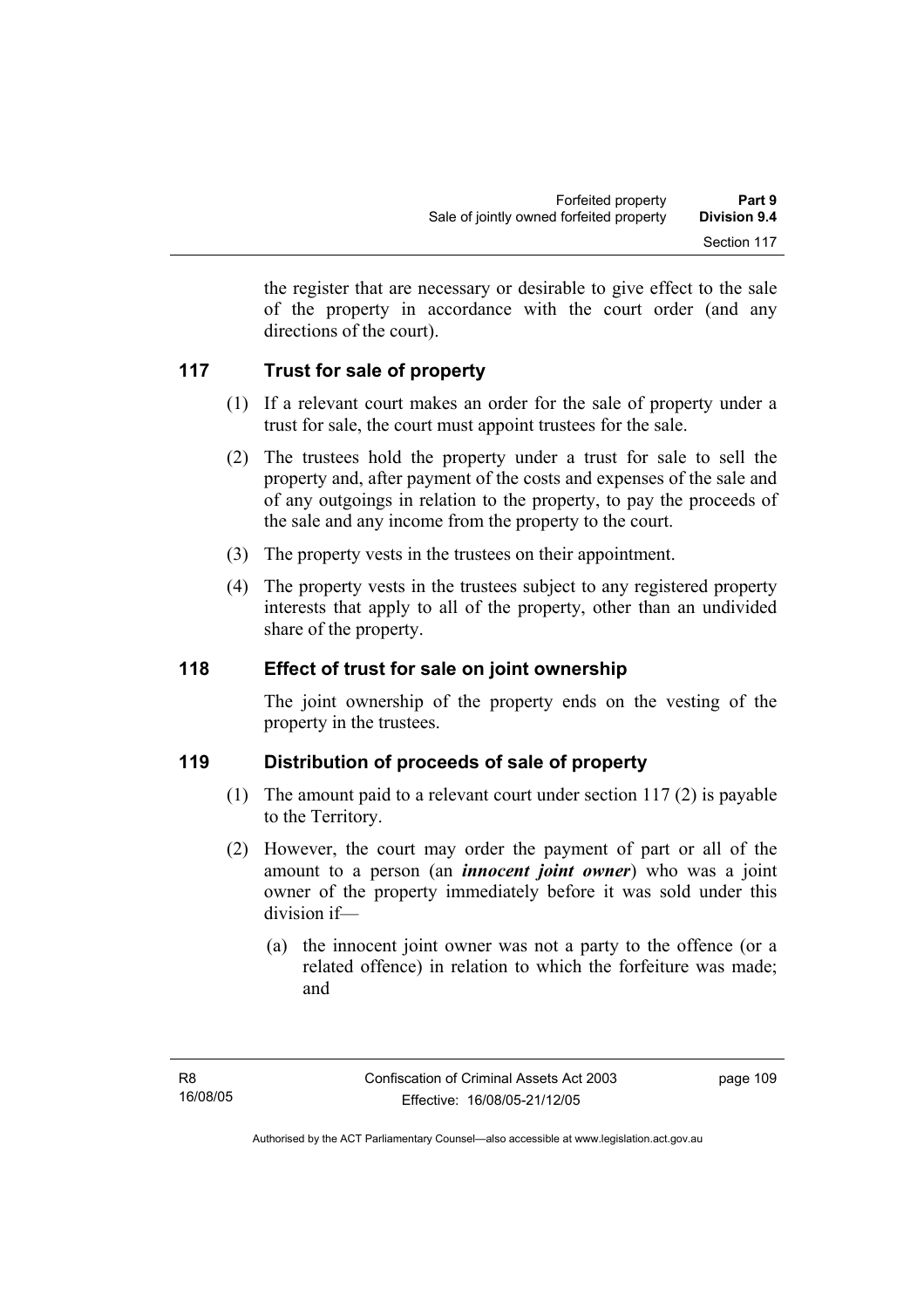(b) the innocent joint owner's interest is not subject to the effective control of a person who committed the offence (or a related offence) (an *offender*) in relation to which the forfeiture was made; and

*Note* For the meaning of *effective control*, see s 14.

- (c) for property acquired completely or partly, or directly or indirectly, from an offender—the property was acquired honestly and for sufficient consideration and the innocent joint owner took reasonable care to establish that the property could be lawfully acquired by the innocent joint owner.
- (3) For subsection (2), the court may have regard to any matter it considers appropriate, including the relationship between the offender and the innocent joint owner.

## **120 Variation of court order for sale**

On application by the trustees for sale or an interested person, a relevant court may vary an order it has made for the sale of property under a trust for sale (or make or vary any directions about the property, its sale or the proceeds of sale).

# **Division 9.5 Forfeited property—return or compensation**

*Note* For general provisions about a proceeding for a return or compensation order (which is a confiscation proceeding—see s 236), see pt 14.

### **121 Meaning of** *return or compensation order*

In this Act:

*return or compensation order* means an order under section 123 (Return or compensation orders—making) that an interest in forfeited property be returned to the person who held the interest immediately before its forfeiture, or that the Territory pay to the person the value of the interest.

| page |
|------|
|------|

Confiscation of Criminal Assets Act 2003 Effective: 16/08/05-21/12/05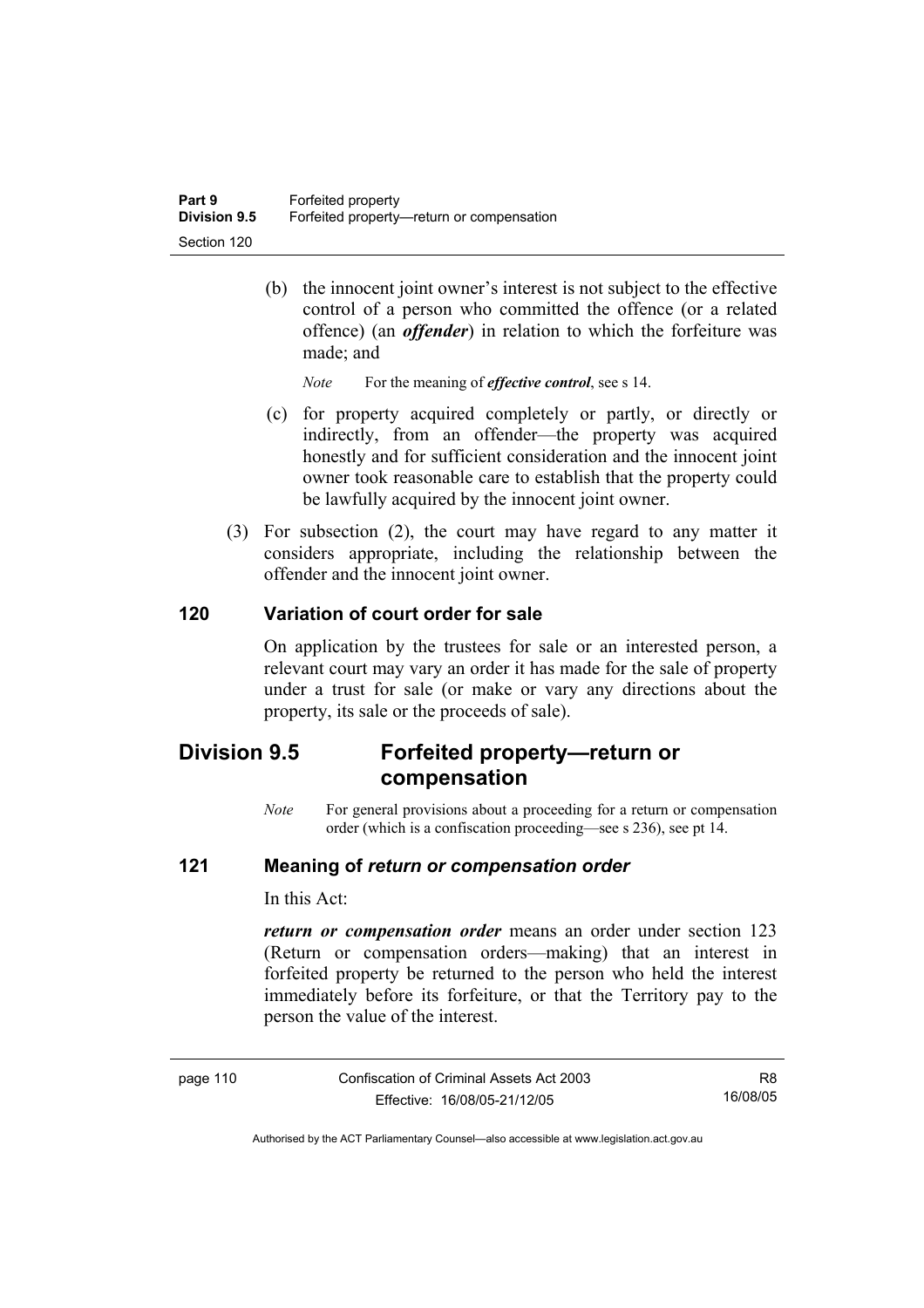### **122 Return or compensation orders—application**

- (1) A person who held an interest in forfeited property immediately before its forfeiture may apply to a relevant court for a return or compensation order in relation to the interest.
- (2) The application may be made only if 1 of the following events happens (a *qualifying event*):
	- (a) if the interest was forfeited under a forfeiture order or automatic forfeiture—the person is cleared of the offence (and any related offences) to which the forfeiture related;

*Note* For the meaning of *cleared*, see s 17.

- (b) if the interest was forfeited under a forfeiture order—the proceeding in relation to the order is finalised and the order is overturned on appeal.
	- *Note* For the meaning of *finalised*, see s 18.
- (3) The application must be made within 14 days after—
	- (a) the day the qualifying event happens; or
	- (b) if the person only became aware of the qualifying event at a later time, and the delay in becoming aware of the event was not because of the person's neglect—the day the person became aware of the qualifying event.
	- *Note* The court may allow leave for an application to be made after a time fixed by this section in certain circumstances (see s 246).

### **123 Return or compensation orders—making**

- (1) On application under section 122, if satisfied that a qualifying event mentioned in section 122 (2) has happened in relation to a forfeited interest, the court may order—
	- (a) that the forfeited interest be returned to the person who held the interest immediately before its forfeiture; or

page 111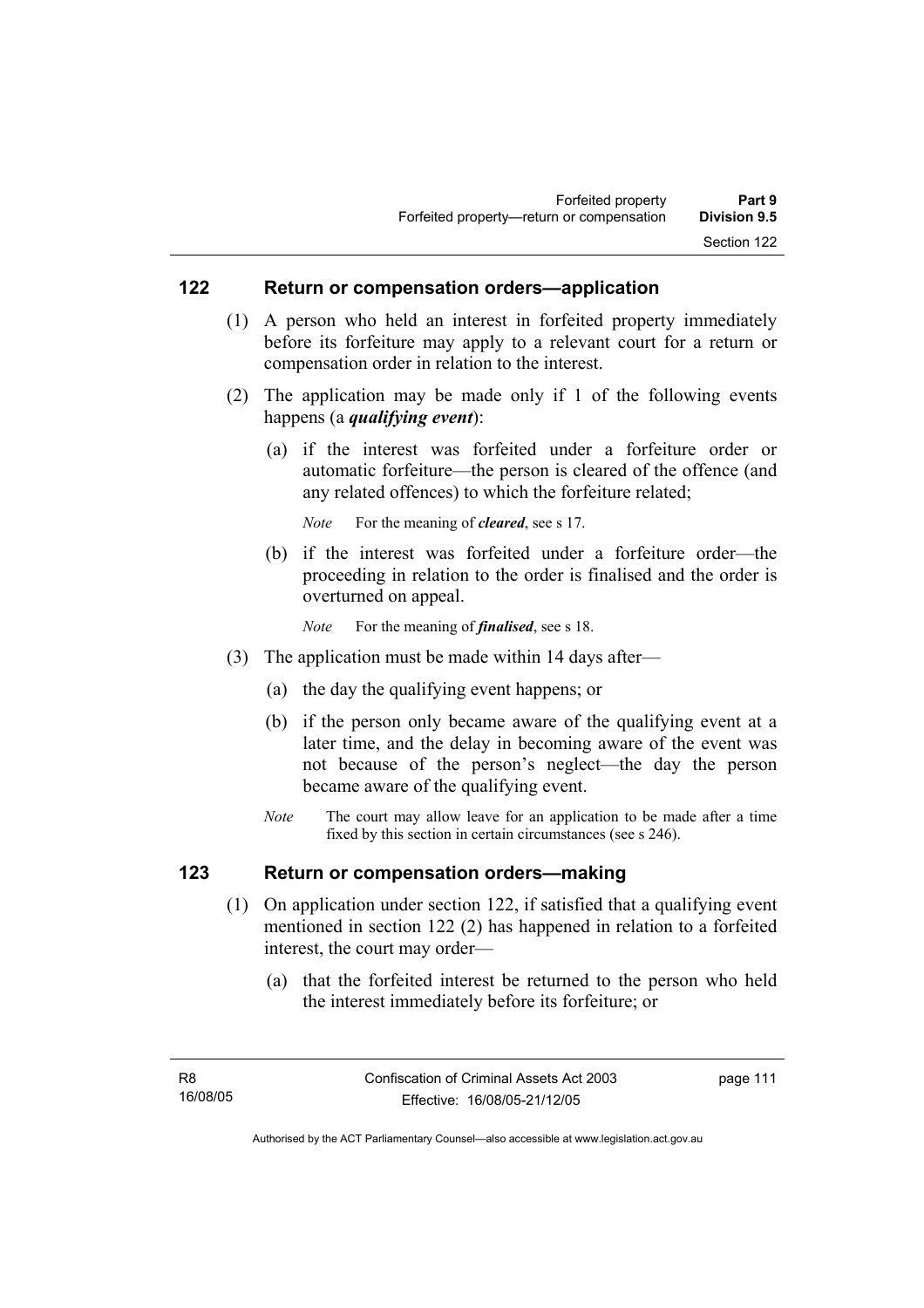- (b) that the Territory pay the person the value of the interest.
- (2) In making the order, the court must—
	- (a) declare the extent, nature and value of the person's interest in the forfeited property; and
	- (b) order that—
		- (i) if the interest is still vested in the Territory—the Territory transfer the interest to the person; or
		- (ii) in any other case—the public trustee pay the person the value declared under paragraph (a).

# **Division 9.6 Forfeited property—buyback of interest**

*Note* For general provisions about a proceeding for a buyback order (which is a confiscation proceeding—see s 236), see pt 14.

### **124 Meaning of** *buyback order*

In this Act:

*buyback order* means an order under section 126 (Buyback orders making) declaring that a person may buy an interest in forfeited property from the Territory.

### **125 Buyback orders—application**

- (1) A person who held an interest in forfeited property immediately before its forfeiture may apply to a relevant court for a buyback order in relation to—
	- (a) that interest; or
	- (b) any other interest in the forfeited property; or
	- (c) all interests in the forfeited property.
- (2) The application must be made within 14 days after—

| page 112 | Confiscation of Criminal Assets Act 2003 | R8       |
|----------|------------------------------------------|----------|
|          | Effective: 16/08/05-21/12/05             | 16/08/05 |

Authorised by the ACT Parliamentary Counsel—also accessible at www.legislation.act.gov.au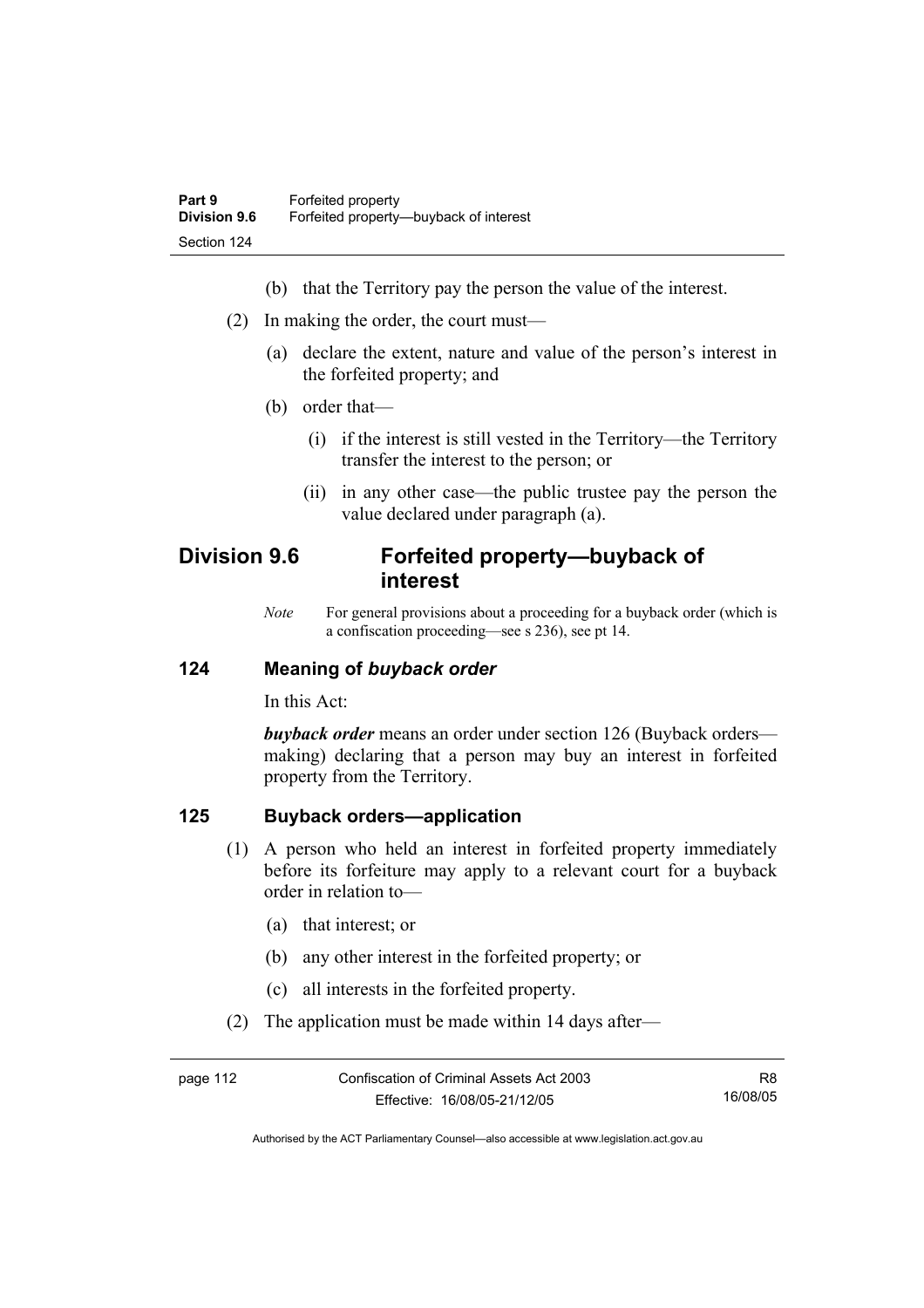- (a) the day the interest formerly held by the person was forfeited; or
- (b) if the person only became aware of the forfeiture at a later time, and the delay in becoming aware of the forfeiture was not because of the person's neglect—the day the person became aware of the forfeiture.
- *Note* The court may allow leave for an application to be made after a time fixed by this section in certain circumstances (see s 246).

## **126 Buyback orders—making**

- (1) On application under section 125, the court may, by order, declare that a person may buy an interest in forfeited property from the Territory if it is satisfied that—
	- (a) the interest is still vested in the Territory; and
	- (b) it would not be contrary to the public interest (including for the purposes of this Act) to do so; and
	- (c) if the order applied for is in relation to an interest other than the interest formerly held by the person—no-one else who held an interest in the forfeited property immediately before forfeiture objects to the making of the order.
		- *Note* The applicant must give notice of the application to anyone else the applicant knows to have had an interest in the property immediately before forfeiture (see s 244).
- (2) In making the order, the court must declare—
	- (a) the extent, nature and value of the interest in the forfeited property that is to be bought from the Territory; and
	- (b) that the interest may be bought from the Territory for the value declared under paragraph (a) within 1 month after the day the order is made.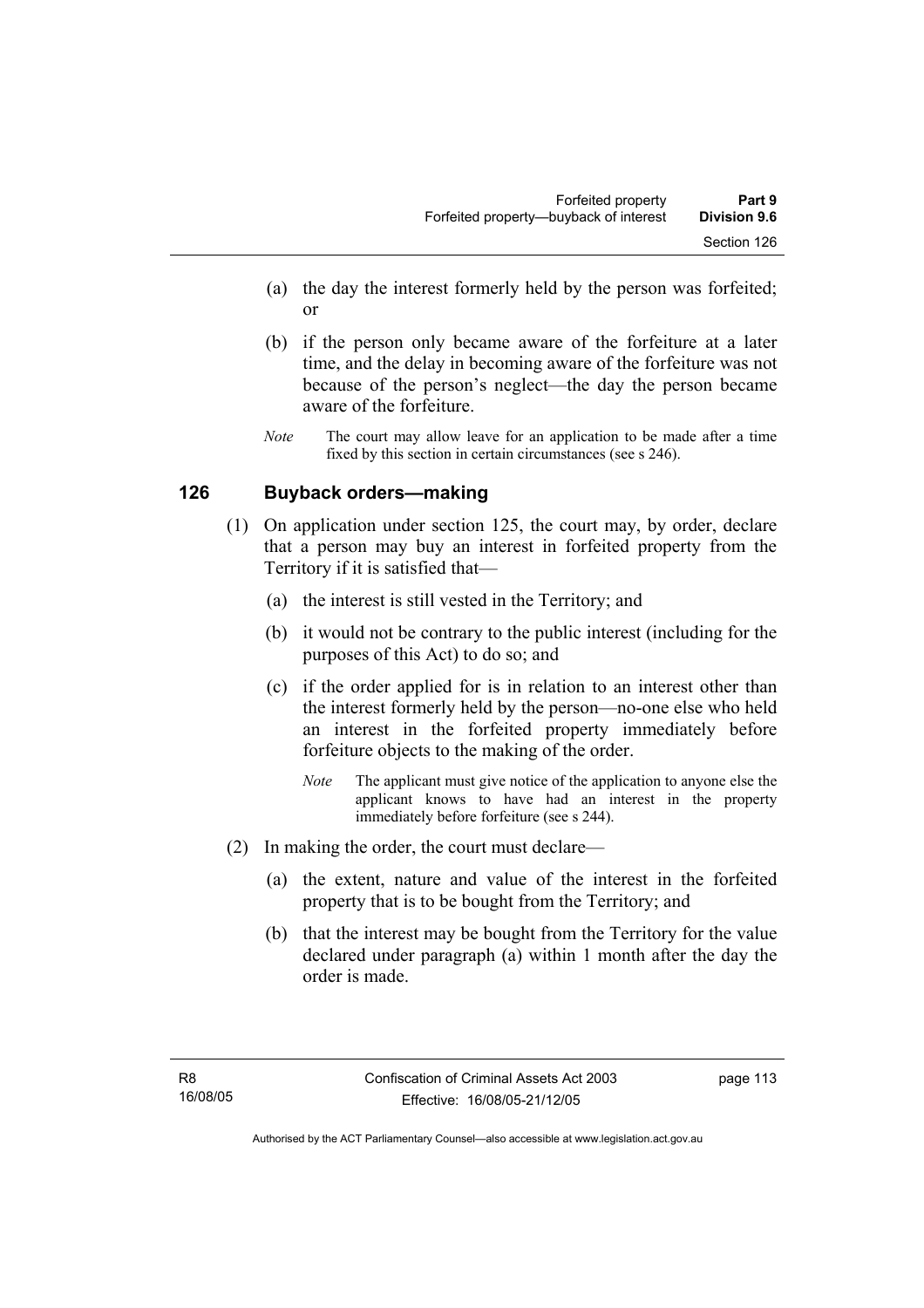**Part 9 Forfeited property**<br>**Division 9.6 Forfeited property-Division 9.6** Forfeited property—buyback of interest Section 127

# **127 Buyback orders—buying interest in property**

If a buyback order is made, and the applicant for the order pays to the public trustee the value declared under section 126 (2) (a) within 1 month after the day the order is made, the Territory must transfer the interest to the applicant.

page 114 Confiscation of Criminal Assets Act 2003 Effective: 16/08/05-21/12/05

R8 16/08/05

Authorised by the ACT Parliamentary Counsel—also accessible at www.legislation.act.gov.au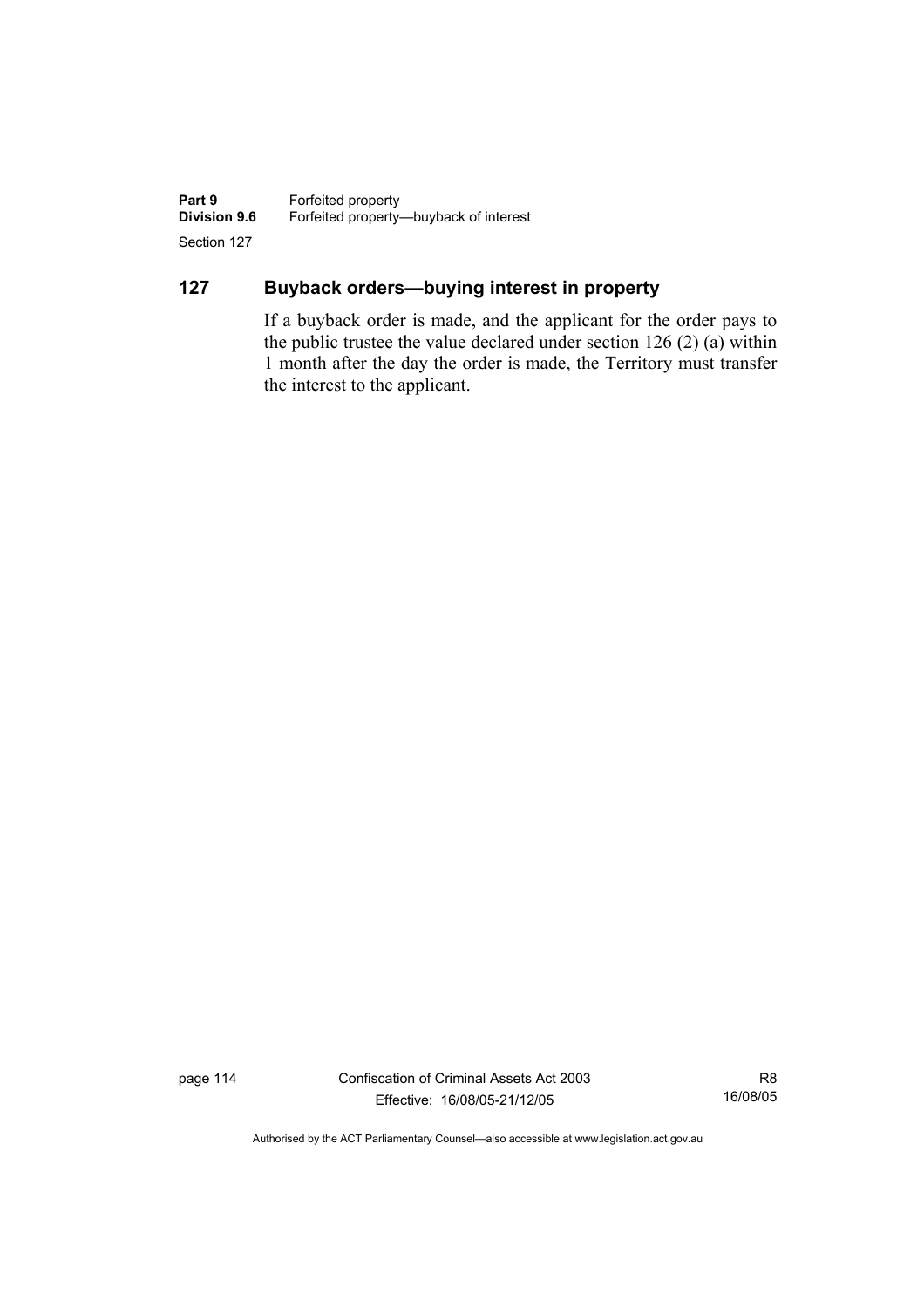# **Part 10 Confiscated assets trust fund**

### **128 Definitions for pt 10**

In this part:

*distributable funds* means money in the trust fund that is—

- (a) designated as distributable funds by regulation; or
- (b) declared under section 135 (4) (Review of reserved and distributable funds by public trustee) to be distributable funds.

*equitable sharing program*—see section 129.

*reserved funds* means money in the trust fund that is—

- (a) designated as reserved funds by regulation; or
- (b) declared under section 135 (2) to be reserved funds.

## **129 Meaning of** *equitable sharing program*

(1) In this part:

*equitable sharing program* means an arrangement under which all or any of the following happen:

- (a) the Territory shares with the Commonwealth or a State a proportion of any proceeds of an unlawful activity recovered under a territory law (including this Act), if, in the Minister's opinion, the Commonwealth or that State has made a significant contribution to the recovery of the proceeds or to the investigation or prosecution of the unlawful activity;
- (b) the Commonwealth or a State shares with the Territory a proportion of any proceeds of an unlawful activity recovered under a law of the Commonwealth or that State, if, in the opinion of the appropriate Minister of the Commonwealth or

page 115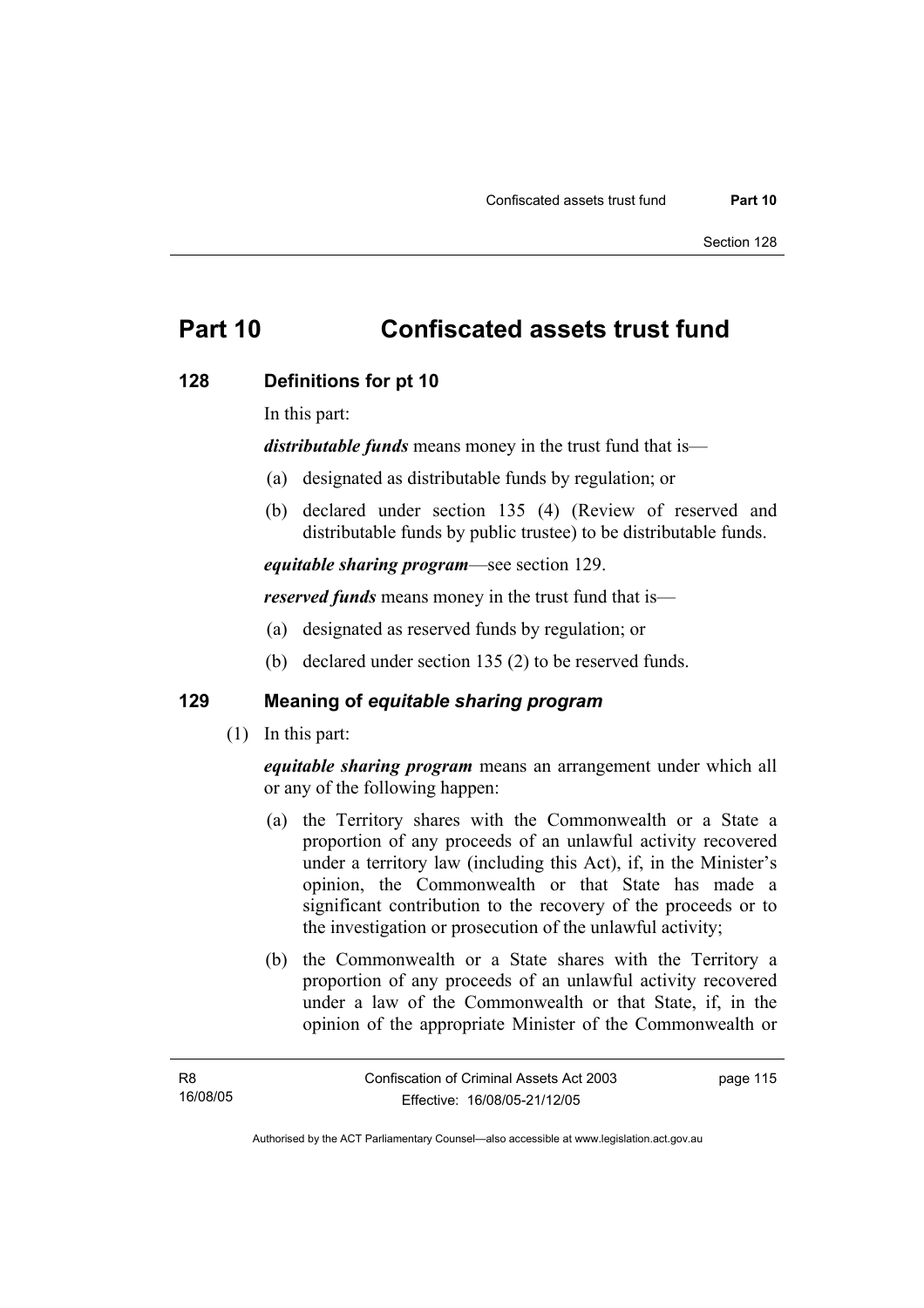#### **Part 10** Confiscated assets trust fund

Section 130

that State, the Territory has made a significant contribution to the recovery of the proceeds;

- (c) the Territory shares with a foreign country a proportion of the proceeds of any unlawful activity recovered under a territory law, if, in the Minister's opinion, the foreign country has made a significant contribution to the recovery of the proceeds or to the investigation or prosecution of the unlawful activity.
- (2) In subsection (1):

*unlawful activity* means an act or omission that is—

- (a) an indictable offence; or
- (b) an offence against a law of a foreign country.
- *Note Indictable offence* includes an offence against the law of the Commonwealth, a State or another Territory that may be dealt with under a law of the Commonwealth, the State or the other Territory as an indictable offence (see s 13 (2)).

### **130 Establishment of trust fund**

There is to be a trust fund called the confiscated assets trust fund.

### **131 Payments into trust fund**

- (1) The following amounts must be paid into the trust fund:
	- (a) the income from the administration of restrained property;
	- (b) the forfeited money mentioned in section 111 (1) (Disposal of forfeited property) and the Criminal Code, section 377 (Unlawful possession offence—disposal of forfeited property by public trustee);
	- (c) income earned from forfeited property (including income from the administration of the property);
	- (d) amounts raised from the sale of property to satisfy penalty orders, including any income earned from those amounts;

| page 116 | Confiscation of Criminal Assets Act 2003 | R8       |
|----------|------------------------------------------|----------|
|          | Effective: 16/08/05-21/12/05             | 16/08/05 |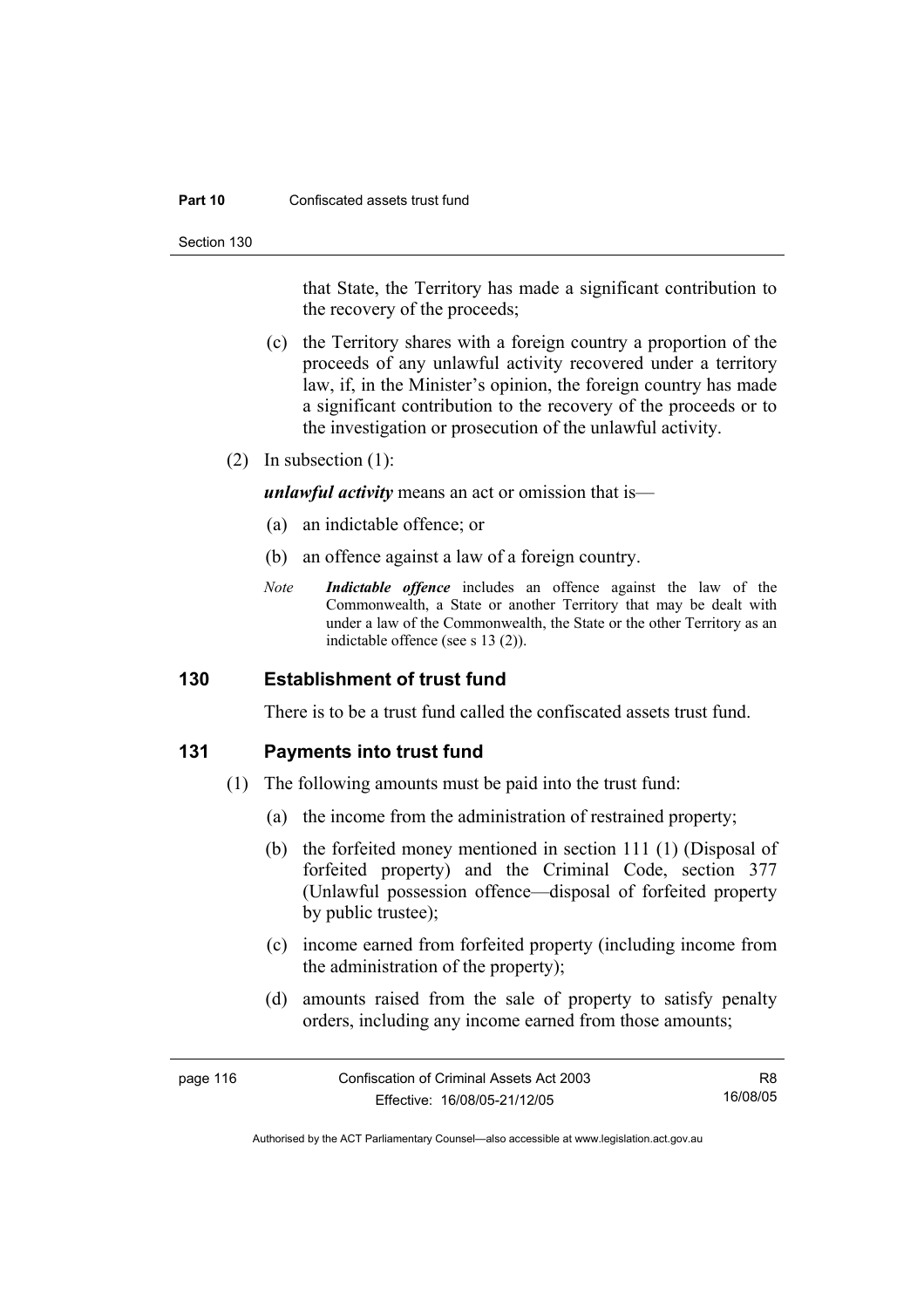- (e) payments for forfeited property that is bought back under a buyback order;
- (f) the remainder of the proceeds mentioned in the *Crimes Act 1900*, section 250 (2) (b) (Disposal of forfeited articles by public trustee) and the Criminal Code, section 377 (3) (b);
- (g) the proceeds of the enforcement of registered interstate automatic forfeiture decisions and registered interstate forfeiture orders;
- (h) payments and the proceeds of property sold to satisfy an interstate penalty orders;
- (i) payments received under the equitable sharing program.
- (2) However, this section does not apply in relation to forfeited property to which a direction under section 111 (3) (Disposal of forfeited property) applies.
- (3) Amounts paid into the trust fund must be designated as reserved funds or distributable funds in accordance with the regulations (if any).
- (4) All amounts payable into the trust fund must be paid into a trust banking account maintained under the *Financial Management Act 1996*, section 51 (Departmental trust banking accounts).

### **132 Purposes of trust fund**

- (1) The trust fund may be used to make payments from reserved funds for the following purposes:
	- (a) payments under return or compensation orders;
	- (b) payments of compensation under the Criminal Code, section 378 (Unlawful possession offence—return of or compensation for forfeited property);
	- (c) if property in the possession or control of the public trustee is returned, or compensation paid for property that has been

| - R8     | Confiscation of Criminal Assets Act 2003 | page 117 |
|----------|------------------------------------------|----------|
| 16/08/05 | Effective: 16/08/05-21/12/05             |          |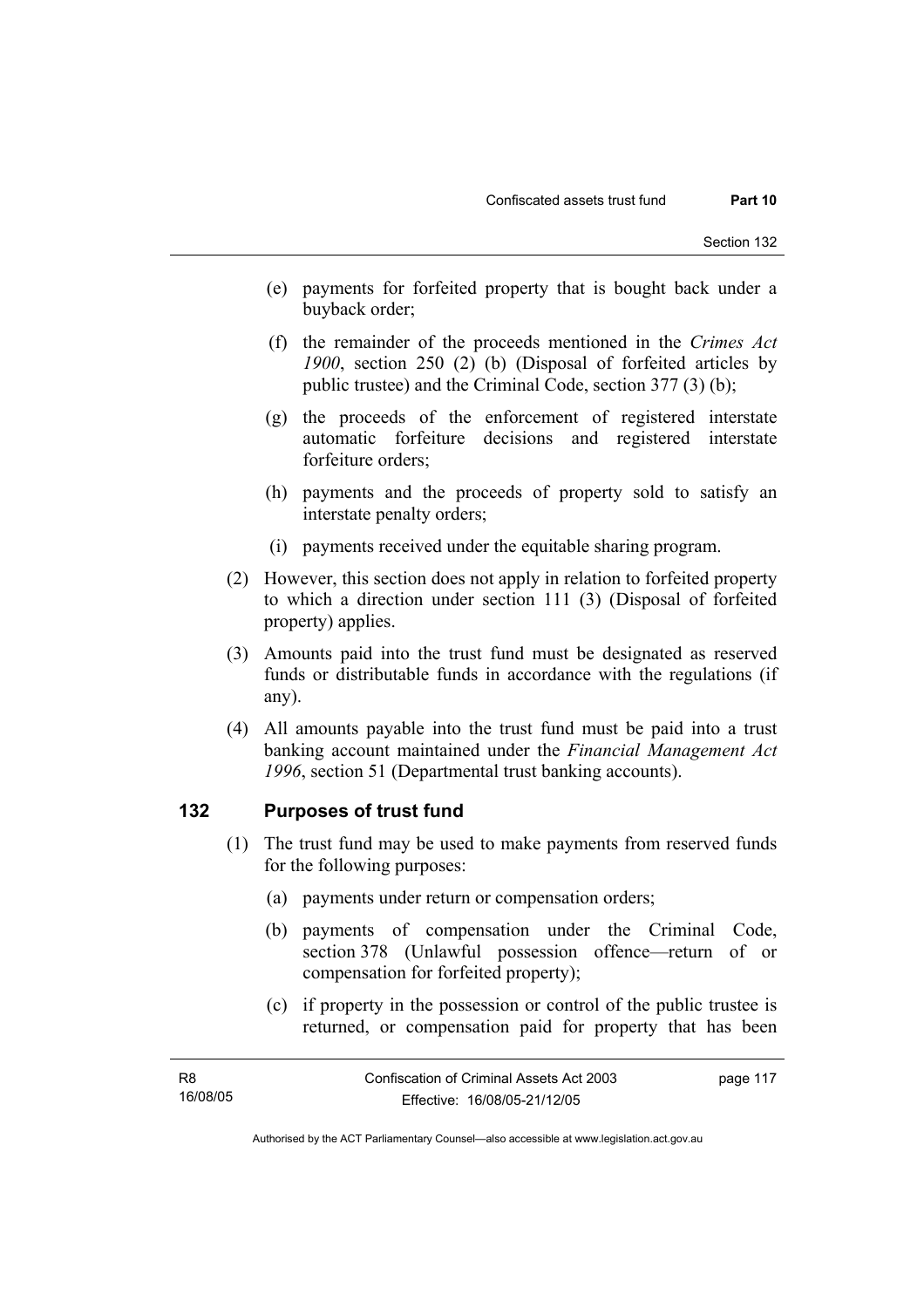#### **Part 10** Confiscated assets trust fund

Section 133

under the control of the public trustee, under a return or compensation order—any costs, charges or expenses deducted by the public trustee in relation to the property;

- (d) the annual management fee prescribed by regulation for the public trustee;
- (e) other costs, charges or expenses of the public trustee in relation to the exercise of functions under this Act;
- (f) payments under the equitable sharing program.
- (2) The trust fund may be used to make payments from distributable funds in accordance with section 134 (2) (Distribution of surplus funds).

## **133 Payments from trust fund**

- (1) Payments must be made in accordance with the principle that payments for a purpose for which reserved funds may be used have priority over payments for purposes for which distributable funds may be used.
- (2) The public trustee may make payments for the purposes of the trust fund.
- (3) However, a payment under the equitable sharing program or from distributable funds may be made only in accordance with a written direction of the Minister.

### **134 Distribution of surplus funds**

- (1) For section 132 (2) (Purposes of trust fund), the Minister must, at least once in each financial year, decide the amount of distributable funds available for payment from the trust fund.
- (2) The Minister may approve the use of part or all of the decided amount for any of the following purposes:
	- (a) the enforcement of territory laws;

Authorised by the ACT Parliamentary Counsel—also accessible at www.legislation.act.gov.au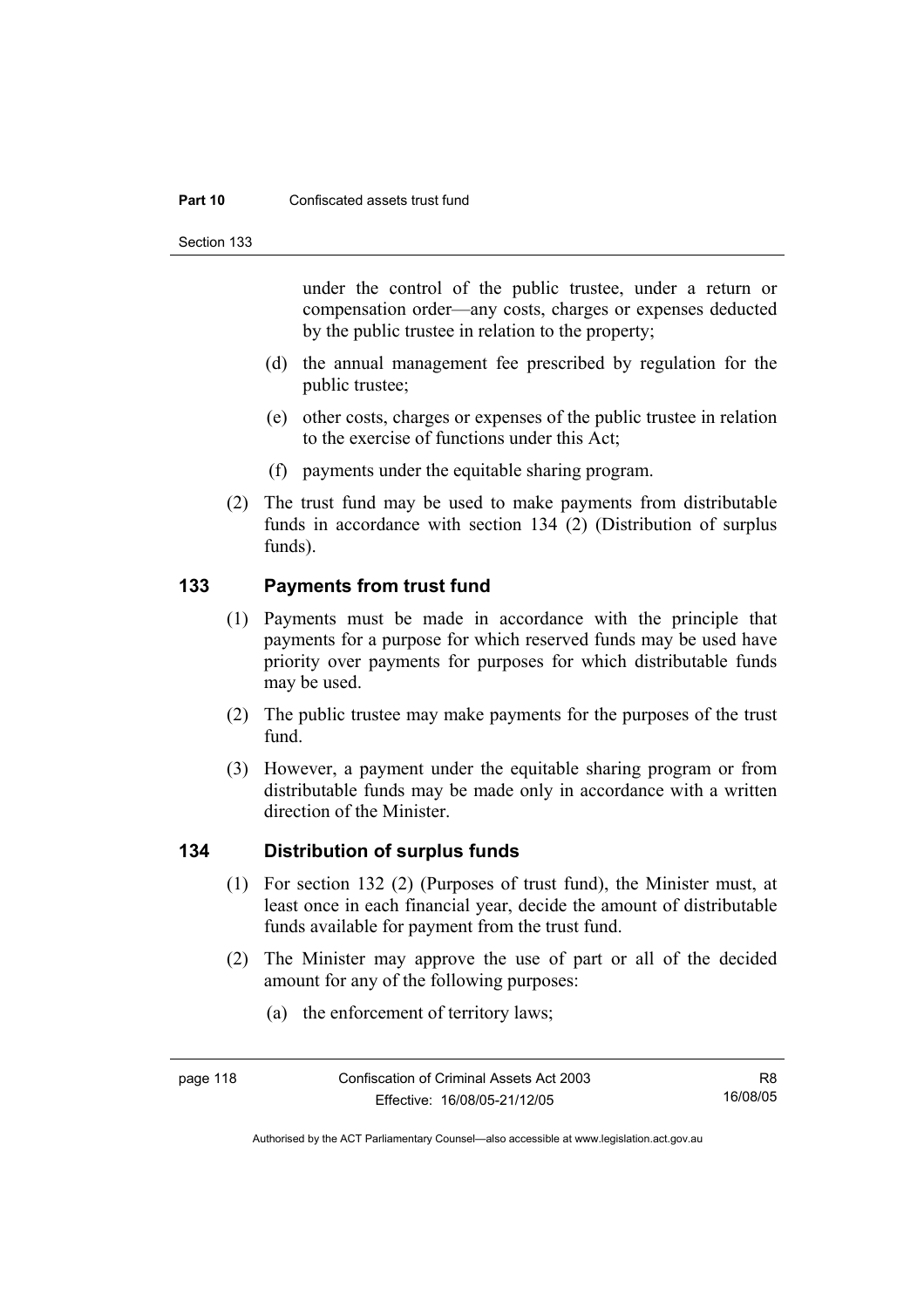- (b) criminal justice activities;
- (c) crime prevention;
- (d) assistance to victims of crime;
- (e) the prevention of drug abuse;
- (f) the rehabilitation of drug users;
- (g) a purpose prescribed by regulation relating to law enforcement or drug rehabilitation and education.
- (3) An approval is a notifiable instrument.

*Note* A notifiable instrument must be notified under the Legislation Act.

### **135 Review of reserved and distributable funds by public trustee**

- (1) The public trustee must review the trust fund at least twice each year to decide whether the amount of reserved funds is likely to be sufficient to meet the payments from reserved funds that may be made within the 6-month period after the review.
- (2) If the public trustee considers that the amount of reserved funds is likely to be insufficient, the public trustee must declare, in writing, an amount of distributable funds to be reserved funds.
- (3) The amount declared must not be more than is necessary to increase the amount of reserved funds to what is required to meet payments from reserved funds within the 6 months after the declaration is made.
- (4) If the public trustee considers that the amount of reserved funds is likely to be more than is necessary, the public trustee must declare, in writing, the amount of the surplus funds to be distributable funds.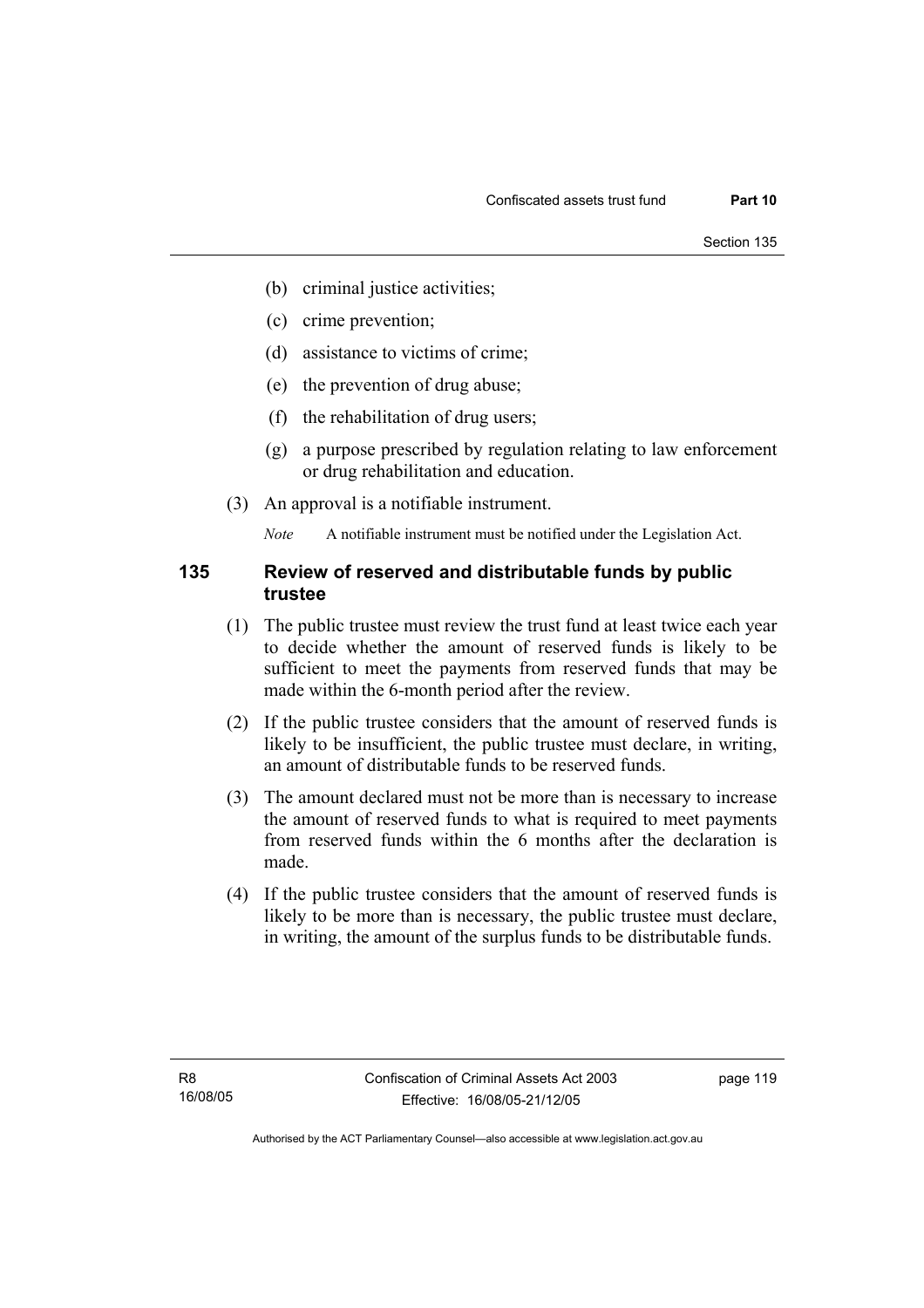#### **Part 11 Interstate orders**

Section 136

# **Part 11** Interstate orders

*Note* Proceedings under this part are civil, not criminal (see s 237 (1) (b)).

### **136 Meaning of** *authenticated* **for pt 11**

In this part:

*authenticated*, in relation to a corresponding law order, means authenticated by the entity that made the order in accordance with the corresponding law under which the order was made or the practice of the entity.

#### **Example**

if the entity is a court, the order may be authenticated by the court's seal or stamp

*Note* An example is part of the Act, is not exhaustive and may extend, but does not limit, the meaning of the provision in which it appears (see Legislation Act, s 126 and s 132).

### **137 Interstate restraining and forfeiture orders etc registration**

- (1) This section applies if—
	- (a) an interstate restraining order expressly applies to—
		- (i) stated property in the ACT; or
		- (ii) all the property in the ACT of a person; or
		- (iii) all the property (other than stated property) in the ACT of a person; or
	- (b) an interstate automatic forfeiture decision expressly applies to property in the ACT; or
	- (c) an interstate forfeiture order expressly applies to property in the ACT.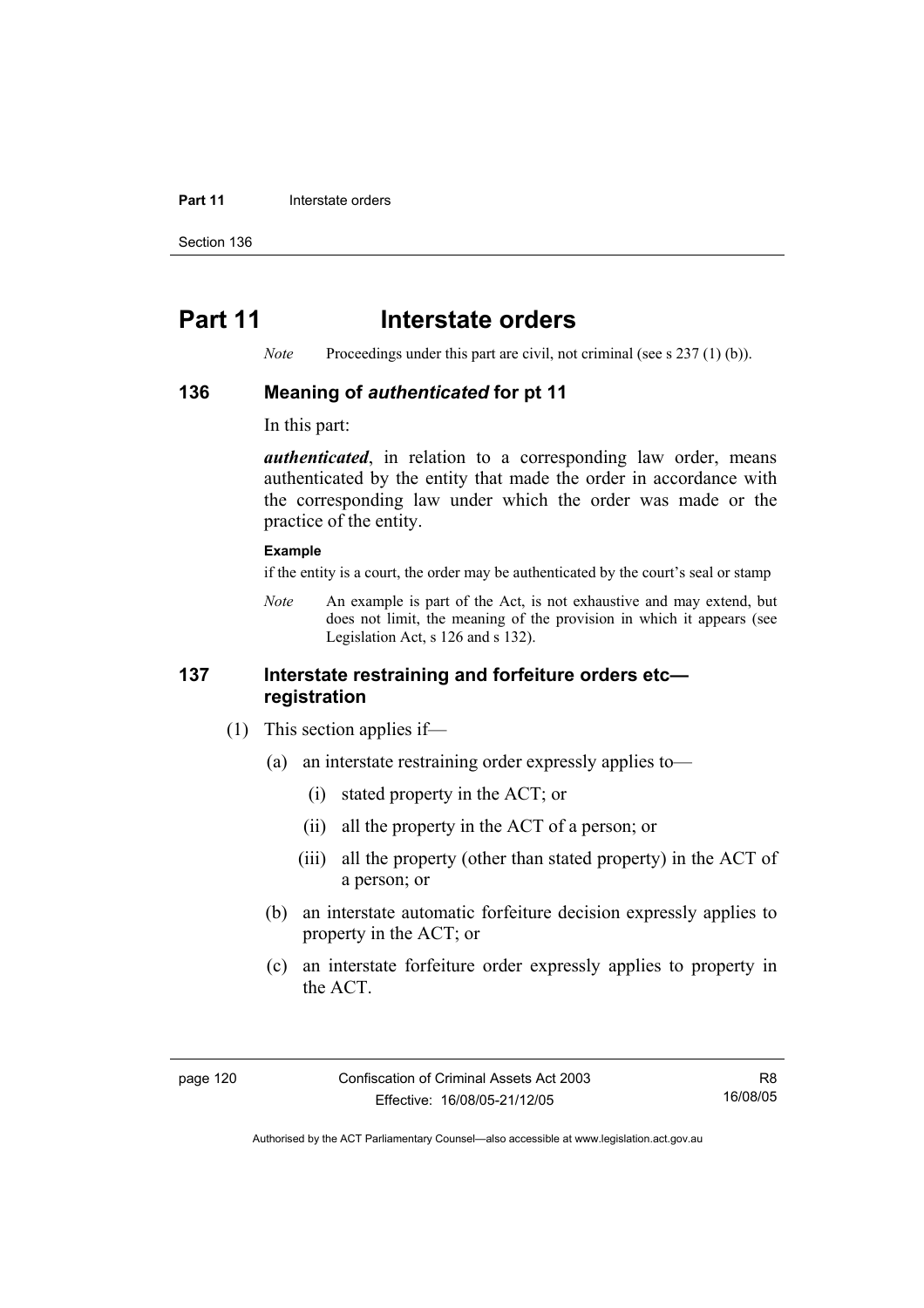- (2) An authenticated copy of the order or decision may be registered in a relevant court by the applicant for the order or decision, the DPP or a person prescribed by regulation.
- (3) An authenticated copy of any amendment of the order or decision (made before or after the registration of the order or decision) may be registered in a relevant court by a person mentioned in subsection (2).
- (4) Registration of the order or decision, and any amendment of the order or decision, may be refused to the extent that the order or decision, or the order or decision as amended, could not, on registration, be enforced in the ACT.
- (5) The order or decision, and any amendment of the order or decision, must be registered in accordance with the procedure of the relevant court.

## **138 Interstate restraining and forfeiture orders etc—interim registration**

- (1) This section applies to an electronic copy of an authenticated interstate restraining order, interstate automatic forfeiture decision or interstate forfeiture order or of an authenticated copy of any amendment of such an order or decision.
- (2) If the electronic copy is certified in accordance with the procedure of a relevant court, it is taken, for this Act, to be an authenticated copy of the order, decision or amendment.
- (3) However, if the order, decision or amendment is registered in the relevant court using the electronic copy, the registration ceases to have effect at the end of 5 days after the day of registration, or when an authenticated copy of the order, decision or amendment is registered, whichever happens first.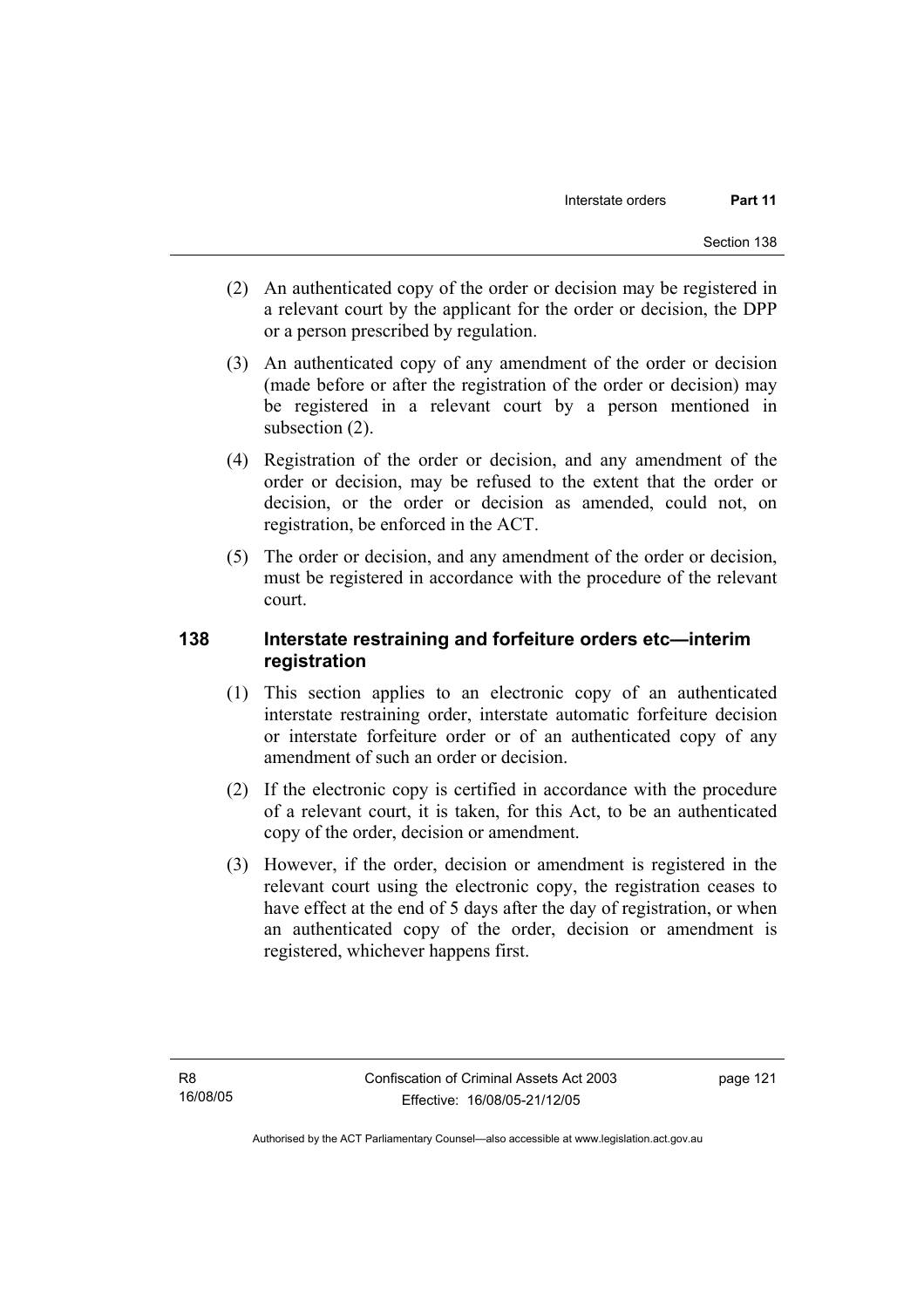#### **Part 11 Interstate orders**

Section 139

(4) In this section:

*electronic copy*, of a document, includes the following copies of the document:

- (a) a faxed copy;
- (b) an emailed copy;
- (c) a scanned copy.

## **139 Interstate restraining and forfeiture orders etc—effect of registration**

- (1) For this Act, a registered interstate restraining order is taken to be a restraining order under this Act.
- (2) For this Act, a registered interstate automatic forfeiture decision is taken to be an automatic forfeiture under division 5.2 (Automatic forfeiture—conviction for serious offences).
- (3) For this Act, a registered interstate civil forfeiture order is taken to be a civil forfeiture order under this Act.
- (4) For this Act, a registered interstate conviction forfeiture order is taken to be a conviction forfeiture order under this Act.
- (5) An amendment of a registered interstate order or decision mentioned in this section has effect for this Act only if it is registered under this part.

## **140 Interstate restraining and forfeiture orders etc—ending of registration**

A registered interstate restraining order, automatic forfeiture decision or forfeiture order ceases to be registered under this Act if—

 (a) it ceases to be in force under the corresponding law under which it was made; or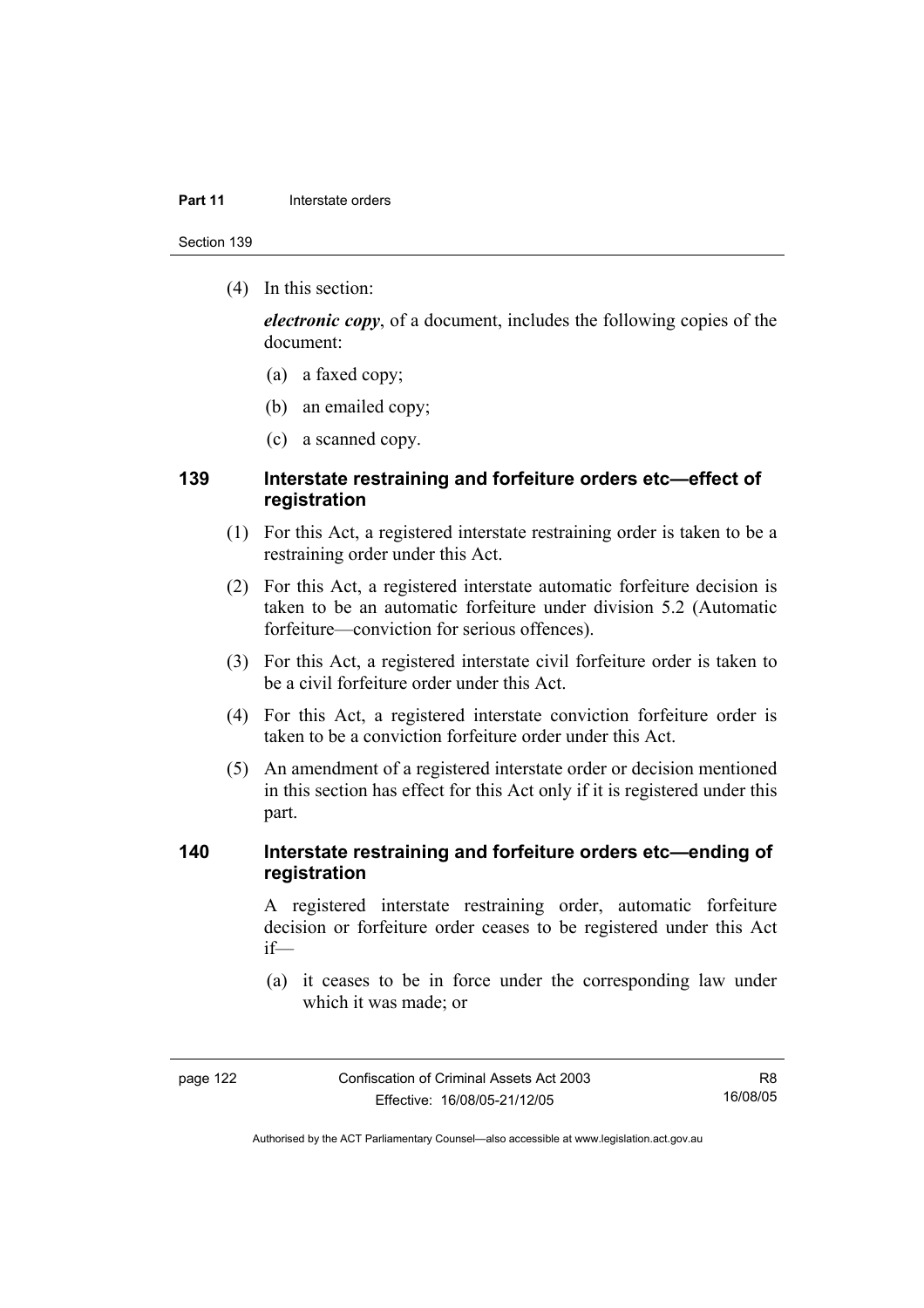(b) its registration is cancelled under section 141.

### **141 Interstate restraining and forfeiture orders etc cancellation of registration**

- (1) The registration of an interstate restraining order, interstate automatic forfeiture decision or interstate forfeiture order may be cancelled by a relevant court, or an officer of a relevant court prescribed by regulation, if—
	- (a) the registration was improperly obtained; or
	- (b) details of any amendment of the order or decision, or any direction of the entity that made the order or decision, was not given to the relevant court in accordance with the procedure of the court.
- (2) The registration of an interstate restraining order, interstate automatic forfeiture decision or interstate forfeiture order, or an amendment of such an order or decision, may be cancelled by a relevant court, to the extent that the order or decision, or the order or decision as amended, cannot be enforced in the ACT.

### **142 Creation of interstate penalty charges**

- (1) This section applies if—
	- (a) an interstate restraining order is made because of the commission, or the alleged commission, of an indictable offence by a person; and
	- (b) an interstate penalty order is made against the person in relation to the offence; and
	- (c) the interstate restraining order is registered under this Act; and
	- (d) the interstate penalty order is registered in the ACT under the *Service and Execution of Process Act 1992* (Cwlth).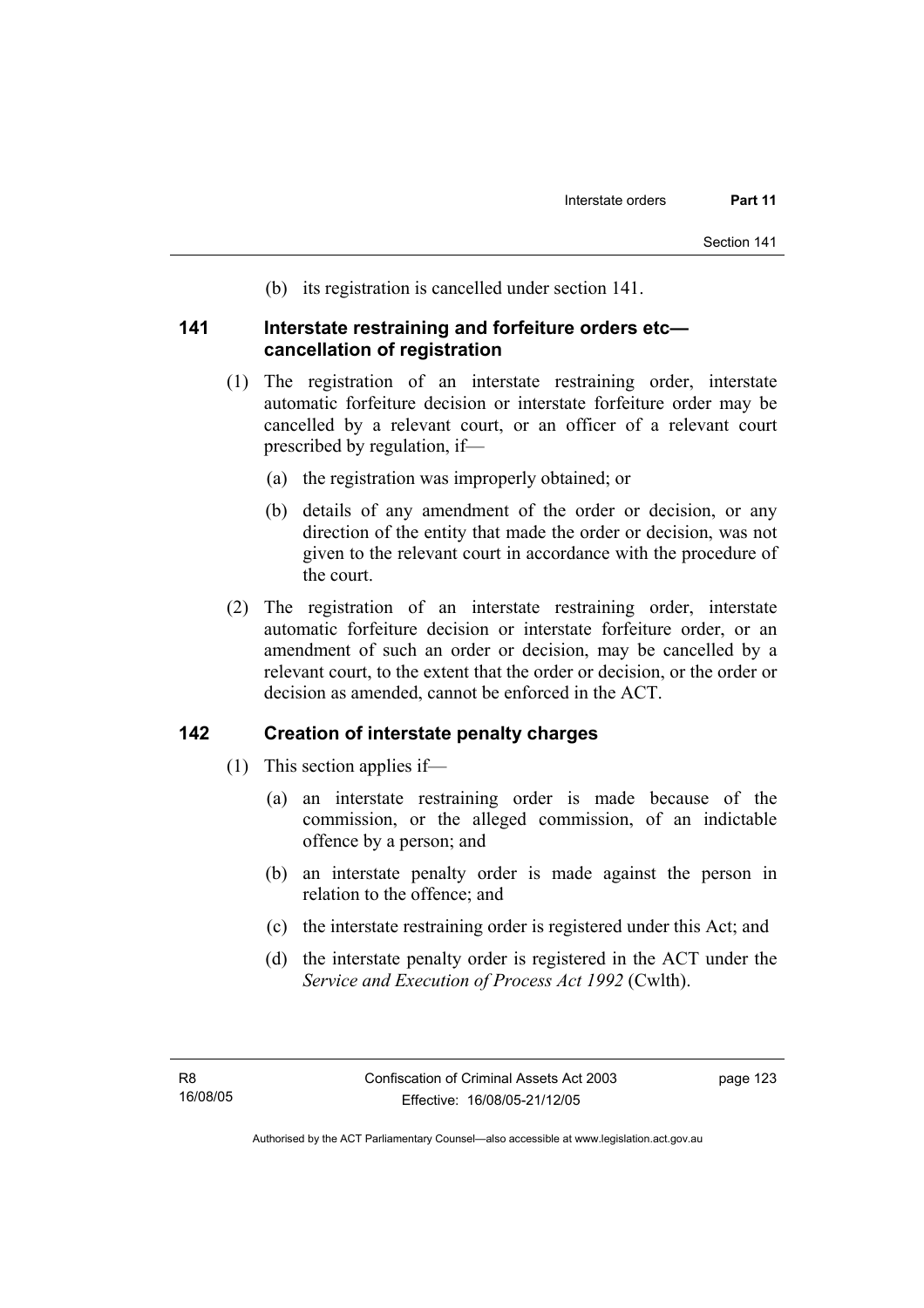#### **Part 11 Interstate orders**

#### Section 143

- (2) On the registration of both of the orders mentioned in subsection (1) (c) and (d), a charge (an *interstate penalty charge*) to secure the amount payable under the interstate penalty order is created over the property in the ACT restrained under the interstate restraining order.
- (3) If the interstate restraining order is amended, after the interstate penalty order is made, to add more property, and the interstate restraining order is registered under this part, the additional property is also subject to the penalty charge on registration of the amendment.

### **143 Interstate penalty charges—effect of creation**

For this Act, an interstate penalty charge is taken to be a penalty charge under this Act.

page 124 Confiscation of Criminal Assets Act 2003 Effective: 16/08/05-21/12/05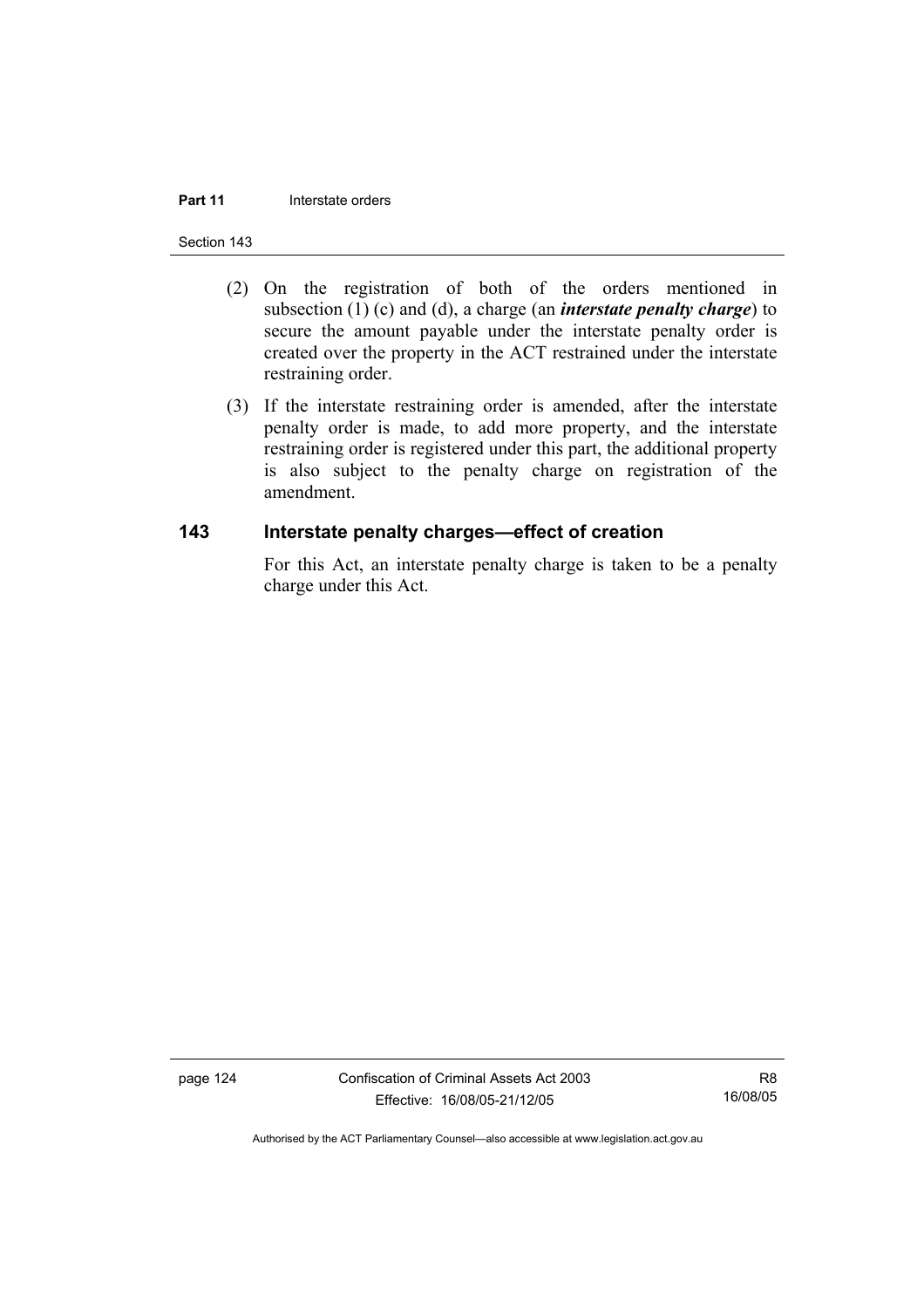# **Division 12.1 Inquiry notices**

### **144 Meaning of** *inquiry notice*

In this Act:

*inquiry notice* means a notice by a police officer requiring a financial institution to give the officer stated information in relation to—

- (a) an account with the institution (including whether an account has existed or does exist); or
- (b) a transaction (other than in relation to an account) conducted, or proposed to be conducted, by or with the institution (including whether a transaction has been conducted).

*Note 1 Account* includes a safe-deposit box (see dict, def *account*).

*Note 2* It is an offence to contravene an inquiry notice, to give false or misleading information in purported compliance with an inquiry notice, or to disclose the existence or operation of the notice (see div 12.6).

### **145 Inquiry notices—giving**

- (1) A police officer of the rank of commander (or higher) may give an inquiry notice to a financial institution.
- (2) The inquiry notice may be given only if the police officer is satisfied that the information to which the notice relates is relevant to deciding whether—
	- (a) an application could be made for an order under this Act (including for another order under this part), a corresponding law order, or a search warrant under part 13 (Search warrants), in relation to anyone; or

page 125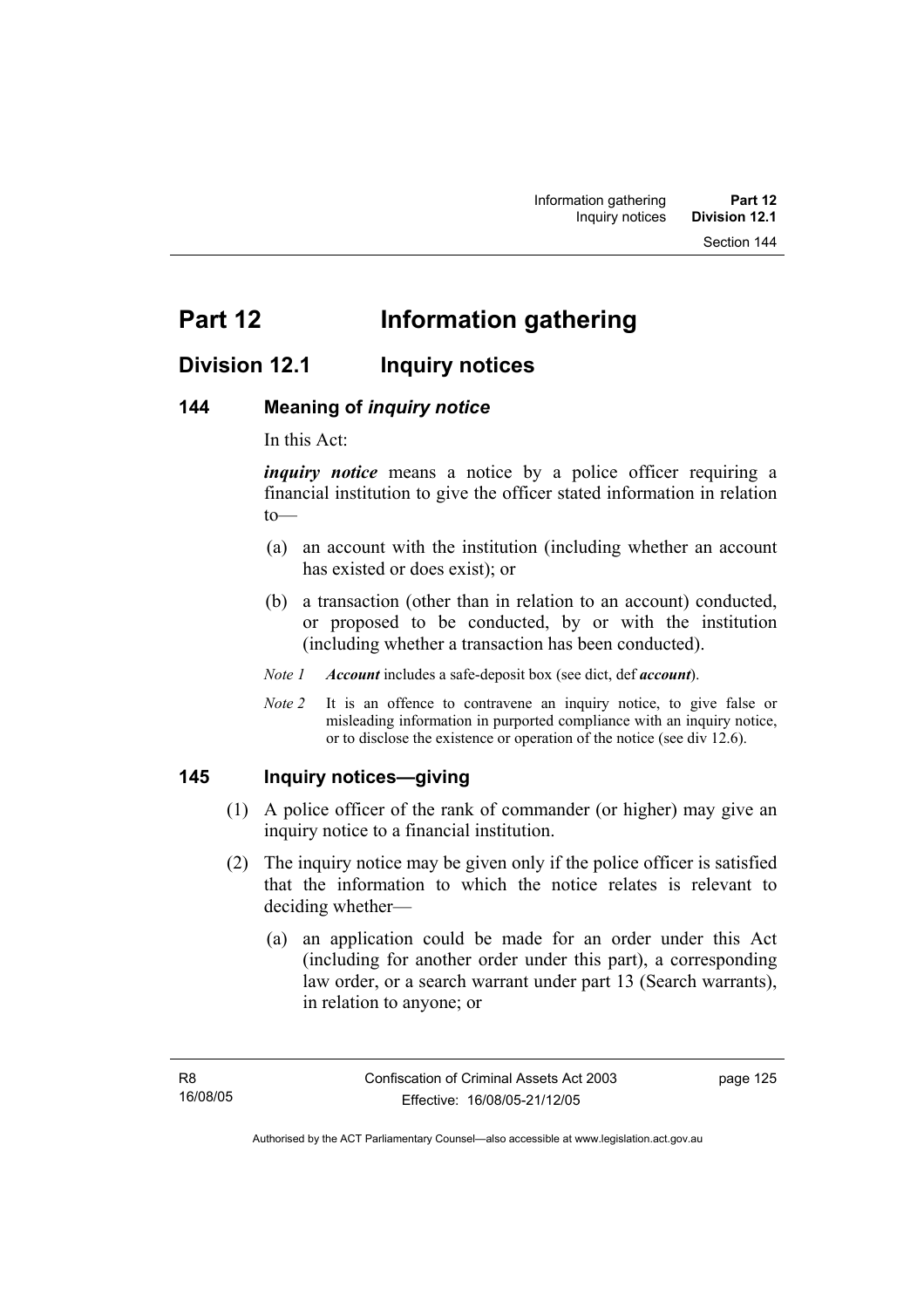- (b) a proceeding could be begun against anyone for an offence against this Act or a corresponding law or for a money laundering offence.
- *Note* A *money laundering offence* includes a prescribed offence against a law of the Commonwealth, a State or another Territory, see dict.
- (3) The police officer must give a copy of the notice to the financial institution to which the notice applies.
	- *Note* For how documents may be served, see the Legislation Act, pt 19.5.

### **146 Inquiry notices—form**

- (1) An inquiry notice must be signed by the police officer giving it.
- (2) The notice must state—
	- (a) that it is an inquiry notice under this Act; and
	- (b) the financial institution to which the notice applies; and
	- (c) the information that the financial institution is required to give; and
	- (d) how the information is to be given; and
	- (e) that the inquiry notice is a non-disclosable information order.
	- *Note* The disclosure of the existence or operation of a non-disclosable information order is prohibited (see s 192).
- (3) The notice must also include a statement setting out the effect of division 12.6 (Information order offences) in relation to inquiry notices.

## **147 Inquiry notices—immunity for complying financial institutions and staff**

A civil proceeding does not lie against a financial institution, or an officer, employee or agent of a financial institution, in relation to loss, damage or injury of any kind to someone else because of the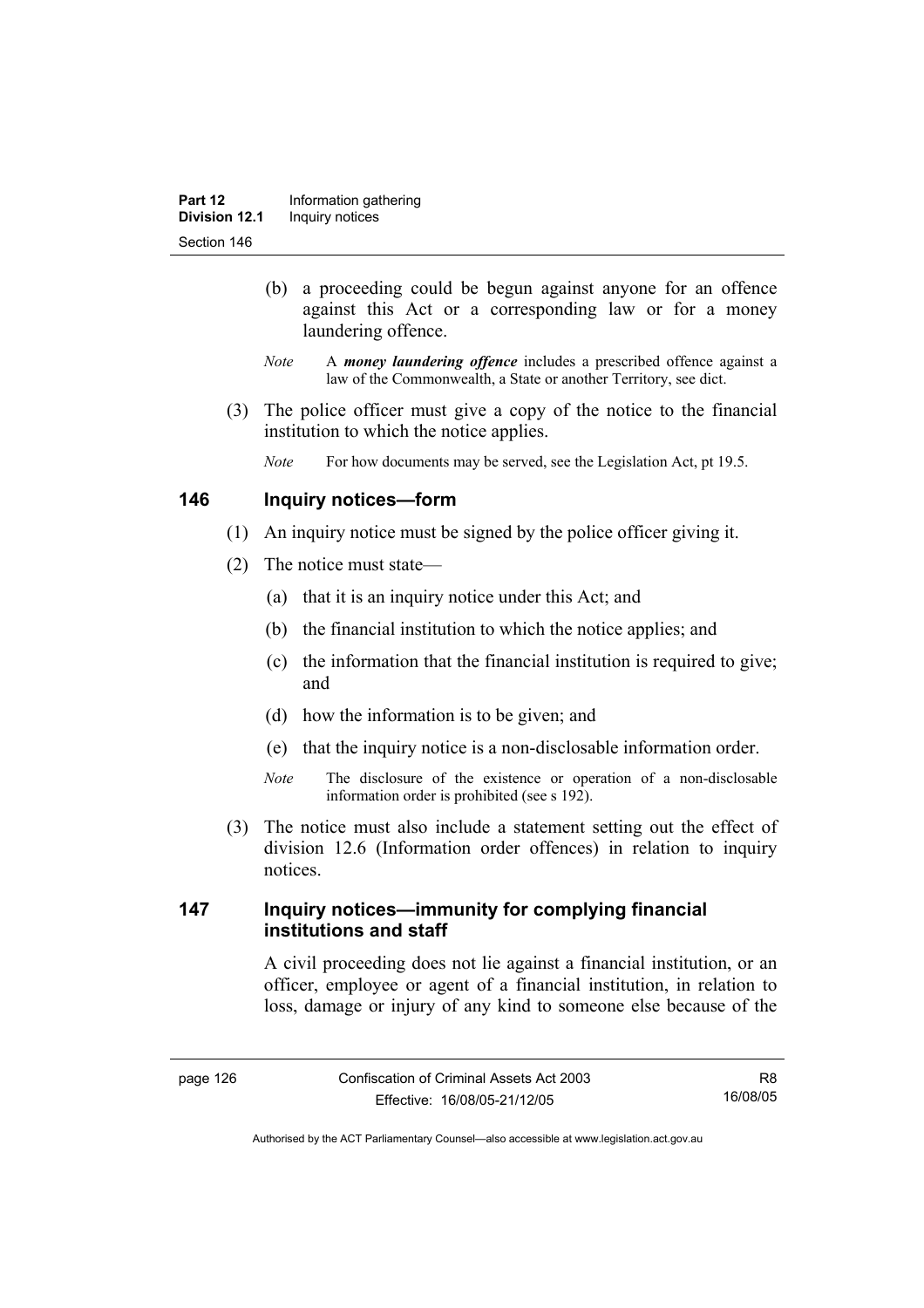giving of information honestly to a police officer in compliance with (or purported compliance with) an inquiry notice

# **Division 12.2 Monitoring orders**

- *Note 1* For general provisions about a proceeding for a monitoring order (which is a confiscation proceeding—see s 236), see pt 14.
- *Note 2* In particular, no advance notice to anyone is required of the application for the order, and the application may be heard in closed court, without the offender or the public being present (see s 243).

# **148 Meaning of** *monitoring order*

In this Act:

*monitoring order* means an order under section 151 (Monitoring orders—making) requiring a financial institution give a police officer information obtained or held by the institution about transactions conducted, or proposed to be conducted, by a person with the institution

## **149 Monitoring orders—application**

- (1) A police officer may apply to a relevant court for a monitoring order.
- (2) The application may be made only if the police officer has reasonable grounds for suspecting that the person in relation to whom the order is sought—
	- (a) has committed, or is about to commit, a serious offence; or
	- (b) was involved in the commission, or is about to be involved in the commission, of a serious offence; or
	- (c) has derived, or is about to derive, property or a benefit from the commission of a serious offence.
	- *Note Serious offence* means an offence against a territory law or the law of the Commonwealth, a State or another Territory that is punishable by imprisonment for 5 years or longer (see s 13 (2)).

| <b>R8</b> | Confiscation of Criminal Assets Act 2003 | page 127 |
|-----------|------------------------------------------|----------|
| 16/08/05  | Effective: 16/08/05-21/12/05             |          |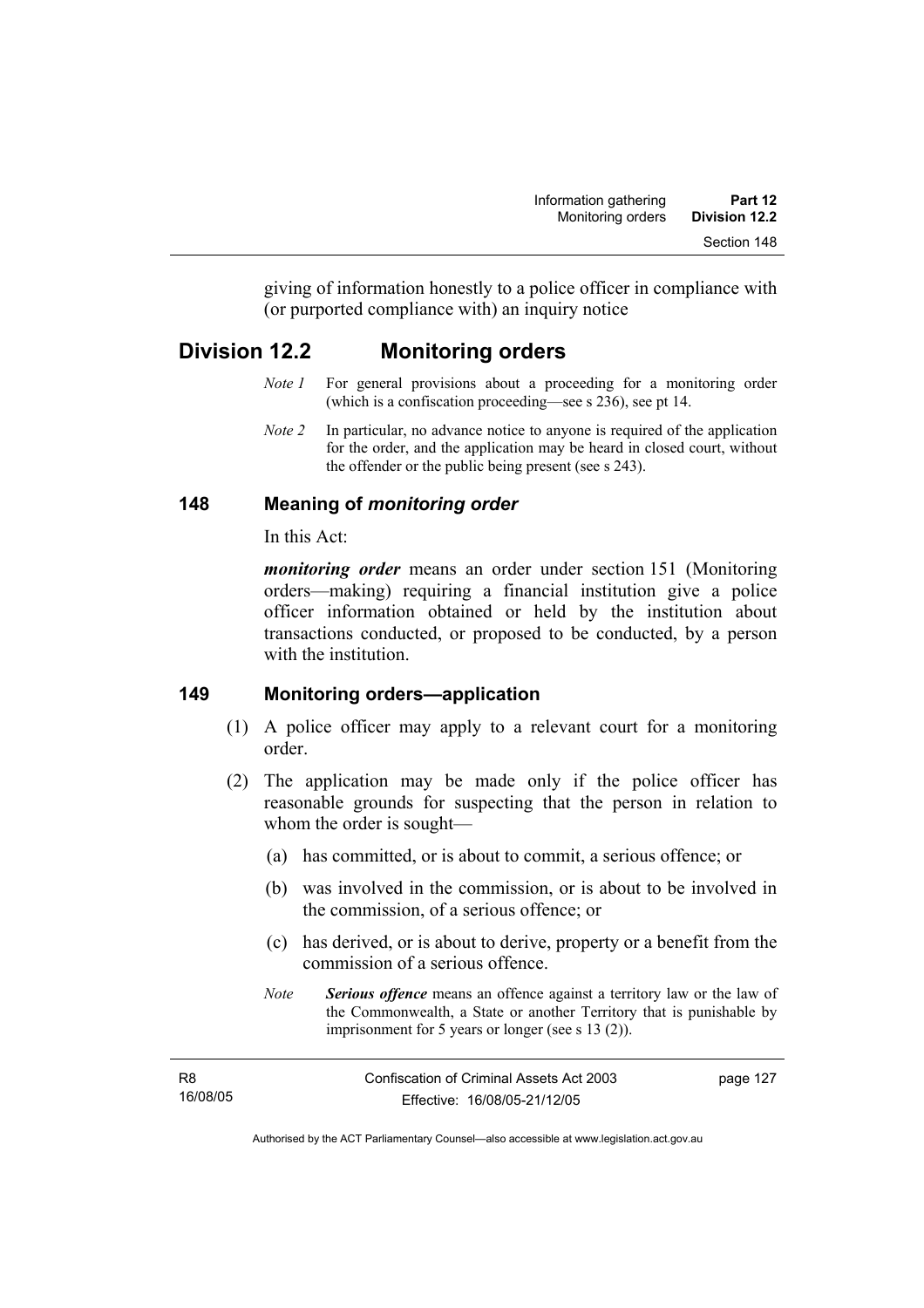**Part 12 Information gathering Division 12.2** Monitoring orders Section 150

### **150 Monitoring orders—affidavit supporting application**

- (1) An application for a monitoring order must be supported by an affidavit of the applicant police officer stating the grounds for the officer's suspicions.
- (2) The court may require the police officer to give additional information about the grounds on which the order is sought.

## **151 Monitoring orders—making**

- (1) This section applies if an application is made under section 149 (Monitoring orders—application) to a relevant court for a monitoring order requiring a financial institution to give a police officer information obtained or held by the institution about transactions conducted, or proposed to be conducted with the institution, by the person in relation to whom the order is sought.
- (2) The relevant court must make the monitoring order sought if, having regard to the police officer's affidavit supporting the application and any other evidence before the court, the court is satisfied that there are reasonable grounds for the officer's suspicions stated in the affidavit.
- (3) The order must state—
	- (a) that it is a monitoring order under this Act; and
	- (b) the financial institution to which the order applies; and
	- (c) the person in relation to whom the order is made; and
	- (d) the nature of the transactions to be monitored; and
	- (e) the information that the financial institution is required to give; and
	- (f) how the information is to be given; and
	- (g) the period for which the order has effect; and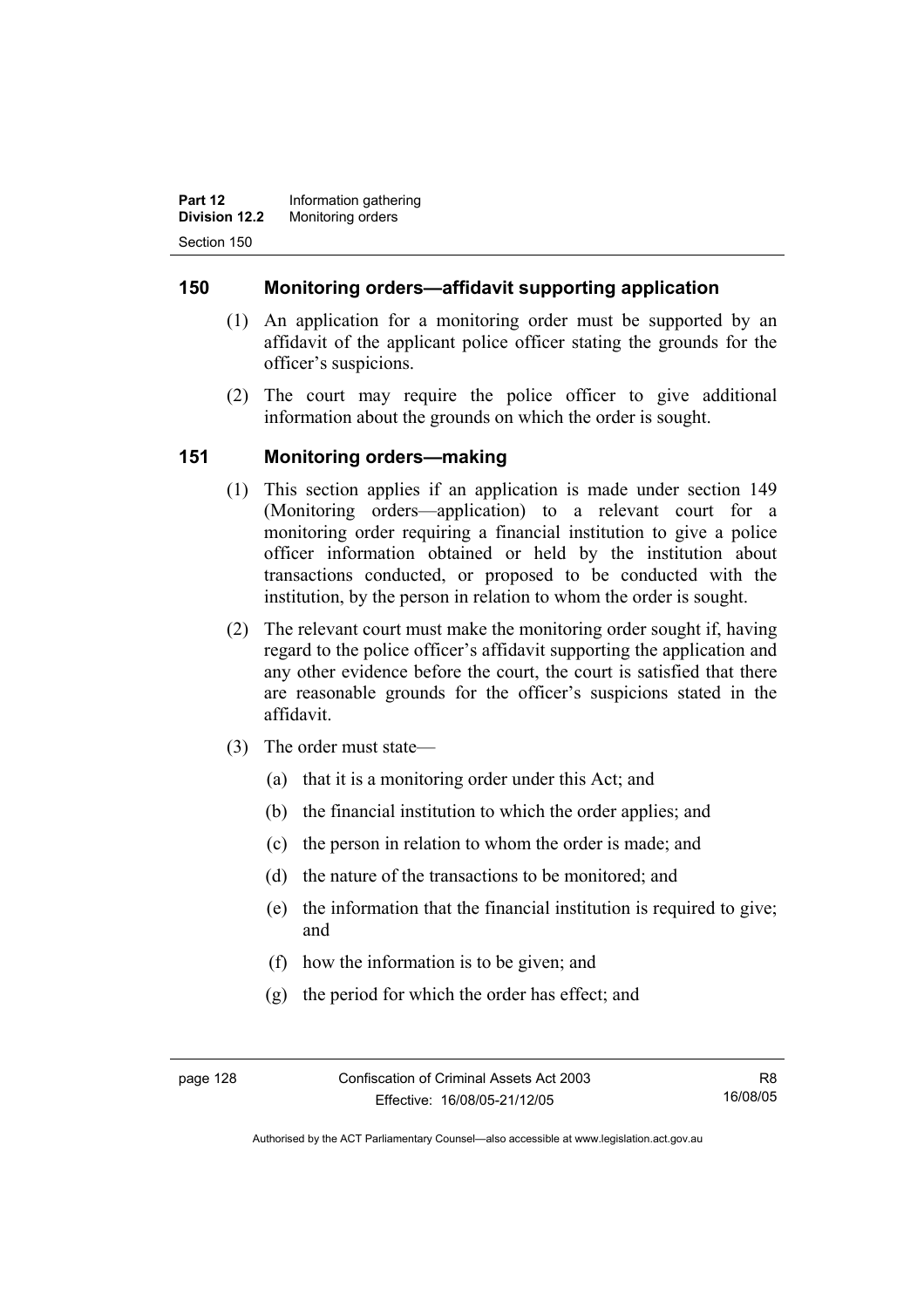- (h) that the monitoring order is a non-disclosable information order.
- *Note* The disclosure of the existence or operation of a non-disclosable information order is prohibited (see s 192).
- (4) The order must also include a statement setting out the effect of division 12.6 (Information order offences) in relation to monitoring orders.
- (5) The period mentioned in subsection (3) (g) must not begin earlier than the day when notice of the order is given to the financial institution and must end not later than 3 months after the day when the order is made.
- (6) To remove any doubt, a relevant court may make 2 or more monitoring orders (including for successive periods) in relation to the same person.
- (7) The chief police officer must give a copy of a monitoring order to the financial institution to which the order applies.
	- *Note* For how documents may be served, see the Legislation Act, pt 19.5.

# **Division 12.3 Transaction suspension orders**

- *Note 1* For general provisions about a proceeding for a transaction suspension order (which is a confiscation proceeding—see s 236), see pt 14.
- *Note 2* In particular, no advance notice to anyone is required of the application for the order, and the application may be heard in closed court, without the offender or the public being present (see s 243).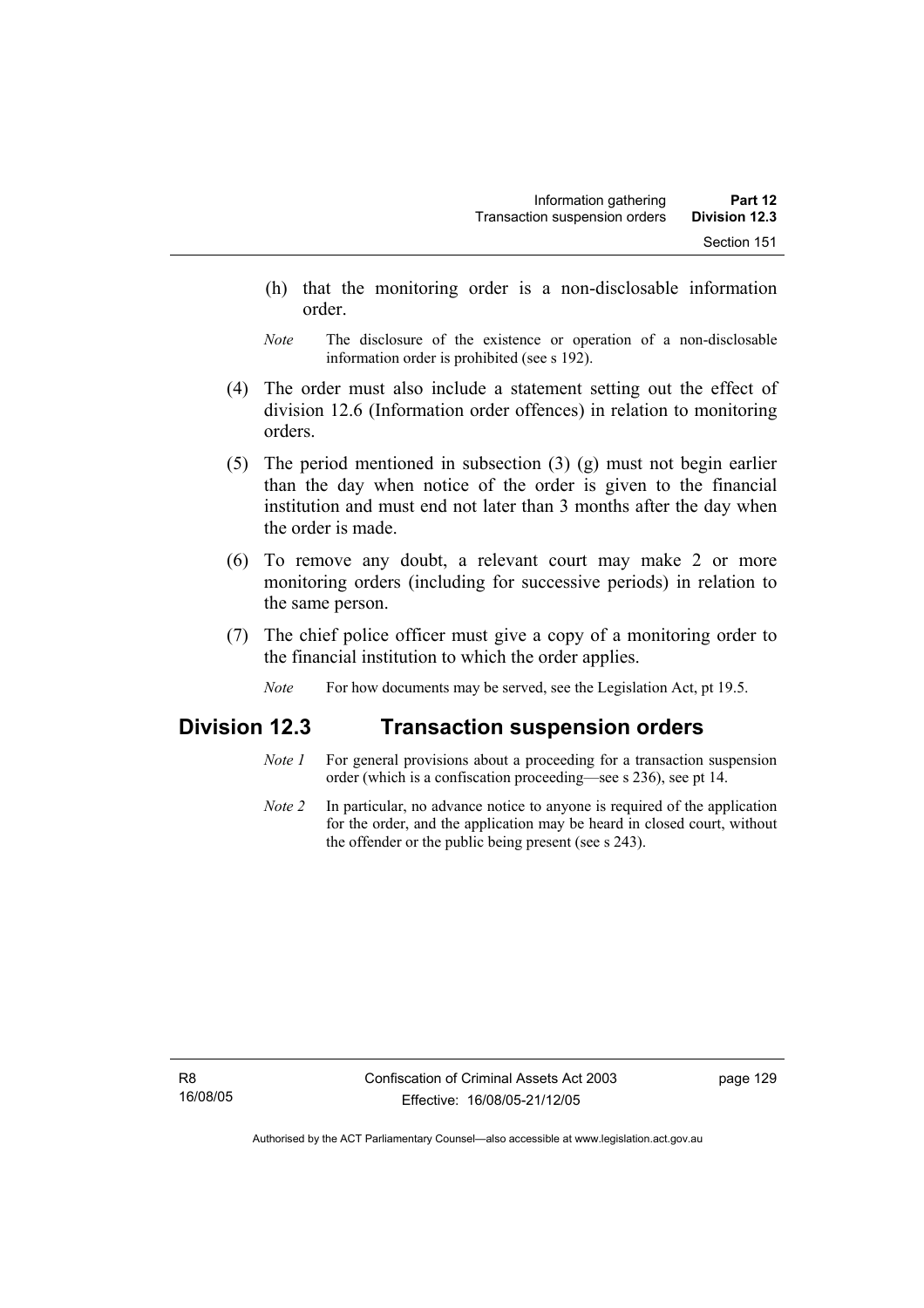## **152 Meaning of** *transaction suspension order*

(1) In this Act:

*transaction suspension order* means an order under section 155 (Transaction suspension orders—making) requiring a financial institution, on becoming aware of a transaction (including a proposed transaction) to be conducted through a stated account, to—

- (a) immediately tell a police officer about the transaction; and
- (b) delay the processing of the transaction for 48 hours after the institution becomes aware of the transaction.
- (2) In this section:

*account* does not include a safe-deposit box.

### **153 Transaction suspension orders—application**

- (1) A police officer may apply to a relevant court for a transaction suspension order.
- (2) The application may be made only if the police officer has reasonable grounds for suspecting that—
	- (a) the person in relation to whom the order is sought—
		- (i) has committed, or is about to commit, a money laundering offence; or
		- (ii) was involved in the commission, or is about to be involved in the commission, of a money laundering offence; or
		- (iii) has derived, or is about to derive, property or a benefit from the commission of a money laundering offence; and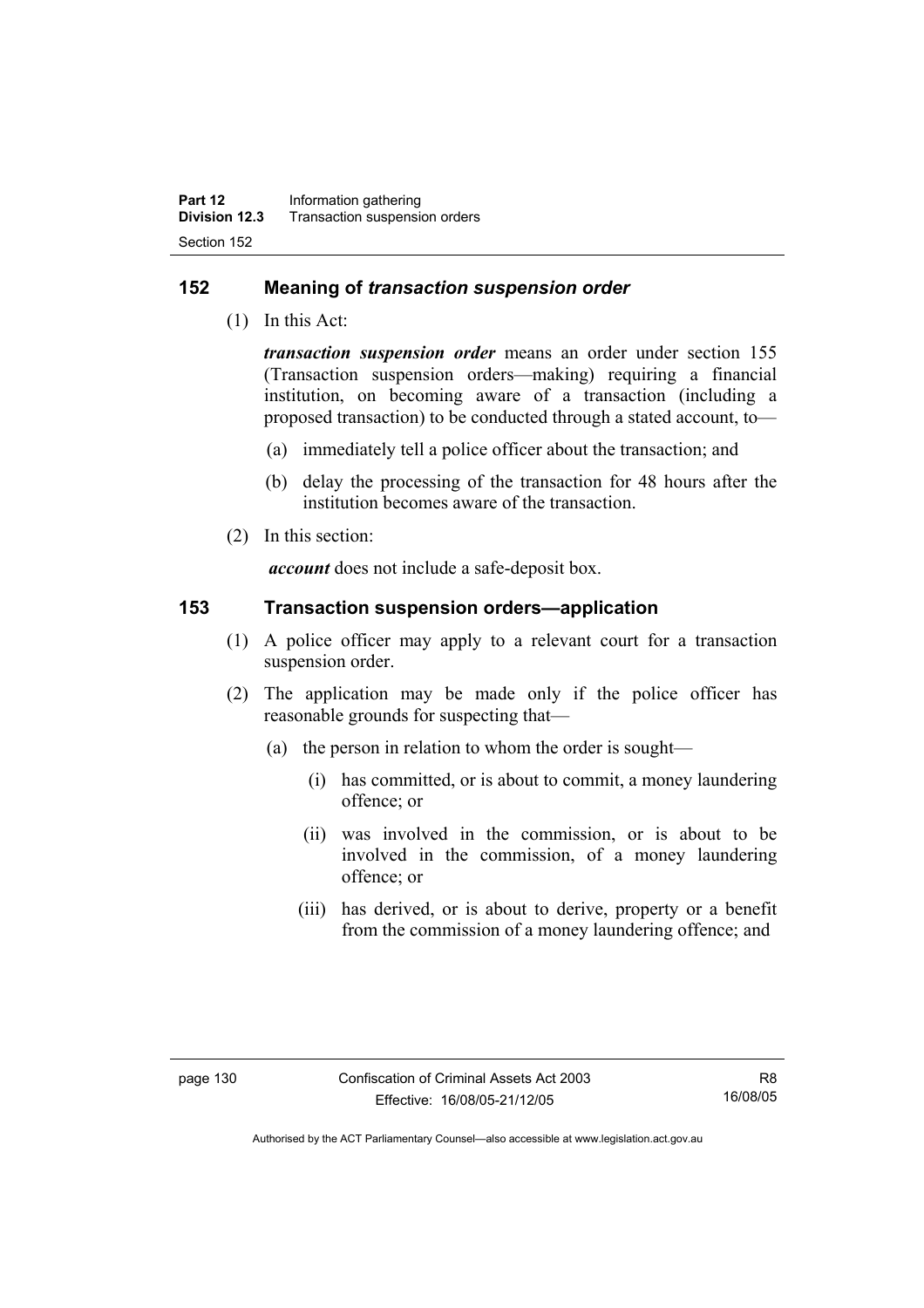- (b) the account in relation to which the order is sought is operated by, or under the effective control of, the person.
	- *Note 1* For the meaning of *effective control*, see s 14.
	- *Note 2* A *money laundering offence* includes a prescribed offence against a law of the Commonwealth, a State or another Territory (see dict).
	- *Note 3* For the meaning of *in relation to*, see dict.
- (3) To remove any doubt, the application may be made in relation to 2 or more accounts.

## **154 Transaction suspension orders—affidavit supporting application**

- (1) An application for a transaction suspension order must be supported by an affidavit of the applicant police officer stating—
	- (a) the grounds for the officer's suspicions; and
	- (b) the account in relation to which the order is sought.
- (2) The court may require the police officer to give additional information about the grounds on which the order is sought.

## **155 Transaction suspension orders—making**

- (1) This section applies if an application is made under section 153 (Transaction suspension orders—application) to a relevant court for a transaction suspension order requiring a financial institution, on becoming aware of a transaction (including a proposed transaction) to be conducted through the account to which the application relates, to—
	- (a) immediately tell a police officer about the transaction; and
	- (b) delay the processing of the transaction for 48 hours after the institution becomes aware of the transaction.
- (2) The relevant court must make the transaction suspension order sought if, having regard to the police officer's affidavit supporting

page 131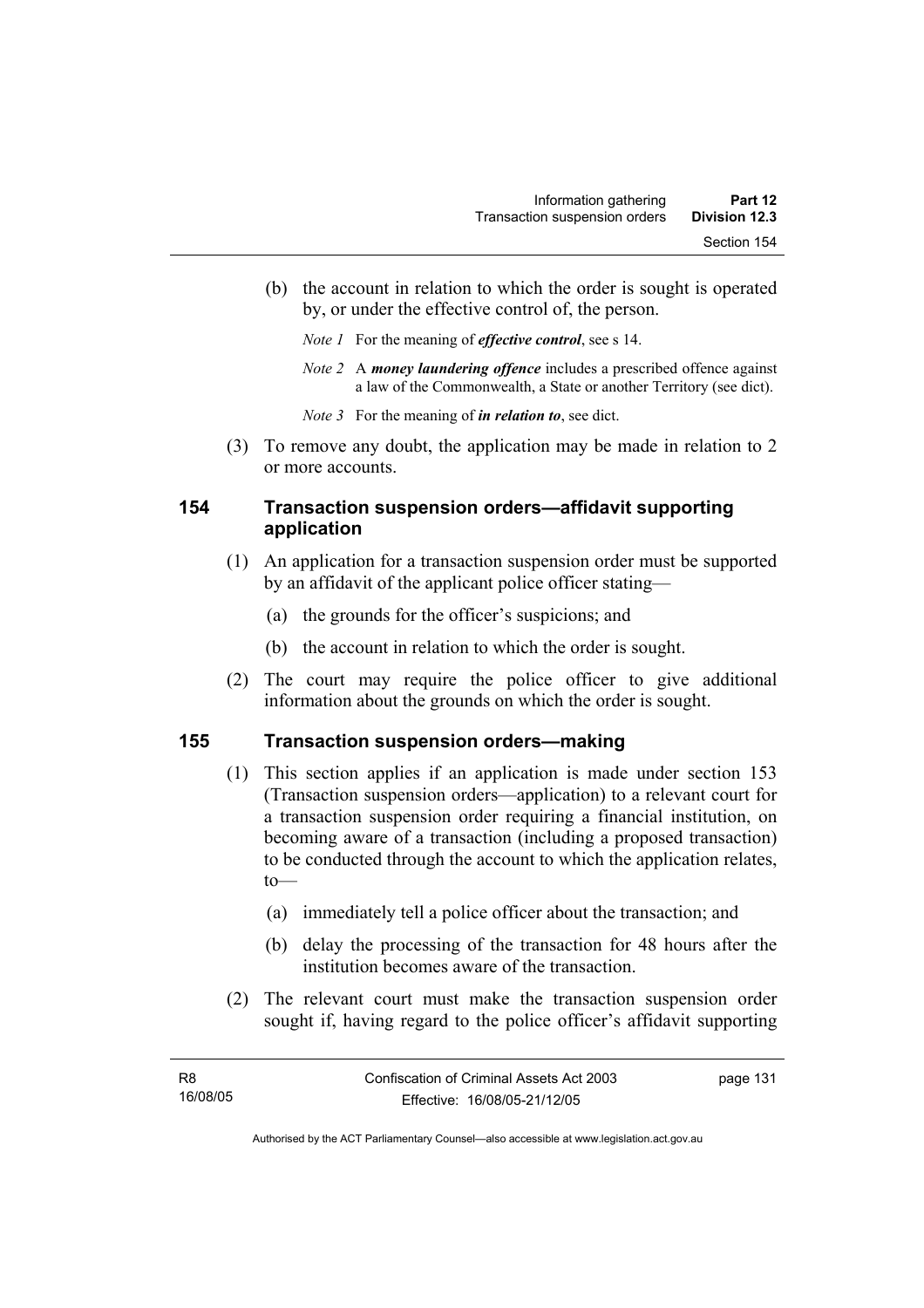the application and any other evidence before the court, the court is satisfied that there are reasonable grounds for the officer's suspicions stated in the affidavit.

- (3) The order must state—
	- (a) that it is a transaction suspension order under this Act; and
	- (b) the terms of the order; and
	- (c) the financial institution to which the order applies; and
	- (d) the account in relation to which the order is made; and
	- (e) how notice of transactions (including proposed transactions) is to be given; and
	- (f) the period for which the order has effect; and
	- (g) that the transaction suspension order is a non-disclosable information order.
	- *Note 1* The disclosure of the existence or operation of a non-disclosable information order is prohibited (see s 192).
	- *Note 2* An order cannot be made in relation to a safe-deposit box (see s 152 (2)).
- (4) The order must also include a statement setting out the effect of division 12.6 (Information order offences) in relation to transaction suspension orders.
- (5) The period mentioned in subsection (3) (f) must not begin earlier than the day when notice of the order is given to the financial institution and must end not later than 3 months after the day when the order is made.
- (6) To remove any doubt, a relevant court may make 2 or more transaction suspension orders (including for successive periods) in relation to the same account.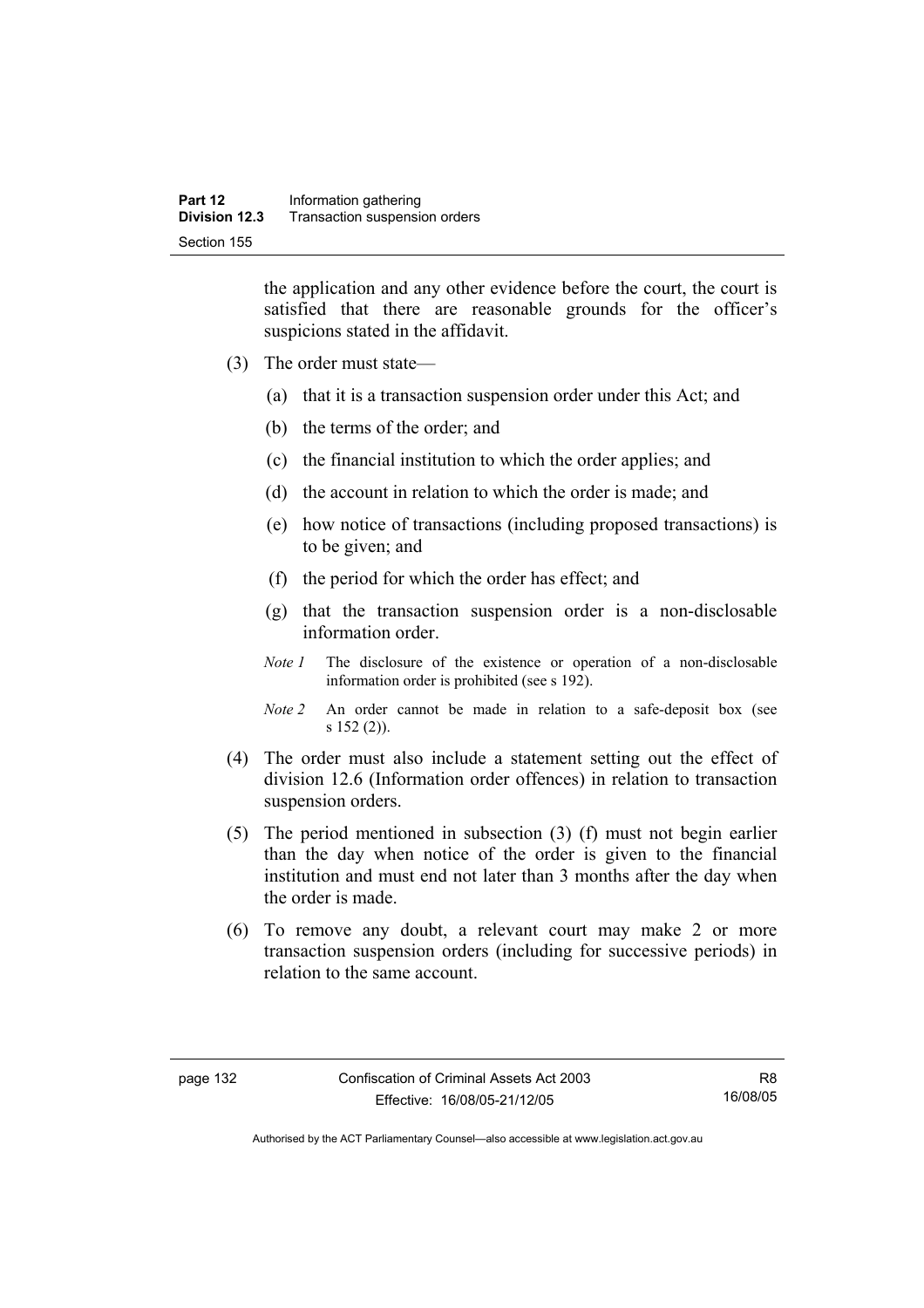- (7) The chief police officer must give a copy of a transaction suspension order to the financial institution to which the order applies.
	- *Note* For how documents may be served, see the Legislation Act, pt 19.5.

# **Division 12.4 Production orders for propertytracking documents**

- *Note 1* For general provisions about a proceeding for a production order (which is a confiscation proceeding—see s 236), see pt 14.
- *Note 2* In particular, no advance notice to anyone is required of the application for the order, and the application may be heard in closed court, without the offender or the public being present (see s 243).

## **156 Meaning of** *production order*

In this Act:

*production order* means an order under section 160 (Production orders—making) requiring a person to give a police officer any property-tracking documents in the person's possession or control that relate to the person or property (or both) stated in the order.

## **157 Meaning of** *property-tracking document*

In this Act:

## *property-tracking document* means—

- (a) a document relevant to identifying, locating or quantifying—
	- (i) property (including tainted property and property under the effective control of a person) in relation to which action has been or could be taken under this Act or a corresponding law; or
	- (ii) benefits derived by a person from the commission (or the alleged commission) of an indictable offence; or
	- (iii) evidence in relation to property or benefits mentioned in subparagraph (i) or (ii); or

| R8       | Confiscation of Criminal Assets Act 2003 | page 133 |
|----------|------------------------------------------|----------|
| 16/08/05 | Effective: 16/08/05-21/12/05             |          |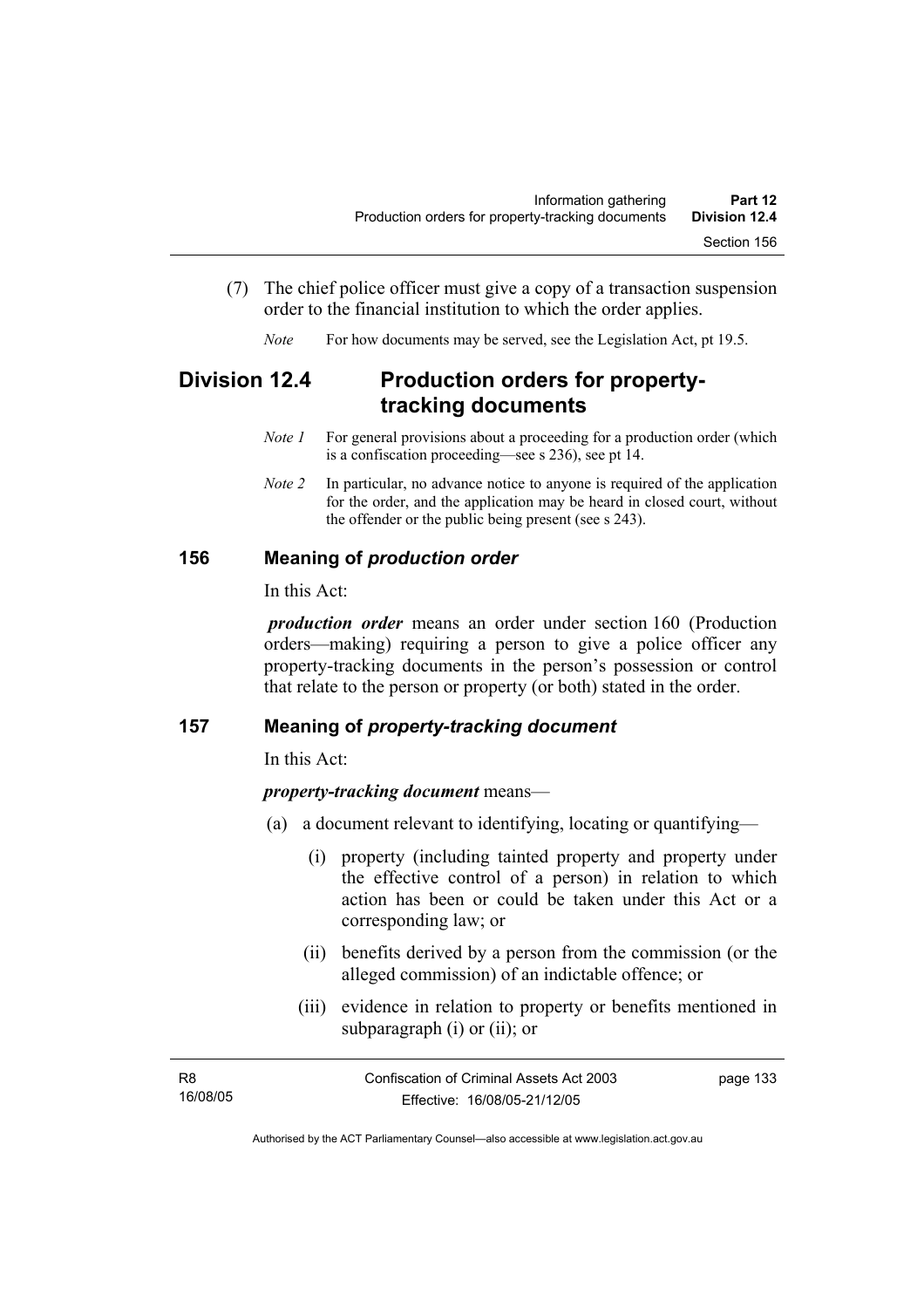- (b) a document relevant to identifying or locating a document necessary for the transfer of property mentioned in paragraph (a) (i); or
- (c) a document relevant to understanding a document mentioned in paragraph (a) or (b).
- *Note 1* For the meaning of *effective control*, see s 14.
- *Note 2* For the meaning of *in relation to*, see dict.
- *Note 3 Indictable offence* includes an offence against the law of the Commonwealth, a State or another Territory that may be dealt with under a law of the Commonwealth, the State or the other Territory as an indictable offence (see s 13 (2)).

#### **158 Production orders—application**

- (1) A police officer may apply to a relevant court for a production order.
- (2) The application may be made only if the police officer has reasonable grounds for suspecting that—
	- (a) someone has committed an indictable offence; and
	- (b) the person against whom the order is sought has possession or control of a property-tracking document in relation to the offence.
	- *Note Indictable offence* includes an offence against the law of the Commonwealth, a State or another Territory that may be dealt with under a law of the Commonwealth, the State or the other Territory as an indictable offence (see s 13 (2)).

#### **159 Production orders—affidavit supporting application**

- (1) An application for a production order must be supported by an affidavit of the applicant police officer stating the grounds for the officer's suspicions.
- (2) The court may require the police officer to give additional information about the grounds on which the order is sought.

| page 134 | Confiscation of Criminal Assets Act 2003 | R8.      |
|----------|------------------------------------------|----------|
|          | Effective: 16/08/05-21/12/05             | 16/08/05 |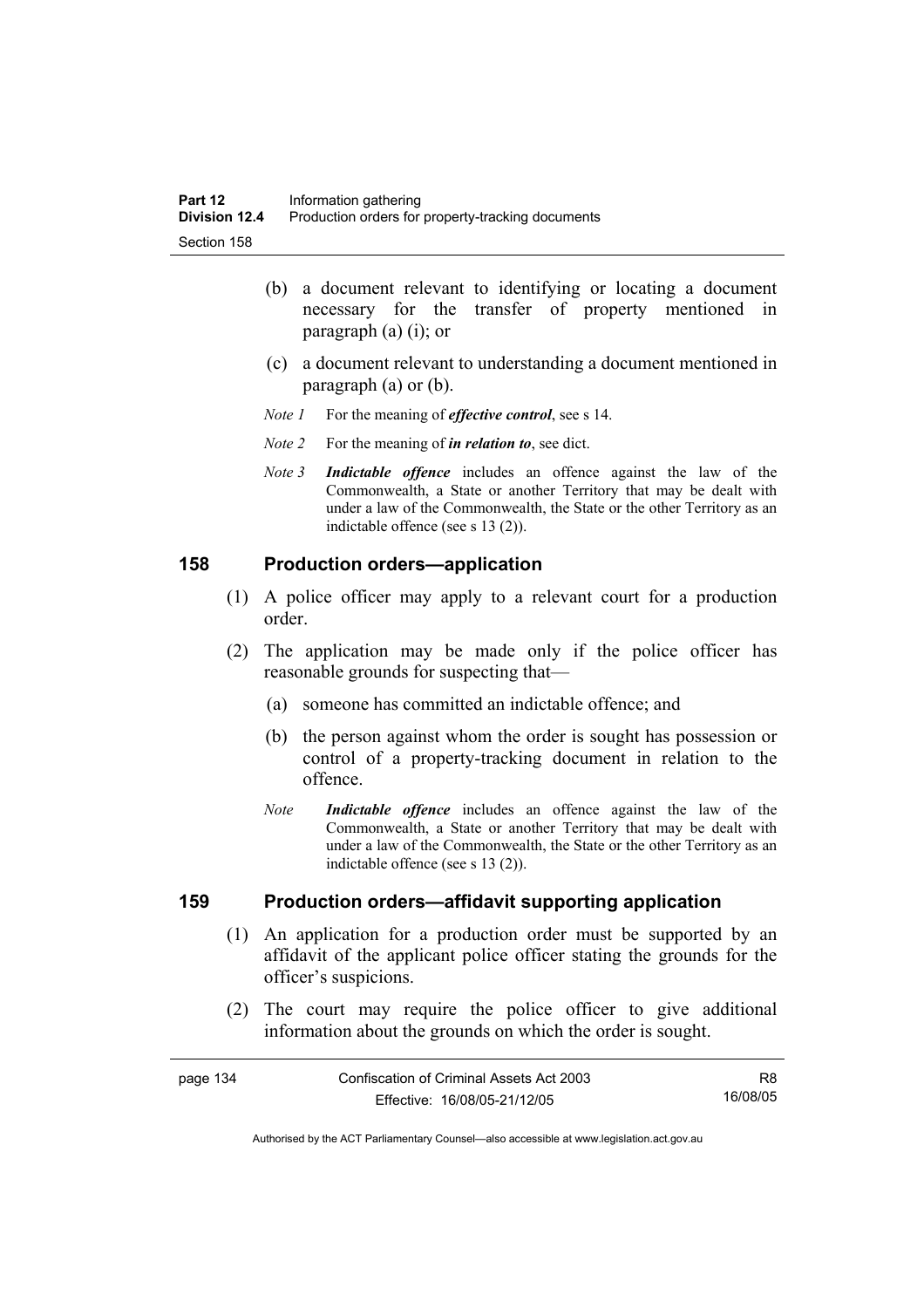## **160 Production orders—making**

- (1) This section applies if an application is made under section 158 (Production orders—application) to a relevant court for a production order requiring a person to give a police officer any propertytracking documents in the person's possession or control that relate to the person or property (or both) to which the application relates.
- (2) The relevant court must make the production order sought if, having regard to the police officer's affidavit supporting the application and any other evidence before the court, the court is satisfied that there are reasonable grounds for the officer's suspicions stated in the affidavit.
- (3) A production order must state—
	- (a) that it is a production order under this Act; and
	- (b) the person to whom the order applies; and
	- (c) that the person must give to a police officer any propertytracking documents in the person's possession or control that relate to the person or property (or both) stated in the order; and
	- (d) the place where and the time when, or the period within which, the documents must to be given to a police officer; and
	- (e) whether the relevant court making the order has declared that the order is a non-disclosable production order.
	- *Note* The disclosure of the existence or operation of a non-disclosable information order is prohibited (see s 192).
- (4) The order must also include a statement setting out the effect of division 12.6 (Information order offences) in relation to the order.
- (5) The chief police officer must give a copy of a production order to the person to whom the order applies.

*Note* For how documents may be served, see the Legislation Act, pt 19.5.

page 135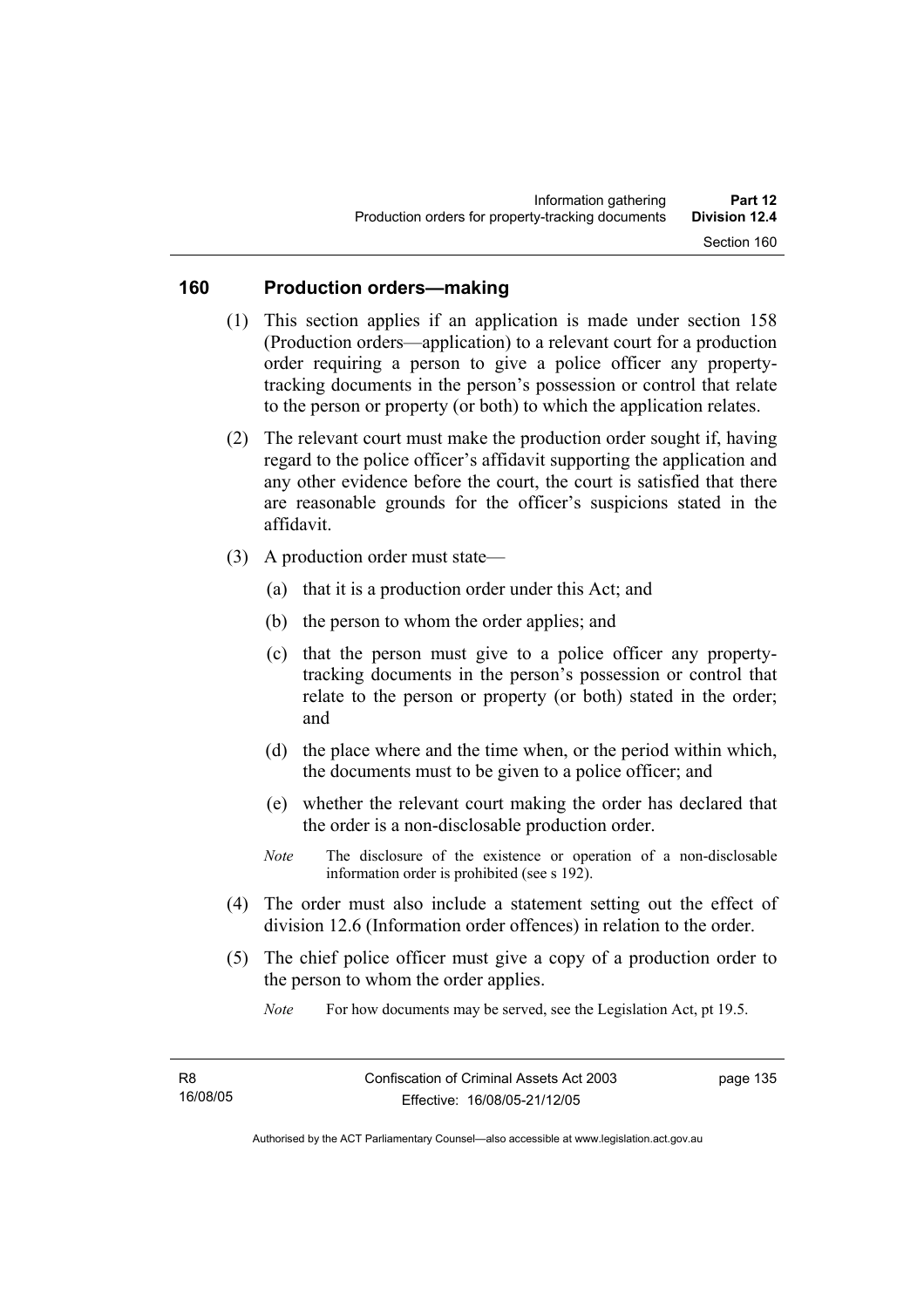## **161 Production order proceedings—restrictions on disclosure**

- (1) On application by the applicant police officer, a relevant court hearing an application for a production order may declare that the order is a non-disclosable production order.
	- *Note* The disclosure of the existence or operation of a non-disclosable information order is prohibited (see s 192).
- (2) In deciding whether to make a declaration under subsection (1), the court must have regard to whether the declaration—
	- (a) would promote the purposes of this Act; or
	- (b) is desirable to protect the integrity of an investigation (however described) for any purpose or a prosecution of an offence.
- (3) The court may also have regard to any other relevant matter in deciding whether to make a declaration under subsection (1).

## **162 Production orders—variation**

- (1) This section applies if a court makes a production order requiring a person to give a document to a police officer.
- (2) The person may apply to the court for an order varying the production order.
- (3) If the court is satisfied that a document to which the production order relates is essential to the person's lawful business activities, the court may, by order, vary the production order to require the person to make the document available to a police officer for inspection.

## **163 Production orders—consequential powers about documents**

 (1) If a document is given to a police officer under a production order, the officer may—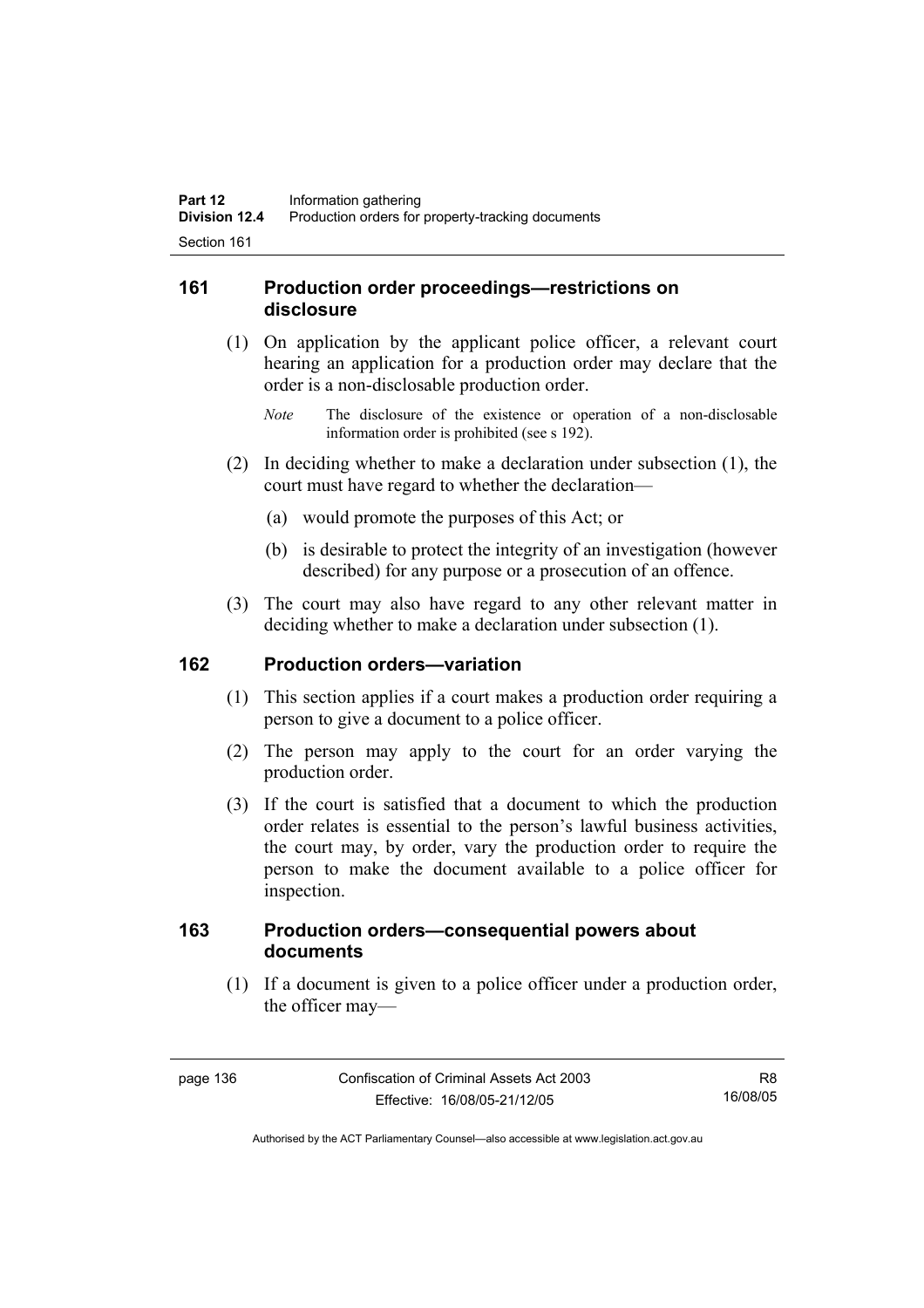- (a) take possession of, and make copies of, or take extracts from, the document; and
- (b) keep the document for the period necessary for this Act.
- (2) If a police officer keeps a document given to the officer under a production order, the officer must, if asked by a person who would be entitled to inspect the document if it was not in the officer's possession—
	- (a) give the person a copy of the document certified by the officer in writing to be a true copy of the document; or
	- (b) at any reasonable time, allow the person to inspect the document, make copies of it or take extracts from it.
- (3) If a document is made available to a police officer for inspection under a production order as varied under section 162, the officer may make copies of, or take extracts from, the document.

# **Division 12.5 Examination orders and notices**

- *Note 1* For general provisions about a proceeding for an examination order (which is a confiscation proceeding—see s 236), see pt 14.
- *Note 2* In particular, no advance notice to anyone is required of the application for the order, and the application may be heard in closed court, without the person to whom the notice applies or the public being present (see s 243).

# **Subdivision 12.5.1 Preliminary**

## **164 Definitions for div 12.5**

In this division:

*associate*, of a person, includes an individual or corporation that has a family, personal, business or other relationship with the person.

*authorised investigator*—see section 165 (1).

R8 16/08/05 page 137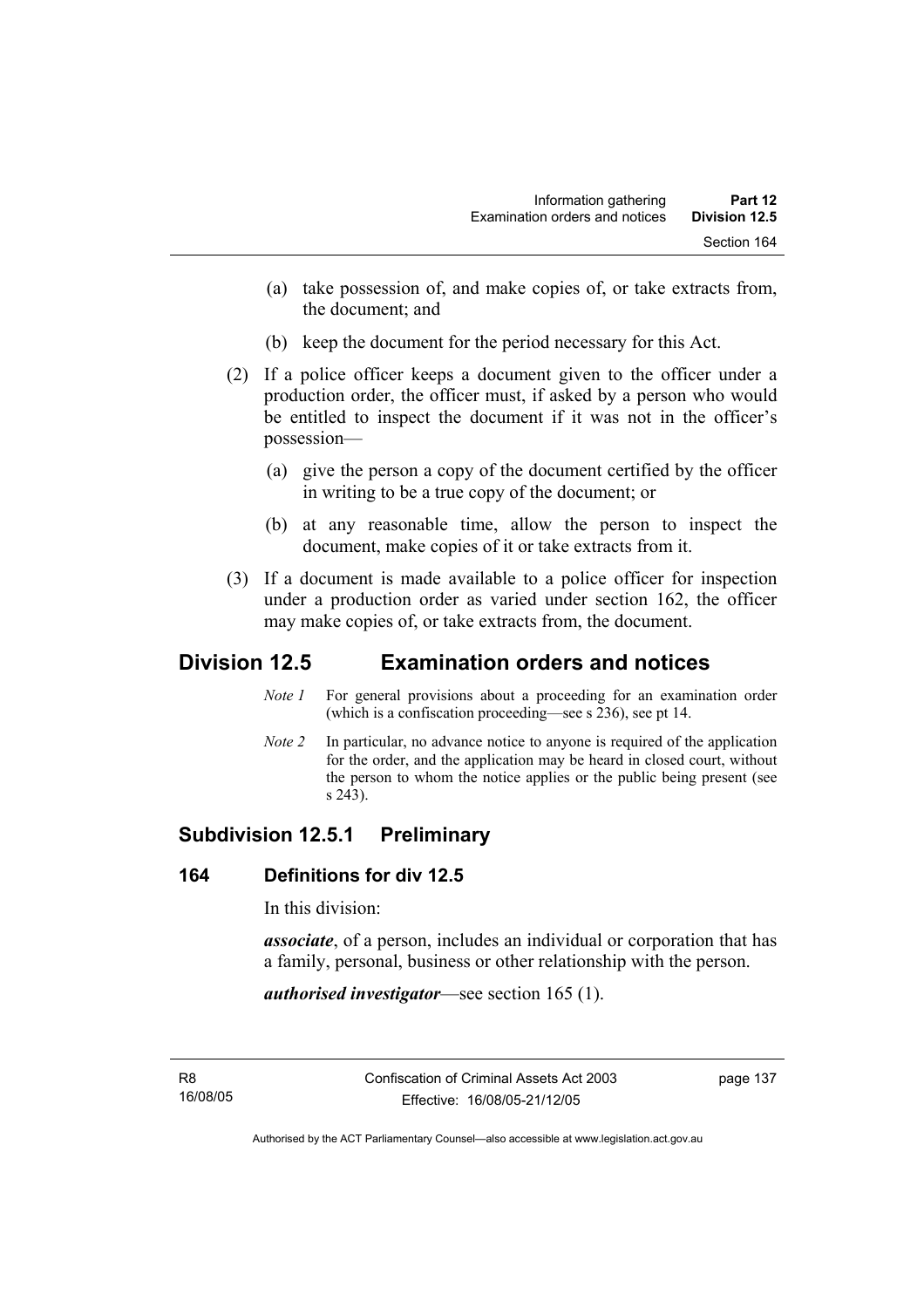*investigation*, in relation to a person, means—

- (a) an investigation of any of the following:
	- (i) any property of or under the effective control of, and any dealings with property by, the person or an associate of the person in relation to which action has been or could be taken under this Act or a corresponding law;
	- (ii) benefits derived by the person, or an associate of the person, from the commission (or the alleged commission) of an indictable offence;
	- (iii) the financial affairs of the person or an associate of the person; or
- (b) an investigation to decide whether an application could be made for an order under this Act (including another order under this part), a corresponding law order or a search warrant under part 13 (Search warrants), in relation to anyone; or
- (c) an investigation to decide whether a proceeding could be begun against anyone for an offence against this Act or a corresponding law or for a money laundering offence.
- *Note 1* For the meaning of *effective control*, see s 14.
- *Note 2* For the meaning of *in relation to*, see dict.
- *Note 3* A *money laundering offence* includes a prescribed offence against a law of the Commonwealth, a State or another Territory (see dict).

## **165 Authorised investigators**

- (1) The chief police officer may, in writing, authorise a police officer (an *authorised investigator*) of the rank of superintendent (or higher) to exercise powers under this division in relation to the investigation stated in the authorisation.
- (2) The chief police officer may give an authorisation under subsection (1) only if the chief police officer is satisfied that the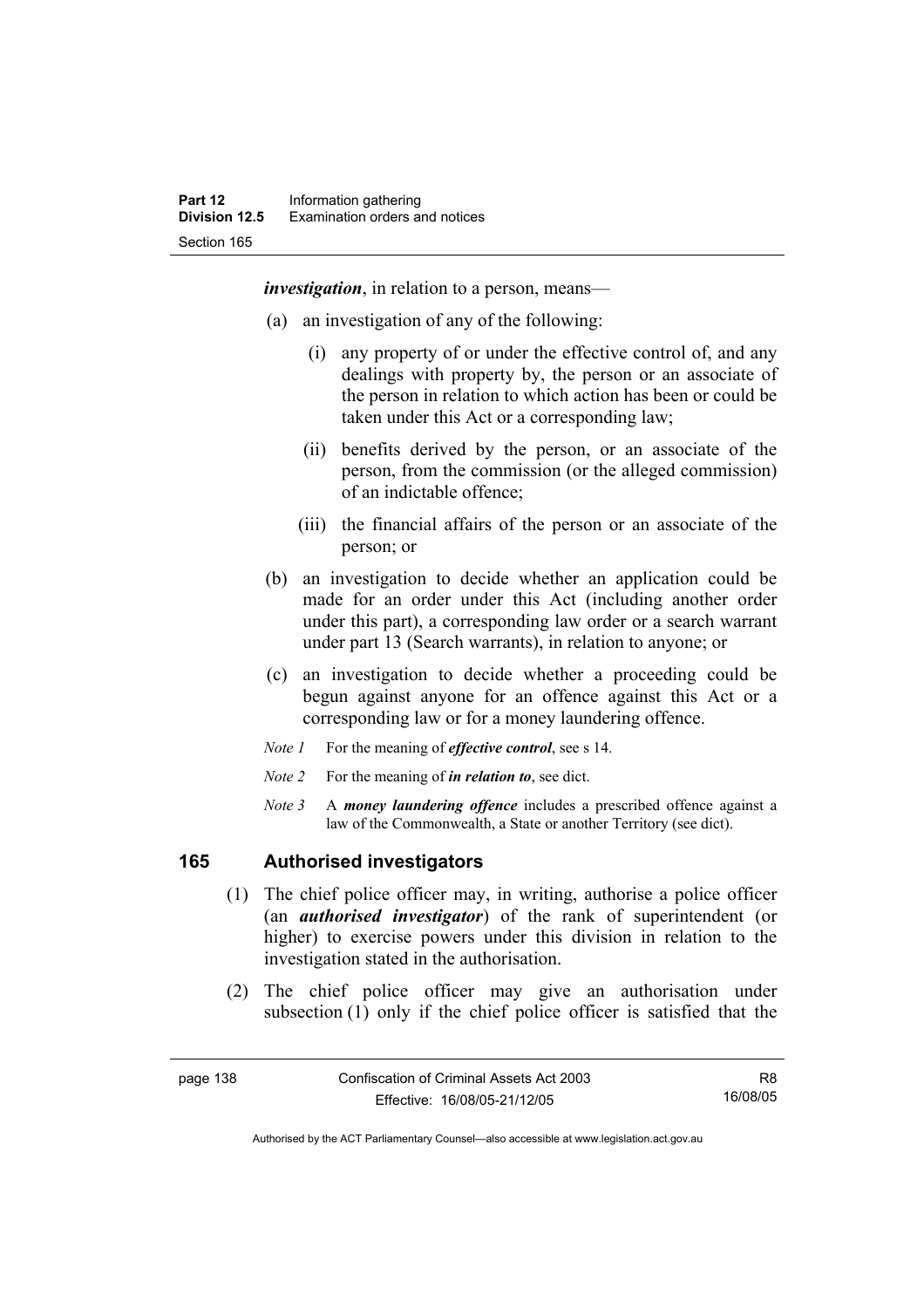police officer has the necessary qualifications, expertise and experience to examine people in relation to the investigation.

- (3) An authorised investigator must exercise the investigator's functions under the supervision of, and in accordance with any directions of, the DPP.
- (4) For subsection (3), the authorised investigator must consult with the DPP about the conduct of an examination.

# **Subdivision 12.5.2 Examination orders**

## **166 Meaning of** *examination order*

In this Act:

*examination order* means an order under section 169 (Examination orders—making) authorising an authorised investigator to give the person (or people) to whom the order applies an examination notice in relation to the investigation stated in the order.

## **167 Examination orders—application**

- (1) An authorised investigator may apply to a relevant court for an examination order for the investigation for which the investigator is an authorised investigator.
- (2) The application must state the investigation to which the application relates and the person (or people) the investigator proposes to examine in relation to the investigation.
- (3) The application may be made only if the authorised investigator has reasonable grounds for suspecting that the person (or people) can give the investigator information or documents, including propertytracking documents, (or both) in relation to the investigation for which the investigator is an authorised investigator.

*Note* For the meaning of *in relation to*, see dict.

page 139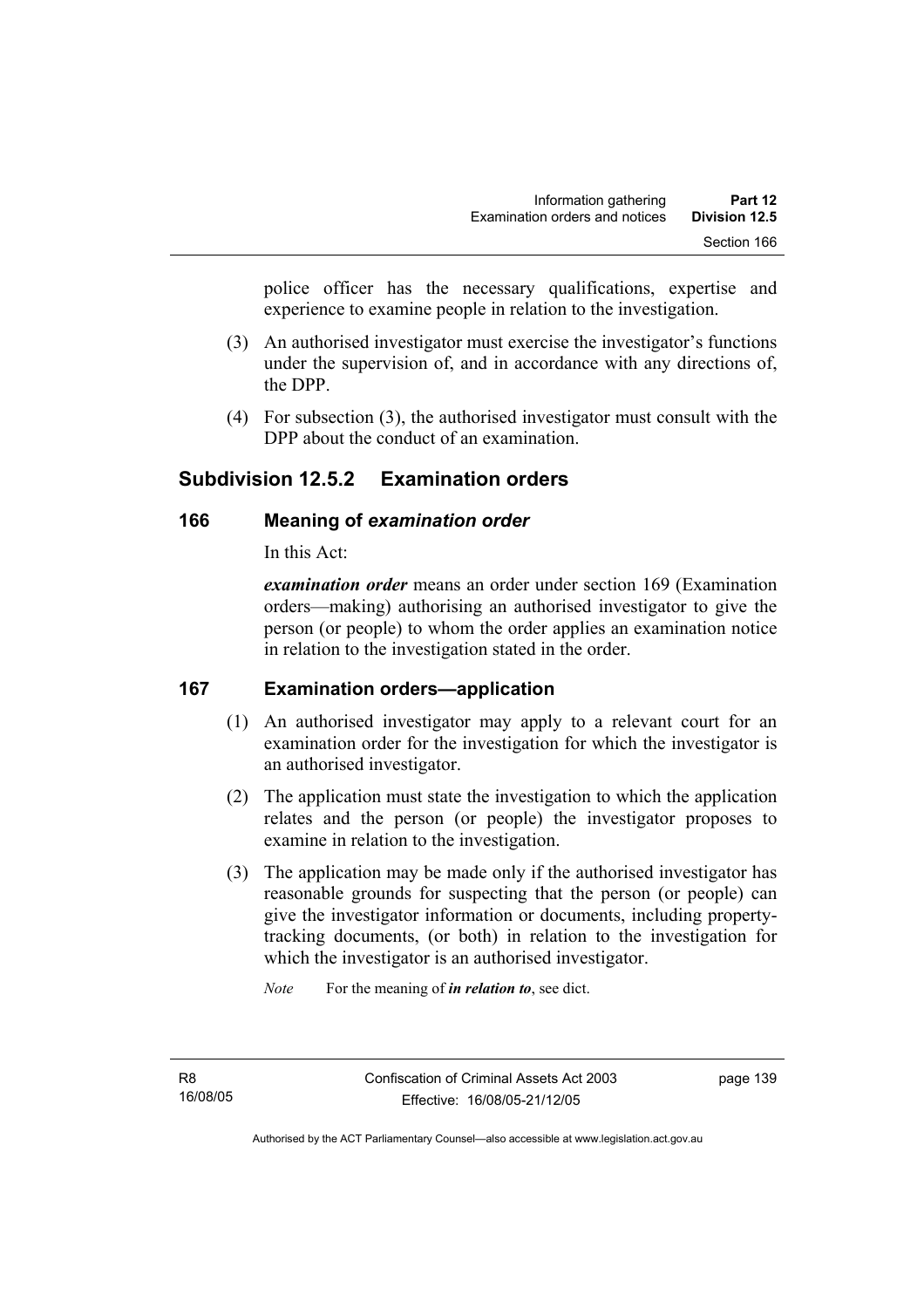## **168 Examination orders—affidavit supporting application**

- (1) An application for an examination order must be supported by an affidavit of the applicant authorised investigator stating the grounds for the investigator's suspicions.
- (2) The court may require the authorised investigator to give additional information about the grounds on which the order is sought.

## **169 Examination orders—making**

- (1) This section applies if an application is made under section 167 (Examination orders—application) to a relevant court for an examination order authorising an authorised investigator to give the person (or people) to whom the application relates an examination notice in relation to the investigation stated in the application.
- (2) The relevant court must make the examination order if, having regard to the authorised investigator's affidavit supporting the application and any other evidence before the court, the court is satisfied that—
	- (a) the investigator is authorised under section 165 (Authorised investigators) in relation to the investigation stated in the application; and
	- (b) there are reasonable grounds for the investigator's suspicions stated in the affidavit.
- (3) An examination order must state—
	- (a) that it is an examination order under this Act; and
	- (b) the person (or people) to whom the order applies; and
	- (c) the investigation to which the order relates; and
	- (d) whether the order applies to documents; and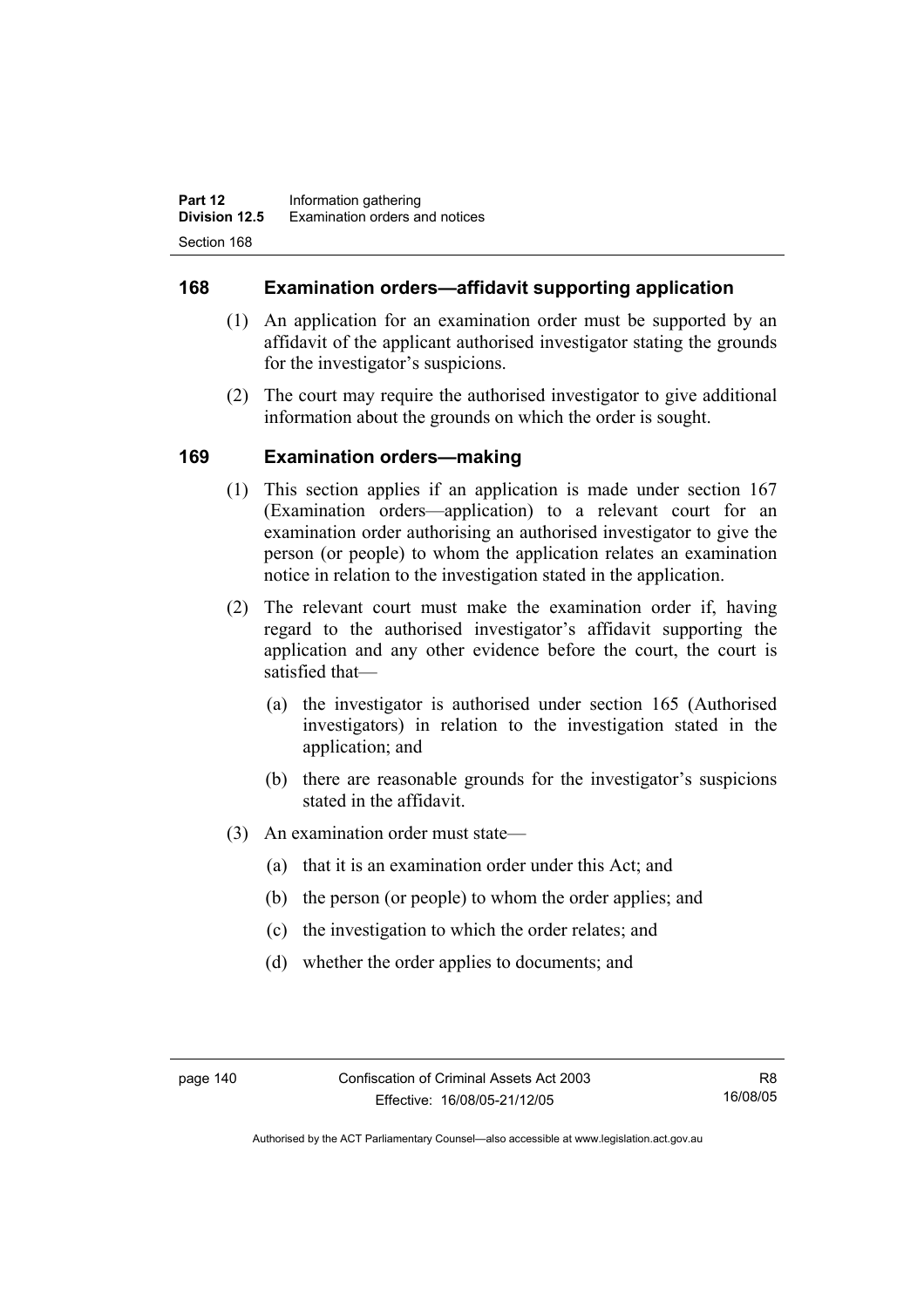- (e) if the order applies to documents—the kinds of documents that a person to whom the order applies may be required to produce under an examination notice; and
- (f) whether the relevant court making the order has declared that the order is a non-disclosable examination order.
- *Note* The disclosure of the existence or operation of a non-disclosable information order is prohibited (see s 192).

## **170 Examination order proceedings—restrictions on disclosure**

- (1) On application by the applicant authorised investigator, a relevant court hearing an application for an examination order may declare that the order is a non-disclosable examination order.
	- *Note* The disclosure of the existence or operation of a non-disclosable information order is prohibited (see s 192).
- (2) In deciding whether to make a declaration under subsection (1), the court must have regard to whether the declaration—
	- (a) would promote the purposes of this Act; or
	- (b) is desirable to protect the integrity of an investigation (however described) for any purpose or a prosecution of an offence.
- (3) The court may also have regard to any other relevant matter in deciding whether to make a declaration under subsection (1).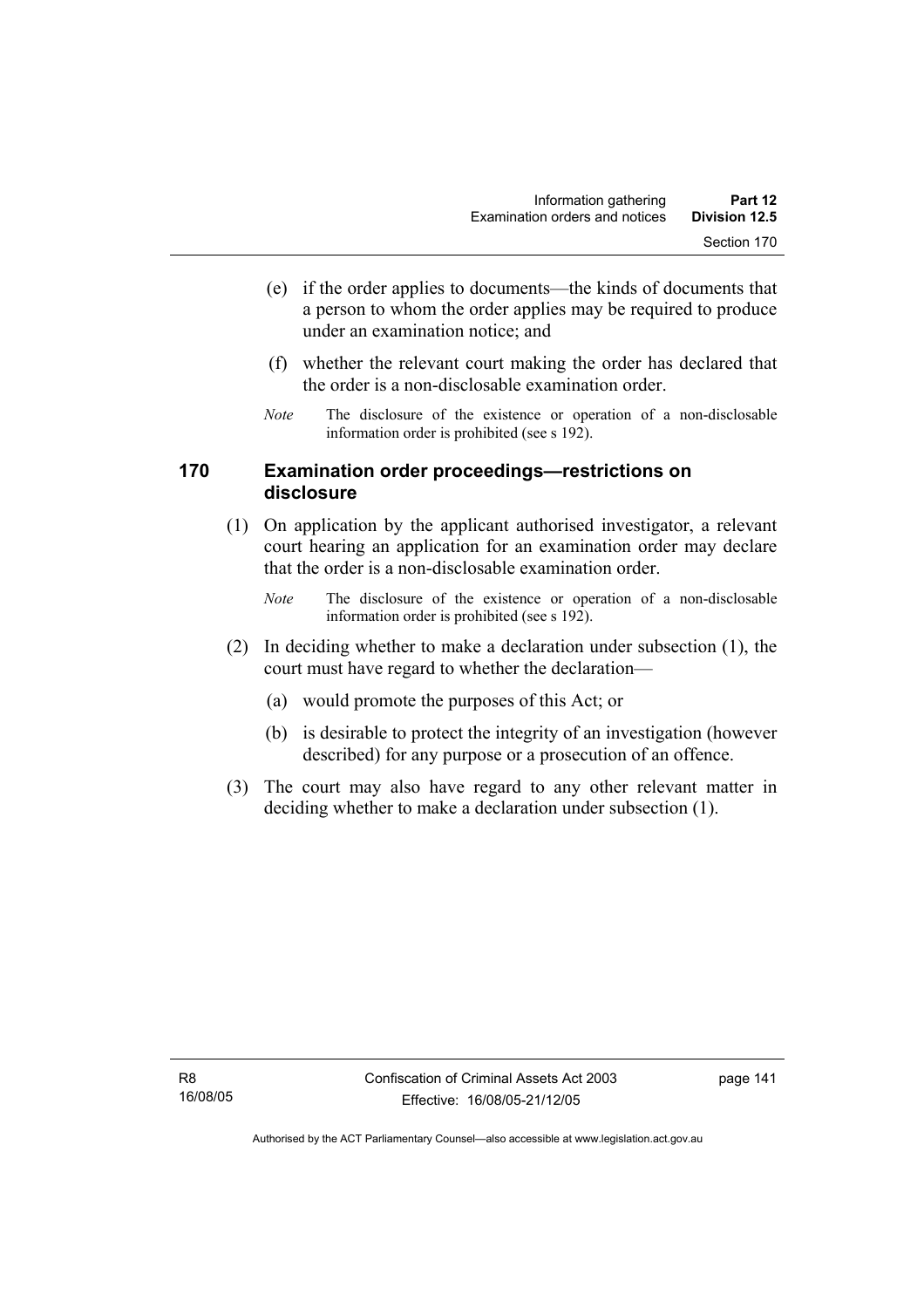## **Subdivision 12.5.3 Examination notices**

## **171 Meaning of** *examination notice*

In this Act:

*examination notice* means a notice by an authorised investigator requiring a person to give the investigator any information or documents (or both) the person has in relation to the investigation stated in the notice.

- *Note 1* For the meaning of *in relation to*, see dict.
- *Note 2* It is an offence to contravene an examination notice, to give false or misleading information in purported compliance with an examination notice, or to disclose the existence or operation of the notice (see sdiv 12.5.5 and div 12.6).

## **172 Examination notices—giving**

 (1) An authorised investigator may give an examination notice to a person who is subject to an examination order for the investigation authorised by the order.

*Note* For how documents may be served, see the Legislation Act, pt 19.5.

- (2) The examination notice is a non-disclosable examination notice if the relevant court that made the examination order to which the notice relates declared that the examination order is a nondisclosable examination order.
	- *Note* The disclosure of the existence or operation of a non-disclosable information order is prohibited (see s 192).
- (3) To remove any doubt, an authorised investigator may give 2 or more examination notices in relation to the same investigation to the same person.

#### **173 Examination notices—form**

 (1) An examination notice must be signed by the authorised investigator giving it.

R8 16/08/05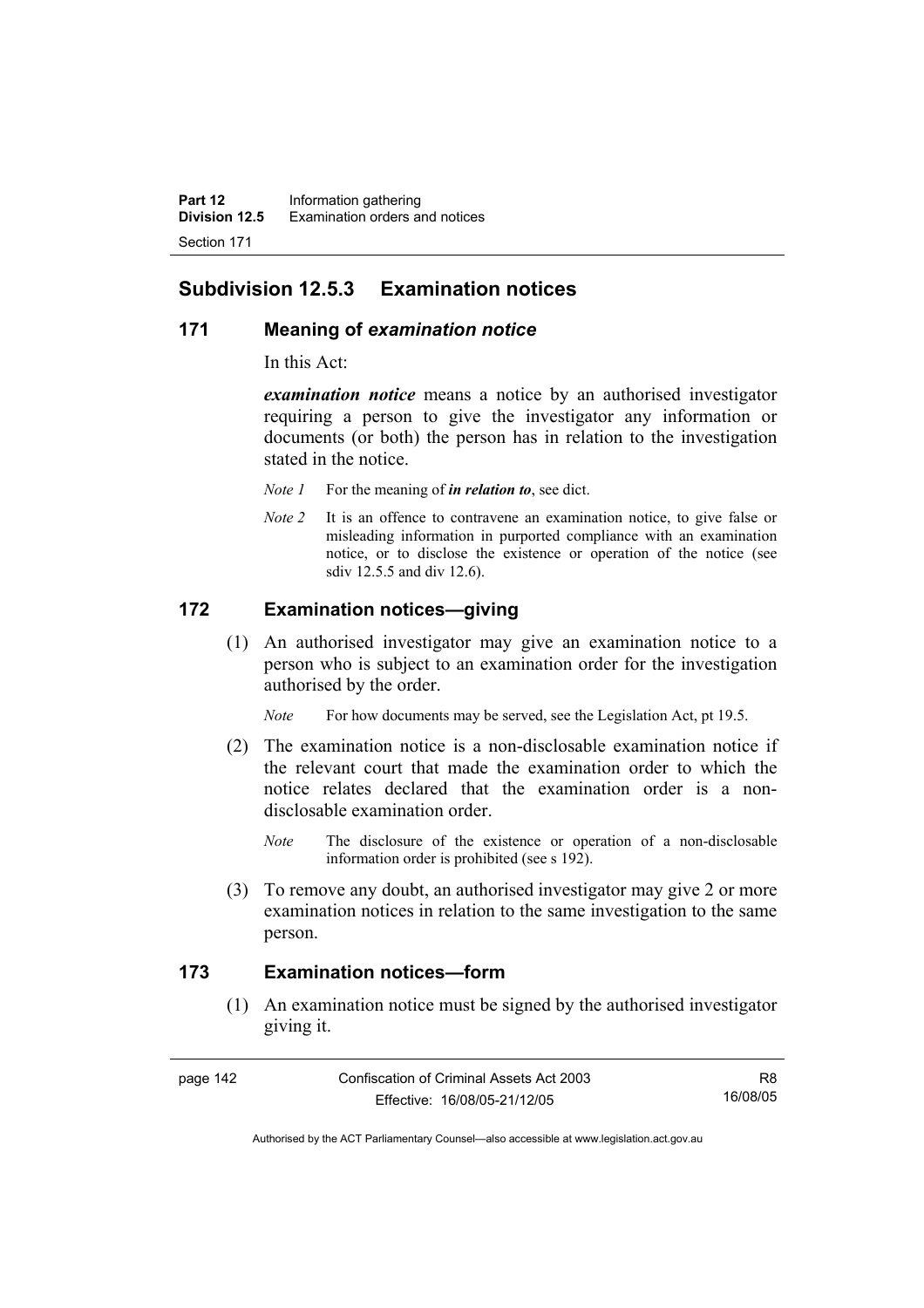- (2) The notice must state—
	- (a) that it is an examination notice under this Act; and
	- (b) the person to whom the notice applies; and
	- (c) the investigation about which the person is to be examined; and
	- (d) the time when and the place where the person is required to attend for examination; and
	- (e) whether the examination notice is a non-disclosable examination notice.
	- *Note 1* For when an examination notice is non-disclosable, see s 172 (2).

- (3) If the examination order to which the notice relates applies to documents, the notice may require the person to give the authorised investigator, at the examination, any documents (including propertytracking documents) of the kind stated in the order that the person has in relation to the investigation stated in the notice.
- (4) The notice must also include a statement setting out the effect of subdivision 12.5.5 (Offences—examination notices) and division 12.6 (Information order offences) in relation to examination notices.

## **Subdivision 12.5.4 Conducting examinations**

## **174 Time and place of examination**

- (1) The examination of a person must be conducted at the time and place stated in the examination notice given to the person.
- (2) However, the time and place of the examination may be changed by agreement between the authorised investigator and the person to whom the examination notice was given or the person's lawyer.

page 143

*Note 2* The disclosure of the existence or operation of a non-disclosable information order is prohibited (see s 192).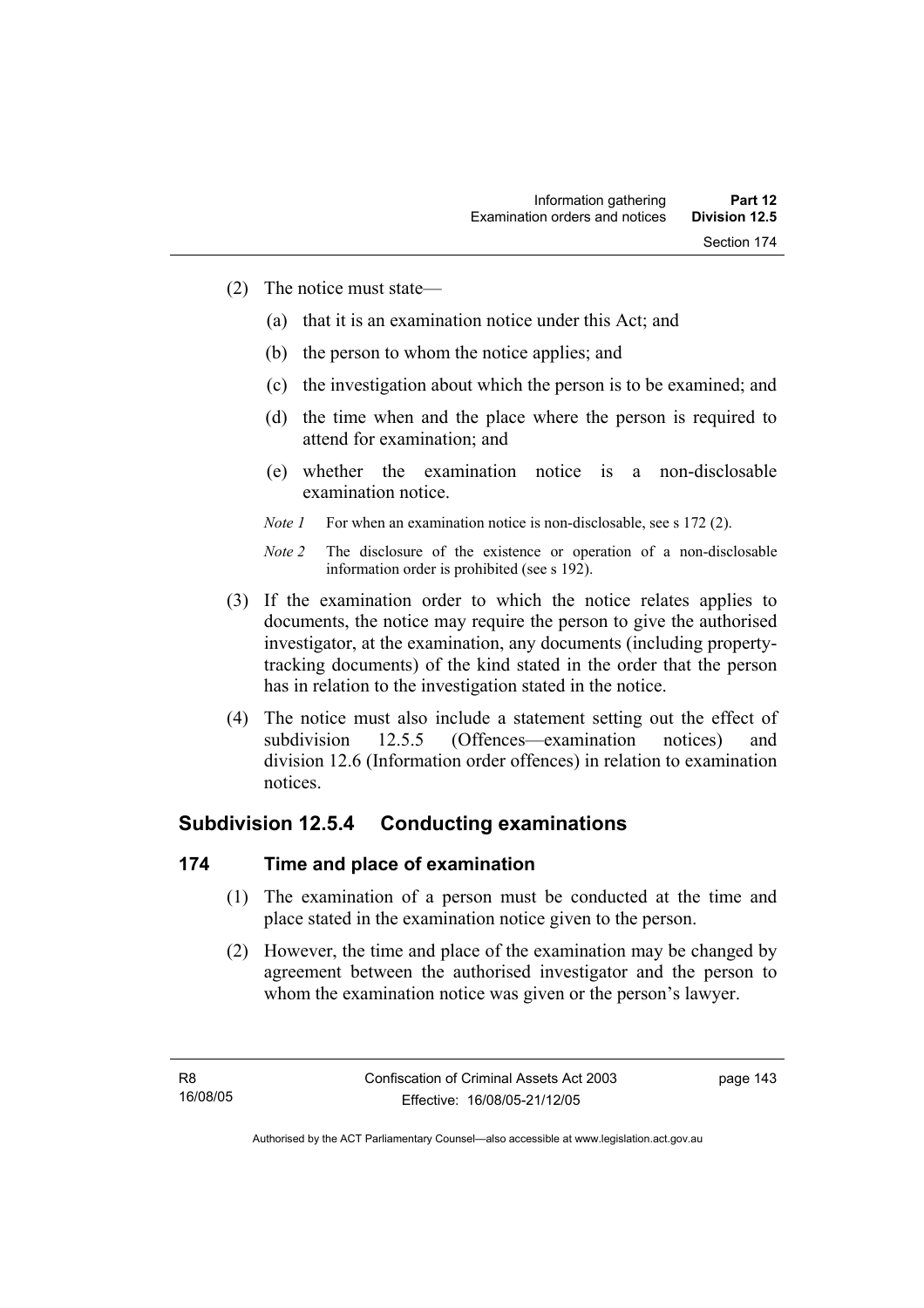## **175 Requirements made of person examined**

- (1) A person to whom an examination notice applies may be examined on oath or affirmation by the authorised investigator.
	- *Note* For the taking of an oath or the making of an affirmation, see the *Oaths and Affirmations Act 1984.*
- (2) For subsection (1), the authorised investigator may—
	- (a) require the person either to take an oath or make an affirmation; and
	- (b) administer an oath or affirmation to the person.
- (3) The authorised investigator may require the person to answer a question that is put to the person at the examination

## **176 Conduct of examination**

- (1) The examination of the person must take place in private.
- (2) The authorised investigator may give directions about who may be present during the examination, or during a part of it.
- (3) The following people are entitled to be present at the examination:
	- (a) the authorised investigator;
	- (b) the person being examined, and the person's lawyer;
	- (c) anyone else who is entitled to be present because of a direction under subsection (2).
- (4) The authorised investigator may arrange for a record of the examination to be made.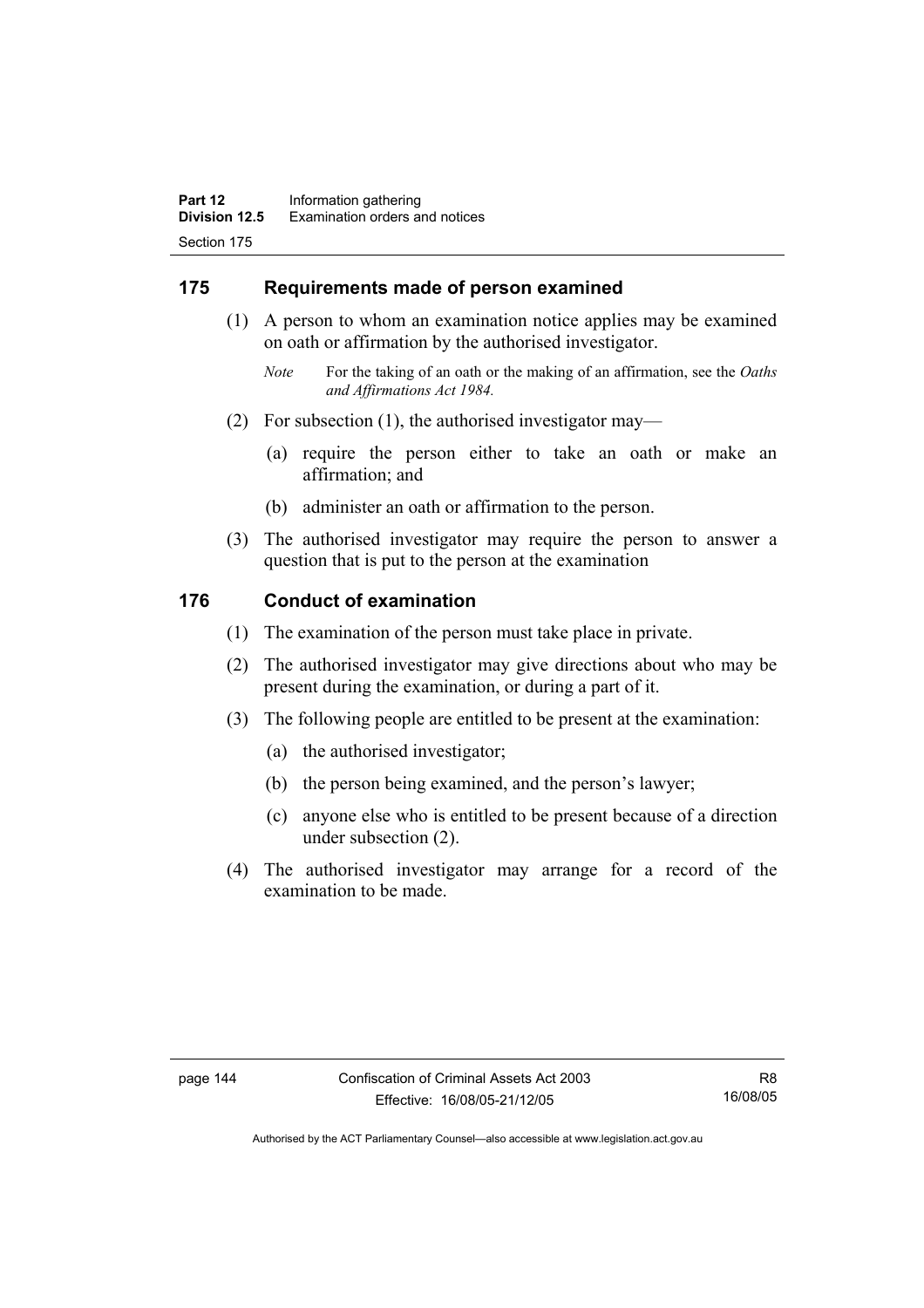- (5) The *Evidence (Miscellaneous Provisions) Act 1991*, part 3 (Use of audiovisual links and audio links) applies to an examination under this division as if a reference to evidence were a reference to an examination under this division and any other necessary changes were made.
	- *Note* An authorised investigator is a territory court for the *Evidence (Miscellaneous Provisions) Act 1991*, pt 3 (see s 16, defs *State*, *Territory court* and *tribunal*).

## **177 Role of the examinee's lawyer**

The lawyer of the person being examined may, at the times during the examination that the authorised investigator decides, address the investigator and examine the person about matters about which the investigator has examined (or proposes to examine) the person.

## **178 Examinations—consequential powers about documents**

- (1) If a document is given to an authorised investigator under an examination notice, the investigator may—
	- (a) take possession of, and make copies of, or take extracts from, the document; and
	- (b) keep the document for the period necessary for this Act.
- (2) If an authorised investigator keeps a document given to the investigator under an examination notice, the investigator must, if asked by a person who would be entitled to inspect the document if it was not in the investigator's possession—
	- (a) give the person a copy of the document certified by the investigator in writing to be a true copy of the document; or
	- (b) at any reasonable time, allow the person to inspect the document, make copies of it or take extracts from it.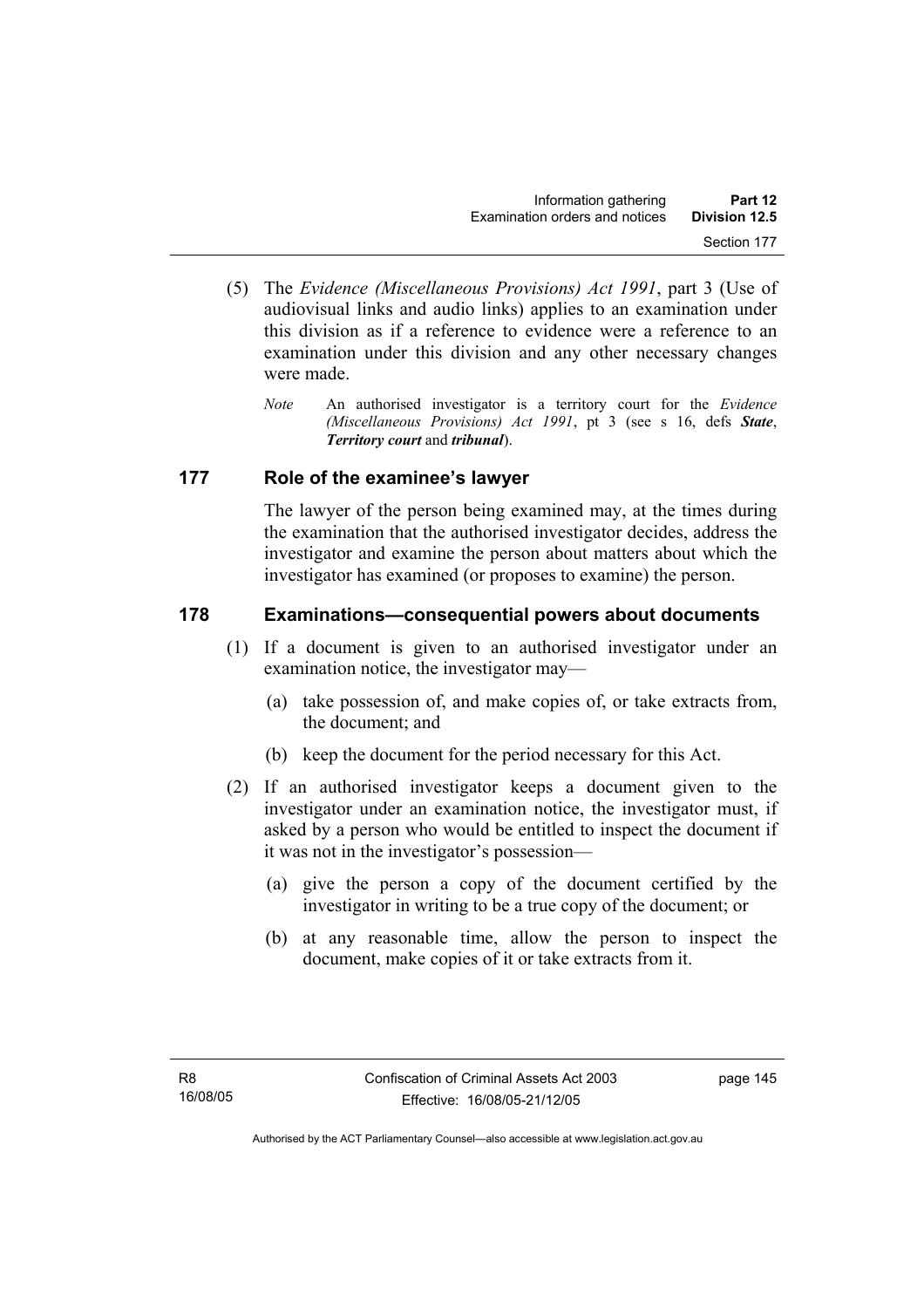## **179 Examinations—additional restrictions on disclosure**

- (1) This section applies in relation to the examination of a person under an examination notice (other than a notice that is a non-disclosable examination notice under section 172 (2) (Examination notices giving)).
	- *Note 1* For non-disclosable examination notices, see s 172 (2). The disclosure of the existence or operation of a non-disclosable examination notice is prohibited (see s 192).
	- *Note 2* The disclosure of matter relating to a direction under this section is prohibited (see s 185).
- (2) An authorised investigator may, on the investigator's own initiative or at the request of the person being examined or the DPP, give directions prohibiting or restricting the publication or disclosure of all or any of the following:
	- (a) the fact that an examination notice has been given to a person;
	- (b) any information about the examination (whether or not an examination has been held);
	- (c) any information given, statement made, document produced or thing done during the examination;
	- (d) any information, document or thing derived from anything mentioned in this subsection.
- (3) In deciding whether to give a direction under subsection (2), the authorised investigator must have regard to whether the direction—
	- (a) would promote the purposes of this Act; or
	- (b) is desirable to protect the integrity of an investigation (however described) for any purpose or a prosecution of an offence.
- (4) The authorised investigator may also have regard to any other relevant matter in deciding whether to give a direction under subsection (2).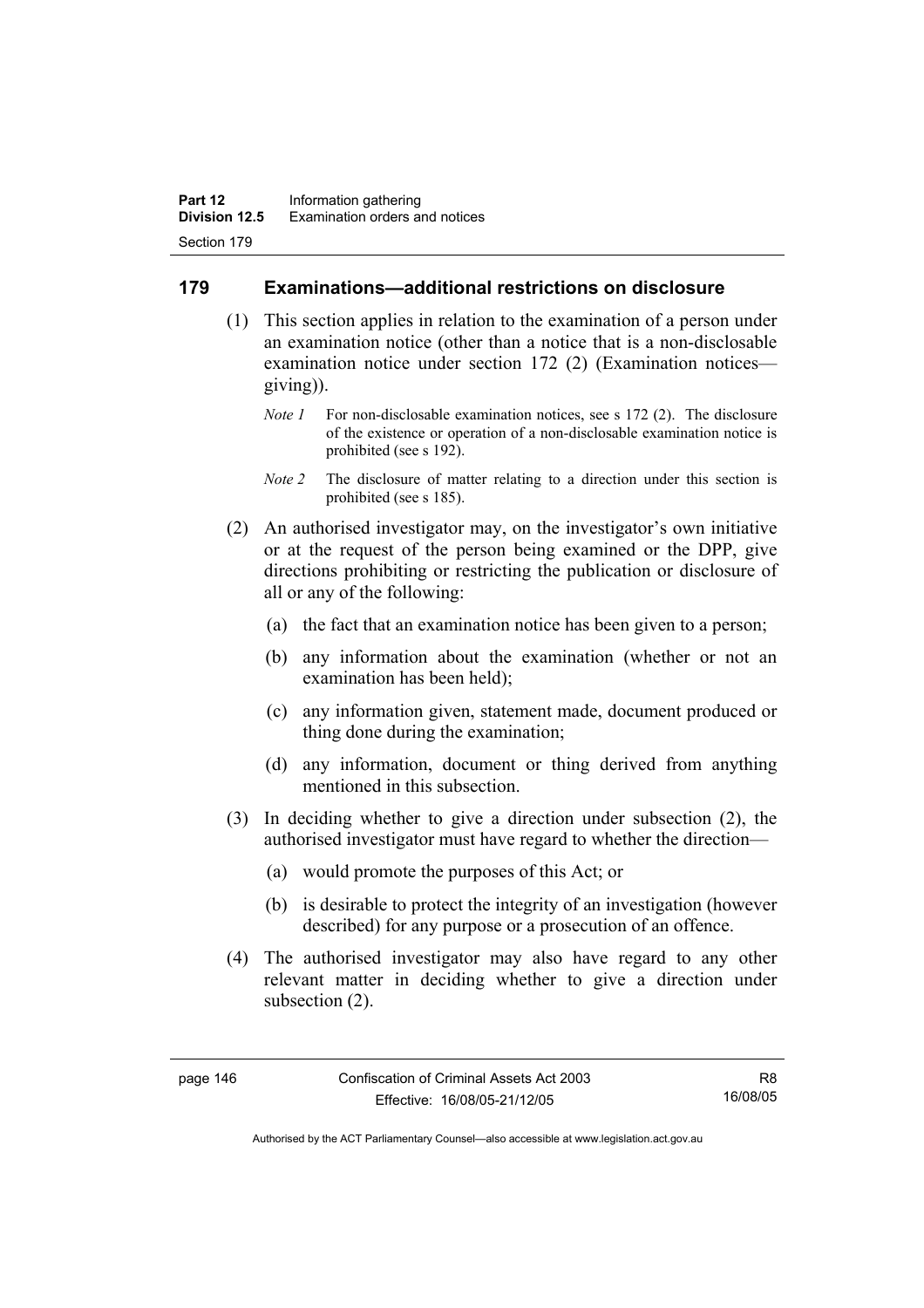## **180 Protection of authorised investigator etc**

- (1) An authorised investigator has, in the exercise of his or her functions as an authorised investigator, the same protection and immunity as a judge.
- (2) A lawyer appearing at the examination on behalf of the person being examined has the same protection and immunity as a barrister has in appearing for a party in a proceeding in the Supreme Court.
- (3) A person being examined under this division—
	- (a) has the same protection as a witness in a proceeding in the Supreme Court; and
	- (b) in addition to the penalties provided by this Act, is subject to the same liabilities as a witness in a proceeding in the Supreme Court.

## **Subdivision 12.5.5 Offences—examination notices**

*Note* For other applicable offences, see div 12.6 (Information order offences).

## **181 Obstruction etc of authorised investigator**

- (1) A person commits an offence if—
	- (a) the person knows that, or is reckless about the fact that, a person is an authorised investigator; and
	- (b) the person obstructs, hinders, intimidates or resists the investigator in the exercise of the investigator's functions.

Maximum penalty: 200 penalty units, imprisonment for 2 years or both.

(2) Strict liability applies to subsection (1) (b).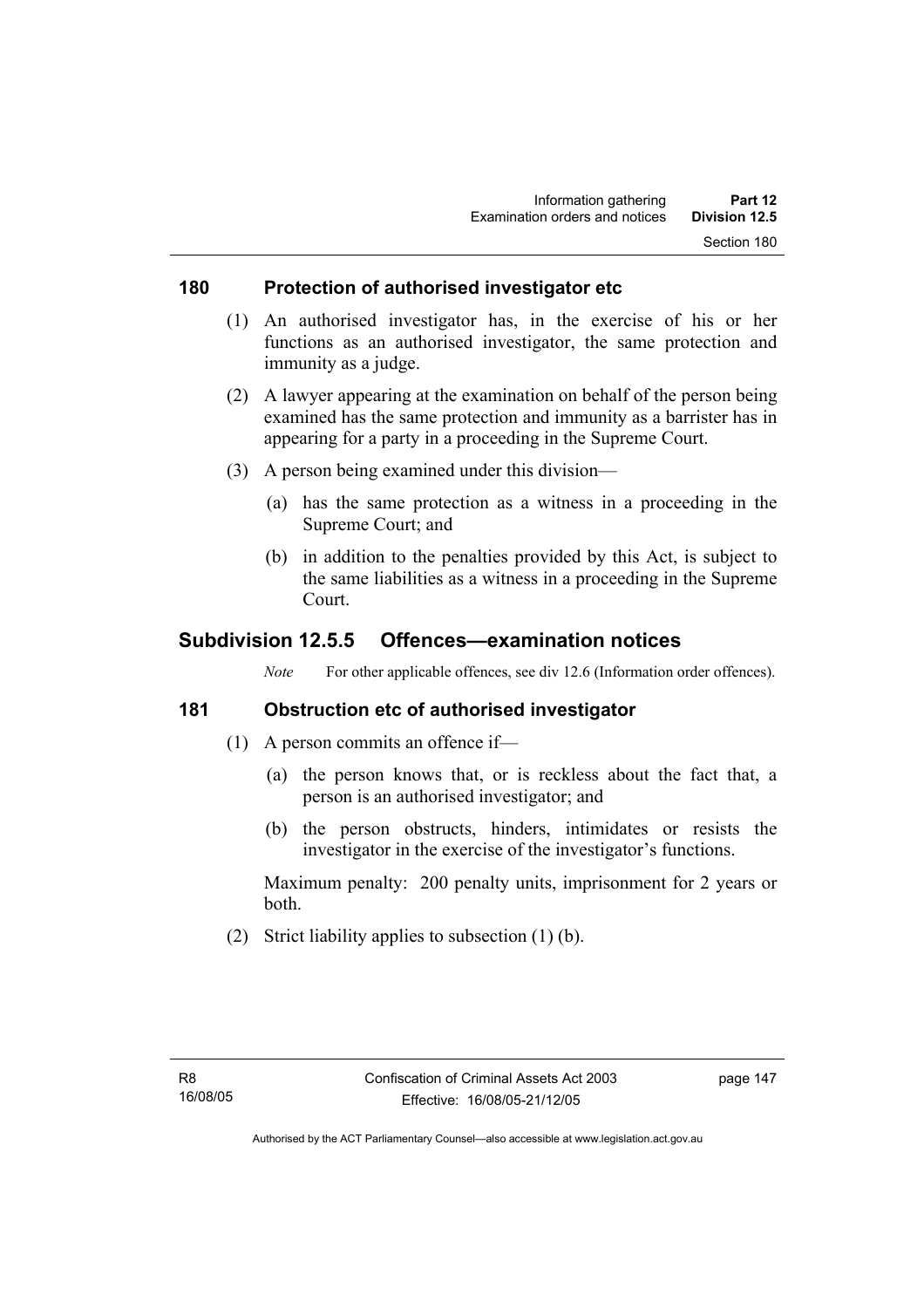## **182 Failing to attend examination**

- (1) A person commits an offence if the person is required by an examination notice to attend an examination and the person fails to attend the examination at—
	- (a) the time and place stated in the notice; or
	- (b) the time and place as changed under section 174 (2) (Time and place of examination).

Maximum penalty: 200 penalty units, imprisonment for 2 years or both.

(2) An offence against this section is a strict liability offence.

## **183 Offences relating to appearance at examination**

- (1) A person who is required by an examination notice to attend an examination commits an offence if, during the examination, the person—
	- (a) fails to be sworn or to make an affirmation that the authorised investigator requires the person to swear or make; or
	- (b) fails to answer a question that the authorised investigator requires the person to answer; or
	- (c) fails to produce a document that the person is required under the examination notice to produce at the examination; or
	- (d) leaves the examination before being excused by the authorised investigator.

Maximum penalty: 200 penalty units, imprisonment for 2 years or both.

- (2) However, subsection (1) (c) does not apply if the person complied with the notice in relation to production of a document (if any) to the extent that it was practicable to do so.
- (3) An offence against this section is a strict liability offence.

| page 148 | Confiscation of Criminal Assets Act 2003 |          |
|----------|------------------------------------------|----------|
|          | Effective: 16/08/05-21/12/05             | 16/08/05 |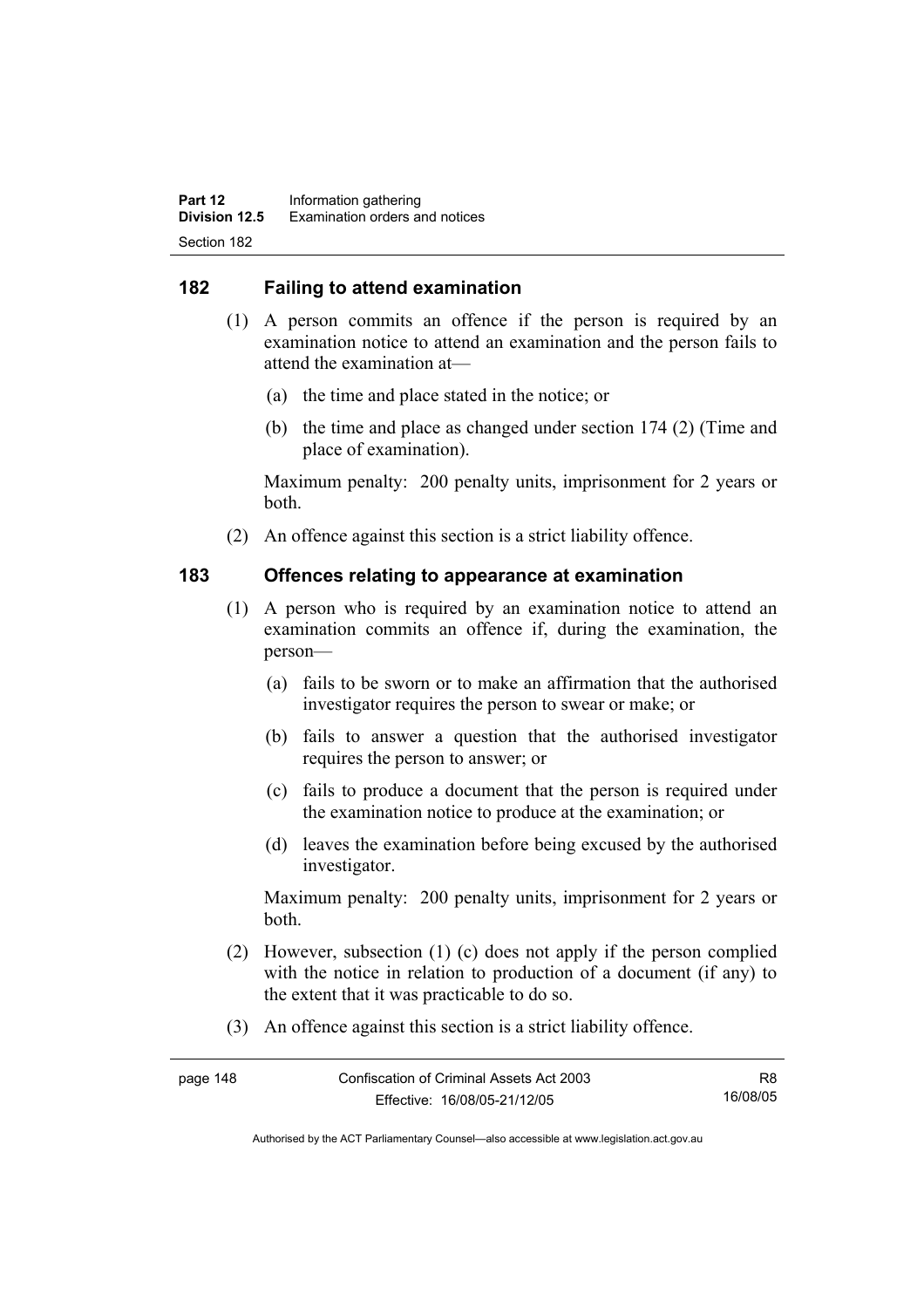#### **184 Unauthorised presence at an examination**

- (1) A person commits an offence if the person—
	- (a) is present at an examination; and
	- (b) is not entitled under section 176 (3) (Conduct of examination) to be present.

Maximum penalty: 50 penalty units, imprisonment for 6 months or both.

(2) An offence against this section is a strict liability offence.

#### **185 Examinations—additional disclosure offences**

*Note* An offence against this section is a strict liability offence, see s (7).

- (1) A person commits an offence if—
	- (a) an authorised investigator has given a direction under section 179 (2) (Examinations—additional restrictions on disclosure) prohibiting or restricting the publication or disclosure of a matter mentioned in the subsection; and
	- (b) the person has notice of the direction (whether by being given a copy of the direction or otherwise); and
	- (c) the person publishes or discloses the matter to someone else.

Maximum penalty: 200 penalty units, imprisonment for 2 years or both.

- (2) A person commits an offence if—
	- (a) an authorised investigator has given a direction under section 179 (2) prohibiting or restricting the publication or disclosure of a matter mentioned in the subsection; and
	- (b) the person has notice of the direction (whether by being given a copy of the direction or otherwise); and

page 149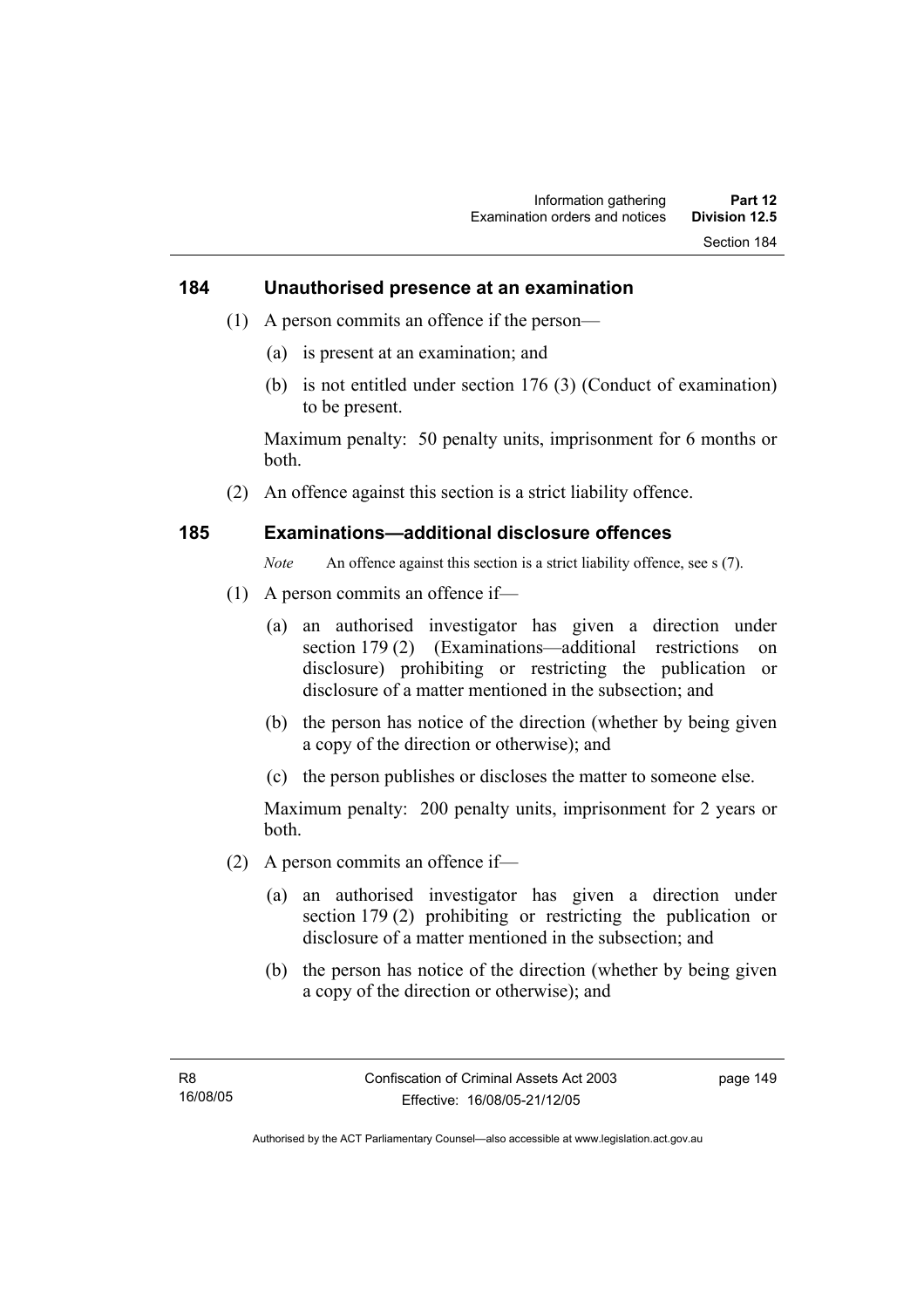- (c) the person publishes or discloses information to someone else; and
- (d) the other person could infer from the information the matter to which the direction relates.

Maximum penalty: 200 penalty units, imprisonment for 2 years or both.

- (3) Subsections (1) and (2) do not apply if the publication or disclosure is made to any of the following entities in the circumstances mentioned for the entity:
	- (a) a police officer—in any circumstances;
	- (b) an officer, employee or agent of the person—to ensure that the order is complied with and the person to whom the publication or disclosure is made is given notice of the direction (whether by being given a copy of the restraining order to which the direction relates or otherwise) by the person making the publication or disclosure;
	- (c) a lawyer—to obtain legal advice or representation in relation to the order;
	- (d) a relevant court—with the court's leave.
		- *Note* The application for leave, and any proceeding with the court's leave, must be heard in closed court, see s (8).
- (4) Also, subsections (1) and (2) do not apply if the publication or disclosure is made—
	- (a) by a police officer in the exercise of the officer's functions; or
	- (b) for the purpose of giving or obtaining legal advice, or making legal representations, in relation to the order.
- (5) A person commits an offence if—
	- (a) an authorised investigator has given a direction under section 179 (2) (Examinations—additional restrictions on

| page 150 | Confiscation of Criminal Assets Act 2003 | R8       |
|----------|------------------------------------------|----------|
|          | Effective: 16/08/05-21/12/05             | 16/08/05 |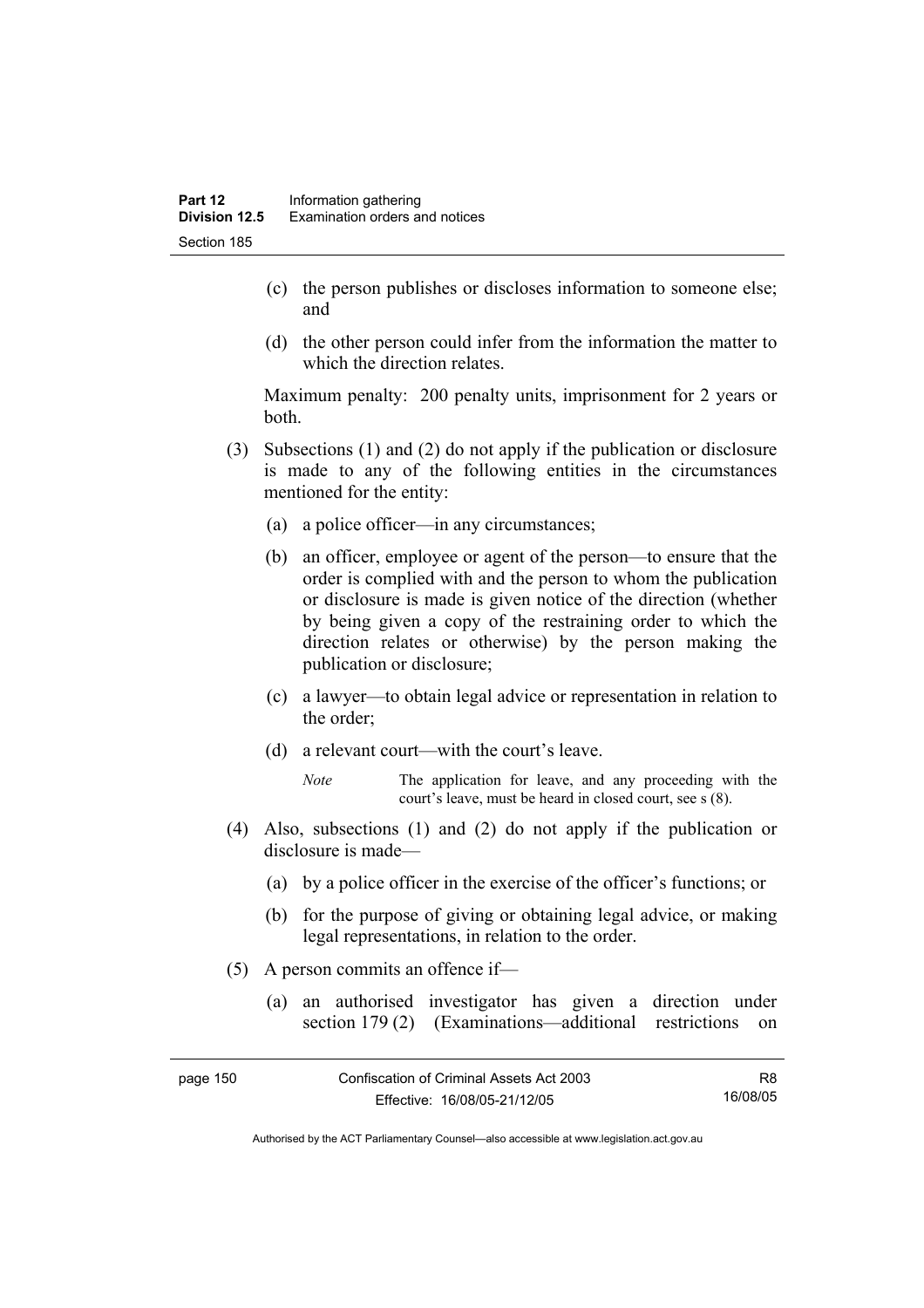disclosure) prohibiting or restricting the publication or disclosure of a matter mentioned in the subsection; and

- (b) the person receives information in relation to the matter in accordance with subsection (3) or (4); and
- (c) the person ceases to be a person mentioned in subsection (3) or (4); and
- (d) the person publishes or discloses the matter to someone else.

Maximum penalty: 200 penalty units, imprisonment for 2 years or both.

- (6) A person commits an offence if—
	- (a) an authorised investigator has given a direction under section 179 (2) prohibiting or restricting the publication or disclosure of a matter mentioned in the subsection; and
	- (b) the person receives information in relation to the matter in accordance with subsection (3) or (4); and
	- (c) the person ceases to be a person mentioned in subsection (3) or (4); and
	- (d) the person publishes or discloses information to someone else; and
	- (e) the other person could infer from the information the matter to which the direction relates.

Maximum penalty: 200 penalty units, imprisonment for 2 years or both.

- (7) An offence against this section is a strict liability offence.
- (8) For subsection (3) (d), an application for leave, and any proceeding with the court's leave, must be heard in closed court.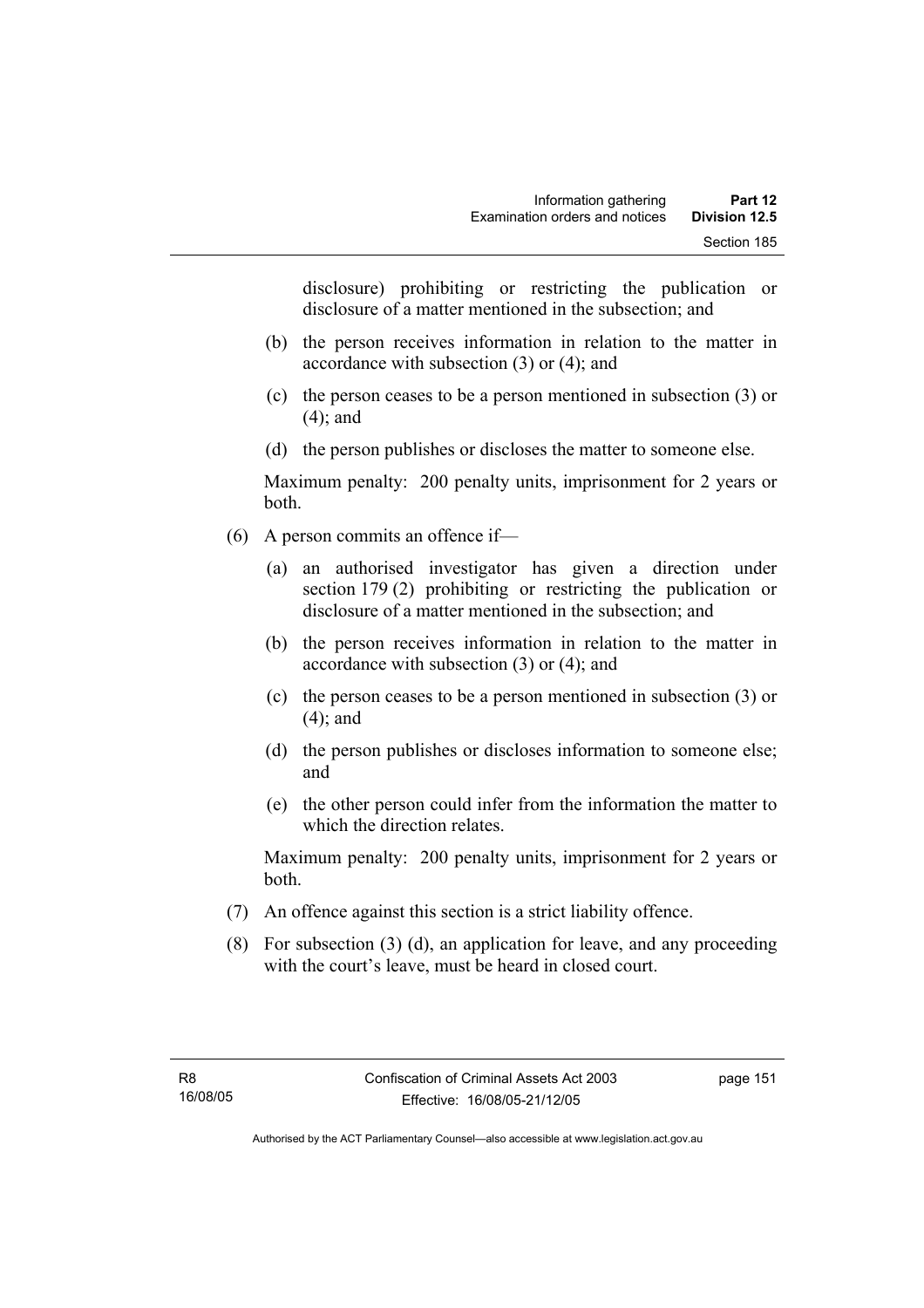**Part 12** Information gathering<br>**Division 12.6** Information order offer **Division 12.6** Information order offences Section 186

# **Division 12.6 Information order offences**

## **186 Meaning of** *information order*

In this Act:

*information order* means—

- (a) an inquiry notice; or
- (b) a monitoring order; or
- (c) a transaction suspension order; or
- (d) a production order; or
- (e) an examination order; or
- (f) an examination notice.

#### **187 Information orders—failure to comply**

A person commits an offence if—

- (a) the person is given an information order (other than an examination notice); and
- (b) the person fails to comply with the order.

Maximum penalty: 200 penalty units, imprisonment for 2 years or both.

*Note* For contravention of an examination notice, see s 182.

#### **188 Information orders—false or misleading information**

- (1) A person commits an offence if—
	- (a) the person gives information to a police officer; and
	- (b) the person does so knowing that the information—
		- (i) is false or misleading in a material particular; or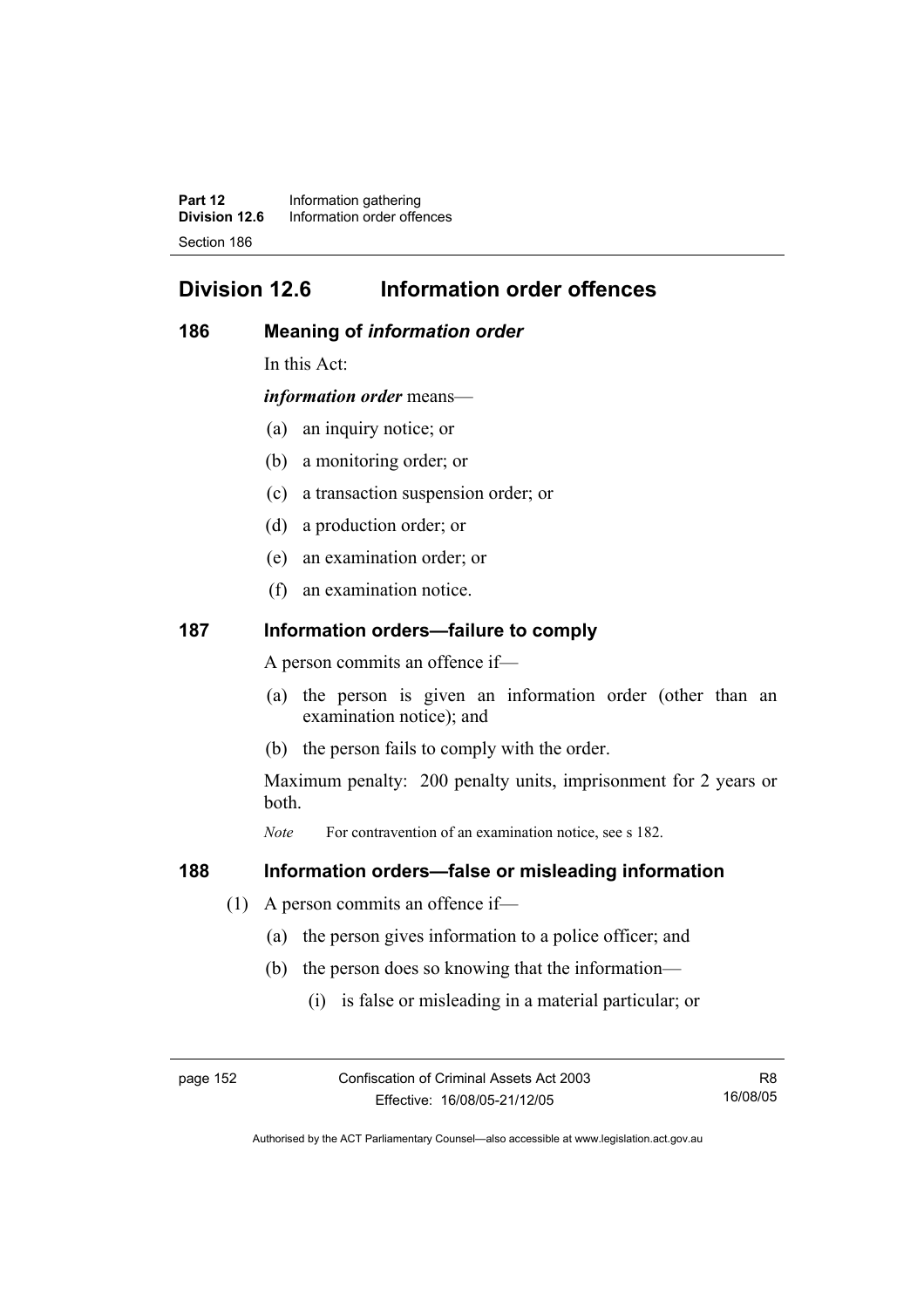- (ii) omits something that makes the information false or misleading in a material particular; and
- (c) the information is given in compliance (or purported compliance) with an information order.

Maximum penalty: 200 penalty units, imprisonment for 2 years or both.

- (2) Subsection (1) (c) does not apply if, before the information was given by the person to the police officer, a police officer did not take reasonable steps to tell the person of the existence of the offence against subsection (1).
- (3) For subsection (2), it is sufficient if the following form of words is used:

'Giving false or misleading information is an offence with serious consequences'.

## **189 Information orders—false or misleading documents**

- (1) A person commits an offence if—
	- (a) the person produces a document to a police officer (including an authorised investigator); and
	- (b) the person does so knowing that the document is false or misleading in a material particular; and
	- (c) the document is produced in compliance (or purported compliance) with an information order.

Maximum penalty: 200 penalty units, imprisonment for 2 years or both.

 (2) Subsection (1) does not apply to a person who produces a document to a police officer if the document is accompanied by a written statement signed by the person (or, for a corporation, by an officer of the corporation)—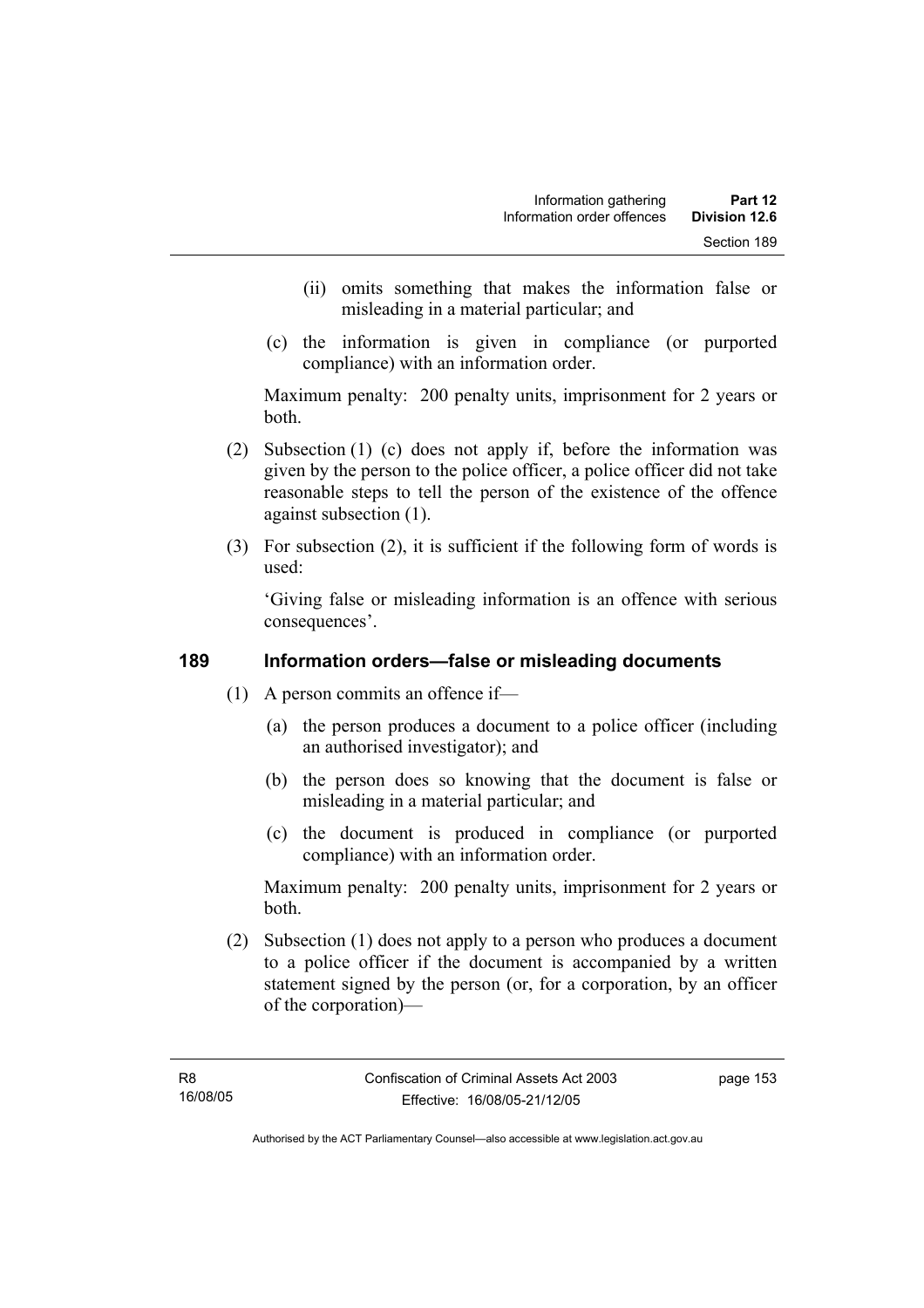- (a) stating that the document is, to the person's knowledge, false or misleading in a material particular; and
- (b) setting out, or referring to, the material particular in which the document is, to the person's knowledge, false or misleading.

## **190 Destruction etc of documents**

- (1) A person commits an offence if—
	- (a) the person is given—
		- (i) a production order for a property-tracking document; or
		- (ii) an examination notice that requires the person to produce a document at an examination; and
	- (b) the person intentionally destroys, damages, changes or otherwise interferes with the document.

Maximum penalty: 500 penalty units, imprisonment for 5 years or both.

- (2) A person commits an offence if—
	- (a) the person is given—
		- (i) a production order for a property-tracking document; or
		- (ii) an examination notice that requires the person to produce a document at an examination; and
	- (b) the person destroys, damages, changes or otherwise interferes with the document.

Maximum penalty: 50 penalty units, imprisonment for 6 months or both.

(3) An offence against subsection (2) a strict liability offence.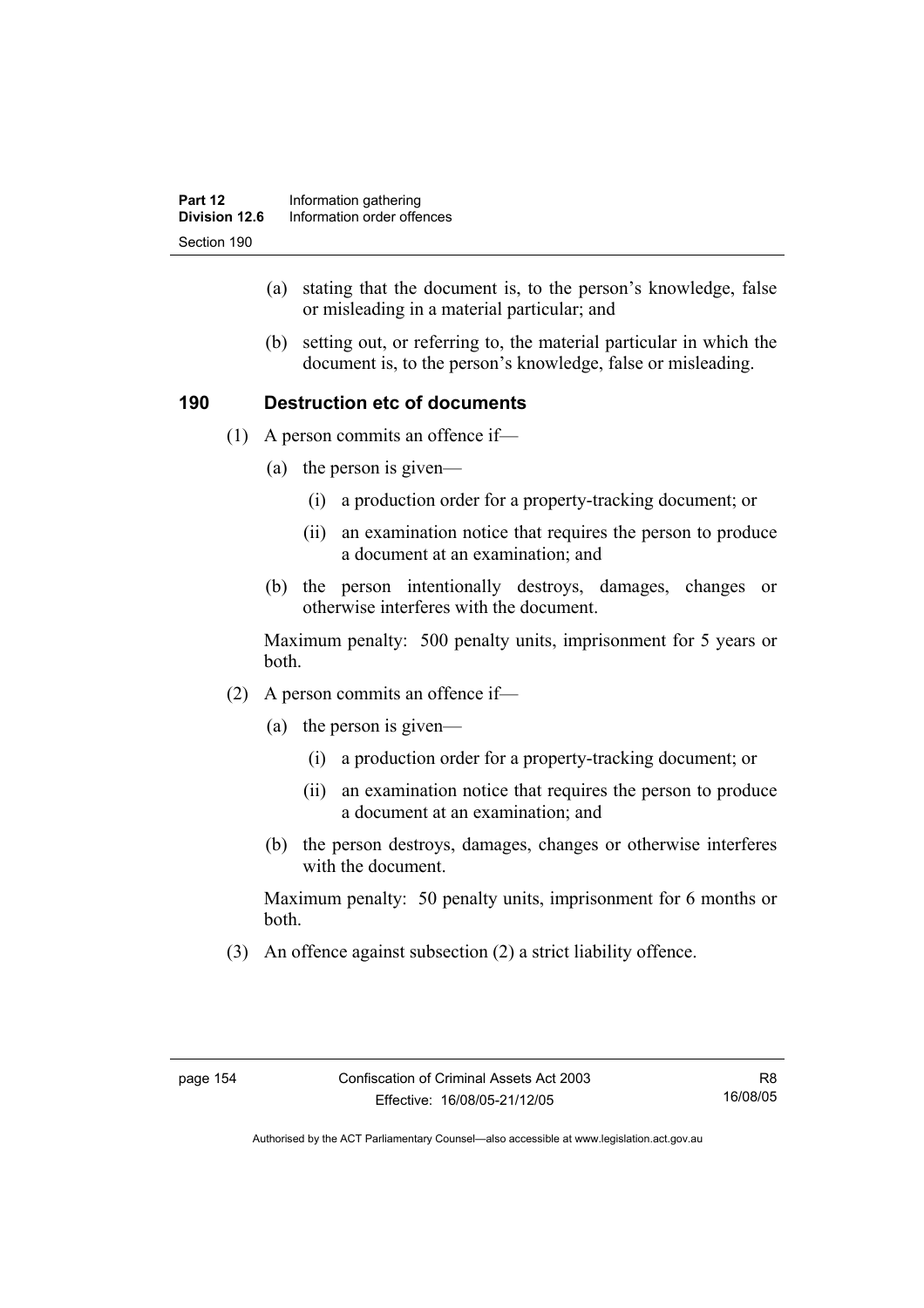- (4) An offence against subsection (2) is declared to be an indictable offence.
	- *Note* An offence against a territory law is an *indictable offence* if it is punishable by imprisonment for longer than 1 year, or is declared by law to be an indictable offence (see Legislation Act, s 190 (1)).

## **191 Meaning of** *non-disclosable information order*

In this Act:

*non-disclosable information order* means any of the following information orders:

- (a) an inquiry notice;
- (b) a monitoring order;
- (c) a transaction suspension order;
- (d) a production order that is declared under section 161 (1) (Production order proceedings—restrictions on disclosure) to be a non-disclosable production order;
- (e) an examination order that is declared under section 170 (1) (Examination order proceedings—restrictions on disclosure) to be a non-disclosable examination order;
- (f) an examination notice that is a non-disclosable examination notice under section 172 (2) (Examination notices—giving).

## **192 Information orders—disclosure offences**

*Note* An offence against this section is a strict liability offence (see s (7)).

 (1) A person commits an offence if the person publishes or discloses the existence or operation of a non-disclosable information order to someone else.

Maximum penalty: 200 penalty units, imprisonment for 2 years or both.

(2) A person commits an offence if—

| R8       | Confiscation of Criminal Assets Act 2003 | page 155 |
|----------|------------------------------------------|----------|
| 16/08/05 | Effective: 16/08/05-21/12/05             |          |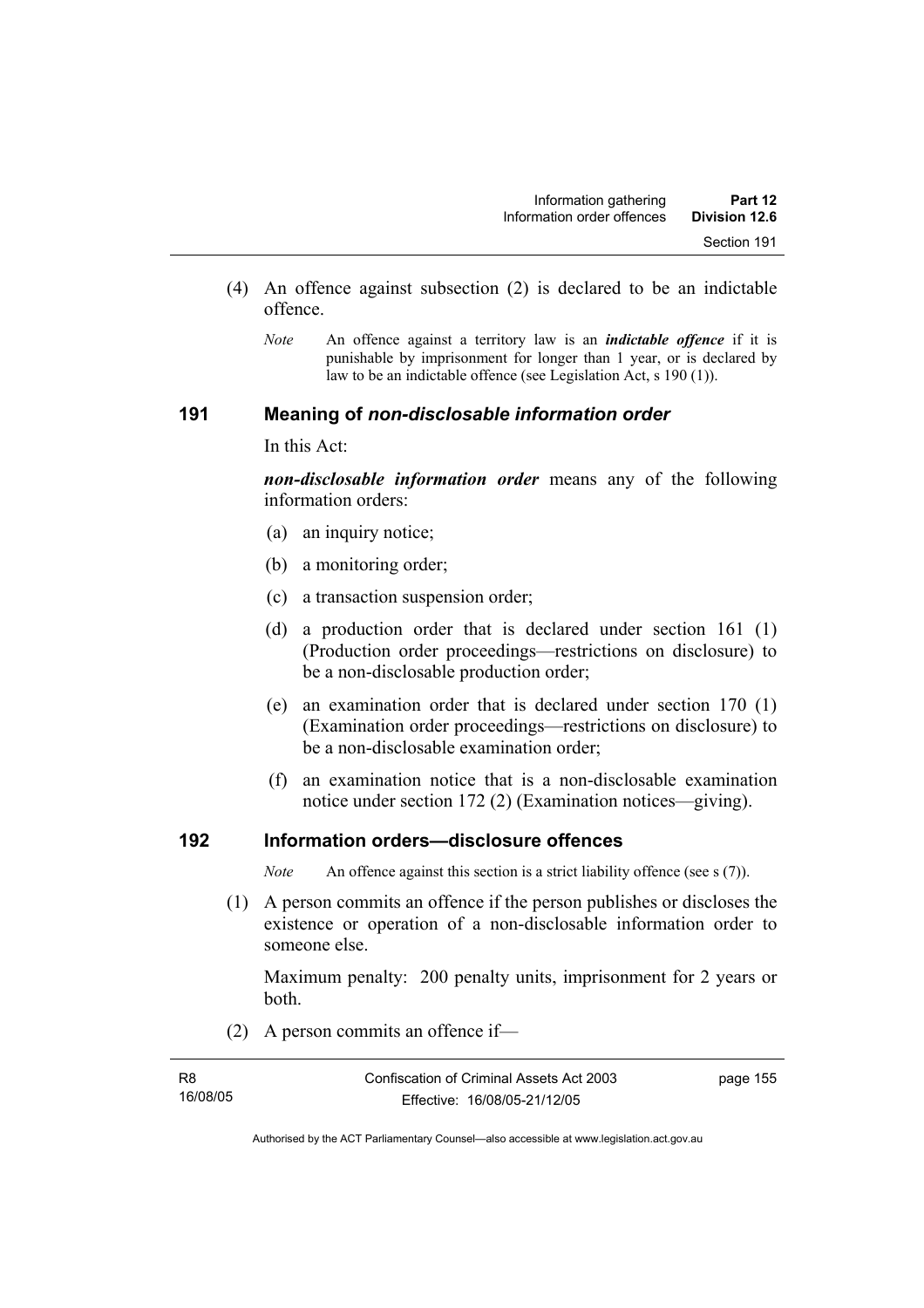- (a) the person publishes or discloses information to someone else; and
- (b) the other person could infer from the information the existence or operation of a non-disclosable information order.

Maximum penalty: 200 penalty units, imprisonment for 2 years or both.

- (3) Subsections (1) and (2) do not apply if the publication or disclosure is made to any of the following entities in the circumstances mentioned for the entity:
	- (a) a police officer—in any circumstances;
	- (b) an officer, employee or agent of the person—to ensure that the order is complied with and the person to whom the publication or disclosure is made is given notice of the offences against this section by the person making the publication or disclosure;
	- (c) a lawyer—to obtain legal advice or representation in relation to the order;
	- (d) a relevant court—with the court's leave.
		- *Note* The application for leave, and any proceeding with the court's leave, must be heard in closed court (see s (8)).
- (4) Also, subsections (1) and (2) do not apply if the publication or disclosure is made—
	- (a) by a police officer in the exercise of the officer's functions; or
	- (b) for the purpose of giving or obtaining legal advice, or making legal representations, in relation to the order.
- (5) A person commits an offence if—
	- (a) the person receives information in relation to a non-disclosable information order in accordance with subsection (3) or (4); and
	- (b) the person ceases to be a person mentioned in subsection (3) or (4); and

| page 156 | Confiscation of Criminal Assets Act 2003 | R8       |
|----------|------------------------------------------|----------|
|          | Effective: 16/08/05-21/12/05             | 16/08/05 |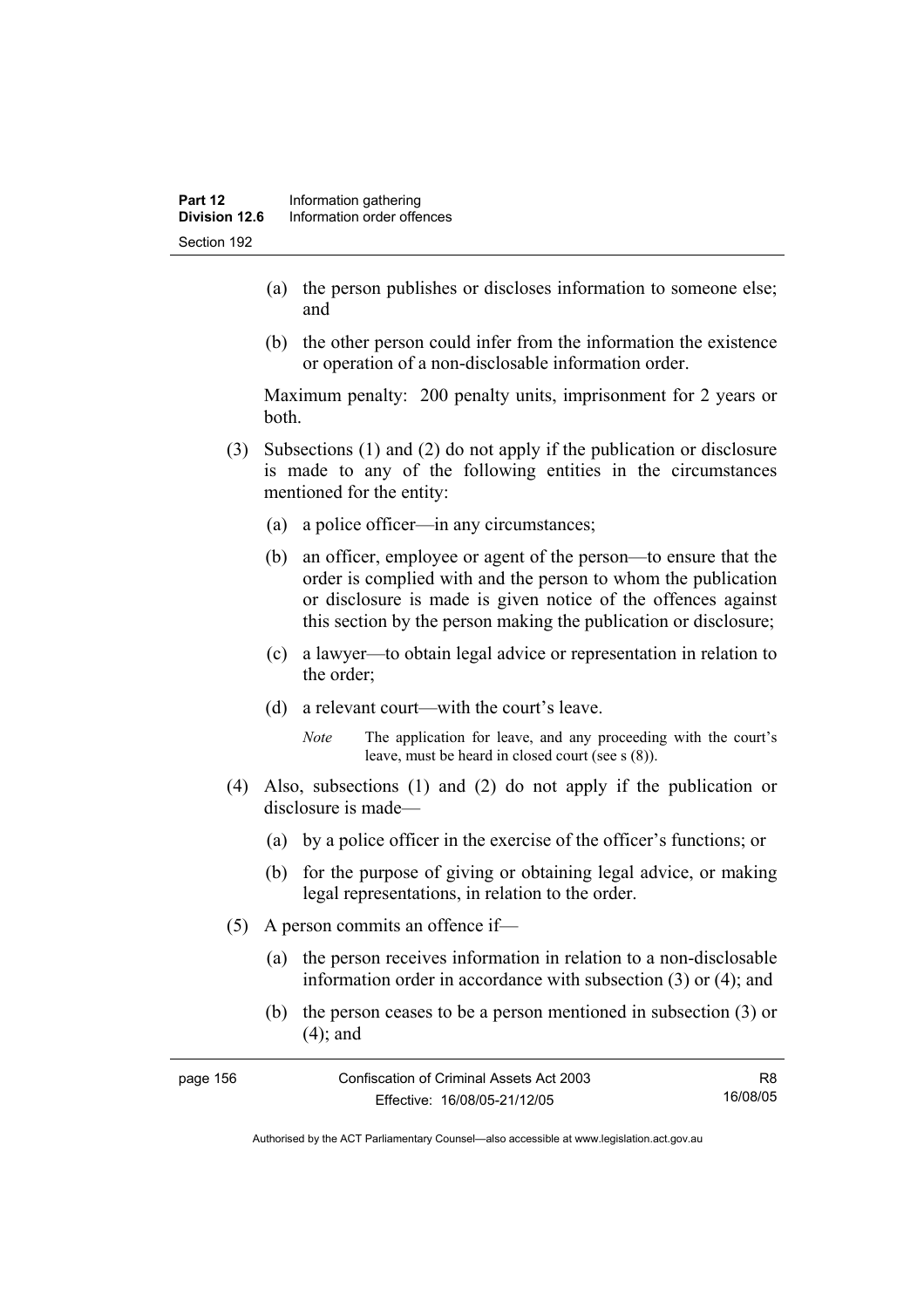(c) the person publishes or discloses the existence or operation of the order to someone else.

Maximum penalty: 200 penalty units, imprisonment for 2 years or both.

- (6) A person commits an offence if—
	- (a) the person receives information in relation to a non-disclosable information order in accordance with subsection (3) or (4); and
	- (b) the person ceases to be a person mentioned in subsection (3) or (4); and
	- (c) the person publishes or discloses information to someone else; and
	- (d) the other person could infer from the information the existence or operation of the order.

Maximum penalty: 200 penalty units, imprisonment for 2 years or both.

- (7) An offence against this section is a strict liability offence.
- (8) For subsection (3) (d), an application for leave, and any proceeding with the court's leave, must be heard in closed court.

## **193 Information orders—disclosure by police officers**

- (1) This section applies to a non-disclosable information order.
- (2) A police officer may disclose the existence or operation of the order for the purposes of, or in the course of, a legal proceeding.
	- *Note* A police officer may also disclose the existence or operation of the order in the exercise of the officer's functions (see s 192 (4) (b)).
- (3) However, a police officer is not required to disclose to a court the existence or operation of the order.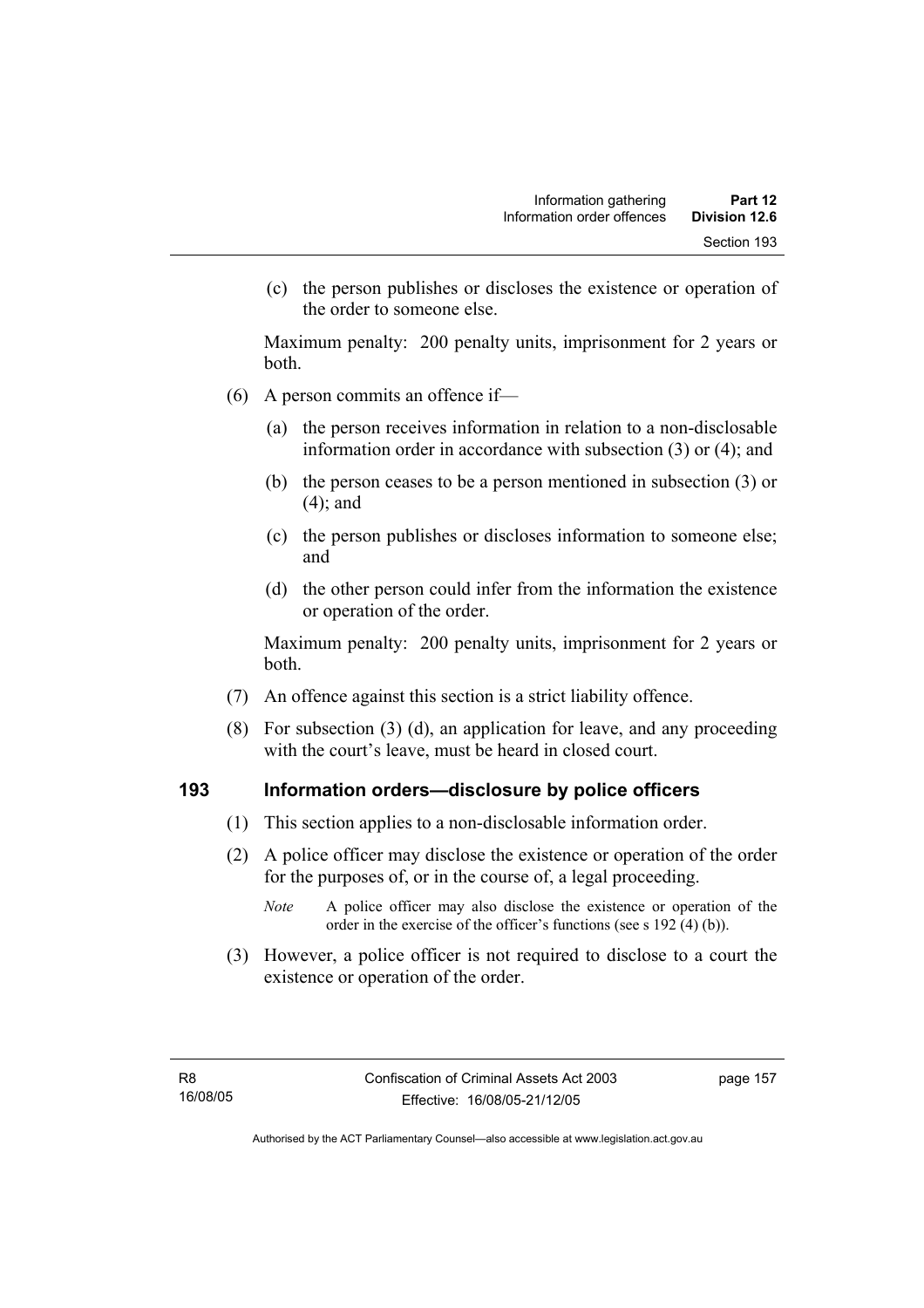| Part 12       | Information gathering      |  |
|---------------|----------------------------|--|
| Division 12.6 | Information order offences |  |
| Section 194   |                            |  |

(4) In this section:

*disclosure*, of the existence or operation of the order, includes the disclosure of information to a person from which the person could reasonably infer the existence or operation of the order.

## **194 Information orders—protection of complying financial institutions**

- (1) This section applies to a financial institution, and to an officer, employee or agent of the institution, if—
	- (a) the institution complies with an information order; and
	- (b) information given under the order relates to a money laundering offence.
- (2) The institution or person is taken not to have been at any time in possession of the information given under the order.

page 158 Confiscation of Criminal Assets Act 2003 Effective: 16/08/05-21/12/05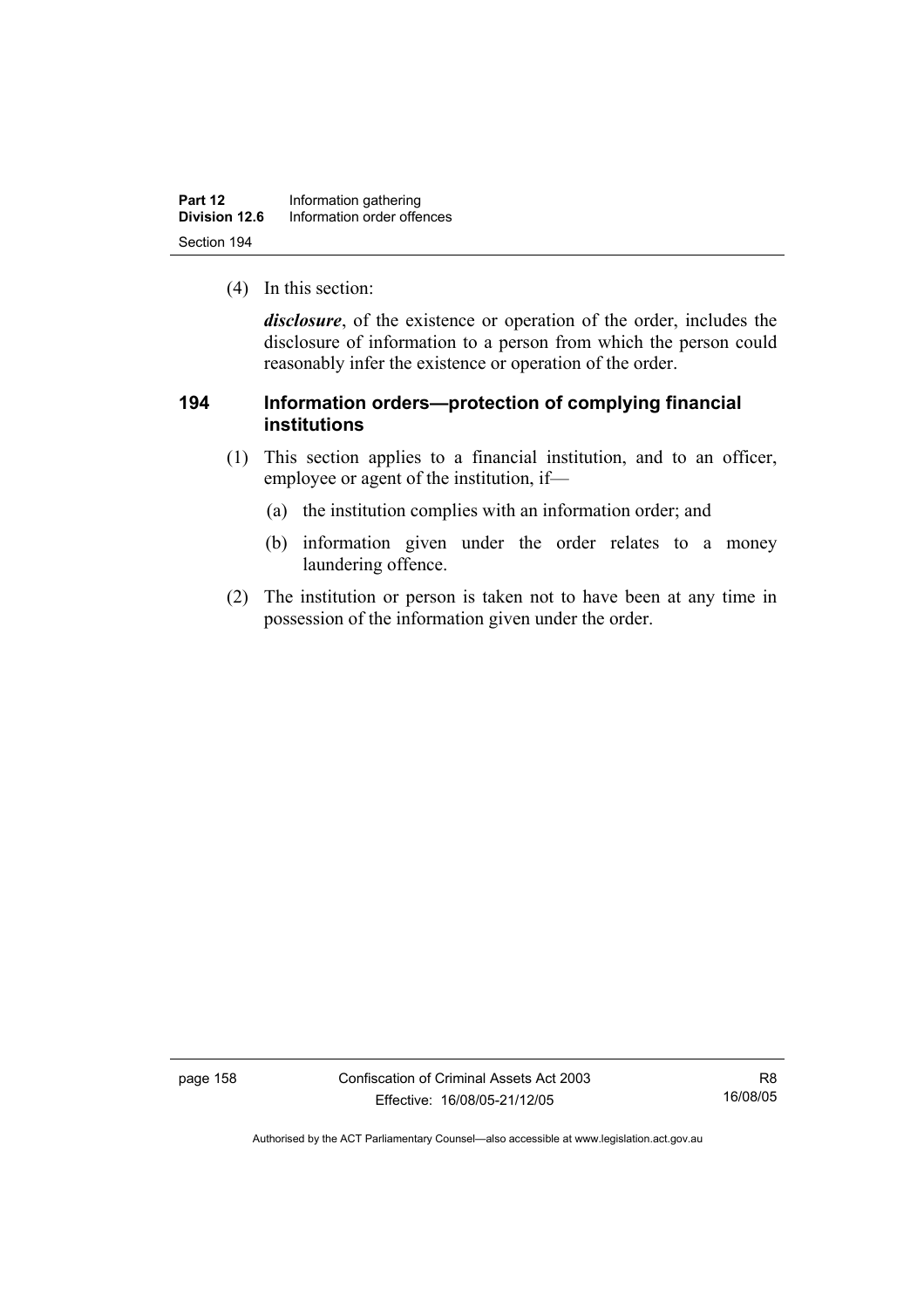Section 195

# **Part 13 Search warrants**

# **Division 13.1 Preliminary**

## **195 Definitions for pt 13**

In this part:

*at* includes in or on.

*data* includes—

- (a) information in any form; and
- (b) any program (or part of a program).

*data storage device* means a thing containing, or designed to contain, data for use by a computer.

*executing police officer*, of a search warrant, means—

- (a) the police officer (the *first police officer*) named in the warrant as the police officer responsible for executing the warrant; or
- (b) if the first police officer does not intend to be present at the execution of the warrant—another police officer whose name has been written in the warrant by the first police officer; or
- (c) another police officer whose name has been written in the warrant by the police officer last named in the warrant.

*frisk search* means—

- (a) a search of a person conducted by quickly running the hands over the person's outer garments; and
- (b) an examination of anything worn or carried by the person that is conveniently and voluntarily removed by the person.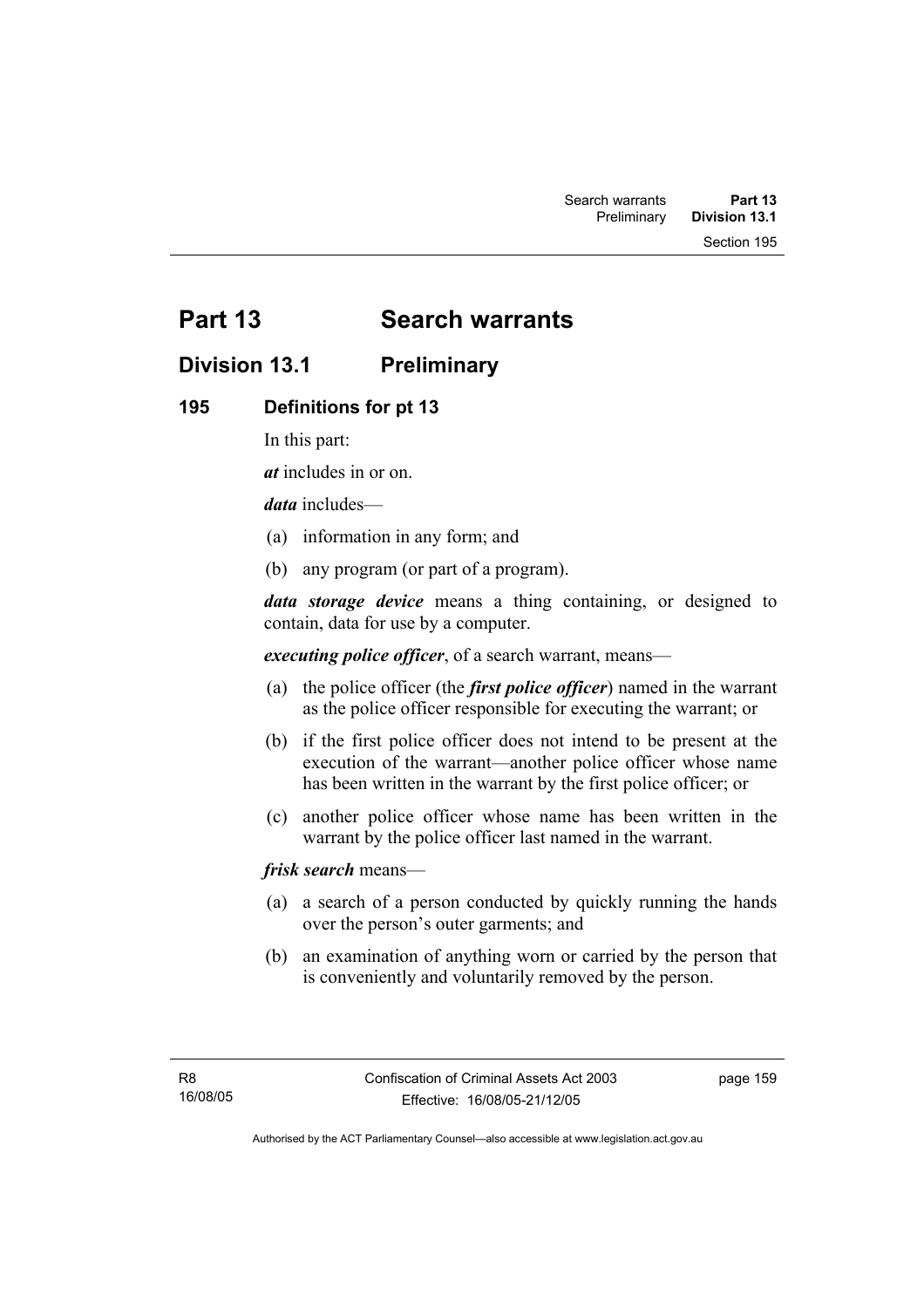*issuing officer*, for a search warrant, means—

- (a) a judge, the registrar or a deputy registrar of the Supreme Court; or
- (b) a magistrate; or
- (c) the registrar or a deputy registrar of the Magistrates Court if authorised by the Chief Magistrate to issue search warrants under this part.

*occupier*, of premises, includes—

- (a) a person believed, on reasonable grounds, to be an occupier of the premises; and
- (b) a person apparently in charge of the premises.

*ordinary search* means a search of a person or of articles in a person's possession, which may include—

- (a) requiring the person to remove the person's overcoat, coat or jacket and any gloves, shoes or hat; and
- (b) an examination of those items.

*person assisting*, in relation to a search warrant, means a person who has been authorised by an executing police officer to assist in executing the warrant.

*premises* includes the following:

- (a) land (whether vacant or occupied);
- (b) any structure, building, vehicle or place (whether built or not);
- (c) any part of a structure, building, vehicle or place.

*search warrant* means a warrant issued under section 199 (Issuing search warrants) that is in force.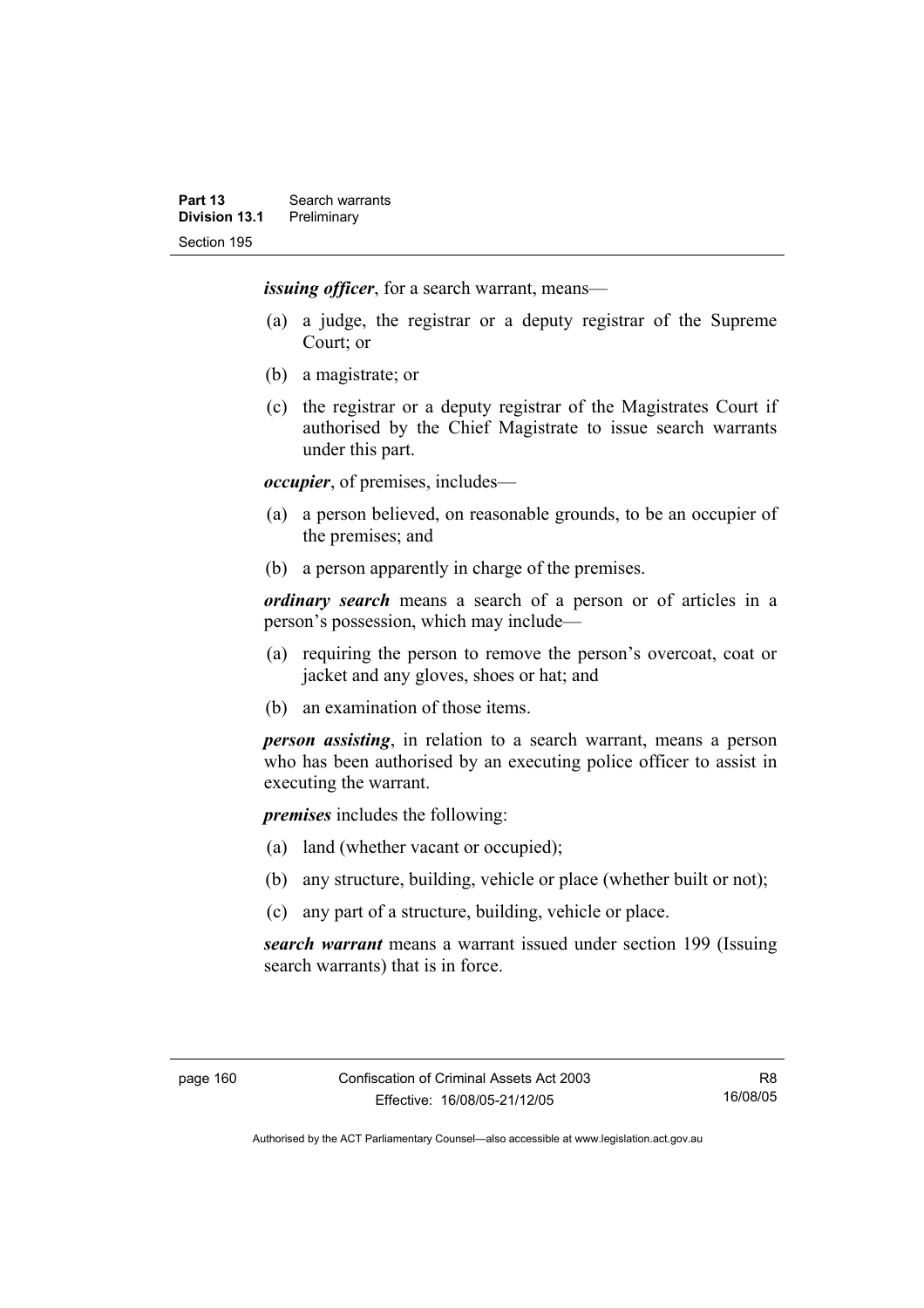#### *target material* means—

 (a) property (including tainted property and property under the effective control of a person) in relation to which action has been or could be taken under this Act; or

*Note 1* For the meaning of *effective control*, see s 14.

*Note 2* For the meaning of *in relation to*, see dict.

- (b) benefits derived by a person from the commission of an indictable offence; or
- (c) evidence in relation to property or benefits mentioned in paragraph (a) or (b); or
- (d) evidence in relation to an indictable offence.

*vehicle* includes an aircraft or vessel.

## **Division 13.2 Search warrants—general**

## **196 Applications for search warrants—general**

- (1) A police officer may apply to an issuing officer for a search warrant to enter premises.
- (2) The application must be sworn and state the grounds on which the warrant is sought.
- (3) The issuing officer may refuse to consider the application until the applicant police officer gives the issuing officer all the information the issuing officer requires about the application in the way the issuing officer requires.

## **197 Offence for making false etc statements in search warrant applications**

A police officer commits an offence if—

 (a) the police officer makes a statement (whether orally, in a document or in any other way); and

| <b>R8</b> | Confiscation of Criminal Assets Act 2003 | page 161 |
|-----------|------------------------------------------|----------|
| 16/08/05  | Effective: 16/08/05-21/12/05             |          |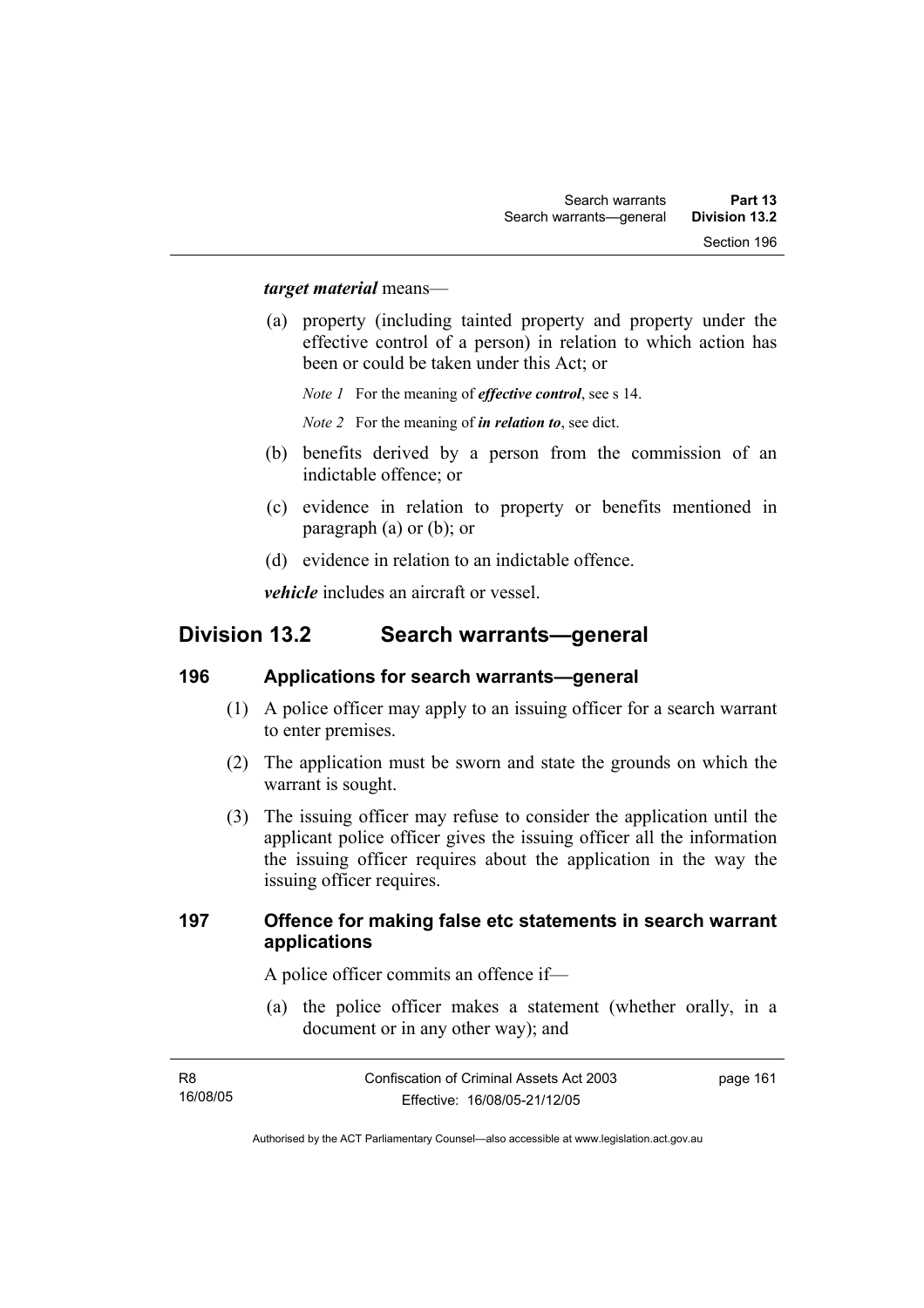- (b) the police officer does so knowing that the statement—
	- (i) is false or misleading in a material particular; or
	- (ii) omits something that makes the statement false or misleading in a material particular; and
- (c) the statement is made to an issuing officer in relation to an application for a search warrant.

Maximum penalty: 200 penalty units, imprisonment for 2 years or both.

## **198 Additional contents of search warrant applications**

- (1) If the person applying for a search warrant suspects that it will be necessary to use firearms in executing the warrant, the person must state the suspicion, and the grounds for the suspicion, in the application.
- (2) If a person applying for a warrant to search premises has previously applied for a warrant for the same premises, the person must, in the application, include particulars of the earlier application and its outcome.

## **199 Issuing search warrants**

 (1) An issuing officer may issue a warrant to search premises if satisfied that there are reasonable grounds for suspecting that there is at the premises, or will be within the next 72 hours, target material.

*Note At* includes in or on (see s 195).

 (2) If an application for a search warrant is made under section 203 (Applying for search warrants by telephone or other electronic means), this section applies as if the reference in subsection (1) to 72 hours were a reference to 48 hours.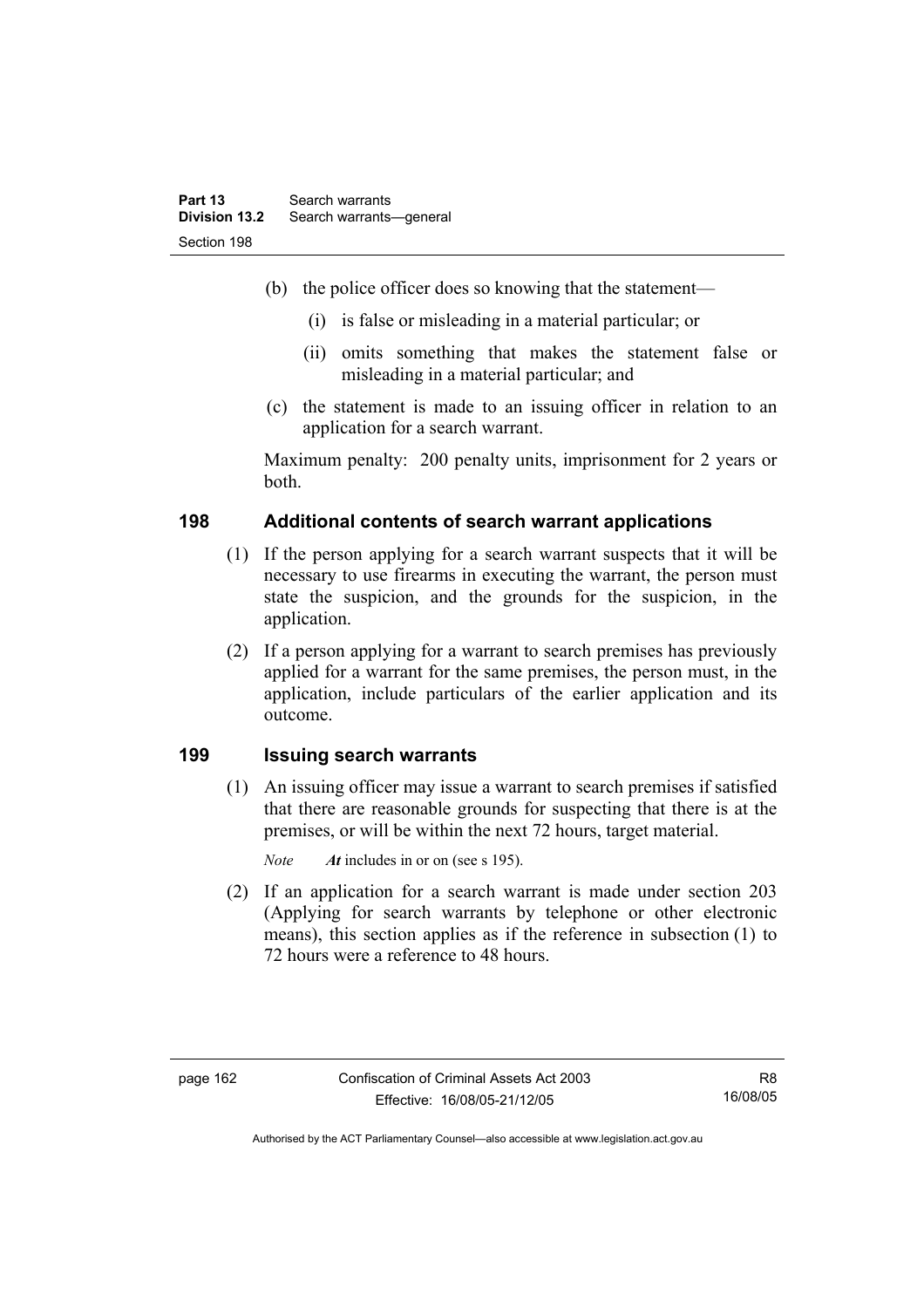## **200 When search warrant for property-tracking document may be issued**

If the target material in relation to which a search warrant is being issued is a property-tracking document, the issuing officer may issue a search warrant in relation to the document only if the issuing officer is satisfied that—

- (a) the document cannot be identified or described with sufficient particularity for the purpose of obtaining a production order; or
- (b) a production order requiring the document has been given but not complied with; or
- (c) there are reasonable grounds to suspect that a production order would not be complied with; or
- (d) the investigation to which the warrant is being sought might be prejudiced by seeking a production order.

## **201 Contents of search warrants**

- (1) A search warrant must state—
	- (a) the kind of target material that is to be searched for under the warrant; and
	- (b) a description of the premises to which the warrant relates; and
	- (c) the name of the executing police officer; and
	- (d) when the warrant expires (see subsection (2)); and
	- (e) whether the warrant may be executed at any time or only during particular hours (see 210); and
	- (f) whether the warrant authorises an ordinary search or frisk search of a person who is at or near the premises when the warrant is executed if the executing police officer or a person assisting suspects on reasonable grounds that the person has target material in the person's possession.

page 163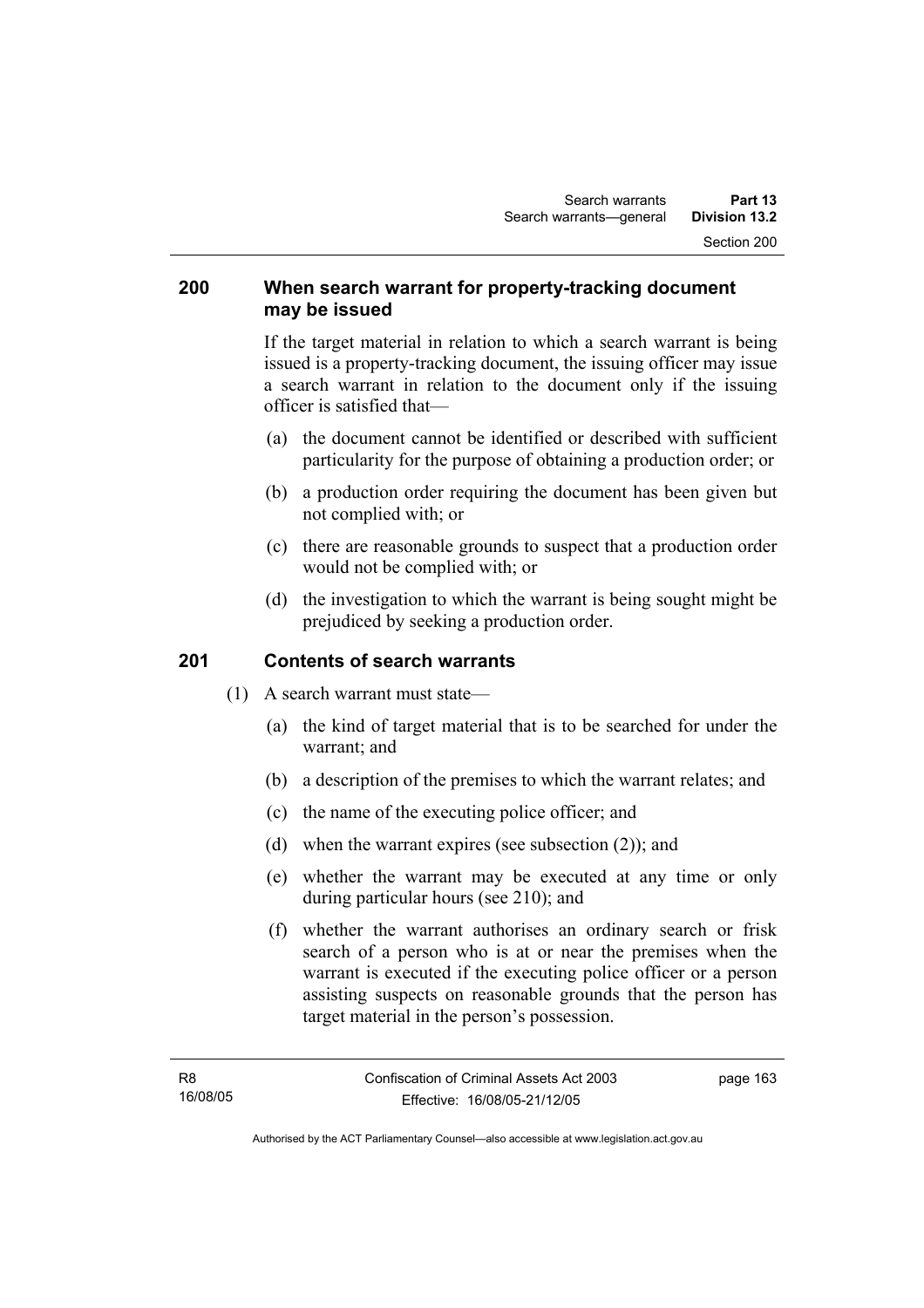- (2) The time stated in the search warrant under subsection (1) (d) as the time when the warrant expires must be not later than—
	- (a) if the application for the warrant is made under section 204 (Issuing search warrants by telephone or other electronic means)—48 hours after the warrant is issued; or
	- (b) in any other case—the end of the 7th day after the day the warrant is issued.

#### **Example**

If a warrant is issued at 3 pm on a Monday, the expiry time stated must not be later than midnight on Monday in the following week.

- *Note* An example is part of the Act, is not exhaustive and may extend, but does not limit, the meaning of the provision in which it appears (see Legislation Act, s 126 and s 132).
- (3) Subsection (1) (d) does not prevent the issue of successive search warrants in relation to the same premises.

## **202 Authorisation given by search warrants**

- (1) A search warrant authorises an executing police officer, or a person assisting—
	- (a) to enter the premises and, if the premises are a vehicle, to enter the vehicle, wherever it is; and
	- (b) to search the premises for the kind of target material stated in the warrant, and to seize things of that kind found at the premises; and
	- (c) to seize any other thing found at the premises in the course of the search that the executing police officer or a person assisting believes on reasonable grounds to be target material in relation to which the warrant relates (including evidence of an indictable offence) or evidence of a summary offence if the police officer believes on reasonable grounds that seizure of the thing is necessary to prevent its concealment, loss or destruction or its use in committing an offence; and

| page 164 | Confiscation of Criminal Assets Act 2003 | R8       |
|----------|------------------------------------------|----------|
|          | Effective: 16/08/05-21/12/05             | 16/08/05 |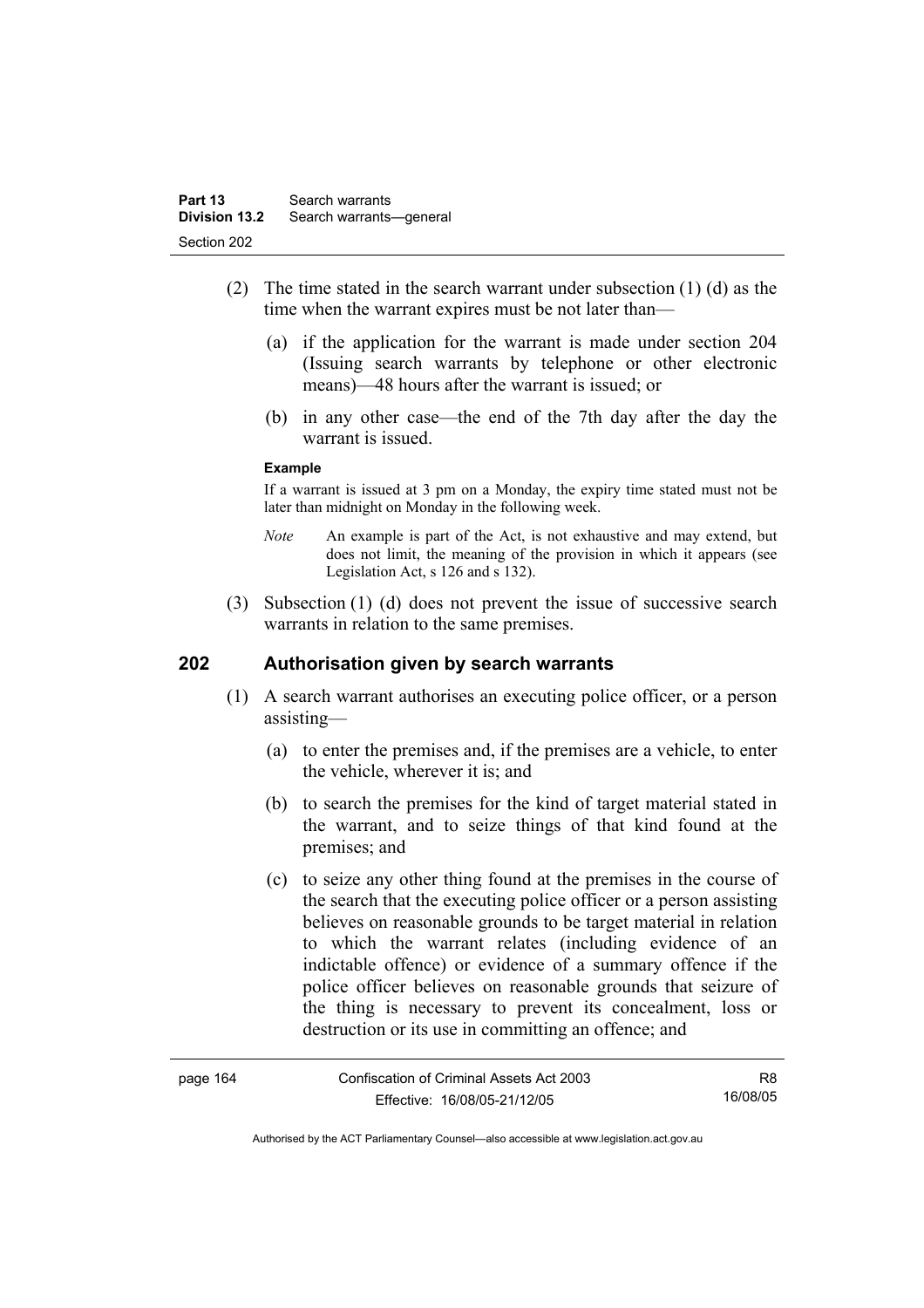- (d) if the warrant allows—to conduct an ordinary search or frisk search of a person at or near the premises if the executing police officer or a person assisting suspects on reasonable grounds that the person has target material in the person's possession.
- (2) A search warrant authorises an executing police officer to make things seized under the warrant available to another police officer, any public servant or anyone who holds a position under a territory law, or a law of the Commonwealth, a State or another Territory, if it is necessary to do so for investigating or prosecuting an offence to which the things relate.

# **Division 13.3 Telephone and electronic warrants**

## **203 Applying for search warrants by telephone or other electronic means**

- (1) A police officer may apply to an issuing officer for a search warrant by telephone, fax or other electronic means—
	- (a) in an urgent case; or
	- (b) if the delay that would happen if an application were made in person would frustrate the effective execution of the warrant.
- (2) The application—
	- (a) must include all information that would be required in an application under division 13.2 (Search warrants—general) for a search warrant; and
	- (b) may, if necessary, be made before the information is sworn.
- (3) The issuing officer may require—
	- (a) communication by voice to the extent that it is practicable in the circumstances; and
	- (b) any further information.

page 165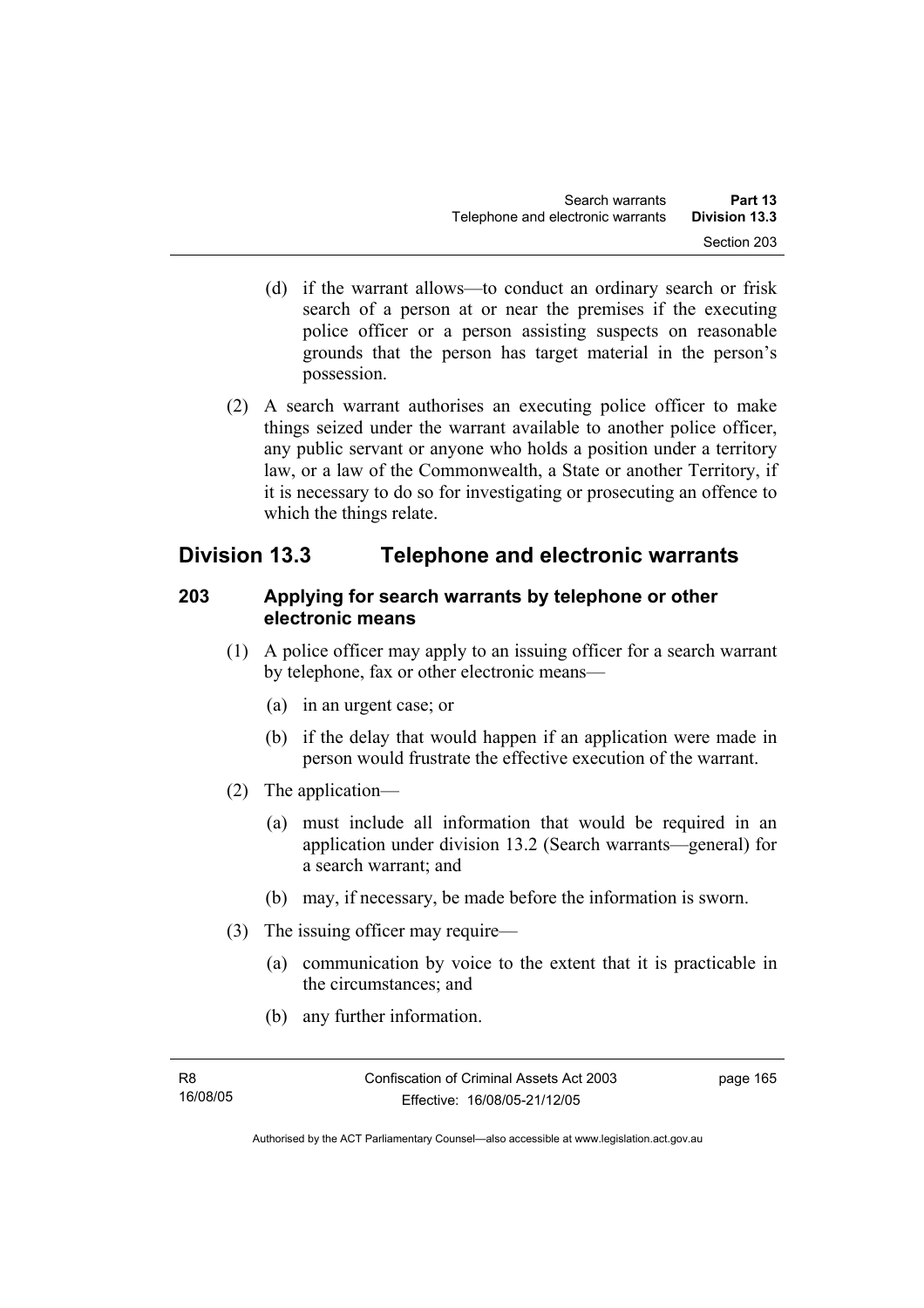## **204 Issuing search warrants by telephone or other electronic means**

- (1) The issuing officer may complete and sign the same form of search warrant that would be issued under section 199 (Issuing search warrants) if satisfied that—
	- (a) a search warrant in the terms of the application should be issued urgently; or
	- (b) the delay that would happen if an application were made in person would frustrate the effective execution of the warrant.
- (2) If the issuing officer issues the search warrant, the officer must tell the applicant, by telephone, fax or other electronic means, of the terms of the warrant and the date and time when it was signed.
- (3) The applicant must then—
	- (a) complete a form of search warrant in terms substantially corresponding to those given by the issuing officer; and
	- (b) state on the form—
		- (i) the name of the issuing officer; and
		- (ii) the date and time the warrant was signed by the issuing officer.
- (4) The applicant must, by the end of the day after the 1st of the relevant events happens, give the issuing officer—
	- (a) the form of search warrant completed by the applicant; and
	- (b) if the information was unsworn under section 203 (2) (b) (Applying for search warrants by telephone or other electronic means)—the sworn information.
- (5) The issuing officer must attach the form of search warrant completed by the issuing officer to the documents given under subsection  $(4)$ .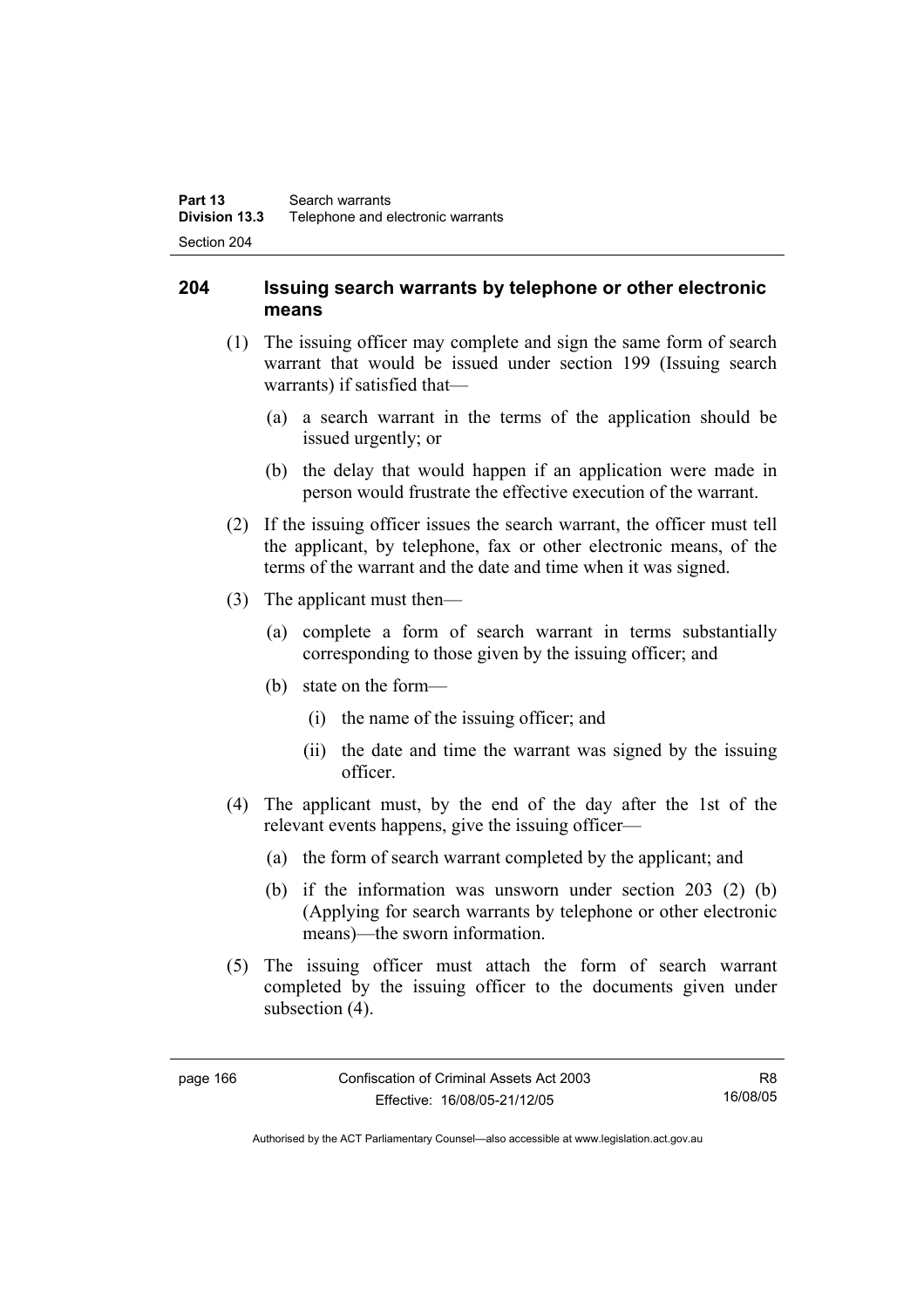(6) In subsection (4):

*relevant event* means the day when—

- (a) the warrant is executed; or
- (b) the warrant expires.

## **205 Unsigned warrants by telephone or other electronic means in court proceedings**

- (1) This section applies if—
	- (a) it is material, in any proceeding, for a court to be satisfied that the exercise of a power under a search warrant issued under this division was properly authorised; and
	- (b) the form of search warrant signed by the issuing officer is not produced in evidence.
- (2) The court must assume that the exercise of the power was not properly authorised unless the contrary is proved.

### **206 Offence for stating incorrect names in warrants by telephone or other electronic means**

A person commits an offence if—

- (a) the person executes a document or presents a document to a person; and
- (b) the document purports to be a form of search warrant under section 204 (Issuing search warrants by telephone or other electronic means); and
- (c) the person states a name of an issuing officer in the document; and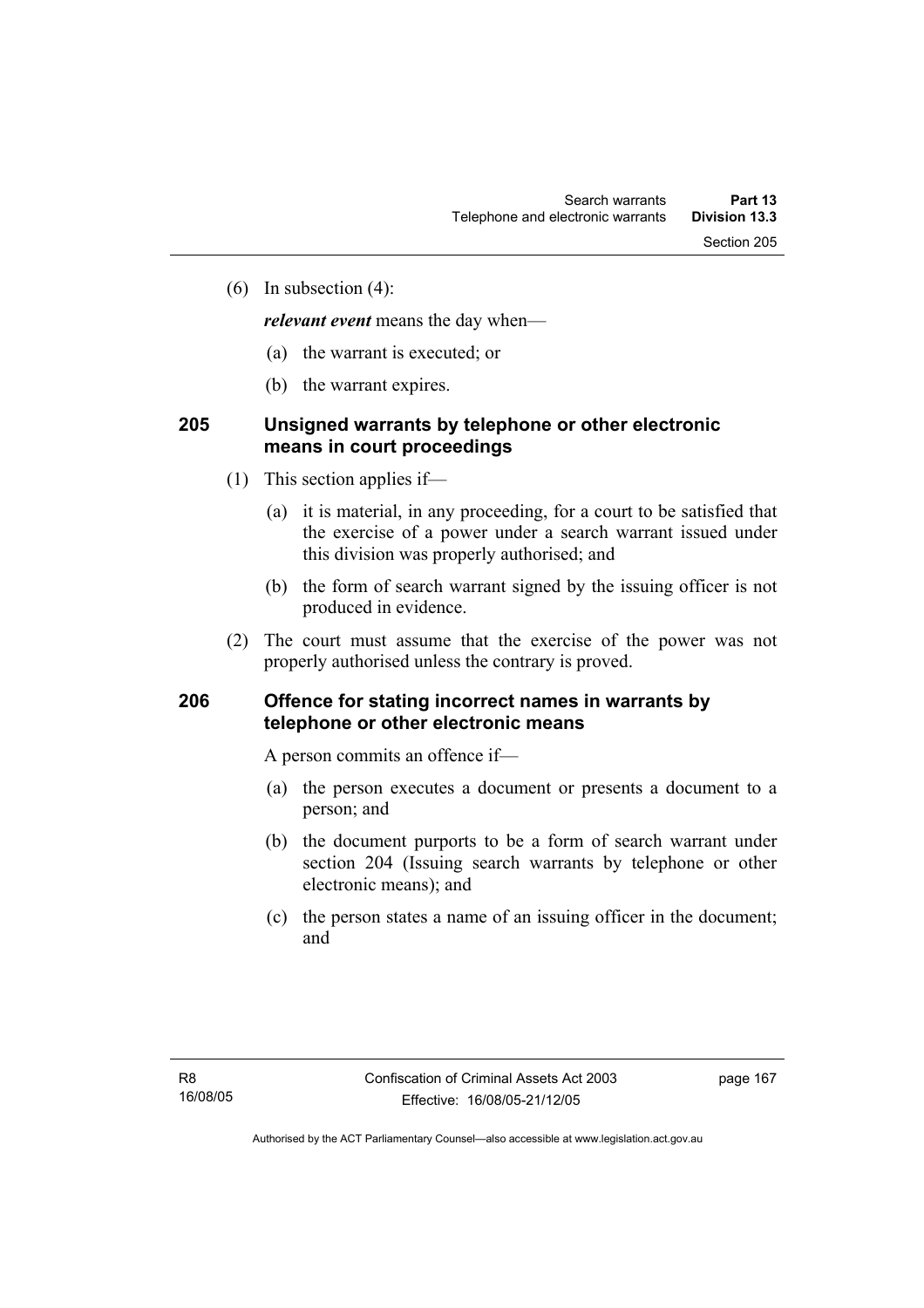(d) the name is not the name of the issuing officer that authorised the warrant.

Maximum penalty: 200 penalty units, imprisonment for 2 years or both.

## **207 Offence for execution etc of search warrant departing in material form**

A person commits an offence if—

- (a) the person executes a document or presents a document to a person; and
- (b) the document purports to be a form of search warrant under section 204 (Issuing search warrants by telephone or other electronic means); and
- (c) the document departs in a material particular from the form authorised by the issuing officer.

Maximum penalty: 200 penalty units, imprisonment for 2 years or both.

## **208 Offence for execution etc of unauthorised form of search warrant**

A person commits an offence if—

- (a) the person executes a document or presents a document to a person; and
- (b) the document purports to be a form of search warrant under section 204 (Issuing search warrants by telephone or other electronic means); and
- (c) the document—
	- (i) has not been authorised by an issuing officer under that section; or

Authorised by the ACT Parliamentary Counsel—also accessible at www.legislation.act.gov.au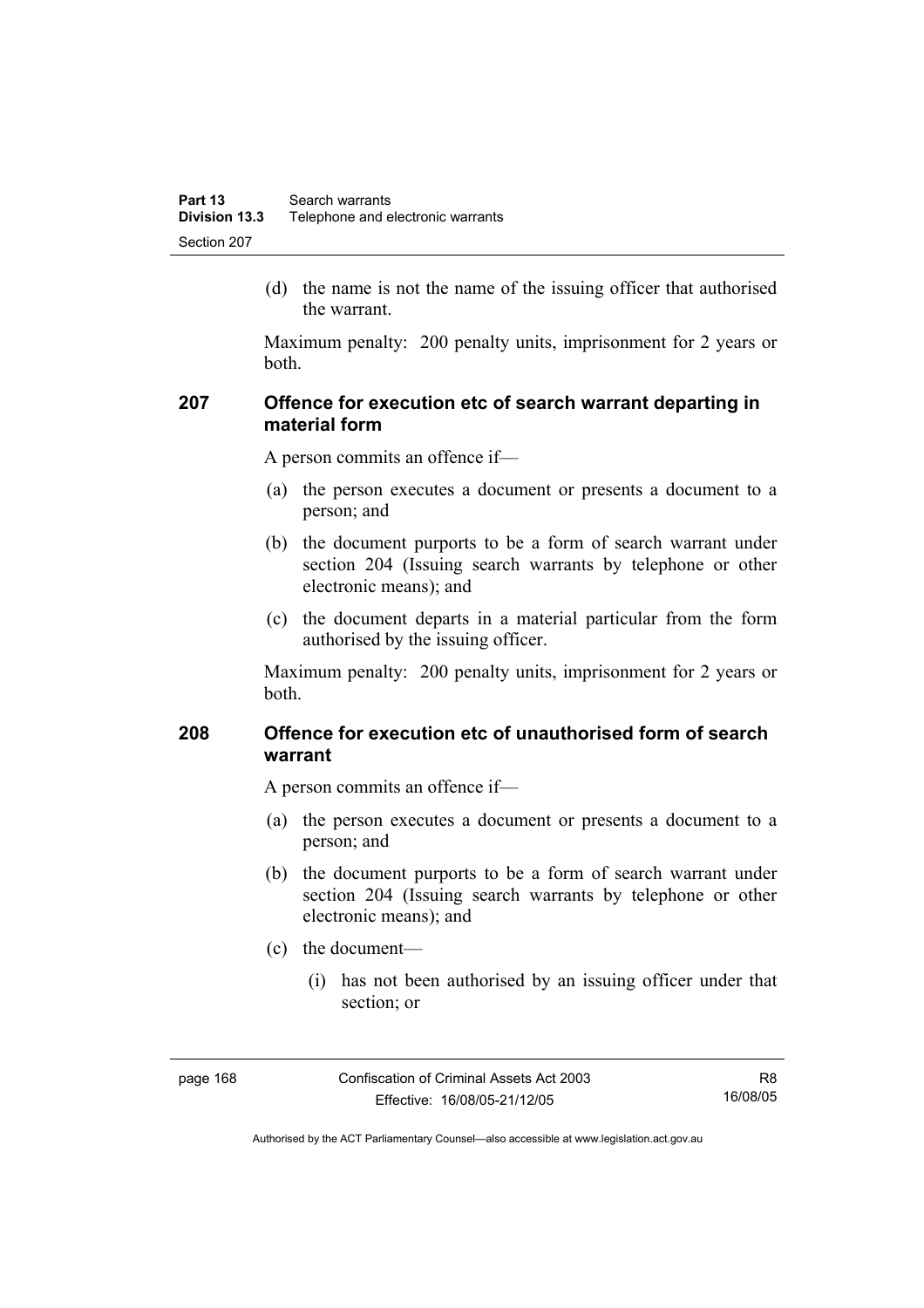(ii) departs in a material particular from the terms authorised by the issuing officer under that section.

Maximum penalty: 200 penalty units, imprisonment for 2 years or both.

### **209 Offence for giving unauthorised form of search warrant**

A person commits an offence if—

- (a) the person purports to give a form of search warrant to an issuing officer under section 204 (4) (b) (Issuing search warrants by telephone or other electronic means); and
- (b) the document is not the form of search warrant that the person executed.

Maximum penalty: 200 penalty units, imprisonment for 2 years or both.

# **Division 13.4 Executing search warrants**

*Note* A court has a discretion to admit improperly obtained evidence (see *Evidence Act 1995* (Cwlth), s 138).

# **210 Search warrants—whether must be executed only during particular hours**

A search warrant must not authorise a search during the period beginning at 9 pm on a day and ending at 6 am on the next day unless the issuing officer is satisfied that—

- (a) it would not be practicable to conduct the search at another time; or
- (b) it is necessary to prevent the concealment, loss or destruction of target material.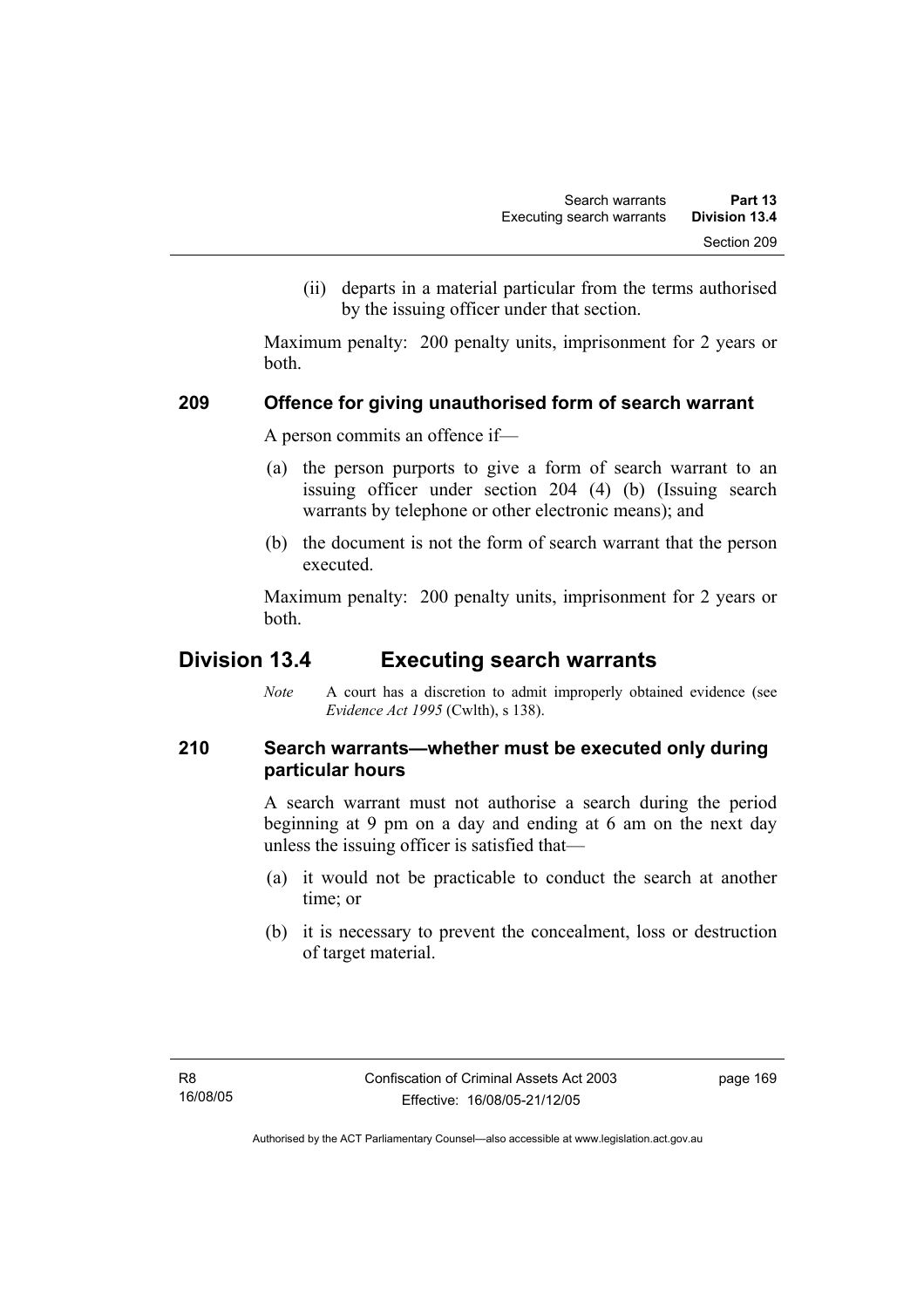### **211 Search warrants—restrictions on personal searches**

- (1) A search warrant cannot authorise a strip search or a search of a person's body cavities.
- (2) If a search warrant authorises an ordinary search or frisk search of a person—
	- (a) a different search from the search authorised must not be done under the warrant; and
	- (b) the search must be conducted by a person of the same sex as the person being searched.
- (3) However, if a transgender or intersex person is searched, the person may require that the search be conducted by either a male or a female.
- (4) If the transgender or intersex person requires that the search be conducted by a male, the person is taken, for this section, to be male.
- (5) If the transgender or intersex person requires that the search be conducted by a female, the person is taken, for this section, to be female.
- (6) A person assisting who is not a police officer must not take part in searching a person.
- (7) In this section:

*strip search* means a search of a person or of articles in the possession of a person, which may include all or any of the following:

- (a) requiring the person to remove all of his or her clothing;
- (b) an examination of the person's body (but not of the person's body cavities) and of those clothes.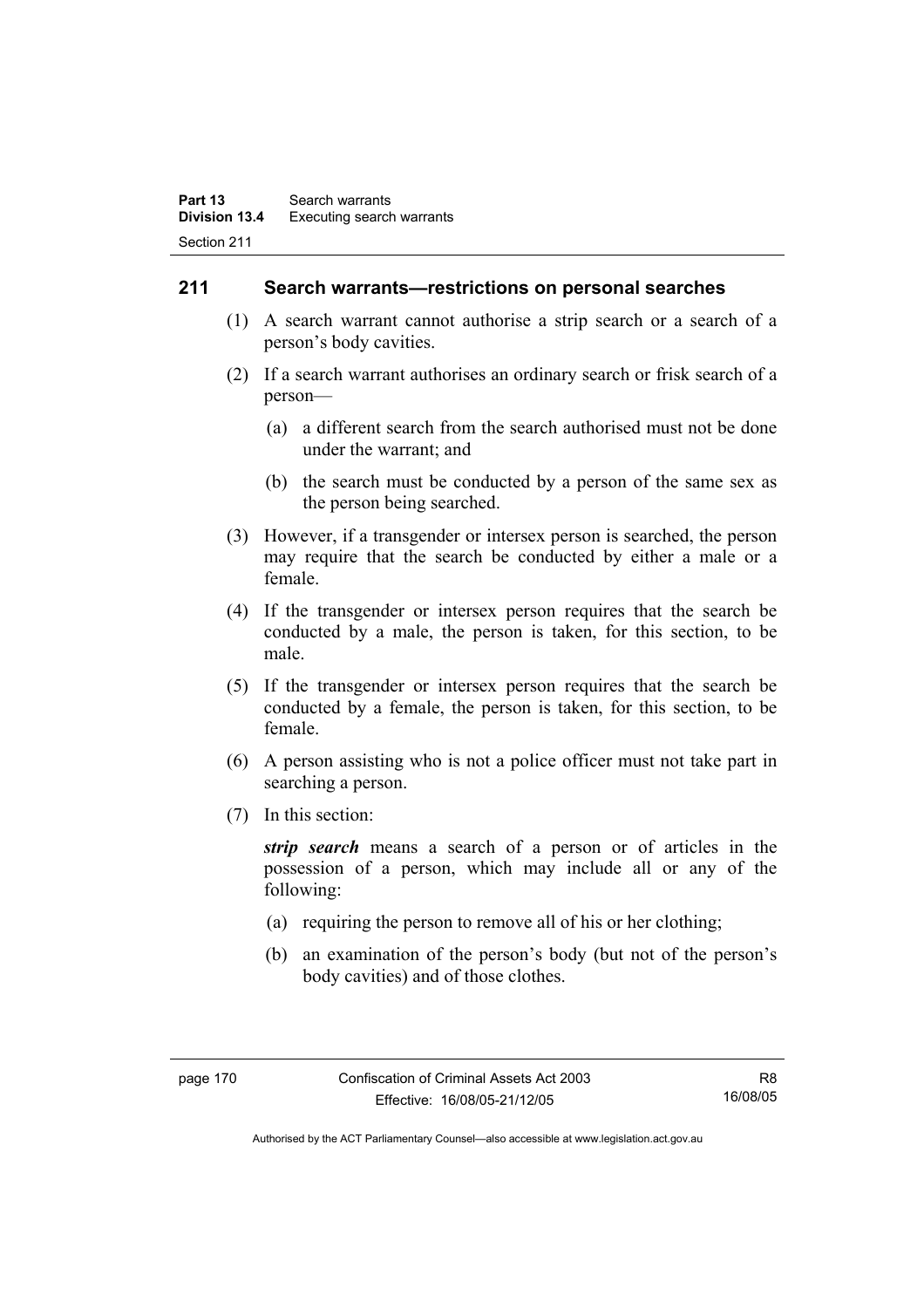### **212 Use of force and availability of assistance in executing search warrant**

- (1) Force may be used in executing a search warrant as follows:
	- (a) by an executing police officer—force against people and things may be used that is necessary and reasonable in the circumstances;
	- (b) by a person assisting who is a police officer—force against people and things may be used that is necessary and reasonable in the circumstances;
	- (c) by a person assisting who is not a police officer—force against things may be used that is necessary and reasonable in the circumstances.
- (2) An executing police officer may obtain the assistance in executing the warrant that is necessary and reasonable in the circumstances.

# **213 Search warrants—announcement before entry**

- (1) An executing police officer must, before anyone enters premises under a search warrant—
	- (a) announce that the person is authorised to enter the premises; and
	- (b) give anyone at the premises an opportunity to allow entry to the premises; and
	- (c) if the occupier of the premises, or someone else who apparently represents the occupier, is present at the premises identify himself or herself to that person.
- (2) The executing police officer is not required to comply with subsection (1) if the police officer believes on reasonable grounds that immediate entry to the premises is required to ensure—
	- (a) the safety of anyone (including any police officer or person assisting); or

| R8       | Confiscation of Criminal Assets Act 2003 | page 171 |
|----------|------------------------------------------|----------|
| 16/08/05 | Effective: 16/08/05-21/12/05             |          |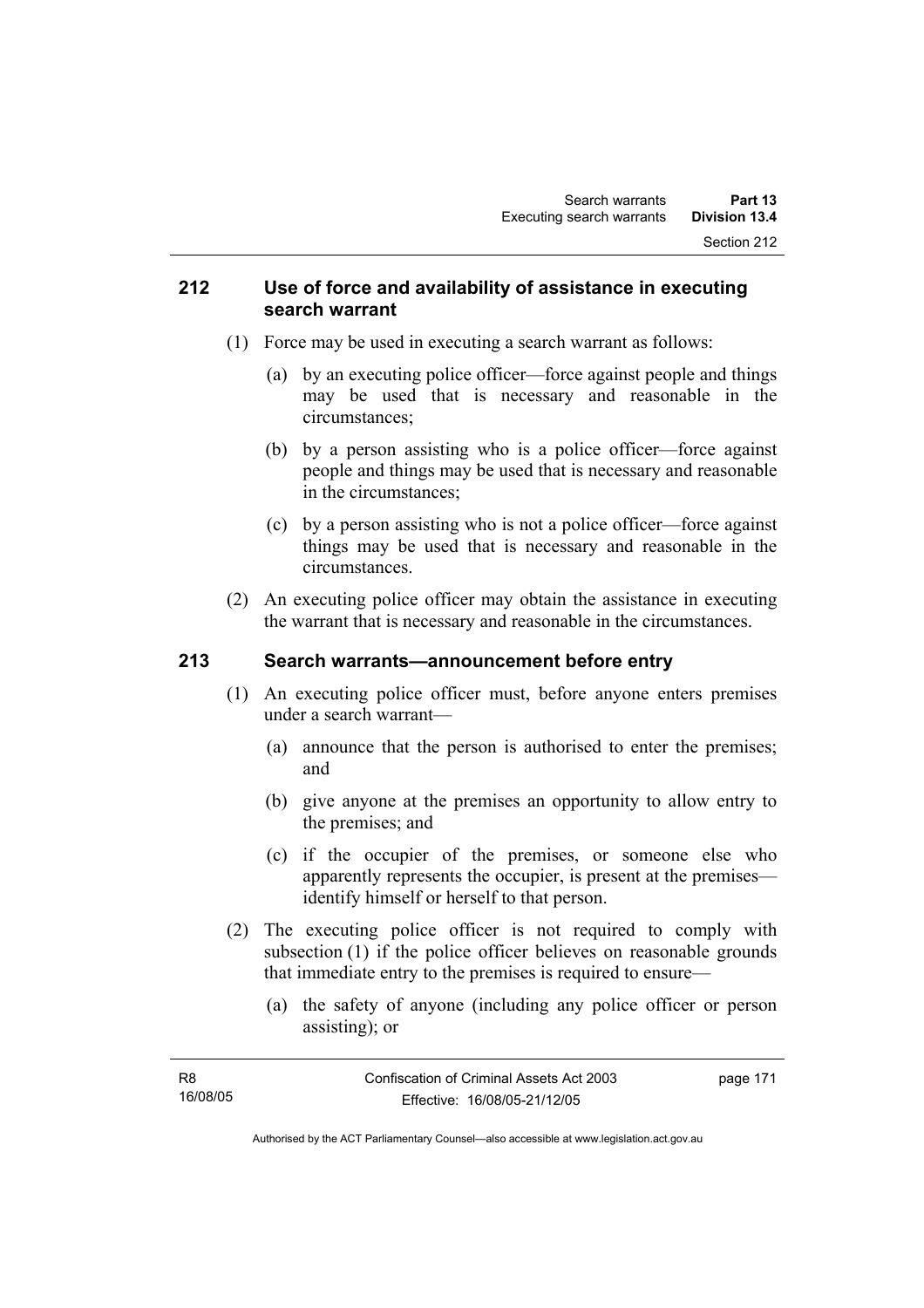(b) that the effective execution of the warrant is not frustrated.

## **214 Details of search warrant to be given to occupier etc**

- (1) If the occupier of the premises, or someone else who apparently represents the occupier, is present at the premises while a search warrant is being executed, the executing police officer or a person assisting must make available to the person—
	- (a) a copy of the warrant; and
	- (b) a document setting out the rights and obligations of the person.
- (2) Before a person is searched under a search warrant, the executing police officer or a person assisting must show the person a copy of the warrant.
- (3) The copy of the warrant need not include the issuing officer's signature or the seal or stamp of the court in which the issuing officer holds office or is employed.

# **215 Occupier entitled to be present during search etc**

- (1) If an occupier of premises, or someone else who apparently represents the occupier, is present at the premises while a search warrant is being executed, the occupier or person is entitled to observe the search being conducted.
- (2) However, the person is not entitled to observe the search if—
	- (a) to do so would impede the search; or
	- (b) the person is under arrest, and allowing the person to observe the search being conducted would interfere with the objectives of the search.
- (3) This section does not prevent 2 or more areas of the premises being searched at the same time.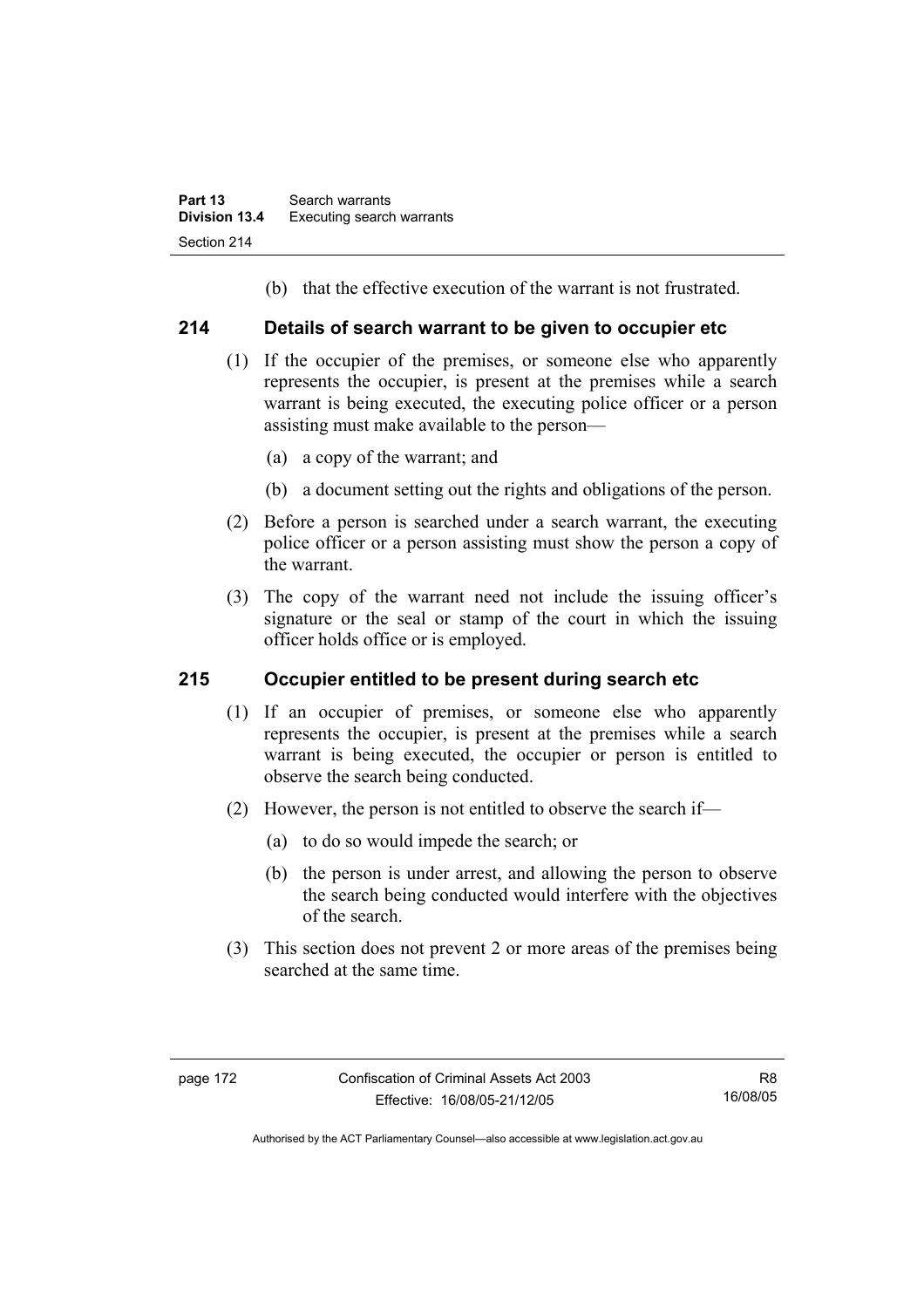## **216 Particular powers available to officers executing search warrant**

- (1) In executing a search warrant, the executing police officer or a person assisting may take photographs (including video recordings) of the premises or of people or things at the premises—
	- (a) for a purpose incidental to the execution of the warrant; or
	- (b) if the occupier of the premises consents in writing.
- (2) The executing police officer and a person assisting may complete the execution of a search warrant only if the warrant is in force, after all of them temporarily leave the premises—
	- (a) for not more than 1 hour; or
	- (b) for a longer period if the occupier of the premises consents in writing.
- (3) The execution of a search warrant may be completed if—
	- (a) the execution is stopped by an order of a court; and
	- (b) the order is later reversed or set aside on appeal; and
	- (c) the warrant is still in force.

### **217 Use of equipment to examine or process things**

- (1) The executing police officer, or a person assisting, for a search warrant may bring into or onto the premises any equipment reasonably necessary to examine or process a thing found at the premises to decide whether it may be seized under the warrant.
- (2) The executing police officer or a person assisting may operate equipment already at the premises to carry out an examination or processing if the officer believes on reasonable grounds that—
	- (a) the equipment is suitable; and

page 173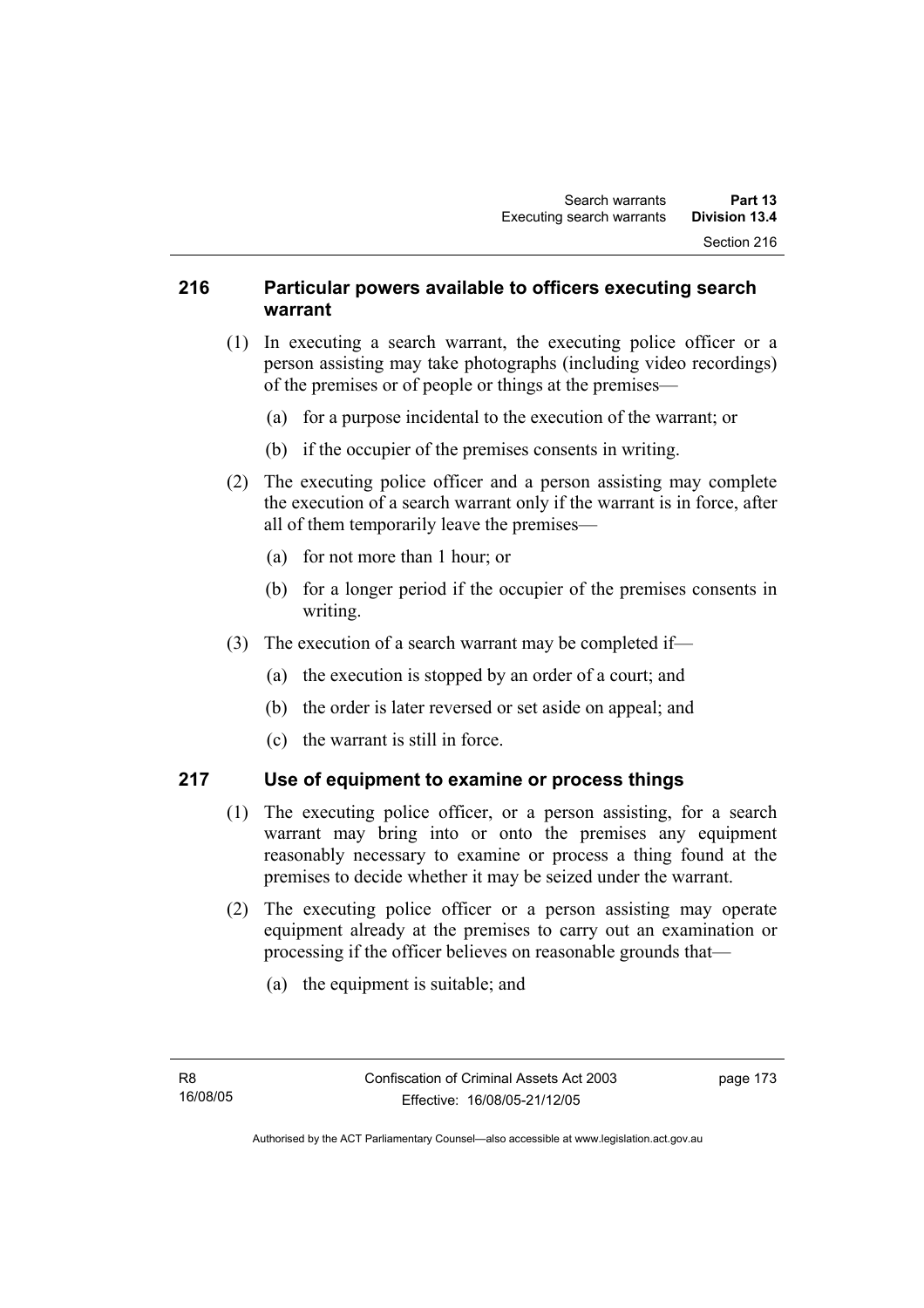(b) the examination or processing may be carried out without damaging the equipment or thing.

## **218 Moving things to another place for examination or processing**

- (1) A thing found at the premises may be moved to another place for examination or processing to decide whether it may be seized under a search warrant if—
	- (a) both of the following subparagraphs apply:
		- (i) there are reasonable grounds for believing that the thing is or contains target material;
		- (ii) it is significantly more practicable to do so having regard to the timeliness and cost of examining or processing the thing at another place and the availability of expert assistance; or
	- (b) the occupier of the premises consents in writing.
- (2) The thing may be moved to another place for examination or processing for no longer than 72 hours.
- (3) An executing police officer may apply to an issuing officer for an extension of that time if the executing police officer believes on reasonable grounds that the thing cannot be examined or processed within 72 hours.
- (4) The executing police officer must give notice of the application to the occupier of premises, and the occupier is entitled to be heard on the application.
- (5) If a thing is moved to another place under this section, the executing police officer must, if practicable—
	- (a) tell the occupier of the address of the place, and when, the examination or processing will be carried out; and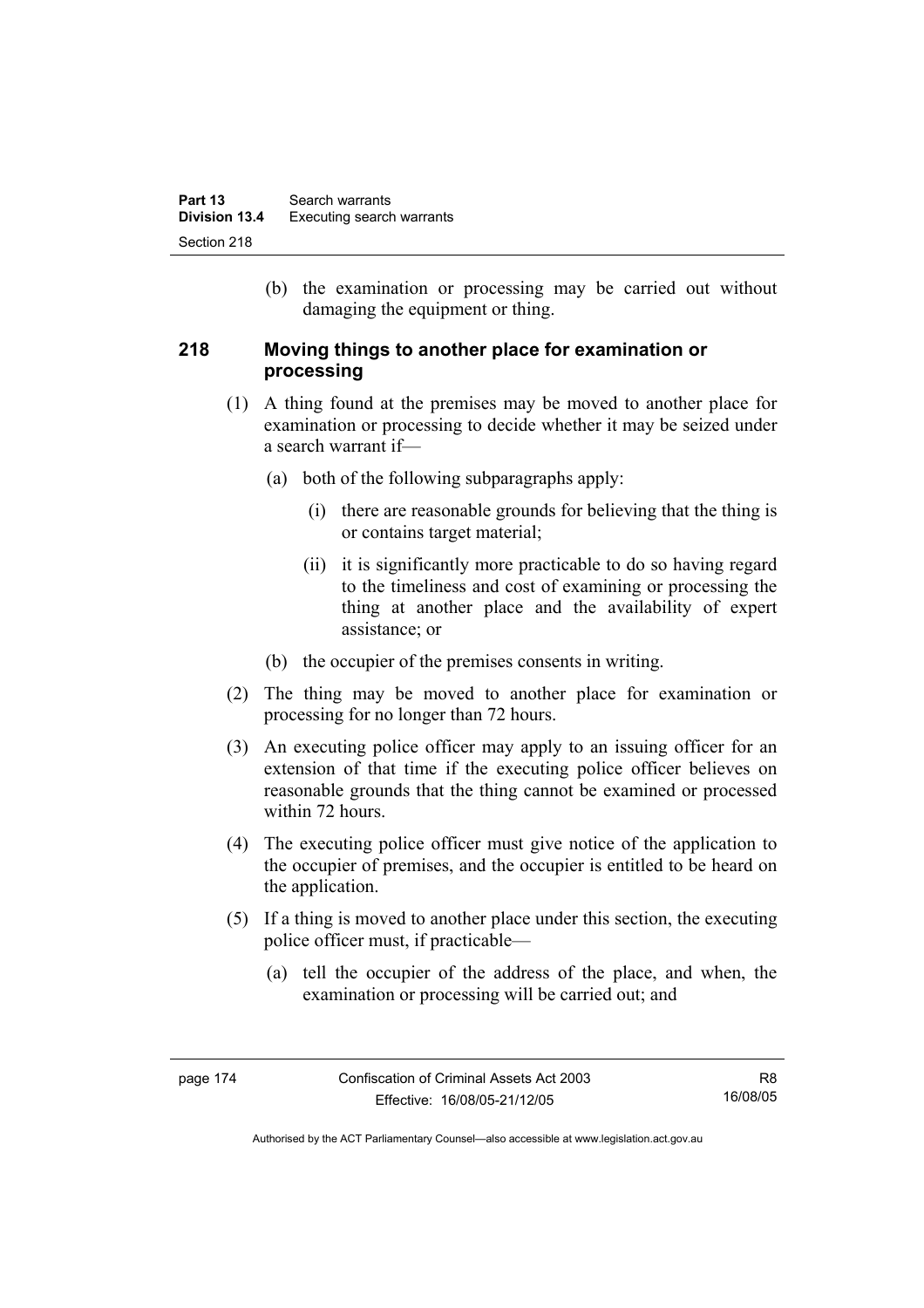- (b) allow the occupier or the occupier's representative to be present during the examination or processing.
- (6) The provisions of this part relating to the issue of search warrants apply, with any necessary changes, to the giving of an extension under this section.

### **219 Use of electronic equipment at premises**

- (1) An executing police officer or a person assisting may operate electronic equipment at the premises to access data (including data not held at the premises) if the officer or person believes on reasonable grounds that—
	- (a) the data might be target material; and
	- (b) the equipment can be operated without damaging it.
	- *Note* An executing police officer may obtain an order requiring a person with knowledge of a computer or computer system to provide assistance (see s 220).
- (2) If the executing police officer or person assisting believes that any data accessed by operating the electronic equipment might be target material, the officer or person may—
	- (a) copy the data to a data storage device brought to the premises; or
	- (b) if the occupier of the premises agrees in writing—copy the data to a data storage device at the premises.
- (3) The executing police officer or person assisting may take the device from the premises.
- (4) The executing police officer, or a person assisting who is a police officer, may do the following things if the officer or person finds that any target material is accessible using the equipment:
	- (a) seize the equipment and any data storage device;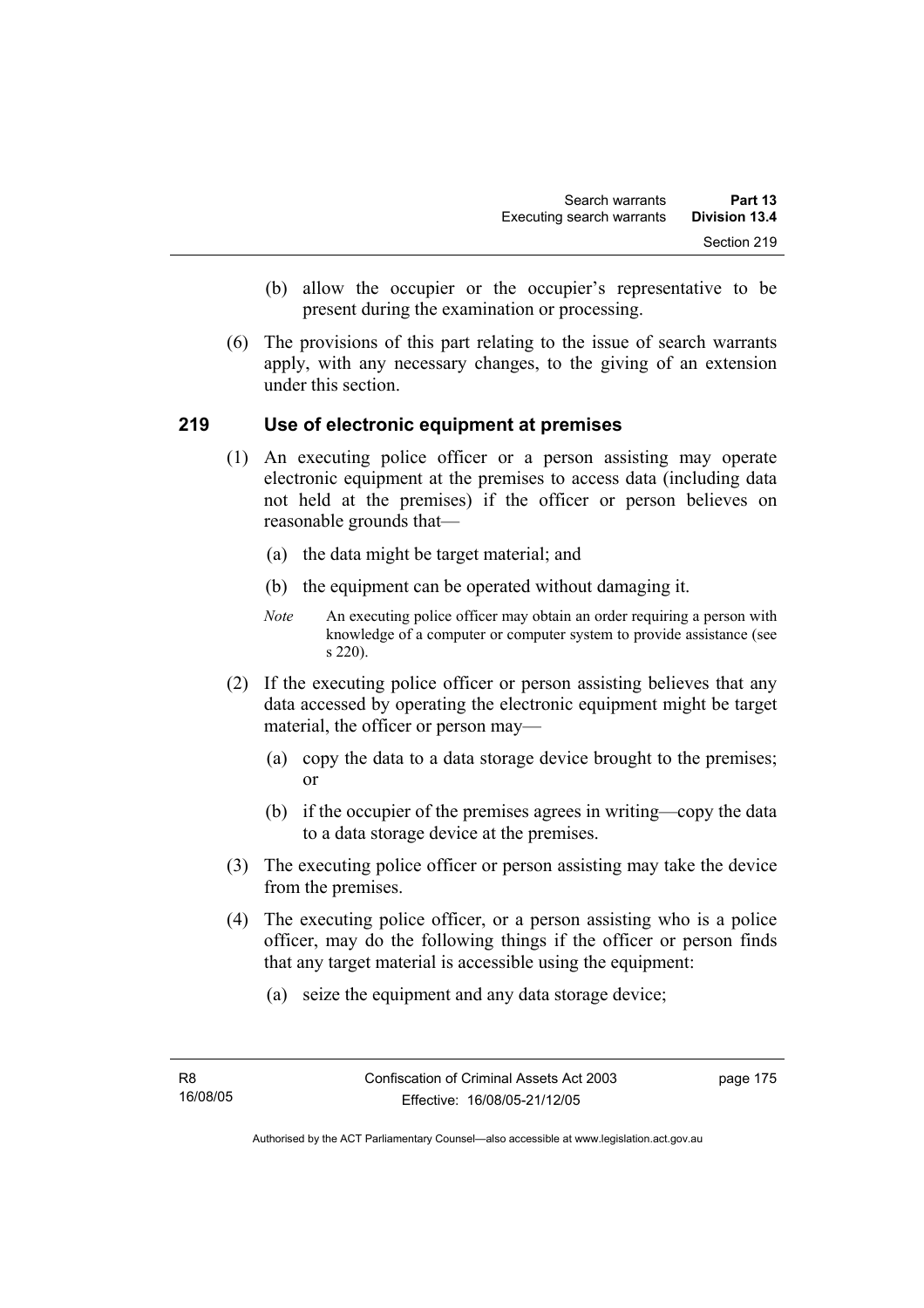- (b) if the material can, by using facilities at the premises, be put in documentary form—operate the facilities to put the material in that form and seize the documents so produced.
- (5) A police officer may seize equipment under subsection (4) (a) only if—
	- (a) it is not practicable to copy the data as mentioned in subsection (2) or to put the material in documentary form as mentioned in subsection (4) (b); or
	- (b) possession of the equipment by the occupier could be an offence.

### **220 Person with knowledge of computer or computer system to assist access etc**

- (1) An executing police officer may apply to an issuing officer for an order requiring a stated person to provide any information or assistance that is reasonably necessary to allow the executing police officer or a person assisting to do all or any of the following:
	- (a) access data held in or accessible from a computer that is on the premises;
	- (b) copy the data to a data storage device;
	- (c) convert the data into documentary form.
- (2) The issuing officer may make an order if satisfied that—
	- (a) there are reasonable grounds for suspecting that target material is accessible from the computer; and
	- (b) the stated person is—
		- (i) reasonably suspected of possessing, or having under the person's control, target material of the kind stated in the search warrant; or
		- (ii) the owner or lessee of the computer; or

| page 176 | Confiscation of Criminal Assets Act 2003 | R8.      |
|----------|------------------------------------------|----------|
|          | Effective: 16/08/05-21/12/05             | 16/08/05 |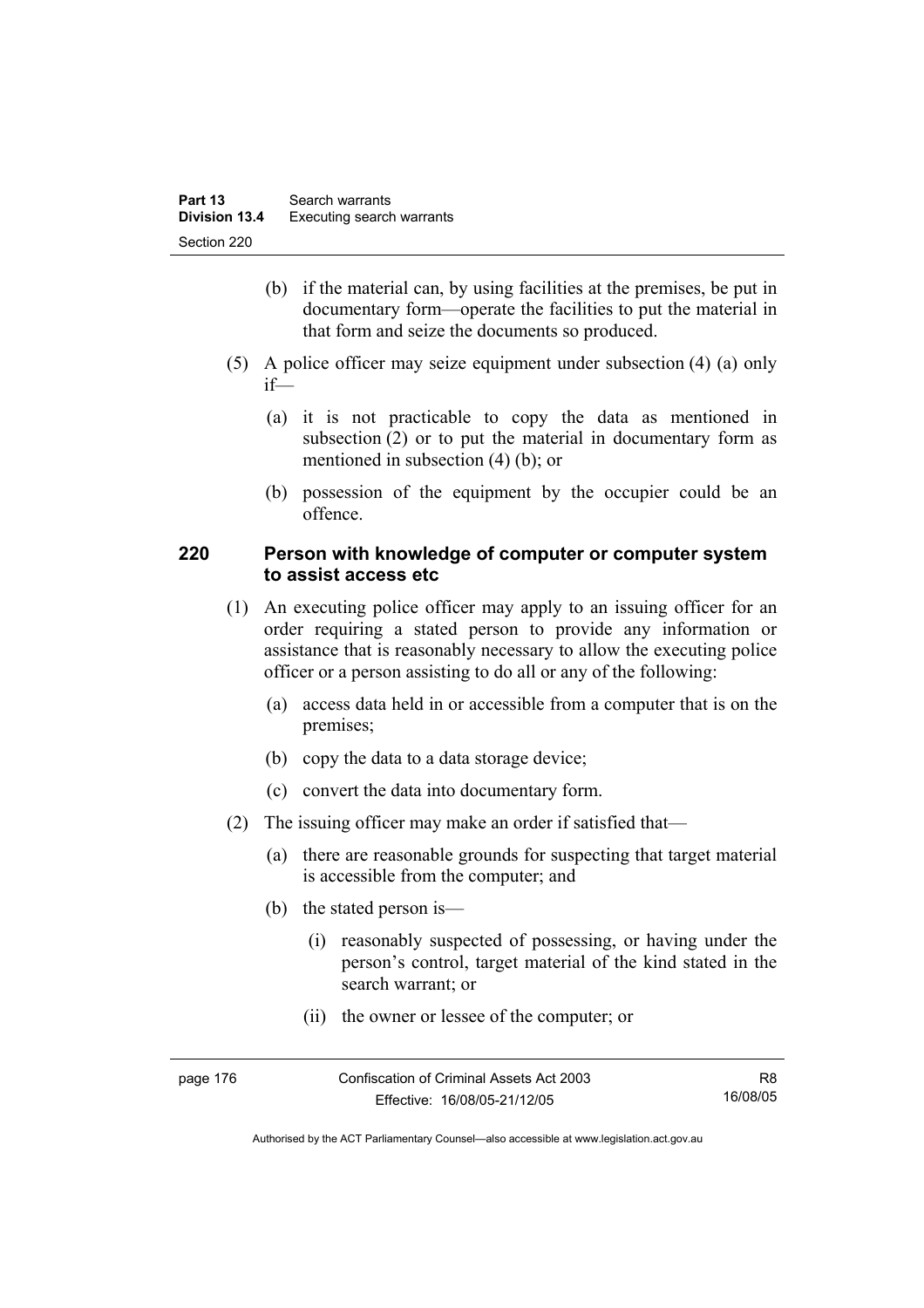- (iii) an employee of the owner or lessee of the computer; and
- (c) the stated person has knowledge of—
	- (i) the computer or a computer network of which the computer forms a part; or
	- (ii) measures applied to protect data held in or accessible from the computer.
- (3) A person commits an offence if a person contravenes an order under this section.

Maximum penalty: 50 penalty units, imprisonment for 6 months or both.

 (4) The provisions of this part relating to the issue of search warrants apply, with any necessary changes, to the giving of an order under this section.

## **221 Securing electronic equipment**

- (1) If the executing police officer or a person assisting believes on reasonable grounds that—
	- (a) target material may be accessible by operating electronic equipment at the premises; and
	- (b) expert assistance is required to operate the equipment; and
	- (c) if the officer or person does not take action, the material may be destroyed, altered or otherwise interfered with;

the officer or person may do whatever is necessary to secure the equipment, whether by locking it up, placing a guard or otherwise.

- (2) The executing police officer or a person assisting must give written notice to the occupier of the premises of—
	- (a) the officer's or person's intention to secure the equipment; and
	- (b) the fact that the equipment may be secured for up to 24 hours.

page 177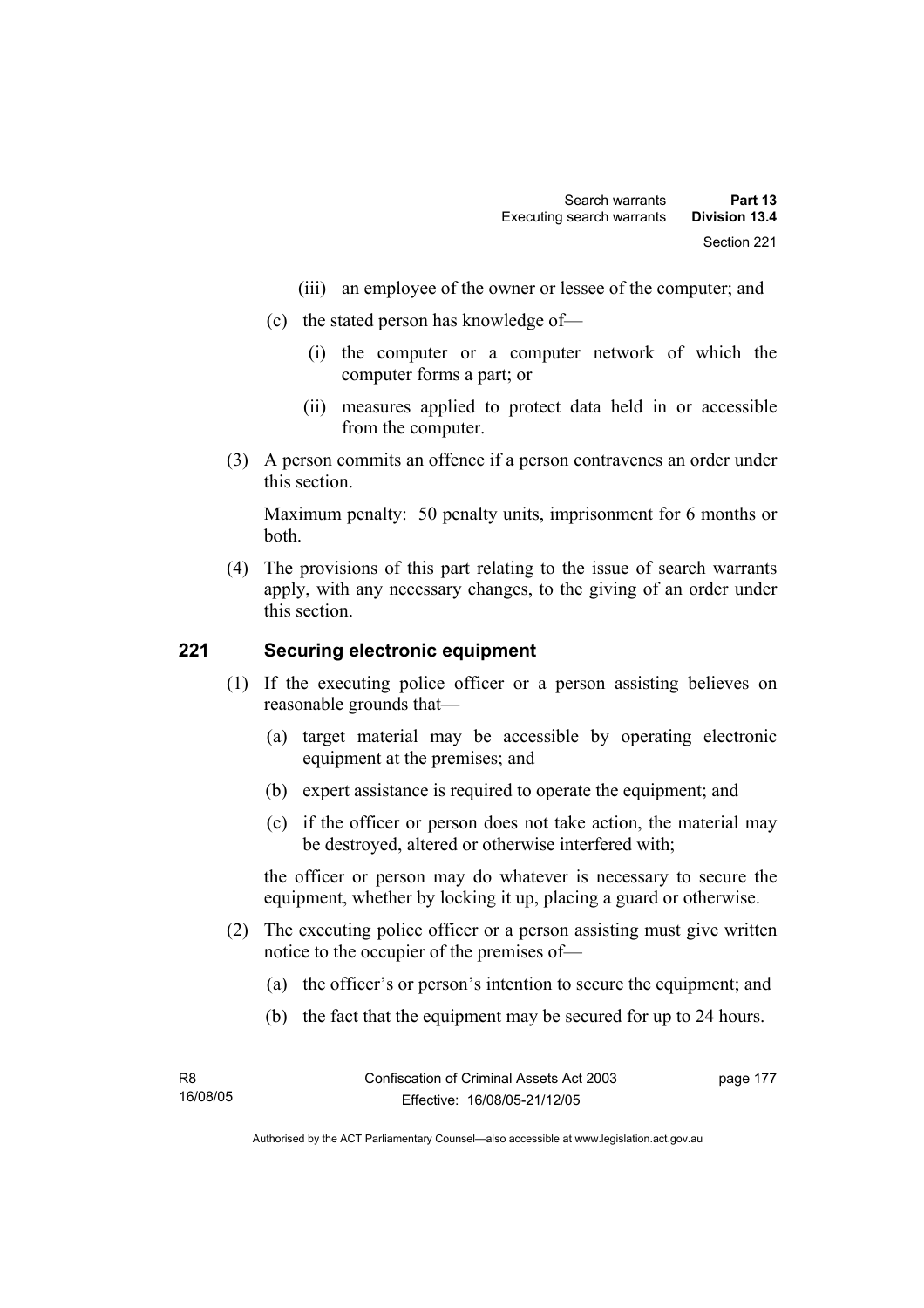- (3) The equipment may be secured until the earliest of the following events happens:
	- (a) the end of 24 hours;
	- (b) the equipment is operated by the expert.
- (4) If the executing police officer or a person assisting believes on reasonable grounds that the expert assistance will not be available within 24 hours, the officer or person may apply to the issuing officer to extend the period.
- (5) The executing police officer or a person assisting must tell the occupier of the premises of the officer's or person's intention to apply for an extension, and the occupier is entitled to be heard on the application.
- (6) The provisions of this part relating to the issue of search warrants apply, with any necessary changes, to the giving of an extension under this section.

# **222 Copies of seized things to be provided**

- (1) If the occupier of the premises, or someone else who apparently represents the occupier, is present at the premises while a search warrant is executed, the occupier or other person may ask a police officer who seizes—
	- (a) a document, film, computer file or other thing that can be readily copied; or
	- (b) a data storage device in which the information can be readily copied;

to give the occupier or other person a copy of the thing or the information.

- (2) The police officer must do so as soon as practicable after the seizure.
- (3) However, the police officer is not required to do so if—

| page 178 | Confiscation of Criminal Assets Act 2003 |          |
|----------|------------------------------------------|----------|
|          | Effective: 16/08/05-21/12/05             | 16/08/05 |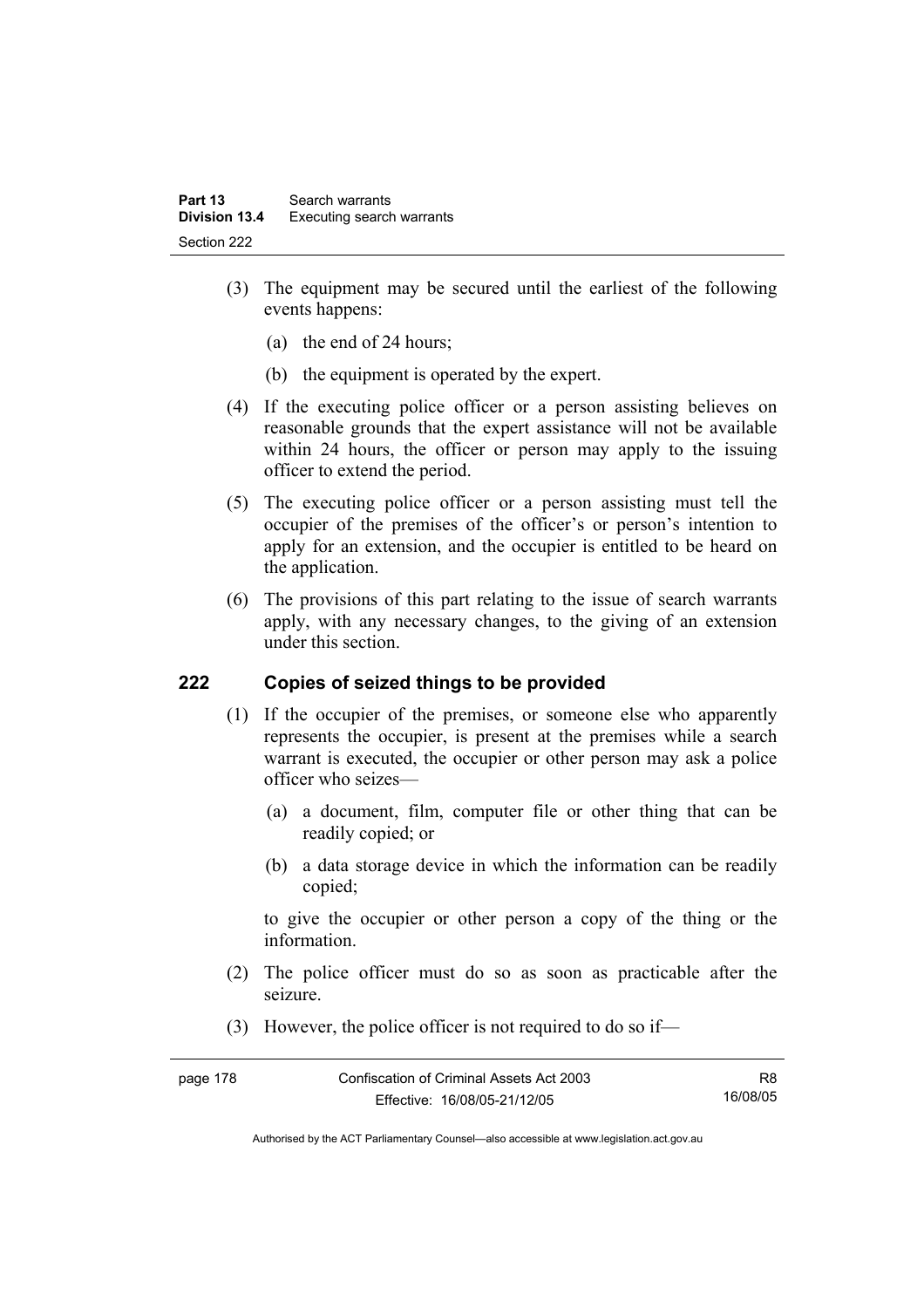- (a) the thing was seized under section 219 (Use of electronic equipment at premises); or
- (b) possession by the occupier of the thing or information could be an offence.

## **223 Providing documents after execution of search warrant**

Documents are taken to have been seized under a search warrant if—

- (a) the documents were at, or accessible from, the premises of a financial institution when a search warrant in relation to the premises was executed; and
- (b) the documents could not be found at that time; and
- (c) the financial institution provides them to the executing police officer as soon as practicable after the execution of the warrant.

# **Division 13.5 Stopping and searching vehicles**

# **224 Searches of vehicles without search warrant in emergency situations**

- (1) This section applies if a police officer believes, on reasonable grounds, that—
	- (a) a thing that is target material is in or on a vehicle; and
	- (b) it is necessary to exercise a power under subsection (2) to prevent the thing from being concealed, lost or destroyed; and
	- (c) it is necessary to exercise the power without the authority of a search warrant because the circumstances are serious and urgent.
- (2) If this section applies, the police officer may—
	- (a) stop and detain the vehicle; and

page 179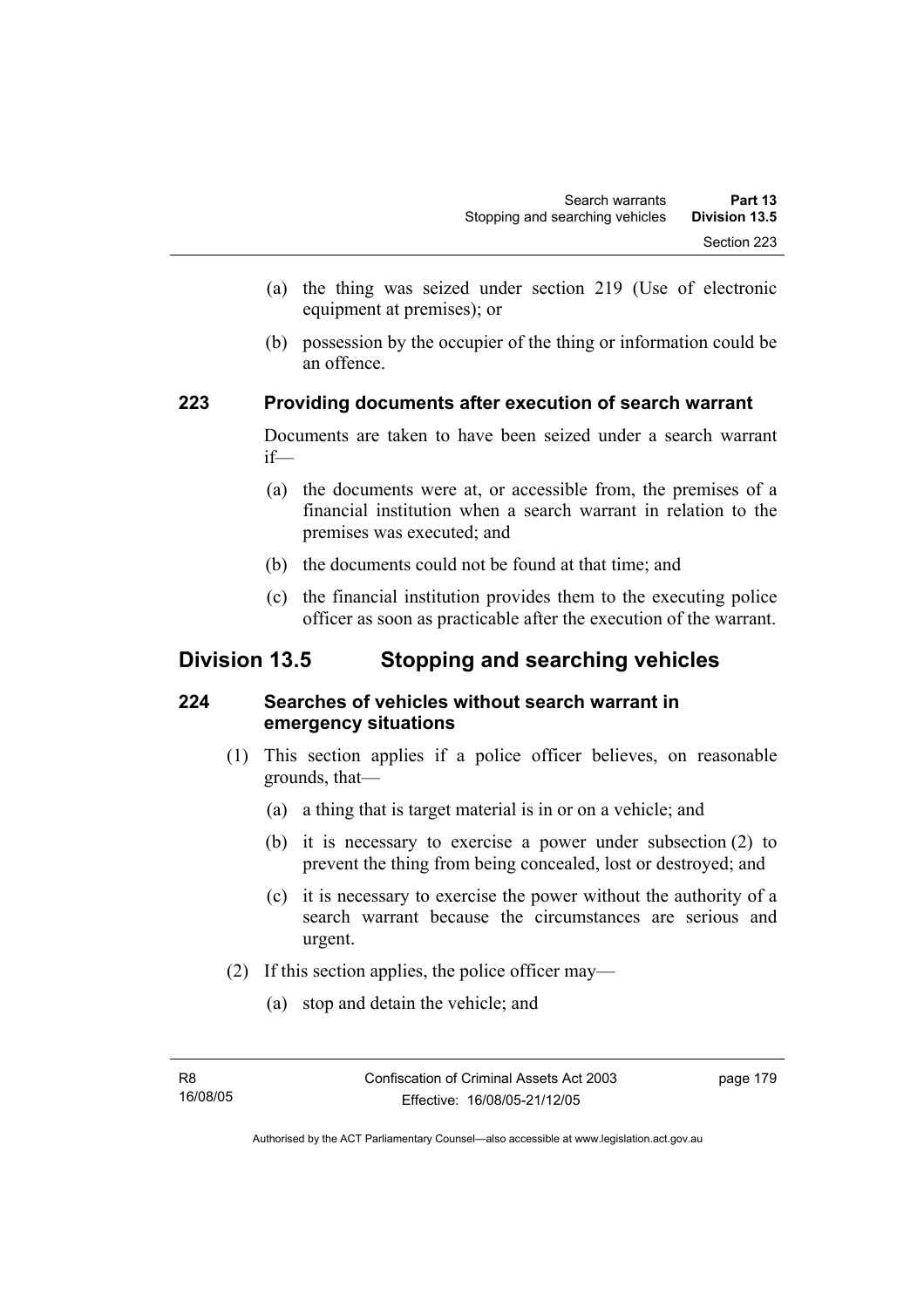- (b) search the vehicle, and any container in or on the vehicle, for the thing; and
- (c) seize the thing if the officer finds it.
- (3) If, in the course of searching for the thing, the police officer finds something else that is target material, the police officer may seize that thing if the officer suspects, on reasonable grounds, that—
	- (a) it is necessary to seize it to prevent its concealment, loss or destruction; and
	- (b) it is necessary to seize it without the authority of a search warrant because the circumstances are serious and urgent.
- (4) The police officer must exercise the police officer's powers subject to section 225.

### **225 How police officer exercises powers under s 224**

When a police officer exercises a power under section 224 (Searches of vehicles without search warrant in emergency situations) in relation to a vehicle, the police officer—

- (a) may use the assistance that is necessary and reasonable; and
- (b) must search the vehicle in a public place or in some other place to which members of the public have ready access; and
- (c) must not detain the vehicle for longer than is necessary and reasonable to search it and any container in or on the vehicle; and
- (d) may use the force that is necessary and reasonable in the circumstances, but must not damage the vehicle, or any container in or on the vehicle, by forcing open a part of the vehicle or container unless—
	- (i) the person (if any) apparently in charge of the vehicle has been given a reasonable opportunity to open that part or container; or

| page 180 | Confiscation of Criminal Assets Act 2003 | R8       |
|----------|------------------------------------------|----------|
|          | Effective: 16/08/05-21/12/05             | 16/08/05 |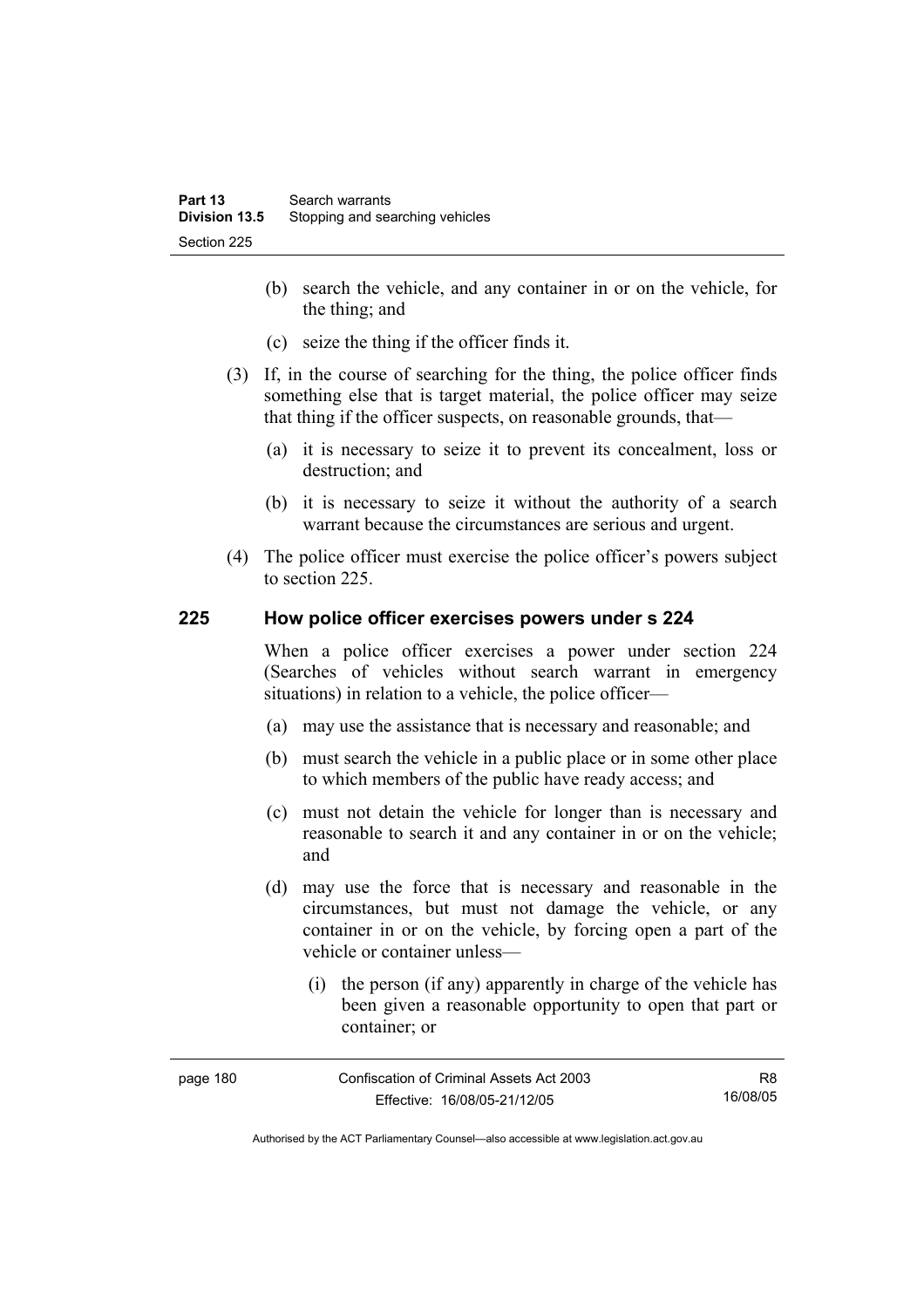(ii) it is not possible to give that person such an opportunity.

# **Division 13.6 Search warrants—things seized**

# **226 Receipts for things seized under search warrants**

- (1) This section applies to—
	- (a) a thing seized under a search warrant; or
	- (b) a thing moved under section 218 (1) (Moving things to another place for examination or processing); or
	- (c) a thing seized under section 224 (Searches of vehicles without search warrant in emergency situations).
- (2) As soon as practicable after a thing is seized under this part by the executing police officer or a person assisting, the officer or person must give a receipt for it to the person from whom it was seized.
- (3) If, for any reason, it is not practicable to comply with subsection (2), the executing police officer or person assisting must leave the receipt, secured conspicuously, at the place of seizure.
- (4) A receipt under this section must include—
	- (a) a description of the thing seized; and
	- (b) if the thing is moved under section 218 (1)—where the thing is to be taken to.
- (5) A single receipt may be given for 2 or more things.

# **227 Keeping seized things under search warrants**

- (1) This section applies to a police officer in relation to a thing seized under this part if—
	- (a) the reason for the thing's seizure no longer exists or it is decided that the thing is not to be used in evidence; or

page 181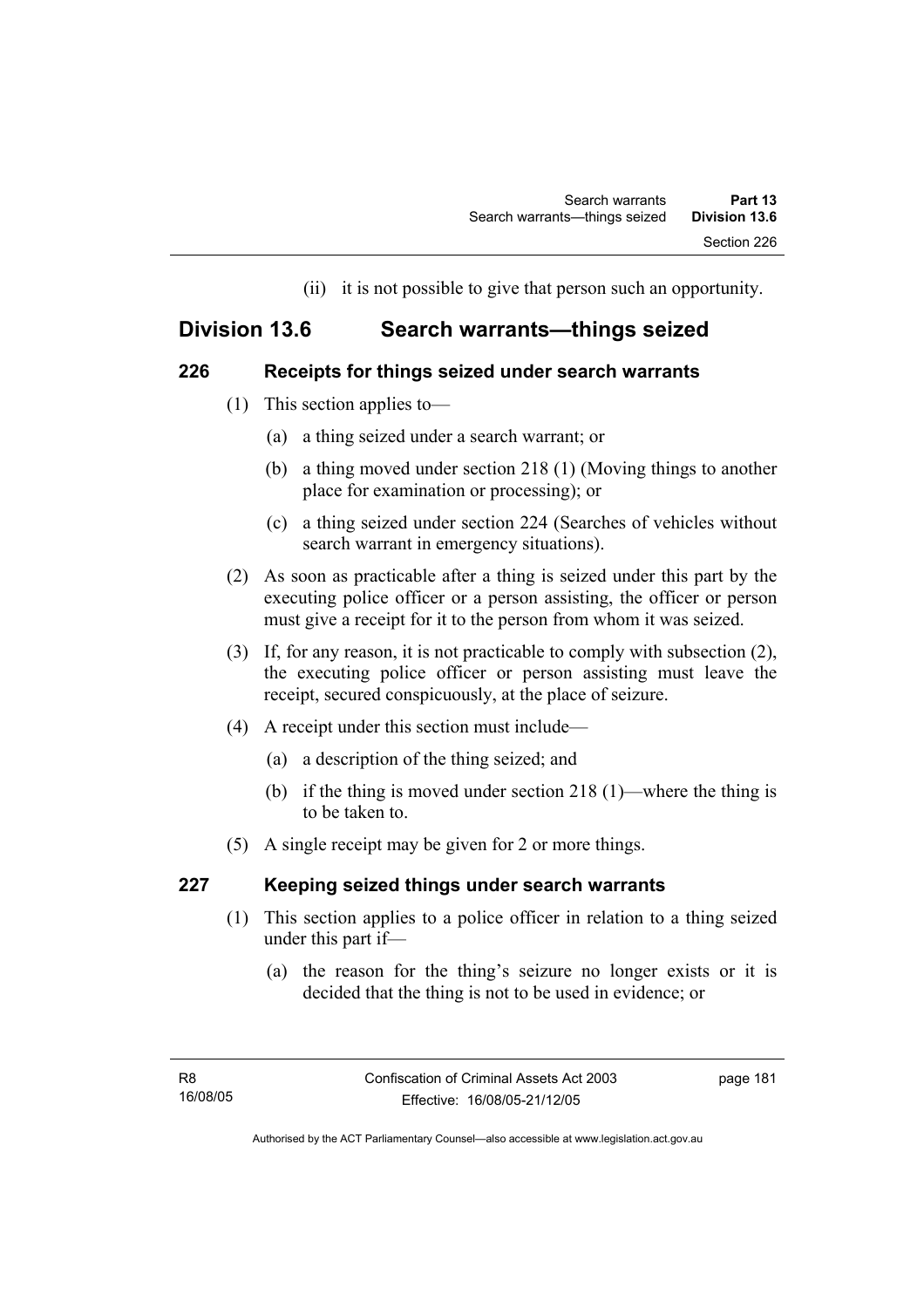- (b) if the thing was seized under section 224 (Searches of vehicles without search warrant in emergency situations)—the period of 60 days after the day of the thing's seizure ends.
- (2) The police officer must take reasonable steps to return the thing to the person from whom it was seized or to the owner if that person is not entitled to possess it.
- (3) However, the police officer does not have to take those steps if—
	- (a) if subsection  $(1)$  (b) applies—
		- (i) a proceeding in relation to which the thing might provide evidence has been begun before the end of the 60-day period and has not been finalised (including an appeal to a court in relation to the proceeding); or
		- (ii) an order is in force under section 228 (Keeping things for further period); or
	- (b) if subsection (1) (a) or (b) applies—the police officer is otherwise authorised (by a law, or an order of a court, of the Territory, the Commonwealth, a State or another Territory) to keep, destroy or dispose of the thing; or
	- (c) the thing is forfeited or forfeitable to the Territory, the Commonwealth or a State or is the subject of a dispute about ownership.

# **228 Keeping things for further period**

- (1) This section applies if a thing has been seized by a police officer under this part and a proceeding in relation to which the thing might provide evidence has not begun before the end of—
	- (a) 60 days after the day of the seizure; or
	- (b) a period previously stated in an order of an issuing officer under this section.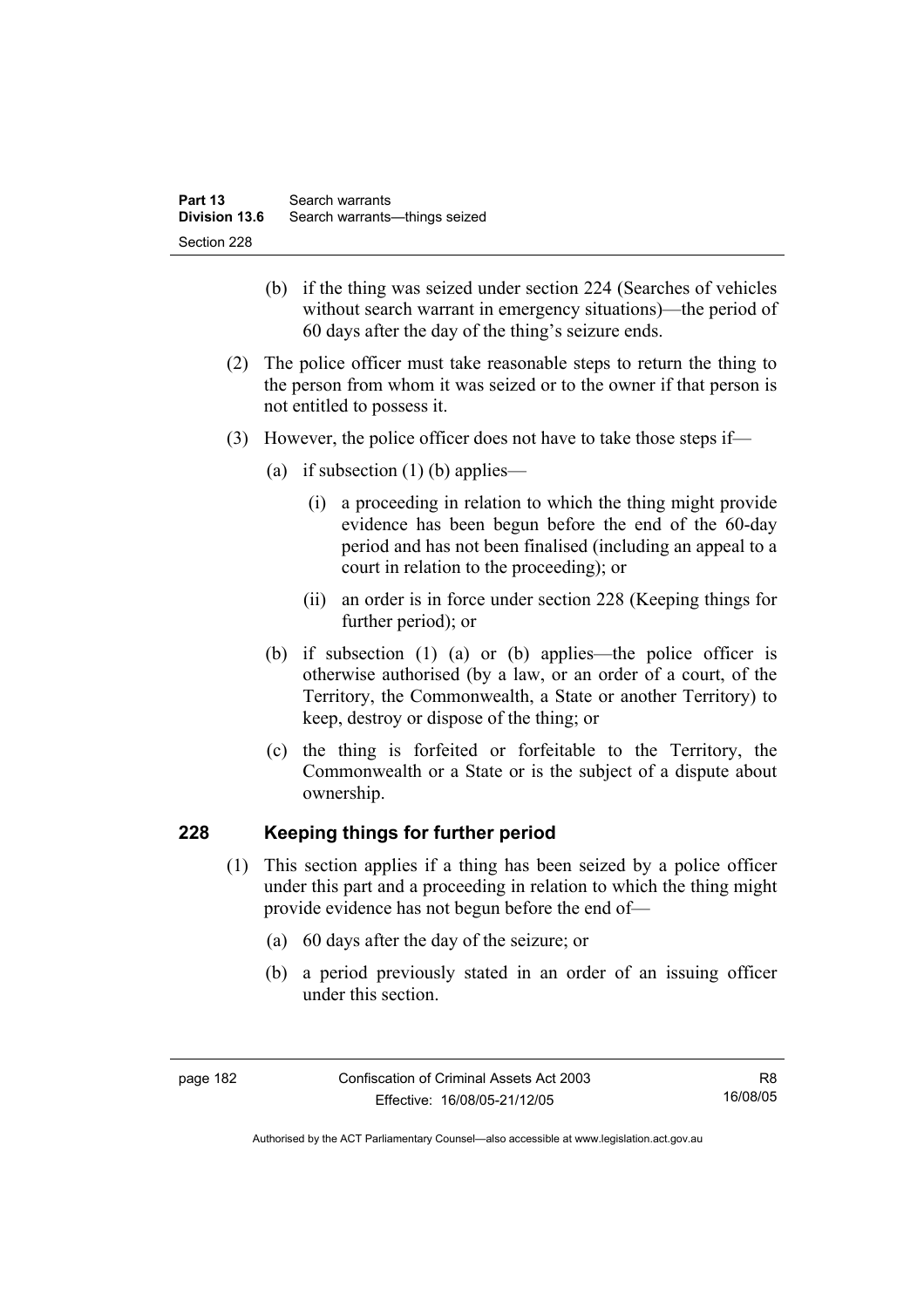- (2) A police officer may apply to an issuing officer for an order that the officer may keep the thing for a further period.
- (3) Before making the application, the police officer must—
	- (a) take reasonable steps to discover whose interests would be affected by the keeping of the thing; and
	- (b) if it is practicable to do so, tell each person the officer believes to be such a person of the proposed application.
- (4) The provisions of this part relating to the issue of search warrants apply, with any necessary changes, to the making of an order under this section.

# **229 Issuing officer may order keeping of thing**

- (1) The issuing officer may order that the police officer who made an application under section 228 (Keeping things for further period) may keep the thing if the issuing officer is satisfied that it is necessary for the police officer to do so for the purpose of beginning or conducting a proceeding under this Act, another territory law or the law of the Commonwealth, a State or another Territory.
- (2) The order must state the period for which the officer may keep the thing.
- (3) The provisions of this part relating to the issue of search warrants apply, with any necessary changes, to the making of an order under this section.

# **230 Transfer of things seized to public trustee**

At the direction of the DPP, a police officer must transfer custody of a thing seized under this part to the public trustee.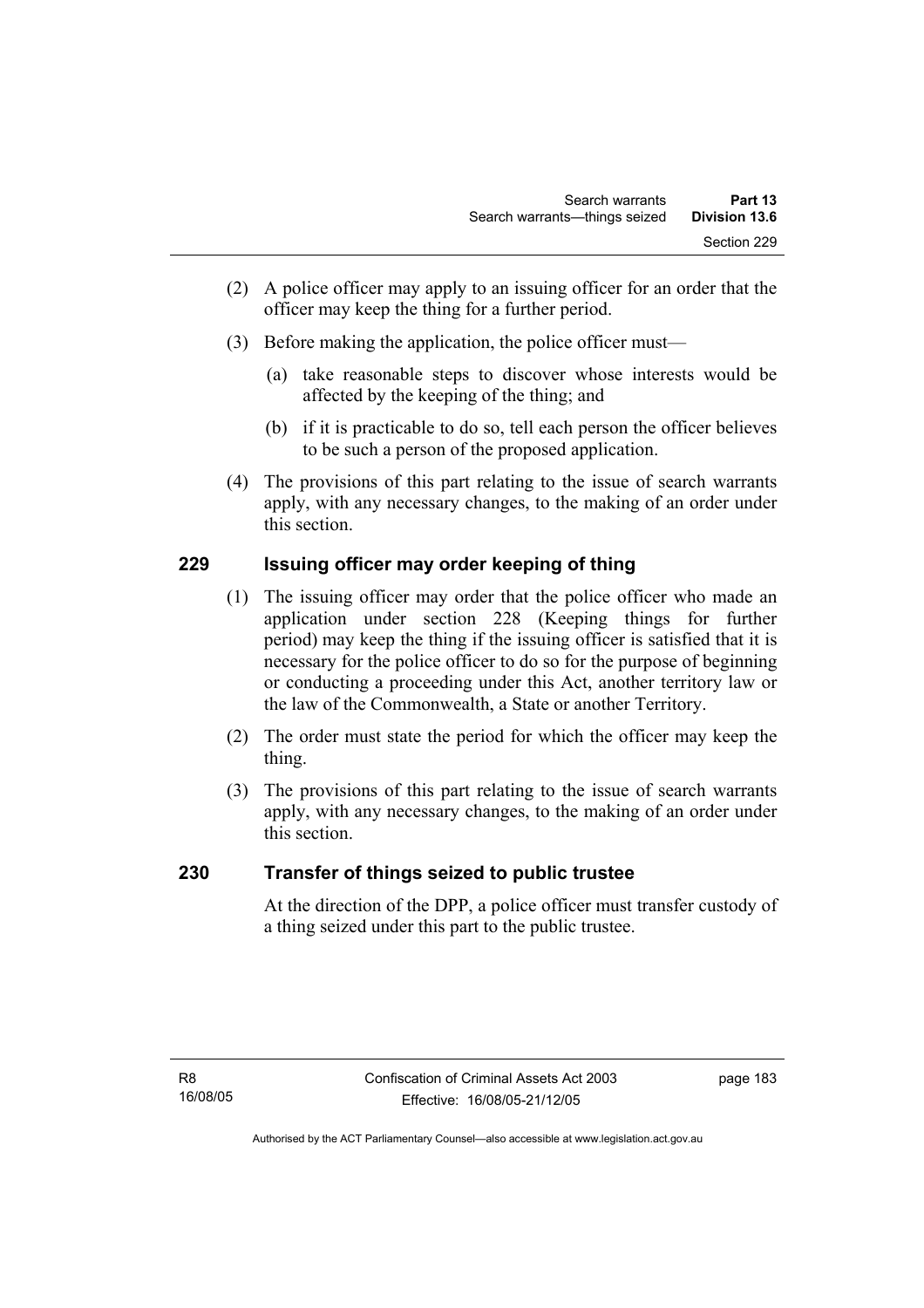# **Division 13.7 Search warrants—miscellaneous**

### **231 Search warrants—false or misleading information**

- (1) A person commits an offence if—
	- (a) the person gives information to a police officer or person assisting a police officer; and
	- (b) the person does so knowing that the information—
		- (i) is false or misleading in a material particular; or
		- (ii) omits something that makes the information false or misleading in a material particular; and
	- (c) the information is given in compliance (or purported compliance) with a requirement under this part.

Maximum penalty: 200 penalty units, imprisonment for 2 years or both.

- (2) Subsection (1) (c) does not apply if, before the information was given by the person to the police officer or person assisting, a police officer or person assisting did not take reasonable steps to tell the person of the existence of the offence against subsection (1).
- (3) For subsection (2), it is sufficient if the following form of words is used:

'Giving false or misleading information is an offence with serious consequences'.

# **232 Search warrants—false or misleading documents**

- (1) A person commits an offence if—
	- (a) the person produces a document to a police officer or a person assisting a police officer; and
	- (b) the person does so knowing that the document is false or misleading in a material particular; and

| page 184 | Confiscation of Criminal Assets Act 2003 | R8.      |
|----------|------------------------------------------|----------|
|          | Effective: 16/08/05-21/12/05             | 16/08/05 |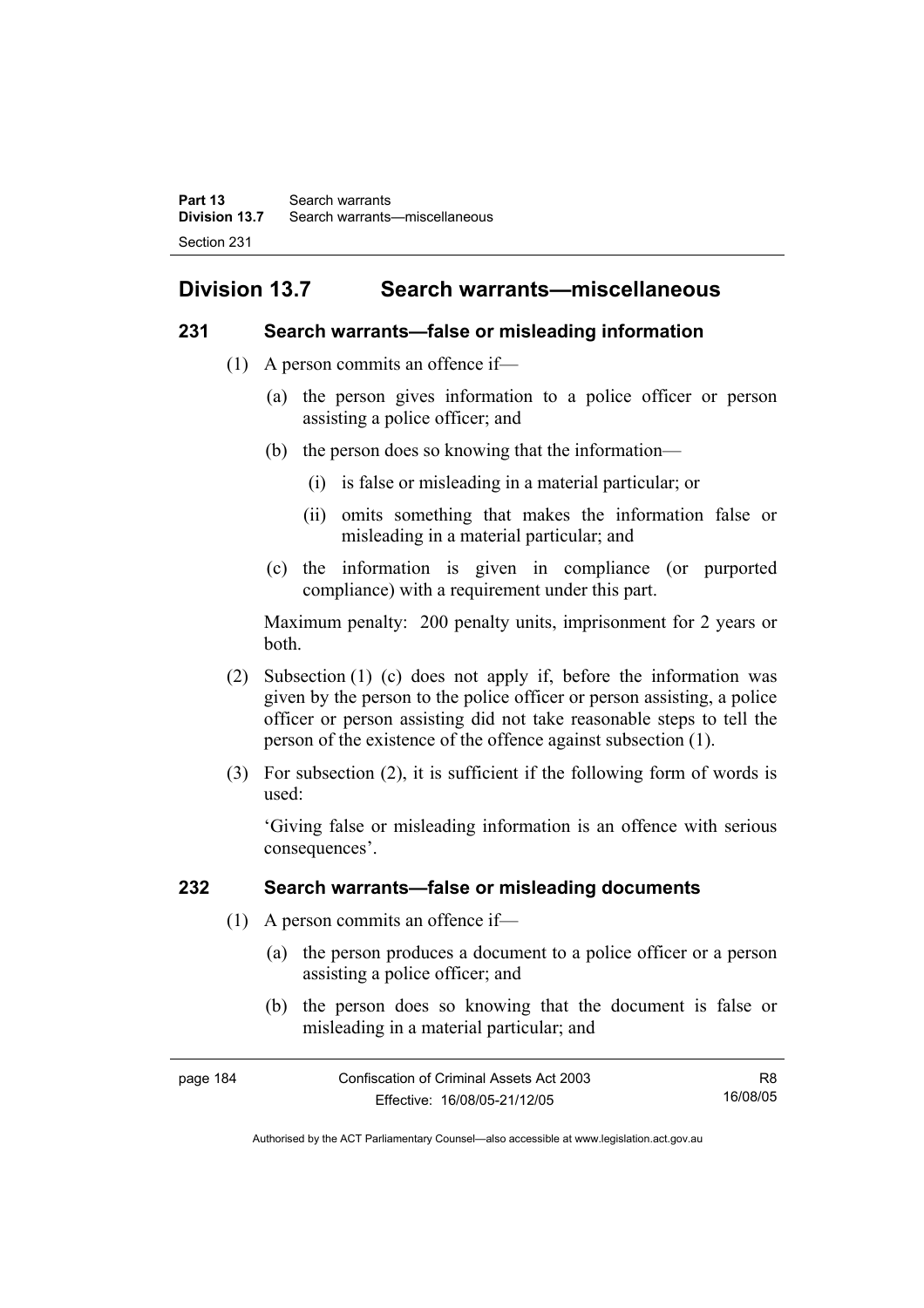(c) the document is produced in compliance (or purported compliance) with a requirement under this part.

Maximum penalty: 200 penalty units, imprisonment for 2 years or both.

- (2) Subsection (1) does not apply to a person who produces a document to a police officer or person assisting if the document is accompanied by a written statement signed by the person (or, for a corporation, by an officer of the corporation)—
	- (a) stating that the document is, to the person's knowledge, false or misleading in a material particular; and
	- (b) setting out, or referring to, the material particular in which the document is, to the person's knowledge, false or misleading.

# **233 Obstruction etc of police officers and people assisting**

- (1) A person commits an offence if—
	- (a) the person knows that, or is reckless about the fact that, a person is a police officer; and
	- (b) the person obstructs, hinders, intimidates or resists the officer in the exercise of the officer's functions under this part.

Maximum penalty: 200 penalty units, imprisonment for 2 years or both.

- (2) For this section, it is immaterial whether the defendant was aware that the police officer was exercising the officer's functions.
- (3) Strict liability applies to subsection (1) (b).

# **234 Damage etc to be minimised**

 (1) In the exercise, or purported exercise, of a function under this part, a police officer must take all reasonable steps to ensure that the police officer, and any person assisting who is not a police officer, causes as little inconvenience, detriment and damage as practicable.

page 185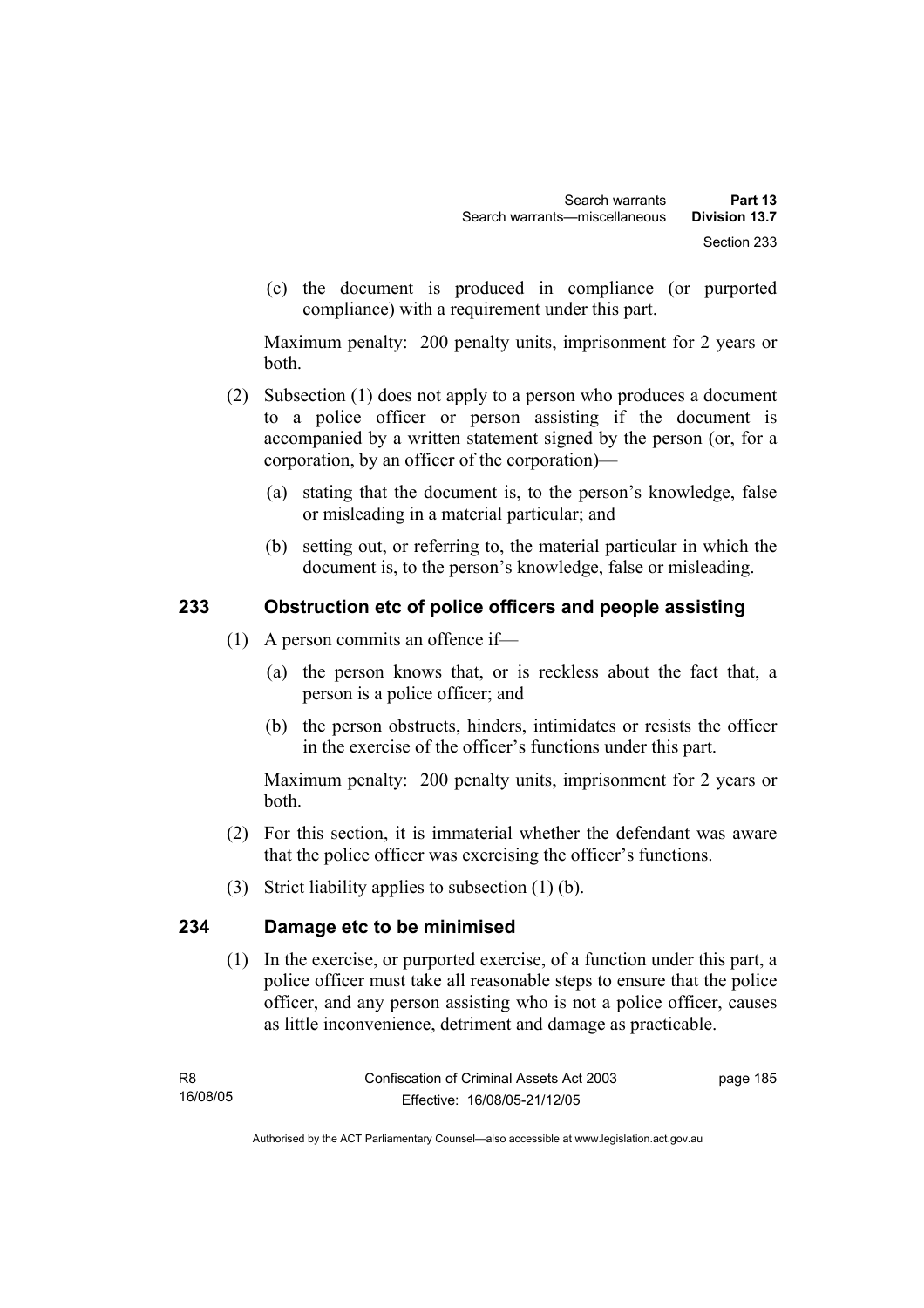- (2) If a police officer, or a person assisting who is not a police officer, damages anything in the exercise or purported exercise of a function under this part, the police officer or person assisting must give written notice of the particulars of the damage to the person whom the police officer or person assisting believes on reasonable grounds is the owner of the thing.
- (3) If the damage happens on premises entered under this part in the absence of the occupier, the notice may be given by securing it in a conspicuous place on the premises.

# **235 Compensation**

- (1) A person may claim reasonable compensation from the Territory if the person suffers loss or expense because of the exercise, or purported exercise, of a function under this part by a police officer or a person assisting who is not a police officer.
- (2) Compensation may be claimed and ordered in a proceeding for—
	- (a) compensation brought in a court of competent jurisdiction; or
	- (b) an offence against this Act or another territory law brought against the person making the claim for compensation.
- (3) A court must not order the payment of reasonable compensation for the loss or expense unless it is satisfied it is just to make the order in the circumstances of the particular case.

### **Example for claim for damage or corruption of computer data**

The court may have regard to whether the occupier of the premises and any employees, agents or officers of the occupier, if they were available at the time, gave any appropriate warning or guidance on the operation of the computer equipment.

*Note* An example is part of the Act, is not exhaustive and may extend, but does not limit, the meaning of the provision in which it appears (see Legislation Act, s 126 and s 132).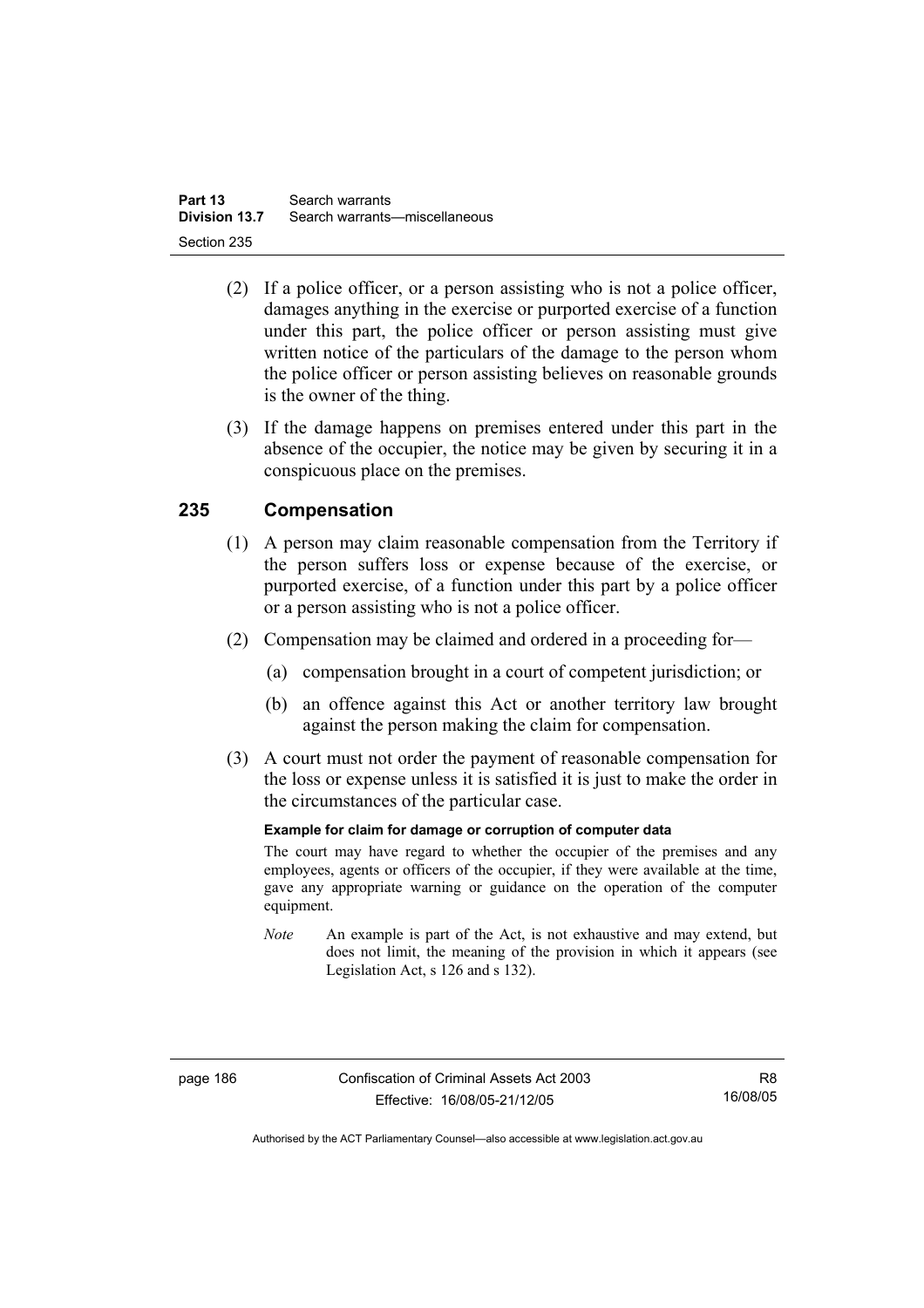(4) A regulation may prescribe matters that may, must or must not be taken into account by the court in considering whether it is just to make the order.

R8 16/08/05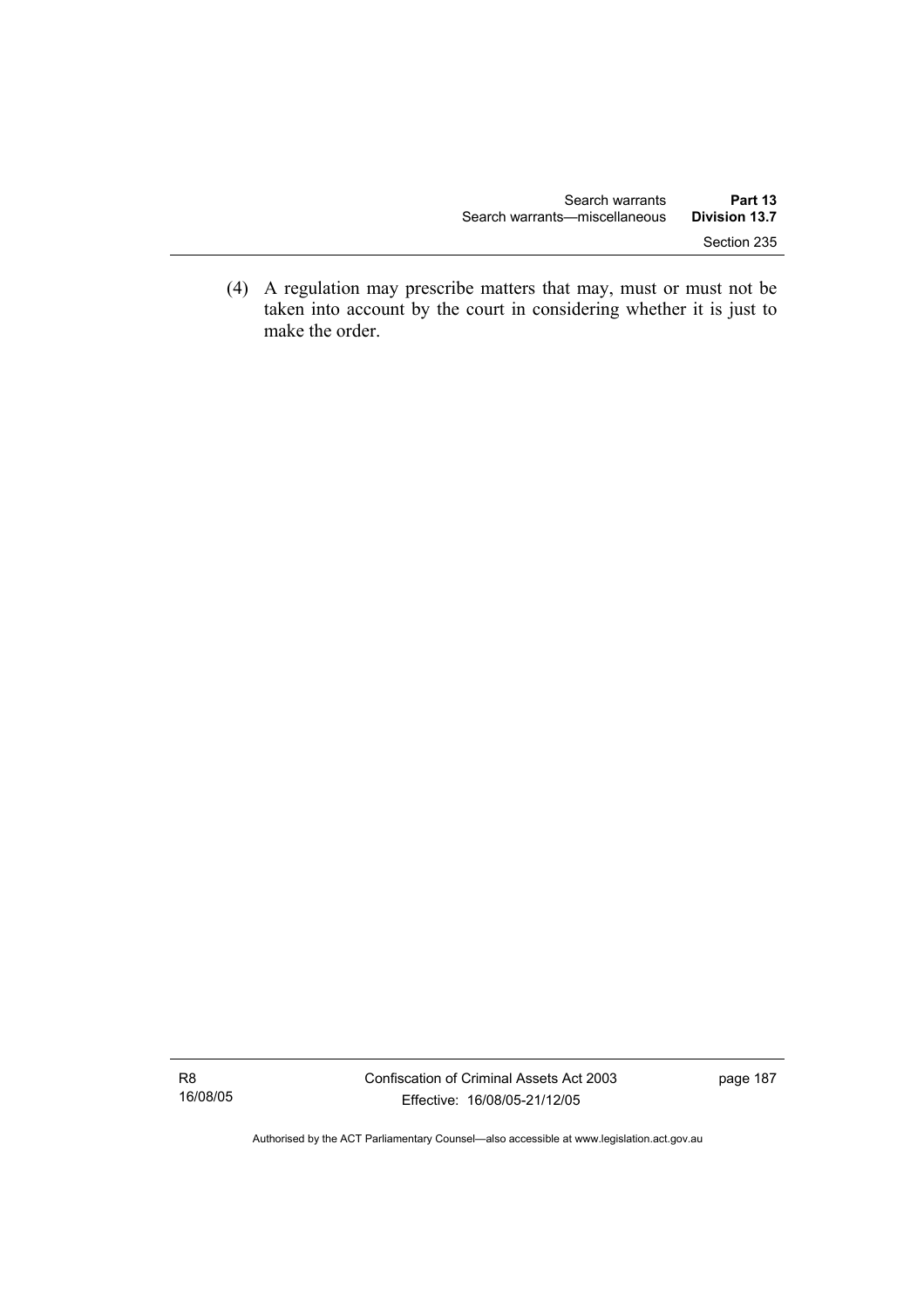#### Part 14 **Court procedure**

Section 236

# **Part 14 Court procedure**

### **236 Meaning of** *confiscation proceeding*

(1) In this Act:

*confiscation proceeding* means a proceeding in a relevant court in relation to any of the following orders under this Act:

- (a) a restraining order;
- (b) an additional order under section 39 in relation to a restraining order or restrained property;
- (c) a conviction forfeiture order;
- (d) an order under section 59 (Automatic forfeiture—court order declaring property automatically forfeited);
- (e) an order under section 60 (Automatic forfeiture—court orders);
- (f) a civil forfeiture order;
- (g) an exclusion order;
- (h) a penalty order;
- (i) an order under section 105 (Order to stop sale, modification or destruction of restrained property);
- (j) an order under section 113 for the discharge of a registered property interest in forfeited property;
- (k) an order under division 9.4 (Sale of jointly owned forfeited property);
- (l) a return or compensation order;
- (m) a monitoring order;
- (n) a transaction suspension order;

page 188 Confiscation of Criminal Assets Act 2003 Effective: 16/08/05-21/12/05

R8 16/08/05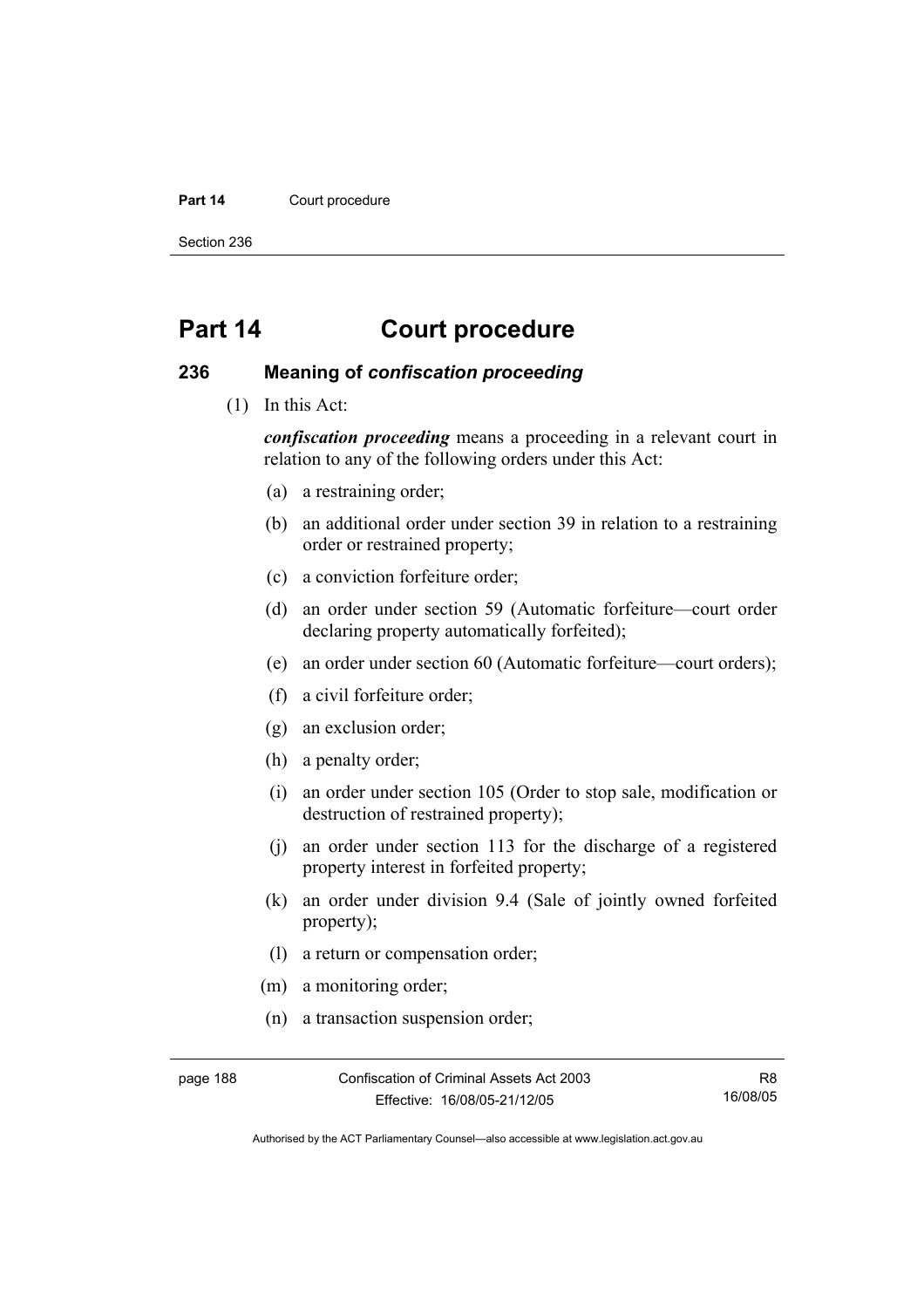- (o) a production order;
- (p) an examination order
- (q) a buyback order;
- (r) an order under section 239 (2) (c) or section 240 (2) to transfer a proceeding to another court;
- (s) an additional order under section 250 (Confiscation proceedings—additional orders);
- (t) an order under this Act in relation to an order mentioned in paragraphs (a) to (s), whether made before, at the same time, or after the making of that order.

#### **Examples for par (t)—general**

- 1 an order under section 24 to set aside a dealing with restrained property
- 2 an order under section 35 restricting the disclosure of the making of a restraining order
- 3 an order under section 49 extending the operation of a restraining order
- 4 an interlocutory order in relation to an order mentioned in paragraphs (a) to (s)

#### **Examples for par (t)—additional orders under s 39 and s 250**

- 1 see the examples to s 39 (1) for examples of additional orders in relation to restraining orders and restrained property
- 2 see the examples to s 250 (1) for examples of additional orders in relation to other confiscation proceedings
- *Note* An example is part of the Act, is not exhaustive and may extend, but does not limit, the meaning of the provision in which it appears (see Legislation Act, s 126 and s 132).
- (2) However, a *confiscation proceeding* does not include—
	- (a) a registered corresponding law order that is taken to be a kind of order mentioned in subsection (1); or
	- (b) a proceeding under part 11 (Interstate orders).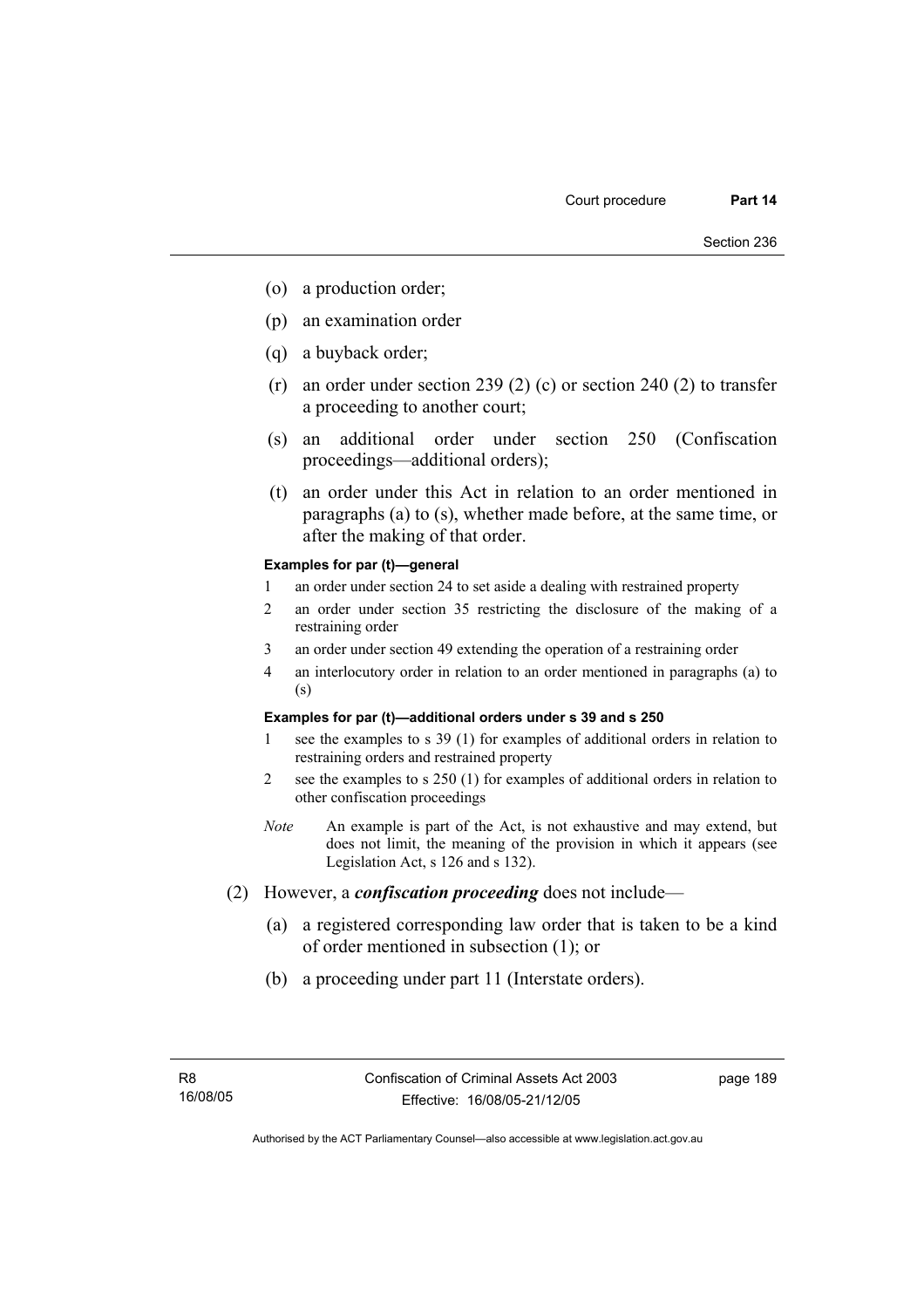#### **Part 14 Court procedure**

Section 237

### **237 Confiscation and corresponding law order proceedings are civil, not criminal**

- (1) This section applies to—
	- (a) a confiscation proceeding; and
	- (b) a proceeding under part 11 (Interstate orders) in relation to a corresponding law order.
- (2) The proceeding is a civil proceeding, not a criminal proceeding.
- (3) Without limiting subsection (2)—
	- (a) any rules of interpretation applying only to the criminal law do not apply to the interpretation of the provisions of this Act or any other territory law in relation to the proceeding; and
	- (b) the rules of evidence applying to a civil proceeding apply to the proceeding, and the rules of evidence applying to a criminal proceeding do not apply.

#### **Example for par (b)**

In hearing an application for a civil forfeiture order, whether the offender committed a serious offence is to be decided by the court on the balance of probabilities.

*Note* An example is part of the Act, is not exhaustive and may extend, but does not limit, the meaning of the provision in which it appears (see Legislation Act, s 126 and s 132).

### **238 Meaning of** *relevant court*

In this Act:

*relevant court*, for a confiscation proceeding or a proceeding under part 11 (Interstate orders) in relation to a corresponding law order, means the court, or any court, that has jurisdiction under this part to hear and decide the proceeding.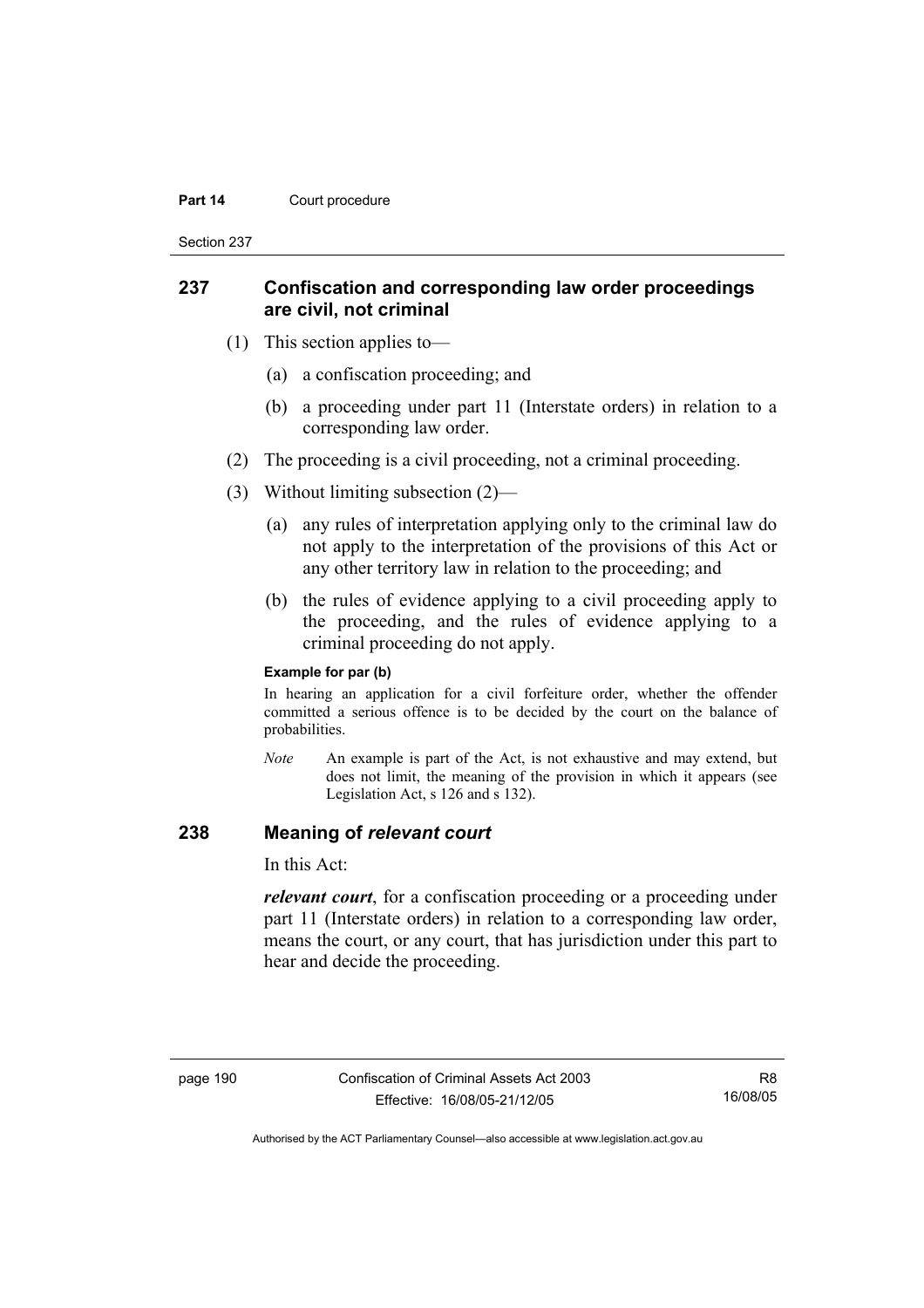## **239 Jurisdiction of Magistrates Court—confiscation proceedings**

- (1) The Magistrates Court has jurisdiction to hear and decide a confiscation proceeding if—
	- (a) the value of the property and benefits to which the proceeding relates (as decided by the Magistrates Court) is not more than the amount the Magistrates Court may award for a personal action at law (the *Magistrates Court limit*); and
	- (b) title to land is not genuinely in question in the proceeding.
	- *Note* For the amount the Magistrates Court may award for a personal action at law (see *Magistrates Court Act 1930*, s 257).
- (2) However, if the value of the property and benefits to which the proceeding relates (as decided by the Magistrates Court) is more than the Magistrates Court limit, the Magistrates Court has jurisdiction to hear and decide the matter to—
	- (a) dismiss the proceeding on its merits (but not for want of jurisdiction); or
	- (b) make an order or orders in relation to property or benefits to the value of the limit; or
	- (c) on the application of the DPP, or on the court's own initiative, by order, transfer the proceeding to the Supreme Court.
- (3) Despite the Magistrates Court limit, the Magistrates Court has jurisdiction to hear and decide the following confiscation proceedings:
	- (a) any application for a monitoring order, transaction suspension order, production order or examination order;
	- (b) any proceeding in relation to an indictable offence that has been disposed of summarily by the court;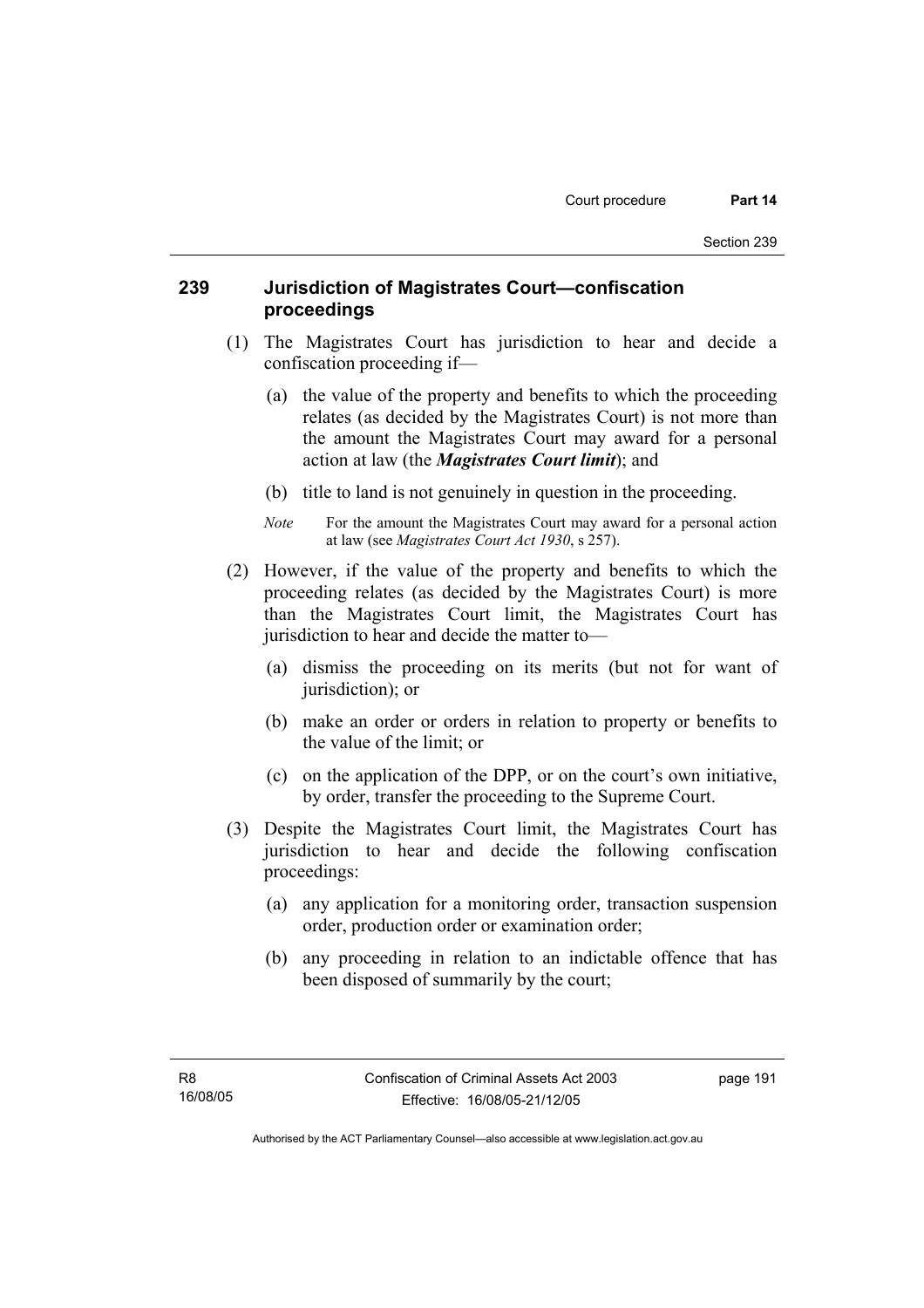#### **Part 14 Court procedure**

Section 240

 (c) a proceeding transferred to the court by the Supreme Court under section 241 (2).

#### **Example for par (b)**

Mr Somewhat Wayward is summarily convicted of an indictable offence by the Magistrates Court. The value of the benefits received by Mr Wayward from the commission of the offence was \$10 000 more than the Magistrates Court limit. The Magistrates Court may make a penalty order against Mr Wayward for the full amount of the benefits despite their value being more than the amount the Magistrates Court may award for a personal action at law.

- *Note* An example is part of the Act, is not exhaustive and may extend, but does not limit, the meaning of the provision in which it appears (see Legislation Act, s 126 and s 132).
- (4) For this section—
	- (a) the Magistrates Court has jurisdiction to decide—
		- (i) what is the property and benefits to which the proceeding relates; and
		- (ii) the value of any property and benefits to which the proceeding relates; and
		- (iii) whether title to land is genuinely in question; and
	- (b) title to land is genuinely in question in the proceeding if the Magistrates Court would not have jurisdiction to hear the proceeding under the *Magistrates Court Act 1930*, section 264 (Proceedings affecting title to land).

### **240 Jurisdiction of Magistrates Court—interstate orders**

- (1) The Magistrates Court has jurisdiction to hear and decide any proceeding under part 11 (Interstate orders) in relation to a corresponding law order.
- (2) To remove any doubt, the Magistrates Court is a relevant court even if—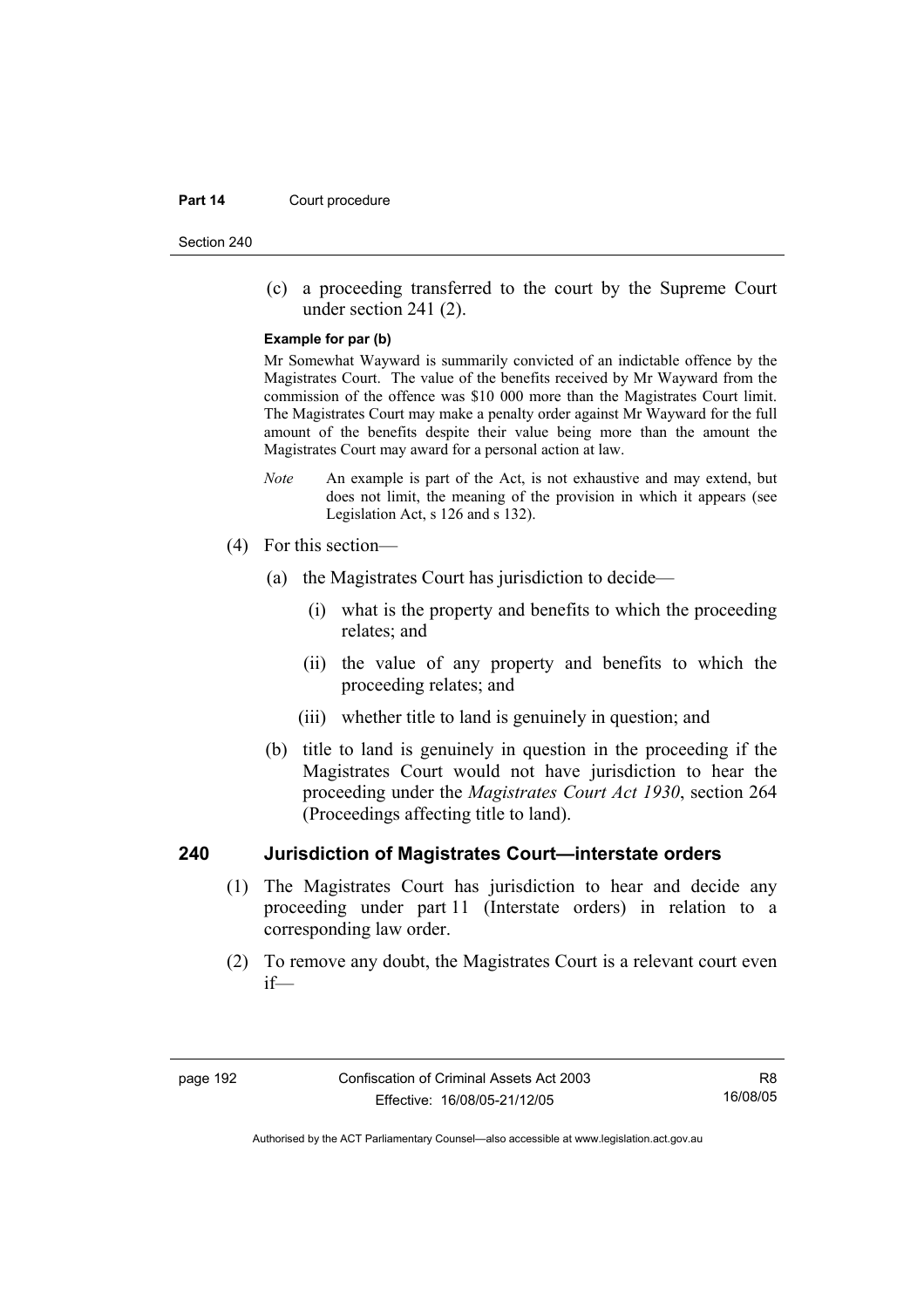- (a) the value of the property and benefits to which the corresponding order relates is more than the amount the Magistrates Court may award for a personal action at law; or
- (b) title to land was genuinely in question in the proceeding for the making of the corresponding law order.

### **241 Jurisdiction of Supreme Court**

- (1) The Supreme Court has jurisdiction to hear and decide any confiscation proceeding or any proceeding under part 11 (Interstate orders) in relation to a corresponding law order.
- (2) The Supreme Court may, by order, transfer a confiscation proceeding to the Magistrates Court if the value of the property and benefits to which the proceeding relates (as decided by the Supreme Court)—
	- (a) is less than or equal to the amount the Magistrates Court may award for a personal action at law; and
	- (b) does not include land the title to which is genuinely in question.
- (3) An order under subsection (2) may be made on the application of the DPP or of a person with an interest in the property or on the Supreme Court's own initiative.

### **242 Confiscation proceedings—transferred proceedings**

If a proceeding is transferred from a court (the *first court*) to another court under section 239 (2) (c) or section 241 (2)—

 (a) the proceeding is taken to have been begun in the other court; and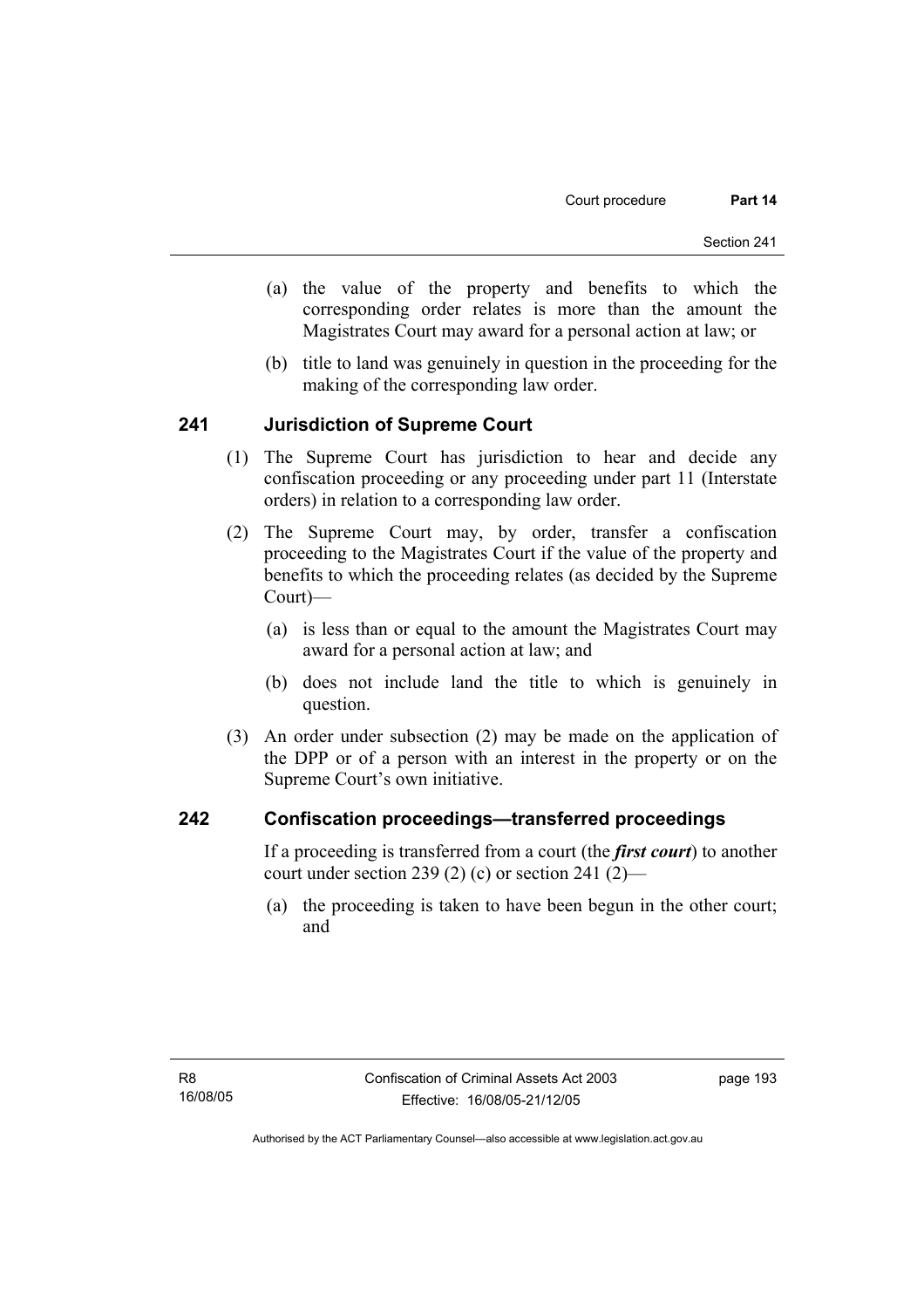#### **Part 14 Court procedure**

Section 243

 (b) evidence given before, and documents filed with, the first court are taken to have been given before, or filed with, the other court.

#### **Example for par (b)**

If a proceeding is transferred from the Magistrates Court to the Supreme Court, the Supreme Court may make findings of fact based on the transcript of evidence given before the Magistrates Court without rehearing the evidence.

*Note* An example is part of the Act, is not exhaustive and may extend, but does not limit, the meaning of the provision in which it appears (see Legislation Act, s 126 and s 132).

## **243 Restricted access proceedings—notice of applications etc**

- (1) This section applies to a confiscation proceeding for any of the following orders (a *restricted access proceeding*):
	- (a) a restraining order;
	- (b) an application by the DPP or public trustee for an additional order under section 39 in relation to a restraining order or restrained property;
	- (c) an order under section 49 (Extension of time for restraining orders) that a restraining order—
		- (i) is to remain in force for a stated period (or as stated in the order); or
		- (ii) that has ended is to be revived for a stated period (or as stated in the order);
	- (d) a monitoring order;
	- (e) a transaction suspension order;
	- (f) a production order (other than an application to vary a production order under section 162);
	- (g) an examination order.

Authorised by the ACT Parliamentary Counsel—also accessible at www.legislation.act.gov.au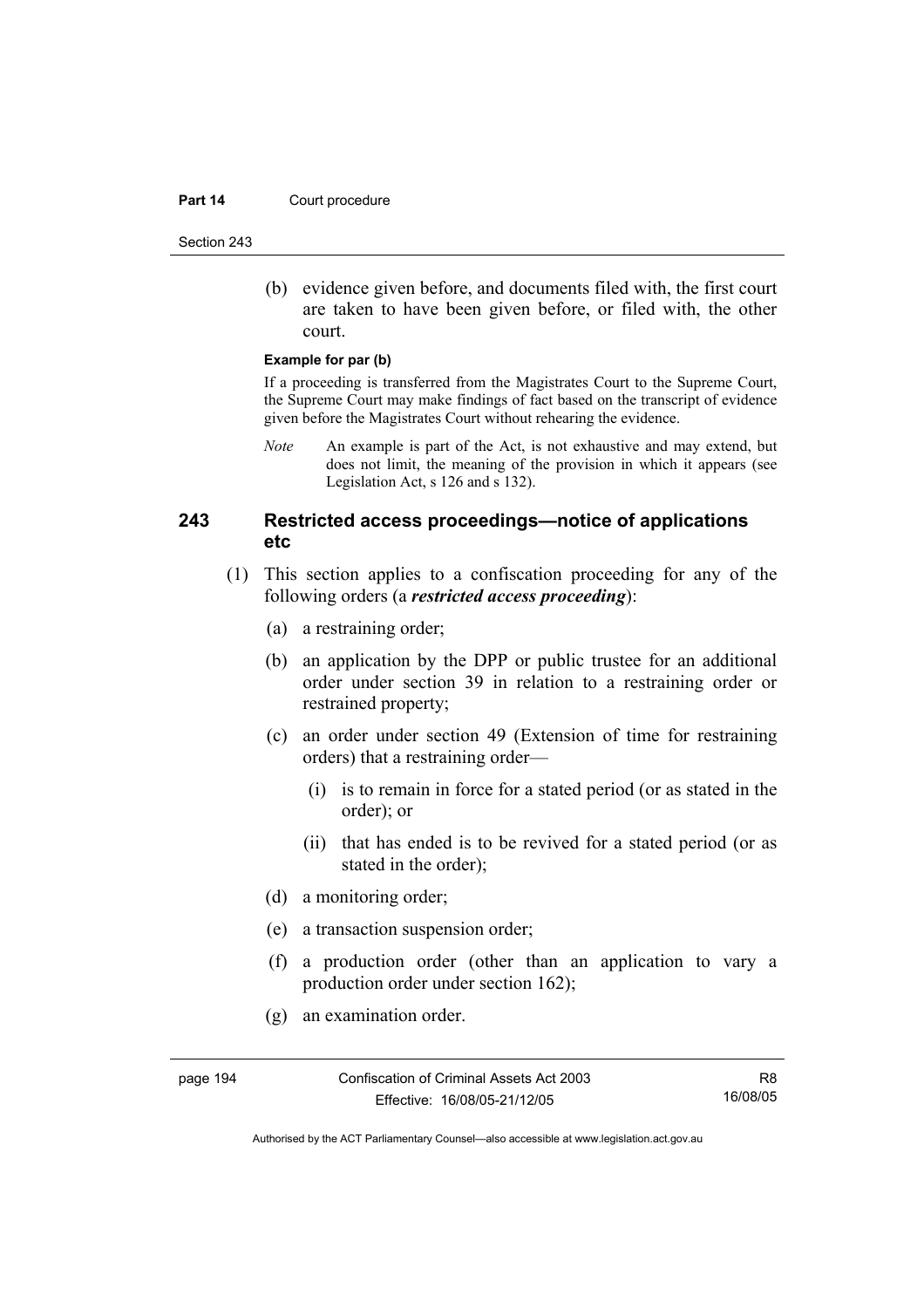- (2) An application to begin a restricted access proceeding may be made to a relevant court without notice to the person against whom the relevant order is sought.
- (3) If an application is made to begin a restricted access proceeding without notice to the person against whom the relevant order is sought, the applicant is the only party to the application.
- (4) If notice is given to the person against whom the order is sought, the person is entitled to appear and to present evidence at the hearing of the application, but the person's absence does not prevent the court from making the order.
- (5) The relevant court must hold a restricted access proceeding in closed court if the applicant asks and may give directions about who may be present.

## **244 Other confiscation proceedings—notice of applications etc**

- (1) This section applies to an application to a relevant court to begin a confiscation proceeding (other than a restricted access proceeding mentioned in section 243) or to amend such an application.
	- *Note 1* No notice of the application is required for a restricted access proceeding (see s 243 (2)).
	- *Note 2* In particular, no advance notice to anyone is required of the application for the order, and the application may be heard in closed court, without the offender or the public being present (see s 243).
	- *Note 3* Related confiscation proceedings are begun by motion on notice or motion (see s 245).
- (2) The applicant must give written notice of the application to each of the following people, if applicable (a *notifiable person*):
	- (a) if the application is made by the DPP—the person in relation to whom the order is sought;
	- (b) if the application is made by someone else—the DPP;

page 195

Authorised by the ACT Parliamentary Counsel—also accessible at www.legislation.act.gov.au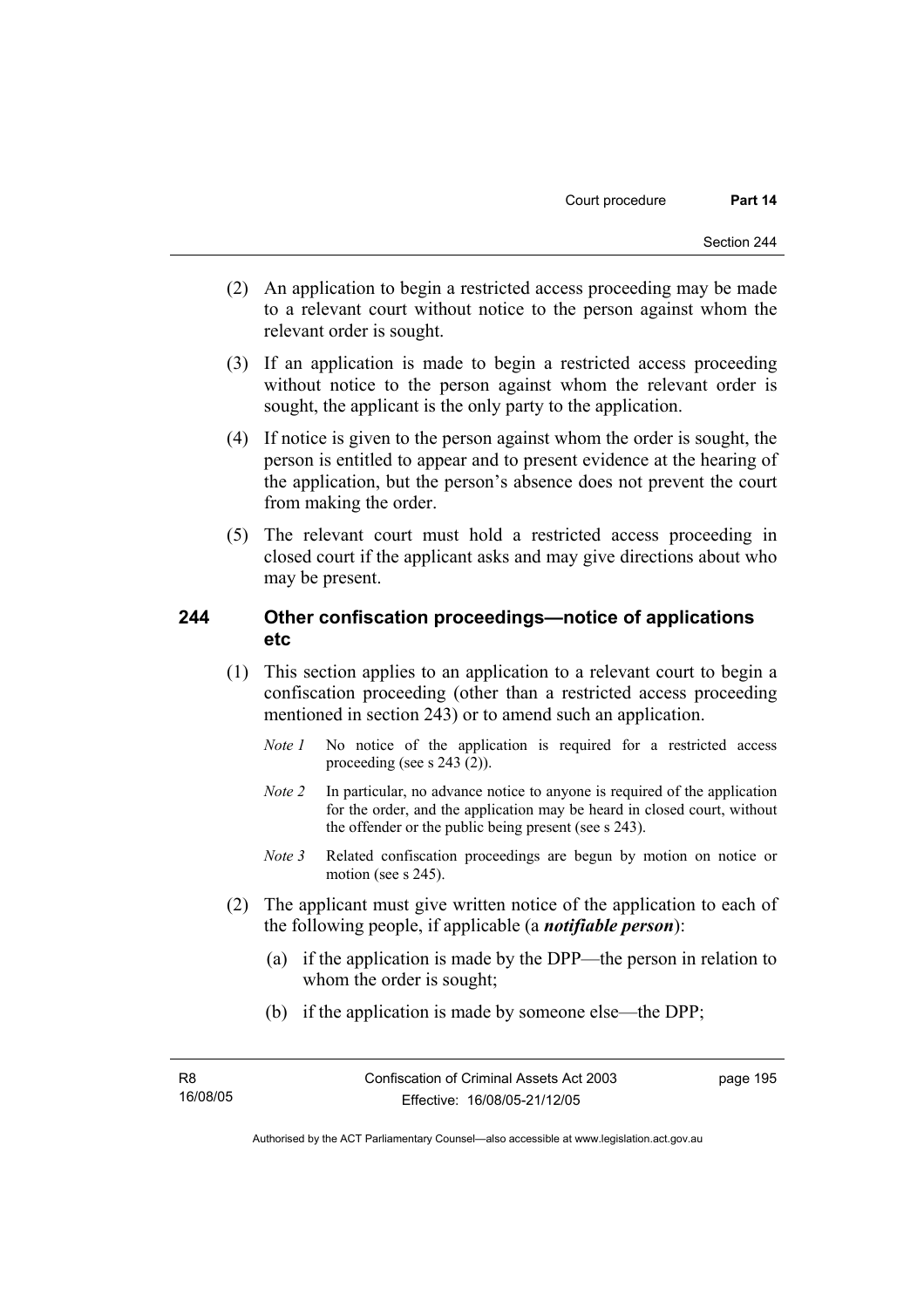#### **Part 14 Court procedure**

Section 245

- (c) if the public trustee has been directed to take control of the property—the public trustee;
- (d) anyone else the applicant believes may have an interest in the property or benefits that are the subject of the proceeding (or, for forfeited property, may have had an interest in the property or benefits immediately before the property was forfeited).
- (3) Notice of the application must include a statement of the grounds for the application.
- (4) If a notifiable person proposes to oppose the application, the notifiable person must give the applicant written notice of the grounds on which the application will be opposed.
- (5) However, the court may waive the requirement to give written notice of the application to a notifiable person if the person is present in the court when the application is made.
- (6) The court may direct the applicant give notice of the application to anyone and may give directions about how the notice is to be given.
- (7) A notifiable person, and anyone else who claims an interest in the property or benefits, is entitled to appear and to present evidence at the hearing of the application, but the person's absence does not prevent the court from making an order.

## **245 Applications for another confiscation proceeding in relation to same offence**

After the beginning of a confiscation proceeding in relation to a particular offence, any other confiscation proceeding in relation to the same or a related offence—

- (a) is taken to be an interlocutory application in relation to the first proceeding; and
- (b) may be begun by motion on notice or motion (supported, if appropriate, by affidavit) in accordance with the procedure of the relevant court.

| page 196 | Confiscation of Criminal Assets Act 2003 | R8       |
|----------|------------------------------------------|----------|
|          | Effective: 16/08/05-21/12/05             | 16/08/05 |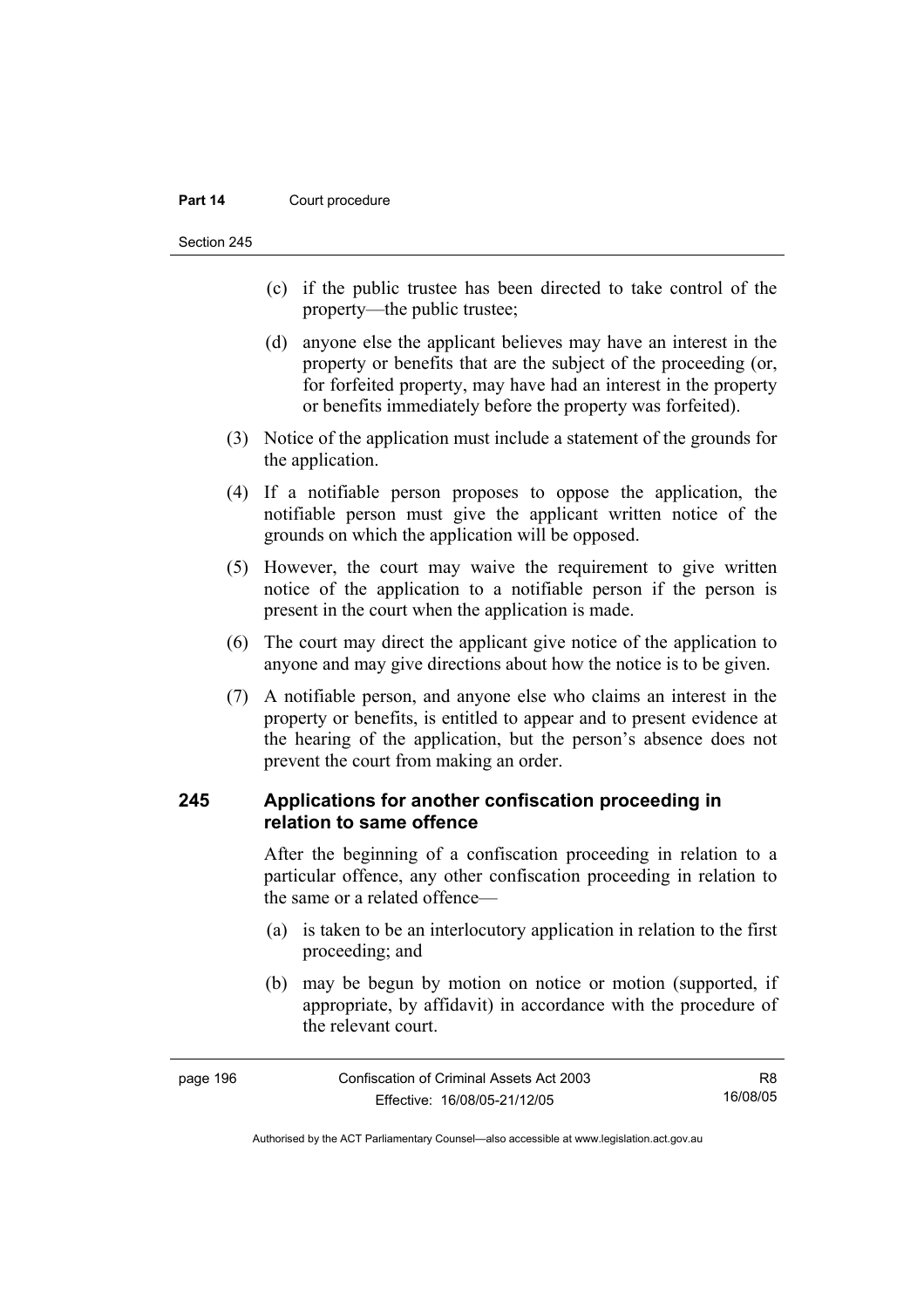# **246 Confiscation proceedings—time extensions for applications**

- (1) A relevant court may give leave for—
	- (a) an application in relation to any confiscation proceeding to be made after the end of a period otherwise provided by this Act (the *standard period*); or
	- (b) if an application for a particular order in relation to an offence has already been made in relation to the offence (or a related offence)—another application for an order of that kind to be made in relation to the same offence (or a related offence), whether before or after the end of the standard period; or
	- (c) the amendment of an application for an order under this Act to vary the property or benefits to which the application relates.
- (2) The court may give leave only if satisfied that—
	- (a) property or benefits to which the application relates were (or will be) derived from the offence, or identified, after the end of the standard period; or
	- (b) necessary evidence has (or will) become available only after the end of the standard period; or
	- (c) it is otherwise desirable having regard to the purposes of this Act.
- (3) To remove any doubt, this section does not authorise a relevant court to give leave for an application for an exclusion order in relation to property that has been forfeited.

### **247 Confiscation proceedings—amendment of applications**

- (1) A relevant court may amend an application in any confiscation proceeding on the application, or with the consent, of the applicant.
- (2) The application may be amended at any time before the proceeding for the application is finalised.

| <b>R8</b> | Confiscation of Criminal Assets Act 2003 | page 197 |
|-----------|------------------------------------------|----------|
| 16/08/05  | Effective: 16/08/05-21/12/05             |          |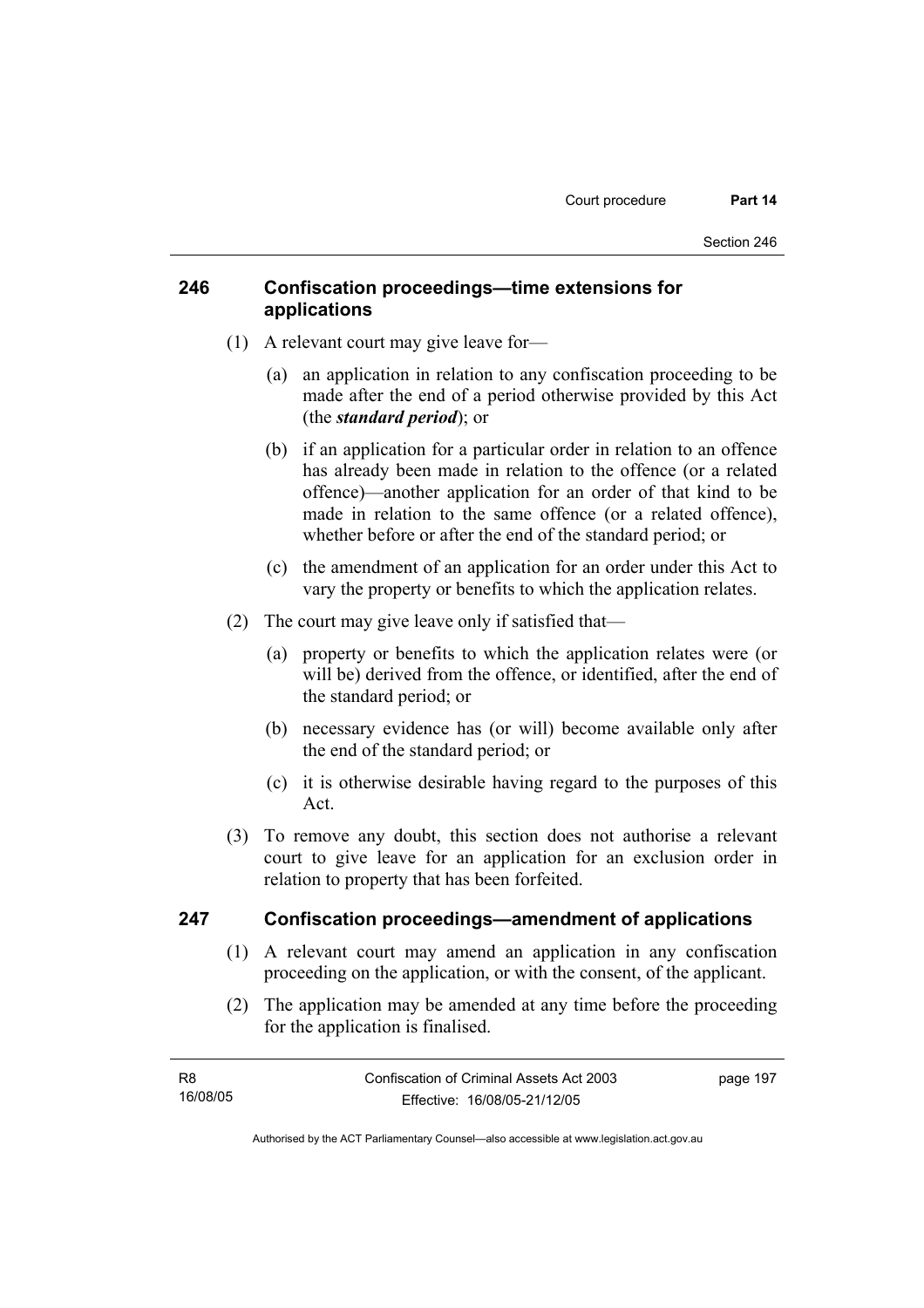#### **Part 14 Court procedure**

Section 248

### **248 Confiscation proceedings—relevant material**

For a confiscation proceeding, the relevant court may take into account any material it considers appropriate.

#### **Example of material that may be considered appropriate**

evidence given in, and the transcript of, any proceedings for or about the offence to which the order sought relates

- *Note 1* Evidence may be given in the confiscation proceeding of a conviction, acquittal, sentencing, order or about proceedings in a court by a certificate signed by a judge, magistrate, registrar or proper officer of the court (see *Evidence Act 1995* (Cwlth), s 178).
- *Note* 2 An example is part of the Act, is not exhaustive and may extend, but does not limit, the meaning of the provision in which it appears (see Legislation Act, s 126 and s 132).

### **249 Confiscation proceedings—witness not required to answer questions prejudicing investigation**

A witness in the hearing of a confiscation proceeding is not required to answer a question or produce a document if the relevant court is satisfied that answering the question or producing the document may prejudice an investigation or prosecution in relation to an indictable offence.

# **250 Confiscation proceedings—additional orders**

 (1) A relevant court may, when it makes an order in a confiscation proceeding (a *primary order*) or at any later time, make any other order (an *additional order*) that it considers appropriate for varying or giving effect to the primary order.

#### **Examples of additional orders**

- 1 an order for the examination of anyone before the court, or an officer of the court, about any property that may be forfeited property
- 2 an order directing the owner of forfeited property or anyone else to give to a stated person, within a stated period, a sworn statement about stated particulars of the forfeited property

page 198 Confiscation of Criminal Assets Act 2003 Effective: 16/08/05-21/12/05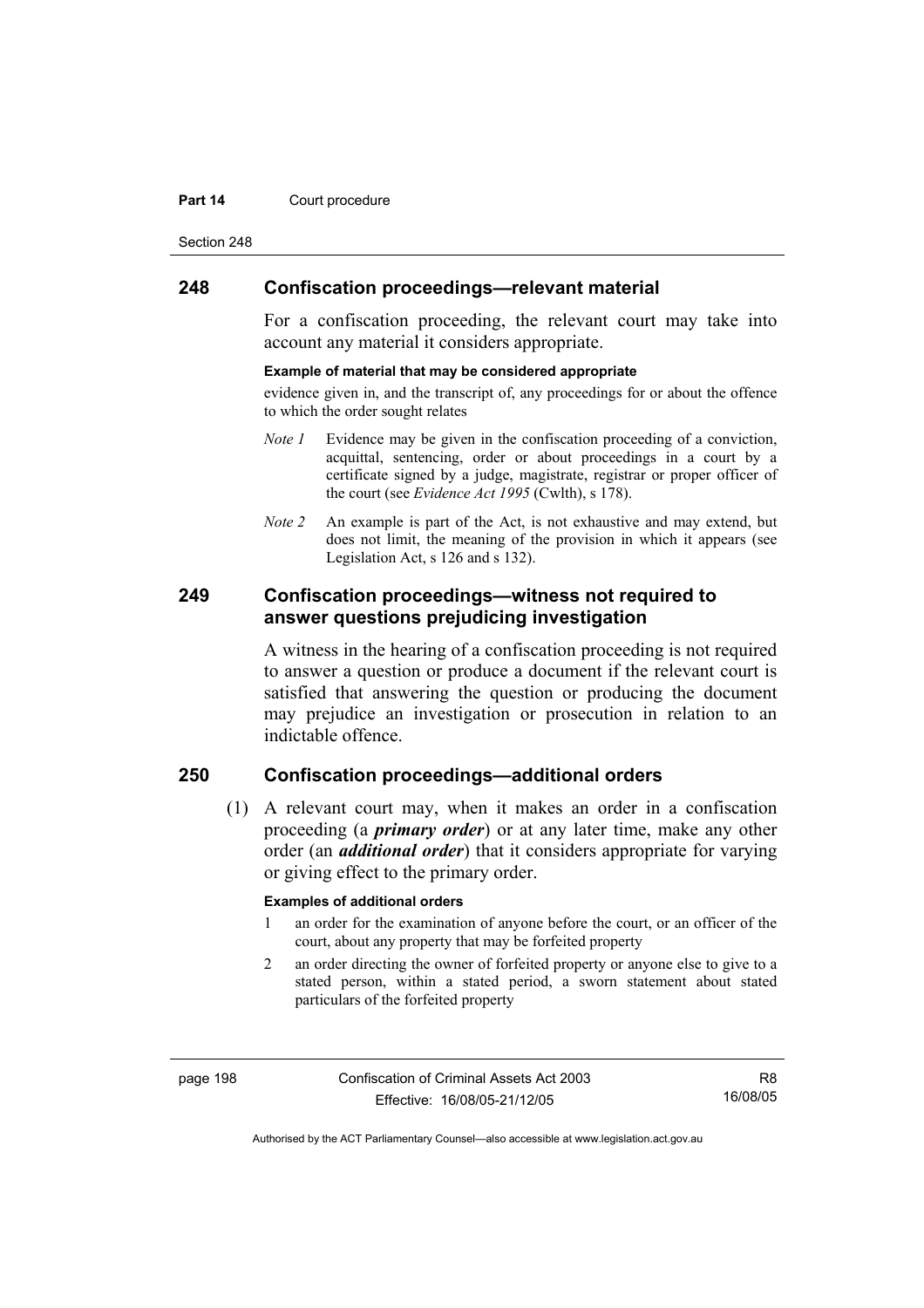- 3 an order directing the owner of forfeited property or anyone else to do anything necessary or convenient to be done to allow the public trustee to take control of the property in accordance with a forfeiture order, including anything necessary or convenient to be done to bring the property within the jurisdiction
- 4 an order in relation to the registration of title to, or charges over, property under a territory law
- 5 an order for the substituted service of a restraining order
- *Note* An example is part of the Act, is not exhaustive and may extend, but does not limit, the meaning of the provision in which it appears (see Legislation Act, s 126 and s 132).
- (2) However, this section does not authorise a relevant court to make an additional order in relation to a restraining order or restrained property (including an order for the exclusion of property from a restraining order).
	- *Note 1* For additional orders about restraining orders and restrained property, see s 39 and the notes to that section.
	- *Note 2* For the power to give orders to give effect to an automatic forfeiture for conviction for a serious offence (which operates over restrained property), see s 60.
- (3) An additional order may be made on the relevant court's own initiative, or on the application of any of the following people:
	- (a) the applicant for the primary order;
	- (b) the DPP;
	- (c) the public trustee;
	- (d) anyone with an interest in the property or benefits to which the application relates;
	- (e) anyone else with the court's leave.
- (4) To remove any doubt, an additional order under this section does not end only because the order to which the additional order relates ends.

page 199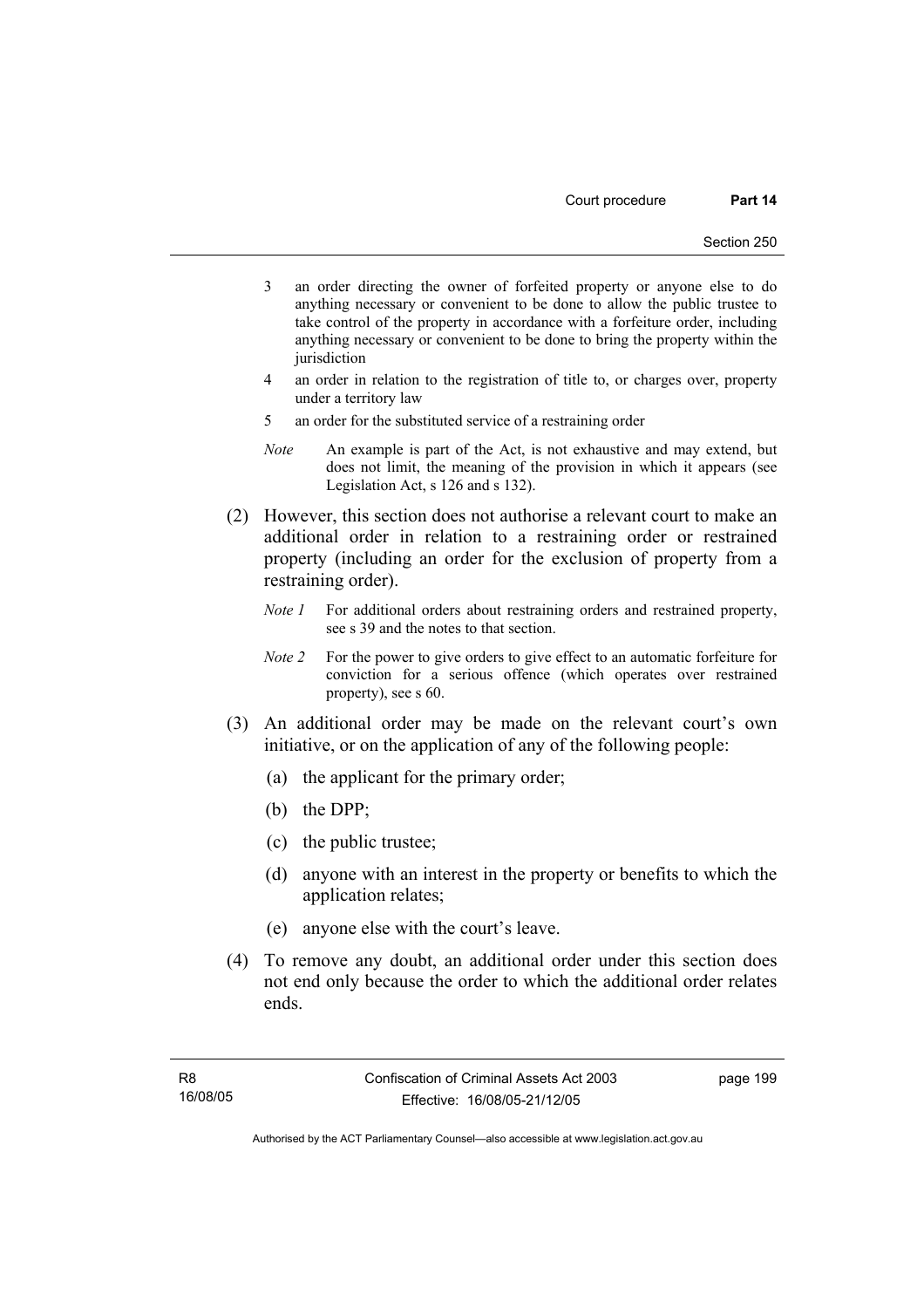#### **Part 14 Court procedure**

Section 251

### **251 Contravention of additional orders under s 250**

A person commits an offence if—

- (a) a relevant court makes an additional order under section 250; and
- (b) the person has notice of the order (whether by being given a copy of the order or otherwise); and
- (c) the person contravenes the order.

Maximum penalty: 200 penalty units, imprisonment for 2 years or both.

### **252 Confiscation proceedings—consent orders**

- (1) A relevant court may make an order in a confiscation proceeding with the consent of the applicant in the proceeding and everyone whom it has reason to believe has an interest in the property, benefits, transaction, document or information that is the subject of the proceeding.
- (2) An order may be made with consent under subsection (1) without consideration of the matters which the court would otherwise consider in the proceeding.

### **253 Confiscation proceedings—notice of making orders**

- (1) If a relevant court makes an order in a confiscation proceeding, the applicant for the order must give a copy of the order to—
	- (a) if the application is made by the DPP—the person in relation to whom the order is sought; and
	- (b) if the application is made by someone else—the DPP; and
	- (c) if the public trustee has been directed to take control of the property—the public trustee; and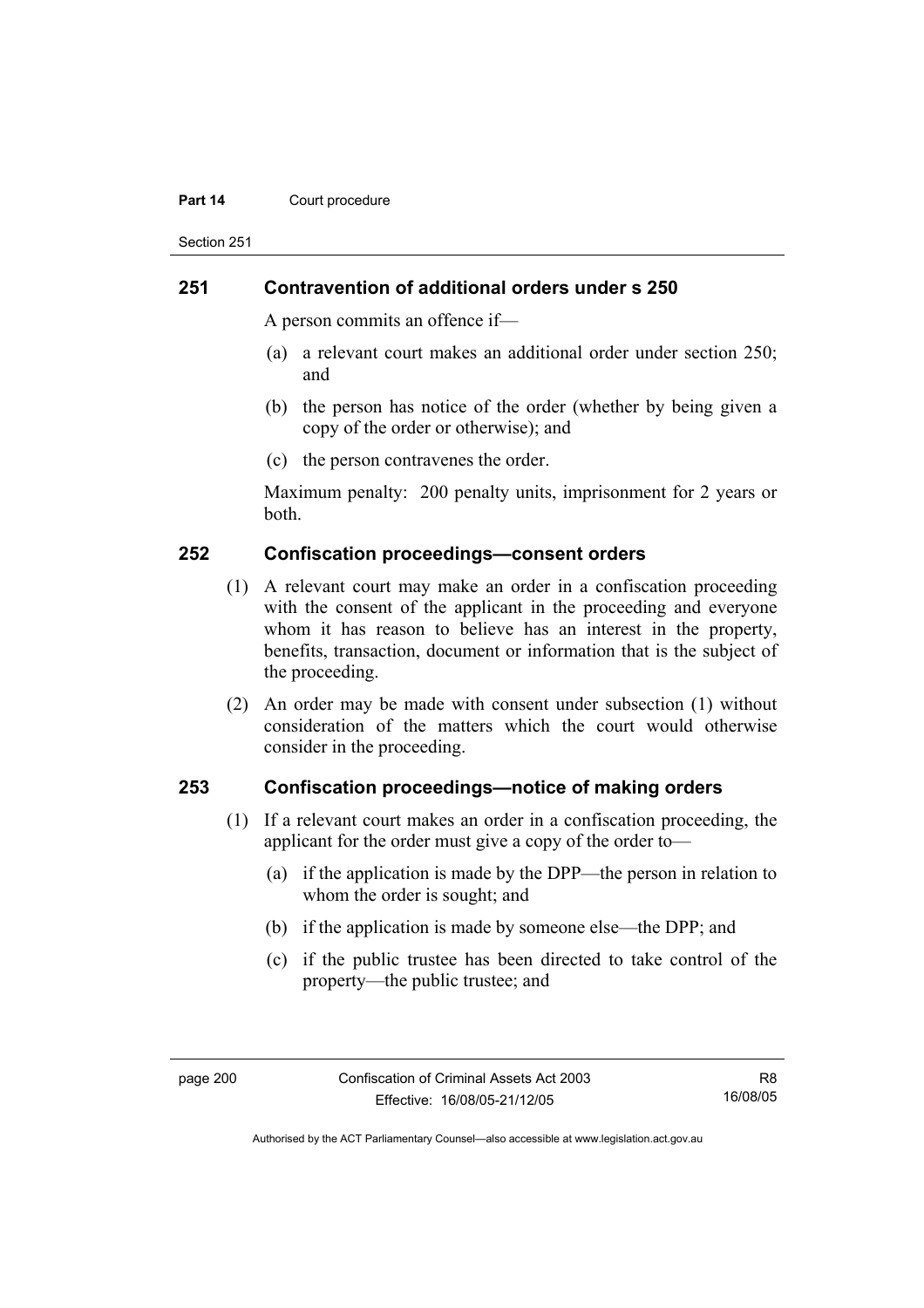(d) anyone else the applicant believes may have an interest in the property or benefits that are the subject of the proceeding (or, for forfeited property, may have had an interest in the property or benefits immediately before the property was forfeited).

*Note* For how documents may be served, see the Legislation Act, pt 19.5.

- (2) The court may order the applicant to give notice of the order to anyone else and may give directions about how the notice is to be given.
- (3) The court must not make an order under subsection (2) if compliance with the order would be inconsistent with a direction under section 69 (1) (b) (Civil forfeiture order proceedings restrictions on disclosure).
- (4) This section does not apply to the making of restraining orders or non-disclosable information orders.
	- *Note* See div 4.2 about notice of the making of restraining orders and pt 12 about making information orders.

### **254 Concurrent proceedings**

This Act does not prevent a relevant court from conducting a confiscation proceeding at the same time as another confiscation proceeding or another civil or criminal proceeding, if the court considers it desirable for the purposes of this Act.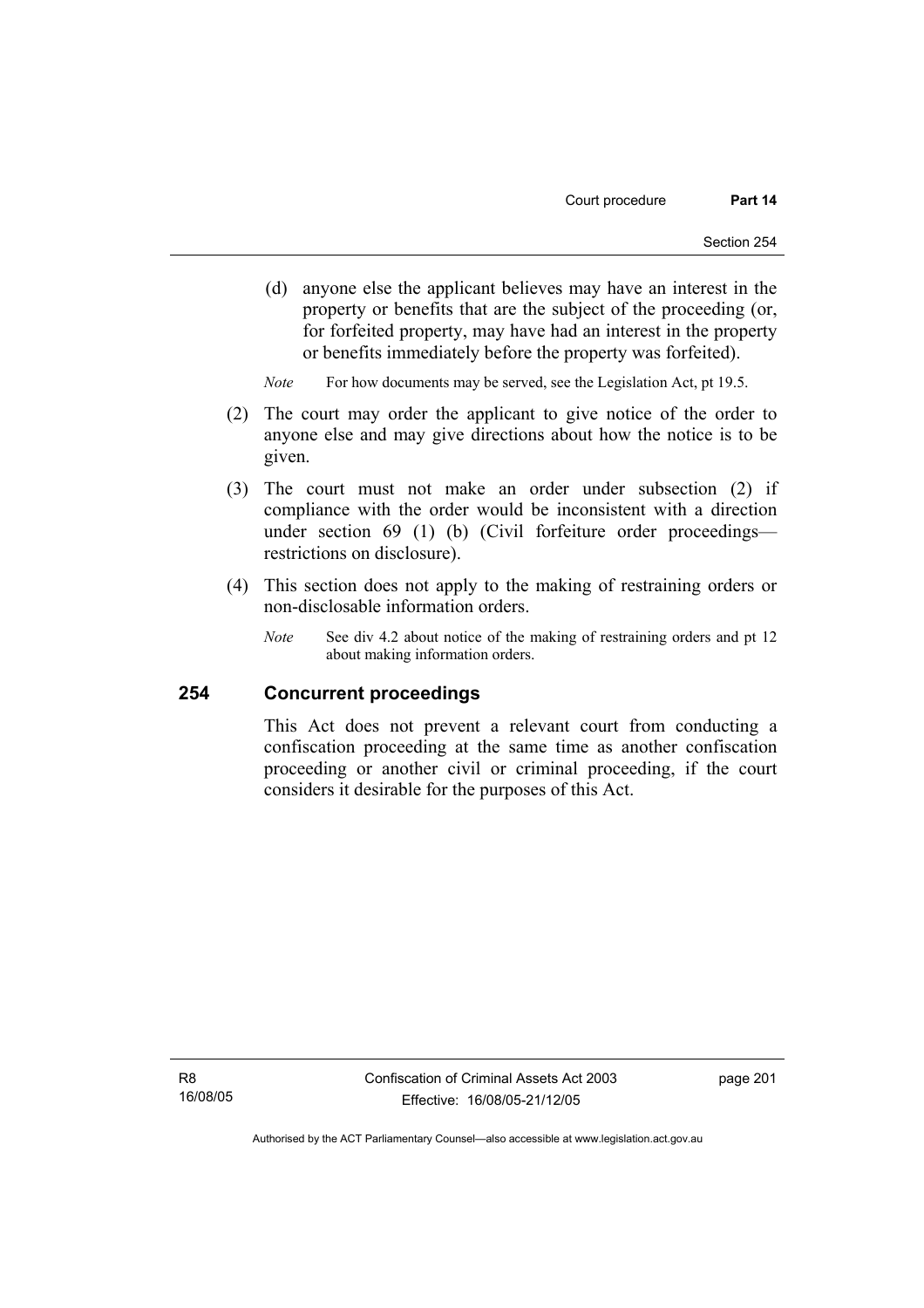#### **Part 15** Miscellaneous

Section 255

# **Part 15 Miscellaneous**

### **255 Selfincrimination and other privileges overridden**

- (1) This section applies despite the Legislation Act, part 15.4 (Preservation of certain common law privileges) if a person is required to disclose anything in a confiscation proceeding, by an order under this Act, or otherwise under this Act.
- (2) The person is not excused from the disclosure because—
	- (a) the disclosure might tend to incriminate the person or make the person liable to a penalty, or the person's property liable to forfeiture, under this Act or another territory law; or
	- (b) the disclosure would be in breach of an obligation (whether imposed by law or otherwise) of the person not to make the disclosure.

#### **Example—legal professional privilege**

A person is not excused from disclosing a document because to do so would be in breach of an obligation by a lawyer to a client not to disclose the existence or contents of the document.

- *Note* An example is part of the Act, is not exhaustive and may extend, but does not limit, the meaning of the provision in which it appears (see Legislation Act, s 126 and s 132).
- (3) However, the disclosure is inadmissible against the person making the disclosure in a civil or criminal proceeding except—
	- (a) in a criminal proceeding in relation to giving false or misleading documents, information or testimony; or
	- (b) in a proceeding on an application under this Act; or
	- (c) in a proceeding for an additional order under section 39 or section 250 in relation to another confiscation proceeding under this Act; or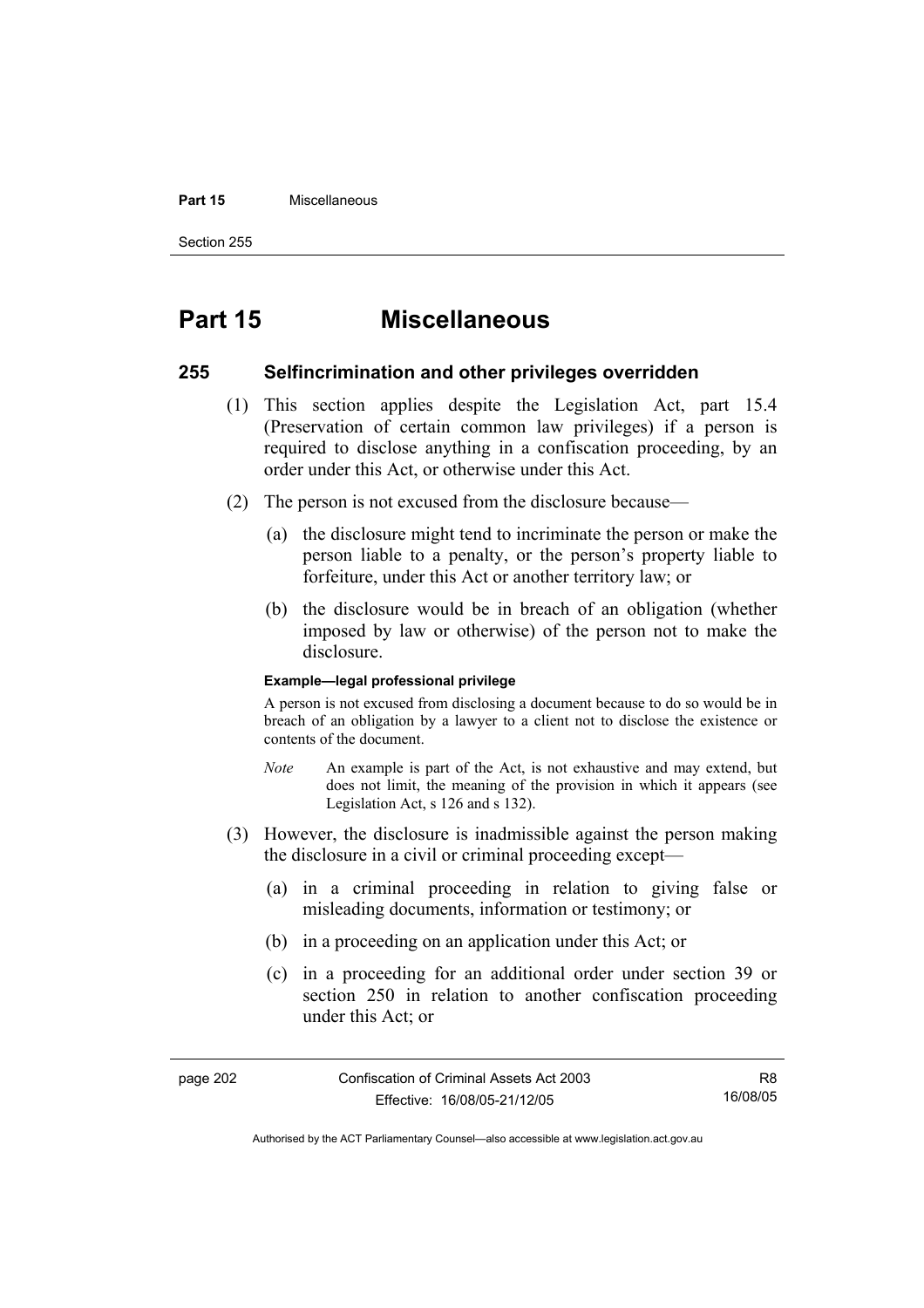- (d) in a proceeding for enforcement of a confiscation forfeiture order, an automatic forfeiture or a penalty order; or
- (e) for a document—in a civil proceeding in relation to a right or liability it gives or imposes.
- (4) An action does not lie against a person because of the disclosure if it is in breach of an obligation the person would otherwise have (whether imposed by law or applying otherwise).
- (5) In this section:

*disclosure*, by a person, includes—

- (a) the person answering a question or giving testimony or information to someone else; and
- (b) the person giving or producing a statement, document or anything else to someone else.

### **Example of** *disclosure*

giving information about the nature or location of property held by anyone

# **256 Powers under Act not limited by criminal proceedings**

To remove any doubt, the fact that a criminal proceeding has begun, or is about to begin, (whether or not under this Act) against a person to whom an order under this Act or an examination notice applies does not prevent the person or anyone else from complying, or permit a person to refuse to comply, with the order or notice.

## **257 Powers under Act do not limit each other or powers under other laws**

A power under this Act does not limit or exclude—

(a) the operation of another power under this Act; or

page 203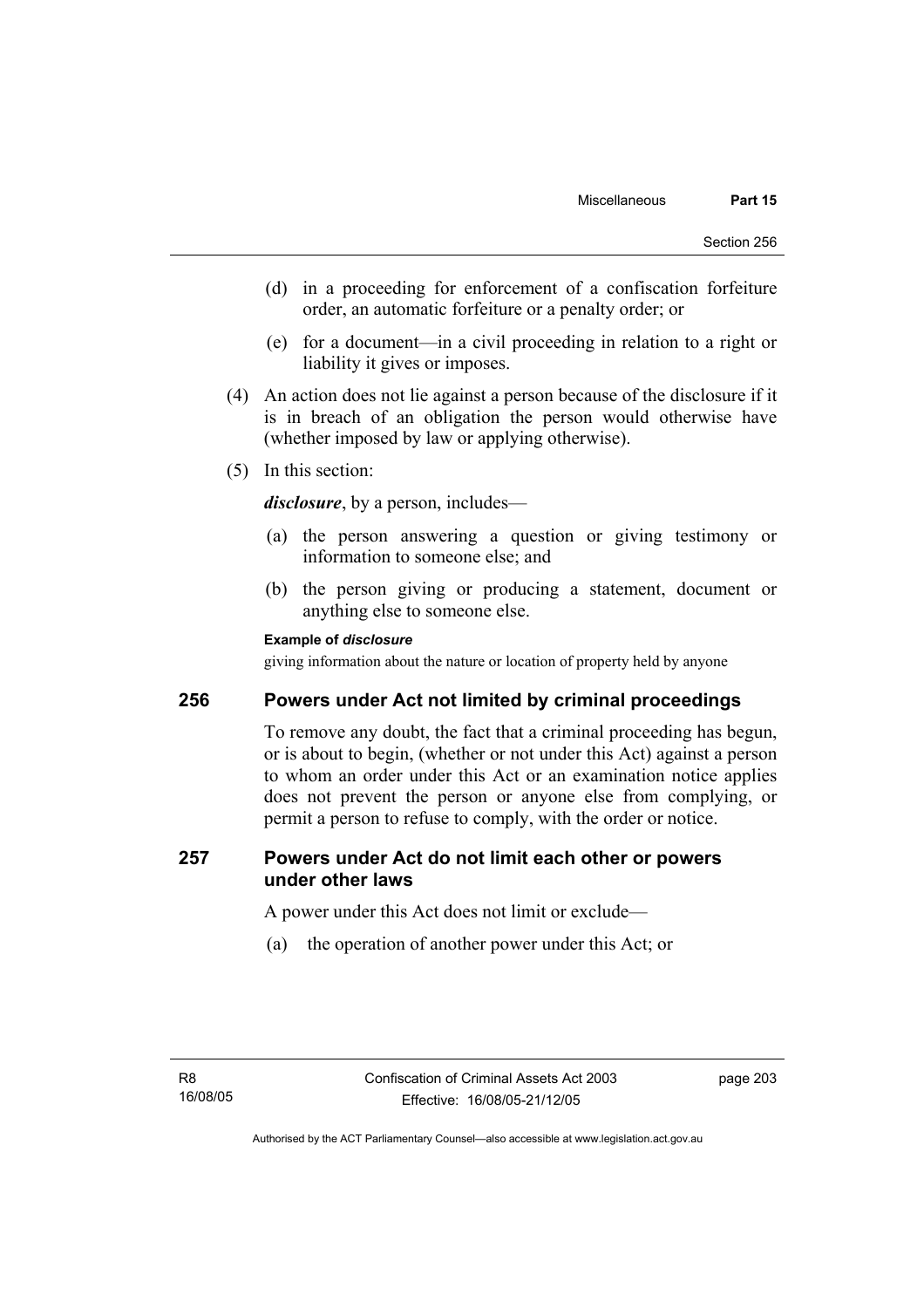#### **Part 15** Miscellaneous

Section 258

 (b) the operation of another territory law, or a law of the Commonwealth, a State or another Territory.

#### **Example for par (a)**

a search warrant under part 13 and an examination notice, production order and monitoring order may be used independently, or in conjunction with each other, in relation to identifying and locating tainted property and benefits derived from an offence.

#### **Example for par (b)**

a search warrant under the *Crimes Act 1900* may be applied for to locate target material rather than a search warrant under this Act, part 13.

*Note* An example is part of the Act, is not exhaustive and may extend, but does not limit, the meaning of the provision in which it appears (see Legislation Act, s 126 and s 132).

### **258 Examination orders—reporting requirements**

- (1) As soon as practicable after the end of each financial year, the chief police officer must give the Minister a report about the operation of division 12.5 (Examination orders and notices) during the financial year.
- (2) The report must include the following information for the financial year:
	- (a) the number of applications for examination orders made during the year;
	- (b) the number of people given examination notices during the year;
	- (c) the number of investigations to which the notices related;
	- (d) the number of examinations conducted during the year.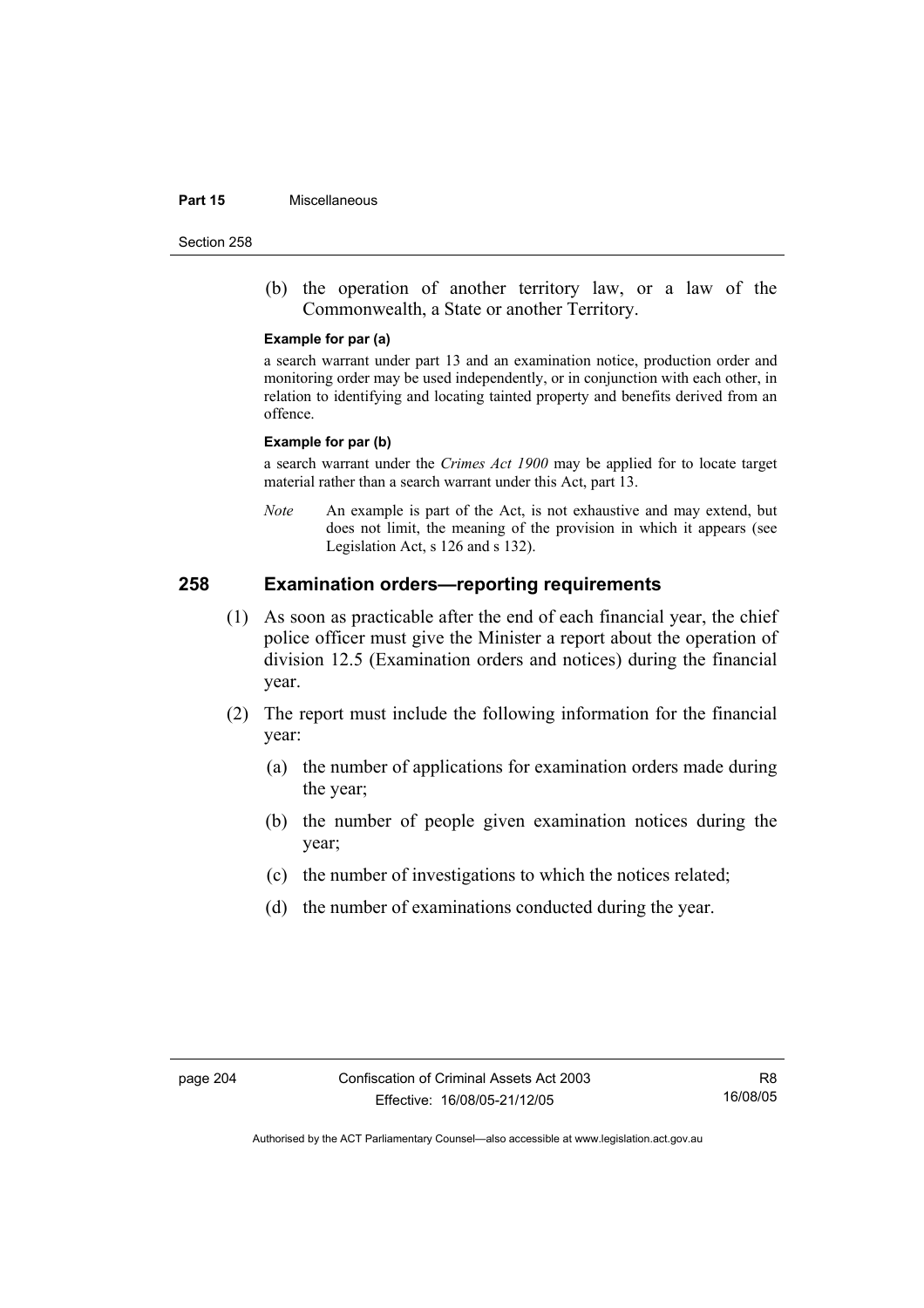- (3) The report must also include the following information for the financial year (whether or not the examination notice to which it relates was given during the year):
	- (a) the number and kind of confiscation proceedings begun during the year in relation to matters for which an examination notice has been given to a person;
	- (b) the estimated value of property either restrained or confiscated during the year in relation to matters for which an examination notice had been given to a person;
	- (c) the number of charges laid relating to examination notice offences during the year;
	- (d) the number of arrests made during the year in relation to matters for which an examination notice has been given to a person;
	- (e) the number and kind of complaints made during the year to the Australian Federal Police or the Commonwealth Ombudsman in relation to examination notices;
	- (f) the number of complaints of the kind mentioned in paragraph (e) resolved during the year and their outcome;
	- (g) the number and kind of legal proceedings begun during the year in relation to examination notices (other than charges mentioned in paragraph (c) or proceedings begun by the DPP or a police officer);
	- (h) the number of legal proceedings of the kind mentioned in paragraph (g) finalised during the year and their outcome.
- (4) The Minister must present a copy of each report given to the Minister under subsection (1) to the Legislative Assembly within 6 sitting days after the day the Minister receives it.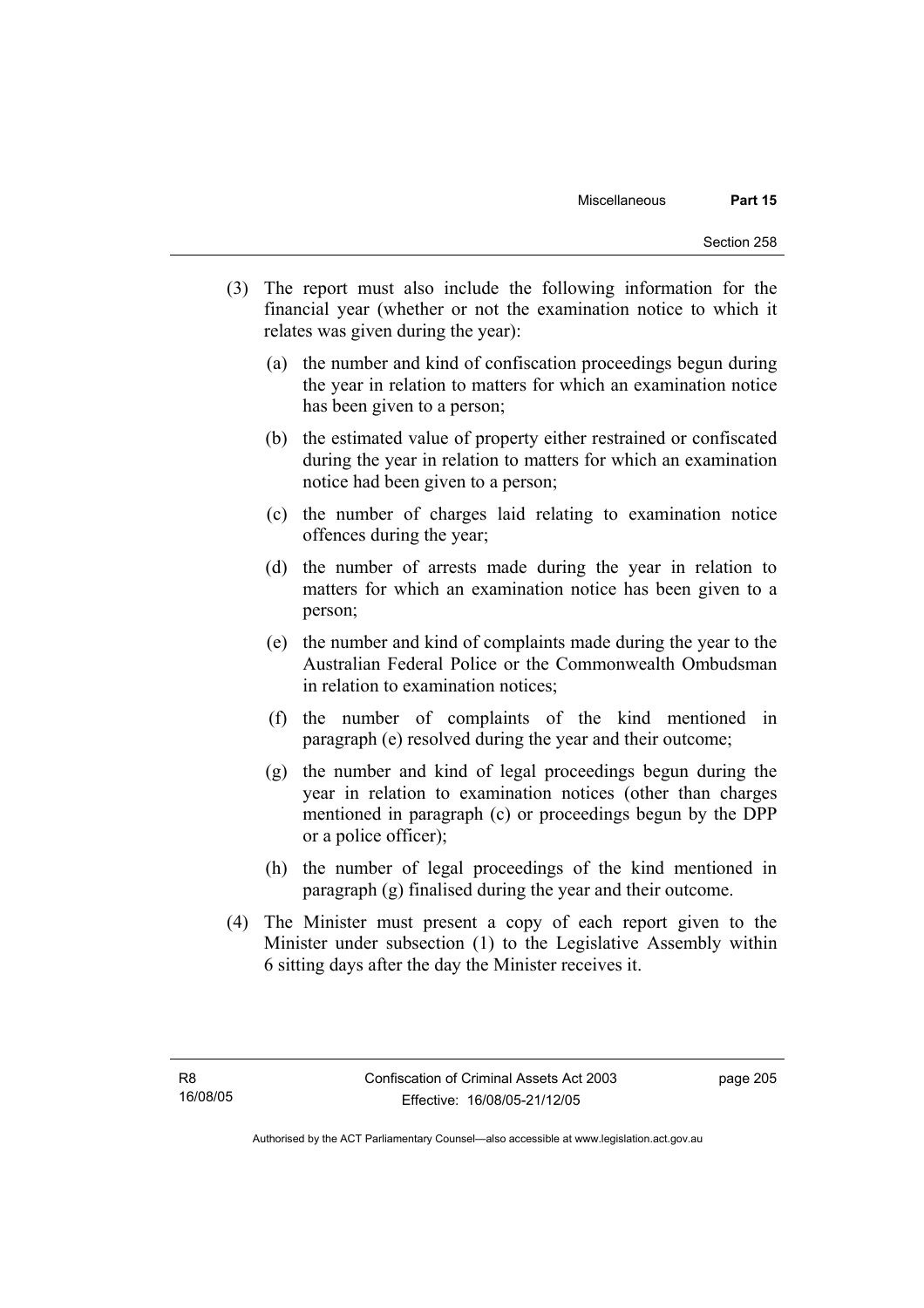#### **Part 15** Miscellaneous

Section 259

### **259 Approved forms**

- (1) The Minister may, in writing, approve forms for this Act.
- (2) If the Minister approves a form for a particular purpose, the approved form must be used for that purpose.
	- *Note* For other provisions about forms, see the Legislation Act, s 255.
- (3) An approved form is a notifiable instrument.

*Note* A notifiable instrument must be notified under the Legislation Act.

# **260 Regulation-making power**

- (1) The Executive may make regulations for this Act.
	- *Note* A regulation must be notified, and presented to the Legislative Assembly, under the Legislation Act.
- (2) A regulation may prescribe offences for contraventions of a regulation and prescribe maximum penalties of not more than 10 penalty units for offences against a regulation.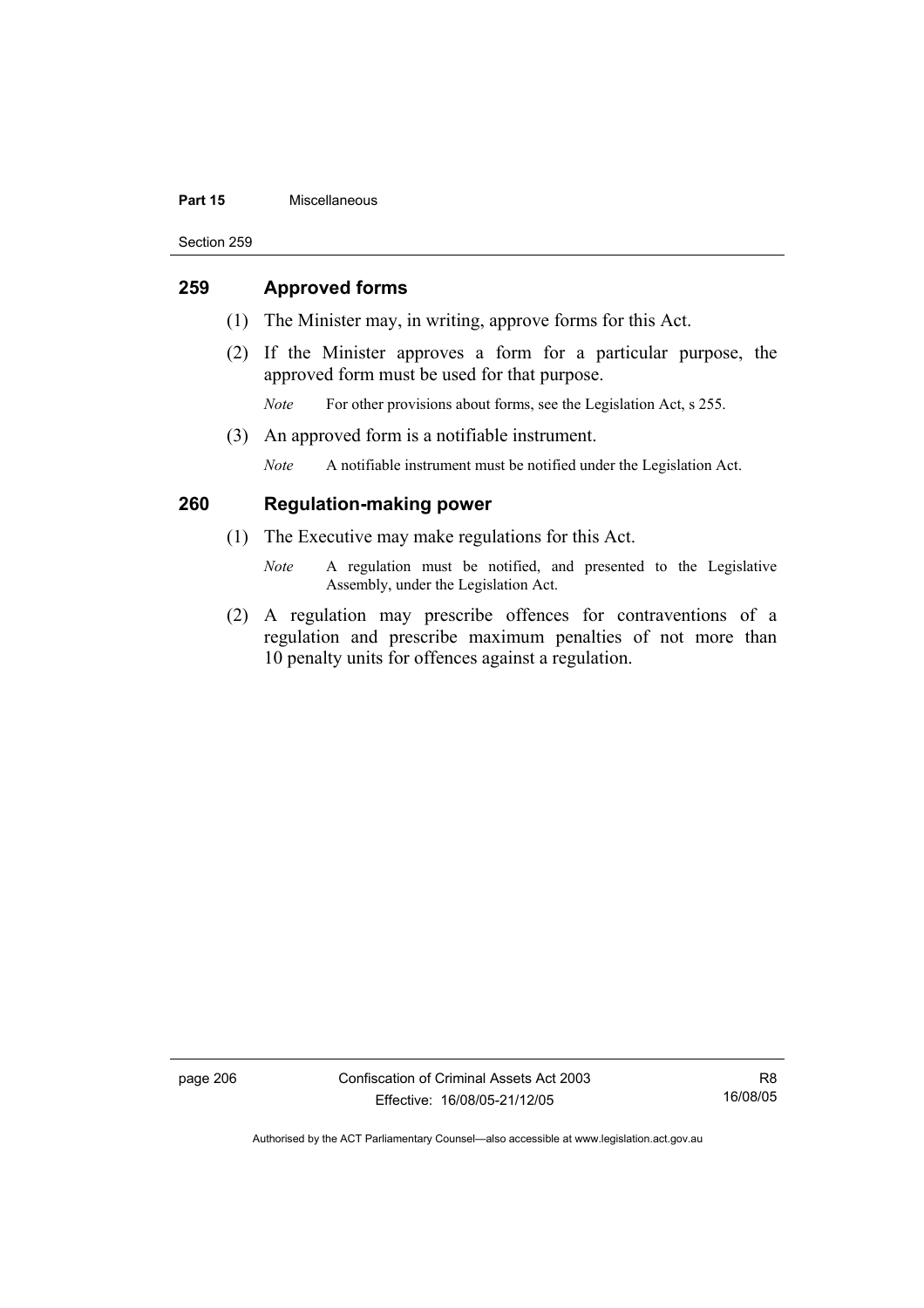# **Dictionary**

(see s 6)

- *Note 1* The Legislation Act contains definitions and other provisions relevant to this Act.
- *Note 2* In particular, the Legislation Act, dict, pt 1, defines the following terms:
	- authorised deposit-taking institution
	- child
	- domestic partner (see s 169)
	- DPP
	- entity
	- fail
	- foreign country
	- found guilty
	- function
	- indictment
	- indictable offence
	- interest (in relation to land or other property)
	- intersex person (see s 169B)
	- lawyer
	- may (see also s 146)
	- must (see also s 146)
	- police officer
	- present
	- property
	- public trustee
	- registrar-general
	- transgender person (see s169A).

page 207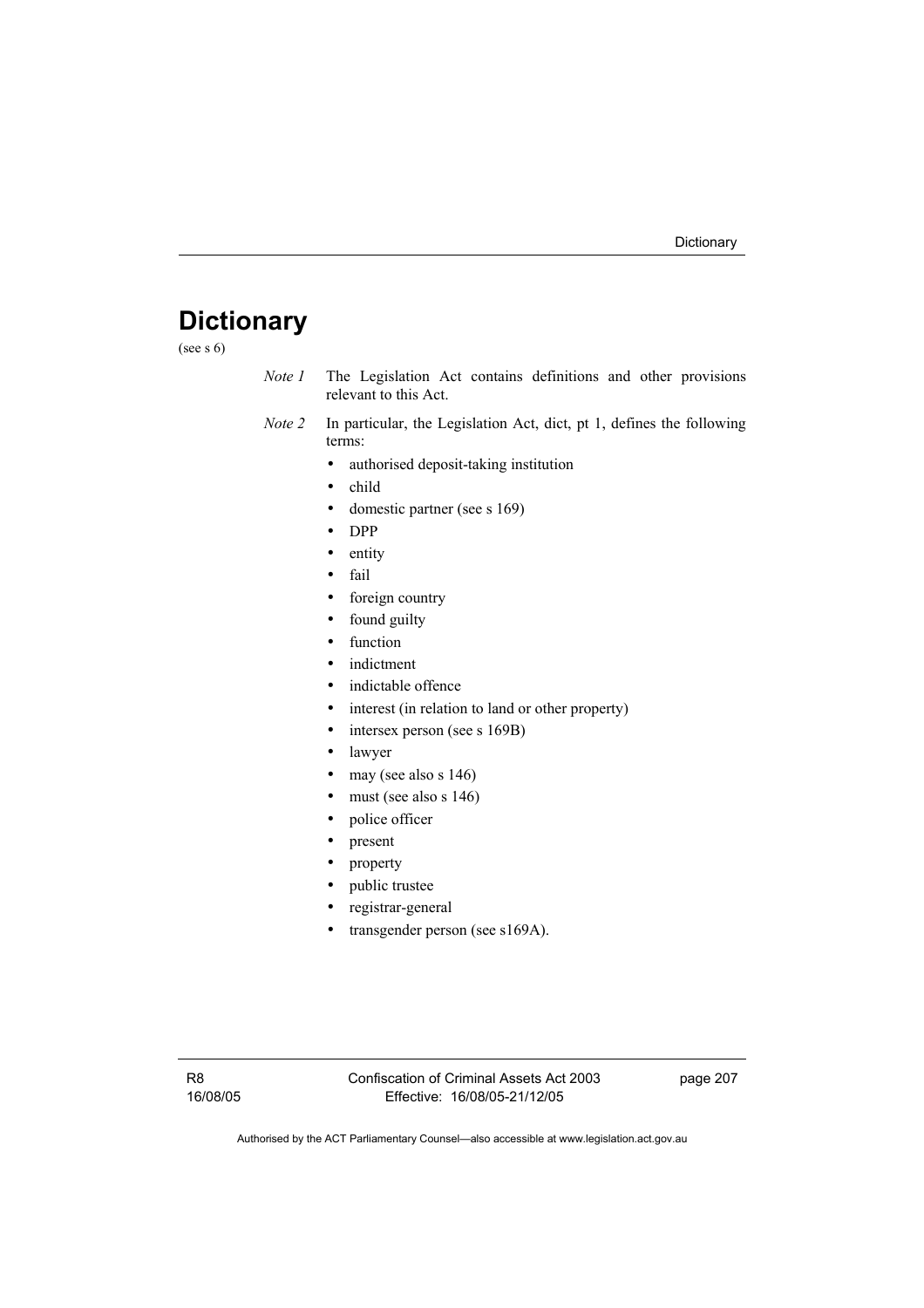*abscond*—see section 16.

*account* means any facility or arrangement through which a financial institution accepts deposits or allows withdrawals, and includes—

- (a) a facility or arrangement for a fixed term deposit or a safedeposit box; and
- (b) a facility or arrangement prescribed by regulation for this definition.

*agent*, for an agent that is a corporation, includes an officer, employee or agent of the corporation.

*artistic profits*—see section 81.

*artistic profits restraining order*—see section 20.

*associate*, for division 12.5 (Examination orders and notices) see section 164.

*at*, for part 13 (Search warrants)—see section 195.

*authenticated*, in relation to a corresponding law order, for part 11 (Interstate orders)—see section 136.

*authorised investigator*, for division 12.5 (Examination orders and notices)—see section 165 (1).

*automatic forfeiture*, of property, means the forfeiture of the property—

- (a) under division 5.2 (Automatic forfeiture—conviction for serious offences); or
- (b) under division 5.3 (Automatic forfeiture—unclaimed tainted property).
- *Note* A registered interstate automatic forfeiture decision is taken to be an automatic forfeiture under this Act (see s 139).

*benefit* includes service or advantage.

| page 208 | Confiscation of Criminal Assets Act 2003 | R8       |
|----------|------------------------------------------|----------|
|          | Effective: 16/08/05-21/12/05             | 16/08/05 |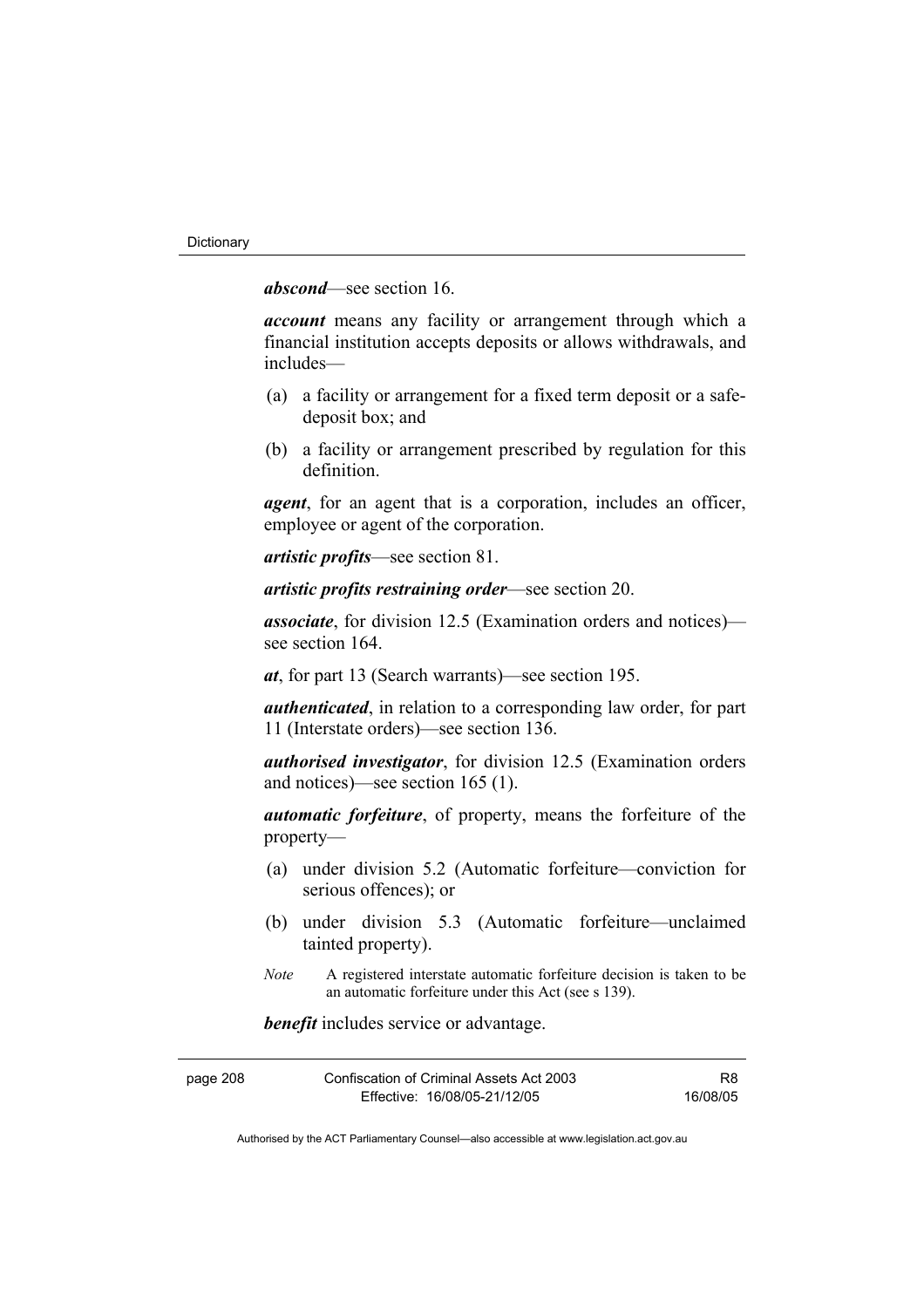*benefits*, derived by an offender—see section 80.

*buyback order*—see section 124.

*civil forfeiture order*—see section 65.

*cleared*, of an offence—see section 17.

*commission*—

- (a) of a serious offence, for part 7 (Penalty orders)—see section 79; and
- (b) of an offence by a person who has absconded—includes the alleged commission of the offence by the person.

*confiscation proceeding*—see section 236.

*convicted*—see section 15 (1).

*conviction forfeiture order*—see section 52.

*corresponding law* means a law of the Commonwealth, a State or another Territory that is declared by regulation to be a corresponding law, whether or not the law corresponds, or substantially corresponds, to this Act.

*corresponding law order* means an order, notice or decision (however described) made under a corresponding law, whether or not the order, notice or decision—

- (a) is made by a court; or
- (b) corresponds, or substantially corresponds, to an order, notice or decision under this Act.

*data*, for part 13 (Search warrants)—see section 195.

*data storage device*, for part 13 (Search warrants)—see section 195.

page 209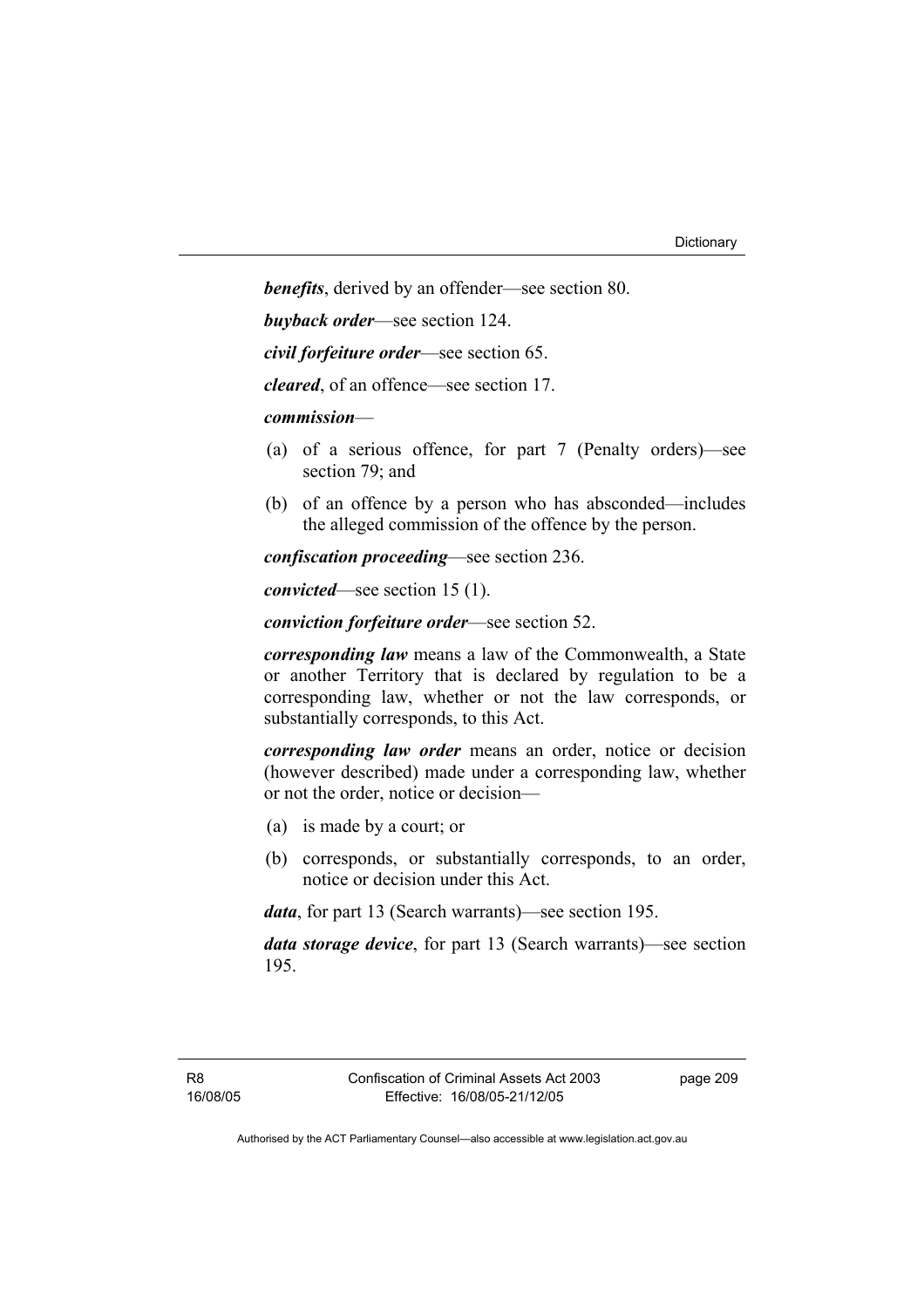*dealing*, with property of a person, includes, for example—

- (a) if a debt is owed to the person—making a payment to anyone in reduction of the debt; and
- (b) disposing of the property (including, for example, making a gift of the property or removing the property from the ACT or Australia); and
- (c) receiving the property, whether as a gift or otherwise; and
- (d) creating or assigning an interest in the property; and
- (e) using the property to obtain or extend credit; and
- (f) using credit secured against the property.
- *Note* An example is part of the Act, is not exhaustive and may extend, but does not limit, the meaning of the provision in which it appears (see Legislation Act, s 126 and s 132).

*derived*—see section 12.

*distributable funds*, for part 10 (Confiscated assets trust fund) see section 128.

*effective control*, of property—see section 14.

*encumbrance*, in relation to property, includes any interest, mortgage, charge, right, claim or demand in relation to the property.

*equitable sharing program*, for part 10 (Confiscated assets trust fund)—see section 129.

*examination notice*—see section 171.

*examination order*—see section 166.

*exclusion order*—see section 72.

*executing police officer*, of a search warrant, for part 13 (Search warrants)—see section 195.

page 210 Confiscation of Criminal Assets Act 2003 Effective: 16/08/05-21/12/05

R8 16/08/05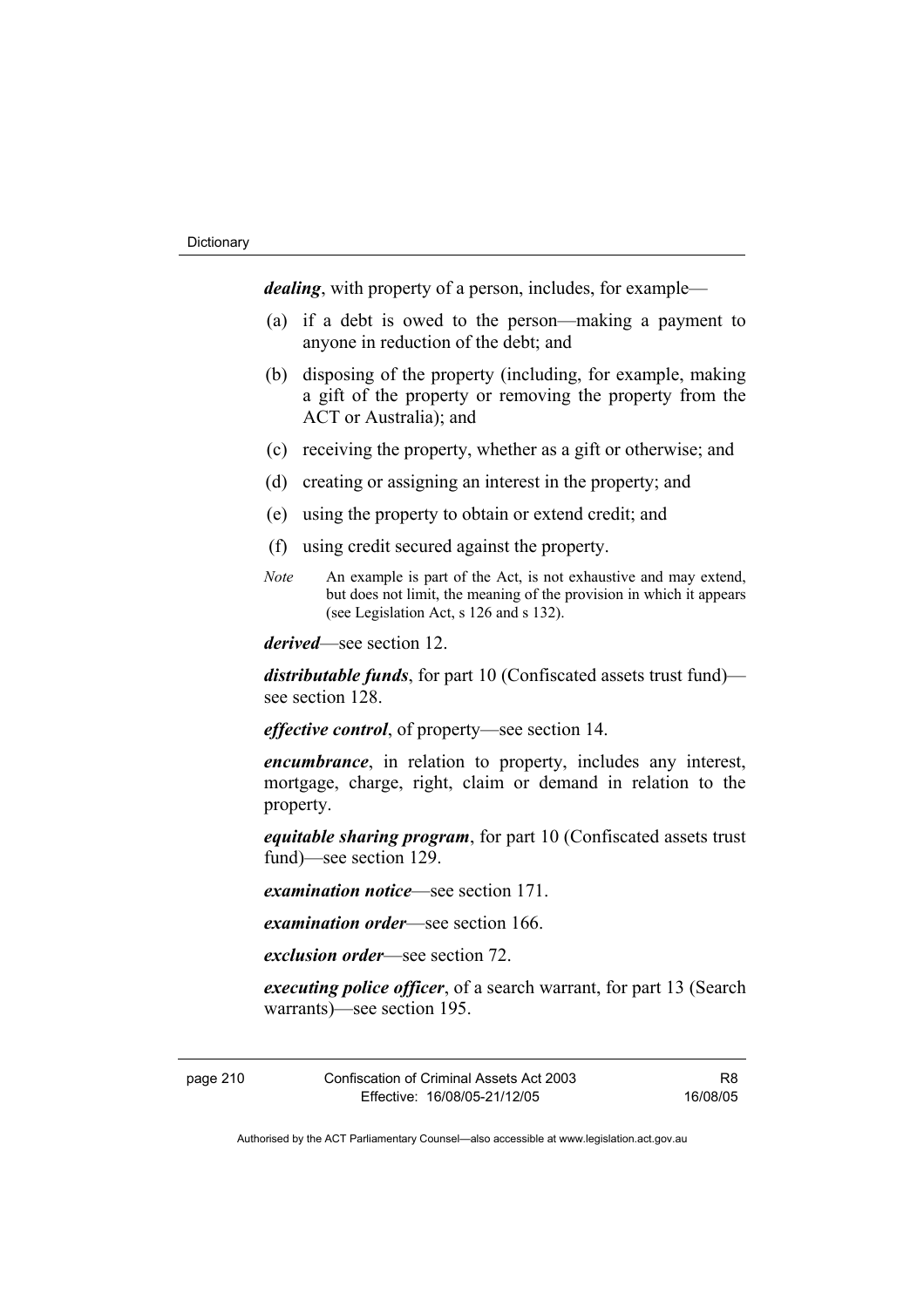*finalised*, for a confiscation or criminal proceeding—see section 18.

*financial institution* means—

- (a) an authorised deposit-taking institution; or
- (b) the Reserve Bank of Australia; or
- (c) an entity registered or incorporated as a cooperative housing society or similar society under the law of the Territory, a State or another Territory; or
- (d) a person who carries on State banking within the meaning of the Commonwealth Constitution, section 51 (13); or
- (e) a corporation that is, or that, if it had been incorporated in Australia, would be, a financial corporation within the meaning of the Commonwealth Constitution section 51 (20); or
- (f) a person who permits someone else to deposit money with the person for use by the other person in relation to gaming or betting; or
- (g) an entity prescribed by regulation for this definition.

*forfeited* property, means property forfeited under part 5 (Forfeiture of property).

*forfeiture order* means a civil forfeiture order or a conviction forfeiture order.

*Note* A registered interstate forfeiture order is taken to be a forfeiture order under this Act (see s 139).

*forfeiture or penalty application*, for division 4.3 (Duration of restraining orders)—see section 41.

*frisk search*, for part 13 (Search warrants)—see section 195.

*fully satisfied*—a forfeiture order or penalty order, or an automatic forfeiture of property, is *fully satisfied* when—

| R8       | Confiscation of Criminal Assets Act 2003 | page 211 |
|----------|------------------------------------------|----------|
| 16/08/05 | Effective: 16/08/05-21/12/05             |          |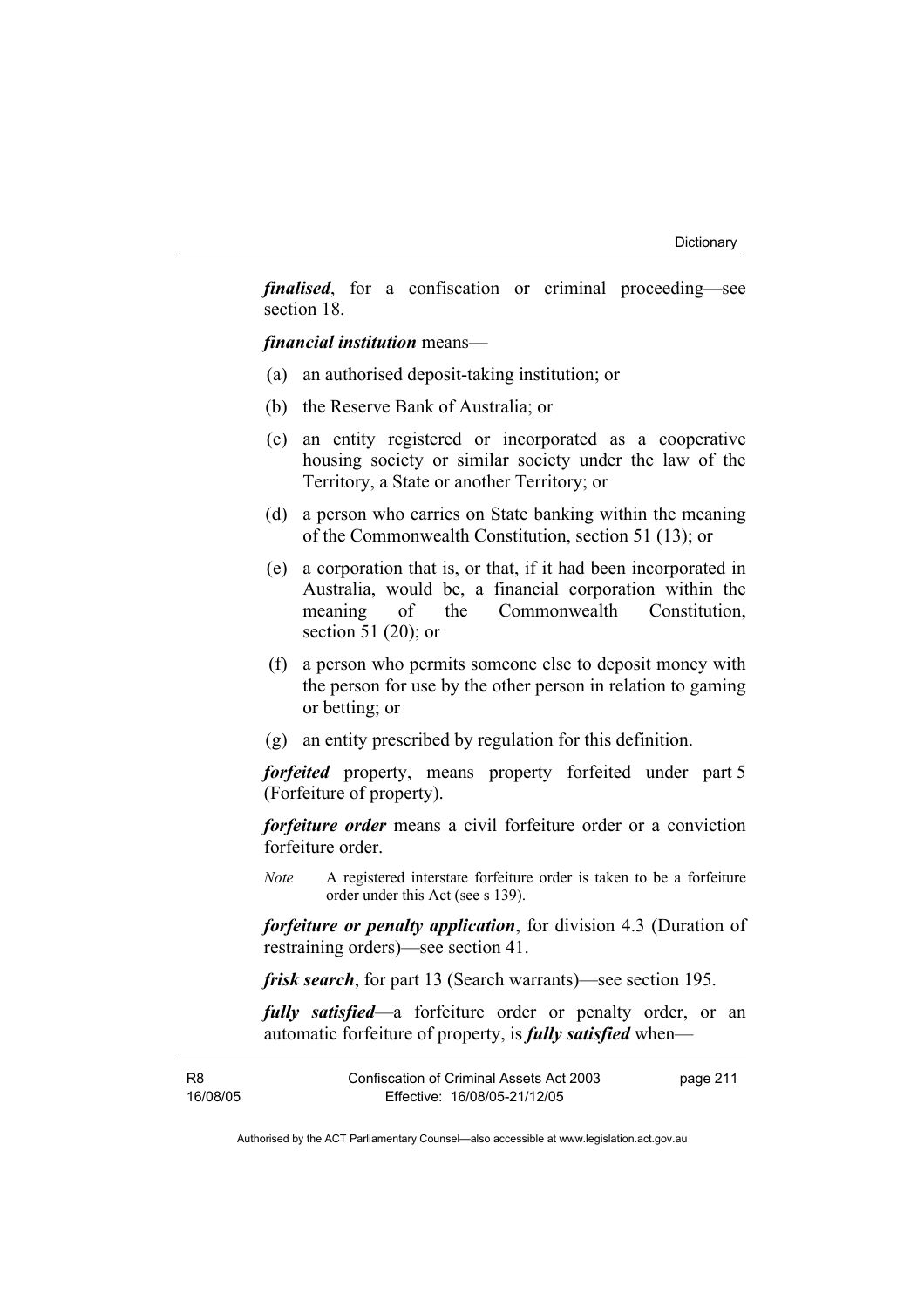- (a) for an automatic forfeiture of property or a forfeiture order—the property that is the subject of the automatic forfeiture or order has vested in law in the Territory and the public trustee has taken control of the property; and
- (b) for a penalty order—the amount of the order has been paid to, or recovered by, the Territory or realised by the public trustee from the disposal of property.

*indictable offence*—see section 13 (2).

*information order*—see section 186.

*inquiry notice*—see section 144.

*in relation to*—to remove any doubt, *in relation to* includes—

- (a) in; and
- (b) for or for the purposes of; and
- (c) in connection with; and
- (d) in respect of; and
- (e) with respect to.

#### **Example**

The phrase 'property used, or intended to be used by an offender, in relation to the commission of an offence' (in s 3 (d) and elsewhere) refers to all or any of the following:

- (a) property used *in* or *in relation to* the commission of the offence;
- (b) property used *for* or *for the purposes of* the commission of the offence;
- (c) property used *in connection with* the commission of the offence;
- (d) property used *in respect of* the commission of the offence;
- (e) property used *with respect to* the commission of the offence.
- *Note* An example is part of the Act, is not exhaustive and may extend, but does not limit, the meaning of the provision in which it appears (see Legislation Act, s 126 and s 132).

page 212 Confiscation of Criminal Assets Act 2003 Effective: 16/08/05-21/12/05

R8 16/08/05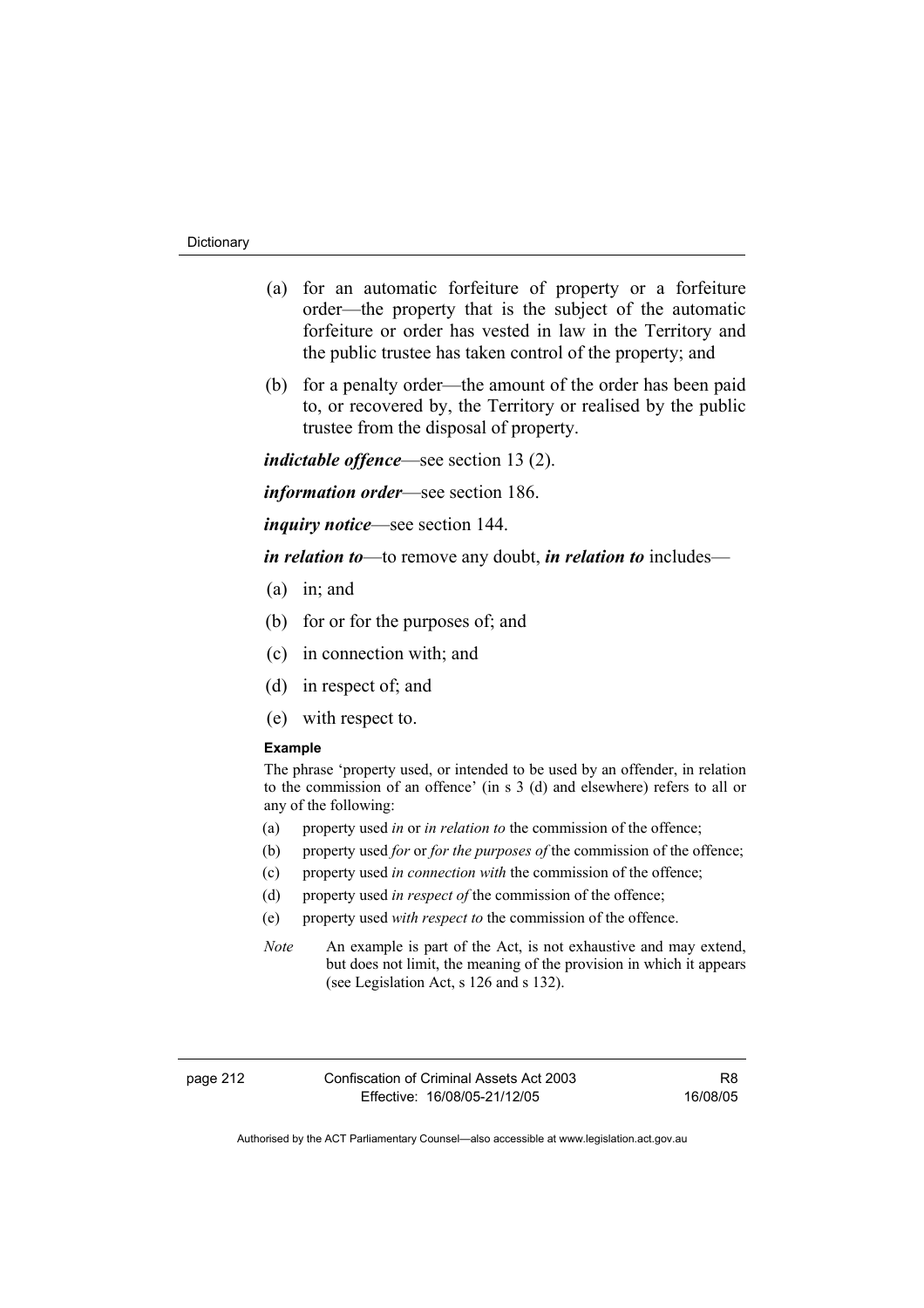*interested person*, for part 8 (Forfeited property)—see section 107.

*interstate automatic forfeiture decision* means a corresponding law order prescribed by regulation for this definition.

*interstate civil forfeiture order* means a corresponding law order prescribed by regulation for this definition.

*interstate conviction forfeiture order* means a corresponding law order prescribed by regulation for this definition.

*interstate forfeiture order* means an interstate civil forfeiture order or interstate conviction forfeiture order.

*interstate penalty charge*—see section 142 (2) (Interstate penalty charges).

*interstate penalty order* means a corresponding law order prescribed by regulation for this definition.

*interstate restraining order* means a corresponding law order prescribed by regulation for this definition.

*investigation*, for division 12.5 (Examination orders and notices)—see section 164.

*issuing officer*, for a search warrant, for part 13 (Search warrants)—see section 195.

*joint ownership*—property is *jointly owned* if the owners own the property as joint tenants or tenants in common.

### *money laundering offence* means—

- (a) an offence against the *Crimes Act 1900*, division 6.2A (Money laundering and organised fraud); or
- (b) an offence against a law of the Commonwealth, a State or another Territory that is declared by regulation to be a corresponding offence, whether or not the offence

R8 16/08/05 page 213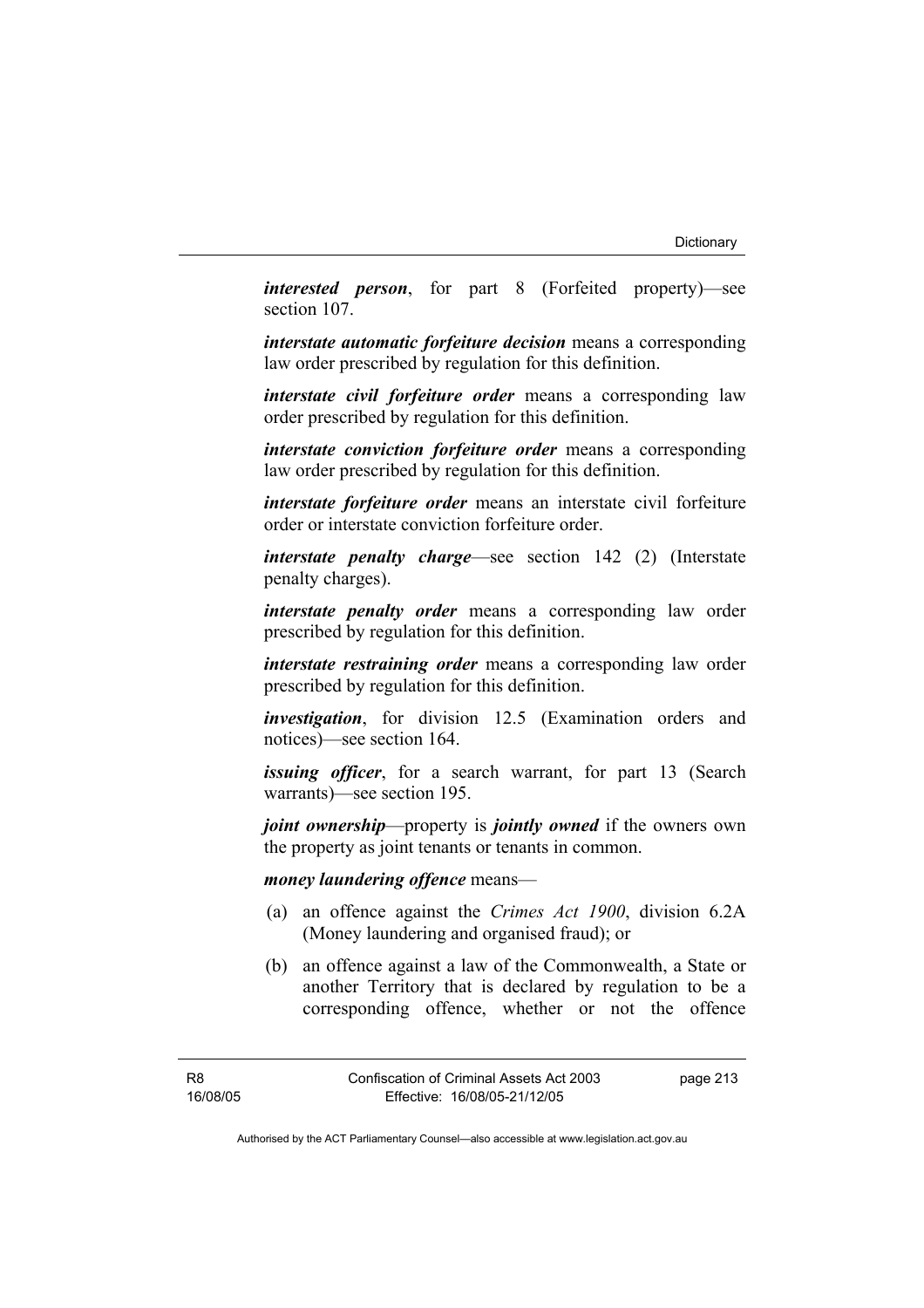corresponds, or substantially corresponds, to an offence mentioned in paragraph (a).

*monitoring order*—see section 148.

*narcotic substance*, for division 7.3 (Value of benefits)—see section 90.

*non-disclosable information order*—see section 191.

*occupier*, of premises, for part 13 (Search warrants)—see section 195.

*offence*—see section 13 (1).

*offender*, in relation to an offence, means a person (including a corporation) who committed, or is alleged to have committed, the offence.

*Note* A reference to a *person* generally includes a reference to a corporation as well as an individual, see the Legislation Act, s 160. (See also the Legislation Act, dict, pt 1, def *person*.)

*ordinary indictable offence*—see section 13 (2).

*ordinary search*, for part 13 (Search warrants)—see section 195.

*party*, to an offence, means a person who—

- (a) commits or participates in the offence; or
- (b) is an accessory before or after the fact to the offence.

*penalty charge*—see section 94 (4) (Creation of penalty charge over restrained property).

*Note* An interstate penalty charge is taken to be a penalty charge under this Act (see s 142).

*penalty order*—see section 82.

*person assisting*, in relation to a search warrant, for part 13 (Search warrants)—see section 195.

| page 214 | Confiscation of Criminal Assets Act 2003 | R8       |
|----------|------------------------------------------|----------|
|          | Effective: 16/08/05-21/12/05             | 16/08/05 |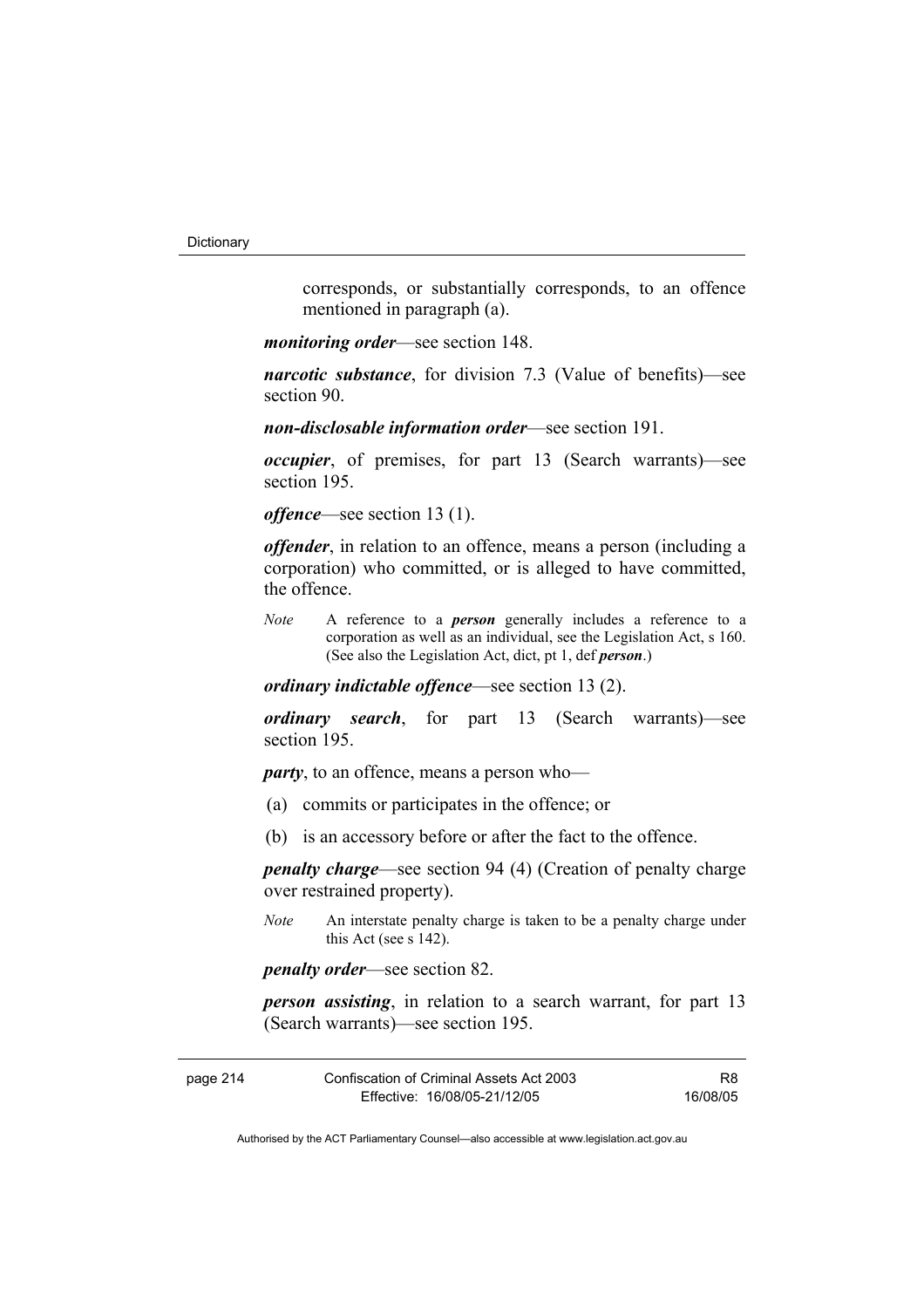*premises*, for part 13 (Search warrants)—see section 195.

*production order*—see section 156.

### *property*—

- (a) of an offender, for division 7.3 (Value of benefits)—see section 90; and
- (b) of a person, includes property in which the person has a beneficial interest.

*property-tracking document*—see section 157.

*purposes of this Act*—see section 3.

*quashed*—see section 15 (3) and (4).

*registered*, for a corresponding law order, means registered under part 11 (Interstate orders).

*registrable property* means property title to which is passed by registration in a statutory property register.

*registered property interest* means an interest in property recorded in a statutory property register.

*related* offence—see section 13 (3).

*relevant court*—see section 238.

*reserved funds*, for part 10 (Confiscated assets trust fund)—see section 128.

*restrained*, in relation to property, means property subject to a restraining order.

*restraining order*—see section 19.

*Note* A registered interstate restraining order is taken to be a restraining order under this Act (see s 139).

*return or compensation order*—see section 121.

R8 16/08/05 Confiscation of Criminal Assets Act 2003 Effective: 16/08/05-21/12/05

page 215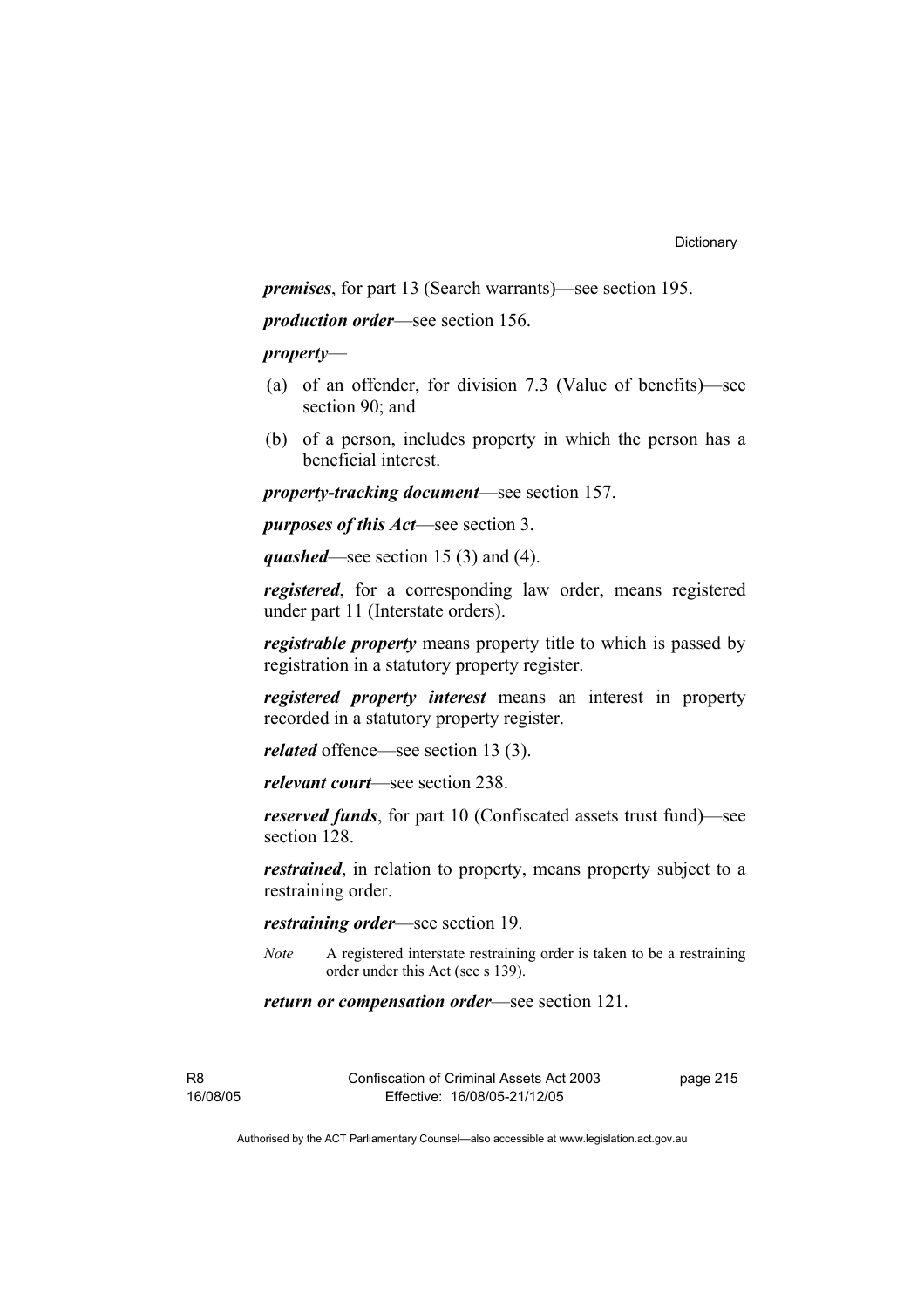*search warrant*, for part 13 (Search warrants)—see section 195.

*serious offence*—see section 13 (2).

*statutory property register* means a register kept under a territory law, or a law of the Commonwealth, a State or another Territory, for recording ownership of property (including interests in property) if—

- (a) title to the property is passed by registration in the register of ownership of the property; or
- (b) the owner of an interest in the property may lose the interest if the interest is not registered in the register.

### **Examples**

- 1 the register of land titles kept under the *Land Titles Act 1925*, section 43
- 2 the register of interests in goods mentioned in the *Sale of Motor Vehicles Act 1977*, part 4A (Registration of interests in motor vehicles)
- *Note* An example is part of the Act, is not exhaustive and may extend, but does not limit, the meaning of the provision in which it appears (see Legislation Act, s 126 and s 132).

*subject to forfeiture*, in relation to property—see section 73.

*sufficient consideration*, in relation to acquiring or disposing or otherwise dealing with property, means acquiring, disposing of, or otherwise dealing with, the property for a consideration that is sufficient and that appropriately reflects the value of the property having regard only to commercial considerations.

*tainted property*—see section 10.

*target material*, for part 13 (Search warrants)—see section 195.

*transaction suspension order*—see section 152.

*trust fund* means the confiscated assets trust fund under section 130.

*unclaimed tainted property*—see section 11.

Confiscation of Criminal Assets Act 2003 Effective: 16/08/05-21/12/05

R8 16/08/05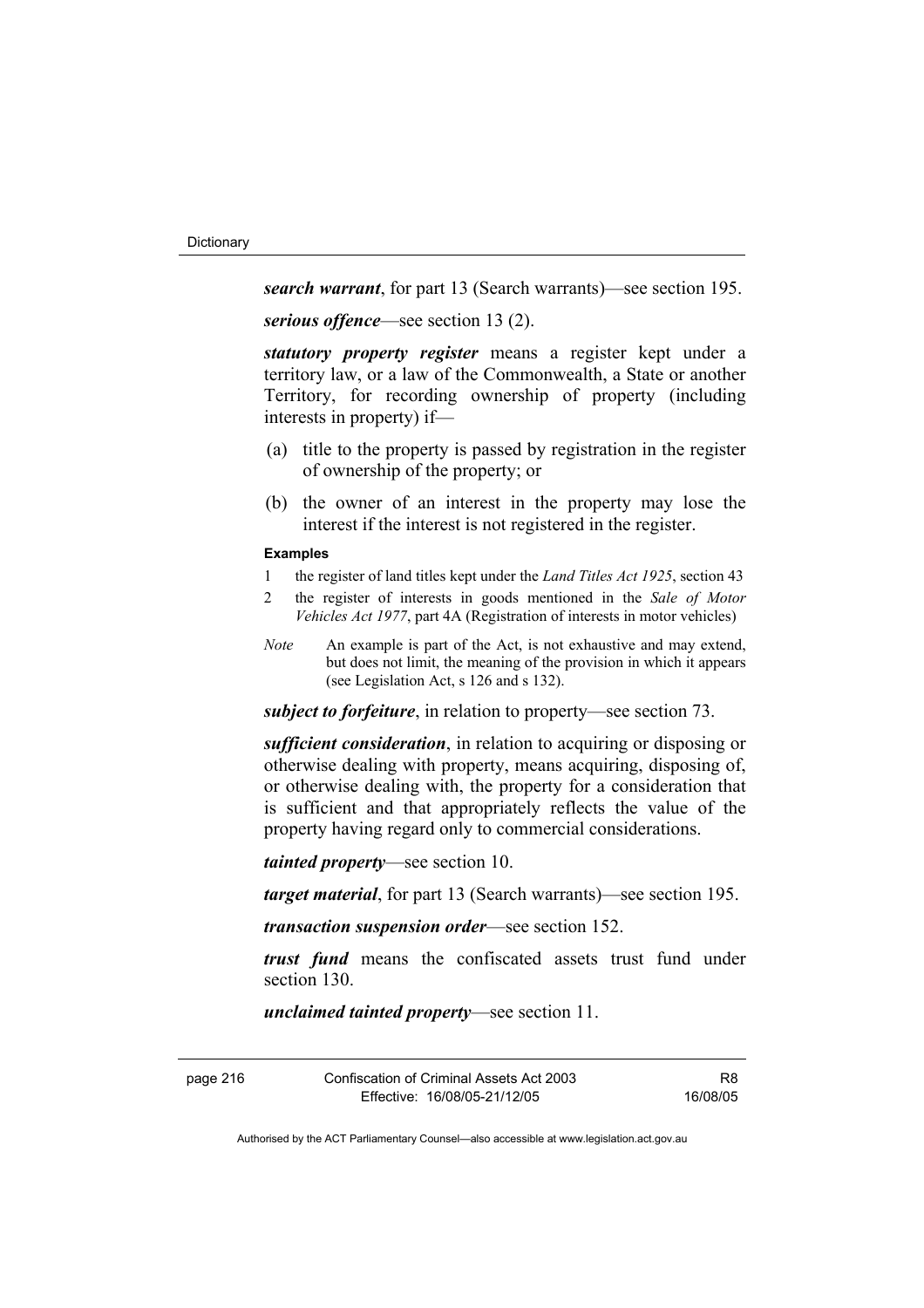*unclaimed tainted property restraining order*—see section 21. *vehicle*, for part 13 (Search warrants)—see section 195.

R8 16/08/05 Confiscation of Criminal Assets Act 2003 Effective: 16/08/05-21/12/05

page 217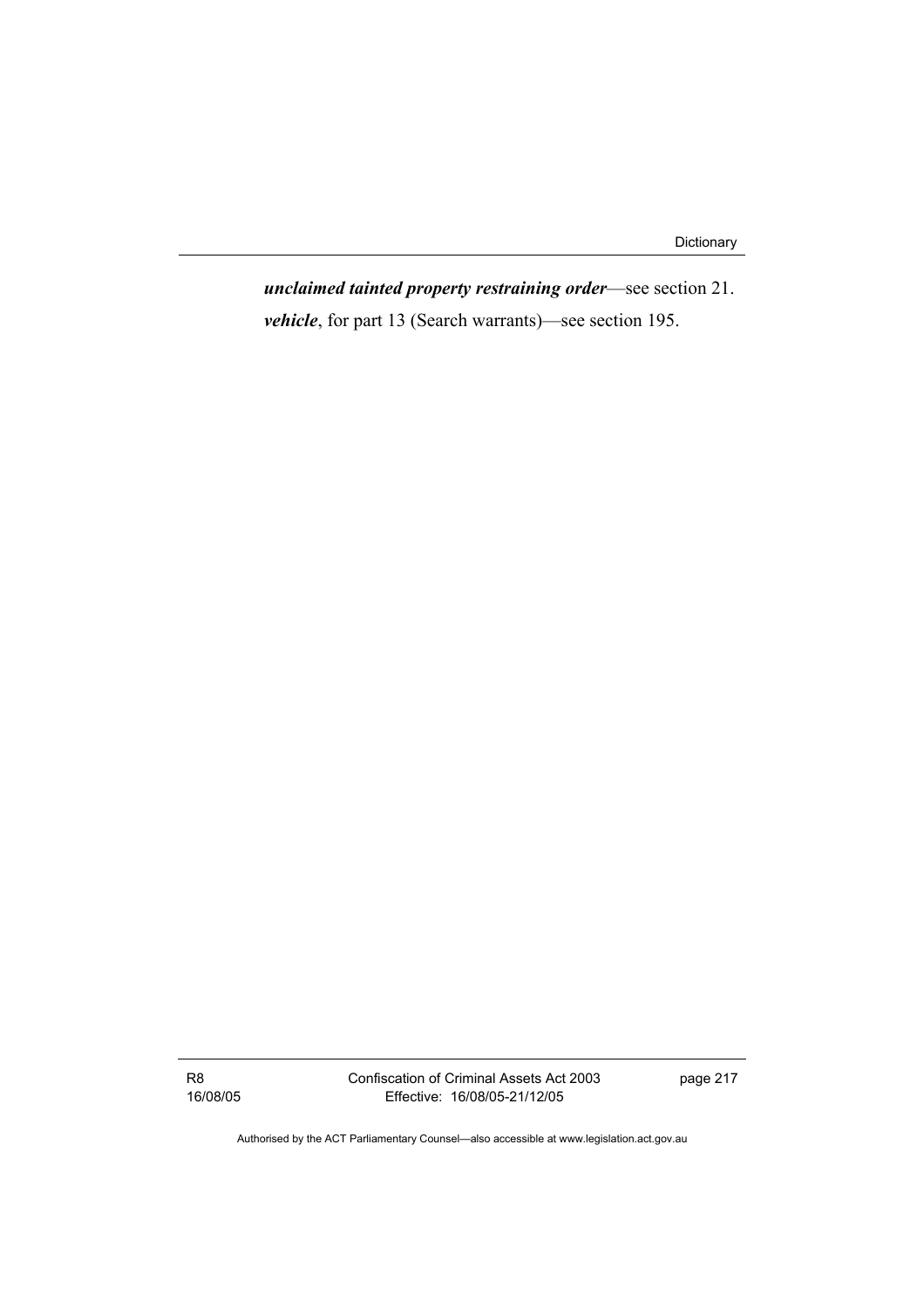1 About the endnotes

# **Endnotes**

# **1 About the endnotes**

Amending and modifying laws are annotated in the legislation history and the amendment history. Current modifications are not included in the republished law but are set out in the endnotes.

Not all editorial amendments made under the *Legislation Act 2001*, part 11.3 are annotated in the amendment history. Full details of any amendments can be obtained from the Parliamentary Counsel's Office.

Uncommenced amending laws and expiries are listed in the legislation history and the amendment history. These details are underlined. Uncommenced provisions and amendments are not included in the republished law but are set out in the last endnote.

If all the provisions of the law have been renumbered, a table of renumbered provisions gives details of previous and current numbering.

The endnotes also include a table of earlier republications.

| Assembly<br>$div = division$<br>$exp = expires/expired$<br>$Gaz = gazette$<br>$hdg =$ heading | $r = rule/subrule$<br>renum = renumbered<br>$reloc = relocated$<br>$R[X]$ = Republication No |
|-----------------------------------------------------------------------------------------------|----------------------------------------------------------------------------------------------|
| IA = Interpretation Act 1967                                                                  | $RI =$ reissue                                                                               |
| ins = inserted/added                                                                          | s = section/subsection                                                                       |
| $LA =$ Legislation Act 2001                                                                   | $sch = schedule$                                                                             |
| $LR =$ legislation register                                                                   | $sdiv = subdivision$                                                                         |
| LRA = Legislation (Republication) Act 1996                                                    | $sub =$ substituted                                                                          |
| $mod = modified/modification$                                                                 | SL = Subordinate Law                                                                         |
| $o = order$                                                                                   | underlining = whole or part not commenced                                                    |
| om = omitted/repealed                                                                         | or to be expired                                                                             |

### **2 Abbreviation key**

page 218 Confiscation of Criminal Assets Act 2003 Effective: 16/08/05-21/12/05

R8 16/08/05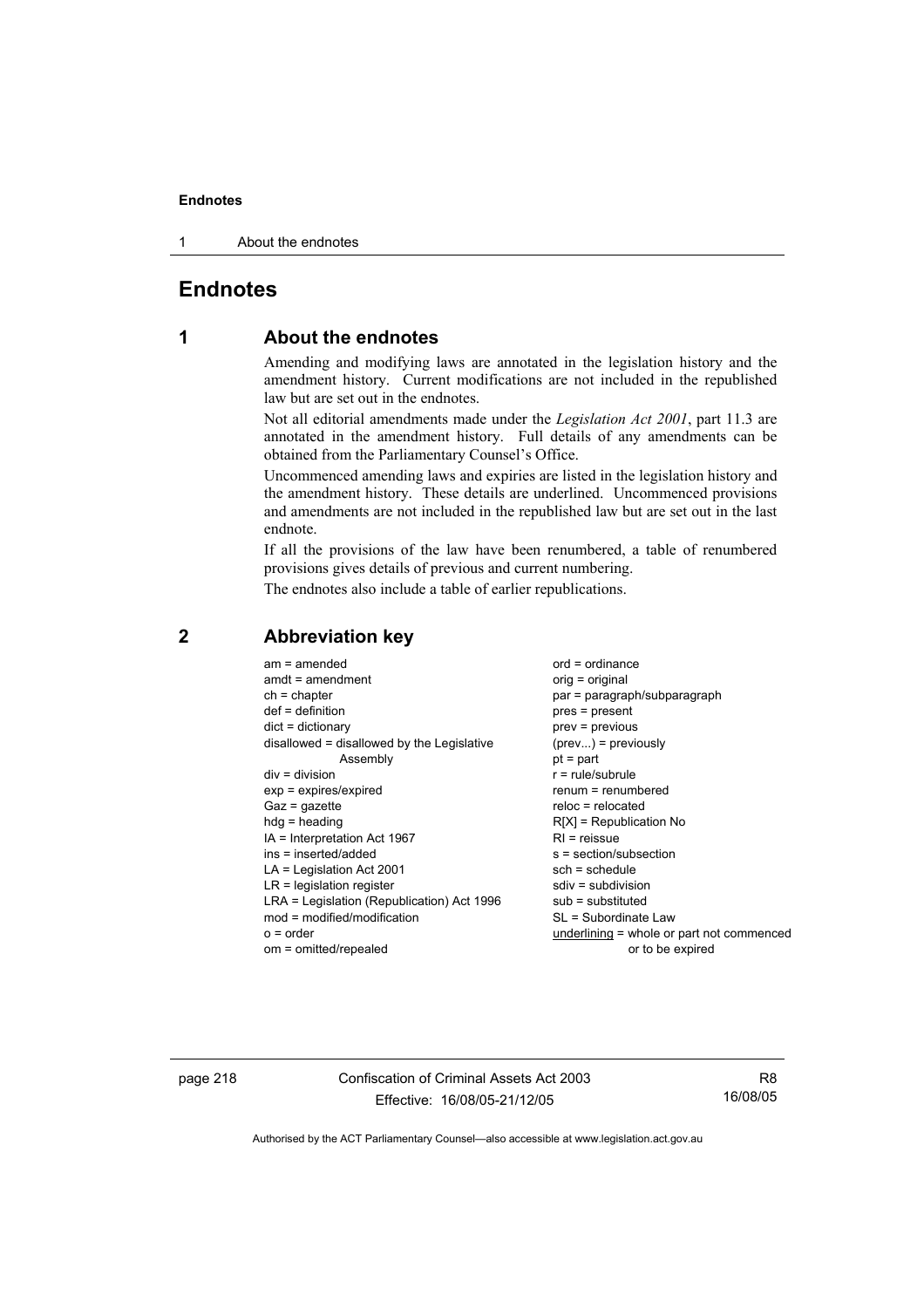### **3 Legislation history**

#### **Confiscation of Criminal Assets Act 2003 A2003-8**

notified LR 27 March 2003

s 1, s 2 commenced 27 March 2003 (LA s 75 (1))

remainder commenced 15 August 2003 (s 2 and CN2003-7)

as amended by

### **Legislation (Gay, Lesbian and Transgender) Amendment Act 2003 A2003-14 sch 1 pt 1.6**

notified LR 27 March 2003 s 1, s 2 commenced 27 March 2003 (LA s 75 (1)) sch 1 pt 1.6 commenced 28 March 2003 (s 2)

### **Evidence (Miscellaneous Provisions) Amendment Act 2003 A2003-48 sch 2 pt 2.2**

notified LR 31 October 2003 s 1, s 2 commenced 31 October 2003 (LA s 75 (1)) sch 2 pt 2.2 commenced 30 April 2004 (s 2 and LA s 79)

### **Statute Law Amendment Act 2003 (No 2) A2003-56 sch 3 pt 3.6**

notified LR 5 December 2003 s 1, s 2 commenced 5 December 2003 (LA s 75 (1)) sch 3 pt 3.6 commenced 19 December 2003 (s 2)

#### **Annual Reports Legislation Amendment Act 2004 A2004-9 sch 1 pt 1.9**

notified LR 19 March 2004

s 1, s 2 commenced 19 March 2004 (LA s 75 (1))

pt 1.9 commenced 13 April 2004 (s 2 and see Annual Reports (Government Agencies) Act 2004 A2004-8, s 2 and CN2004-5)

### **Statute Law Amendment Act 2004 A2004-42 sch 3 pt 3.5**  notified LR 11 August 2004

s 1, s 2 commenced 11 August 2004 (LA s 75 (1)) sch 3 pt 3.5 commenced 25 August 2004 (s 2 (1))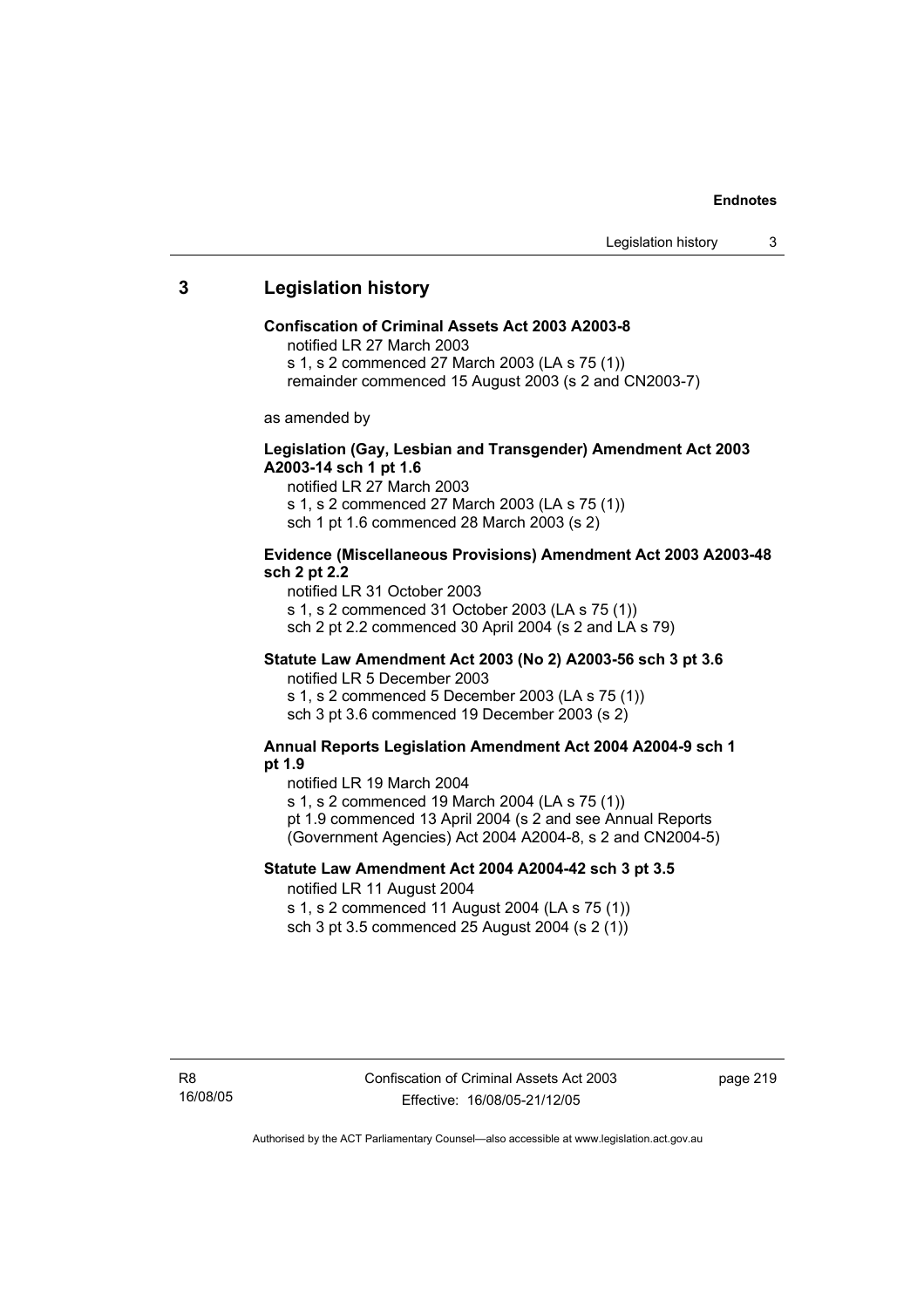4 Amendment history

### **Court Procedures (Consequential Amendments) Act 2004 A2004-60 sch 1 pt 1.12**

notified LR 2 September 2004 s 1, s 2 commenced 2 September 2004 (LA s 75 (1)) sch 1 pt 1.12 commenced 10 January 2005 (s 2 and see Court Procedures Act 2004 A2004-59, s 2 and CN2004-29)

#### **Justice and Community Safety Legislation Amendment Act 2005 A2005-5 pt 5**

notified LR 23 February 2005 s 1, s 2 commenced 23 February 2005 (LA s 75 (1)) pt 5 commenced 24 February 2005 (s 2 (2))

### **4 Amendment history**

**Commencement**  s 2 om LA s 89 (4) **Key concepts**  pt 3 hdg note ins A2005-5 s 13 **Meaning of** *convicted* **and** *quashed* s 15 am A2005-5 s 14 **When does someone** *abscond* s 16 am A2005-5 s 19 **When is someone** *cleared* **of an offence**  s 17 am A2005-5 s 19 **Restraining orders—time for making certain applications**  s 27 am A2005-5 s 15 **Restraining orders over other property—affidavit supporting application**  s 29 am A2005-5 s 16, s 19 **Restraining orders over other property—making**  s 31 am A2005-5 s 19 **Payment of living and business expenses from restrained property** s 37 def *domestic partner* om A2003-14 amdt 1.18 def *domestic partner* om A2003-14 amdt 1.18 def *domestic partnership* om A2003-14 amdt 1.18 **When restraining order ends—ordinary indictable offences**  s 47 table renum R3 LA am A2005-5 s 19

page 220 Confiscation of Criminal Assets Act 2003 Effective: 16/08/05-21/12/05

R8 16/08/05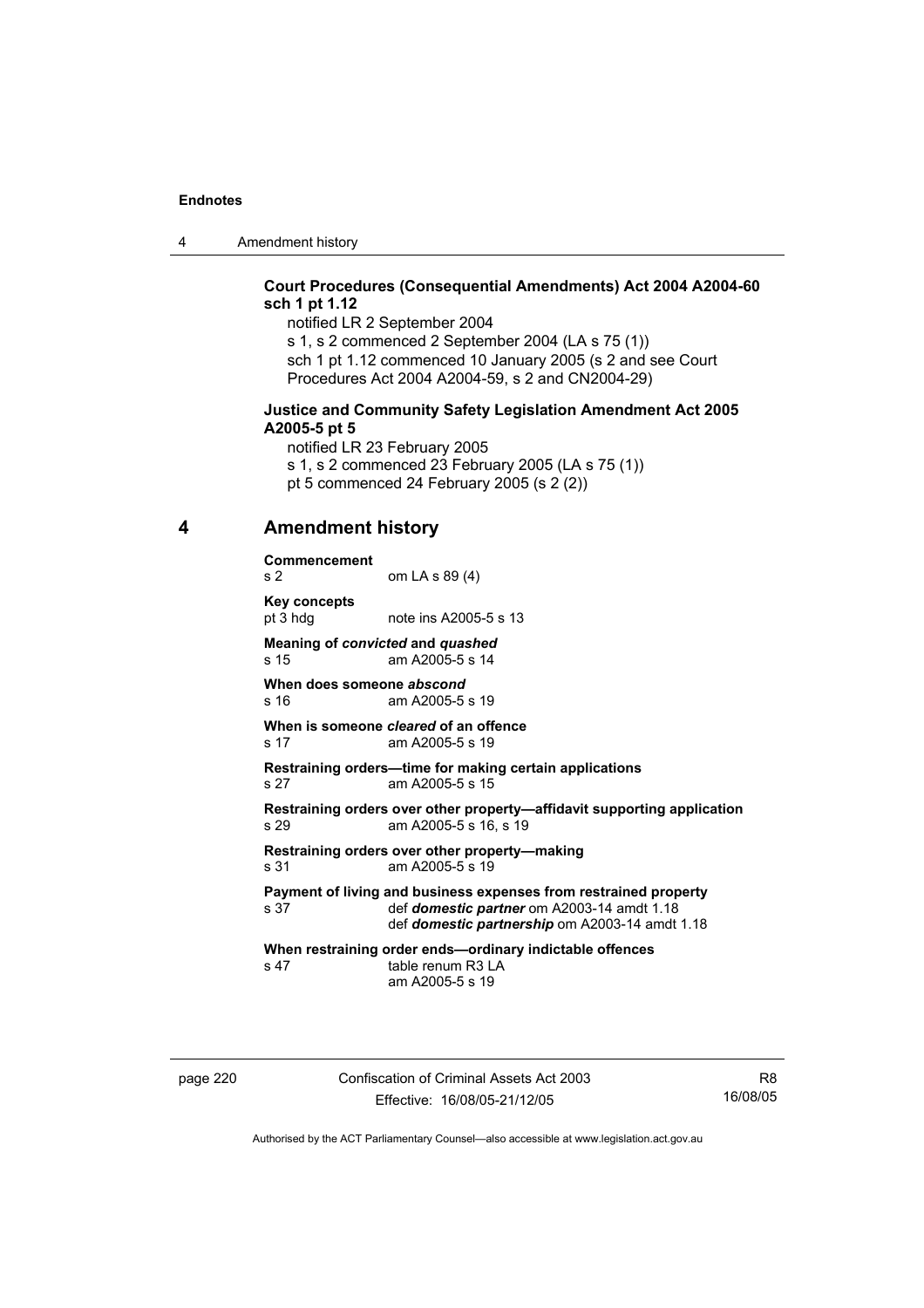Amendment history 4

**When restraining order ends—serious offences**  s 48 table renum R3 LA am A2005-5 s 19 **Civil forfeiture orders—making**  s 67 am A2005-5 s 19 **Meaning of** *benefits* **derived by an offender**  s 80 am A2003-56 amdt 3.127 **Penalty orders—commission of serious offences**  s 85 am A2005-5 s 19 **Notice details to be included in public trustee's report**  s 104 am A2004-9 amdt 1.12 **Conduct of examination**  s 176 am A2003-48 amdt 2.2 **Search warrants—restrictions on personal searches**  s 211 am A2003-14 amdt 1.19, amdt 1.20; ss renum R1 LA (see A2003-8 amdt 1.21) **Copies of seized things to be provided**  s 222 am A2004-42 amdt 3.22 **Jurisdiction of Magistrates Court—confiscation proceedings**  s 239 am A2004-60 amdt 1.76, amdt 1.77 **Consequential and transitional matters**  exp 15 August 2005 (s 269) **Repeal of Proceeds of Crime legislation**  s 261 om LA s 89 (3) **Orders under repealed Act**  s 262 exp 15 August 2005 (s 269) **Proceedings for offences committed before the commencement of this Act**  s 263 exp 15 August 2005 (s 269) **Use of information etc obtained under repealed Act**  s 264 exp 15 August 2005 (s 269) **Confiscated assets trust fund**  s 265 exp 15 August 2005 (s 269) **Transitional regulations**  s 266 exp 15 August 2005 (s 269) **Modification of pt 16's operation**  s 267 exp 15 August 2005 (s 269)

R8 16/08/05 Confiscation of Criminal Assets Act 2003 Effective: 16/08/05-21/12/05

page 221